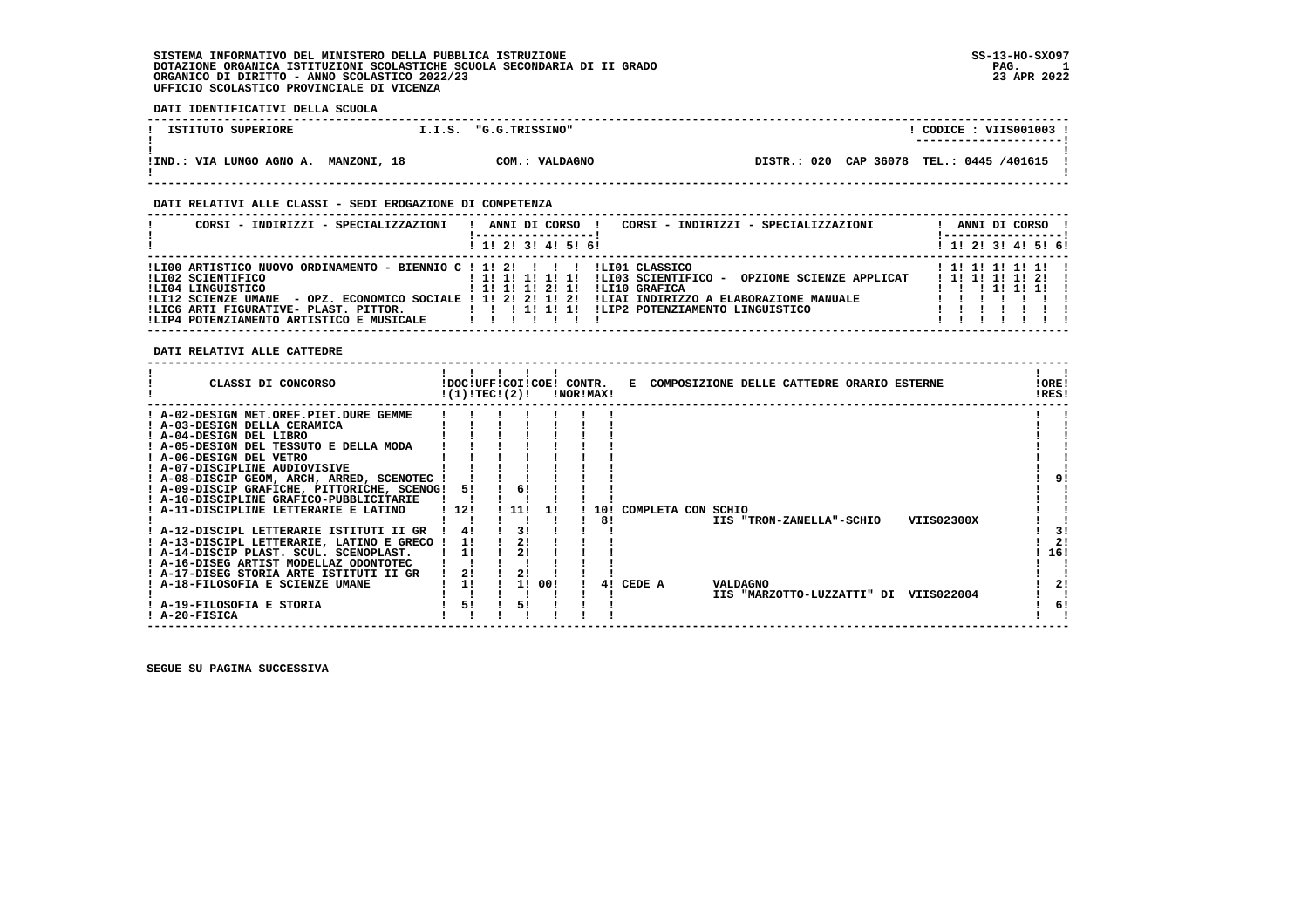**DATI IDENTIFICATIVI DELLA SCUOLA**

| ISTITUTO SUPERIORE         | I.I.S.                | "G.G.TRISSINO"                   | CODICE: VIIS001003                                |
|----------------------------|-----------------------|----------------------------------|---------------------------------------------------|
|                            |                       |                                  | ----------------------                            |
| VIA LUNGO AGNO A.<br>!IND. | 18<br><b>MANZONI,</b> | $\sim$ $\sim$<br>VALDAGNO<br>. . | CAP 36078<br>020<br>TEL.: 0445 /401615<br>DISTR.: |

 **------------------------------------------------------------------------------------------------------------------------------------**

 **DATI RELATIVI ALLE CATTEDRE**

| CLASSI DI CONCORSO                                                                         | !(1)!TEC!(2)! |                                             |                      | !NOR!MAX!    | !DOC!UFF!COI!COE! CONTR. E COMPOSIZIONE DELLE CATTEDRE ORARIO ESTERNE | !ORE!<br>!RES!   |
|--------------------------------------------------------------------------------------------|---------------|---------------------------------------------|----------------------|--------------|-----------------------------------------------------------------------|------------------|
| ! A-24-LINGUA E CULT STRANIERA (INGLESE) ! 7! ! 6! 1!                                      |               |                                             |                      |              | ! 11! COMPLETA CON VICENZA                                            |                  |
| ! A-24-LINGUA E CULT STRANIERA (SPAGNOLO) ! 3!                                             |               | $\mathbf{1}$ $\mathbf{1}$<br>$\sim 1$<br>2! | $\blacksquare$<br>1! | $1 \quad 71$ | I.I.S. "ALMERICO DA SCHIO VIIS01600R                                  |                  |
|                                                                                            |               |                                             |                      | 81           | ! 10! COMPLETA CON VALDAGNO<br>IIS "MARZOTTO-LUZZATTI" DI VIIS022004  |                  |
| ! A-24-LINGUA E CULT STRANIERA (TEDESCO) ! 1!                                              |               | $\frac{1}{2}$                               |                      |              |                                                                       | 41               |
| ! A-24-LINGUA E CULT STRANIERA (FRANCESE) !!                                               |               |                                             |                      |              |                                                                       |                  |
| ! A-24-LINGUA E CULT STRANIERA (RUSSO)                                                     |               |                                             |                      |              |                                                                       |                  |
| ! A-26-MATEMATICA<br>: A-26-MATEMATICA<br>! A-27-MATEMATICA E FISICA                       | $\frac{1}{2}$ | 2!                                          |                      |              |                                                                       | 11               |
|                                                                                            | $1 \quad 71$  | $\mathbf{I}$<br>71                          | 11                   |              | ! 17! COMPLETA CON ARZIGNANO                                          |                  |
|                                                                                            |               |                                             |                      | 11           | L.S. L.S. "DA VINCI" ARZIGNANO VIPS08000D                             |                  |
| ! A-29-MUSICA ISTITUTI II GRADO                                                            |               |                                             |                      |              |                                                                       |                  |
| ! A-34-SCIENZE E TECNOLOGIE CHIMICHE                                                       |               |                                             |                      |              |                                                                       | 41               |
| ! A-37-COSTRUZ TECNOL E TECN RAPPR GRAFICA!<br>! A-40-TECNOLOGIE ELETTRICHE ELETTRONICHE ! |               |                                             |                      |              |                                                                       |                  |
| ! A-41-SCIENZE E TECNOLOGIE INFORMATICHE                                                   | 11            | $\mathbf{1}$ $\mathbf{1}$                   | 11                   |              | 12! COMPLETA CON SCHIO                                                |                  |
|                                                                                            |               |                                             |                      | 61           | IIS "TRON-ZANELLA"-SCHIO                                              | VIIS02300X       |
| ! A-46-SCIENZE GIURIDICO-ECONOMICHE                                                        | 11            | 11                                          |                      |              |                                                                       |                  |
| ! A-47-SCIENZE MATEMATICHE APPLICATE                                                       |               |                                             |                      |              |                                                                       |                  |
| ! A-48-SCIENZE MOTORIE E SPORTIVE II GRADO!                                                | 41            | $\frac{1}{3}$                               | 11                   |              | 16! COMPLETA CON VALDAGNO                                             |                  |
|                                                                                            |               |                                             |                      | 21           | IIS "MARZOTTO-LUZZATTI" DI VIIS022004                                 |                  |
| A-50-SCIENZE NAT, CHIM E BIOLOG                                                            | 6!            | 51                                          | 1!                   |              | 10! COMPLETA CON VALDAGNO                                             |                  |
|                                                                                            |               |                                             |                      | 81           | IIS "MARZOTTO-LUZZATTI" DI VIIS022004                                 |                  |
| ! A-54-STORIA DELL'ARTE                                                                    | $1 \quad 41$  | 3!                                          | 1!                   |              | 9! COMPLETA CON VICENZA                                               |                  |
|                                                                                            |               |                                             |                      | 91           | I.I.S. "A CANOVA" VIIS013009                                          |                  |
| ! A-61-TECNOL E TECN COMUNICAZ MULTIMEDIA !                                                |               |                                             |                      |              |                                                                       |                  |
| ! A-62-TECNOL E TECNICHE PER LA GRAFICA                                                    |               |                                             |                      |              |                                                                       |                  |
| B-02-CONV LINGUA STRANIERA (INGLESE)                                                       |               |                                             |                      |              | 4! CEDE A<br>SCHIO                                                    | 21               |
|                                                                                            |               |                                             |                      |              | IIS "TRON-ZANELLA"-SCHIO<br>3! CEDE A                                 | VIIS02300X<br>31 |
| ! B-02-CONV LINGUA STRANIERA (SPAGNOLO)                                                    |               |                                             |                      |              | VICENZA                                                               |                  |
| ! B-02-CONV LINGUA STRANIERA (TEDESCO)                                                     |               |                                             |                      |              | L.C.<br>LC " ANTONIO PIGAFETTA"                                       | VIPC010004<br>6! |
| ! B-02-CONV LINGUA STRANIERA (FRANCESE)                                                    |               |                                             |                      |              |                                                                       |                  |
| ! B-02-CONV LINGUA STRANIERA (RUSSO)                                                       |               |                                             |                      |              |                                                                       |                  |
| ! B-08-LAB PRODUZ INDUSTR ARTIG CERAMICA                                                   |               |                                             |                      |              |                                                                       |                  |
| ! B-18-LAB SC E TECNOL TESS ABBIGL MODA                                                    |               |                                             |                      |              |                                                                       |                  |
| ! B-28-LABORATORIO DI TECNOLOGIE ORAFE                                                     |               |                                             |                      |              |                                                                       |                  |
|                                                                                            |               |                                             |                      |              |                                                                       |                  |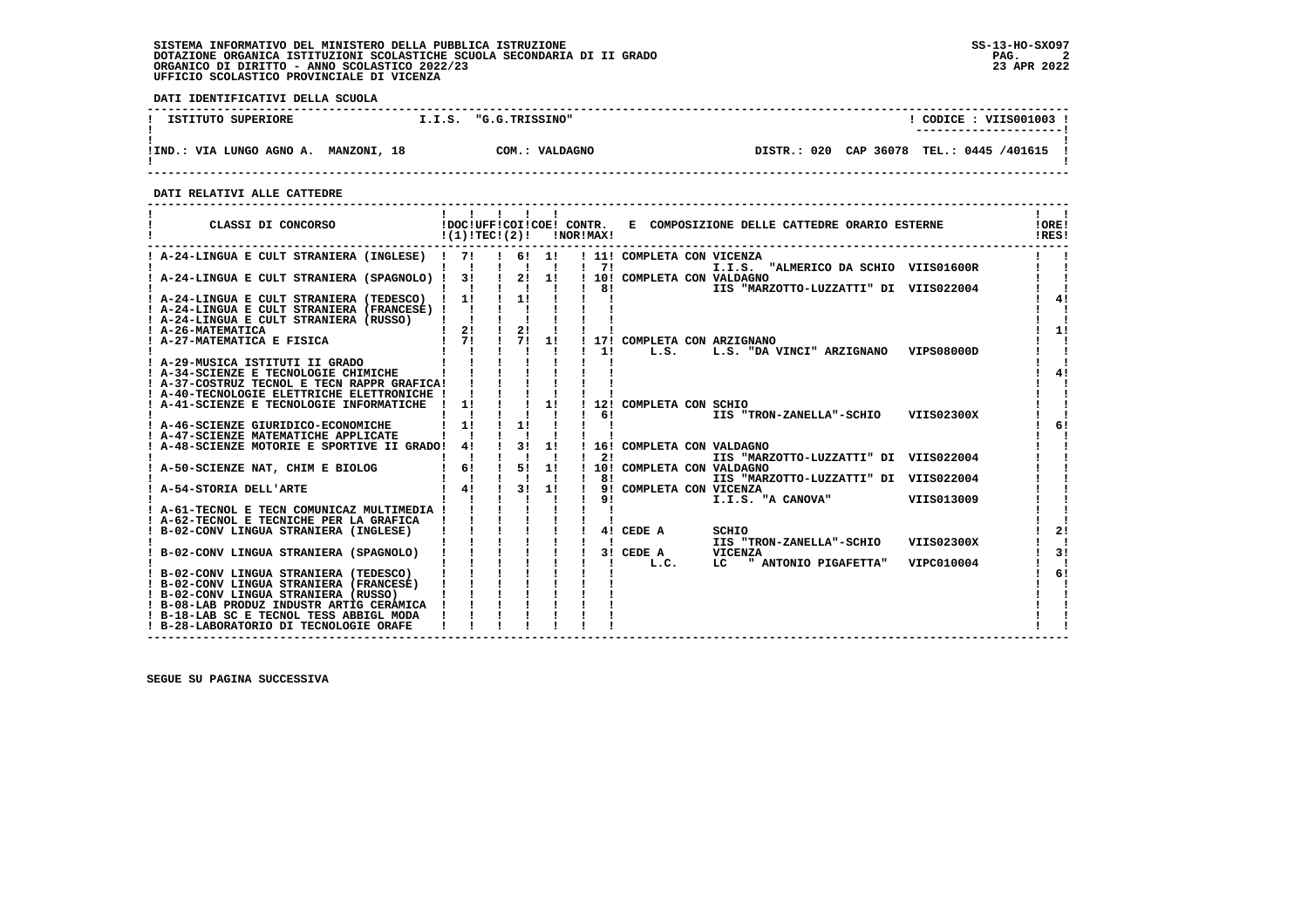| SISTEMA INFORMATIVO DEL MINISTERO DELLA PUBBLICA ISTRUZIONE              | $SS-13-HO-SXO97$ |
|--------------------------------------------------------------------------|------------------|
| DOTAZIONE ORGANICA ISTITUZIONI SCOLASTICHE SCUOLA SECONDARIA DI II GRADO | PAG.             |
| ORGANICO DI DIRITTO - ANNO SCOLASTICO 2022/23                            | 23 APR 2022      |
| UFFICIO SCOLASTICO PROVINCIALE DI VICENZA                                |                  |

 **DATI IDENTIFICATIVI DELLA SCUOLA**

| ISTITUTO SUPERIORE                   | I.I.S. | "G.G.TRISSINO" |                                            | CODICE: VIIS001003 ! |
|--------------------------------------|--------|----------------|--------------------------------------------|----------------------|
| !IND.: VIA LUNGO AGNO A. MANZONI, 18 |        | COM.: VALDAGNO | DISTR.: 020 CAP 36078 TEL.: 0445 /401615 ! |                      |
|                                      |        |                |                                            |                      |

 **DATI RELATIVI ALLE CATTEDRE**

| CLASSI DI CONCORSO | !DOC!UFF!COI!COE!<br>CONTR.<br>!(1)!TEC!(2)!<br>!NOR!MAX! | E | COMPOSIZIONE DELLE CATTEDRE ORARIO ESTERNE | ! ORE !<br>!RES! |
|--------------------|-----------------------------------------------------------|---|--------------------------------------------|------------------|
|                    |                                                           |   |                                            |                  |

 **------------------------------------------------------------------------------------------------------------------------------------ ------------------------------------------------------------------------------------------------------------------------------------**

 **(1) TITOLARI/INCARICATI**

 **(2) CATTEDRE/POSTI POTENZ.**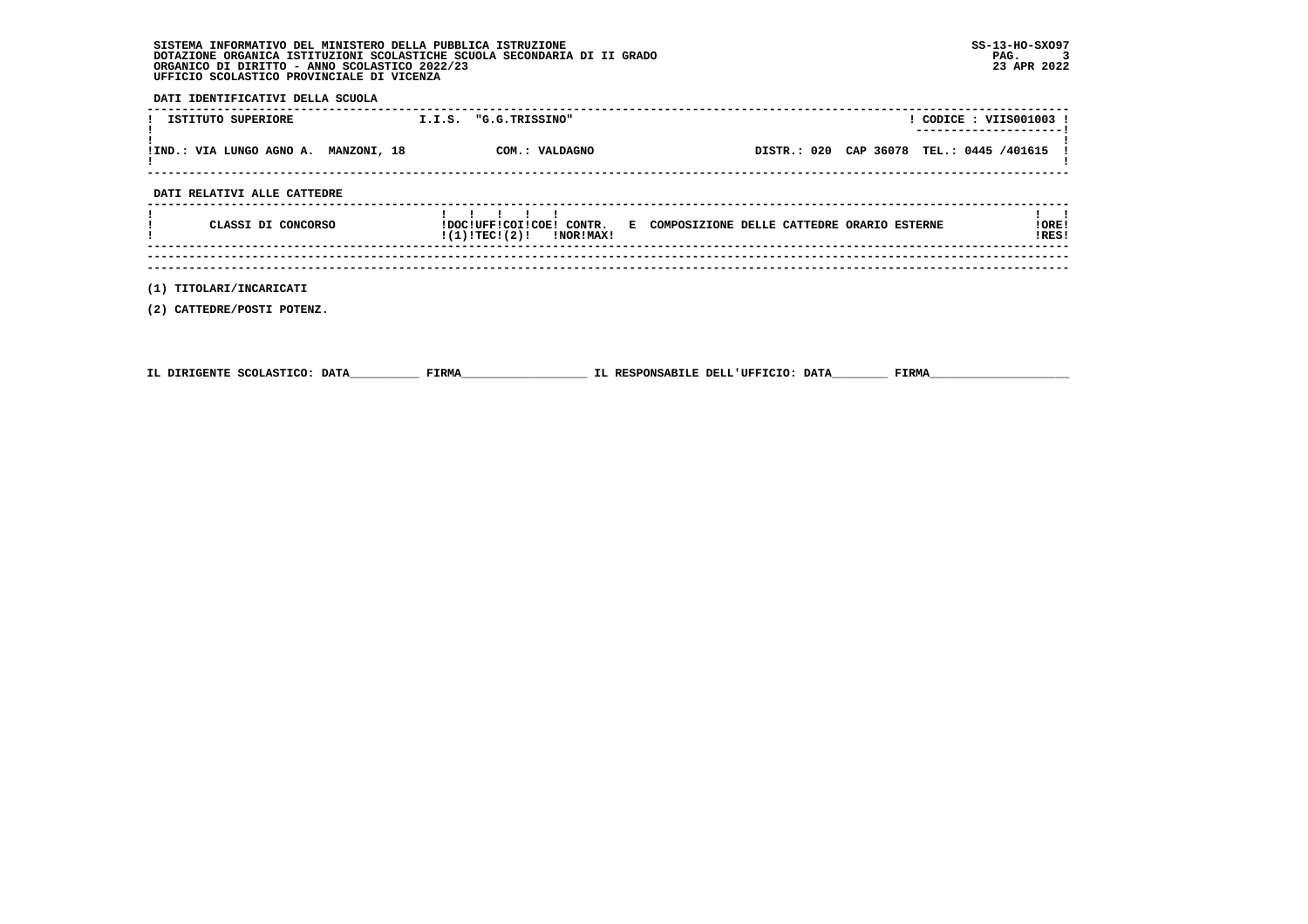**DATI IDENTIFICATIVI DELLA SCUOLA**

| ISTITUTO SUPERIORE        | IS | "U. MASOTTO"               |  | VIIS00400E<br>CODICE :                    |
|---------------------------|----|----------------------------|--|-------------------------------------------|
| !IND.: VIA VERONESE 20-22 |    | NOVENTA VICENTINA<br>COM.: |  | DISTR.: 049 CAP 36025 TEL.: 0444 / 787057 |

### **DATI RELATIVI ALLE CLASSI - SEDI EROGAZIONE DI COMPETENZA**

| CORSI - INDIRIZZI - SPECIALIZZAZIONI                                                                                                  | ! ANNI DI CORSO !<br>CORSI - INDIRIZZI - SPECIALIZZAZIONI<br>-----------------               | ! ANNI DI CORSO !<br>! ----------------- <u>!</u> |
|---------------------------------------------------------------------------------------------------------------------------------------|----------------------------------------------------------------------------------------------|---------------------------------------------------|
|                                                                                                                                       | ! 1! 2! 3! 4! 5! 6!                                                                          | ! 1! 2! 3! 4! 5! 6!                               |
| ! IP08 SERVIZI COMMERCIALI BIENNIO - TRIENNIO ! ! ! ! ! !                                                                             | IIP09 MAN.NE ASSIS.ZA TEC. BIENNIO - TRIENNIO                                                |                                                   |
| !IP13 IND. E ARTIG. MADE IN ITALY [1! 1! 1! 1! 1! 1!<br>!IP16 SERV. COMMERC.                                                          | !IP14 MANUTENZ. E ASSIST. TECN.<br>!IPAI APP. IMP. SER. TEC. IND. CIV. - OPZIONE             | 1 1 1 1 2 2 2 2 1                                 |
| ! IPMM MAN.NE DEI MEZZI DI TRASPORTO - OPZIONE ! ! ! ! ! !                                                                            | !IT01 AMM. FINAN. MARKETING - BIENNIO COMUNE   3! 2!                                         |                                                   |
| $!I$ TO5 MECC. MECCATRON. ENER. - BIENNIO COMUNE $!I$ $1!$ $1!$ $1!$ $1!$<br>!ITAF AMM.NE FINAN. E MARKETING - TRIENNIO   ! ! 1! 1! ! | !IT10 ELETTR. ED ELETTROTEC.- BIENNIO COMUNE<br><b>!ITET ELETTROTECNICA</b>                  | 1 11 11<br>1 1 1 1 1 1 1 1 1                      |
| !ITMM MECCANICA E MECCATRONICA [ !! !! 2! 1!                                                                                          | !ITMP TECN.GIE MATERIE PLASTICHE - OPZIONE                                                   | .                                                 |
| !ITP5 POT. SOCIO ECONOMICO E PER LA LEGALITA' ! ! ! ! ! !                                                                             | !ITRI REL. INTERNAZIONALI PER IL MARKETING                                                   | 111111                                            |
| !ITSI SISTEMI INFORMATIVI AZIENDALI               2!<br>!LI03 SCIENTIFICO - OPZIONE SCIENZE APPLICAT ! 1! 1! 1! 1! 1!                 | ILI02 SCIENTIFICO<br>ILI04 LINGUISTICO                                                       | ! 1! 1! 1! 1! 1!<br>! 1! 1! 1! 2! 1!              |
|                                                                                                                                       | !LI12 SCIENZE UMANE - OPZ. ECONOMICO SOCIALE                                                 | 1 11 11                                           |
|                                                                                                                                       | ILI23 SCIENTIFICO OPZ. SCIENZE APPLICATE QUAD ! 1! ! ! ! ! ! LIP2 POTENZIAMENTO LINGUISTICO! |                                                   |

 **DATI RELATIVI ALLE CATTEDRE**

| CLASSI DI CONCORSO                          |       | !DOC!UFF!COI!COE! CONTR.<br>!(1)!TECI(2)! |       |    |  | !NOR!MAX! |                     |        | E COMPOSIZIONE DELLE CATTEDRE ORARIO ESTERNE |            | !ORE!<br>!RES! |  |
|---------------------------------------------|-------|-------------------------------------------|-------|----|--|-----------|---------------------|--------|----------------------------------------------|------------|----------------|--|
| ! A-02-DESIGN MET.OREF.PIET.DURE GEMME      |       |                                           |       |    |  |           |                     |        |                                              |            |                |  |
| ! A-03-DESIGN DELLA CERAMICA                |       |                                           |       |    |  |           |                     |        |                                              |            |                |  |
| ! A-04-DESIGN DEL LIBRO                     |       |                                           |       |    |  |           |                     |        |                                              |            |                |  |
| ! A-07-DISCIPLINE AUDIOVISIVE               |       |                                           |       |    |  |           |                     |        |                                              |            |                |  |
| ! A-08-DISCIP GEOM, ARCH, ARRED, SCENOTEC   |       |                                           |       |    |  |           |                     |        |                                              |            |                |  |
| ! A-09-DISCIP GRAFICHE, PITTORICHE, SCENOG! |       |                                           |       |    |  |           |                     |        |                                              |            |                |  |
| ! A-10-DISCIPLINE GRAFICO-PUBBLICITARIE     |       |                                           |       |    |  |           |                     |        |                                              |            |                |  |
| ! A-11-DISCIPLINE LETTERARIE E LATINO       |       | 81                                        | -10!  |    |  |           |                     |        |                                              |            |                |  |
| ! A-12-DISCIPL LETTERARIE ISTITUTI II GR    | ! 13! |                                           | 1.131 |    |  | 131       | COMPLETA CON LONIGO |        |                                              |            |                |  |
|                                             |       |                                           |       |    |  | 51        |                     |        | IS SARTORI DI LONIGO                         | VIIS01100N |                |  |
| ! A-14-DISCIP PLAST. SCUL. SCENOPLAST.      |       |                                           |       |    |  |           |                     |        |                                              |            |                |  |
| ! A-16-DISEG ARTIST MODELLAZ ODONTOTEC      |       |                                           |       |    |  |           |                     |        |                                              |            |                |  |
| ! A-17-DISEG STORIA ARTE ISTITUTI II GR     |       | 21                                        |       | 2! |  | 41        | CEDE A              | LONIGO |                                              |            |                |  |
|                                             |       |                                           |       |    |  |           |                     |        | IS SARTORI DI LONIGO                         | VIIS01100N |                |  |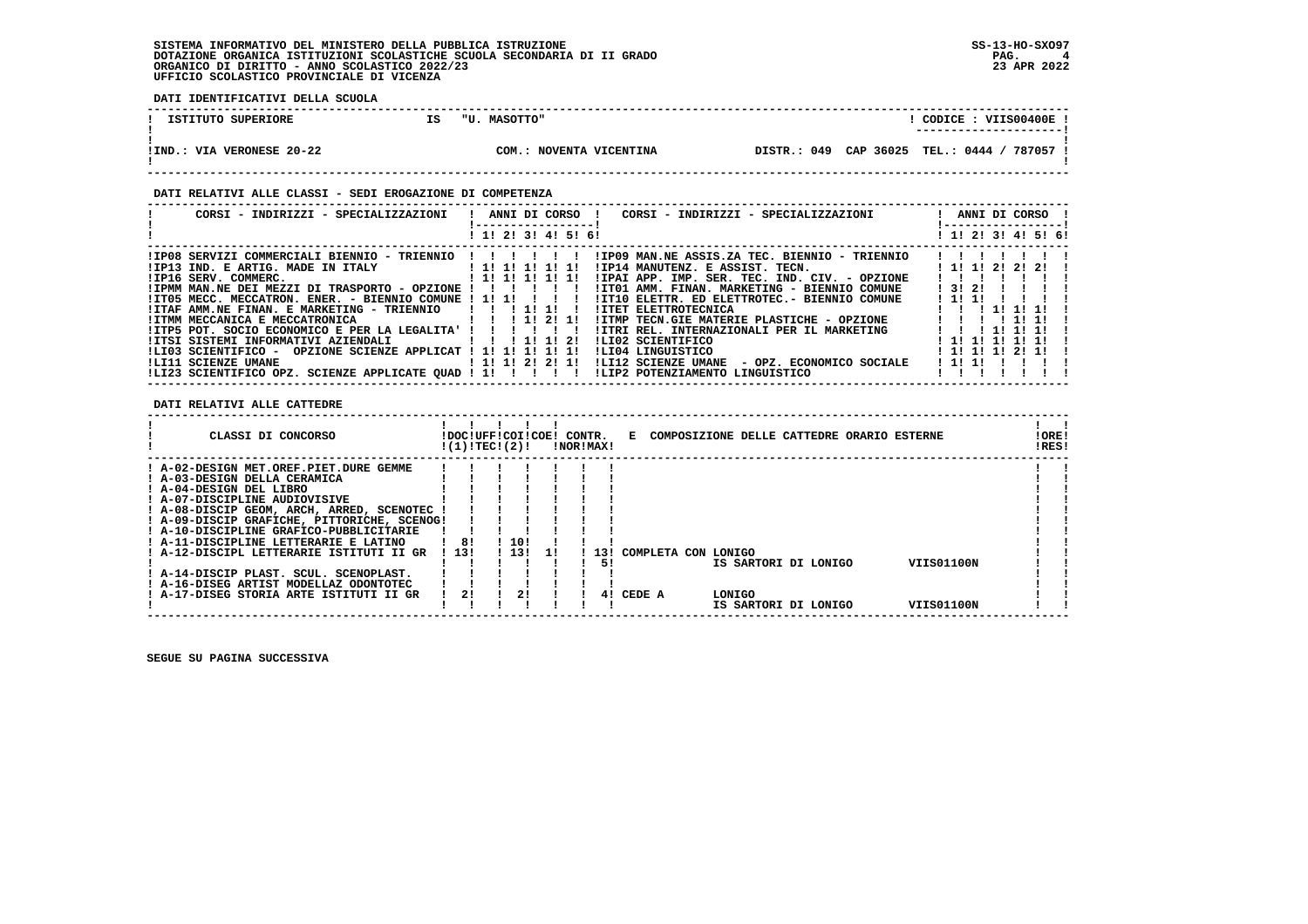**DATI IDENTIFICATIVI DELLA SCUOLA**

| ISTITUTO SUPERIORE        | IS | "U. MASOTTO" |                   | $^{\circ}$ CODICE : VIIS00400E .<br>---------------------- |
|---------------------------|----|--------------|-------------------|------------------------------------------------------------|
| !IND.: VIA VERONESE 20-22 |    | COM.         | NOVENTA VICENTINA | DISTR.: 049 CAP 36025 TEL.: 0444 / 787057                  |

 **------------------------------------------------------------------------------------------------------------------------------------**

 **DATI RELATIVI ALLE CATTEDRE**

| ! A-18-FILOSOFIA E SCIENZE UMANE<br>1 3! 1 3! 1 1 5! CEDE A<br>$1 \quad 11$<br>MONTECCHIO MAGGIORE<br>$\mathbf{I}$ $\mathbf{I}$<br>$\mathbf{I}$ $\mathbf{I}$<br>IS "S. CECCATO" MONTECCHIO VIIS007002<br>$\mathbf{I}$ $\mathbf{I}$<br>$\mathbf{I}$<br>$\frac{1}{2}$<br>2!<br>! A-19-FILOSOFIA E STORIA<br>$1 \quad 1! \quad 1 \quad 1!$<br>$I$ A-20-FISICA<br>$1 \quad 1!$<br>! A-21-GEOGRAFIA<br>$1 \quad 1 \quad$<br>! A-24-LINGUA E CULT STRANIERA (INGLESE) ! 9! ! 12!<br>! A-24-LINGUA E CULT STRANIERA (FRANCESE) ! 4! ! 3! 1!<br>! 12! COMPLETA CON ARZIGNANO<br>$1 \quad 61$<br>I.T.I. ITI "GALILEO GALILEI" VITF010009<br>! A-24-LINGUA E CULT STRANIERA (SPAGNOLO) ! 2!<br>$\frac{1}{2}$<br>! A-24-LINGUA E CULT STRANIERA (TEDESCO) ! 2! !<br>2!<br>! A-24-LINGUA E CULT STRANIERA (RUSSO)   ! ! ! !<br>! 4! 16!<br>11<br>! A-26-MATEMATICA<br>16! COMPLETA CON LONIGO<br>$\mathbf{1}$ $\mathbf{1}$<br>$\mathbf{I}$ $\mathbf{I}$<br>IS SARTORI DI LONIGO VIIS01100N<br>21<br>! A-27-MATEMATICA E FISICA<br>$1 \quad 51$<br>71<br>$1 \quad 11$<br>11<br>! A-34-SCIENZE E TECNOLOGIE CHIMICHE<br>1!<br>! A-37-COSTRUZ TECNOL E TECN RAPPR GRAFICA! 1!<br>! A-39-TECNOL COSTR NAVALI<br>! 6! 1!<br>51<br>! A-40-TECNOLOGIE ELETTRICHE ELETTRONICHE !<br>9! COMPLETA CON MONTECCHIO MAGGIORE<br>$\mathbf{I}$ $\mathbf{I}$<br>9!<br>IS "S. CECCATO" MONTECCHIO VIIS007002<br>! A-41-SCIENZE E TECNOLOGIE INFORMATICHE ! ! ! 1!<br>9!<br>$1 \quad 61$<br>! A-42-SCIENZE E TECNOLOGIE MECCANICHE<br>! A-44-TECNOL TESSILI, ABBIGL E MODA<br>$1 \quad 41$<br>51<br>! A-45-SCIENZE ECONOMICO-AZIENDALI<br>! A-46-SCIENZE GIURIDICO-ECONOMICHE<br>$1 \quad 61$<br>$\mathbf{I}$<br>61<br>$1 \quad 31 \quad 11$<br>$1 \quad 31$<br>! A-47-SCIENZE MATEMATICHE APPLICATE<br>11! COMPLETA CON MONTECCHIO MAGGIORE<br>Ι.<br>$\blacksquare$ $\blacksquare$ $\blacksquare$ $\blacksquare$ $\blacksquare$<br>$1 \quad 71$<br>$\blacksquare$<br>IS "S. CECCATO" MONTECCHIO VIIS007002<br>$\frac{1}{2}$<br>! A-48-SCIENZE MOTORIE E SPORTIVE II GRADO! 2!<br>21<br>$\frac{1}{5!}$<br>! A-50-SCIENZE NAT, CHIM E BIOLOG<br>$1 \quad 21$<br>21<br>! A-61-TECNOL E TECN COMUNICAZ MULTIMEDIA ! ! !<br>! A-62-TECNOL E TECNICHE PER LA GRAFICA !!<br>! A-65-TEORIA E TECNICA COMUNICAZIONE<br>2!<br>! A-66-TRATT TESTI DATI APPLIC INFORMATICA!<br>$2!$ $1$<br>6! | CLASSI DI CONCORSO                      | $!(1)!$ TEC ! $(2)!$ |  | !NOR!MAX! | !DOC!UFF!COI!COE! CONTR. E COMPOSIZIONE DELLE CATTEDRE ORARIO ESTERNE | !ORE!<br>!RES! |
|------------------------------------------------------------------------------------------------------------------------------------------------------------------------------------------------------------------------------------------------------------------------------------------------------------------------------------------------------------------------------------------------------------------------------------------------------------------------------------------------------------------------------------------------------------------------------------------------------------------------------------------------------------------------------------------------------------------------------------------------------------------------------------------------------------------------------------------------------------------------------------------------------------------------------------------------------------------------------------------------------------------------------------------------------------------------------------------------------------------------------------------------------------------------------------------------------------------------------------------------------------------------------------------------------------------------------------------------------------------------------------------------------------------------------------------------------------------------------------------------------------------------------------------------------------------------------------------------------------------------------------------------------------------------------------------------------------------------------------------------------------------------------------------------------------------------------------------------------------------------------------------------------------------------------------------------------------------------------------------------------------------------------------------------------------------------------------------------------------------------------------------------------------------------------------------------------------------------------------------------------------------------------------------------------------------------------------------------------|-----------------------------------------|----------------------|--|-----------|-----------------------------------------------------------------------|----------------|
| 71<br>8!<br>4!<br>1!<br>6!<br>1!<br>2!<br>4!<br>2!                                                                                                                                                                                                                                                                                                                                                                                                                                                                                                                                                                                                                                                                                                                                                                                                                                                                                                                                                                                                                                                                                                                                                                                                                                                                                                                                                                                                                                                                                                                                                                                                                                                                                                                                                                                                                                                                                                                                                                                                                                                                                                                                                                                                                                                                                                   |                                         |                      |  |           |                                                                       |                |
|                                                                                                                                                                                                                                                                                                                                                                                                                                                                                                                                                                                                                                                                                                                                                                                                                                                                                                                                                                                                                                                                                                                                                                                                                                                                                                                                                                                                                                                                                                                                                                                                                                                                                                                                                                                                                                                                                                                                                                                                                                                                                                                                                                                                                                                                                                                                                      |                                         |                      |  |           |                                                                       |                |
|                                                                                                                                                                                                                                                                                                                                                                                                                                                                                                                                                                                                                                                                                                                                                                                                                                                                                                                                                                                                                                                                                                                                                                                                                                                                                                                                                                                                                                                                                                                                                                                                                                                                                                                                                                                                                                                                                                                                                                                                                                                                                                                                                                                                                                                                                                                                                      |                                         |                      |  |           |                                                                       |                |
|                                                                                                                                                                                                                                                                                                                                                                                                                                                                                                                                                                                                                                                                                                                                                                                                                                                                                                                                                                                                                                                                                                                                                                                                                                                                                                                                                                                                                                                                                                                                                                                                                                                                                                                                                                                                                                                                                                                                                                                                                                                                                                                                                                                                                                                                                                                                                      |                                         |                      |  |           |                                                                       |                |
|                                                                                                                                                                                                                                                                                                                                                                                                                                                                                                                                                                                                                                                                                                                                                                                                                                                                                                                                                                                                                                                                                                                                                                                                                                                                                                                                                                                                                                                                                                                                                                                                                                                                                                                                                                                                                                                                                                                                                                                                                                                                                                                                                                                                                                                                                                                                                      |                                         |                      |  |           |                                                                       |                |
|                                                                                                                                                                                                                                                                                                                                                                                                                                                                                                                                                                                                                                                                                                                                                                                                                                                                                                                                                                                                                                                                                                                                                                                                                                                                                                                                                                                                                                                                                                                                                                                                                                                                                                                                                                                                                                                                                                                                                                                                                                                                                                                                                                                                                                                                                                                                                      |                                         |                      |  |           |                                                                       |                |
|                                                                                                                                                                                                                                                                                                                                                                                                                                                                                                                                                                                                                                                                                                                                                                                                                                                                                                                                                                                                                                                                                                                                                                                                                                                                                                                                                                                                                                                                                                                                                                                                                                                                                                                                                                                                                                                                                                                                                                                                                                                                                                                                                                                                                                                                                                                                                      |                                         |                      |  |           |                                                                       |                |
|                                                                                                                                                                                                                                                                                                                                                                                                                                                                                                                                                                                                                                                                                                                                                                                                                                                                                                                                                                                                                                                                                                                                                                                                                                                                                                                                                                                                                                                                                                                                                                                                                                                                                                                                                                                                                                                                                                                                                                                                                                                                                                                                                                                                                                                                                                                                                      |                                         |                      |  |           |                                                                       |                |
|                                                                                                                                                                                                                                                                                                                                                                                                                                                                                                                                                                                                                                                                                                                                                                                                                                                                                                                                                                                                                                                                                                                                                                                                                                                                                                                                                                                                                                                                                                                                                                                                                                                                                                                                                                                                                                                                                                                                                                                                                                                                                                                                                                                                                                                                                                                                                      |                                         |                      |  |           |                                                                       |                |
|                                                                                                                                                                                                                                                                                                                                                                                                                                                                                                                                                                                                                                                                                                                                                                                                                                                                                                                                                                                                                                                                                                                                                                                                                                                                                                                                                                                                                                                                                                                                                                                                                                                                                                                                                                                                                                                                                                                                                                                                                                                                                                                                                                                                                                                                                                                                                      |                                         |                      |  |           |                                                                       |                |
|                                                                                                                                                                                                                                                                                                                                                                                                                                                                                                                                                                                                                                                                                                                                                                                                                                                                                                                                                                                                                                                                                                                                                                                                                                                                                                                                                                                                                                                                                                                                                                                                                                                                                                                                                                                                                                                                                                                                                                                                                                                                                                                                                                                                                                                                                                                                                      |                                         |                      |  |           |                                                                       |                |
|                                                                                                                                                                                                                                                                                                                                                                                                                                                                                                                                                                                                                                                                                                                                                                                                                                                                                                                                                                                                                                                                                                                                                                                                                                                                                                                                                                                                                                                                                                                                                                                                                                                                                                                                                                                                                                                                                                                                                                                                                                                                                                                                                                                                                                                                                                                                                      |                                         |                      |  |           |                                                                       |                |
|                                                                                                                                                                                                                                                                                                                                                                                                                                                                                                                                                                                                                                                                                                                                                                                                                                                                                                                                                                                                                                                                                                                                                                                                                                                                                                                                                                                                                                                                                                                                                                                                                                                                                                                                                                                                                                                                                                                                                                                                                                                                                                                                                                                                                                                                                                                                                      |                                         |                      |  |           |                                                                       |                |
| 1!<br>9!<br>2!<br>! 30!<br>31<br>91<br>6!                                                                                                                                                                                                                                                                                                                                                                                                                                                                                                                                                                                                                                                                                                                                                                                                                                                                                                                                                                                                                                                                                                                                                                                                                                                                                                                                                                                                                                                                                                                                                                                                                                                                                                                                                                                                                                                                                                                                                                                                                                                                                                                                                                                                                                                                                                            |                                         |                      |  |           |                                                                       |                |
|                                                                                                                                                                                                                                                                                                                                                                                                                                                                                                                                                                                                                                                                                                                                                                                                                                                                                                                                                                                                                                                                                                                                                                                                                                                                                                                                                                                                                                                                                                                                                                                                                                                                                                                                                                                                                                                                                                                                                                                                                                                                                                                                                                                                                                                                                                                                                      |                                         |                      |  |           |                                                                       |                |
|                                                                                                                                                                                                                                                                                                                                                                                                                                                                                                                                                                                                                                                                                                                                                                                                                                                                                                                                                                                                                                                                                                                                                                                                                                                                                                                                                                                                                                                                                                                                                                                                                                                                                                                                                                                                                                                                                                                                                                                                                                                                                                                                                                                                                                                                                                                                                      |                                         |                      |  |           |                                                                       |                |
|                                                                                                                                                                                                                                                                                                                                                                                                                                                                                                                                                                                                                                                                                                                                                                                                                                                                                                                                                                                                                                                                                                                                                                                                                                                                                                                                                                                                                                                                                                                                                                                                                                                                                                                                                                                                                                                                                                                                                                                                                                                                                                                                                                                                                                                                                                                                                      |                                         |                      |  |           |                                                                       |                |
|                                                                                                                                                                                                                                                                                                                                                                                                                                                                                                                                                                                                                                                                                                                                                                                                                                                                                                                                                                                                                                                                                                                                                                                                                                                                                                                                                                                                                                                                                                                                                                                                                                                                                                                                                                                                                                                                                                                                                                                                                                                                                                                                                                                                                                                                                                                                                      |                                         |                      |  |           |                                                                       |                |
|                                                                                                                                                                                                                                                                                                                                                                                                                                                                                                                                                                                                                                                                                                                                                                                                                                                                                                                                                                                                                                                                                                                                                                                                                                                                                                                                                                                                                                                                                                                                                                                                                                                                                                                                                                                                                                                                                                                                                                                                                                                                                                                                                                                                                                                                                                                                                      |                                         |                      |  |           |                                                                       |                |
|                                                                                                                                                                                                                                                                                                                                                                                                                                                                                                                                                                                                                                                                                                                                                                                                                                                                                                                                                                                                                                                                                                                                                                                                                                                                                                                                                                                                                                                                                                                                                                                                                                                                                                                                                                                                                                                                                                                                                                                                                                                                                                                                                                                                                                                                                                                                                      |                                         |                      |  |           |                                                                       |                |
|                                                                                                                                                                                                                                                                                                                                                                                                                                                                                                                                                                                                                                                                                                                                                                                                                                                                                                                                                                                                                                                                                                                                                                                                                                                                                                                                                                                                                                                                                                                                                                                                                                                                                                                                                                                                                                                                                                                                                                                                                                                                                                                                                                                                                                                                                                                                                      |                                         |                      |  |           |                                                                       |                |
|                                                                                                                                                                                                                                                                                                                                                                                                                                                                                                                                                                                                                                                                                                                                                                                                                                                                                                                                                                                                                                                                                                                                                                                                                                                                                                                                                                                                                                                                                                                                                                                                                                                                                                                                                                                                                                                                                                                                                                                                                                                                                                                                                                                                                                                                                                                                                      |                                         |                      |  |           |                                                                       |                |
|                                                                                                                                                                                                                                                                                                                                                                                                                                                                                                                                                                                                                                                                                                                                                                                                                                                                                                                                                                                                                                                                                                                                                                                                                                                                                                                                                                                                                                                                                                                                                                                                                                                                                                                                                                                                                                                                                                                                                                                                                                                                                                                                                                                                                                                                                                                                                      |                                         |                      |  |           |                                                                       |                |
|                                                                                                                                                                                                                                                                                                                                                                                                                                                                                                                                                                                                                                                                                                                                                                                                                                                                                                                                                                                                                                                                                                                                                                                                                                                                                                                                                                                                                                                                                                                                                                                                                                                                                                                                                                                                                                                                                                                                                                                                                                                                                                                                                                                                                                                                                                                                                      |                                         |                      |  |           |                                                                       |                |
|                                                                                                                                                                                                                                                                                                                                                                                                                                                                                                                                                                                                                                                                                                                                                                                                                                                                                                                                                                                                                                                                                                                                                                                                                                                                                                                                                                                                                                                                                                                                                                                                                                                                                                                                                                                                                                                                                                                                                                                                                                                                                                                                                                                                                                                                                                                                                      |                                         |                      |  |           |                                                                       |                |
|                                                                                                                                                                                                                                                                                                                                                                                                                                                                                                                                                                                                                                                                                                                                                                                                                                                                                                                                                                                                                                                                                                                                                                                                                                                                                                                                                                                                                                                                                                                                                                                                                                                                                                                                                                                                                                                                                                                                                                                                                                                                                                                                                                                                                                                                                                                                                      |                                         |                      |  |           |                                                                       |                |
|                                                                                                                                                                                                                                                                                                                                                                                                                                                                                                                                                                                                                                                                                                                                                                                                                                                                                                                                                                                                                                                                                                                                                                                                                                                                                                                                                                                                                                                                                                                                                                                                                                                                                                                                                                                                                                                                                                                                                                                                                                                                                                                                                                                                                                                                                                                                                      |                                         |                      |  |           |                                                                       |                |
|                                                                                                                                                                                                                                                                                                                                                                                                                                                                                                                                                                                                                                                                                                                                                                                                                                                                                                                                                                                                                                                                                                                                                                                                                                                                                                                                                                                                                                                                                                                                                                                                                                                                                                                                                                                                                                                                                                                                                                                                                                                                                                                                                                                                                                                                                                                                                      | ! A-54-STORIA DELL'ARTE                 |                      |  |           |                                                                       |                |
|                                                                                                                                                                                                                                                                                                                                                                                                                                                                                                                                                                                                                                                                                                                                                                                                                                                                                                                                                                                                                                                                                                                                                                                                                                                                                                                                                                                                                                                                                                                                                                                                                                                                                                                                                                                                                                                                                                                                                                                                                                                                                                                                                                                                                                                                                                                                                      |                                         |                      |  |           |                                                                       |                |
|                                                                                                                                                                                                                                                                                                                                                                                                                                                                                                                                                                                                                                                                                                                                                                                                                                                                                                                                                                                                                                                                                                                                                                                                                                                                                                                                                                                                                                                                                                                                                                                                                                                                                                                                                                                                                                                                                                                                                                                                                                                                                                                                                                                                                                                                                                                                                      |                                         |                      |  |           |                                                                       |                |
|                                                                                                                                                                                                                                                                                                                                                                                                                                                                                                                                                                                                                                                                                                                                                                                                                                                                                                                                                                                                                                                                                                                                                                                                                                                                                                                                                                                                                                                                                                                                                                                                                                                                                                                                                                                                                                                                                                                                                                                                                                                                                                                                                                                                                                                                                                                                                      |                                         |                      |  |           |                                                                       |                |
|                                                                                                                                                                                                                                                                                                                                                                                                                                                                                                                                                                                                                                                                                                                                                                                                                                                                                                                                                                                                                                                                                                                                                                                                                                                                                                                                                                                                                                                                                                                                                                                                                                                                                                                                                                                                                                                                                                                                                                                                                                                                                                                                                                                                                                                                                                                                                      |                                         |                      |  |           |                                                                       |                |
|                                                                                                                                                                                                                                                                                                                                                                                                                                                                                                                                                                                                                                                                                                                                                                                                                                                                                                                                                                                                                                                                                                                                                                                                                                                                                                                                                                                                                                                                                                                                                                                                                                                                                                                                                                                                                                                                                                                                                                                                                                                                                                                                                                                                                                                                                                                                                      | ! B-02-CONV LINGUA STRANIERA (FRANCESE) |                      |  |           |                                                                       |                |
|                                                                                                                                                                                                                                                                                                                                                                                                                                                                                                                                                                                                                                                                                                                                                                                                                                                                                                                                                                                                                                                                                                                                                                                                                                                                                                                                                                                                                                                                                                                                                                                                                                                                                                                                                                                                                                                                                                                                                                                                                                                                                                                                                                                                                                                                                                                                                      | ! B-02-CONV LINGUA STRANIERA (INGLESE)  |                      |  |           |                                                                       |                |
|                                                                                                                                                                                                                                                                                                                                                                                                                                                                                                                                                                                                                                                                                                                                                                                                                                                                                                                                                                                                                                                                                                                                                                                                                                                                                                                                                                                                                                                                                                                                                                                                                                                                                                                                                                                                                                                                                                                                                                                                                                                                                                                                                                                                                                                                                                                                                      | ! B-02-CONV LINGUA STRANIERA (SPAGNOLO) |                      |  |           |                                                                       |                |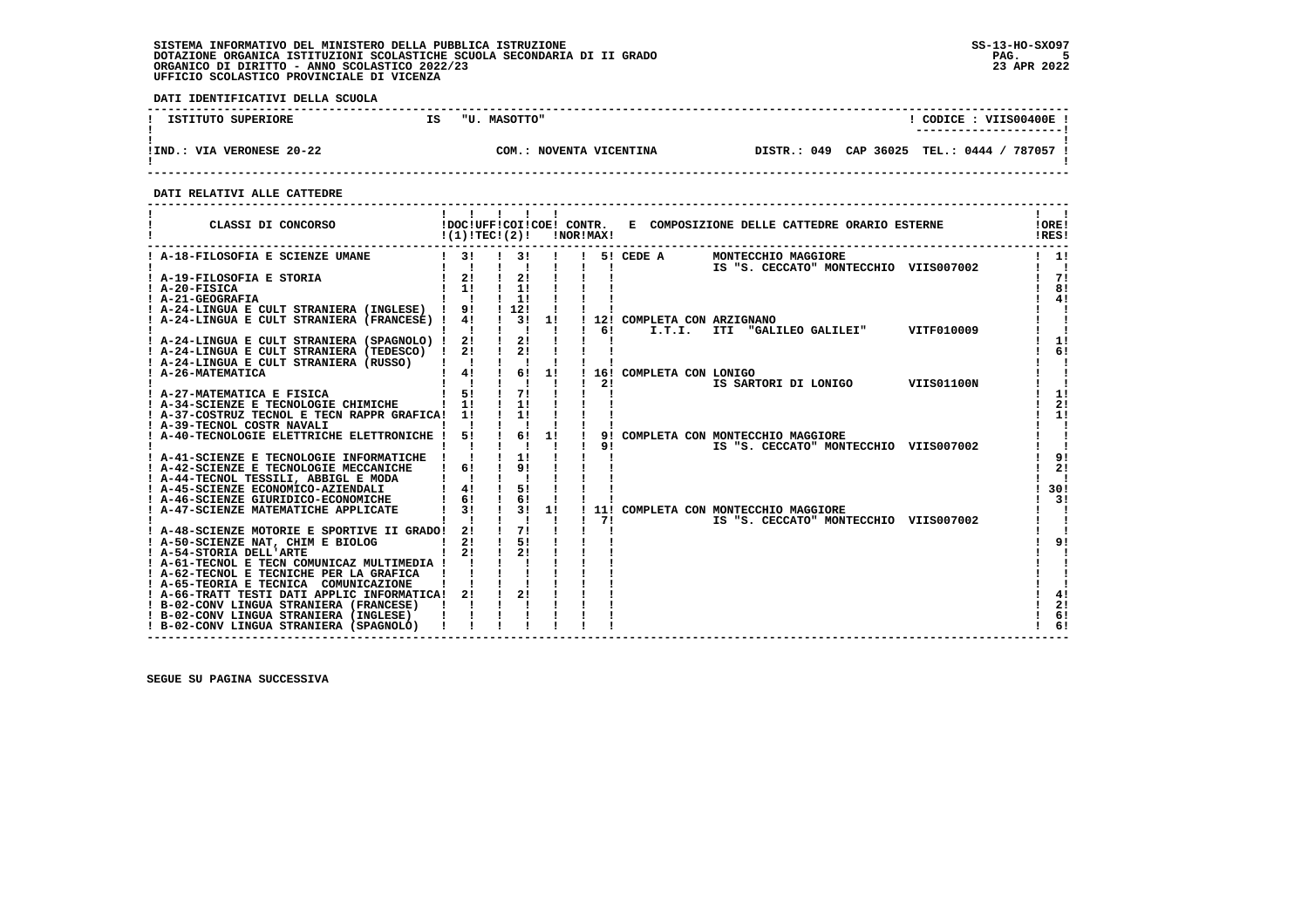- 1 - 1

 $\overline{\phantom{a}}$  $\mathbf{I}$  and  $\mathbf{I}$ 

 **DATI IDENTIFICATIVI DELLA SCUOLA ------------------------------------------------------------------------------------------------------------------------------------**! CODICE: VIIS00400E! **1 ISTITUTO SUPERIORE 15 IS TU. MASOTTO" ! ---------------------! ! ! !IND.: VIA VERONESE 20-22 COM.: NOVENTA VICENTINA DISTR.: 049 CAP 36025 TEL.: 0444 / 787057 !** $\blacksquare$  **! ! ------------------------------------------------------------------------------------------------------------------------------------ DATI RELATIVI ALLE CATTEDRE ------------------------------------------------------------------------------------------------------------------------------------** $1 - 1$  **! ! ! ! ! ! ! ! ! CLASSI DI CONCORSO !DOC!UFF!COI!COE! CONTR. E COMPOSIZIONE DELLE CATTEDRE ORARIO ESTERNE !ORE! ! !(1)!TEC!(2)! !NOR!MAX! !RES!IORE! IRES! ------------------------------------------------------------------------------------------------------------------------------------ ------------------------------------------------------------------------------------------------------------------------------------ ! B-02-CONV LINGUA STRANIERA (TEDESCO) ! ! ! ! ! ! ! ! 4! ! B-02-CONV LINGUA STRANIERA (RUSSO) ! ! ! ! ! ! ! ! !** $1 \quad 41$  $\mathbf{I}$   $\mathbf{I}$  $\frac{1}{1}$  41  **! B-03-LABORATORI DI FISICA ! ! ! ! ! ! ! ! 4! ! B-04-LABORATORI DI LIUTERIA ! ! ! ! ! ! ! ! ! ! B-07-LABORATORIO DI OTTICA ! ! ! ! ! ! ! ! ! ! B-08-LAB PRODUZ INDUSTR ARTIG CERAMICA ! ! ! ! ! ! ! ! ! ! B-12-LAB SCIENZE E TECNOL CHIM MICROBIOL! ! ! ! 1! ! 14! COMPLETA CON LONIGO ! !** $\mathbf{I}$   $\mathbf{I}$  $\mathbf{I}$   $\mathbf{I}$  $\mathbf{I}$  $\mathbf{i}$   $\mathbf{i}$  $\mathbf{I}$  and  $\mathbf{I}$  **! ! ! ! ! ! ! 4! I.T.AG. ITA "ALBERTO TRENTIN" VITA01000L ! ! ! B-14-LAB SCIENZE E TECNOL COSTRUZIONI ! ! ! ! ! ! ! ! ! ! B-15-LAB SC E TECNOL ELETTR ELETTRONIC ! 4! 1! 4! ! ! ! ! 14! ! - DI CUI UFFICIO TECNICO ! ! 1! ! ! ! ! ! ! ! !** $\blacksquare$  $1, 141$  $\mathbf{I}$   $\mathbf{I}$  $1, 131$  **! B-16-LAB SCIENZE E TECNOL INFORMATICHE ! ! ! 1! ! ! ! ! 13! ! B-17-LAB SCIENZE E TECNOL MECCANICHE ! 4! ! 9! 1! ! 11! COMPLETA CON VICENZA ! ! ! ! ! ! ! ! ! 7! I.I.S. "A CANOVA" VIIS013009 ! !** $\blacksquare$  $\blacksquare$  $\overline{\phantom{a}}$  **! B-18-LAB SC E TECNOL TESS ABBIGL MODA ! ! ! ! ! ! ! ! ! ! B-22-LAB TECNOL E TECN COMUNICAZ MULTIME! ! ! ! ! ! ! ! ! ! B-24-LAB SCIENZE E TECNOL NAUTICHE ! ! ! ! ! ! ! ! !**

 **(1) TITOLARI/INCARICATI**

 **(2) CATTEDRE/POSTI POTENZ.**

 **IL DIRIGENTE SCOLASTICO: DATA\_\_\_\_\_\_\_\_\_\_ FIRMA\_\_\_\_\_\_\_\_\_\_\_\_\_\_\_\_\_\_ IL RESPONSABILE DELL'UFFICIO: DATA\_\_\_\_\_\_\_\_ FIRMA\_\_\_\_\_\_\_\_\_\_\_\_\_\_\_\_\_\_\_\_**

 **! B-25-LAB SCIENZE E TECNOLCOSTR NAVALI ! ! ! ! ! ! ! ! ! ! B-26-LABORATORIO DI TECNOLOGIE DEL LEGNO! ! ! ! ! ! ! ! ! ! B-27-LABORATORIO DI TECNOLOGIE DEL MARMO! ! ! ! ! ! ! ! ! ! B-28-LABORATORIO DI TECNOLOGIE ORAFE ! ! ! ! ! ! ! ! !**

 **------------------------------------------------------------------------------------------------------------------------------------**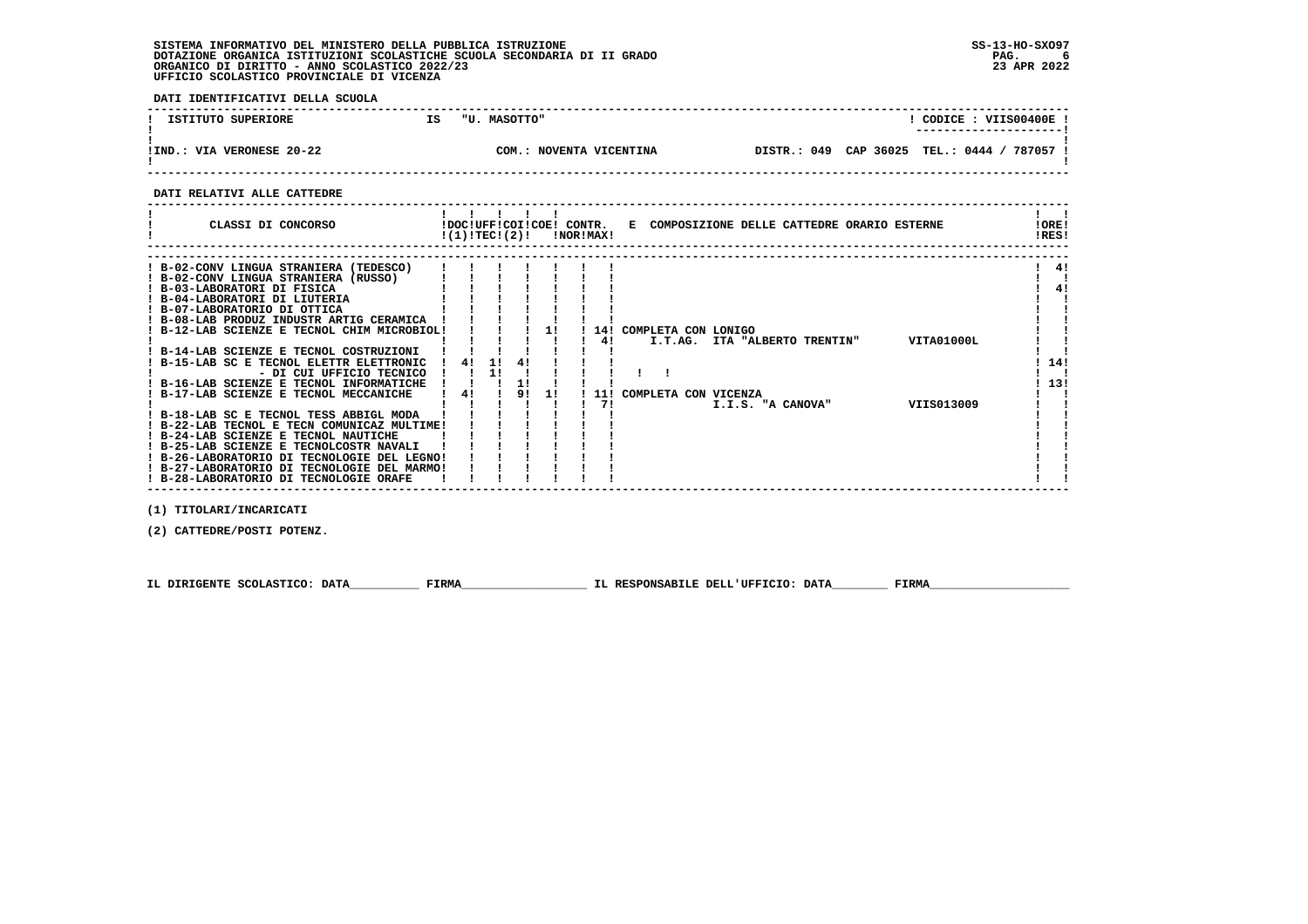**DATI IDENTIFICATIVI DELLA SCUOLA**

| ISTITUTO SUPERIORE         | MARIO RIGONI STERN "<br>IIS | $\overline{COLICE}$ : VIIS006006 !<br>---------------------- |
|----------------------------|-----------------------------|--------------------------------------------------------------|
| IIND.: VIA MATTEOTTI, 155! | COM.: ASIAGO                | DISTR.: 007 CAP 36012 TEL.: 0424 /63875                      |

#### **DATI RELATIVI ALLE CLASSI - SEDI EROGAZIONE DI COMPETENZA**

| CORSI - INDIRIZZI - SPECIALIZZAZIONI                        | ! ANNI DI CORSO !<br>CORSI - INDIRIZZI - SPECIALIZZAZIONI                                            | ANNI DI CORSO !<br>! -----------------! |
|-------------------------------------------------------------|------------------------------------------------------------------------------------------------------|-----------------------------------------|
|                                                             | ! 1! 2! 3! 4! 5! 6!                                                                                  | ! 1! 2! 3! 4! 5! 6!                     |
|                                                             | IP01 SER.ZI AGRIC. S.PO RUR.LE BIEN. TRIEN. !!!!!!!!!!!!D05 SER. ENOG. OSP. ALBERG. - BIENNIO COMUN! |                                         |
| $IIP06$ SERVIZI DI SALA E DI VENDITA - TRIENNIO !!!!!!!     | !IP07 ACCOGLIENZA TURISTICA - TRIENNIO                                                               |                                         |
| $!IP09$ MAN.NE ASSIS.ZA TEC. BIENNIO - TRIENNIO ! ! ! ! ! ! | !IP11 AGR., SVIL.RURALE, VALORIZZAZ. PROD.                                                           | 1 11 11 11<br>$1 \quad 11$              |
| ! IP13 IND. E ARTIG. MADE IN ITALY [1! 1! 1! 1! !!          | ! IP14 MANUTENZ. E ASSIST. TECN. [ ] ] ] ] ] ] ] ] ] ] ] ]                                           |                                         |
| $IIP17$ ENOGASTR. E OSPITAL. ALBERGH. $I1111212131$         | !IPEN ENOGASTRONOMIA - TRIENNIO                                                                      |                                         |
|                                                             | ! IPOI OPERATORE TRASFORMAZIONE AGRO-ALIMENTAR                                                       | 1 1 1 1 1 1 1                           |
| !IT01 AMM. FINAN. MARKETING - BIENNIO COMUNE                | 1 1 1 2 1<br>!IT04 TURISMO BIENNIO - TRIENNIO                                                        | 111 1111 111                            |
| !ITAF AMM.NE FINAN. E MARKETING - TRIENNIO                  | 11111111<br>!ITP7 POTENZIAMENTO LABORATORIALE                                                        |                                         |
| ILI02 SCIENTIFICO                                           | ILI03 SCIENTIFICO - OPZIONE SCIENZE APPLICAT<br>1111111                                              |                                         |
| !LI15 LICEO SCIENTIFICO - SEZIONE SPORTIVA                  | 1 1 1 1 1 1 1 1 1<br>ILILS LICEO SPORTIVO                                                            |                                         |
| ILIP2 POTENZIAMENTO LINGUISTICO                             | !LIP4 POTENZIAMENTO ARTISTICO E MUSICALE                                                             |                                         |

 **DATI RELATIVI ALLE CATTEDRE**

| ! A-02-DESIGN MET.OREF.PIET.DURE GEMME<br>! A-03-DESIGN DELLA CERAMICA<br>! A-04-DESIGN DEL LIBRO<br>! A-05-DESIGN DEL TESSUTO E DELLA MODA<br>! A-06-DESIGN DEL VETRO<br>! A-07-DISCIPLINE AUDIOVISIVE<br>! A-08-DISCIP GEOM, ARCH, ARRED, SCENOTEC<br>! A-09-DISCIP GRAFICHE, PITTORICHE, SCENOG!<br>! A-10-DISCIPLINE GRAFICO-PUBBLICITARIE<br>21<br>! A-11-DISCIPLINE LETTERARIE E LATINO<br>21<br>9!<br>15!<br>! A-12-DISCIPL LETTERARIE ISTITUTI II GR<br>9!<br>! A-14-DISCIP PLAST. SCUL. SCENOPLAST.<br>! A-16-DISEG ARTIST MODELLAZ ODONTOTEC<br>! A-17-DISEG STORIA ARTE ISTITUTI II GR<br>CEDE A<br>3!<br><b>BASSANO DEL GRAPPA</b><br>71<br>VIPC04000X<br>"G.B. BROCCHI"<br>LC<br>L.C.<br>! A-18-FILOSOFIA E SCIENZE UMANE<br>21<br>2!<br>! A-19-FILOSOFIA E STORIA<br>9!<br>! A-20-FISICA | CLASSI DI CONCORSO | !(1)!TEC!(2)! | !DOC!UFF!COI!COE! CONTR. | !NOR!MAX! |  |  |  | E COMPOSIZIONE DELLE CATTEDRE ORARIO ESTERNE | !ORE!<br>!RES! |
|--------------------------------------------------------------------------------------------------------------------------------------------------------------------------------------------------------------------------------------------------------------------------------------------------------------------------------------------------------------------------------------------------------------------------------------------------------------------------------------------------------------------------------------------------------------------------------------------------------------------------------------------------------------------------------------------------------------------------------------------------------------------------------------------------------|--------------------|---------------|--------------------------|-----------|--|--|--|----------------------------------------------|----------------|
|                                                                                                                                                                                                                                                                                                                                                                                                                                                                                                                                                                                                                                                                                                                                                                                                        |                    |               |                          |           |  |  |  |                                              |                |
|                                                                                                                                                                                                                                                                                                                                                                                                                                                                                                                                                                                                                                                                                                                                                                                                        |                    |               |                          |           |  |  |  |                                              |                |
|                                                                                                                                                                                                                                                                                                                                                                                                                                                                                                                                                                                                                                                                                                                                                                                                        |                    |               |                          |           |  |  |  |                                              |                |
|                                                                                                                                                                                                                                                                                                                                                                                                                                                                                                                                                                                                                                                                                                                                                                                                        |                    |               |                          |           |  |  |  |                                              |                |
|                                                                                                                                                                                                                                                                                                                                                                                                                                                                                                                                                                                                                                                                                                                                                                                                        |                    |               |                          |           |  |  |  |                                              |                |
|                                                                                                                                                                                                                                                                                                                                                                                                                                                                                                                                                                                                                                                                                                                                                                                                        |                    |               |                          |           |  |  |  |                                              |                |
|                                                                                                                                                                                                                                                                                                                                                                                                                                                                                                                                                                                                                                                                                                                                                                                                        |                    |               |                          |           |  |  |  |                                              |                |
|                                                                                                                                                                                                                                                                                                                                                                                                                                                                                                                                                                                                                                                                                                                                                                                                        |                    |               |                          |           |  |  |  |                                              |                |
|                                                                                                                                                                                                                                                                                                                                                                                                                                                                                                                                                                                                                                                                                                                                                                                                        |                    |               |                          |           |  |  |  |                                              |                |
|                                                                                                                                                                                                                                                                                                                                                                                                                                                                                                                                                                                                                                                                                                                                                                                                        |                    |               |                          |           |  |  |  |                                              |                |
|                                                                                                                                                                                                                                                                                                                                                                                                                                                                                                                                                                                                                                                                                                                                                                                                        |                    |               |                          |           |  |  |  |                                              |                |
|                                                                                                                                                                                                                                                                                                                                                                                                                                                                                                                                                                                                                                                                                                                                                                                                        |                    |               |                          |           |  |  |  |                                              |                |
|                                                                                                                                                                                                                                                                                                                                                                                                                                                                                                                                                                                                                                                                                                                                                                                                        |                    |               |                          |           |  |  |  |                                              |                |
|                                                                                                                                                                                                                                                                                                                                                                                                                                                                                                                                                                                                                                                                                                                                                                                                        |                    |               |                          |           |  |  |  |                                              |                |
|                                                                                                                                                                                                                                                                                                                                                                                                                                                                                                                                                                                                                                                                                                                                                                                                        |                    |               |                          |           |  |  |  |                                              |                |
|                                                                                                                                                                                                                                                                                                                                                                                                                                                                                                                                                                                                                                                                                                                                                                                                        |                    |               |                          |           |  |  |  |                                              |                |
|                                                                                                                                                                                                                                                                                                                                                                                                                                                                                                                                                                                                                                                                                                                                                                                                        |                    |               |                          |           |  |  |  |                                              |                |
|                                                                                                                                                                                                                                                                                                                                                                                                                                                                                                                                                                                                                                                                                                                                                                                                        |                    |               |                          |           |  |  |  |                                              | 4!             |
| 12!<br>! A-21-GEOGRAFIA                                                                                                                                                                                                                                                                                                                                                                                                                                                                                                                                                                                                                                                                                                                                                                                |                    |               |                          |           |  |  |  |                                              |                |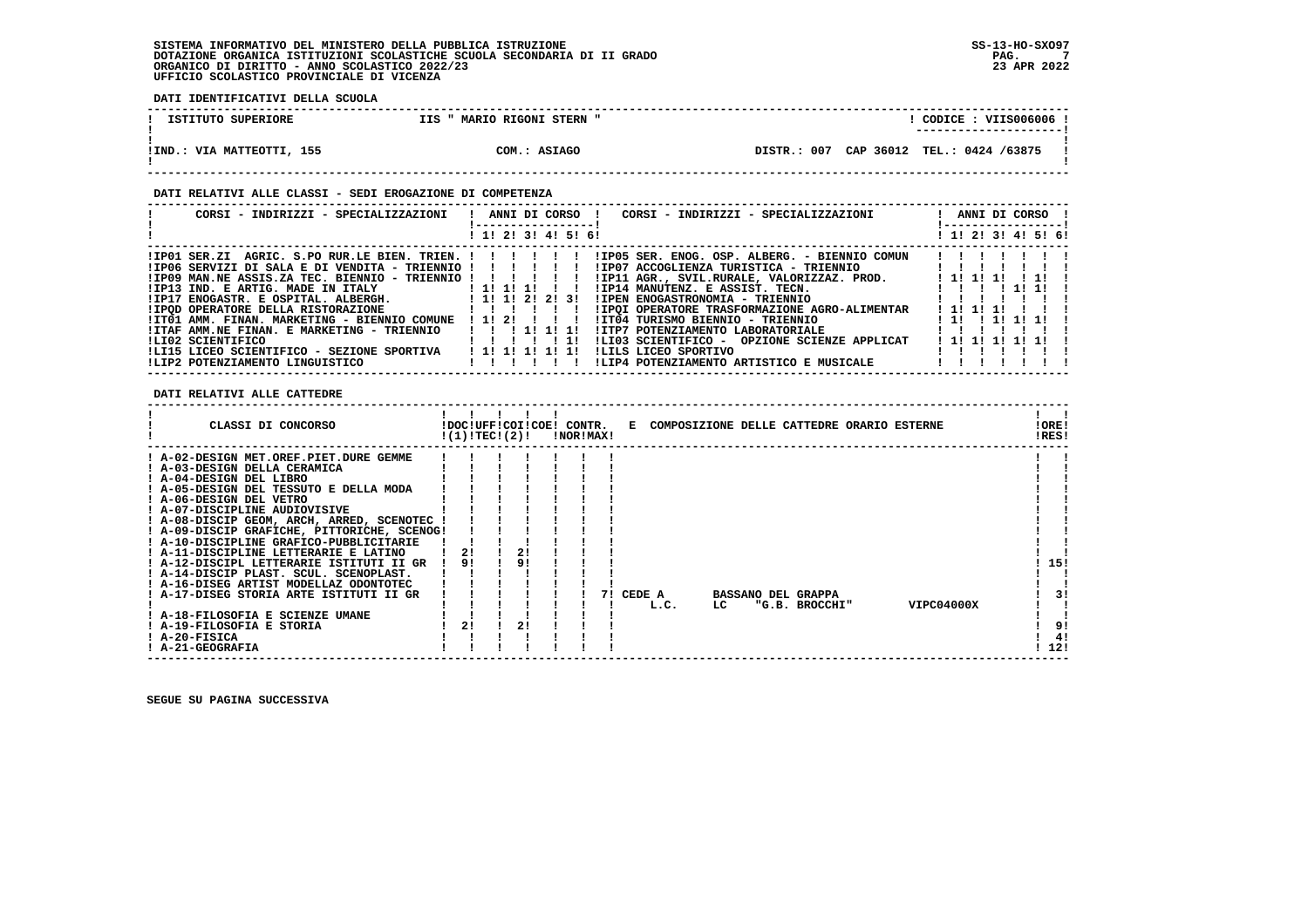**DATI IDENTIFICATIVI DELLA SCUOLA**

| ISTITUTO SUPERIORE          | MARIO RIGONI STERN "<br>IIS | CODICE: VIIS006006 !                          |
|-----------------------------|-----------------------------|-----------------------------------------------|
| VIA MATTEOTTI, 155<br>!IND. | COM.: ASIAGO                | CAP 36012<br>DISTR.: 007<br>TEL.: 0424 /63875 |

 **------------------------------------------------------------------------------------------------------------------------------------**

#### **DATI RELATIVI ALLE CATTEDRE**

| CLASSI DI CONCORSO                                                                                                                                                                                                                     | 1 1 1 1 1        |                    | $!(1)!TEC!(2)!$ $INORIMAX!$ |  | !DOC!UFF!COI!COE! CONTR. E COMPOSIZIONE DELLE CATTEDRE ORARIO ESTERNE | !ORE!<br>!RES! |
|----------------------------------------------------------------------------------------------------------------------------------------------------------------------------------------------------------------------------------------|------------------|--------------------|-----------------------------|--|-----------------------------------------------------------------------|----------------|
| A-24-LINGUA E CULT STRANIERA (INGLESE) ! 6! ! 6!                                                                                                                                                                                       |                  |                    |                             |  |                                                                       | ! 15!          |
| ! A-24-LINGUA E CULT STRANIERA (FRANCESE) ! 2! ! 2! !                                                                                                                                                                                  |                  |                    |                             |  |                                                                       | $1 \quad 11$   |
| ! A-24-LINGUA E CULT STRANIERA (TEDESCO) ! 1!                                                                                                                                                                                          |                  | $\frac{1}{2}$      |                             |  |                                                                       | 112!           |
| ! A-24-LINGUA E CULT STRANIERA (SPAGNOLO) !!!!                                                                                                                                                                                         |                  |                    |                             |  |                                                                       |                |
| ! A-24-LINGUA E CULT STRANIERA (RUSSO)                                                                                                                                                                                                 |                  |                    |                             |  |                                                                       |                |
|                                                                                                                                                                                                                                        |                  |                    |                             |  |                                                                       | 51             |
|                                                                                                                                                                                                                                        |                  |                    |                             |  |                                                                       |                |
| 1 A-26-MATEMATICA<br>1 A-27-MATEMATICA E FISICA<br>1 A-29-MUSICA ISTITUTI II GRADO 1 1 1 1 31<br>1 A-31-SCIENZE DEGLI ALIMENTI 1 21 1 21<br>1 21 1 21                                                                                  |                  |                    |                             |  |                                                                       |                |
|                                                                                                                                                                                                                                        |                  |                    |                             |  |                                                                       | 8!             |
| ! A-34-SCIENZE E TECNOLOGIE CHIMICHE                                                                                                                                                                                                   |                  |                    |                             |  |                                                                       | 13!            |
| ! A-37-COSTRUZ TECNOL E TECN RAPPR GRAFICA!                                                                                                                                                                                            |                  |                    |                             |  |                                                                       |                |
| : A-39-TECNOL COSTR NAVALI<br>: A-40-TECNOLOGIE ELETTRICHE ELETTRONICHE !                                                                                                                                                              |                  |                    |                             |  |                                                                       |                |
|                                                                                                                                                                                                                                        |                  |                    |                             |  |                                                                       | 8!             |
| ! A-41-SCIENZE E TECNOLOGIE INFORMATICHE ! 1! !                                                                                                                                                                                        |                  | 21                 |                             |  |                                                                       |                |
| ! A-42-SCIENZE E TECNOLOGIE MECCANICHE                                                                                                                                                                                                 | $\frac{1}{1}$    | 21                 |                             |  |                                                                       |                |
|                                                                                                                                                                                                                                        |                  |                    |                             |  |                                                                       |                |
|                                                                                                                                                                                                                                        |                  |                    |                             |  |                                                                       |                |
| 1 A-43-SCIENZE E TECNOLOGIE NAUTICHE<br>1 A-44-TECNOL TESSILI, ABBIGL E MODA<br>1 A-45-SCIENZE ECONOMICO-AZIENDALI<br>1 A-45-SCIENZE GIURIDICO-ECONOMICHE<br>1 41 1 4                                                                  |                  | 5!                 |                             |  |                                                                       | 16!            |
|                                                                                                                                                                                                                                        |                  | 4!                 |                             |  |                                                                       | 31             |
| ! A-47-SCIENZE MATEMATICHE APPLICATE                                                                                                                                                                                                   | $\frac{1}{1}$ 11 | $\frac{1}{1}$      |                             |  |                                                                       | 9!             |
| ! A-48-SCIENZE MOTORIE E SPORTIVE II GRADO! 3!                                                                                                                                                                                         |                  | 5!                 |                             |  |                                                                       | 71             |
| ! A-50-SCIENZE NAT, CHIM E BIOLOG                                                                                                                                                                                                      | 51               | 5!                 |                             |  |                                                                       | 3!             |
| $\frac{1}{2!}$<br>! A-51-SCIENZE, TECNOL E TECN AGR                                                                                                                                                                                    |                  | $\mathbf{I}$<br>2! |                             |  |                                                                       | 1!             |
| ! A-52-SCIENZE, TECNOL E TECN PROD ANIMALI!                                                                                                                                                                                            |                  |                    |                             |  |                                                                       |                |
| ! A-54-STORIA DELL'ARTE                                                                                                                                                                                                                |                  |                    |                             |  |                                                                       | 6!             |
| ! A-61-TECNOL E TECN COMUNICAZ MULTIMEDIA !                                                                                                                                                                                            |                  |                    |                             |  |                                                                       |                |
|                                                                                                                                                                                                                                        |                  |                    |                             |  |                                                                       |                |
|                                                                                                                                                                                                                                        |                  |                    |                             |  |                                                                       |                |
| 1 A-66-TRATT TESTI DATI APPLIC INFORMATICA<br>1 A-66-TRATT TESTI DATI APPLIC INFORMATICA!<br>1 B-02-CONV LINGUA STRANIERA (FRANCESE)        <br>1 B-02-CONV LINGUA STRANIERA (INGLESE)          <br>1 B-02-CONV LINGUA STRANIERA (SPAG |                  |                    |                             |  |                                                                       |                |
|                                                                                                                                                                                                                                        |                  |                    |                             |  |                                                                       |                |
|                                                                                                                                                                                                                                        |                  |                    |                             |  |                                                                       |                |
| ! B-02-CONV LINGUA STRANIERA (TEDESCO)                                                                                                                                                                                                 |                  |                    |                             |  |                                                                       |                |
| ! B-02-CONV LINGUA STRANIERA (RUSSO)                                                                                                                                                                                                   |                  |                    |                             |  |                                                                       |                |
| ! B-03-LABORATORI DI FISICA                                                                                                                                                                                                            |                  |                    |                             |  |                                                                       | 3!             |
| ! B-04-LABORATORI DI LIUTERIA                                                                                                                                                                                                          |                  |                    |                             |  |                                                                       |                |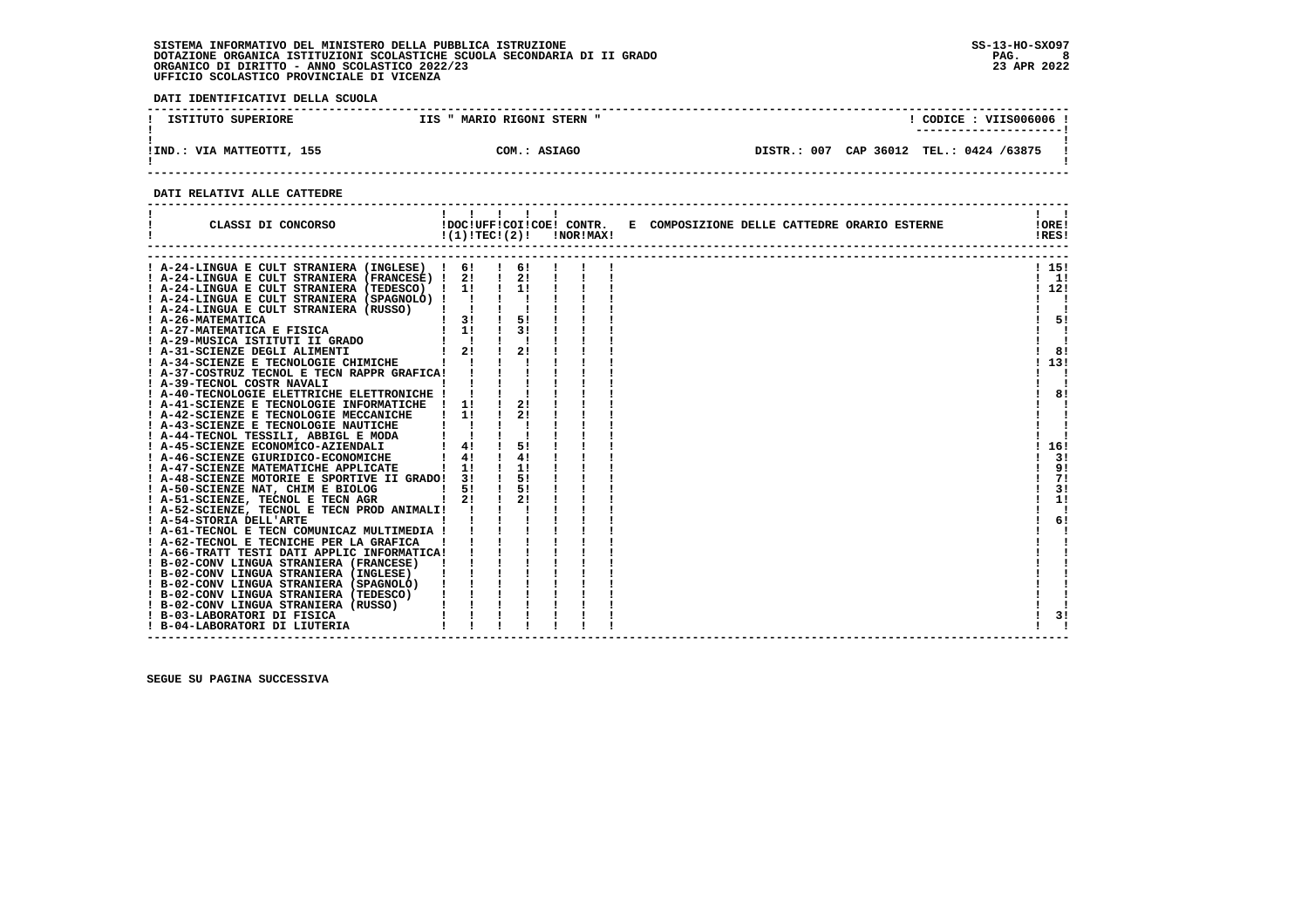**DATI IDENTIFICATIVI DELLA SCUOLA**

| ISTITUTO SUPERIORE            | " MARIO RIGONI STERN "<br>IIS | CODICE: VIIS006006 !<br>---------------------- |
|-------------------------------|-------------------------------|------------------------------------------------|
| : VIA MATTEOTTI, 155<br>!IND. | COM.: ASIAGO                  | DISTR.: 007 CAP 36012 TEL.: 0424 /63875        |

 **------------------------------------------------------------------------------------------------------------------------------------**

#### **DATI RELATIVI ALLE CATTEDRE**

| CLASSI DI CONCORSO<br>!DOC!UFF!COI!COE! CONTR. E COMPOSIZIONE DELLE CATTEDRE ORARIO ESTERNE<br>$!(1)!TEC!(2)!$ $INORIMAX!$ | !ORE!<br>!RES! |
|----------------------------------------------------------------------------------------------------------------------------|----------------|
|                                                                                                                            |                |
| ! B-06-LABORATORIO DI ODONTOTECNICA                                                                                        |                |
| ! B-07-LABORATORIO DI OTTICA                                                                                               |                |
| ! B-08-LAB PRODUZ INDUSTR ARTIG CERAMICA                                                                                   |                |
| 11<br>! B-11-LAB SCIENZE E TECNOL AGRARIE                                                                                  | 12!            |
| ! B-12-LAB SCIENZE E TECNOL CHIM MICROBIOL!                                                                                | 9!             |
| ! B-14-LAB SCIENZE E TECNOL COSTRUZIONI                                                                                    |                |
| ! B-15-LAB SC E TECNOL ELETTR ELETTRONIC                                                                                   | 6!             |
| ! B-16-LAB SCIENZE E TECNOL INFORMATICHE                                                                                   | 10!            |
| ! B-17-LAB SCIENZE E TECNOL MECCANICHE<br>1!<br>21<br>-11                                                                  | ! 16!          |
| 11<br>- DI CUI UFFICIO TECNICO                                                                                             |                |
| ! B-18-LAB SC E TECNOL TESS ABBIGL MODA                                                                                    |                |
| ! B-19-LAB SERVIZI RICETTIVITA' ALBERGHIER!                                                                                | 4!             |
| 4!<br>! B-20-LAB SERV ENOGASTRON, SETT CUCINA<br>31                                                                        | 14!            |
| ! B-21-LAB SERV ENOGASTRON, SETT SALA VEND!<br>11                                                                          | 71             |
| ! B-22-LAB TECNOL E TECN COMUNICAZ MULTIME!                                                                                |                |
| ! B-23-LAB SERVIZI SOCIO-SANITARI                                                                                          |                |
| ! B-24-LAB SCIENZE E TECNOL NAUTICHE                                                                                       |                |
| ! B-25-LAB SCIENZE E TECNOLCOSTR NAVALI                                                                                    |                |
| ! B-26-LABORATORIO DI TECNOLOGIE DEL LEGNO!                                                                                |                |
| ! B-27-LABORATORIO DI TECNOLOGIE DEL MARMO!                                                                                |                |
| ! B-28-LABORATORIO DI TECNOLOGIE ORAFE                                                                                     |                |

 **(1) TITOLARI/INCARICATI**

 **(2) CATTEDRE/POSTI POTENZ.**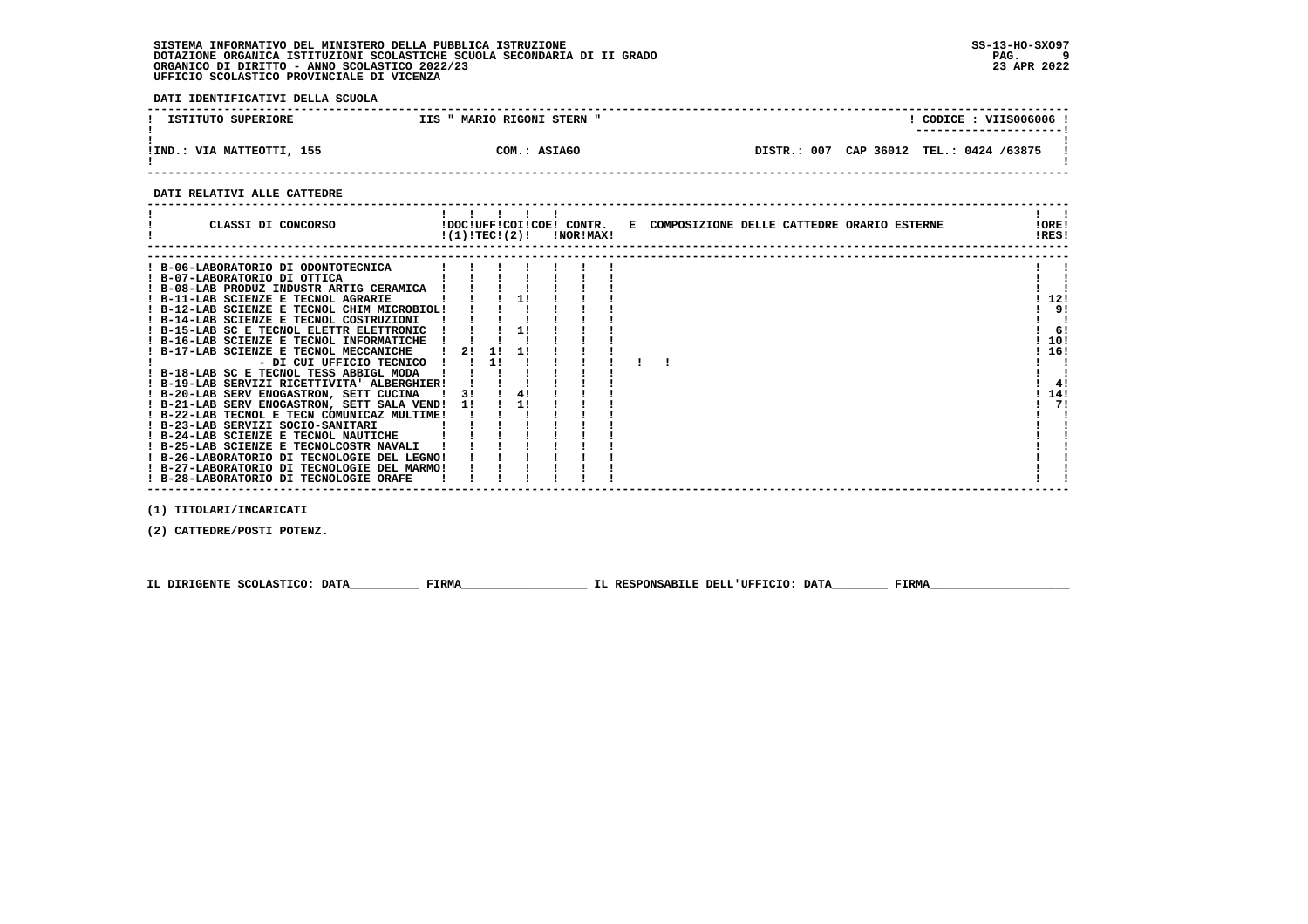**------------------------------------------------------------------------------------------------------------------------------------**! CODICE : VIIS007002 !  **1STITUTO SUPERIORE 1S "S. CECCATO" MONTECCHIO M. ! ---------------------! ! ! !IND.: PIAZZALE COLLODI, 7 COM.: MONTECCHIO MAGGIORE DISTR.: 031 CAP 36075 TEL.: 0444 /694721 ! ! !** $\mathbf{I}$ 

 **------------------------------------------------------------------------------------------------------------------------------------**

#### **DATI RELATIVI ALLE CLASSI - SEDI EROGAZIONE DI COMPETENZA**

| CORSI - INDIRIZZI - SPECIALIZZAZIONI                      | ANNI DI CORSO !<br>CORSI - INDIRIZZI - SPECIALIZZAZIONI  |       | ANNI DI CORSO !     |  |
|-----------------------------------------------------------|----------------------------------------------------------|-------|---------------------|--|
|                                                           | ! 1! 2! 3! 4! 5! 6!                                      |       | ! 1! 2! 3! 4! 5! 6! |  |
| ! IP08 SERVIZI COMMERCIALI BIENNIO - TRIENNIO ! ! ! ! ! ! | !IP09 MAN.NE ASSIS.ZA TEC. BIENNIO - TRIENNIO            |       |                     |  |
| !IP14 MANUTENZ, E ASSIST, TECN. [2! 2! 2! 3! 2!           | !IP16 SERV. COMMERC.                                     |       | 1 21 11 11 11 11    |  |
| !IPAI APP. IMP. SER. TEC. IND. CIV. - OPZIONE !           | !IPCP PROM.NE COMMER.LE E PUBBL.RIA - OPZIONE            |       |                     |  |
| !IT01 AMM. FINAN. MARKETING - BIENNIO COMUNE              | 1212111<br>!IT05 MECC. MECCATRON. ENER. - BIENNIO COMUNE | 12131 |                     |  |
| !IT13 INFOR. TELECOM. - BIENNIO COMUNE                    | 14131111<br>!ITAF AMM.NE FINAN. E MARKETING - TRIENNIO   |       |                     |  |
| !ITIA INFORMATICA                                         | IITMM MECCANICA E MECCATRONICA                           |       | 212131              |  |
| !ITRI REL. INTERNAZIONALI PER IL MARKETING                | 1111111<br>IITSI SISTEMI INFORMATIVI AZIENDALI           |       |                     |  |
| ILIP2 POTENZIAMENTO LINGUISTICO                           |                                                          |       |                     |  |

 **DATI RELATIVI ALLE CATTEDRE**

 **DATI IDENTIFICATIVI DELLA SCUOLA**

| CLASSI DI CONCORSO                                                                                                           | !DOC!UFF!COI!COE!<br>!(1)!TECI(2)! |           |    | CONTR. | !NOR!MAX! | COMPOSIZIONE DELLE CATTEDRE ORARIO ESTERNE<br>Е.                            | !ORE!<br>!RES! |
|------------------------------------------------------------------------------------------------------------------------------|------------------------------------|-----------|----|--------|-----------|-----------------------------------------------------------------------------|----------------|
| A-10-DISCIPLINE GRAFICO-PUBBLICITARIE<br>! A-12-DISCIPI, LETTERARIE ISTITUTI II GR<br>! A-16-DISEG ARTIST MODELLAZ ODONTOTEC | 12!                                | 11<br>16! |    |        |           |                                                                             | 12!<br>14!     |
| ! A-17-DISEG STORIA ARTE ISTITUTI II GR                                                                                      |                                    |           |    |        |           |                                                                             |                |
| A-18-FILOSOFIA E SCIENZE UMANE                                                                                               | 1!                                 |           |    |        | 131       | COMPLETA CON NOVENTA VICENTINA                                              |                |
| ! A-20-FISICA                                                                                                                |                                    | 21        | 11 |        | 51<br>10! | <b>VIIS00400E</b><br>"U. MASOTTO"<br>IS<br>COMPLETA CON<br><b>ARZIGNANO</b> |                |
|                                                                                                                              |                                    |           |    |        | 8!        | VITF010009<br>"GALILEO GALILEI"<br>I.T.I.<br>ITI                            |                |
| <b>A-21-GEOGRAFIA</b>                                                                                                        |                                    | 1!        |    |        | 41        | CEDE A<br><b>VICENZA</b>                                                    |                |
| A-24-LINGUA E CULT STRANIERA (INGLESE)                                                                                       | 51                                 | 91        | 11 |        | 12!       | VIRF020004<br>I.P.S.S. IPSS "B. MONTAGNA"<br>COMPLETA CON VICENZA           |                |
|                                                                                                                              |                                    |           |    |        | 61        | L.S.<br>VIPS02000T<br>LS<br>"P. LIOY"                                       |                |
| A-24-LINGUA E CULT STRANIERA (SPAGNOLO)                                                                                      | 11                                 |           |    |        |           |                                                                             | 71             |
| A-24-LINGUA E CULT STRANIERA (TEDESCO)                                                                                       |                                    |           |    |        | 61        | CEDE A<br><b>VICENZA</b><br>VITD010003<br>I.T.C.<br>ITE<br>A. FUSINIERI"    |                |
| A-24-LINGUA E CULT STRANIERA (FRANCESE)                                                                                      | 11                                 |           |    |        | 14!       | <b>VICENZA</b><br>COMPLETA CON                                              |                |
|                                                                                                                              |                                    |           |    |        | 41        | L.C.<br>" ANTONIO PIGAFETTA"<br>VIPC010004<br>LC.                           |                |
| A-24-LINGUA E CULT STRANIERA (RUSSO)                                                                                         |                                    |           |    |        |           |                                                                             |                |
| <b>A-26-MATEMATICA</b><br>! A-27-MATEMATICA E FISICA                                                                         | 61                                 |           |    |        |           |                                                                             | 14!            |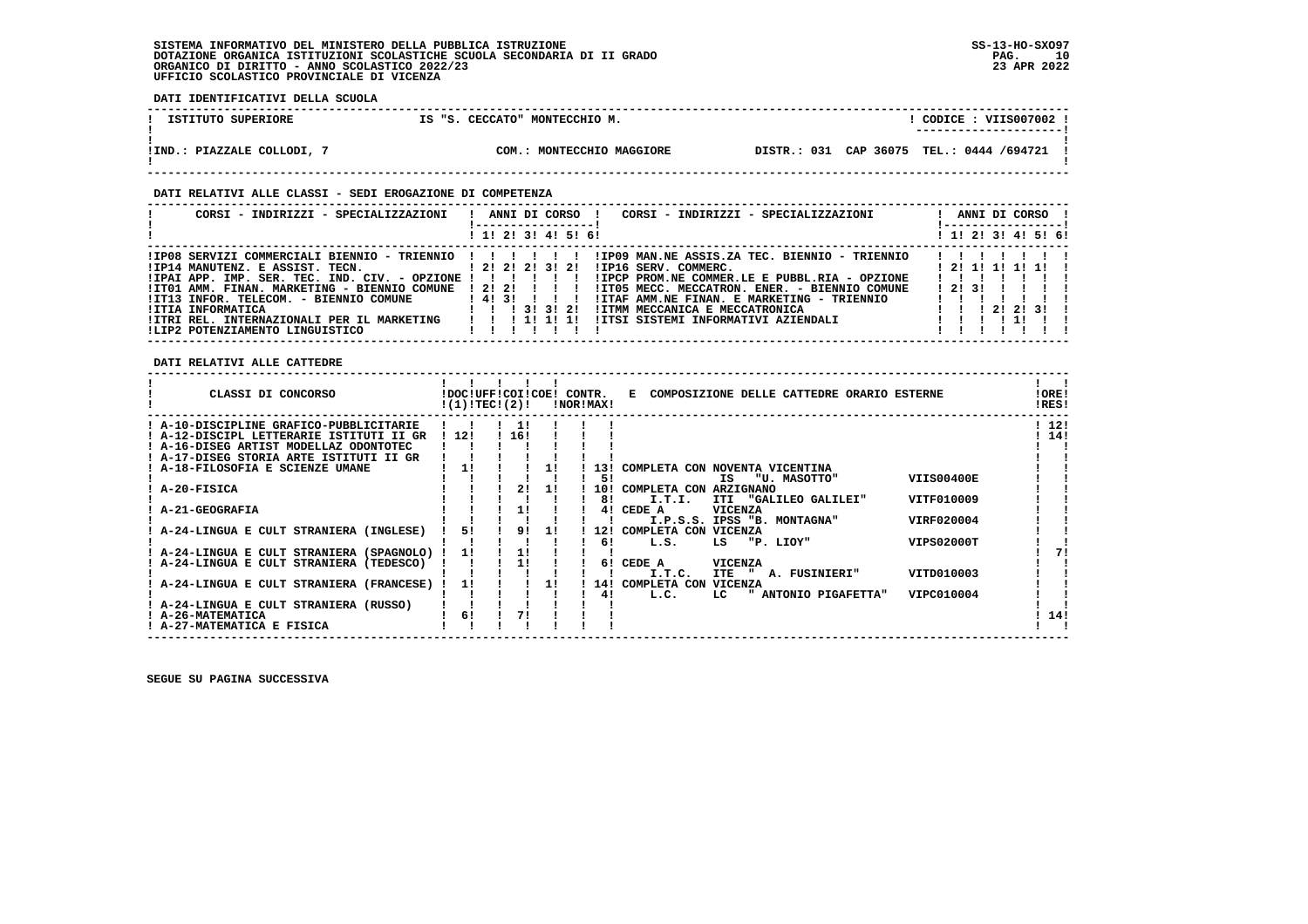**DATI IDENTIFICATIVI DELLA SCUOLA**

| ISTITUTO SUPERIORE         | IS "S. CECCATO" MONTECCHIO M. | CODICE: VIIS007002<br>---------------------- |
|----------------------------|-------------------------------|----------------------------------------------|
| !IND.: PIAZZALE COLLODI, 7 | COM.: MONTECCHIO MAGGIORE     | DISTR.: 031 CAP 36075 TEL.: 0444 /694721     |

 **------------------------------------------------------------------------------------------------------------------------------------**

 **DATI RELATIVI ALLE CATTEDRE**

| CLASSI DI CONCORSO                                                        | !DOC!UFF!COI!COE! CONTR.<br>!(1)!TEC!(2)! |    |          |    | !NOR!MAX! |                | E COMPOSIZIONE DELLE CATTEDRE ORARIO ESTERNE                 |                   | !ORE!<br>IRES! |
|---------------------------------------------------------------------------|-------------------------------------------|----|----------|----|-----------|----------------|--------------------------------------------------------------|-------------------|----------------|
| ! A-34-SCIENZE E TECNOLOGIE CHIMICHE                                      | 11                                        |    | 21       |    |           | $\blacksquare$ | 4! CEDE A<br><b>VICENZA</b><br>I.P.S.S. IPSS "B. MONTAGNA"   | VIRF020004        |                |
| A-37-COSTRUZ TECNOL E TECN RAPPR GRAFICA! 1!                              |                                           |    | 2!       | 1! |           |                | ! 12! COMPLETA CON LONIGO                                    |                   |                |
|                                                                           |                                           |    |          |    |           | 61             | I.T.AG.<br>ITA "ALBERTO TRENTIN"                             | VITA01000L        |                |
| A-40-TECNOLOGIE ELETTRICHE ELETTRONICHE !                                 | 41                                        |    | 5!       |    |           |                | 9! CEDE A<br>NOVENTA VICENTINA<br>IS<br>"U. MASOTTO"         | <b>VIIS00400E</b> | 1!             |
|                                                                           |                                           |    |          |    |           |                | 4! ED A<br>MONTECCHIO MAGGIORE                               |                   |                |
|                                                                           |                                           |    |          |    |           |                | I.P.I.A. IPSIA "CECCATO" - SERALE                            | VIRI007502        |                |
| ! A-41-SCIENZE E TECNOLOGIE INFORMATICHE !                                | 41                                        |    | 81       |    |           |                |                                                              |                   | 3 <sub>1</sub> |
| ! A-42-SCIENZE E TECNOLOGIE MECCANICHE                                    | 51                                        |    | 8!       |    |           |                |                                                              |                   | 6!             |
| ! A-45-SCIENZE ECONOMICO-AZIENDALI                                        | 51<br>51                                  |    | 51<br>51 |    |           |                |                                                              |                   |                |
| ! A-46-SCIENZE GIURIDICO-ECONOMICHE<br>A-47-SCIENZE MATEMATICHE APPLICATE | 21                                        |    | 4!       |    |           |                | 7! CEDE A<br>NOVENTA VICENTINA                               |                   | 31             |
|                                                                           |                                           |    |          |    |           |                | "U. MASOTTO"<br>ΙS                                           | <b>VIIS00400E</b> |                |
| ! A-48-SCIENZE MOTORIE E SPORTIVE II GRADO!                               | 21                                        |    | 51       | 11 |           | 121            | COMPLETA CON VICENZA                                         |                   |                |
|                                                                           |                                           |    |          |    |           | 61             | "S. BOSCARDIN" VI VIIS019008<br><b>IIS</b>                   |                   |                |
| ! A-50-SCIENZE NAT, CHIM E BIOLOG                                         | 21                                        |    | 31       |    |           |                |                                                              |                   | 31             |
| ! A-54-STORIA DELL'ARTE<br>! A-66-TRATT TESTI DATI APPLIC INFORMATICA!    |                                           |    |          |    |           |                |                                                              |                   |                |
| ! B-02-CONV LINGUA STRANIERA (FRANCESE)                                   |                                           |    |          |    |           |                |                                                              |                   |                |
| ! B-02-CONV LINGUA STRANIERA (INGLESE)                                    |                                           |    |          |    |           |                |                                                              |                   |                |
| ! B-02-CONV LINGUA STRANIERA (SPAGNOLO)                                   |                                           |    |          |    |           |                |                                                              |                   |                |
| ! B-02-CONV LINGUA STRANIERA (TEDESCO)                                    |                                           |    |          |    |           |                |                                                              |                   |                |
| ! B-02-CONV LINGUA STRANIERA (RUSSO)                                      |                                           |    |          |    |           |                |                                                              |                   |                |
| ! B-03-LABORATORI DI FISICA                                               |                                           |    |          | 1! |           | 61             | 12! COMPLETA CON VICENZA<br>I.T.I.<br>ITI "ALESSANDRO ROSSI" | VITF02000X        |                |
| B-07-LABORATORIO DI OTTICA                                                |                                           |    |          |    |           |                |                                                              |                   |                |
| ! B-12-LAB SCIENZE E TECNOL CHIM MICROBIOL!                               |                                           |    |          | 1! |           |                | 12! COMPLETA CON LONIGO                                      |                   |                |
|                                                                           |                                           |    |          |    |           | 61             | I.T.AG. ITA "ALBERTO TRENTIN"                                | VITA01000L        |                |
| B-15-LAB SC E TECNOL ELETTR ELETTRONIC                                    | 41                                        | 11 | 71       |    |           |                |                                                              |                   |                |
| - DI CUI UFFICIO TECNICO                                                  |                                           | 11 |          |    |           |                |                                                              |                   |                |
| B-16-LAB SCIENZE E TECNOL INFORMATICHE                                    | 21                                        |    | 51       |    |           |                | 2! CEDE A<br>LONIGO<br>I.T.AG.<br>ITA "ALBERTO TRENTIN"      | VITA01000L        | 21             |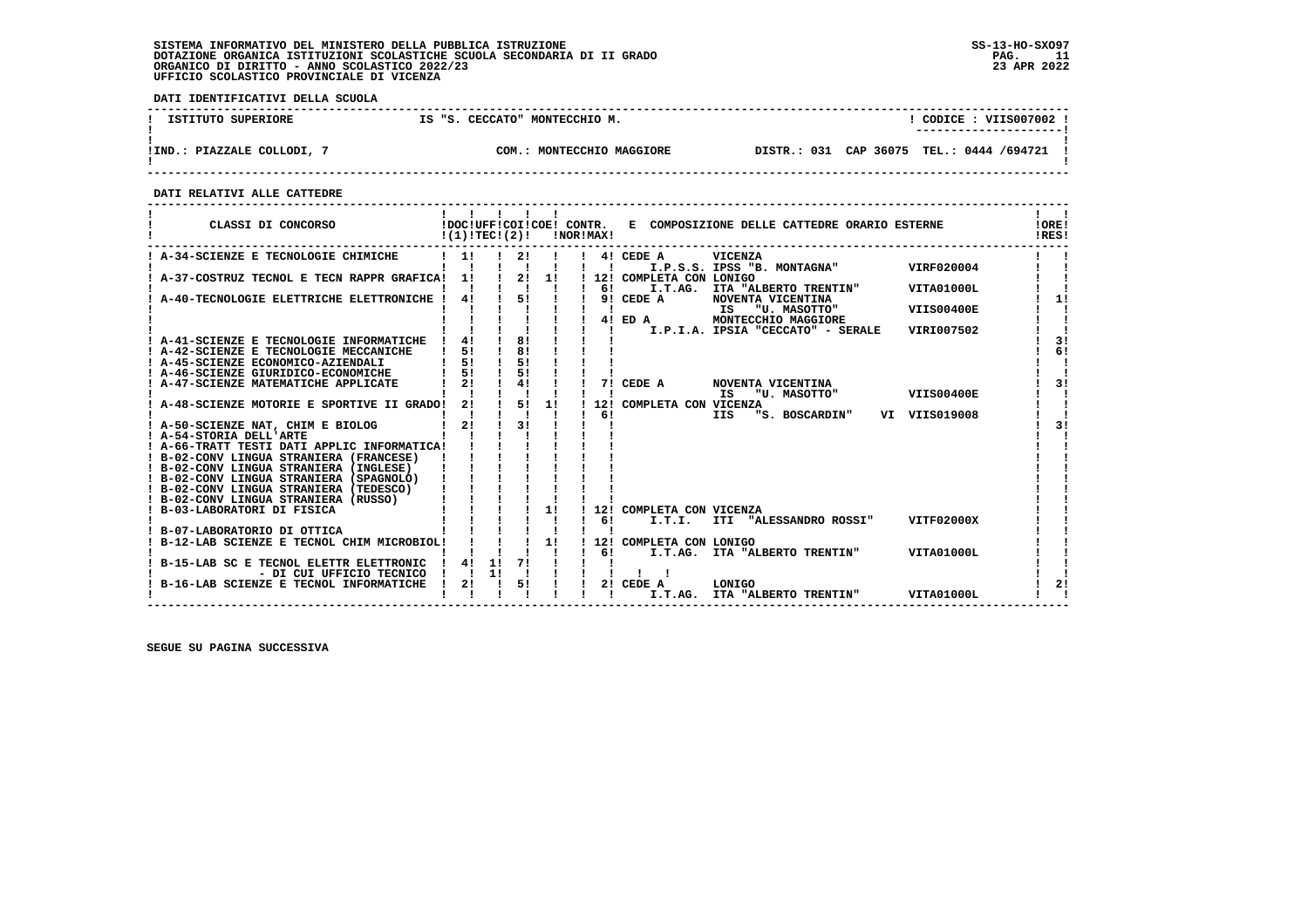**DATI IDENTIFICATIVI DELLA SCUOLA**

| ISTITUTO SUPERIORE         | IS "S. CECCATO" MONTECCHIO M. | CODICE: VIIS007002 !<br>---------------------- |
|----------------------------|-------------------------------|------------------------------------------------|
| !IND.: PIAZZALE COLLODI, 7 | COM.: MONTECCHIO MAGGIORE     | DISTR.: 031 CAP 36075 TEL.: 0444 /694721       |

 **------------------------------------------------------------------------------------------------------------------------------------**

 **DATI RELATIVI ALLE CATTEDRE**

| CLASSI DI CONCORSO                                                                    | !(1)!TECI(2)! | !DOC!UFF!COI!COE! CONTR. | !NOR!MAX! |     |                   |         | E COMPOSIZIONE DELLE CATTEDRE ORARIO ESTERNE                      |                          | !ORE!<br>!RES! |
|---------------------------------------------------------------------------------------|---------------|--------------------------|-----------|-----|-------------------|---------|-------------------------------------------------------------------|--------------------------|----------------|
| ! B-17-LAB SCIENZE E TECNOL MECCANICHE<br>! B-22-LAB TECNOL E TECN COMUNICAZ MULTIME! | -11           | 51                       |           | 3 I | 2! CEDE A<br>ED A | I.T.AG. | LONIGO<br>IS SARTORI DI LONIGO<br>LONIGO<br>ITA "ALBERTO TRENTIN" | VIIS01100N<br>VITA01000L | ! 13!          |
| (1) TITOLARI/INCARICATI<br>(2) CATTEDRE/POSTI POTENZ.                                 |               |                          |           |     |                   |         |                                                                   |                          |                |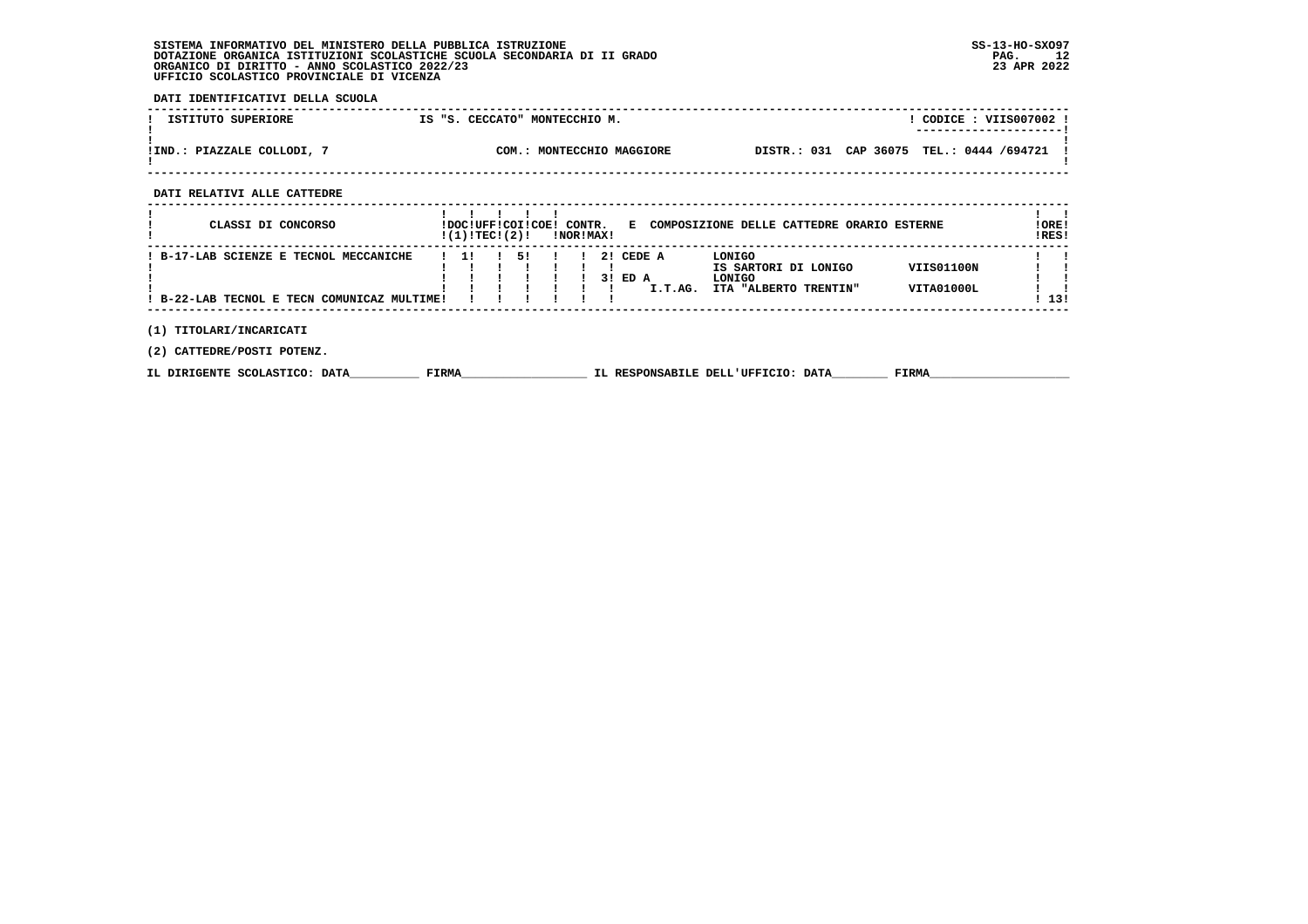**DATI IDENTIFICATIVI DELLA SCUOLA**

| ISTITUTO SUPERIORE            | IS | "MARTINI" SCHIO |             |                                          |  | CODICE: VIIS00900N<br>---------------------- |  |
|-------------------------------|----|-----------------|-------------|------------------------------------------|--|----------------------------------------------|--|
|                               |    |                 |             |                                          |  |                                              |  |
|                               |    |                 |             |                                          |  |                                              |  |
| !IND.: VIA PIETRO MARASCHIN 9 |    |                 | COM.: SCHIO | DISTR.: 012 CAP 36015 TEL.: 0445 /523118 |  |                                              |  |
|                               |    |                 |             |                                          |  |                                              |  |

 **------------------------------------------------------------------------------------------------------------------------------------**

#### **DATI RELATIVI ALLE CLASSI - SEDI EROGAZIONE DI COMPETENZA**

| CORSI - INDIRIZZI - SPECIALIZZAZIONI                                                                                                                                                        |  |  | ANNI DI CORSO       | CORSI - INDIRIZZI - SPECIALIZZAZIONI                                                                   |  |  | ANNI DI CORSO !                                           |  |
|---------------------------------------------------------------------------------------------------------------------------------------------------------------------------------------------|--|--|---------------------|--------------------------------------------------------------------------------------------------------|--|--|-----------------------------------------------------------|--|
|                                                                                                                                                                                             |  |  | 1 1! 2! 3! 4! 5! 6! |                                                                                                        |  |  | $1$ , 1!, 2!, 3!, 4!, 5!, 6!                              |  |
| !LI00 ARTISTICO NUOVO ORDINAMENTO - BIENNIO C ! 3! 2! ! ! !LI05 ARCHITETTURA E AMBIENTE<br>ILI11 SCIENZE UMANE<br>!LIAI INDIRIZZO A ELABORAZIONE MANUALE<br>!LIP2 POTENZIAMENTO LINGUISTICO |  |  |                     | ! 3! 3! 3! 3! 3! !LI12 SCIENZE UMANE - OPZ. ECONOMICO SOCIALE<br>ILIC6 ARTI FIGURATIVE- PLAST. PITTOR. |  |  | 1 1 1 1 1 1 1 1 1<br>1 1 1 1 1 1 1 1 1 1<br>1 2 1 2 1 2 1 |  |

 **DATI RELATIVI ALLE CATTEDRE**

| CLASSI DI CONCORSO                          | !DOC!UFF!COI!COE!<br>!(1)!TEC!(2)! |    |    | CONTR. | !NOR!MAX! | Е |                      |    |                 | COMPOSIZIONE DELLE CATTEDRE ORARIO ESTERNE |                   | !ORE!<br>!RES! |    |
|---------------------------------------------|------------------------------------|----|----|--------|-----------|---|----------------------|----|-----------------|--------------------------------------------|-------------------|----------------|----|
| ! A-02-DESIGN MET.OREF.PIET.DURE GEMME      |                                    |    |    |        |           |   |                      |    |                 |                                            |                   |                |    |
| ! A-03-DESIGN DELLA CERAMICA                |                                    |    |    |        |           |   |                      |    |                 |                                            |                   |                |    |
| ! A-04-DESIGN DEL LIBRO                     |                                    |    |    |        |           |   |                      |    |                 |                                            |                   |                |    |
| A-05-DESIGN DEL TESSUTO E DELLA MODA        |                                    |    |    |        |           |   |                      |    |                 |                                            |                   |                |    |
| ! A-06-DESIGN DEL VETRO                     |                                    |    |    |        |           |   |                      |    |                 |                                            |                   |                |    |
| ! A-07-DISCIPLINE AUDIOVISIVE               |                                    |    |    |        |           |   |                      |    |                 |                                            |                   |                |    |
| A-08-DISCIP GEOM, ARCH, ARRED, SCENOTEC     | 21                                 | 31 |    |        | 61        |   | CEDE A               |    | VICENZA         |                                            |                   |                | 21 |
|                                             |                                    |    |    |        |           |   |                      |    |                 | I.I.S. "A CANOVA"                          | VIIS013009        |                |    |
| ! A-09-DISCIP GRAFICHE, PITTORICHE, SCENOG! | 41                                 | 51 |    |        |           |   |                      |    |                 |                                            |                   |                | 41 |
| ! A-10-DISCIPLINE GRAFICO-PUBBLICITARIE     |                                    |    |    |        |           |   |                      |    |                 |                                            |                   |                |    |
| ! A-11-DISCIPLINE LETTERARIE E LATINO       | 4!                                 | 31 | 11 |        | 10 I      |   | COMPLETA CON VICENZA |    |                 |                                            |                   |                |    |
|                                             |                                    |    |    |        | 81        |   | I.M.                 |    |                 | LICEO "DON GIUSEPPE FOGAZZ                 | VIPM010008        |                |    |
| A-12-DISCIPL LETTERARIE ISTITUTI II GR      | 71                                 | 71 | 11 |        | 131       |   | COMPLETA CON SCHIO   |    |                 |                                            |                   |                |    |
|                                             |                                    |    |    |        | 51        |   | I.T.C.G. ITCG        |    |                 | "L. E V. PASINI"                           | VITD030008        |                |    |
| ! A-14-DISCIP PLAST. SCUL. SCENOPLAST.      |                                    | 31 |    |        |           |   |                      |    |                 |                                            |                   |                | 51 |
| ! A-17-DISEG STORIA ARTE ISTITUTI II GR     | 2!                                 | 2! |    |        |           |   |                      |    |                 |                                            |                   |                | 6! |
| ! A-18-FILOSOFIA E SCIENZE UMANE            | 31                                 | 5! |    |        |           |   |                      |    |                 |                                            |                   |                |    |
| ! A-19-FILOSOFIA E STORIA                   | 31                                 | 41 |    |        |           |   |                      |    |                 |                                            |                   |                | 31 |
| ! A-24-LINGUA E CULT STRANIERA (INGLESE)    | 4!                                 | 51 |    |        | 51.       |   | CEDE A               |    | <b>VALDAGNO</b> |                                            |                   |                | 1! |
|                                             |                                    |    |    |        |           |   |                      |    |                 | IIS "MARZOTTO-LUZZATTI" DI                 | VIIS022004        |                |    |
| A-24-LINGUA E CULT STRANIERA (FRANCESE)     |                                    |    |    |        | 91        |   | CEDE A               |    | VICENZA         |                                            |                   |                | 11 |
|                                             |                                    |    |    |        |           |   | L.S.                 | LS |                 | "G.B.QUADRI"                               | <b>VIPS05000N</b> |                |    |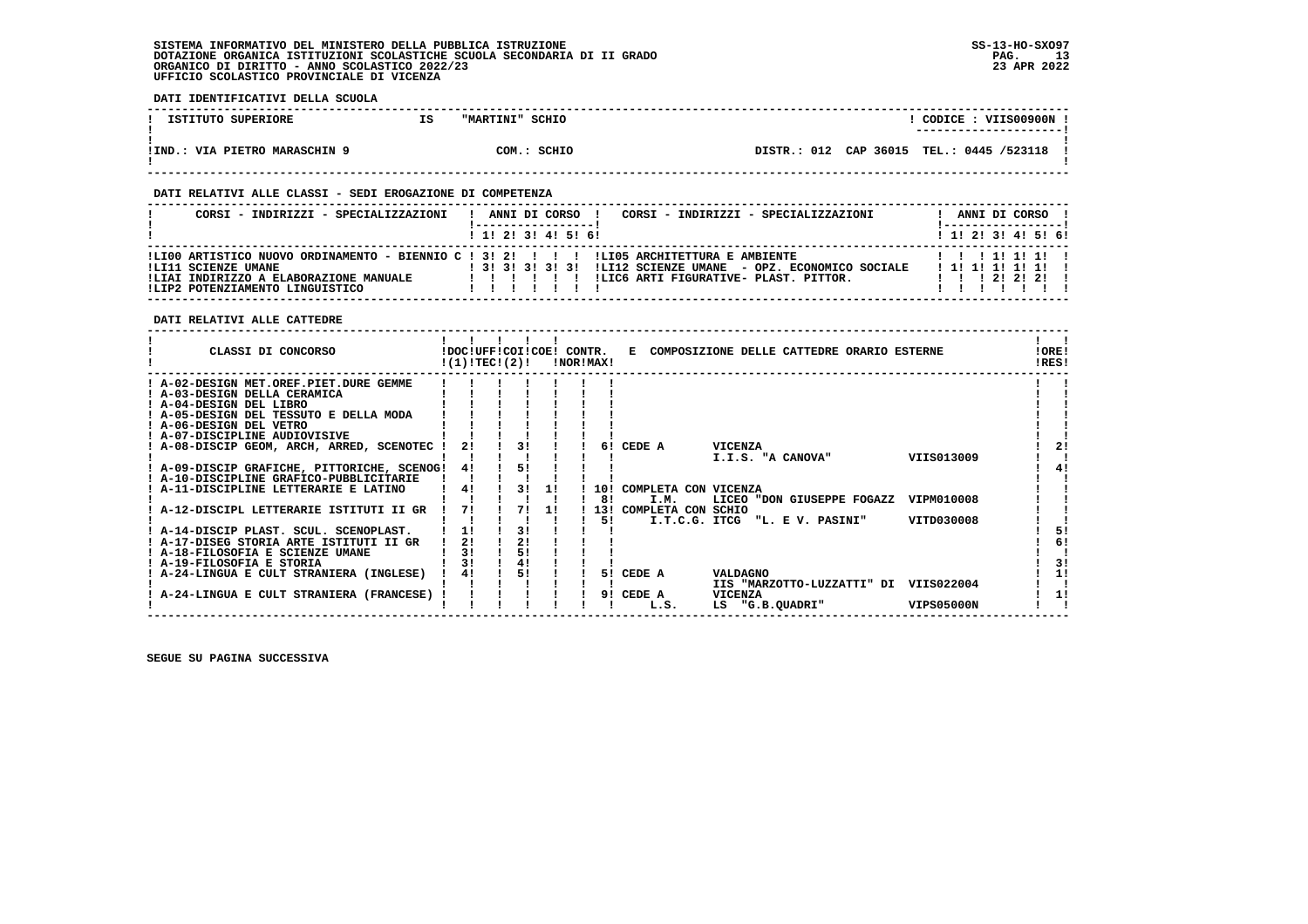**DATI IDENTIFICATIVI DELLA SCUOLA**

| ISTITUTO SUPERIORE                 | ΙS | "MARTINI" SCHIO | CODICE: VIIS00900N!                        |
|------------------------------------|----|-----------------|--------------------------------------------|
|                                    |    |                 |                                            |
|                                    |    |                 |                                            |
| .: VIA PIETRO MARASCHIN 9<br>!IND. |    | COM.: SCHIO     | DISTR.: 012 CAP 36015 TEL.: 0445 /523118 ! |
|                                    |    |                 |                                            |
|                                    |    |                 |                                            |

 **------------------------------------------------------------------------------------------------------------------------------------**

#### **DATI RELATIVI ALLE CATTEDRE**

| CLASSI DI CONCORSO                                                                                                                                                                                                                                                                                                                                                                                                                                                                                                                                                                                                                          | !DOC!UFF!COI!COE! CONTR.<br>!(1)!TECI(2)! |                             |          | !NOR!MAX!                   | E COMPOSIZIONE DELLE CATTEDRE ORARIO ESTERNE                                                                                                                                                                                                                                                                     | !ORE!<br>!RES!         |
|---------------------------------------------------------------------------------------------------------------------------------------------------------------------------------------------------------------------------------------------------------------------------------------------------------------------------------------------------------------------------------------------------------------------------------------------------------------------------------------------------------------------------------------------------------------------------------------------------------------------------------------------|-------------------------------------------|-----------------------------|----------|-----------------------------|------------------------------------------------------------------------------------------------------------------------------------------------------------------------------------------------------------------------------------------------------------------------------------------------------------------|------------------------|
| ! A-24-LINGUA E CULT STRANIERA (SPAGNOLO)<br>! A-24-LINGUA E CULT STRANIERA (TEDESCO)<br>! A-24-LINGUA E CULT STRANIERA (RUSSO)<br>! A-26-MATEMATICA<br>! A-27-MATEMATICA E FISICA<br>! A-34-SCIENZE E TECNOLOGIE CHIMICHE<br>! A-46-SCIENZE GIURIDICO-ECONOMICHE<br>A-48-SCIENZE MOTORIE E SPORTIVE II GRADO!<br>A-50-SCIENZE NAT, CHIM E BIOLOG<br>! A-54-STORIA DELL'ARTE<br>! A-61-TECNOL E TECN COMUNICAZ MULTIMEDIA<br>! B-02-CONV LINGUA STRANIERA (FRANCESE)<br>! B-02-CONV LINGUA STRANIERA (INGLESE)<br>! B-02-CONV LINGUA STRANIERA (SPAGNOLO)<br>! B-02-CONV LINGUA STRANIERA (TEDESCO)<br>! B-02-CONV LINGUA STRANIERA (RUSSO) | 11<br>6!<br>1!<br>3!<br>21<br>1!          | 81<br>2!<br>3 I<br>2!<br>21 | 11<br>11 | 91<br>9!<br>10!<br>81<br>61 | SCHIO<br>5! ED A<br>VIRI03000N<br>I.P.I.A. IPS<br>"G. B. GARBIN"<br>COMPLETA CON BASSANO DEL GRAPPA<br>VIPS010007<br>L.S.<br>LS JACOPO DA PONTE<br>COMPLETA CON<br>SCHIO<br>I.T.I.<br>VITF03000E<br>ITI "SILVIO DE PRETTO"<br>CEDE A<br>RECOARO TERME<br>VIRH010001<br><b>IPSAR</b><br>IPSSA "PELLEGRINO ARTUSI" | 10!<br>8!<br>10!<br>21 |

 **(1) TITOLARI/INCARICATI**

 **(2) CATTEDRE/POSTI POTENZ.**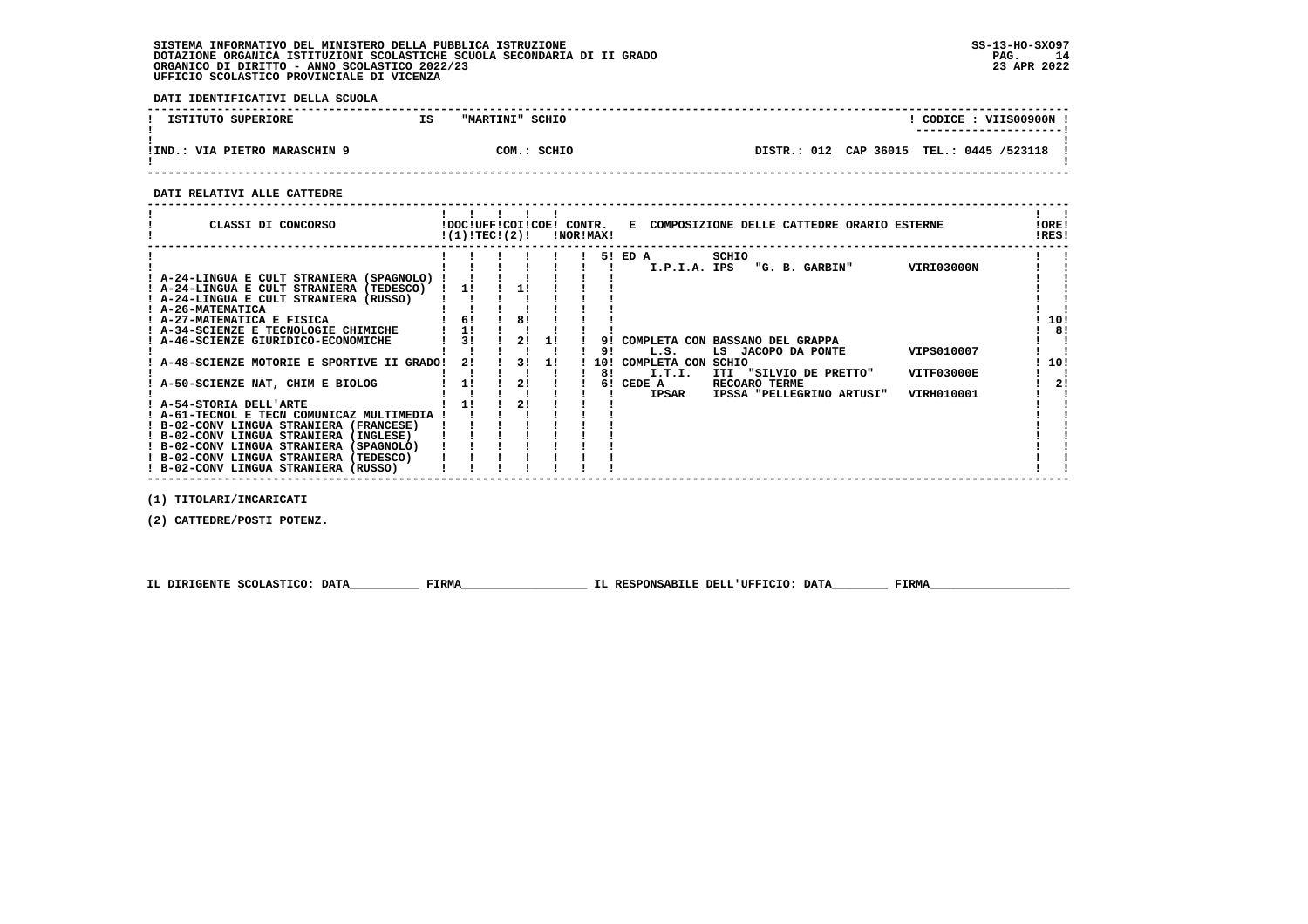**DATI IDENTIFICATIVI DELLA SCUOLA**

| ISTITUTO SUPERIORE        | IS SARTORI DI LONIGO | CODICE: VIIS01100N<br>---------------------- |
|---------------------------|----------------------|----------------------------------------------|
| !IND.: VIA SCORTEGAGNA 37 | COM.: LONIGO         | DISTR.: 042 CAP 36045 TEL.: 0444 /831271     |

#### **DATI RELATIVI ALLE CLASSI - SEDI EROGAZIONE DI COMPETENZA**

| CORSI - INDIRIZZI - SPECIALIZZAZIONI   ! ANNI DI CORSO  !     | CORSI - INDIRIZZI - SPECIALIZZAZIONI<br>! ------------------!                                             | ANNI DI CORSO !<br>! ------------------ ! |
|---------------------------------------------------------------|-----------------------------------------------------------------------------------------------------------|-------------------------------------------|
|                                                               | ! 1! 2! 3! 4! 5! 6!                                                                                       | ! 1! 2! 3! 4! 5! 6!                       |
|                                                               | IPO2 SERVIZI SOCIO-SANITARI BIENNIO-TRIENNIO !!!!!!!!!!PO9 MAN.NE ASSIS.ZA TEC. BIENNIO - TRIENNIO!!      |                                           |
|                                                               |                                                                                                           |                                           |
| !IP14 MANUTENZ. E ASSIST. TECN. [1! 2! 2! 2! 2!               | !IP19 SERVIZI SANITA' E ASSIST. SOC. [2! 2! 2! 1! 2! !                                                    |                                           |
| $IIPAI$ APP. IMP. SER. TEC. IND. CIV. - OPZIONE ! ! ! ! ! ! ! | !IPOM OPERAT. ALLA RIPARAZ. VEICOLI A MOTORE                                                              | 1111111111                                |
|                                                               |                                                                                                           | 1111                                      |
|                                                               |                                                                                                           |                                           |
|                                                               | ITT05 MECC. MECCATRON. ENER. - BIENNIO COMUNE ! 1! 1! ! !! ! ITT10 ELETTR. ED ELETTROTEC.- BIENNIO COMUNE | 1111                                      |
|                                                               | <b>!ITEN ENERGIA</b>                                                                                      | 1 1 1 1 1 1 1 1 1                         |
| !ITRI REL. INTERNAZIONALI PER IL MARKETING   !!!!!!!          |                                                                                                           |                                           |

 **DATI RELATIVI ALLE CATTEDRE**

| A-02-DESIGN MET.OREF.PIET.DURE GEMME<br>A-03-DESIGN DELLA CERAMICA<br>! A-04-DESIGN DEL LIBRO<br>A-07-DISCIPLINE AUDIOVISIVE<br>! A-08-DISCIP GEOM, ARCH, ARRED, SCENOTEC<br>! A-09-DISCIP GRAFICHE, PITTORICHE, SCENOG!<br>! A-12-DISCIPL LETTERARIE ISTITUTI II GR<br>! 15!<br>CEDE A<br>31<br>NOVENTA VICENTINA<br>51<br><b>VIIS00400E</b><br>"U. MASOTTO"<br>IS<br>! A-14-DISCIP PLAST. SCUL. SCENOPLAST.<br>A-15-DISCIPLINE SANITARIE<br>11<br>CEDE A<br>VICENZA<br>11<br>51.<br>VIRI05000V<br>I.P.I.A. IPSIA "F. LAMPERTICO"<br>! A-16-DISEG ARTIST MODELLAZ ODONTOTEC<br>A-17-DISEG STORIA ARTE ISTITUTI II GR<br>COMPLETA CON NOVENTA VICENTINA<br>14!<br><b>VIIS00400E</b><br>"U. MASOTTO"<br>IS.<br>41<br>21<br>2!<br>A-18-FILOSOFIA E SCIENZE UMANE<br>CEDE A<br><b>ARZIGNANO</b><br>11<br><b>VIPS08000D</b><br>L.S. "DA VINCI" ARZIGNANO<br>L.S.<br>A-20-FISICA<br>1!<br>CEDE A<br>LONIGO<br>11<br>51<br>21<br>VITA01000L<br>I.T.AG.<br>ITA "ALBERTO TRENTIN"<br>21 | CLASSI DI CONCORSO | !(1)!TEC!(2)! |  | !DOC!UFF!COI!COE! CONTR. | !NOR!MAX! | к. | COMPOSIZIONE DELLE CATTEDRE ORARIO ESTERNE |  | !ORE!<br>!RES! |
|---------------------------------------------------------------------------------------------------------------------------------------------------------------------------------------------------------------------------------------------------------------------------------------------------------------------------------------------------------------------------------------------------------------------------------------------------------------------------------------------------------------------------------------------------------------------------------------------------------------------------------------------------------------------------------------------------------------------------------------------------------------------------------------------------------------------------------------------------------------------------------------------------------------------------------------------------------------------------------|--------------------|---------------|--|--------------------------|-----------|----|--------------------------------------------|--|----------------|
|                                                                                                                                                                                                                                                                                                                                                                                                                                                                                                                                                                                                                                                                                                                                                                                                                                                                                                                                                                                 |                    |               |  |                          |           |    |                                            |  |                |
|                                                                                                                                                                                                                                                                                                                                                                                                                                                                                                                                                                                                                                                                                                                                                                                                                                                                                                                                                                                 |                    |               |  |                          |           |    |                                            |  |                |
|                                                                                                                                                                                                                                                                                                                                                                                                                                                                                                                                                                                                                                                                                                                                                                                                                                                                                                                                                                                 |                    |               |  |                          |           |    |                                            |  |                |
|                                                                                                                                                                                                                                                                                                                                                                                                                                                                                                                                                                                                                                                                                                                                                                                                                                                                                                                                                                                 |                    |               |  |                          |           |    |                                            |  |                |
|                                                                                                                                                                                                                                                                                                                                                                                                                                                                                                                                                                                                                                                                                                                                                                                                                                                                                                                                                                                 |                    |               |  |                          |           |    |                                            |  |                |
|                                                                                                                                                                                                                                                                                                                                                                                                                                                                                                                                                                                                                                                                                                                                                                                                                                                                                                                                                                                 |                    |               |  |                          |           |    |                                            |  |                |
|                                                                                                                                                                                                                                                                                                                                                                                                                                                                                                                                                                                                                                                                                                                                                                                                                                                                                                                                                                                 |                    |               |  |                          |           |    |                                            |  |                |
|                                                                                                                                                                                                                                                                                                                                                                                                                                                                                                                                                                                                                                                                                                                                                                                                                                                                                                                                                                                 |                    |               |  |                          |           |    |                                            |  |                |
|                                                                                                                                                                                                                                                                                                                                                                                                                                                                                                                                                                                                                                                                                                                                                                                                                                                                                                                                                                                 |                    |               |  |                          |           |    |                                            |  |                |
|                                                                                                                                                                                                                                                                                                                                                                                                                                                                                                                                                                                                                                                                                                                                                                                                                                                                                                                                                                                 |                    |               |  |                          |           |    |                                            |  |                |
|                                                                                                                                                                                                                                                                                                                                                                                                                                                                                                                                                                                                                                                                                                                                                                                                                                                                                                                                                                                 |                    |               |  |                          |           |    |                                            |  |                |
|                                                                                                                                                                                                                                                                                                                                                                                                                                                                                                                                                                                                                                                                                                                                                                                                                                                                                                                                                                                 |                    |               |  |                          |           |    |                                            |  |                |
|                                                                                                                                                                                                                                                                                                                                                                                                                                                                                                                                                                                                                                                                                                                                                                                                                                                                                                                                                                                 |                    |               |  |                          |           |    |                                            |  |                |
|                                                                                                                                                                                                                                                                                                                                                                                                                                                                                                                                                                                                                                                                                                                                                                                                                                                                                                                                                                                 |                    |               |  |                          |           |    |                                            |  |                |
|                                                                                                                                                                                                                                                                                                                                                                                                                                                                                                                                                                                                                                                                                                                                                                                                                                                                                                                                                                                 |                    |               |  |                          |           |    |                                            |  |                |
|                                                                                                                                                                                                                                                                                                                                                                                                                                                                                                                                                                                                                                                                                                                                                                                                                                                                                                                                                                                 |                    |               |  |                          |           |    |                                            |  |                |
|                                                                                                                                                                                                                                                                                                                                                                                                                                                                                                                                                                                                                                                                                                                                                                                                                                                                                                                                                                                 |                    |               |  |                          |           |    |                                            |  |                |
|                                                                                                                                                                                                                                                                                                                                                                                                                                                                                                                                                                                                                                                                                                                                                                                                                                                                                                                                                                                 |                    |               |  |                          |           |    |                                            |  |                |
|                                                                                                                                                                                                                                                                                                                                                                                                                                                                                                                                                                                                                                                                                                                                                                                                                                                                                                                                                                                 | A-21-GEOGRAFIA     |               |  |                          |           |    |                                            |  |                |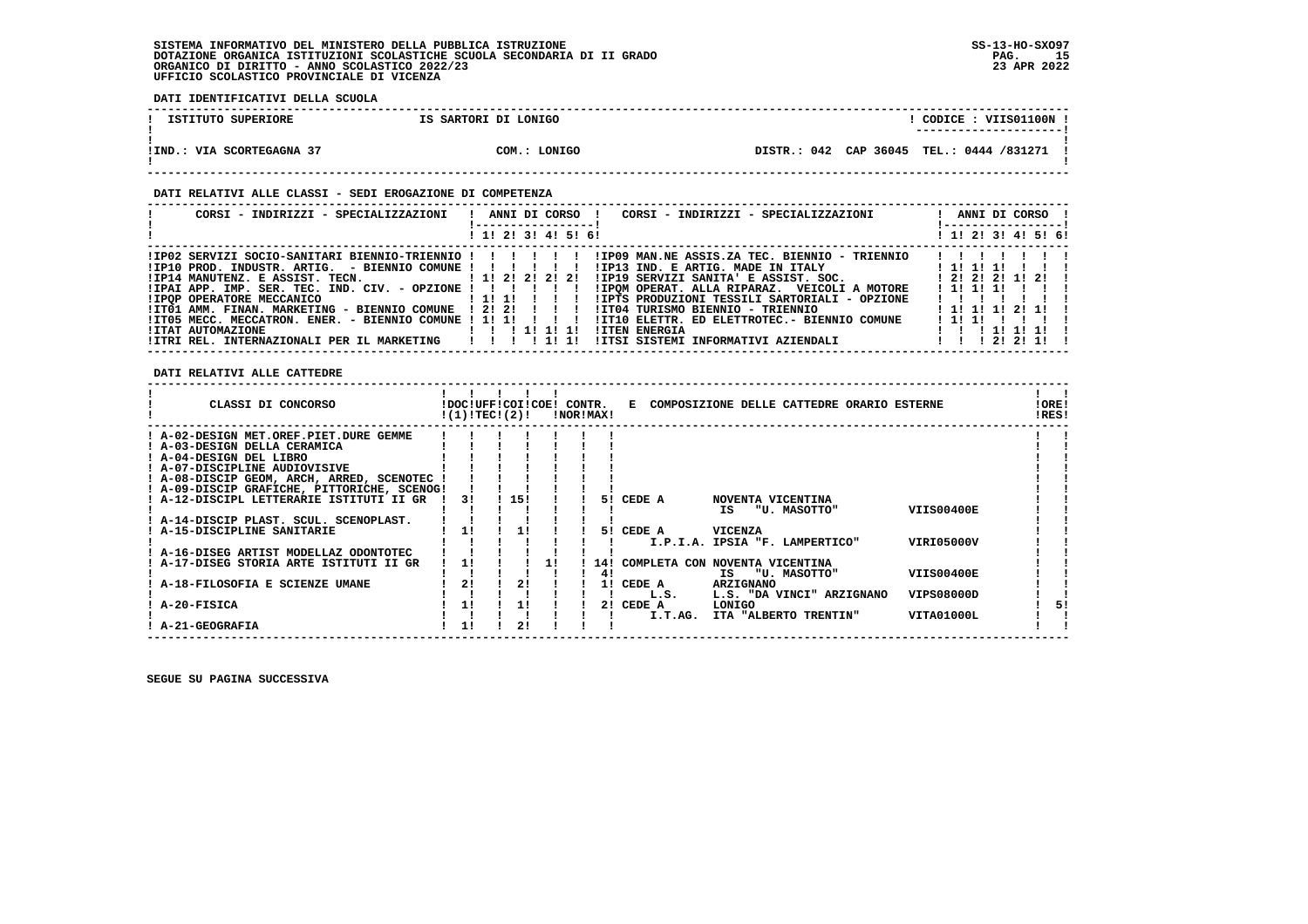**DATI IDENTIFICATIVI DELLA SCUOLA**

| ISTITUTO SUPERIORE        | IS SARTORI DI LONIGO | CODICE : VIIS01100N !<br>----------------------- |  |
|---------------------------|----------------------|--------------------------------------------------|--|
| !IND.: VIA SCORTEGAGNA 37 | COM.: LONIGO         | DISTR.: 042 CAP 36045 TEL.: 0444 /831271         |  |

 **------------------------------------------------------------------------------------------------------------------------------------**

 **DATI RELATIVI ALLE CATTEDRE**

| CLASSI DI CONCORSO                                                                     |                    | !DOC!UFF!COI!COE! CONTR.<br>!(1)!TEC!(2)! |    | !NOR!MAX! | E COMPOSIZIONE DELLE CATTEDRE ORARIO ESTERNE                      | !ORE!<br>!RES!    |
|----------------------------------------------------------------------------------------|--------------------|-------------------------------------------|----|-----------|-------------------------------------------------------------------|-------------------|
| ! A-24-LINGUA E CULT STRANIERA (FRANCESE) ! 1!                                         |                    | $\frac{1}{2}$ 1! 1!                       |    | 31        | ! 15! COMPLETA CON VICENZA<br>L.C.<br>LC " ANTONIO PIGAFETTA"     | VIPC010004        |
| ! A-24-LINGUA E CULT STRANIERA (INGLESE)                                               | 81                 | 81                                        |    |           |                                                                   |                   |
| A-24-LINGUA E CULT STRANIERA (TEDESCO)                                                 | 3!<br>$\mathbf{I}$ | 2!<br>$\mathbf{I}$                        | 1! |           | 15! COMPLETA CON ARZIGNANO                                        |                   |
|                                                                                        |                    |                                           |    | 3 I       | I.T.I.<br>ITI "GALILEO GALILEI"                                   | VITF010009        |
| A-24-LINGUA E CULT STRANIERA (SPAGNOLO) !                                              |                    |                                           |    |           | 8! CEDE A<br><b>VICENZA</b>                                       | 41                |
| A-26-MATEMATICA                                                                        | 21                 | 71                                        | п. | 21        | LICEO "DON GIUSEPPE FOGAZZ<br>I.M.<br>CEDE A<br>NOVENTA VICENTINA | VIPM010008<br>51  |
|                                                                                        |                    |                                           |    |           | "U. MASOTTO"<br>IS                                                | <b>VIIS00400E</b> |
| ! A-27-MATEMATICA E FISICA                                                             |                    |                                           |    |           |                                                                   |                   |
| ! A-29-MUSICA ISTITUTI II GRADO                                                        |                    |                                           |    |           |                                                                   |                   |
| ! A-34-SCIENZE E TECNOLOGIE CHIMICHE                                                   |                    |                                           |    |           |                                                                   | 91                |
| ! A-37-COSTRUZ TECNOL E TECN RAPPR GRAFICA!                                            | 11                 | 11                                        |    |           |                                                                   | 51                |
| ! A-38-TECNOL COSTR AERONAUTICHE<br>! A-39-TECNOL COSTR NAVALI                         |                    |                                           |    |           |                                                                   |                   |
| ! A-40-TECNOLOGIE ELETTRICHE ELETTRONICHE                                              | 31                 | 6!                                        | 1! |           | 15! COMPLETA CON VALDAGNO                                         |                   |
|                                                                                        |                    |                                           |    | 31        | IIS "MARZOTTO-LUZZATTI" DI VIIS022004                             |                   |
| ! A-41-SCIENZE E TECNOLOGIE INFORMATICHE                                               | 11                 | 31                                        |    |           |                                                                   | 51                |
| ! A-42-SCIENZE E TECNOLOGIE MECCANICHE                                                 | 41                 | 71                                        |    |           |                                                                   | 81                |
| ! A-44-TECNOL TESSILI, ABBIGL E MODA                                                   |                    |                                           |    |           |                                                                   | 41                |
| ! A-45-SCIENZE ECONOMICO-AZIENDALI                                                     | 31                 | 51                                        |    |           |                                                                   | 16!               |
| ! A-46-SCIENZE GIURIDICO-ECONOMICHE                                                    | 51<br>11           | 51<br>41                                  |    |           |                                                                   | 16!               |
| ! A-47-SCIENZE MATEMATICHE APPLICATE<br>A-48-SCIENZE MOTORIE E SPORTIVE II GRADO!      | 3 I                | 5!                                        |    |           | 3! CEDE A<br><b>ARZIGNANO</b>                                     | 5!                |
|                                                                                        |                    |                                           |    |           | L.S. "DA VINCI" ARZIGNANO<br>L.S.                                 | <b>VIPS08000D</b> |
| A-50-SCIENZE NAT, CHIM E BIOLOG                                                        | 1!                 | 2!                                        | 1! | 12!       | COMPLETA CON VICENZA                                              |                   |
|                                                                                        |                    |                                           |    | 61        | I.I.S. "A CANOVA"                                                 | VIIS013009        |
| A-54-STORIA DELL'ARTE                                                                  |                    |                                           |    |           | 4! CEDE A<br>VICENZA                                              | 41                |
|                                                                                        |                    |                                           |    |           | ITC "G. PIOVENE"<br>I.T.C.                                        | VITD09000X        |
| ! A-61-TECNOL E TECN COMUNICAZ MULTIMEDIA !                                            |                    |                                           |    |           |                                                                   |                   |
| ! A-62-TECNOL E TECNICHE PER LA GRAFICA<br>! A-66-TRATT TESTI DATI APPLIC INFORMATICA! |                    |                                           |    |           |                                                                   |                   |
|                                                                                        |                    |                                           |    |           |                                                                   |                   |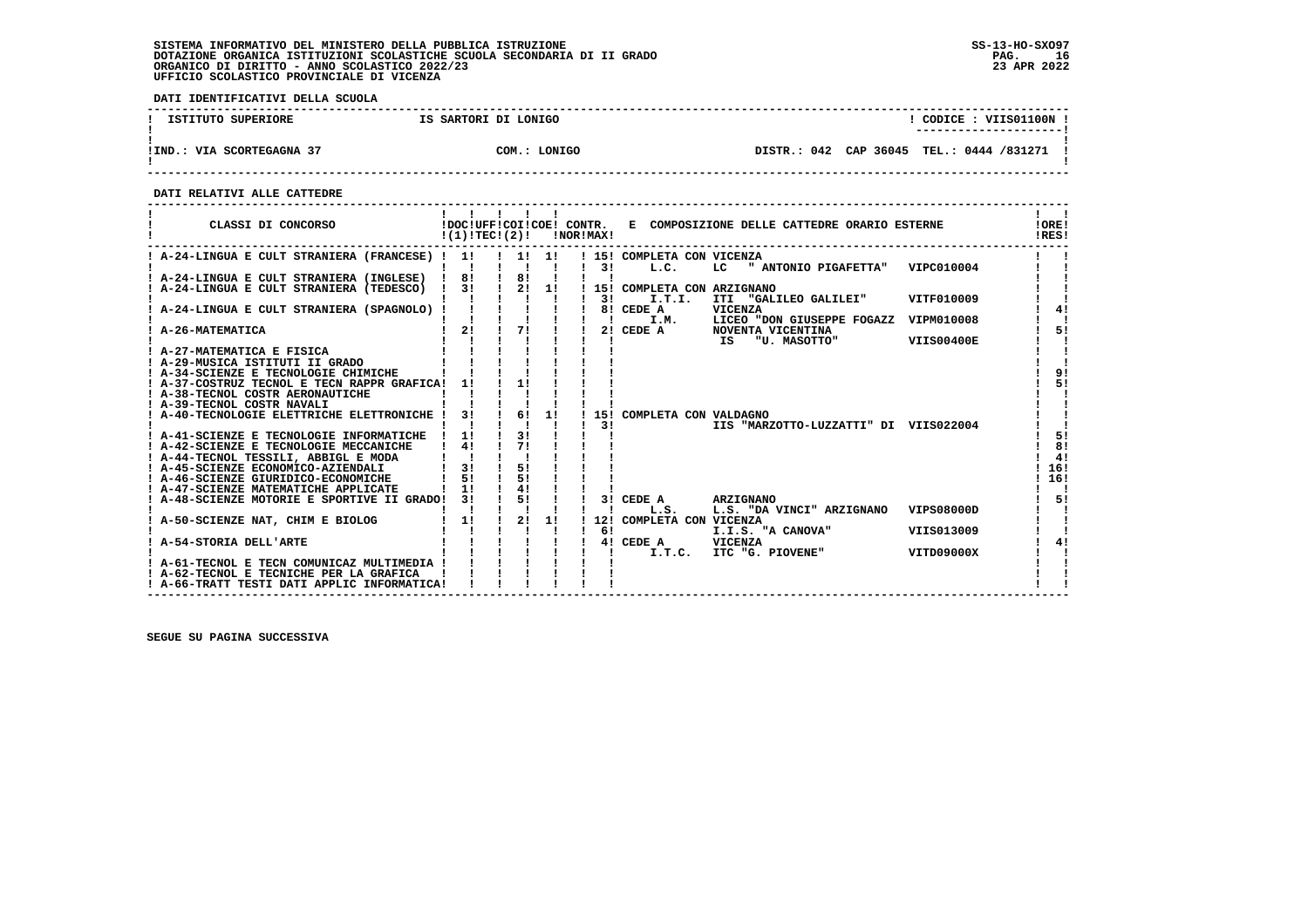**DATI IDENTIFICATIVI DELLA SCUOLA**

| ISTITUTO SUPERIORE        | IS SARTORI DI LONIGO | CODICE: VIIS01100N<br>--------------------- |  |
|---------------------------|----------------------|---------------------------------------------|--|
| !IND.: VIA SCORTEGAGNA 37 | COM.: LONIGO         | DISTR.: 042 CAP 36045 TEL.: 0444 /831271    |  |

 **------------------------------------------------------------------------------------------------------------------------------------**

#### **DATI RELATIVI ALLE CATTEDRE**

| CLASSI DI CONCORSO                       |                                             | !(1)!TECI(2)! |    |    |    | !NOR!MAX! |                      | !DOC!UFF!COI!COE! CONTR. E COMPOSIZIONE DELLE CATTEDRE ORARIO ESTERNE |            | ! ORE!<br>!RES! |
|------------------------------------------|---------------------------------------------|---------------|----|----|----|-----------|----------------------|-----------------------------------------------------------------------|------------|-----------------|
| B-03-LABORATORI DI FISICA                |                                             |               |    | 11 |    |           | 3! CEDE A            | LONIGO                                                                |            |                 |
|                                          |                                             |               |    |    |    |           | I.T.AG.              | ITA "ALBERTO TRENTIN"                                                 | VITA01000L |                 |
| ! B-04-LABORATORI DI LIUTERIA            |                                             |               |    |    |    |           |                      |                                                                       |            |                 |
| ! B-07-LABORATORIO DI OTTICA             |                                             |               |    |    |    |           |                      |                                                                       |            |                 |
| ! B-08-LAB PRODUZ INDUSTR ARTIG CERAMICA |                                             |               |    |    |    |           |                      |                                                                       |            |                 |
| B-10-LAB SCIENZE E TECNOL COSTR AERON    |                                             |               |    |    |    |           |                      |                                                                       |            |                 |
|                                          | ! B-12-LAB SCIENZE E TECNOL CHIM MICROBIOL! |               |    |    |    |           | 3! CEDE A            | <b>VICENZA</b>                                                        |            |                 |
|                                          |                                             |               |    |    |    |           | I.T.I.               | ITI "ALESSANDRO ROSSI"                                                | VITF02000X |                 |
| ! B-14-LAB SCIENZE E TECNOL COSTRUZIONI  |                                             |               |    |    |    |           |                      |                                                                       |            |                 |
| ! B-15-LAB SC E TECNOL ELETTR ELETTRONIC |                                             | 31            | 11 | 6! |    |           |                      |                                                                       |            |                 |
|                                          | - DI CUI UFFICIO TECNICO                    |               | 11 |    |    |           |                      |                                                                       |            |                 |
| ! B-16-LAB SCIENZE E TECNOL INFORMATICHE |                                             | 11            |    | 21 | 1! | 91        | COMPLETA CON VICENZA |                                                                       |            |                 |
|                                          |                                             |               |    |    |    | 91        |                      | I.P.S.S. IPSS "B. MONTAGNA"                                           | VIRF020004 |                 |
| ! B-17-LAB SCIENZE E TECNOL MECCANICHE   |                                             |               |    | 51 | 11 |           |                      | 16! COMPLETA CON MONTECCHIO MAGGIORE                                  |            |                 |
|                                          |                                             |               |    |    |    | 2!        |                      | IS "S. CECCATO" MONTECCHIO                                            | VIIS007002 |                 |
| ! B-18-LAB SC E TECNOL TESS ABBIGL MODA  |                                             |               |    | 2! |    |           |                      |                                                                       |            |                 |
|                                          | ! B-22-LAB TECNOL E TECN COMUNICAZ MULTIME! |               |    |    |    |           |                      |                                                                       |            |                 |
| ! B-23-LAB SERVIZI SOCIO-SANITARI        |                                             | 11            |    | 2! |    |           |                      |                                                                       |            | 21              |
| ! B-24-LAB SCIENZE E TECNOL NAUTICHE     |                                             |               |    |    |    |           |                      |                                                                       |            |                 |
| ! B-25-LAB SCIENZE E TECNOLCOSTR NAVALI  |                                             |               |    |    |    |           |                      |                                                                       |            |                 |
|                                          | ! B-26-LABORATORIO DI TECNOLOGIE DEL LEGNO! |               |    |    |    |           |                      |                                                                       |            |                 |
|                                          | ! B-27-LABORATORIO DI TECNOLOGIE DEL MARMO! |               |    |    |    |           |                      |                                                                       |            |                 |
| ! B-28-LABORATORIO DI TECNOLOGIE ORAFE   |                                             |               |    |    |    |           |                      |                                                                       |            |                 |
|                                          |                                             |               |    |    |    |           |                      |                                                                       |            |                 |

 **(1) TITOLARI/INCARICATI**

 **(2) CATTEDRE/POSTI POTENZ.**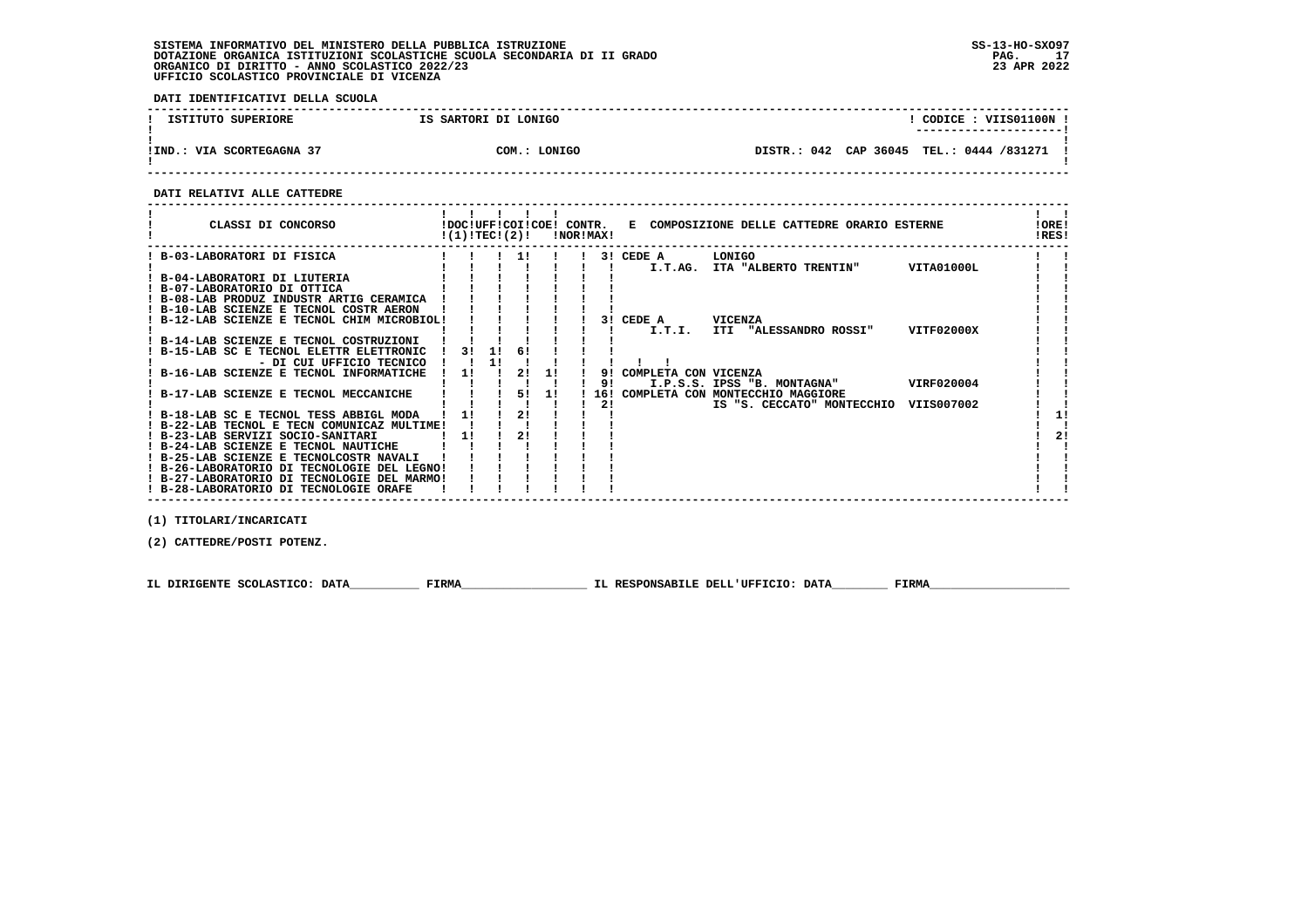**DATI IDENTIFICATIVI DELLA SCUOLA**

| ISTITUTO SUPERIORE           | I.I.S. "A CANOVA" | CODICE : VIIS013009 !<br>---------------------- |
|------------------------------|-------------------|-------------------------------------------------|
| !IND.: VIALE ASTICHELLO, 195 | COM.: VICENZA     | DISTR.: 070 CAP 36100 TEL.: 0444 / 507330 !     |

#### **DATI RELATIVI ALLE CLASSI - SEDI EROGAZIONE DI COMPETENZA**

| CORSI - INDIRIZZI - SPECIALIZZAZIONI                                                                                                                                 | CORSI - INDIRIZZI - SPECIALIZZAZIONI<br>ANNI DI CORSO                                                                                                                                                                                                                                                                                                                              | ANNI DI CORSO !<br>!-----------------!                     |
|----------------------------------------------------------------------------------------------------------------------------------------------------------------------|------------------------------------------------------------------------------------------------------------------------------------------------------------------------------------------------------------------------------------------------------------------------------------------------------------------------------------------------------------------------------------|------------------------------------------------------------|
|                                                                                                                                                                      | 1 1! 2! 3! 4! 5! 6!                                                                                                                                                                                                                                                                                                                                                                | $1$ 1! 2! 3! 4! 5! 6!                                      |
| !ITCL TECN.IE LEGNO COSTR.NI - OPZIONE<br>!ITP3 POTENZIAMENTO SCIENTIFICO<br>!LI05 ARCHITETTURA E AMBIENTE<br>ILI10 GRAFICA<br>ILIC6 ARTI FIGURATIVE- PLAST. PITTOR. | ITZ4 COSTR., AMB. E TERRITORIO - BIENNIO COM ! 4! 3!!!!!!!ITCA COSTR. AMB. TERRITORIO - TRIENNIO<br>1 1 1 1 2 1 1 1<br><b>!ITGT GEOTECNICO</b><br>!LI00 ARTISTICO NUOVO ORDINAMENTO - BIENNIO C<br>!LI07 AUDIOVISIVO MULTIMEDIA<br>!LIAI INDIRIZZO A ELABORAZIONE MANUALE<br>$1 \quad 1 \quad 11 \quad 21 \quad 11$<br>!LIP4 POTENZIAMENTO ARTISTICO E MUSICALE<br>1 1 1 1 1 1 1 1 | 1 1 1 2 1 2 1 2 1<br>1111111<br>! 4! 4!<br>1 1 1 1 1 1 1 1 |

 **DATI RELATIVI ALLE CATTEDRE**

| ! A-02-DESIGN MET.OREF.PIET.DURE GEMME                                                     |     |
|--------------------------------------------------------------------------------------------|-----|
| ! A-03-DESIGN DELLA CERAMICA                                                               |     |
| ! A-04-DESIGN DEL LIBRO                                                                    |     |
| ! A-05-DESIGN DEL TESSUTO E DELLA MODA                                                     |     |
| ! A-06-DESIGN DEL VETRO                                                                    |     |
| ! A-07-DISCIPLINE AUDIOVISIVE                                                              |     |
| ! A-08-DISCIP GEOM, ARCH, ARRED, SCENOTEC<br>21<br>21<br>! 12!<br>COMPLETA CON SCHIO<br>11 |     |
| VIIS00900N<br>IS<br>"MARTINI" SCHIO<br>6!                                                  |     |
| ! A-09-DISCIP GRAFICHE, PITTORICHE, SCENOG!<br>61<br>6!                                    | 12! |
| ! A-10-DISCIPLINE GRAFICO-PUBBLICITARIE<br>4!<br>41<br>10!<br>COMPLETA CON SCHIO<br>11     |     |
| <b>VIRI03000N</b><br>81<br>I.P.I.A. IPS<br>"G. B. GARBIN"                                  |     |
| 2!<br>21<br>! A-11-DISCIPLINE LETTERARIE E LATINO                                          |     |
| 81<br>110!<br>! A-12-DISCIPL LETTERARIE ISTITUTI II GR                                     |     |
| 21<br>2!<br>CEDE A<br><b>VICENZA</b><br>! A-14-DISCIP PLAST. SCUL. SCENOPLAST.<br>41       | 6!  |
| VIIS019008<br>IIS<br><b>BOSCARDIN"</b><br>"S.<br>VI                                        |     |
| ! A-15-DISCIPLINE SANITARIE                                                                |     |
| ! A-16-DISEG ARTIST MODELLAZ ODONTOTEC                                                     |     |
| ! A-17-DISEG STORIA ARTE ISTITUTI II GR                                                    |     |
| ! A-18-FILOSOFIA E SCIENZE UMANE                                                           |     |
| ! A-19-FILOSOFIA E STORIA                                                                  |     |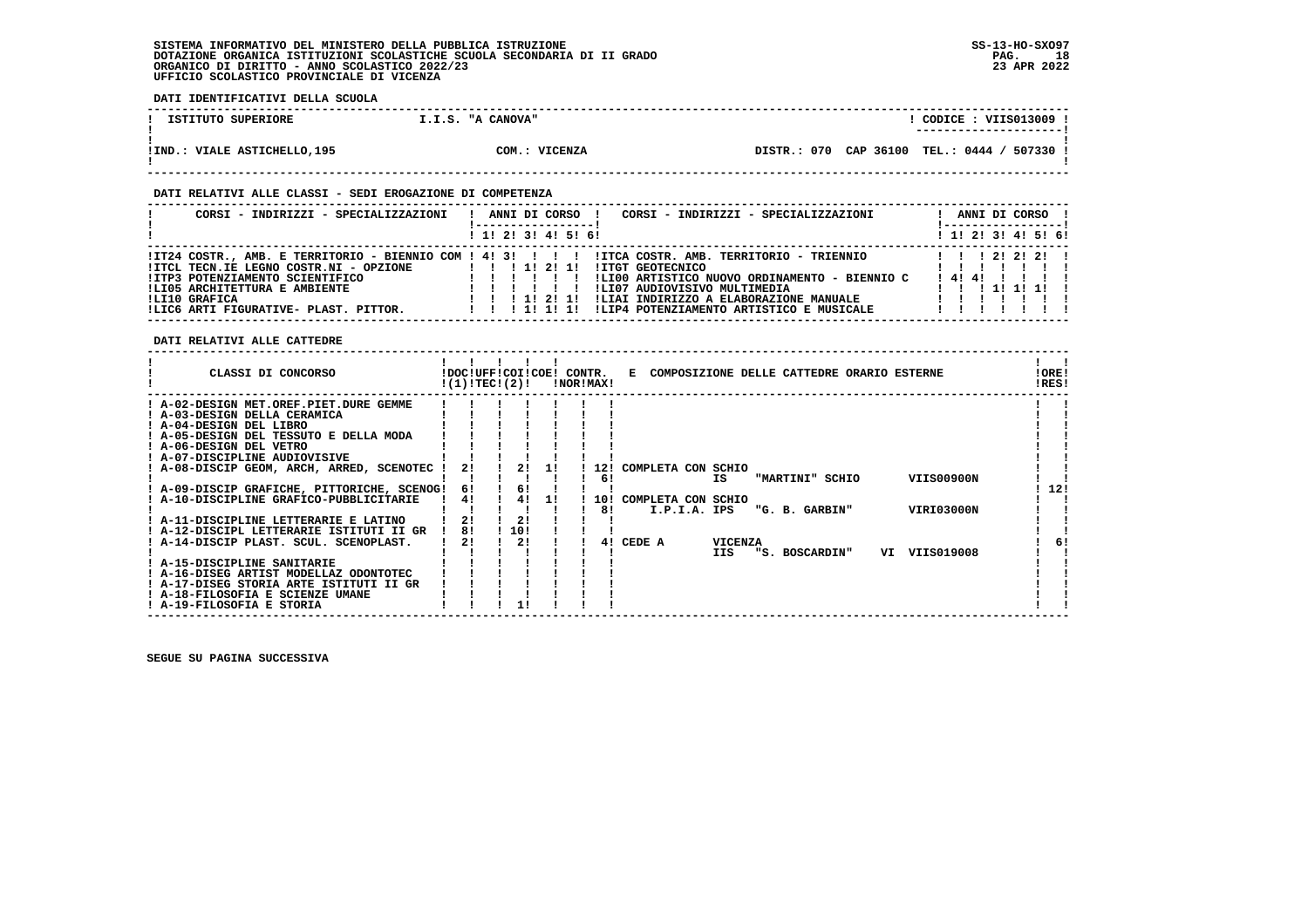**DATI IDENTIFICATIVI DELLA SCUOLA**

| ISTITUTO SUPERIORE          | I.I.S. "A CANOVA" | CODICE: VIIS013009<br>--------------------- |
|-----------------------------|-------------------|---------------------------------------------|
| IND.: VIALE ASTICHELLO, 195 | COM.: VICENZA     | DISTR.: 070 CAP 36100 TEL.: 0444 / 507330 ! |

 **------------------------------------------------------------------------------------------------------------------------------------**

 **DATI RELATIVI ALLE CATTEDRE**

| CLASSI DI CONCORSO                                                                  | !(1)!TEC!(2)! |    | !DOC!UFF!COI!COE! CONTR.<br>!NOR!MAX! |                          | E COMPOSIZIONE DELLE CATTEDRE ORARIO ESTERNE          | !ORE!<br>!RES! |
|-------------------------------------------------------------------------------------|---------------|----|---------------------------------------|--------------------------|-------------------------------------------------------|----------------|
| ! A-20-FISICA                                                                       | $\frac{1}{1}$ | 11 |                                       | 1! CEDE A                | <b>VICENZA</b><br>IIS "S. BOSCARDIN"<br>VI VIIS019008 | -21            |
| ! A-21-GEOGRAFIA                                                                    |               |    |                                       |                          |                                                       |                |
| A-24-LINGUA E CULT STRANIERA (INGLESE)                                              | 51            | 51 |                                       | 5! CEDE A                | VICENZA                                               | 11             |
|                                                                                     |               |    |                                       | I.M.                     | LICEO "DON GIUSEPPE FOGAZZ<br>VIPM010008              |                |
| A-26-MATEMATICA                                                                     | 3!            | 3! |                                       | 7! CEDE A                | <b>VICENZA</b>                                        |                |
|                                                                                     |               |    |                                       |                          | I.I.S.<br>"ALMERICO DA SCHIO<br>VIIS01600R            |                |
| ! A-27-MATEMATICA E FISICA                                                          | 3!            | 31 |                                       |                          |                                                       | 21             |
| ! A-29-MUSICA ISTITUTI II GRADO<br>! A-32-SCIENZE GEOLOGIA MINERALOGIA              |               |    |                                       |                          |                                                       |                |
| A-34-SCIENZE E TECNOLOGIE CHIMICHE                                                  | 1!            | 1! |                                       | 1! CEDE A                | VICENZA                                               | 6!             |
|                                                                                     |               |    |                                       | $\mathbf{I}$             | I.P.I.A. IPSIA "F. LAMPERTICO"<br>VIRI05000V          |                |
| ! A-37-COSTRUZ TECNOL E TECN RAPPR GRAFICA!                                         | 81            | 8! | $\blacksquare$                        | 5! CEDE A                | <b>VICENZA</b>                                        | 10!            |
|                                                                                     |               |    |                                       | I.T.G.                   | ISTITUTO TECNICO A. CANOVA VITL01351B                 |                |
| ! A-40-TECNOLOGIE ELETTRICHE ELETTRONICHE !                                         |               |    |                                       |                          |                                                       |                |
| ! A-41-SCIENZE E TECNOLOGIE INFORMATICHE                                            |               |    |                                       |                          |                                                       | 12!            |
| ! A-42-SCIENZE E TECNOLOGIE MECCANICHE                                              |               |    |                                       |                          |                                                       |                |
| ! A-46-SCIENZE GIURIDICO-ECONOMICHE                                                 | 11            | 1! | 1!                                    | 14! COMPLETA CON VICENZA |                                                       |                |
|                                                                                     |               |    |                                       | 41                       | I.P.S.S. IPSS "B. MONTAGNA"<br>VIRF020004             |                |
| ! A-47-SCIENZE MATEMATICHE APPLICATE<br>! A-48-SCIENZE MOTORIE E SPORTIVE II GRADO! | 11            | 31 |                                       |                          |                                                       | 10!            |
| A-50-SCIENZE NAT, CHIM E BIOLOG                                                     | 2!            | 21 |                                       | 6! CEDE A                | LONIGO                                                |                |
|                                                                                     |               |    |                                       |                          | IS SARTORI DI LONIGO<br><b>VIIS01100N</b>             |                |
| A-51-SCIENZE, TECNOL E TECN AGR                                                     | 2!            | 2! | 1!                                    | 16! COMPLETA CON SCHIO   |                                                       |                |
|                                                                                     |               |    |                                       | 21                       | I.T.C.G. ITCG "L. E V. PASINI"<br>VITD030008          |                |
| A-54-STORIA DELL'ARTE                                                               | 21            | 21 |                                       | 9! CEDE A                | <b>VALDAGNO</b>                                       | 31             |
|                                                                                     |               |    |                                       |                          | I.I.S. "G.G.TRISSINO"<br>VIIS001003                   |                |
| ! A-61-TECNOL E TECN COMUNICAZ MULTIMEDIA !                                         |               |    |                                       |                          |                                                       |                |
| ! A-62-TECNOL E TECNICHE PER LA GRAFICA                                             |               |    |                                       |                          |                                                       |                |
| B-03-LABORATORI DI FISICA                                                           |               |    |                                       | 5! CEDE A                | VICENZA                                               | 2!             |
| ! B-08-LAB PRODUZ INDUSTR ARTIG CERAMICA                                            |               |    |                                       |                          | VI VIIS019008<br>"S. BOSCARDIN"<br><b>IIS</b>         |                |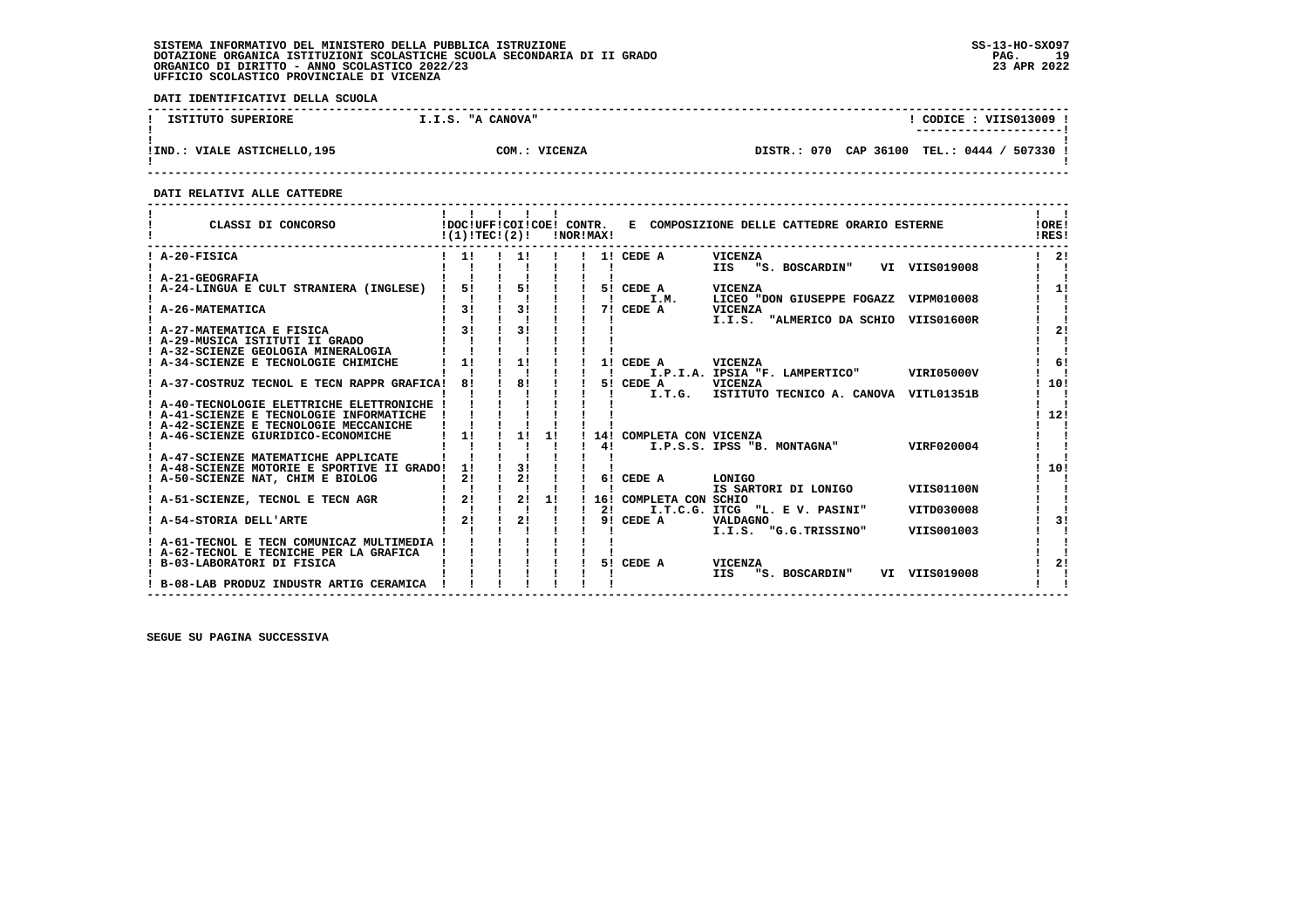**DATI IDENTIFICATIVI DELLA SCUOLA**

| ISTITUTO SUPERIORE             | I.I.S. "A CANOVA" | CODICE : VIIS013009<br>----------------------              |
|--------------------------------|-------------------|------------------------------------------------------------|
| VIALE ASTICHELLO,195<br>! IND. | COM.:<br>VICENZA  | CAP 36100<br><b>TEL.: 0444</b><br>507330<br>070<br>DISTR.: |

 **------------------------------------------------------------------------------------------------------------------------------------**

 **DATI RELATIVI ALLE CATTEDRE**

| CLASSI DI CONCORSO                                               | !DOC!UFF!COI!COE!<br>!(1)!TEC!(2)! |    |    | CONTR. | !NOR!MAX! |                     | E COMPOSIZIONE DELLE CATTEDRE ORARIO ESTERNE  |                   | ! ORE!<br>!RES! |
|------------------------------------------------------------------|------------------------------------|----|----|--------|-----------|---------------------|-----------------------------------------------|-------------------|-----------------|
| B-12-LAB SCIENZE E TECNOL CHIM MICROBIOL!                        |                                    |    |    |        |           | 6! CEDE A           | <b>VICENZA</b>                                |                   | -11             |
| ! B-14-LAB SCIENZE E TECNOL COSTRUZIONI                          | 41                                 |    | 41 |        |           |                     | "S. BOSCARDIN"<br>IIS                         | VIIS019008<br>VI  | 51              |
| B-16-LAB SCIENZE E TECNOL INFORMATICHE                           | -11                                | 11 |    |        | 81        | CEDE A              | <b>ARZIGNANO</b>                              |                   |                 |
| - DI CUI UFFICIO TECNICO<br>B-17-LAB SCIENZE E TECNOL MECCANICHE |                                    |    |    |        | 71        | I.T.I.<br>CEDE A    | "GALILEO GALILEI"<br>ITI<br>NOVENTA VICENTINA | VITF010009        |                 |
|                                                                  |                                    |    |    |        |           |                     | "U. MASOTTO"<br>TS.                           | <b>VIIS00400E</b> |                 |
| ! B-18-LAB SC E TECNOL TESS ABBIGL MODA                          |                                    |    |    |        |           |                     |                                               |                   |                 |
| B-26-LABORATORIO DI TECNOLOGIE DEL LEGNO!                        |                                    |    |    |        | 131<br>51 | COMPLETA CON THIENE | I.T.C.G. ITCG AULO CECCATO                    | VITD02000N        |                 |
| B-28-LABORATORIO DI TECNOLOGIE ORAFE                             |                                    |    |    |        |           |                     |                                               |                   |                 |

 **(1) TITOLARI/INCARICATI**

 **(2) CATTEDRE/POSTI POTENZ.**

|  | IL DIRIGENTE SCOLASTICO: DATA | FIRMA | IL RESPONSABILE DELL'UFFICIO: DATA | FIRM |
|--|-------------------------------|-------|------------------------------------|------|
|--|-------------------------------|-------|------------------------------------|------|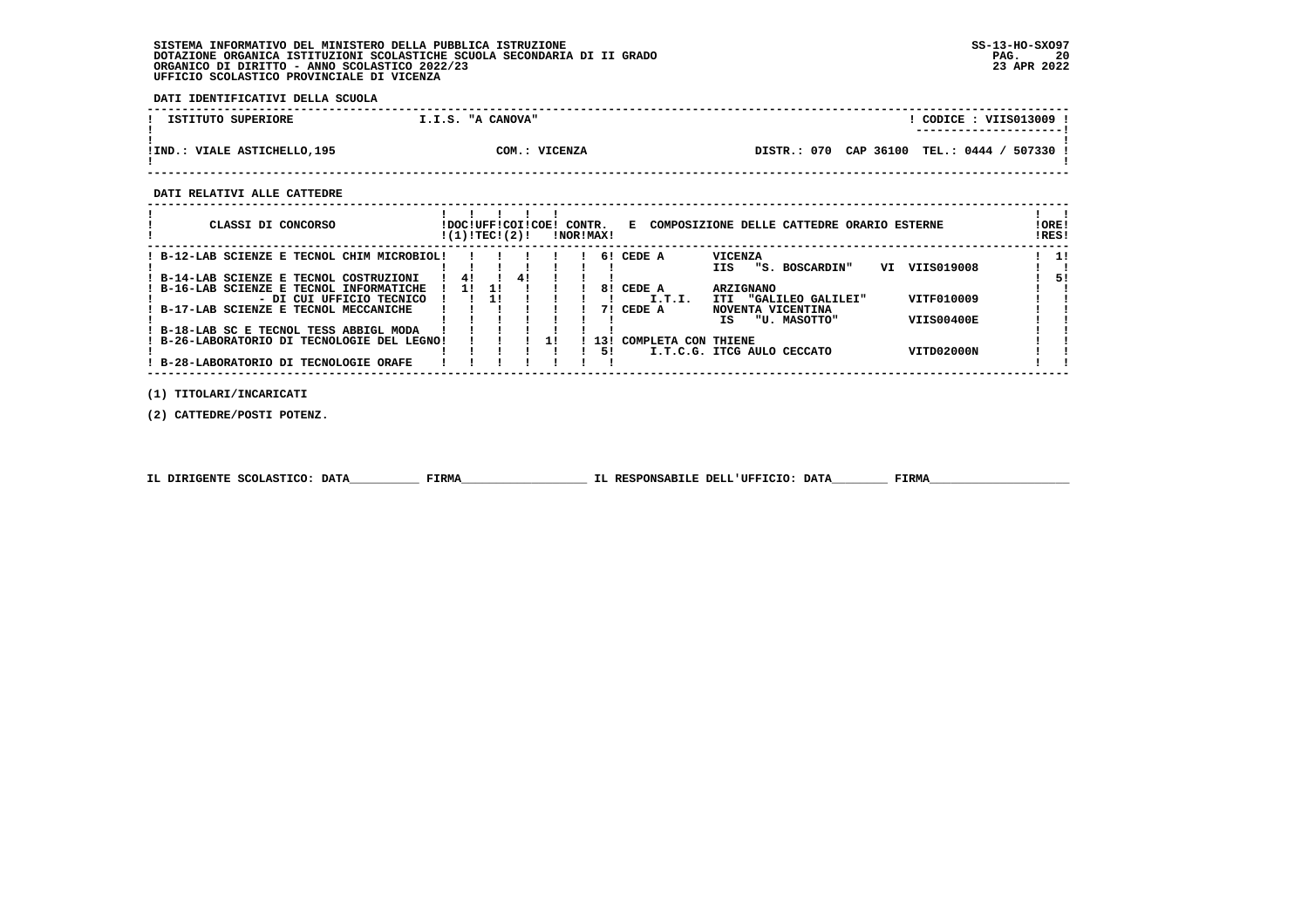**------------------------------------------------------------------------------------------------------------------------------------**! CODICE : VIIS014005 !  **! ISTITUTO SUPERIORE 1.S.I.S. " ALBERTO PAROLINI" ! ---------------------! ! ! !IND.: VIA SAN BORTOLO, 19 COM.: BASSANO DEL GRAPPA DISTR.: 015 CAP 36061 TEL.: 0424 /1633133 !** $\mathbf{I}$  **! !**

 **------------------------------------------------------------------------------------------------------------------------------------**

#### **DATI RELATIVI ALLE CLASSI - SEDI EROGAZIONE DI COMPETENZA**

| CORSI - INDIRIZZI - SPECIALIZZAZIONI | CORSI - INDIRIZZI - SPECIALIZZAZIONI<br>ANNI DI CORSO !<br>! ----------------- !                                                                                                                                                                                                                                                   | ANNI DI CORSO !                 |
|--------------------------------------|------------------------------------------------------------------------------------------------------------------------------------------------------------------------------------------------------------------------------------------------------------------------------------------------------------------------------------|---------------------------------|
|                                      | $1$ , 1! 2! 3! 4! 5! 6!                                                                                                                                                                                                                                                                                                            | ! 1! 2! 3! 4! 5! 6!             |
|                                      | IPGF GEST. RIS.SE FOR.LI E MONTANE - OPZIONE !!!!!!!!!!!PVP VAL. COMME. PROD. AGRIC. TERR. - OPZION!<br>ITZ1 AGRARIA, AGROAL, E AGROIND.-BIENNIO COM ! 3! 3! ! ! ! !ITGA GESTIONE DELL'AMBIENTE E DEL TERRITORIO<br>! ITP5 POT. SOCIO ECONOMICO E PER LA LEGALITA' ! !!!!!!! !ITPT PRODUZIONI E TRASFORMAZIONI   !!!!!!!!!!!!!!!!! | .<br>1 1 1 1 1 1 1 1<br>1111111 |

#### **DATI RELATIVI ALLE CATTEDRE**

 **DATI IDENTIFICATIVI DELLA SCUOLA**

| CLASSI DI CONCORSO                             | !(1)!TECI(2)!      |      |       | <b>!NOR!MAX!</b> |       |        | !DOC!UFF!COI!COE! CONTR. E COMPOSIZIONE DELLE CATTEDRE ORARIO ESTERNE |            | 10RE!<br>!RES! |
|------------------------------------------------|--------------------|------|-------|------------------|-------|--------|-----------------------------------------------------------------------|------------|----------------|
| ! A-12-DISCIPL LETTERARIE ISTITUTI II GR       | 91<br>$\mathbf{I}$ |      | 9! 1! |                  | ! 11! |        | COMPLETA CON BASSANO DEL GRAPPA                                       |            |                |
| ! A-18-FILOSOFIA E SCIENZE UMANE               | 1!                 | 1!   |       |                  | 71    |        | I.T.C.G. ITET "LUIGI EINAUDI"                                         | VITD05000D |                |
| ! A-19-FILOSOFIA E STORIA                      | 1!                 | 11   |       |                  |       |        |                                                                       |            |                |
| ! A-20-FISICA                                  | 21                 | 2!   |       |                  |       |        |                                                                       |            |                |
| ! A-21-GEOGRAFIA                               |                    |      |       |                  |       |        |                                                                       |            | 71             |
| ! A-24-LINGUA E CULT STRANIERA (INGLESE)       | 5!                 | 4!   | 1!    |                  | 91    |        | COMPLETA CON BASSANO DEL GRAPPA                                       |            |                |
|                                                |                    |      |       |                  | 91    |        | I.T.C.G. ITET "LUIGI EINAUDI"                                         | VITD05000D |                |
| ! A-26-MATEMATICA                              | 31                 | 41   |       |                  |       |        |                                                                       |            | 13!            |
| ! A-27-MATEMATICA E FISICA                     | 11                 | 11   |       |                  |       |        |                                                                       |            | 6!             |
| ! A-31-SCIENZE DEGLI ALIMENTI                  |                    |      |       |                  |       |        |                                                                       |            |                |
| ! A-34-SCIENZE E TECNOLOGIE CHIMICHE           |                    |      |       |                  |       |        |                                                                       |            | 2!             |
| ! A-37-COSTRUZ TECNOL E TECN RAPPR GRAFICA!    | 1!                 | 11   |       |                  | 91    | CEDE A | <b>BREGANZE</b>                                                       |            | 21             |
|                                                |                    |      |       |                  |       |        | I.S. "ANDREA SCOTTON"                                                 | VIIS021008 |                |
| ! A-40-TECNOLOGIE ELETTRICHE ELETTRONICHE !    |                    |      |       |                  |       |        |                                                                       |            |                |
| ! A-41-SCIENZE E TECNOLOGIE INFORMATICHE       |                    |      |       |                  |       |        |                                                                       |            | 51             |
| ! A-45-SCIENZE ECONOMICO-AZIENDALI             |                    |      |       |                  |       |        |                                                                       |            | 6!             |
| A-46-SCIENZE GIURIDICO-ECONOMICHE              | 31                 | 31   |       |                  | 81    | CEDE A | <b>BASSANO DEL GRAPPA</b>                                             |            |                |
|                                                |                    |      |       |                  |       |        | I.I.S. "REMONDINI"                                                    | VIIS01700L |                |
| ! A-47-SCIENZE MATEMATICHE APPLICATE           |                    |      |       |                  |       |        |                                                                       |            |                |
| : A-48-SCIENZE MOTORIE E SPORTIVE II GRADO!    | 21                 | 3!   |       |                  | 61    | CEDE A | <b>BASSANO DEL GRAPPA</b>                                             |            |                |
| ! A-50-SCIENZE NAT, CHIM E BIOLOG              | 31                 | 3!   |       |                  |       | I.T.I. | "E. FERMI" BASSANO D<br>ITI                                           | VITF050000 | 11             |
| ! A-51-SCIENZE, TECNOL E TECN AGR              | 116!               | !17! |       |                  |       |        |                                                                       |            | 1!             |
| ! A-52-SCIENZE, TECNOL E TECN PROD ANIMALI! 1! |                    | 11   |       |                  |       |        |                                                                       |            | 9!             |
|                                                |                    |      |       |                  |       |        |                                                                       |            |                |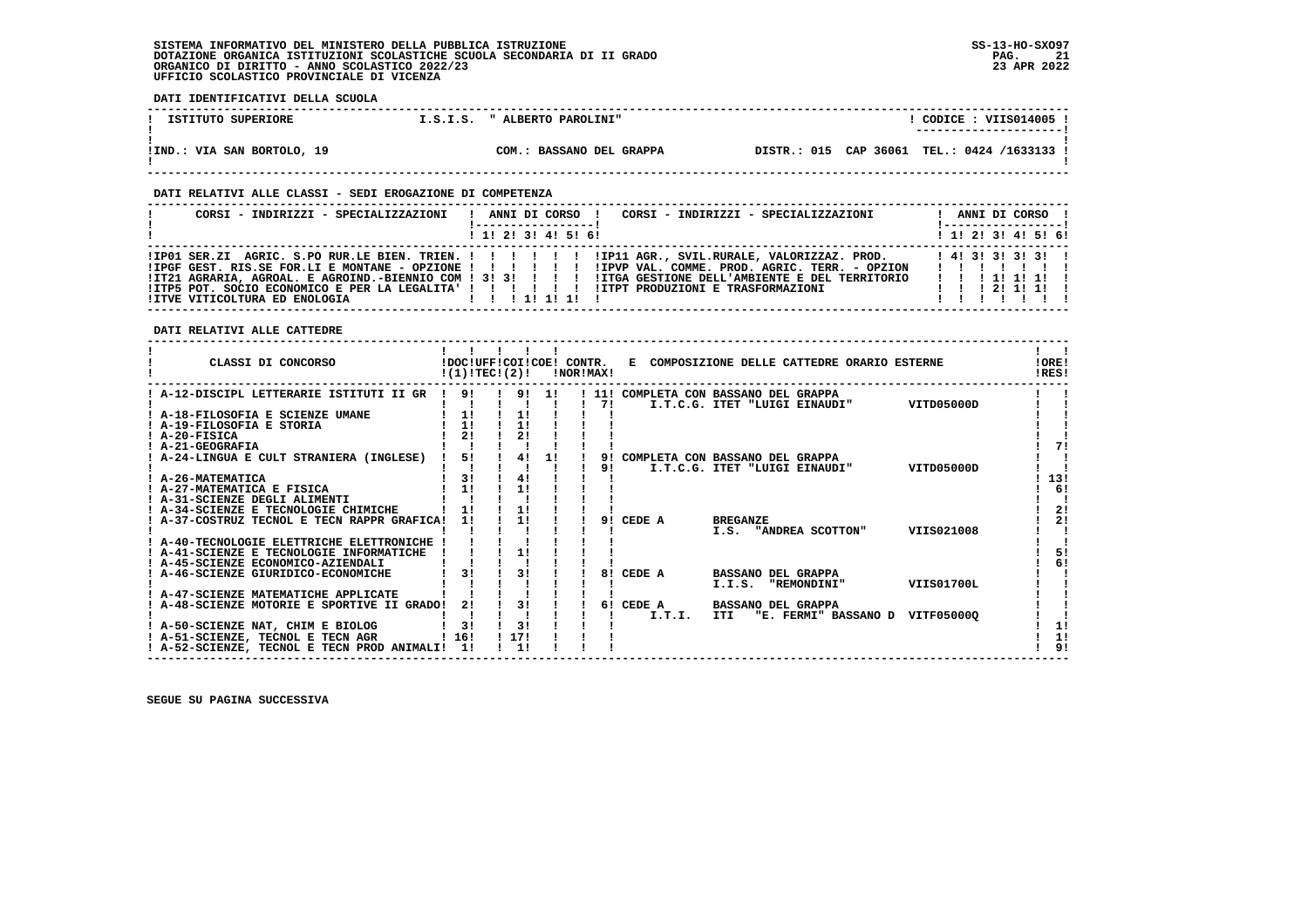**DATI IDENTIFICATIVI DELLA SCUOLA**

| ISTITUTO SUPERIORE         | " ALBERTO PAROLINI"<br>I.S.I.S. | CODICE: VIIS014005<br>---------------------- |
|----------------------------|---------------------------------|----------------------------------------------|
| !IND.: VIA SAN BORTOLO, 19 | COM.: BASSANO DEL GRAPPA        | DISTR.: 015 CAP 36061 TEL.: 0424 /1633133 !  |

 **------------------------------------------------------------------------------------------------------------------------------------**

 **DATI RELATIVI ALLE CATTEDRE**

| CLASSI DI CONCORSO                                                                                                                                                                                   | !(1)!TECI(2)! |    |        | !DOC!UFF!COI!COE! CONTR.<br>!NOR!MAX! |  | E COMPOSIZIONE DELLE CATTEDRE ORARIO ESTERNE | !ORE!<br>!RES!   |
|------------------------------------------------------------------------------------------------------------------------------------------------------------------------------------------------------|---------------|----|--------|---------------------------------------|--|----------------------------------------------|------------------|
| ! A-65-TEORIA E TECNICA<br>COMUNICAZIONE<br>! A-66-TRATT TESTI DATI APPLIC INFORMATICA!<br>! B-03-LABORATORI DI FISICA                                                                               |               |    |        |                                       |  |                                              |                  |
| ! B-11-LAB SCIENZE E TECNOL AGRARIE<br>- DI CUI UFFICIO TECNICO<br>! B-12-LAB SCIENZE E TECNOL CHIM MICROBIOL!<br>! B-16-LAB SCIENZE E TECNOL INFORMATICHE<br>! B-17-LAB SCIENZE E TECNOL MECCANICHE | ! 11!         | 1! | 11 141 |                                       |  |                                              | 71<br>13!<br>-61 |

 **------------------------------------------------------------------------------------------------------------------------------------**

 **(1) TITOLARI/INCARICATI**

 **(2) CATTEDRE/POSTI POTENZ.**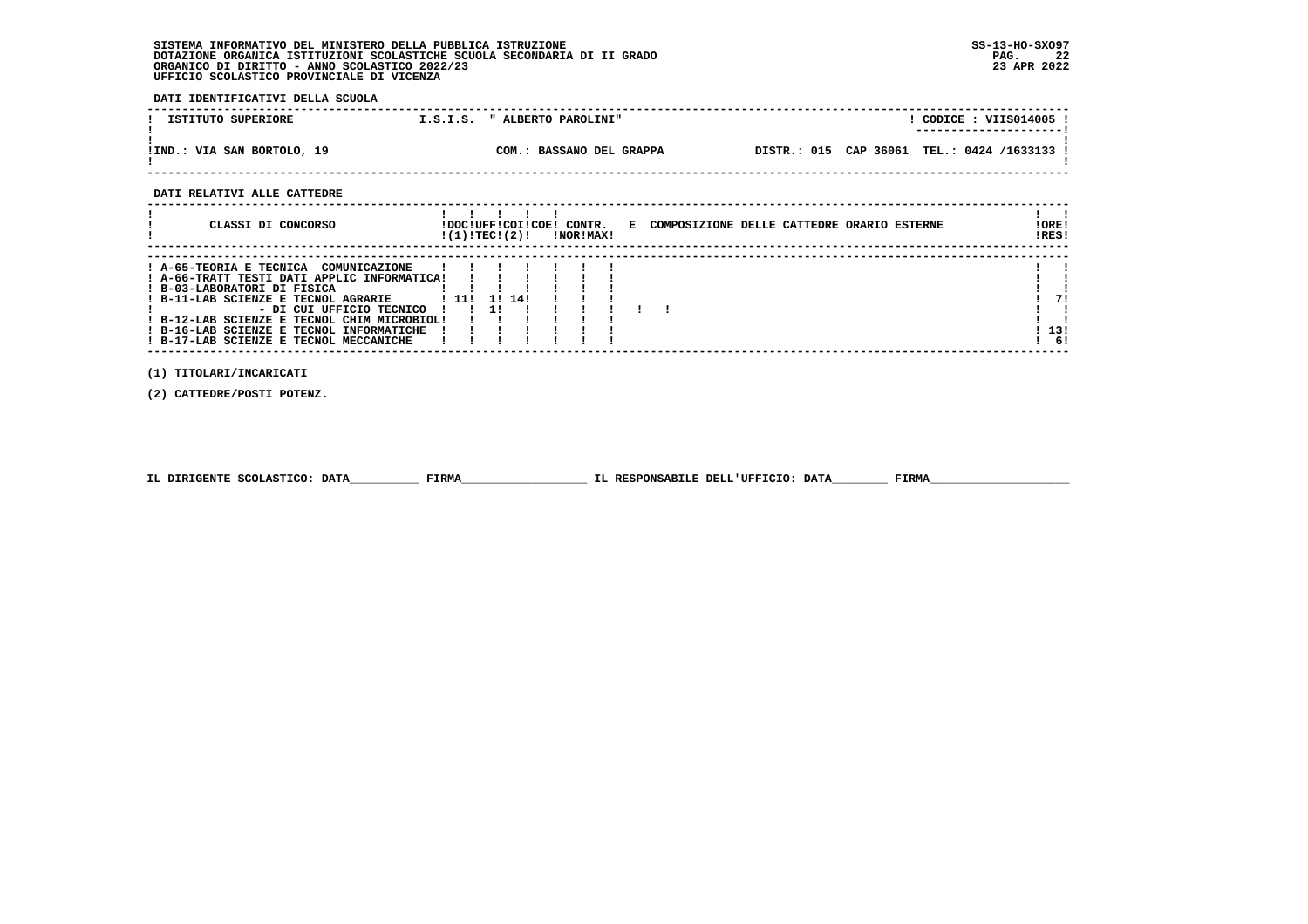**DATI IDENTIFICATIVI DELLA SCUOLA**

| ISTITUTO SUPERIORE          | "ALMERICO DA SCHIO"<br>I.I.S. | CODICE: VIIS01600R !<br>---------------------- |
|-----------------------------|-------------------------------|------------------------------------------------|
| !IND.: VIA BADEN POWELL, 33 | COM.: VICENZA                 | DISTR.: 070 CAP 36100 TEL.: 0444 /294320 !     |

### **DATI RELATIVI ALLE CLASSI - SEDI EROGAZIONE DI COMPETENZA**

| CORSI - INDIRIZZI - SPECIALIZZAZIONI                                                                                                                                                                                                         | CORSI - INDIRIZZI - SPECIALIZZAZIONI<br>ANNI DI CORSO                                                                                                                                                                                                              | ANNI DI CORSO !<br>! -----------------! |
|----------------------------------------------------------------------------------------------------------------------------------------------------------------------------------------------------------------------------------------------|--------------------------------------------------------------------------------------------------------------------------------------------------------------------------------------------------------------------------------------------------------------------|-----------------------------------------|
|                                                                                                                                                                                                                                              | 1 1! 2! 3! 4! 5! 6!                                                                                                                                                                                                                                                | ! 1! 2! 3! 4! 5! 6!                     |
| $!IP05$ SER. ENOG. OSP. ALBERG. - BIENNIO COMUN !!!!!!!<br>IIP07 ACCOGLIENZA TURISTICA - TRIENNIO<br>IIP16 SERV. COMMERC.<br>!IPEN ENOGASTRONOMIA - TRIENNIO<br>!IT04 TURISMO BIENNIO - TRIENNIO<br>!LIP4 POTENZIAMENTO ARTISTICO E MUSICALE | !IP06 SERVIZI DI SALA E DI VENDITA - TRIENNIO<br>!IP08 SERVIZI COMMERCIALI BIENNIO - TRIENNIO<br>111111<br>!IP17 ENOGASTR. E OSPITAL. ALBERGH.<br>! 2! 2! 2! 2! 2!<br>!IPPD PROD. DOL. ARTIG. IND.LI - OPZIONE<br>1 21 21 31 31 21 ILIP2 POTENZIAMENTO LINGUISTICO | 1 5 1 5 1 6 1 5 1 4 1 1                 |

 **DATI RELATIVI ALLE CATTEDRE**

| CLASSI DI CONCORSO                          | !DOC!UFF!COI!COE!<br>!(1)!TEC!(2)! |     |    | CONTR.<br>!NOR!MAX! |       | COMPOSIZIONE DELLE CATTEDRE ORARIO ESTERNE<br>Е | !ORE!<br>!RES! |
|---------------------------------------------|------------------------------------|-----|----|---------------------|-------|-------------------------------------------------|----------------|
| ! A-02-DESIGN MET.OREF.PIET.DURE GEMME      |                                    |     |    |                     |       |                                                 |                |
| ! A-03-DESIGN DELLA CERAMICA                |                                    |     |    |                     |       |                                                 |                |
| A-05-DESIGN DEL TESSUTO E DELLA MODA        |                                    |     |    |                     |       |                                                 |                |
| ! A-06-DESIGN DEL VETRO                     |                                    |     |    |                     |       |                                                 |                |
| ! A-07-DISCIPLINE AUDIOVISIVE               |                                    |     |    |                     |       |                                                 |                |
| A-08-DISCIP GEOM, ARCH, ARRED, SCENOTEC     |                                    |     |    |                     |       |                                                 |                |
| ! A-09-DISCIP GRAFICHE, PITTORICHE, SCENOG! |                                    |     |    |                     |       |                                                 |                |
| ! A-10-DISCIPLINE GRAFICO-PUBBLICITARIE     |                                    |     |    |                     |       |                                                 |                |
| ! A-12-DISCIPL LETTERARIE ISTITUTI II GR    | 81                                 | 14! |    |                     |       |                                                 | 10!            |
| ! A-14-DISCIP PLAST. SCUL. SCENOPLAST.      |                                    |     |    |                     |       |                                                 |                |
| A-16-DISEG ARTIST MODELLAZ ODONTOTEC        |                                    |     |    |                     |       |                                                 |                |
| ! A-17-DISEG STORIA ARTE ISTITUTI II GR     |                                    |     |    |                     |       |                                                 |                |
| ! A-18-FILOSOFIA E SCIENZE UMANE            | 11                                 |     |    |                     |       |                                                 | 2!             |
| ! A-20-FISICA                               |                                    |     |    |                     |       |                                                 |                |
| ! A-21-GEOGRAFIA                            |                                    | 21  |    |                     |       |                                                 | 6!             |
| A-24-LINGUA E CULT STRANIERA (FRANCESE)     | 31                                 | 3!  |    |                     | 51.   | CEDE A<br>VICENZA                               |                |
|                                             |                                    |     |    |                     |       | VIRF020004<br>I.P.S.S. IPSS "B. MONTAGNA"       |                |
| A-24-LINGUA E CULT STRANIERA (INGLESE)      | 5!                                 | 8!  |    |                     | 71    | CEDE A<br><b>VALDAGNO</b>                       |                |
|                                             |                                    |     |    |                     |       | VIIS001003<br>"G.G.TRISSINO"<br>I.I.S.          |                |
| A-24-LINGUA E CULT STRANIERA (SPAGNOLO) !   | 51                                 | 4!  | 11 |                     | ! 14! | COMPLETA CON VICENZA                            |                |
|                                             |                                    |     |    |                     | 41    | VIRF020004<br>I.P.S.S. IPSS "B. MONTAGNA"       |                |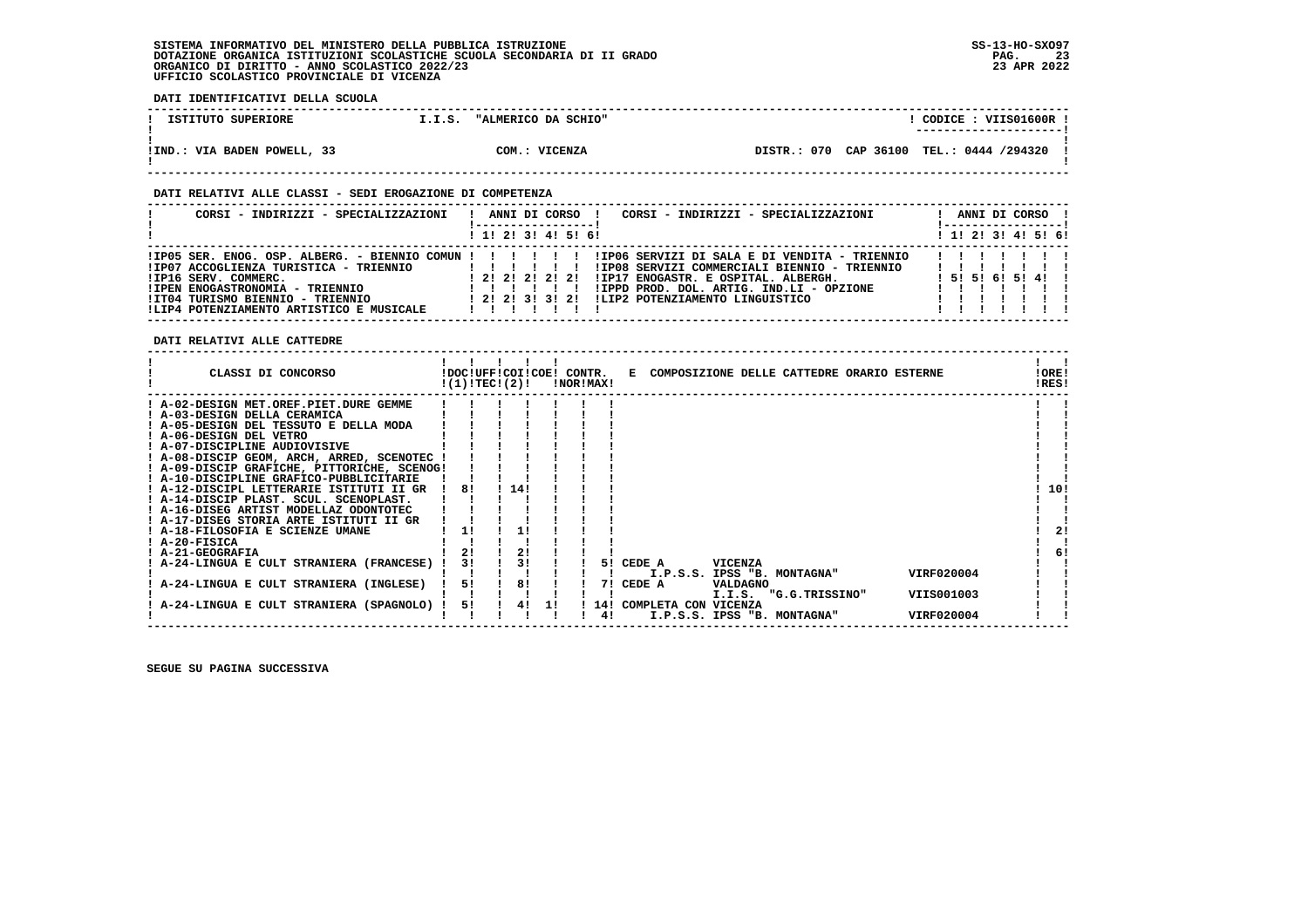**DATI IDENTIFICATIVI DELLA SCUOLA**

| ISTITUTO SUPERIORE          | "ALMERICO DA SCHIO"<br>I.I.S. | CODICE: VIIS01600R                       |
|-----------------------------|-------------------------------|------------------------------------------|
|                             |                               | ----------------------                   |
|                             |                               |                                          |
| !IND.: VIA BADEN POWELL, 33 | COM.: VICENZA                 | DISTR.: 070 CAP 36100 TEL.: 0444 /294320 |
|                             |                               |                                          |

 **------------------------------------------------------------------------------------------------------------------------------------**

 **DATI RELATIVI ALLE CATTEDRE**

| CLASSI DI CONCORSO                                                                                                                                                                         |                           | $!(1)!TEC!(2)!$ $INORIMAX!$                             |    |                  |                                    | !DOC!UFF!COI!COE! CONTR. E COMPOSIZIONE DELLE CATTEDRE ORARIO ESTERNE |            | !ORE!<br>!RES! |
|--------------------------------------------------------------------------------------------------------------------------------------------------------------------------------------------|---------------------------|---------------------------------------------------------|----|------------------|------------------------------------|-----------------------------------------------------------------------|------------|----------------|
| ! A-24-LINGUA E CULT STRANIERA (TEDESCO) ! 2!                                                                                                                                              | $\mathbf{I}$ $\mathbf{I}$ | . . 1. 1.                                               |    | $\frac{1}{1}$ 8! | ! 10! COMPLETA CON VICENZA<br>L.S. | LS "G.B.QUADRI" VIPS05000N                                            |            |                |
| A-24-LINGUA E CULT STRANIERA (RUSSO)<br>A-26-MATEMATICA                                                                                                                                    | $\mathbf{I}$ $\mathbf{I}$ | 181181                                                  | 11 |                  | ! 11! COMPLETA CON VICENZA         |                                                                       |            |                |
| ! A-20-mail<br>! A-27-MATEMATICA E FISICA   ! ! ! !<br>! A-29-MUSICA ISTITUTI II GRADO   ! ! ! !<br>! A-31-SCIENZE DEGLI ALIMENTI   ! ! ! ! ! !<br>! A-31-SCIENZE DEGLI ALIMENTI   ! ! ! ! |                           |                                                         |    | 71               |                                    | I.I.S. "A CANOVA" VIIS013009                                          |            |                |
|                                                                                                                                                                                            |                           |                                                         |    |                  | 2! CEDE A                          | RECOARO TERME                                                         |            | 31             |
| ! A-34-SCIENZE E TECNOLOGIE CHIMICHE                                                                                                                                                       | $\frac{1}{1}$             | $\mathbf{I}$ $\mathbf{I}$<br>$\frac{1}{1}$              |    |                  | $\mathbf{I}$<br>IPSAR              | IPSSA "PELLEGRINO ARTUSI" VIRH010001                                  |            |                |
| ! A-37-COSTRUZ TECNOL E TECN RAPPR GRAFICA!<br>! A-41-SCIENZE E TECNOLOGIE INFORMATICHE !                                                                                                  |                           | $\frac{1}{2}$                                           |    |                  |                                    |                                                                       |            | 2!             |
| ! A-42-SCIENZE E TECNOLOGIE MECCANICHE                                                                                                                                                     |                           | $\frac{1}{1}$ $\frac{1}{1}$ $\frac{1}{1}$ $\frac{1}{1}$ |    | $\mathbf{I}$     | 4! CEDE A                          | SCHIO<br>I.P.I.A. IPS "G. B. GARBIN" VIRI03000N                       |            |                |
| ! A-45-SCIENZE ECONOMICO-AZIENDALI<br>! A-46-SCIENZE GIURIDICO-ECONOMICHE                                                                                                                  | $1 \quad 61$              | $\frac{1}{1}$ 71 $\frac{1}{1}$ 111<br>$\frac{1}{6}$     |    |                  | 3! CEDE A VICENZA                  |                                                                       |            | 1!<br>18!      |
|                                                                                                                                                                                            |                           |                                                         |    | л.               | $9!$ ED A                          | L.S. LS "G.B.QUADRI" VIPS05000N<br>VICENZA                            |            |                |
| ! A-47-SCIENZE MATEMATICHE APPLICATE                                                                                                                                                       |                           |                                                         |    |                  |                                    | I.P.S.C. IPSSCT "ALMERICO DA SCHI VIRC016515                          |            |                |
| ! A-48-SCIENZE MOTORIE E SPORTIVE II GRADO! 5!                                                                                                                                             |                           |                                                         |    | $\blacksquare$   | 2! CEDE A VICENZA                  | I.P.S.S. IPSS "B. MONTAGNA"                                           | VIRF020004 |                |
| ! A-50-SCIENZE NAT, CHIM E BIOLOG<br>! A-54-STORIA DELL'ARTE                                                                                                                               |                           |                                                         |    |                  | 2! CEDE A VICENZA                  |                                                                       |            | 31             |
| ! A-61-TECNOL E TECN COMUNICAZ MULTIMEDIA !                                                                                                                                                |                           |                                                         |    |                  | L.C.                               | LC " ANTONIO PIGAFETTA" VIPC010004                                    |            |                |
| ! A-62-TECNOL E TECNICHE PER LA GRAFICA<br>! A-66-TRATT TESTI DATI APPLIC INFORMATICA! 2!                                                                                                  |                           | 21                                                      |    |                  |                                    |                                                                       |            |                |
| ! B-02-CONV LINGUA STRANIERA (FRANCESE)<br>! B-02-CONV LINGUA STRANIERA (INGLESE)                                                                                                          |                           |                                                         |    |                  |                                    |                                                                       |            |                |
| ! B-02-CONV LINGUA STRANIERA (SPAGNOLO)<br>! B-02-CONV LINGUA STRANIERA (TEDESCO)                                                                                                          |                           |                                                         |    |                  |                                    |                                                                       |            |                |
| ! B-02-CONV LINGUA STRANIERA (RUSSO)<br>! B-03-LABORATORI DI FISICA                                                                                                                        |                           |                                                         |    |                  |                                    |                                                                       |            |                |
| ! B-08-LAB PRODUZ INDUSTR ARTIG CERAMICA !                                                                                                                                                 |                           |                                                         |    |                  |                                    |                                                                       |            |                |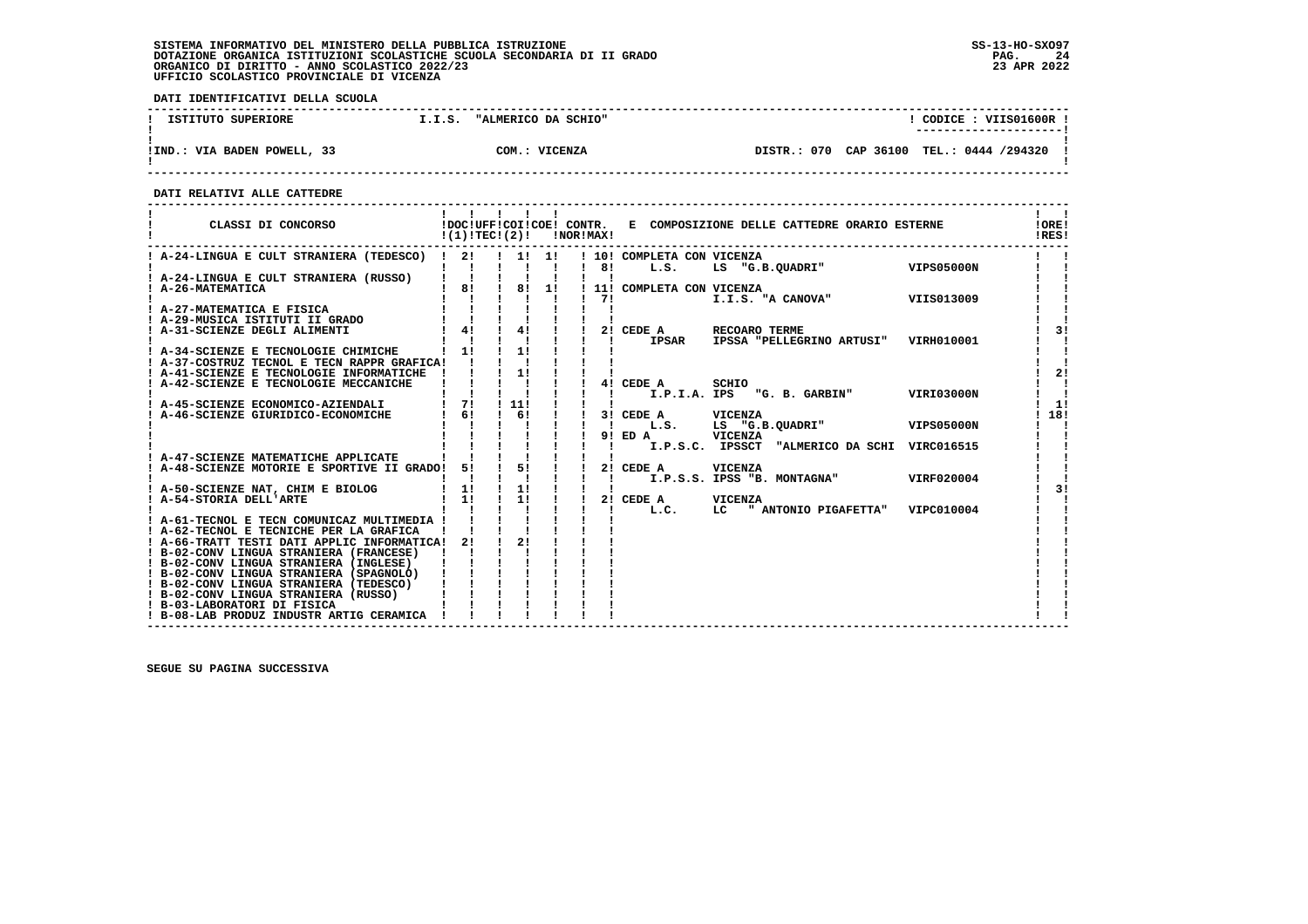**DATI IDENTIFICATIVI DELLA SCUOLA**

| ISTITUTO SUPERIORE          | "ALMERICO DA SCHIO"<br>[.I.S. | CODICE: VIIS01600R !                           |
|-----------------------------|-------------------------------|------------------------------------------------|
|                             |                               |                                                |
|                             |                               |                                                |
| !IND.: VIA BADEN POWELL, 33 | COM.: VICENZA                 | CAP 36100<br>TEL.: 0444 /294320<br>DISTR.: 070 |
|                             |                               |                                                |

 **------------------------------------------------------------------------------------------------------------------------------------**

 **DATI RELATIVI ALLE CATTEDRE**

| CLASSI DI CONCORSO                                                                                                                                                                                                                                                                                                                                                   |                 |    | !DOC!UFF!COI!COE! CONTR.<br>!(1)!TEC!(2)! |           | !NOR!MAX! |                  | E COMPOSIZIONE DELLE CATTEDRE ORARIO ESTERNE                                                                                                                    | ! ORE!<br>!RES! |
|----------------------------------------------------------------------------------------------------------------------------------------------------------------------------------------------------------------------------------------------------------------------------------------------------------------------------------------------------------------------|-----------------|----|-------------------------------------------|-----------|-----------|------------------|-----------------------------------------------------------------------------------------------------------------------------------------------------------------|-----------------|
| ! B-12-LAB SCIENZE E TECNOL CHIM MICROBIOL!<br>! B-16-LAB SCIENZE E TECNOL INFORMATICHE<br>! B-18-LAB SC E TECNOL TESS ABBIGL MODA<br>! B-19-LAB SERVIZI RICETTIVITA' ALBERGHIER!<br>! B-20-LAB SERV ENOGASTRON, SETT CUCINA<br>! B-21-LAB SERV ENOGASTRON, SETT SALA VEND!<br>! B-22-LAB TECNOL E TECN COMUNICAZ MULTIME!<br>! B-28-LABORATORIO DI TECNOLOGIE ORAFE | -11<br>21<br>4! | 51 | 2!<br>21<br>81<br>4!                      | 11<br>-11 |           | 41<br>11 !<br>71 | 14! COMPLETA CON SCHIO<br>VITD030008<br>I.T.C.G. ITCG "L. E V. PASINI"<br>COMPLETA CON RECOARO TERME<br><b>IPSAR</b><br>VIRH010001<br>IPSSA "PELLEGRINO ARTUSI" | 31<br>31        |

 **(1) TITOLARI/INCARICATI**

 **(2) CATTEDRE/POSTI POTENZ.**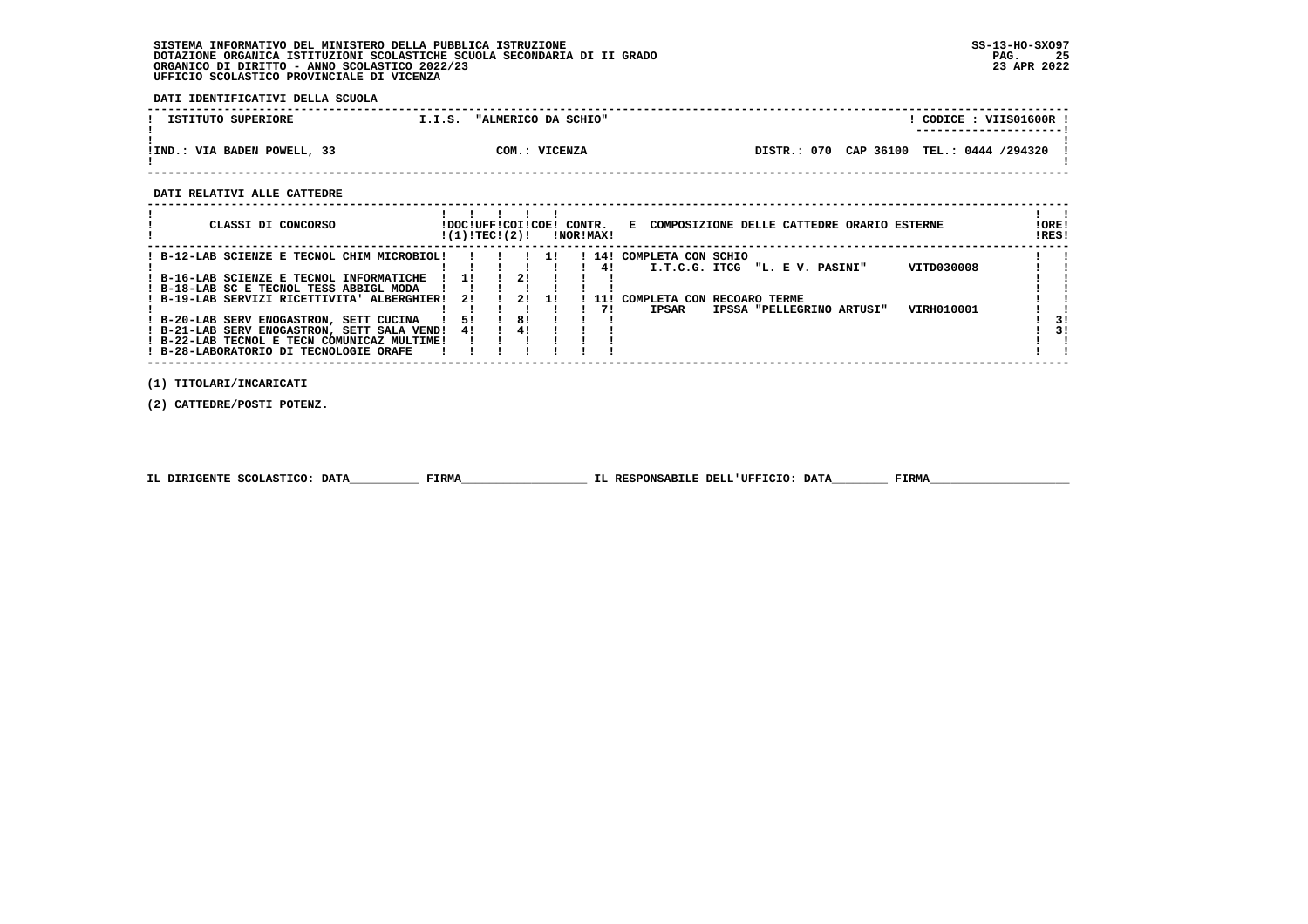**DATI IDENTIFICATIVI DELLA SCUOLA ------------------------------------------------------------------------------------------------------------------------------------**L CODICE : VIIS01700L L **1.1.5. "REMONDINI" 1.1.5. "REMONDINI" ! ---------------------! ! ! !IND.: VIA TRAVETTORE, 33 COM.: BASSANO DEL GRAPPA DISTR.: 015 CAP 36061 TEL.: 0424 /523592 !**DISTR.: 015 CAP 36061 TEL.: 0424 /523592 ! - 1  **! ! ------------------------------------------------------------------------------------------------------------------------------------ DATI RELATIVI ALLE CLASSI - SEDI EROGAZIONE DI COMPETENZA ------------------------------------------------------------------------------------------------------------------------------------ ! CORSI - INDIRIZZI - SPECIALIZZAZIONI ! ANNI DI CORSO ! CORSI - INDIRIZZI - SPECIALIZZAZIONI ! ANNI DI CORSO !**\_\_\_\_\_\_\_\_\_\_\_\_\_\_\_\_\_\_\_\_\_\_  **! !-----------------! !-----------------!**1 1 2 3 3 4 5 6  **! ! 1! 2! 3! 4! 5! 6! ! 1! 2! 3! 4! 5! 6! ------------------------------------------------------------------------------------------------------------------------------------ !IP02 SERVIZI SOCIO-SANITARI BIENNIO-TRIENNIO ! ! ! ! ! ! !IP08 SERVIZI COMMERCIALI BIENNIO - TRIENNIO ! ! ! ! ! ! ! !IP16 SERV. COMMERC. ! 3! 4! 3! 3! 2! !IP19 SERVIZI SANITA' E ASSIST. SOC. ! 4! 3! 4! 4! 4! ! !IT04 TURISMO BIENNIO - TRIENNIO ! 3! 2! 3! 4! 3! !IT09 TRASPORTI E LOGISTICA - BIENNIO COMUNE ! 1! 1! ! ! ! ! !IT16 CHIM. MATER. BIOTECN. - BIENNIO COMUNE ! 2! 2! ! ! ! !ITBS BIOTECNOLOGIE SANITARIE ! ! ! 2! 2! 2! ! !ITLG LOGISTICA ! ! ! 1! 1! 1! ! ! ! ! ! ! ! ! ------------------------------------------------------------------------------------------------------------------------------------ DATI RELATIVI ALLE CATTEDRE ------------------------------------------------------------------------------------------------------------------------------------** $\mathbf{I}$   $\mathbf{I}$ ا ! **! ! ! !!!! ! ! ! ! ! !!!!!**<br>! CLASSI DI CONCORSO ! DOC!UFF!COI!COE! CONTR. E COMPOSIZIONE DELLE CATTEDRE ORARIO ESTERNE !! ! !<br>! ! ! ! !RES!  $100F1$  $IPICI$   **------------------------------------------------------------------------------------------------------------------------------------** $\blacksquare$  **! A-10-DISCIPLINE GRAFICO-PUBBLICITARIE ! ! ! ! ! ! ! ! ! ! A-12-DISCIPL LETTERARIE ISTITUTI II GR ! 19! ! 22! ! ! 6! CEDE A BASSANO DEL GRAPPA ! 4!** $\frac{1}{4}$ ا ! ! I ! ! ! ! I ! ! ! I ! ! I I ! I I ! I ! A-15-DISCIPLINE SANITARIE ! ! ! ! ! ! ! ! ! A-15-DISCIPLINE SANITARIE<br>! A-17-DISEG STORIA ARTE ISTITUTI II GR ! ! ! ! ! ! ! ! ! ! ! ! ! A-17-DISEG STORIA ARTE ISTITUTI II GR !  $\overline{1}$ **EXECUTE IS A 18-FILOSOFIA E SCIENZE UMANE 1 51 1 51 1 51 1 1 1 1 2**  $\mathbf{I}$  **! A-20-FISICA ! ! ! 1! ! ! ! ! ! ! A-21-GEOGRAFIA ! ! ! 2! ! ! 7! CEDE A BASSANO DEL GRAPPA ! 9! ! ! ! ! ! ! ! ! I.T.I. ITI "E. FERMI" BASSANO D VITF05000Q ! !** $191$ **Contract Contract**  $\mathbf{I}$   $\mathbf{I}$  **! A-24-LINGUA E CULT STRANIERA (FRANCESE) ! 2! ! 2! ! ! 8! CEDE A BREGANZE ! ! ! ! ! ! ! ! ! ! I.S. "ANDREA SCOTTON" VIIS021008 ! ! ! A-24-LINGUA E CULT STRANIERA (INGLESE) ! 10! ! 10! ! ! 9! CEDE A BASSANO DEL GRAPPA ! 3!** $\mathbf{I}$  $1 \quad 31$  $\mathbf{r}$  **! ! ! ! ! ! ! ! I.T.I. ITI "E. FERMI" BASSANO D VITF05000Q ! ! ! A-24-LINGUA E CULT STRANIERA (SPAGNOLO) ! 4! ! 4! ! ! ! ! 5! ! A-24-LINGUA E CULT STRANIERA (TEDESCO) ! 3! ! 3! ! ! 3! CEDE A BASSANO DEL GRAPPA ! 2! ! ! ! ! ! ! ! ! I.T.C.G. ITET "LUIGI EINAUDI" VITD05000D ! ! ! A-26-MATEMATICA ! 11! ! 12! ! ! ! ! 7! ! A-27-MATEMATICA E FISICA ! ! ! ! ! ! ! ! !** $1.51$  $\frac{1}{2}$  $\mathbf{I}$  $171$  $\mathbf{I}$  $\mathbf{I}$  **! A-29-MUSICA ISTITUTI II GRADO ! ! ! ! ! ! ! ! ! ! A-31-SCIENZE DEGLI ALIMENTI ! ! ! ! ! ! ! ! !** $\mathbf{I}$  $\overline{\phantom{a}}$  **! A-33-SCIENZE E TECNOLOGIE AERONAUTICHE ! ! ! 1! 1! ! 10! COMPLETA CON THIENE ! ! ! ! ! ! ! ! ! 8! I.T.I. ITT "G. CHILESOTTI" VITF06000A ! !Contract Contract Contract** 

 **------------------------------------------------------------------------------------------------------------------------------------**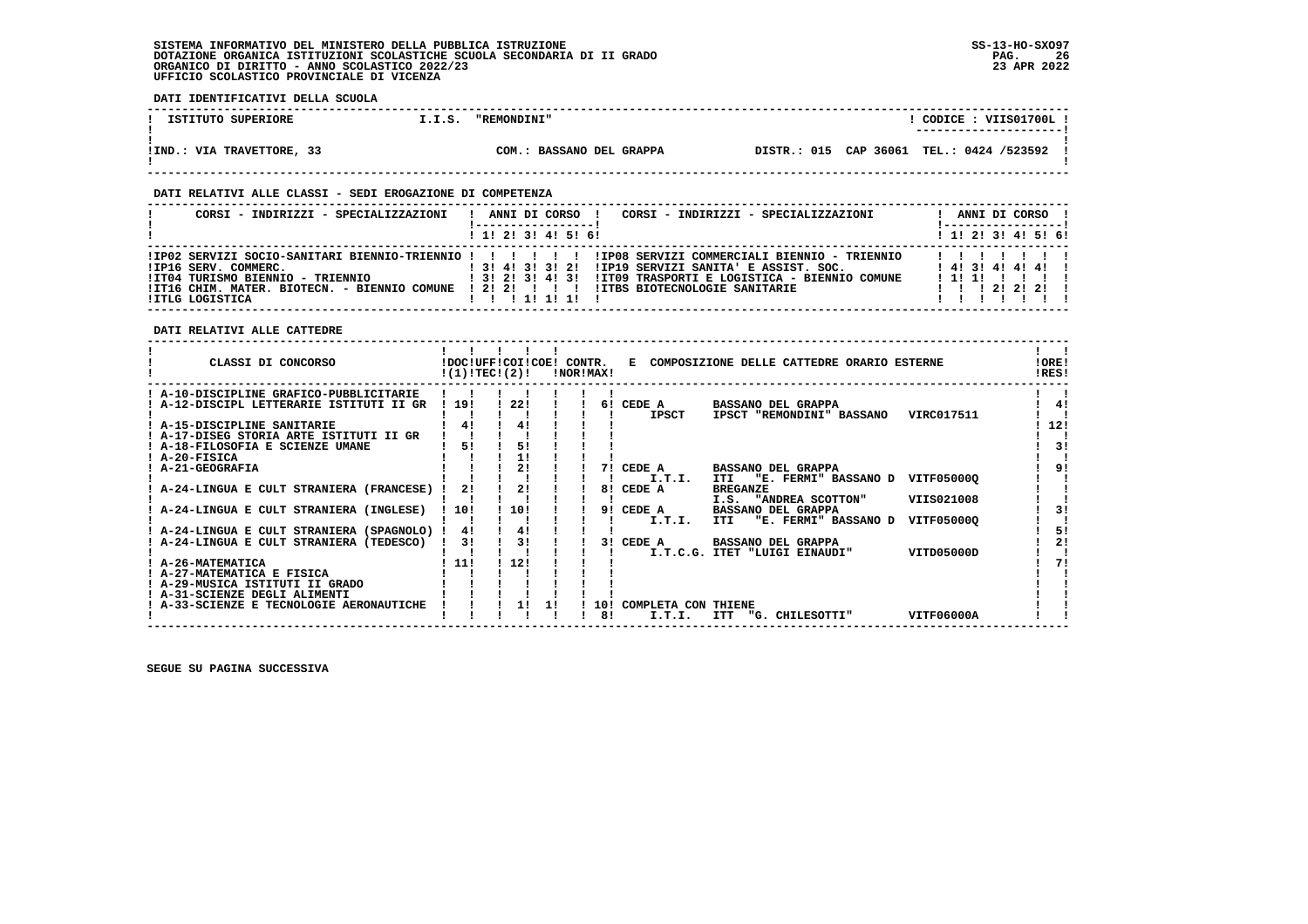**DATI IDENTIFICATIVI DELLA SCUOLA**

| ISTITUTO SUPERIORE        | I.I.S. | <b>"REMONDINI"</b>       | CODICE: VIIS01700L<br>---------------------- |  |                                          |  |  |  |
|---------------------------|--------|--------------------------|----------------------------------------------|--|------------------------------------------|--|--|--|
| !IND.: VIA TRAVETTORE, 33 |        | COM.: BASSANO DEL GRAPPA |                                              |  | DISTR.: 015 CAP 36061 TEL.: 0424 /523592 |  |  |  |

 **------------------------------------------------------------------------------------------------------------------------------------**

 **DATI RELATIVI ALLE CATTEDRE**

| CLASSI DI CONCORSO                                                           | !(1)!TEC!(2)!    |    |               |    | !NOR!MAX! |                         | !DOC!UFF!COI!COE! CONTR. E COMPOSIZIONE DELLE CATTEDRE ORARIO ESTERNE |            | !ORE!<br>!RES! |
|------------------------------------------------------------------------------|------------------|----|---------------|----|-----------|-------------------------|-----------------------------------------------------------------------|------------|----------------|
| ! A-34-SCIENZE E TECNOLOGIE CHIMICHE                                         | $1 \quad 31$     |    | 3!            |    |           | 3! CEDE A               | <b>BASSANO DEL GRAPPA</b><br>I.T.C.G. ITET "LUIGI EINAUDI"            | VITD05000D | $1 \quad 31$   |
| ! A-36-SCIENZE E TECNOL LOGISTICA                                            |                  |    |               |    |           |                         |                                                                       |            |                |
| ! A-37-COSTRUZ TECNOL E TECN RAPPR GRAFICA! 1!                               |                  |    | 11            |    |           |                         |                                                                       |            |                |
| ! A-38-TECNOL COSTR AERONAUTICHE                                             |                  |    |               |    |           |                         |                                                                       |            |                |
| ! A-39-TECNOL COSTR NAVALI<br>! A-40-TECNOLOGIE ELETTRICHE ELETTRONICHE ! 1! |                  |    |               |    |           |                         |                                                                       |            |                |
| ! A-41-SCIENZE E TECNOLOGIE INFORMATICHE                                     | 11               |    |               |    |           |                         |                                                                       |            | 15!            |
| ! A-42-SCIENZE E TECNOLOGIE MECCANICHE                                       |                  |    |               |    |           |                         | 5! CEDE A BASSANO DEL GRAPPA                                          |            | 4!             |
|                                                                              |                  |    |               |    |           |                         | I.T.I. ITI "E. FERMI" BASSANO D VITF050000                            |            |                |
| A-43-SCIENZE E TECNOLOGIE NAUTICHE                                           |                  |    |               |    |           |                         |                                                                       |            |                |
| ! A-45-SCIENZE ECONOMICO-AZIENDALI                                           | $\frac{1}{1}$    |    | $\frac{1}{1}$ |    |           |                         |                                                                       |            | 61             |
| A-46-SCIENZE GIURIDICO-ECONOMICHE                                            | 1101             |    | 11011         |    |           |                         | 10! COMPLETA CON BASSANO DEL GRAPPA                                   |            |                |
|                                                                              |                  |    |               |    | 81        |                         | I.S.I.S. " ALBERTO PAROLI VIIS014005                                  |            |                |
| ! A-47-SCIENZE MATEMATICHE APPLICATE                                         |                  |    | 1!            |    |           |                         |                                                                       |            |                |
| ! A-48-SCIENZE MOTORIE E SPORTIVE II GRADO!                                  | 61               |    | 71            |    |           | L.C.                    | 2! CEDE A BASSANO DEL GRAPPA<br>"G.B. BROCCHI"<br>LC                  | VIPC04000X |                |
| ! A-50-SCIENZE NAT, CHIM E BIOLOG                                            | 3!               |    | 4!            | 1! |           | 11! COMPLETA CON THIENE |                                                                       |            |                |
|                                                                              |                  |    |               |    | 71        |                         | L.C. LC "F. CORRADINI"                                                | VIPC02000P |                |
| ! A-54-STORIA DELL'ARTE                                                      | $1 \quad 11$     |    | 1!            |    |           |                         |                                                                       |            |                |
| ! A-66-TRATT TESTI DATI APPLIC INFORMATICA! 1!                               |                  |    | 11            |    |           |                         |                                                                       |            |                |
| ! B-03-LABORATORI DI FISICA                                                  |                  |    |               |    |           |                         |                                                                       |            | 6!             |
| ! B-05-LABORATORIO DI LOGISTICA                                              |                  |    |               |    |           |                         |                                                                       |            |                |
| ! B-09-LAB SCIENZE E TECNOL AERONAUTICHE !                                   |                  |    |               |    |           |                         |                                                                       |            |                |
| ! B-10-LAB SCIENZE E TECNOL COSTR AERON                                      |                  |    |               |    |           |                         |                                                                       |            |                |
| ! B-12-LAB SCIENZE E TECNOL CHIM MICROBIOL!                                  | 11               |    | 4!            |    |           | I.T.I.                  | 4! CEDE A BASSANO DEL GRAPPA<br><b>ITI</b>                            |            | 11             |
| ! B-15-LAB SC E TECNOL ELETTR ELETTRONIC                                     |                  |    |               |    |           |                         | "E. FERMI" BASSANO D VITF05000Q                                       |            | 6!             |
| ! B-16-LAB SCIENZE E TECNOL INFORMATICHE                                     | $\frac{1}{2}$ 11 | 11 | 41            |    |           |                         |                                                                       |            | 21             |
| - DI CUI UFFICIO TECNICO                                                     |                  | 11 |               |    |           |                         |                                                                       |            |                |
| ! B-17-LAB SCIENZE E TECNOL MECCANICHE                                       | 1!               |    | $\frac{1}{2}$ |    |           | 8! CEDE A               | <b>BREGANZE</b>                                                       |            | 1!             |
|                                                                              |                  |    |               |    |           |                         | I.S. "ANDREA SCOTTON"                                                 | VIIS021008 |                |
| ! B-22-LAB TECNOL E TECN COMUNICAZ MULTIME!                                  |                  |    |               |    |           |                         |                                                                       |            |                |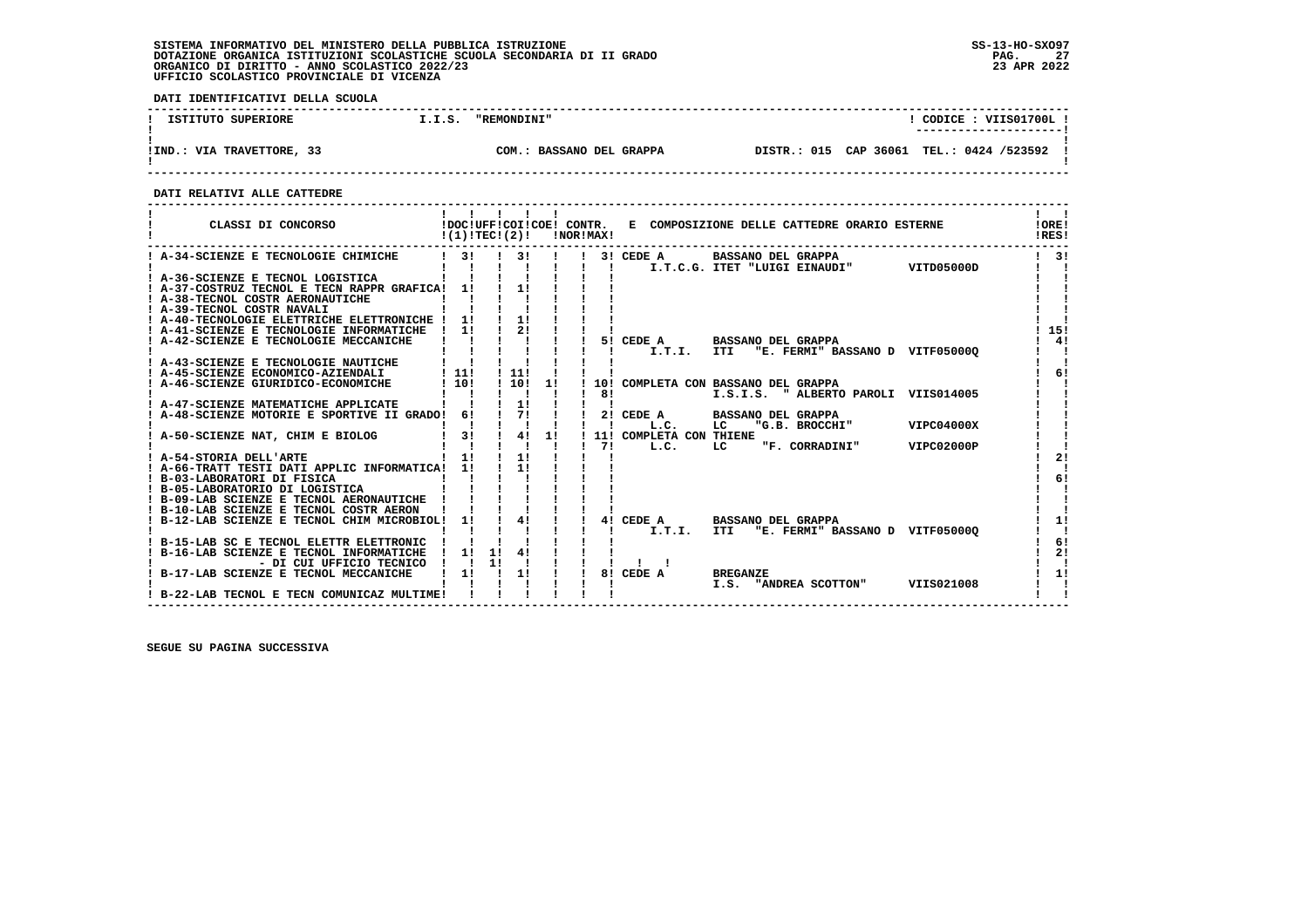**DATI IDENTIFICATIVI DELLA SCUOLA**

| ISTITUTO SUPERIORE        | I.I.S. | <b>"REMONDINI"</b>       |  | CODICE: VIIS01700L!<br>---------------------- |  |
|---------------------------|--------|--------------------------|--|-----------------------------------------------|--|
| !IND.: VIA TRAVETTORE, 33 |        | COM.: BASSANO DEL GRAPPA |  | DISTR.: 015 CAP 36061 TEL.: 0424 /523592      |  |

 **DATI RELATIVI ALLE CATTEDRE**

| CLASSI DI CONCORSO                                                                                                   | !(1)!TEC!(2)!                  |  | !DOC!UFF!COI!COE! CONTR. | !NOR!MAX! | COMPOSIZIONE DELLE CATTEDRE ORARIO ESTERNE<br>E.                      | !ORE!<br>IRES! |
|----------------------------------------------------------------------------------------------------------------------|--------------------------------|--|--------------------------|-----------|-----------------------------------------------------------------------|----------------|
| ! B-23-LAB SERVIZI SOCIO-SANITARI<br>! B-24-LAB SCIENZE E TECNOL NAUTICHE<br>! B-25-LAB SCIENZE E TECNOLCOSTR NAVALI | $\overline{1}$ $\overline{3}1$ |  | $\overline{11}$          | 2!        | ! 16! COMPLETA CON BREGANZE<br>VIIS021008<br>"ANDREA SCOTTON"<br>I.S. |                |

 **(1) TITOLARI/INCARICATI**

 **(2) CATTEDRE/POSTI POTENZ.**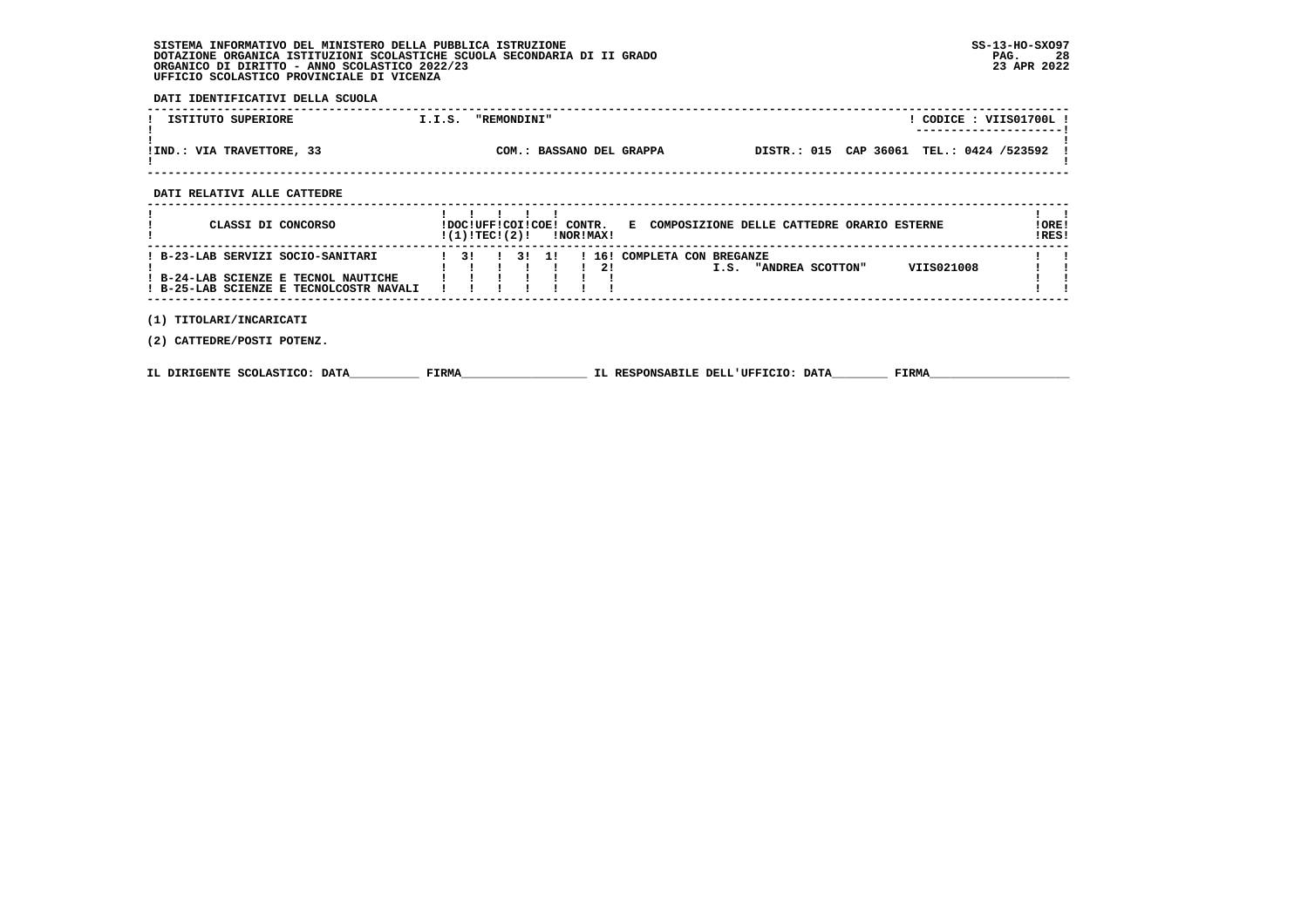**DATI IDENTIFICATIVI DELLA SCUOLA**

| ISTITUTO SUPERIORE          | IIS | "S. BOSCARDIN" | <b>VICENZA</b> |                                            |  | CODICE: VIIS019008 !<br>---------------------- |  |
|-----------------------------|-----|----------------|----------------|--------------------------------------------|--|------------------------------------------------|--|
| !IND.: VIA BADEN POWELL, 35 |     | COM.: VICENZA  |                | DISTR.: 070 CAP 36100 TEL.: 0444 /928688 ! |  |                                                |  |

#### **DATI RELATIVI ALLE CLASSI - SEDI EROGAZIONE DI COMPETENZA**

| CORSI - INDIRIZZI - SPECIALIZZAZIONI                                                                                                                                                                    | CORSI - INDIRIZZI - SPECIALIZZAZIONI<br>ANNI DI CORSO !                                                                                                                                                                                                                             | ANNI DI CORSO !<br>! ------------------                                                                                                      |
|---------------------------------------------------------------------------------------------------------------------------------------------------------------------------------------------------------|-------------------------------------------------------------------------------------------------------------------------------------------------------------------------------------------------------------------------------------------------------------------------------------|----------------------------------------------------------------------------------------------------------------------------------------------|
|                                                                                                                                                                                                         | ! 1! 2! 3! 4! 5! 6!                                                                                                                                                                                                                                                                 | ! 1! 2! 3! 4! 5! 6!                                                                                                                          |
| <b>!ITBS BIOTECNOLOGIE SANITARIE</b><br>!LI00 ARTISTICO NUOVO ORDINAMENTO - BIENNIO C ! 6! 6! ! ! !<br>!LI07 AUDIOVISIVO MULTIMEDIA<br>!LIAI INDIRIZZO A ELABORAZIONE MANUALE<br>!LID9 DESIGN-INDUSTRIA | ITI16 CHIM. MATER. BIOTECN. - BIENNIO COMUNE ! 6! 7!!!!!!!!!ITBA BIOTECNOLOGIE AMBIENTALI!<br>1 1 1 5 1 5 1 4 1<br>IITP3 POTENZIAMENTO SCIENTIFICO<br>!LI05 ARCHITETTURA E AMBIENTE<br>1 1 1 1 2 2 1<br>!LI08 SCENOGRAFIA<br>!LIC6 ARTI FIGURATIVE- PLAST, PITTOR,<br>1 1 1 1 1 1 1 | $1 \quad 1 \quad 1 \quad 21 \quad 21 \quad 21 \quad 1$<br>1 1 1 1 1 1<br>$1 \quad 1 \quad 1 \quad 11 \quad 11 \quad 11$<br>1 1 1 2 1 2 1 1 1 |

 **DATI RELATIVI ALLE CATTEDRE**

| CLASSI DI CONCORSO                              |      | !DOC!UFF!COI!COE!<br>!(1)!TEC!(2)! |    | CONTR. | !NOR!MAX! | COMPOSIZIONE DELLE CATTEDRE ORARIO ESTERNE<br>Е | !ORE!<br>!RES! |     |
|-------------------------------------------------|------|------------------------------------|----|--------|-----------|-------------------------------------------------|----------------|-----|
| : A-02-DESIGN MET.OREF.PIET.DURE GEMME          |      |                                    |    |        |           |                                                 |                |     |
| ! A-03-DESIGN DELLA CERAMICA                    |      |                                    |    |        |           |                                                 |                |     |
| ! A-04-DESIGN DEL LIBRO                         |      |                                    |    |        |           |                                                 |                |     |
| ! A-05-DESIGN DEL TESSUTO E DELLA MODA          |      |                                    |    |        |           |                                                 |                |     |
| ! A-06-DESIGN DEL VETRO                         |      |                                    |    |        |           |                                                 |                |     |
| ! A-07-DISCIPLINE AUDIOVISIVE                   |      | 21                                 |    |        |           |                                                 |                | -41 |
| ! A-08-DISCIP GEOM, ARCH, ARRED, SCENOTEC !     | 51   | 71                                 |    |        |           |                                                 |                | 14! |
| ! A-09-DISCIP GRAFICHE, PITTORICHE, SCENOG! 10! |      | ! 11!                              |    |        |           |                                                 |                | 4!  |
| ! A-10-DISCIPLINE GRAFICO-PUBBLICITARIE         |      |                                    |    |        |           |                                                 |                |     |
| ! A-11-DISCIPLINE LETTERARIE E LATINO           |      |                                    |    |        |           |                                                 |                |     |
| ! A-12-DISCIPL LETTERARIE ISTITUTI II GR        | -201 | 21!                                | 11 |        | 12!       | COMPLETA CON VICENZA                            |                |     |
|                                                 |      |                                    |    |        | 6!        | VIRI05000V<br>I.P.I.A. IPSIA "F. LAMPERTICO"    |                |     |
| ! A-14-DISCIP PLAST. SCUL. SCENOPLAST.          | 61   | 71                                 | 11 |        | 14!       | COMPLETA CON VICENZA                            |                |     |
|                                                 |      |                                    |    |        | 41        | VIIS013009<br>I.I.S. "A CANOVA"                 |                |     |
| ! A-15-DISCIPLINE SANITARIE                     | 2!   | 2 <sub>1</sub>                     |    |        |           |                                                 |                |     |
| ! A-18-FILOSOFIA E SCIENZE UMANE                | 21   | 11                                 | 11 |        | 141       | COMPLETA CON BREGANZE                           |                |     |
|                                                 |      |                                    |    |        | 41        | VIIS021008<br>I.S. "ANDREA SCOTTON"             |                |     |
| A-19-FILOSOFIA E STORIA                         |      |                                    |    |        |           |                                                 |                |     |
| A-20-FISICA                                     | 3!   | 21                                 | 11 |        | 171       | COMPLETA CON VICENZA                            |                |     |
|                                                 |      |                                    |    |        |           | VIIS013009<br>I.I.S. "A CANOVA"                 |                |     |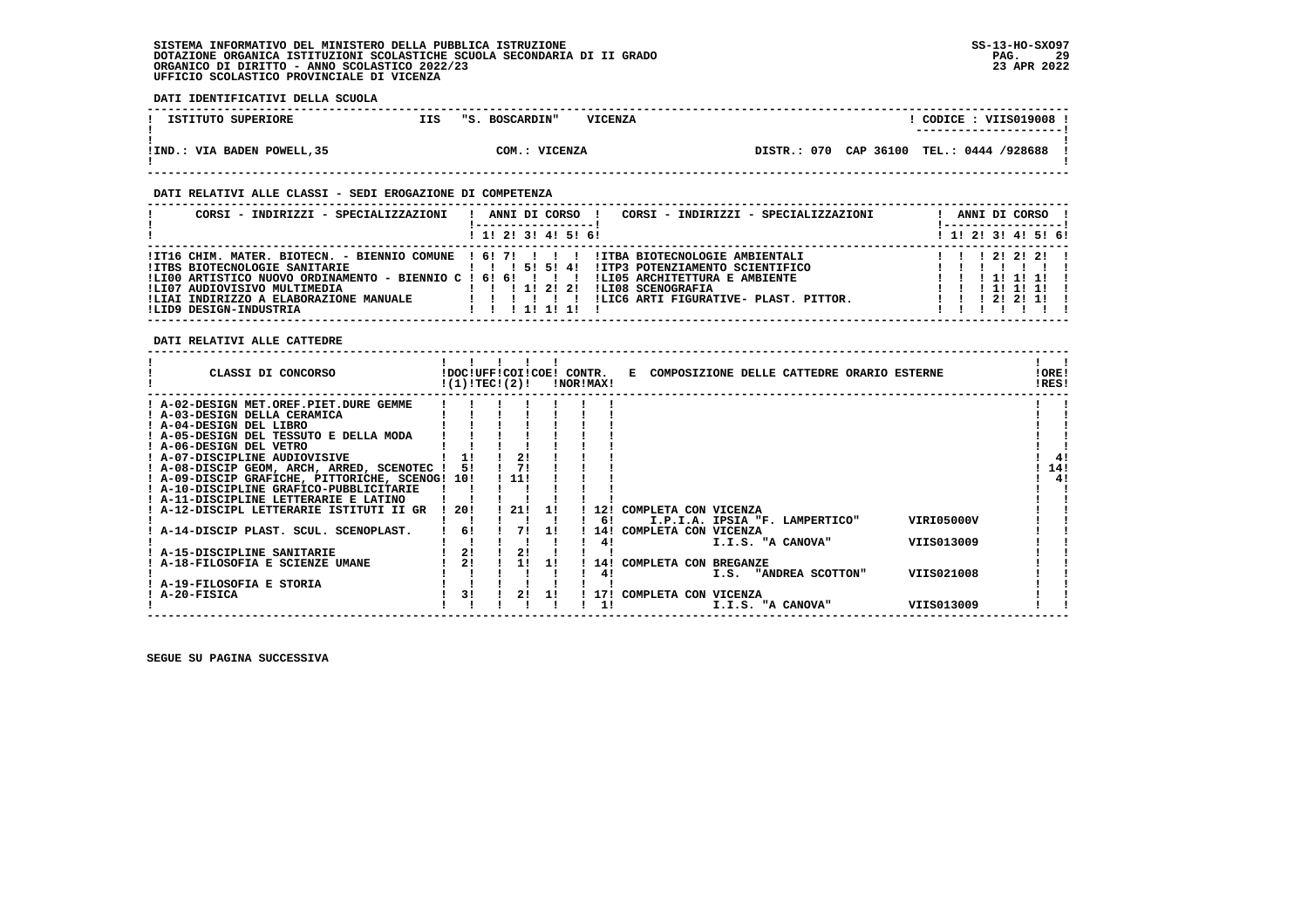**DATI IDENTIFICATIVI DELLA SCUOLA**

| ISTITUTO SUPERIORE          | IIS | "S. BOSCARDIN" | <b>VICENZA</b> |             |           | CODICE: VIIS019008 !<br>---------------------- |  |
|-----------------------------|-----|----------------|----------------|-------------|-----------|------------------------------------------------|--|
| !IND.: VIA BADEN POWELL, 35 |     | COM.: VICENZA  |                | DISTR.: 070 | CAP 36100 | TEL.: 0444 /928688                             |  |

 **------------------------------------------------------------------------------------------------------------------------------------**

 **DATI RELATIVI ALLE CATTEDRE**

| CLASSI DI CONCORSO                                                        | $!(1)!TEC!(2)!$ $INORIMAX!$                                                               |                       |                                                     |    |                              | !DOC!UFF!COI!COE! CONTR. E COMPOSIZIONE DELLE CATTEDRE ORARIO ESTERNE |            | <b>!ORE!</b><br>IRES! |
|---------------------------------------------------------------------------|-------------------------------------------------------------------------------------------|-----------------------|-----------------------------------------------------|----|------------------------------|-----------------------------------------------------------------------|------------|-----------------------|
| ! A-21-GEOGRAFIA                                                          |                                                                                           |                       |                                                     |    | 6! CEDE A                    | VICENZA                                                               |            |                       |
|                                                                           |                                                                                           |                       |                                                     |    |                              | ! ! I.P.I.A. IPSIA "F. LAMPERTICO" VIRI05000V                         |            |                       |
| A-24-LINGUA E CULT STRANIERA (INGLESE) ! 10!                              |                                                                                           | ! 10!<br>$1 \quad 71$ |                                                     |    |                              |                                                                       |            |                       |
| A-26-MATEMATICA<br>A-27-MATEMATICA E FISICA                               | $1 \quad 71$<br>$1 \quad 31 \quad 1 \quad 51 \quad 1$                                     |                       |                                                     |    |                              |                                                                       |            |                       |
|                                                                           |                                                                                           |                       |                                                     |    | 6! CEDE A VICENZA<br>L.S.    | LS "G.B.QUADRI" VIPS05000N                                            |            |                       |
| A-31-SCIENZE DEGLI ALIMENTI                                               |                                                                                           |                       |                                                     |    |                              |                                                                       |            |                       |
| A-34-SCIENZE E TECNOLOGIE CHIMICHE                                        | $\frac{1}{101}$                                                                           | $\frac{1}{111}$       |                                                     |    | 2! CEDE A VICENZA            |                                                                       |            |                       |
|                                                                           |                                                                                           |                       |                                                     |    |                              | I.T.I. ITI "ALESSANDRO ROSSI" VITF02000X                              |            |                       |
| ! A-37-COSTRUZ TECNOL E TECN RAPPR GRAFICA! 2!                            |                                                                                           | 21                    |                                                     |    |                              |                                                                       |            | 31                    |
| ! A-40-TECNOLOGIE ELETTRICHE ELETTRONICHE !                               |                                                                                           |                       |                                                     |    |                              |                                                                       |            |                       |
| ! A-41-SCIENZE E TECNOLOGIE INFORMATICHE                                  | 11                                                                                        | 11                    |                                                     |    |                              |                                                                       |            |                       |
| ! A-46-SCIENZE GIURIDICO-ECONOMICHE                                       | $1 \quad 11$                                                                              | 21                    |                                                     |    |                              |                                                                       |            | 2 <sub>1</sub>        |
| ! A-47-SCIENZE MATEMATICHE APPLICATE                                      |                                                                                           |                       |                                                     |    |                              |                                                                       |            |                       |
| A-48-SCIENZE MOTORIE E SPORTIVE II GRADO! 5!                              |                                                                                           | $\frac{1}{6}$         |                                                     |    | 6! CEDE A                    | MONTECCHIO MAGGIORE                                                   |            |                       |
|                                                                           |                                                                                           |                       |                                                     |    |                              | IS "S. CECCATO" MONTECCHIO VIIS007002                                 |            |                       |
|                                                                           |                                                                                           |                       |                                                     |    | 6! ED A                      | <b>VICENZA</b>                                                        |            |                       |
|                                                                           |                                                                                           |                       |                                                     |    | I.M.                         | LICEO "DON GIUSEPPE FOGAZZ                                            | VIPM010008 |                       |
| A-50-SCIENZE NAT, CHIM E BIOLOG   11! ! 10! 1! ! 16! COMPLETA CON VICENZA |                                                                                           |                       |                                                     |    |                              |                                                                       |            |                       |
|                                                                           |                                                                                           |                       |                                                     |    | $1 \quad 21$<br>L.C.         | LC " ANTONIO PIGAFETTA"                                               | VIPC010004 |                       |
| A-54-STORIA DELL'ARTE                                                     | $1 \quad 5! \quad 1 \quad 5! \quad 1!$                                                    |                       |                                                     |    | ! 12! COMPLETA CON ARZIGNANO |                                                                       |            |                       |
|                                                                           |                                                                                           |                       | $\mathbf{1}$ $\mathbf{1}$ $\mathbf{1}$ $\mathbf{1}$ |    | $\frac{1}{1}$ 6!<br>I.T.I.   | ITI "GALILEO GALILEI"                                                 | VITF010009 |                       |
| A-61-TECNOL E TECN COMUNICAZ MULTIMEDIA !                                 |                                                                                           |                       |                                                     |    |                              |                                                                       |            |                       |
| B-03-LABORATORI DI FISICA                                                 |                                                                                           |                       |                                                     |    |                              |                                                                       |            |                       |
|                                                                           |                                                                                           |                       |                                                     |    |                              | I.I.S. "A CANOVA"                                                     | VIIS013009 |                       |
| B-12-LAB SCIENZE E TECNOL CHIM MICROBIOL!                                 |                                                                                           | 7!! 10! 1!            |                                                     |    | ! 12! COMPLETA CON VICENZA   |                                                                       |            |                       |
|                                                                           |                                                                                           |                       |                                                     | 6! |                              | I.I.S. "A CANOVA"                                                     | VIIS013009 |                       |
| B-16-LAB SCIENZE E TECNOL INFORMATICHE                                    |                                                                                           |                       |                                                     |    | ! 12! COMPLETA CON VICENZA   |                                                                       |            |                       |
|                                                                           |                                                                                           |                       |                                                     | 6! | I.T.C.                       | " A. FUSINIERI"<br><b>ITE</b>                                         | VITD010003 |                       |
| B-17-LAB SCIENZE E TECNOL MECCANICHE                                      | $\begin{array}{ccccccccc} 1 & 1 & 1 & 1 & 1 & 1 \\ 1 & 11 & 1 & 1 & 1 & 1 \\ \end{array}$ |                       |                                                     |    | ! 13! COMPLETA CON VICENZA   |                                                                       |            |                       |
|                                                                           |                                                                                           |                       |                                                     |    | 51 .<br>I.T.I.               | ITI "ALESSANDRO ROSSI"                                                | VITF02000X |                       |

 **------------------------------------------------------------------------------------------------------------------------------------**

 **(1) TITOLARI/INCARICATI**

 **(2) CATTEDRE/POSTI POTENZ.**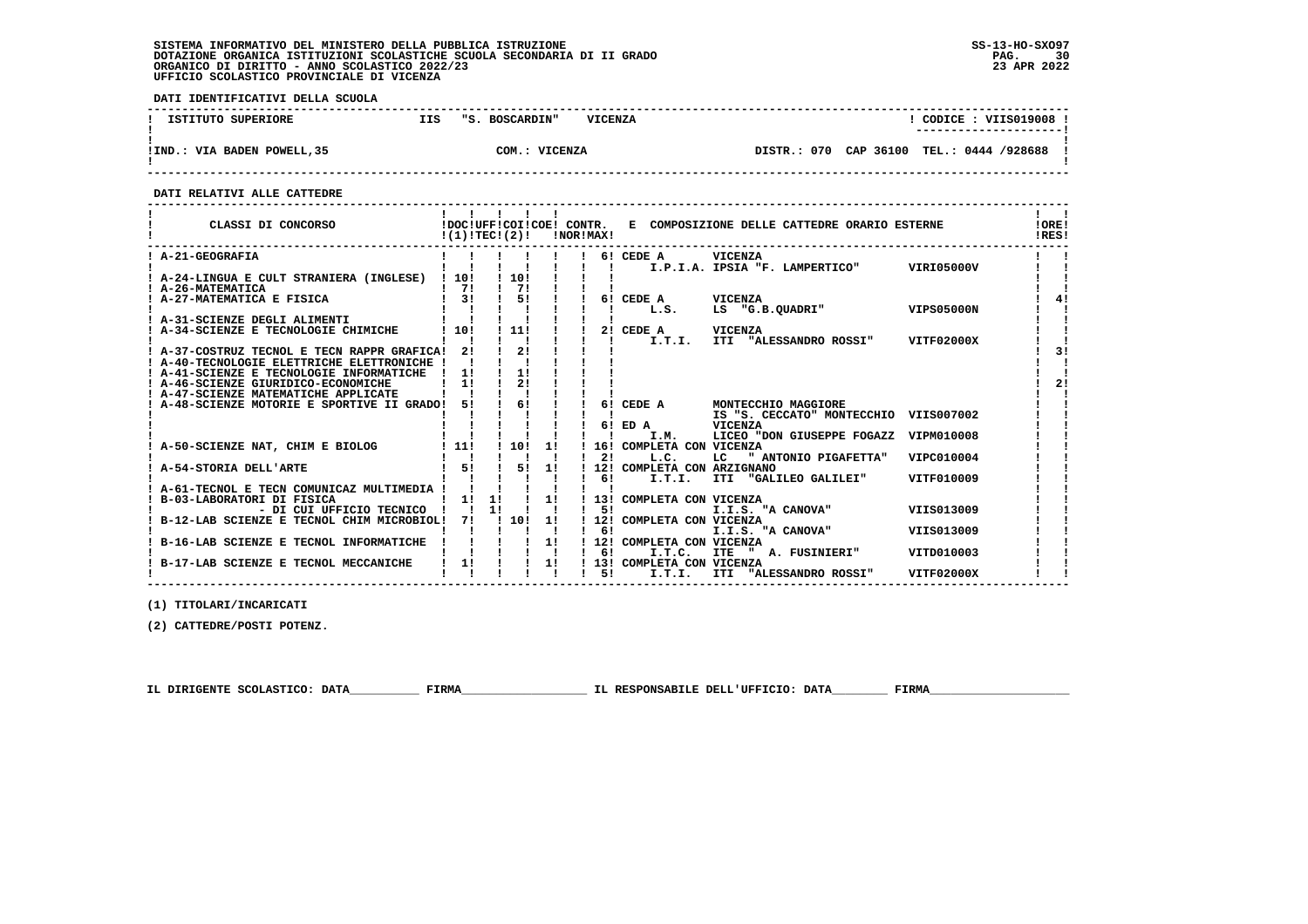**DATI IDENTIFICATIVI DELLA SCUOLA**

| ISTITUTO SUPERIORE | I.S. | "ANDREA SCOTTON" |  |  | CODICE: VIIS021008 !<br>---------------------- |  |
|--------------------|------|------------------|--|--|------------------------------------------------|--|
| !IND.: VIA ROMA 56 |      | COM.: BREGANZE   |  |  | DISTR.: 013 CAP 36042 TEL.: 0445 /300320       |  |

### **DATI RELATIVI ALLE CLASSI - SEDI EROGAZIONE DI COMPETENZA**

| CORSI - INDIRIZZI - SPECIALIZZAZIONI                                                                                                                                                                                                                                                                                                                                                                                     | ANNI DI CORSO !<br>CORSI - INDIRIZZI - SPECIALIZZAZIONI                                                                                                                                                                                                                                                                                                                                                                                                                                                                                                                                                                                                                                                                                                                                                   | ANNI DI CORSO !<br>------------------                                      |
|--------------------------------------------------------------------------------------------------------------------------------------------------------------------------------------------------------------------------------------------------------------------------------------------------------------------------------------------------------------------------------------------------------------------------|-----------------------------------------------------------------------------------------------------------------------------------------------------------------------------------------------------------------------------------------------------------------------------------------------------------------------------------------------------------------------------------------------------------------------------------------------------------------------------------------------------------------------------------------------------------------------------------------------------------------------------------------------------------------------------------------------------------------------------------------------------------------------------------------------------------|----------------------------------------------------------------------------|
|                                                                                                                                                                                                                                                                                                                                                                                                                          | ! 1! 2! 3! 4! 5! 6!                                                                                                                                                                                                                                                                                                                                                                                                                                                                                                                                                                                                                                                                                                                                                                                       | ! 1! 2! 3! 4! 5! 6!                                                        |
| $!$ IP10 PROD. INDUSTR. ARTIG. - BIENNIO COMUNE $!$ $!$ $!$ $!$ $!$ $!$ $!$<br>!IP14 MANUTENZ. E ASSIST. TECN. [2! 2! 2! 2! 2! 2!<br>! IPAF ARREDI E FORNITURE DI INTERNI - OPZIONE ! ! ! ! ! !<br>!IPID INDUSTRIA - TRIENNIO<br>!IPOB OPERATORE DEL LEGNO<br>!IT05 MECC. MECCATRON. ENER. - BIENNIO COMUNE ! 1! 1!<br>!IT15 GRAF. E COM.NE TRIENNIO<br>! ITMM MECCANICA E MECCATRONICA<br>IITVE VITICOLTURA ED ENOLOGIA | IPO2 SERVIZI SOCIO-SANITARI BIENNIO-TRIENNIO !!!!!!!!!!PO9 MAN.NE ASSIS.ZA TEC. BIENNIO - TRIENNIO!!<br>!IP13 IND. E ARTIG. MADE IN ITALY<br>!IP19 SERVIZI SANITA' E ASSIST. SOC.<br>!IPAI APP. IMP. SER. TEC. IND. CIV. - OPZIONE<br>!IPMM MAN.NE DEI MEZZI DI TRASPORTO - OPZIONE<br>!IPTS PRODUZIONI TESSILI SARTORIALI - OPZIONE<br>IIT12 GRAF. E COM.NE BIENNIO<br>1 1 1 1 2 1 1 1 1 1 2 1 1 1 1 2 1 2 1 1 1 1 2 1 2 1 1 1 $\sim$ 1 1 $\sim$ 1 1 $\sim$ 1 $\sim$ 1 $\sim$ 1 $\sim$ 1 $\sim$ 1 $\sim$ 1 $\sim$ 1 $\sim$ 1 $\sim$ 1 $\sim$ 1 $\sim$ 1 $\sim$ 1 $\sim$ 1 $\sim$ 1 $\sim$ 1 $\sim$ 1 $\sim$ 1 $\sim$ 1 $\sim$ 1 $\sim$ 1 $\sim$ 1 $\$<br>!IT21 AGRARIA, AGROAL. E AGROIND.-BIENNIO COM<br>!ITP5 POT, SOCIO ECONOMICO E PER LA LEGALITA'<br>1 11 11 11<br>!LIP2 POTENZIAMENTO LINGUISTICO | $1 \quad 1 \quad 1 \quad 1$<br>141415161511<br>1 1 1 1 1 1 1 1 1 1<br>1121 |
| !LIP4 POTENZIAMENTO ARTISTICO E MUSICALE                                                                                                                                                                                                                                                                                                                                                                                 |                                                                                                                                                                                                                                                                                                                                                                                                                                                                                                                                                                                                                                                                                                                                                                                                           |                                                                            |

 **DATI RELATIVI ALLE CATTEDRE**

| CLASSI DI CONCORSO                          | !DOC!UFF!COI!COE! CONTR.<br>!(1)!TEC!(2)! |      |     | !NOR!MAX! |       |     | E COMPOSIZIONE DELLE CATTEDRE ORARIO ESTERNE | !ORE!<br>!RES! |    |
|---------------------------------------------|-------------------------------------------|------|-----|-----------|-------|-----|----------------------------------------------|----------------|----|
| ! A-02-DESIGN MET.OREF.PIET.DURE GEMME      |                                           |      |     |           |       |     |                                              |                |    |
| ! A-03-DESIGN DELLA CERAMICA                |                                           |      |     |           |       |     |                                              |                |    |
| ! A-04-DESIGN DEL LIBRO                     |                                           |      |     |           |       |     |                                              |                |    |
| ! A-05-DESIGN DEL TESSUTO E DELLA MODA      |                                           |      |     |           |       |     |                                              |                |    |
| ! A-06-DESIGN DEL VETRO                     |                                           |      |     |           |       |     |                                              |                |    |
| ! A-07-DISCIPLINE AUDIOVISIVE               |                                           |      |     |           |       |     |                                              |                |    |
| ! A-08-DISCIP GEOM, ARCH, ARRED, SCENOTEC   |                                           |      |     |           |       |     |                                              |                |    |
| ! A-09-DISCIP GRAFICHE, PITTORICHE, SCENOG! |                                           |      |     |           |       |     |                                              |                |    |
| ! A-10-DISCIPLINE GRAFICO-PUBBLICITARIE     | 11                                        |      |     |           |       |     |                                              |                | 6! |
| ! A-12-DISCIPL LETTERARIE ISTITUTI II GR    | ! 11!                                     | 1141 | -11 |           | ! 12! |     | COMPLETA CON THIENE                          |                |    |
|                                             |                                           |      |     |           |       | 61  | VITF06000A<br>I.T.I.<br>ITT "G. CHILESOTTI"  |                |    |
| ! A-14-DISCIP PLAST. SCUL. SCENOPLAST.      |                                           |      |     |           |       |     |                                              |                |    |
| ! A-15-DISCIPLINE SANITARIE                 | 11                                        |      |     |           |       | 12! | COMPLETA CON VICENZA                         |                |    |
|                                             |                                           |      |     |           |       | 61  | VIRF020004<br>I.P.S.S. IPSS "B. MONTAGNA"    |                |    |
| ! A-16-DISEG ARTIST MODELLAZ ODONTOTEC      |                                           |      |     |           |       |     |                                              |                |    |
| ! A-17-DISEG STORIA ARTE ISTITUTI II GR     |                                           |      |     |           |       |     |                                              |                | 4! |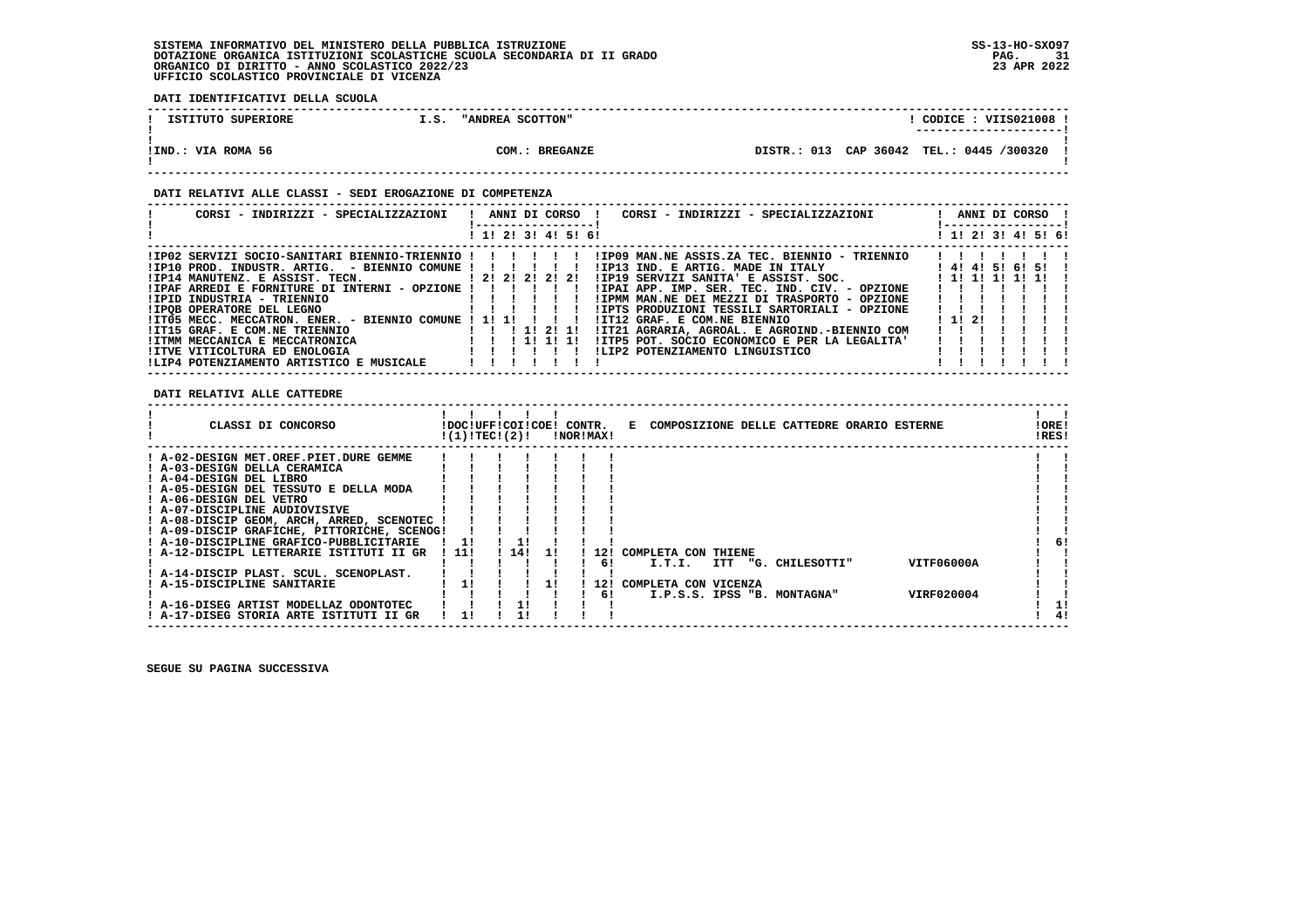**DATI IDENTIFICATIVI DELLA SCUOLA**

| ISTITUTO SUPERIORE | "ANDREA SCOTTON"<br>I.S. | CODICE: VIIS021008<br>---------------------- |
|--------------------|--------------------------|----------------------------------------------|
| !IND.: VIA ROMA 56 | COM.: BREGANZE           | DISTR.: 013 CAP 36042 TEL.: 0445 /300320     |

 **------------------------------------------------------------------------------------------------------------------------------------**

 **DATI RELATIVI ALLE CATTEDRE**

| CLASSI DI CONCORSO                                                                                                                                                                                                                                                                                         | $!(1)!TEC!(2)!$ $INORIMAX!$                                                       |                                        |                               | !DOC!UFF!COI!COE! CONTR. E COMPOSIZIONE DELLE CATTEDRE ORARIO ESTERNE         | !ORE!<br>!RES! |
|------------------------------------------------------------------------------------------------------------------------------------------------------------------------------------------------------------------------------------------------------------------------------------------------------------|-----------------------------------------------------------------------------------|----------------------------------------|-------------------------------|-------------------------------------------------------------------------------|----------------|
|                                                                                                                                                                                                                                                                                                            |                                                                                   |                                        |                               | ! 1! ! 1! ! ! 4! CEDE A<br><b>VICENZA</b><br>IIS "S. BOSCARDIN" VI VIIS019008 | 181            |
|                                                                                                                                                                                                                                                                                                            |                                                                                   |                                        |                               |                                                                               |                |
|                                                                                                                                                                                                                                                                                                            |                                                                                   |                                        |                               | ! 9! CEDE A BASSANO DEL GRAPPA                                                | 2!             |
|                                                                                                                                                                                                                                                                                                            |                                                                                   |                                        |                               | I.T.I. ITI<br>"E. FERMI" BASSANO D VITF050000                                 |                |
|                                                                                                                                                                                                                                                                                                            |                                                                                   |                                        |                               | ! 12! COMPLETA CON BASSANO DEL GRAPPA                                         |                |
|                                                                                                                                                                                                                                                                                                            |                                                                                   |                                        |                               | I.T.C.G. ITET "LUIGI EINAUDI" VITD05000D                                      |                |
|                                                                                                                                                                                                                                                                                                            |                                                                                   |                                        |                               | !! 1!! 10! COMPLETA CON BASSANO DEL GRAPPA                                    |                |
| ! A-24-LINGUA E CULT STRANIERA (FRANCESE) ! 1!                                                                                                                                                                                                                                                             |                                                                                   |                                        | $\frac{1}{1}$ 81              | I.I.S. "REMONDINI" VIIS01700L                                                 |                |
| ! A-24-LINGUA E CULT STRANIERA (SPAGNOLO) !                                                                                                                                                                                                                                                                |                                                                                   |                                        | $\mathbf{I}$ and $\mathbf{I}$ |                                                                               |                |
| ! A-24-LINGUA E CULT STRANIERA (TEDESCO) !                                                                                                                                                                                                                                                                 |                                                                                   |                                        |                               |                                                                               |                |
| ! A-24-LINGUA E CULT STRANIERA (RUSSO)                                                                                                                                                                                                                                                                     |                                                                                   |                                        |                               |                                                                               |                |
| ! A-26-MATEMATICA                                                                                                                                                                                                                                                                                          | $\frac{1}{1}$ $\frac{71}{1}$ $\frac{1}{1}$                                        | 91                                     |                               |                                                                               |                |
| ! A-27-MATEMATICA E FISICA                                                                                                                                                                                                                                                                                 |                                                                                   |                                        |                               |                                                                               |                |
| ! A-29-MUSICA ISTITUTI II GRADO                                                                                                                                                                                                                                                                            |                                                                                   |                                        |                               |                                                                               |                |
| ! A-34-SCIENZE E TECNOLOGIE CHIMICHE                                                                                                                                                                                                                                                                       | $\begin{array}{ccccccccc}\n1 & 1 & 1 & 1 & 1 \\ 1 & 21 & 1 & 21 & 1\n\end{array}$ |                                        |                               | 4! CEDE A VICENZA                                                             |                |
|                                                                                                                                                                                                                                                                                                            |                                                                                   | $\mathbf{1}$ $\mathbf{1}$ $\mathbf{1}$ | $\mathbf{I}$ $\mathbf{I}$     | I.T.C. ITC "G. PIOVENE" VITD09000X                                            |                |
| ! A-37-COSTRUZ TECNOL E TECN RAPPR GRAFICA! 1!                                                                                                                                                                                                                                                             |                                                                                   | $1 \quad 11 \quad 11$                  |                               | 9! COMPLETA CON BASSANO DEL GRAPPA                                            |                |
| A-39-TECNOL COSTR NAVALI                                                                                                                                                                                                                                                                                   |                                                                                   |                                        | 91                            | I.S.I.S. " ALBERTO PAROLI VIIS014005                                          |                |
| ! A-40-TECNOLOGIE ELETTRICHE ELETTRONICHE !                                                                                                                                                                                                                                                                | $5!$ $1$                                                                          | 51                                     |                               |                                                                               |                |
| ! A-41-SCIENZE E TECNOLOGIE INFORMATICHE ! !                                                                                                                                                                                                                                                               |                                                                                   |                                        |                               | 4! CEDE A<br><b>VICENZA</b>                                                   |                |
|                                                                                                                                                                                                                                                                                                            |                                                                                   |                                        | $\mathbf{I}$ $\mathbf{I}$     | VIRF020004<br>I.P.S.S. IPSS "B. MONTAGNA"                                     |                |
| ! A-42-SCIENZE E TECNOLOGIE MECCANICHE   7! ! 9! 1!                                                                                                                                                                                                                                                        |                                                                                   |                                        |                               | ! 17! COMPLETA CON VICENZA                                                    |                |
|                                                                                                                                                                                                                                                                                                            |                                                                                   |                                        | $1 \quad 11$                  | I.P.I.A. IPSIA "F. LAMPERTICO"<br>VIRI05000V                                  |                |
|                                                                                                                                                                                                                                                                                                            |                                                                                   |                                        |                               | 13! COMPLETA CON VICENZA                                                      |                |
|                                                                                                                                                                                                                                                                                                            |                                                                                   |                                        | $1 \quad 51$                  | I.P.S.S. IPSS "B. MONTAGNA"<br>VIRF020004                                     |                |
| $\frac{1}{1}$ A-45-SCIENZE ECONOMICO-AZIENDALI $\frac{1}{1}$ $\frac{1}{1}$ $\frac{1}{1}$ $\frac{1}{1}$ $\frac{1}{1}$ $\frac{1}{1}$ $\frac{1}{2}$ $\frac{1}{2}$ $\frac{1}{2}$ $\frac{1}{2}$ $\frac{1}{2}$ $\frac{1}{2}$ $\frac{1}{2}$ $\frac{1}{2}$ $\frac{1}{2}$ $\frac{1}{2}$ $\frac{1}{2}$ $\frac{1}{2}$ |                                                                                   |                                        |                               |                                                                               |                |
|                                                                                                                                                                                                                                                                                                            |                                                                                   | $\mathbf{I}$ $\mathbf{I}$              | $\mathbf{I}$ $\mathbf{I}$     | I.T.C. ITC "G. PIOVENE"<br>VITD09000X                                         |                |
| ! A-46-SCIENZE GIURIDICO-ECONOMICHE                                                                                                                                                                                                                                                                        | 41                                                                                | 41                                     |                               |                                                                               | 6!             |
| ! A-47-SCIENZE MATEMATICHE APPLICATE                                                                                                                                                                                                                                                                       |                                                                                   |                                        |                               |                                                                               |                |
| ! A-48-SCIENZE MOTORIE E SPORTIVE II GRADO! 3!                                                                                                                                                                                                                                                             | 51                                                                                | 51<br><b>Contract Contract</b><br>51   |                               |                                                                               | 2!<br>1!       |
| ! A-50-SCIENZE NAT, CHIM E BIOLOG<br>! A-51-SCIENZE, TECNOL E TECN AGR                                                                                                                                                                                                                                     |                                                                                   |                                        |                               |                                                                               |                |
| ! A-52-SCIENZE, TECNOL E TECN PROD ANIMALI!                                                                                                                                                                                                                                                                |                                                                                   |                                        |                               |                                                                               |                |
|                                                                                                                                                                                                                                                                                                            |                                                                                   |                                        |                               |                                                                               |                |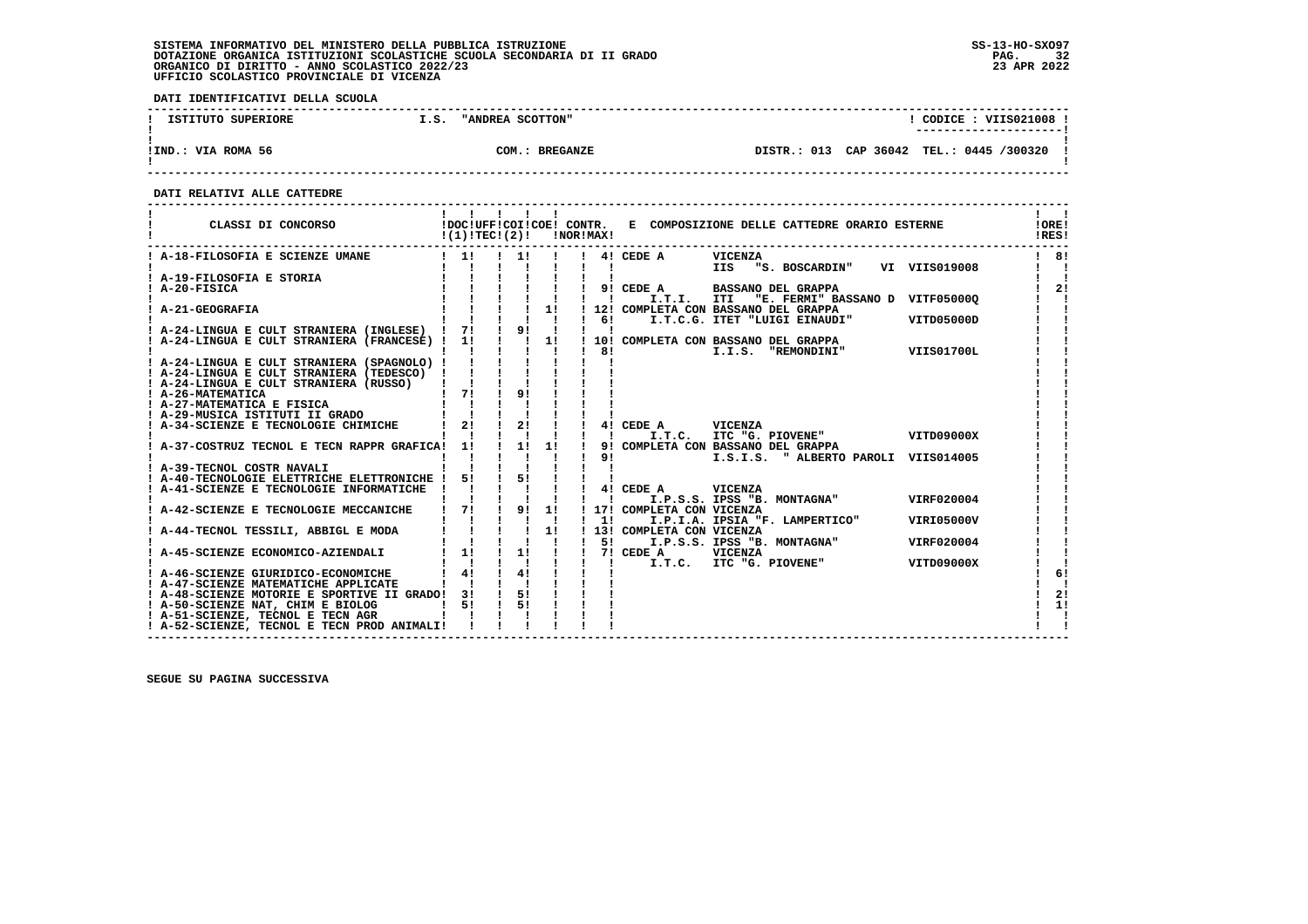$\blacksquare$ 

 **DATI IDENTIFICATIVI DELLA SCUOLA ------------------------------------------------------------------------------------------------------------------------------------**! CODICE : VIIS021008 ! **1 ISTITUTO SUPERIORE 1.S. "ANDREA SCOTTON" ! ---------------------! ! ! !IND.: VIA ROMA 56 COM.: BREGANZE DISTR.: 013 CAP 36042 TEL.: 0445 /300320 ! ! ! ------------------------------------------------------------------------------------------------------------------------------------ DATI RELATIVI ALLE CATTEDRE ------------------------------------------------------------------------------------------------------------------------------------** $1 \quad 1$ ا ! **! ! ! !!!! ! ! ! ! ! !!!!!**<br>! CLASSI DI CONCORSO ! DOC!UFF!COI!COE! CONTR. E COMPOSIZIONE DELLE CATTEDRE ORARIO ESTERNE !! ! !<br>! ! ! ! !RES! **IORE!** IRES!  **------------------------------------------------------------------------------------------------------------------------------------ ------------------------------------------------------------------------------------------------------------------------------------ ! A-54-STORIA DELL'ARTE ! ! ! ! ! ! ! ! ! ! A-61-TECNOL E TECN COMUNICAZ MULTIMEDIA ! ! ! ! ! ! ! ! ! ! A-62-TECNOL E TECNICHE PER LA GRAFICA ! ! ! 2! ! ! ! ! 9! ! A-65-TEORIA E TECNICA COMUNICAZIONE ! ! ! ! ! ! ! ! ! ! A-66-TRATT TESTI DATI APPLIC INFORMATICA! ! ! ! ! ! ! ! ! ! B-02-CONV LINGUA STRANIERA (FRANCESE) ! ! ! ! ! ! ! ! !** $\frac{1}{2}$   $\frac{1}{2}$  $\mathbf{i}$  i .<br>i 9i  $\frac{1}{2}$   $\frac{1}{2}$ 

| B-02-CONV LINGUA STRANIERA (INGLESE)        |            |    |      |    |    |                                              |    |
|---------------------------------------------|------------|----|------|----|----|----------------------------------------------|----|
| ! B-02-CONV LINGUA STRANIERA (SPAGNOLO)     |            |    |      |    |    |                                              |    |
| ! B-02-CONV LINGUA STRANIERA (TEDESCO)      |            |    |      |    |    |                                              |    |
| ! B-02-CONV LINGUA STRANIERA (RUSSO)        |            |    |      |    |    |                                              |    |
| ! B-03-LABORATORI DI FISICA                 |            |    |      |    |    |                                              |    |
| ! B-04-LABORATORI DI LIUTERIA               |            |    |      |    |    |                                              |    |
| ! B-07-LABORATORIO DI OTTICA                |            |    |      |    |    |                                              |    |
| ! B-08-LAB PRODUZ INDUSTR ARTIG CERAMICA    |            |    |      |    |    |                                              |    |
| ! B-11-LAB SCIENZE E TECNOL AGRARIE         |            |    |      |    |    |                                              |    |
| ! B-12-LAB SCIENZE E TECNOL CHIM MICROBIOL! |            |    |      |    |    |                                              | 11 |
| ! B-14-LAB SCIENZE E TECNOL COSTRUZIONI     |            |    |      |    |    |                                              |    |
| ! B-15-LAB SC E TECNOL ELETTR ELETTRONIC    | ! 4! 1! 4! |    |      |    |    | 9! CEDE A<br>VICENZA                         |    |
| - DI CUI UFFICIO TECNICO                    |            | 11 |      |    |    | VIRI05000V<br>I.P.I.A. IPSIA "F. LAMPERTICO" |    |
| ! B-16-LAB SCIENZE E TECNOL INFORMATICHE    |            |    |      |    |    |                                              | 4! |
| ! B-17-LAB SCIENZE E TECNOL MECCANICHE      | 6!         |    | 1121 | 11 |    | 10! COMPLETA CON BASSANO DEL GRAPPA          |    |
|                                             |            |    |      |    | 81 | VIIS01700L<br>I.I.S.<br><b>"REMONDINI"</b>   |    |
| ! B-18-LAB SC E TECNOL TESS ABBIGL MODA     | 21         |    | 3!   |    |    |                                              | 7! |
| ! B-22-LAB TECNOL E TECN COMUNICAZ MULTIME! | 31         |    | 51   |    |    |                                              | 9! |
| ! B-23-LAB SERVIZI SOCIO-SANITARI           | 11         |    | 11   |    |    | 2! CEDE A<br><b>BASSANO DEL GRAPPA</b>       | 3! |
|                                             |            |    |      |    |    | VIIS01700L<br>I.I.S. "REMONDINI"             |    |
| ! B-24-LAB SCIENZE E TECNOL NAUTICHE        |            |    |      |    |    |                                              |    |
| ! B-25-LAB SCIENZE E TECNOLCOSTR NAVALI     |            |    |      |    |    |                                              |    |
| ! B-26-LABORATORIO DI TECNOLOGIE DEL LEGNO! | 21         |    | 31   |    |    |                                              | 71 |
| ! B-27-LABORATORIO DI TECNOLOGIE DEL MARMO! |            |    |      |    |    |                                              |    |
| ! B-28-LABORATORIO DI TECNOLOGIE ORAFE      |            |    |      |    |    |                                              |    |
|                                             |            |    |      |    |    |                                              |    |

 **(1) TITOLARI/INCARICATI**

 **(2) CATTEDRE/POSTI POTENZ.**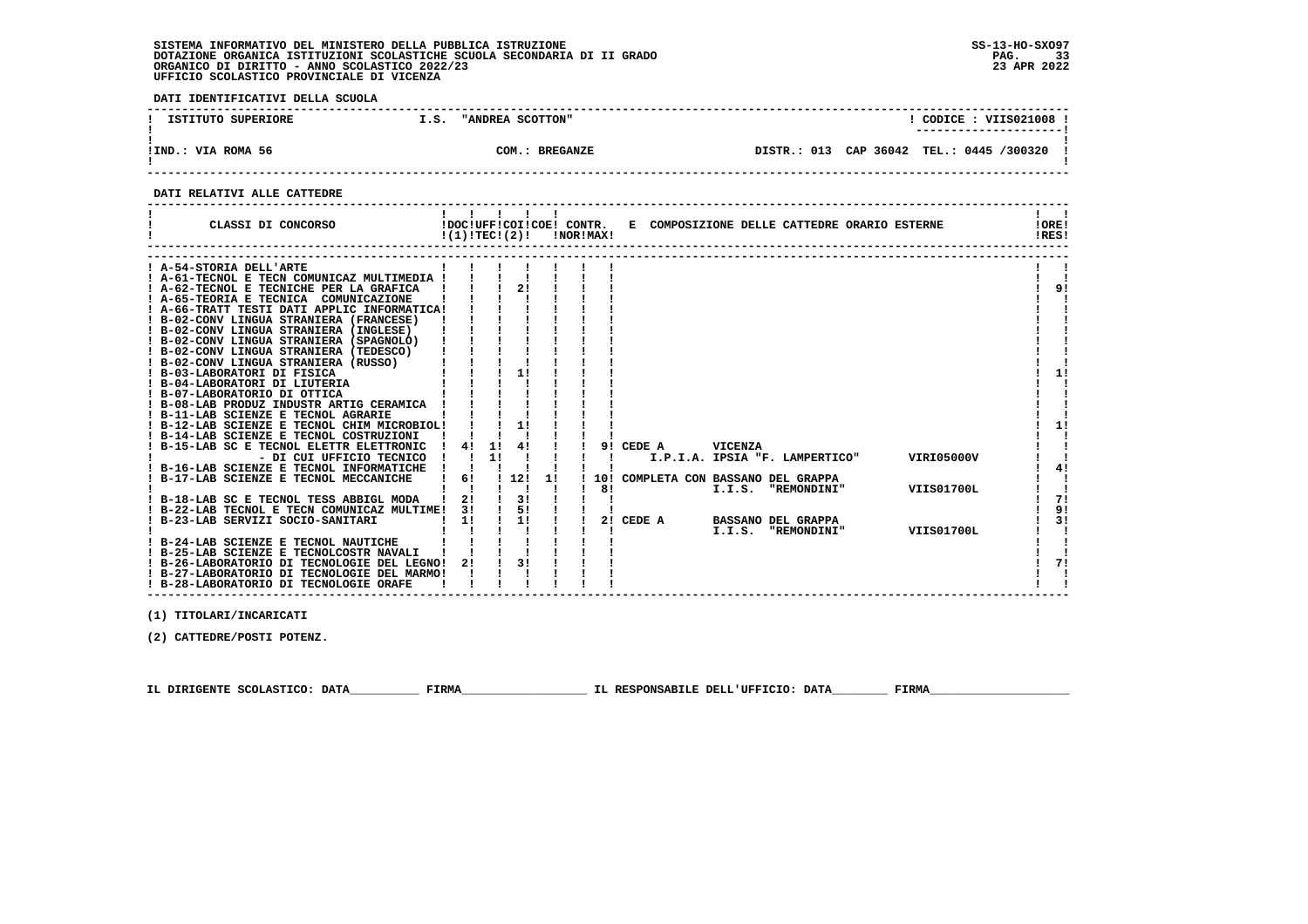**DATI IDENTIFICATIVI DELLA SCUOLA**

| ISTITUTO SUPERIORE        | "MARZOTTO-LUZZATTI" DI VALDAGNO<br><b>TTS</b> | CODICE: VIIS022004                          |
|---------------------------|-----------------------------------------------|---------------------------------------------|
| !IND.<br>VIALE CARDUCCI 9 | COM.:<br>VALDAGNO                             | 020 CAP 36078 TEL.: 0445 /401007<br>DISTR.: |

 **! ! ------------------------------------------------------------------------------------------------------------------------------------**

#### **DATI RELATIVI ALLE CLASSI - SEDI EROGAZIONE DI COMPETENZA**

|                                                                                                                                                                                                                                                                                                                                                                                                                                                                                                              | CORSI – INDIRIZZI – SPECIALIZZAZIONI – ! ANNI DI CORSO – ! CORSI – INDIRIZZI – SPECIALIZZAZIONI<br>-----------------                                                                                                                                                                                                                                                                                                                                                                        | ! ANNI DI CORSO !<br>!-----------------!                                                            |
|--------------------------------------------------------------------------------------------------------------------------------------------------------------------------------------------------------------------------------------------------------------------------------------------------------------------------------------------------------------------------------------------------------------------------------------------------------------------------------------------------------------|---------------------------------------------------------------------------------------------------------------------------------------------------------------------------------------------------------------------------------------------------------------------------------------------------------------------------------------------------------------------------------------------------------------------------------------------------------------------------------------------|-----------------------------------------------------------------------------------------------------|
|                                                                                                                                                                                                                                                                                                                                                                                                                                                                                                              | ! 1! 2! 3! 4! 5! 6!                                                                                                                                                                                                                                                                                                                                                                                                                                                                         | ! 1! 2! 3! 4! 5! 6!                                                                                 |
| ! IP02 SERVIZI SOCIO-SANITARI BIENNIO-TRIENNIO ! ! ! ! ! !<br>!IP14 MANUTENZ. E ASSIST. TECN. [1! 1! 1! 1! 2! 1!<br>!IP19 SERVIZI SANITA' E ASSIST. SOC.             ! 1! 1! 1! 2! 2!<br>!IT04 TURISMO BIENNIO - TRIENNIO<br>!IT10 ELETTR. ED ELETTROTEC.- BIENNIO COMUNE ! 1! 1! ! ! !<br>!IT16 CHIM. MATER. BIOTECN. - BIENNIO COMUNE ! 2! 2! ! ! !<br>!ITAF AMM.NE FINAN. E MARKETING - TRIENNIO   !!!!!!!!<br>IITBS BIOTECNOLOGIE SANITARIE<br><b>!ITEC ELETTRONICA</b><br>IITLS QUINTA LINGUA STRANIERA | !IP09 MAN.NE ASSIS.ZA TEC. BIENNIO - TRIENNIO<br>!IP15 GESTIONE ACOUE E RISANAM. AMBIENT.<br>!IT01 AMM. FINAN. MARKETING - BIENNIO COMUNE<br>1 1 1 1 1 1 1 1 2 1<br>!IT05 MECC. MECCATRON. ENER. - BIENNIO COMUNE<br>!IT13 INFOR. TELECOM. - BIENNIO COMUNE<br>!IT19 SISTEMA MODA - BIENNIO COMUNE<br>!ITAM TESSILE, ABBIGLIAMENTO E MODA<br>1 1 1 2 1 2 1<br>IITCM CHIMICA E MATERIALI<br>111111<br>!ITIA INFORMATICA<br>IITMM MECCANICA E MECCATRONICA<br>ILIP2 POTENZIAMENTO LINGUISTICO | 1 11 11 11 11<br>12121<br>12121<br>1 2 1 2 1<br>1 11 11<br>-11-11-11<br>11111<br>21 21 21<br>112111 |
| !LIP4 POTENZIAMENTO ARTISTICO E MUSICALE                                                                                                                                                                                                                                                                                                                                                                                                                                                                     |                                                                                                                                                                                                                                                                                                                                                                                                                                                                                             |                                                                                                     |

 **DATI RELATIVI ALLE CATTEDRE**

| CLASSI DI CONCORSO                          |       | !DOC!UFF!COI!COE! CONTR.<br>!(1)!TECI(2)! |      | !NOR!MAX! |     |    |                       |  |                       | E COMPOSIZIONE DELLE CATTEDRE ORARIO ESTERNE | !ORE!<br>!RES! |    |
|---------------------------------------------|-------|-------------------------------------------|------|-----------|-----|----|-----------------------|--|-----------------------|----------------------------------------------|----------------|----|
| ! A-02-DESIGN MET.OREF.PIET.DURE GEMME      |       |                                           |      |           |     |    |                       |  |                       |                                              |                |    |
| ! A-03-DESIGN DELLA CERAMICA                |       |                                           |      |           |     |    |                       |  |                       |                                              |                |    |
| ! A-05-DESIGN DEL TESSUTO E DELLA MODA      |       |                                           |      |           |     |    |                       |  |                       |                                              |                |    |
| ! A-06-DESIGN DEL VETRO                     |       |                                           |      |           |     |    |                       |  |                       |                                              |                |    |
| ! A-07-DISCIPLINE AUDIOVISIVE               |       |                                           |      |           |     |    |                       |  |                       |                                              |                |    |
| ! A-08-DISCIP GEOM, ARCH, ARRED, SCENOTEC   |       |                                           |      |           |     |    |                       |  |                       |                                              |                |    |
| ! A-09-DISCIP GRAFICHE, PITTORICHE, SCENOG! |       |                                           |      |           |     |    |                       |  |                       |                                              |                |    |
| ! A-10-DISCIPLINE GRAFICO-PUBBLICITARIE     |       |                                           |      |           |     |    |                       |  |                       |                                              |                |    |
| ! A-12-DISCIPL LETTERARIE ISTITUTI II GR    | ! 12! |                                           | -23! |           |     |    |                       |  |                       |                                              |                | 3! |
| ! A-14-DISCIP PLAST. SCUL. SCENOPLAST.      |       |                                           |      |           |     |    |                       |  |                       |                                              |                |    |
| ! A-15-DISCIPLINE SANITARIE                 |       |                                           |      |           |     |    |                       |  |                       |                                              |                | 2! |
| ! A-16-DISEG ARTIST MODELLAZ ODONTOTEC      |       |                                           |      |           |     |    |                       |  |                       |                                              |                |    |
| ! A-17-DISEG STORIA ARTE ISTITUTI II GR     |       |                                           |      |           |     |    |                       |  |                       |                                              |                |    |
| ! A-18-FILOSOFIA E SCIENZE UMANE            |       | 21                                        |      |           | 141 |    | COMPLETA CON VALDAGNO |  |                       |                                              |                |    |
|                                             |       |                                           |      |           |     | 41 |                       |  | I.I.S. "G.G.TRISSINO" | VIIS001003                                   |                |    |
| ! A-20-FISICA                               |       |                                           |      |           |     |    |                       |  |                       |                                              |                | 5! |
| ! A-21-GEOGRAFIA                            |       | 21                                        |      |           |     |    |                       |  |                       |                                              |                |    |

 **------------------------------------------------------------------------------------------------------------------------------------**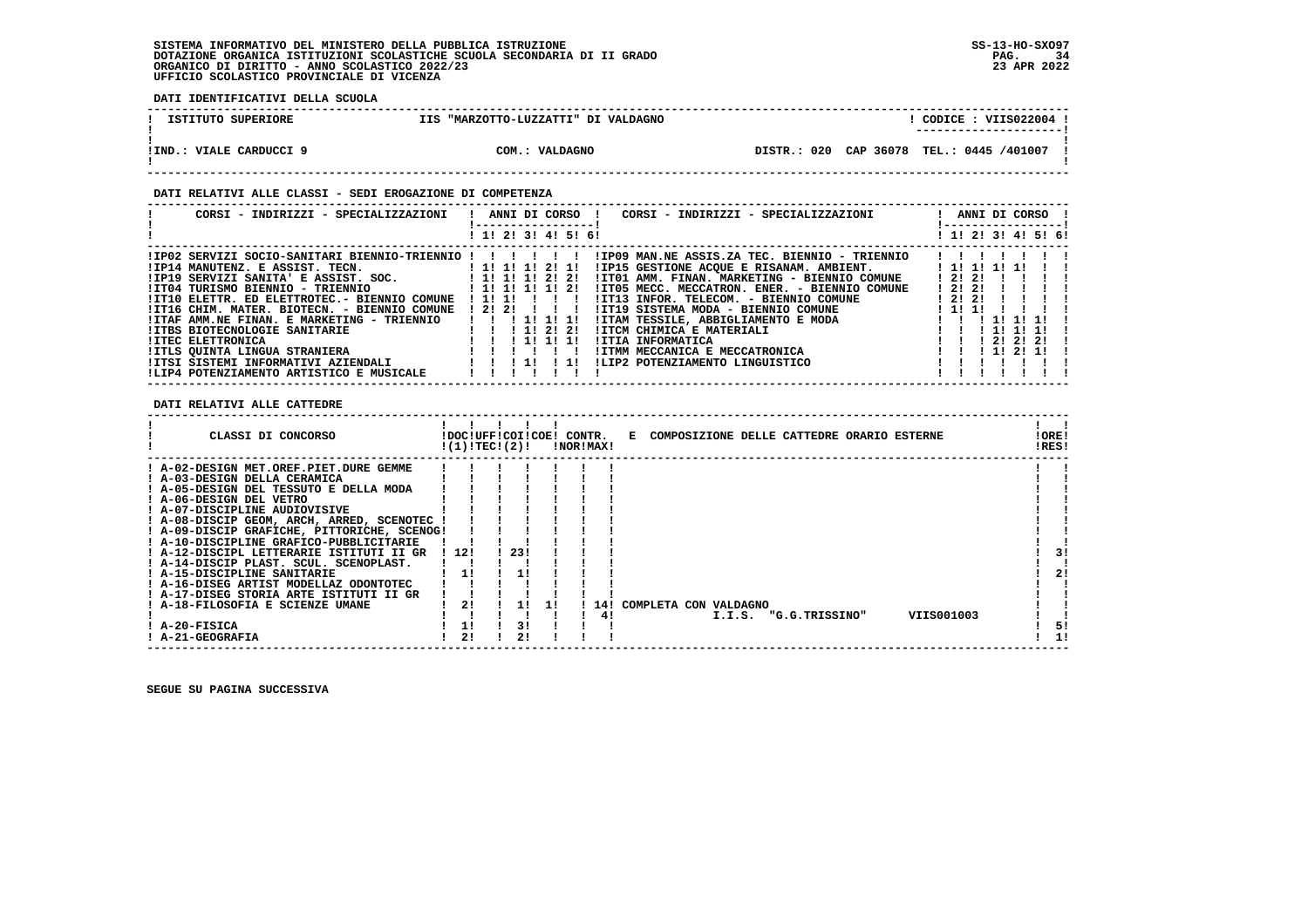**DATI IDENTIFICATIVI DELLA SCUOLA**

| ISTITUTO SUPERIORE         | "MARZOTTO-LUZZATTI" DI VALDAGNO<br>TTS. | CODICE: VIIS022004                                |
|----------------------------|-----------------------------------------|---------------------------------------------------|
|                            |                                         |                                                   |
|                            |                                         |                                                   |
| ! IND.<br>VIALE CARDUCCI 9 | COM.<br>VALDAGNO<br>. .                 | CAP 36078<br>020<br>TEL.: 0445 /401007<br>DTSTR.: |
|                            |                                         |                                                   |

 **------------------------------------------------------------------------------------------------------------------------------------**

 **DATI RELATIVI ALLE CATTEDRE**

| CLASSI DI CONCORSO                            | !DOC!UFF!COI!COE! CONTR.<br>!(1)!TEC!(2)! |       |                    | !NOR!MAX! |     |                            | E COMPOSIZIONE DELLE CATTEDRE ORARIO ESTERNE          | !ORE!<br>!RES! |
|-----------------------------------------------|-------------------------------------------|-------|--------------------|-----------|-----|----------------------------|-------------------------------------------------------|----------------|
| ! A-24-LINGUA E CULT STRANIERA (INGLESE) ! 8! |                                           | ! 11! | 11                 |           | 51  | ! 13! COMPLETA CON SCHIO   | "MARTINI" SCHIO<br>VIIS00900N<br>IS .                 |                |
| A-24-LINGUA E CULT STRANIERA (SPAGNOLO) !     | -21                                       | 2!    |                    |           |     | 8! CEDE A                  | VALDAGNO                                              |                |
|                                               |                                           |       |                    |           |     |                            | I.I.S. "G.G.TRISSINO"<br>VIIS001003                   |                |
| A-24-LINGUA E CULT STRANIERA (TEDESCO)        |                                           |       | 1!                 |           |     | ! 12! COMPLETA CON VICENZA |                                                       |                |
|                                               |                                           |       | $\blacksquare$     |           | 61  | L.S.                       | LS "G.B.QUADRI"<br><b>VIPS05000N</b>                  |                |
| A-24-LINGUA E CULT STRANIERA (FRANCESE) !     | 1!                                        |       | 1!<br>$\mathbf{I}$ |           | 61  | 12! COMPLETA CON THIENE    |                                                       |                |
| ! A-24-LINGUA E CULT STRANIERA (RUSSO)        |                                           |       |                    |           |     |                            | I.T.C.G. ITCG AULO CECCATO<br>VITD02000N              |                |
| A-24-LINGUA E CULT STRANIERA (ALBANESE) !     |                                           |       |                    |           |     |                            |                                                       |                |
| ! A-24-LINGUA E CULT STRANIERA (SLOVENO)      |                                           |       |                    |           |     |                            |                                                       |                |
| ! A-24-LINGUA E CULT STRAN (SERBO-CROATO) !   |                                           |       |                    |           |     |                            |                                                       |                |
| ! A-24-LINGUA E CULT STRANIERA (CINESE)       |                                           |       |                    |           |     |                            |                                                       |                |
| ! A-24-LINGUA E CULT STRANIERA (GIAPPONESE) ! |                                           |       |                    |           |     |                            |                                                       |                |
| ! A-24-LINGUA E CULT STRANIERA (EBRAICO)      |                                           |       |                    |           |     |                            |                                                       |                |
| ! A-24-LINGUA E CULT STRANIERA (ARABO)        |                                           |       |                    |           |     |                            |                                                       |                |
| ! A-24-LINGUA E CULT STRANIERA (NEO-GRECO)!   |                                           |       |                    |           |     |                            |                                                       |                |
| ! A-24-LINGUA E CULT STRANIERA (PORTOGHESE) ! |                                           | 1131  |                    |           |     |                            |                                                       |                |
| ! A-26-MATEMATICA                             | 81                                        |       |                    |           | 91  | CEDE A                     | SCHIO<br>I.T.C.G. ITCG "L. E V. PASINI"<br>VITD030008 |                |
| A-27-MATEMATICA E FISICA                      |                                           |       |                    |           |     |                            |                                                       |                |
| ! A-29-MUSICA ISTITUTI II GRADO               |                                           |       |                    |           |     |                            |                                                       |                |
| ! A-31-SCIENZE DEGLI ALIMENTI                 |                                           |       |                    |           |     |                            |                                                       |                |
| ! A-32-SCIENZE GEOLOGIA MINERALOGIA           |                                           |       |                    |           |     | 6! CEDE A                  | <b>VICENZA</b>                                        | 21             |
|                                               |                                           |       |                    |           |     |                            | I.P.I.A. IPSIA "F. LAMPERTICO"<br>VIRI05000V          |                |
| ! A-34-SCIENZE E TECNOLOGIE CHIMICHE          | 61                                        | 81    |                    |           |     | 6! CEDE A                  | THIENE                                                |                |
|                                               |                                           |       |                    |           |     | I.T.I.                     | ITT "G. CHILESOTTI"<br>VITF06000A                     |                |
| A-35-SCIENZE E TECNOL CALZATURA E MODA        |                                           |       |                    |           |     |                            |                                                       |                |
| ! A-37-COSTRUZ TECNOL E TECN RAPPR GRAFICA!   |                                           | 21    |                    |           |     |                            |                                                       | 12!            |
| A-40-TECNOLOGIE ELETTRICHE ELETTRONICHE       | 41                                        |       |                    |           | 31  | CEDE A                     | LONIGO                                                | 31             |
|                                               |                                           |       |                    |           |     |                            | IS SARTORI DI LONIGO<br>VIIS01100N                    |                |
|                                               |                                           |       |                    |           | 11. | ED A<br>I.P.I.A. IPS       | SCHIO<br>"G. B. GARBIN"<br>VIRI03000N                 |                |
| ! A-41-SCIENZE E TECNOLOGIE INFORMATICHE      | $\overline{31}$                           |       |                    |           |     |                            |                                                       | 91             |
|                                               |                                           |       |                    |           |     |                            |                                                       |                |

 **------------------------------------------------------------------------------------------------------------------------------------**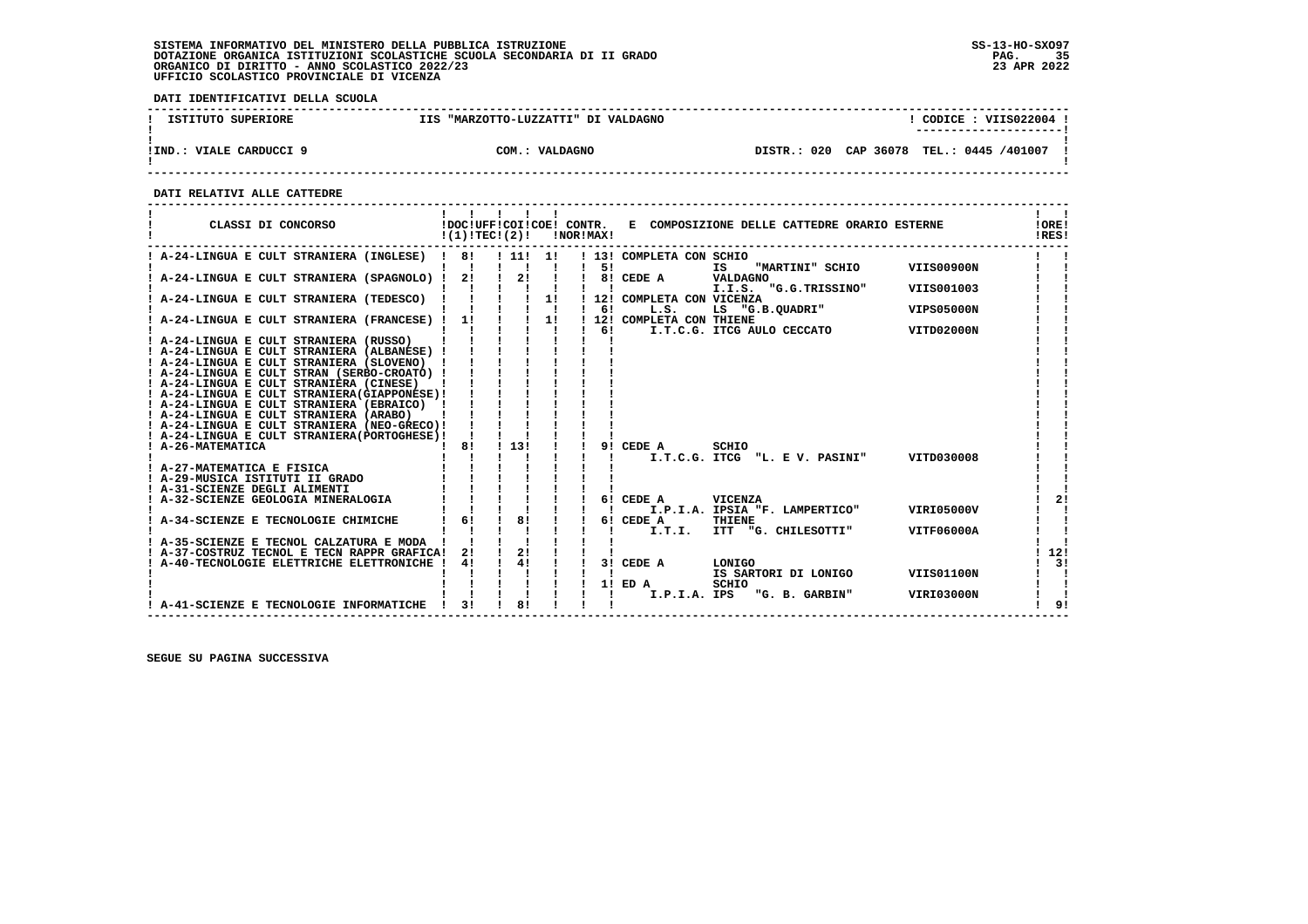**DATI IDENTIFICATIVI DELLA SCUOLA**

| ISTITUTO SUPERIORE         | "MARZOTTO-LUZZATTI" DI VALDAGNO<br>TTS | CODICE: VIIS022004                       |
|----------------------------|----------------------------------------|------------------------------------------|
|                            |                                        | ----------------------                   |
| VIALE CARDUCCI 9<br>!IND.: | COM.: VALDAGNO                         | DISTR.: 020 CAP 36078 TEL.: 0445 /401007 |

 **------------------------------------------------------------------------------------------------------------------------------------**

 **DATI RELATIVI ALLE CATTEDRE**

| CLASSI DI CONCORSO                                                                     | !(1)!TEC!(2)! |                                                                                                       | !NOR!MAX! |                           |                    | !DOC!UFF!COI!COE! CONTR. E COMPOSIZIONE DELLE CATTEDRE ORARIO ESTERNE |            | !ORE!<br>!RES! |
|----------------------------------------------------------------------------------------|---------------|-------------------------------------------------------------------------------------------------------|-----------|---------------------------|--------------------|-----------------------------------------------------------------------|------------|----------------|
| ! A-42-SCIENZE E TECNOLOGIE MECCANICHE                                                 | 21            | 71                                                                                                    |           |                           | $!$ 3! CEDE A      | THIENE<br>I.T.I. ITT "G. CHILESOTTI" VITF06000A                       |            |                |
| ! A-44-TECNOL TESSILI, ABBIGL E MODA                                                   |               |                                                                                                       |           |                           |                    |                                                                       |            |                |
| ! A-45-SCIENZE ECONOMICO-AZIENDALI                                                     |               |                                                                                                       |           |                           |                    | SCHIO                                                                 |            |                |
|                                                                                        |               | $\begin{array}{ccccccc}\n1 & 1 & 1 & 1 & 1 \\ 1 & 61 & 1 & 91 & 1 \\ 1 & 1 & 1 & 11 & 1\n\end{array}$ |           | $\mathbf{I}$ $\mathbf{I}$ |                    | I.P.I.A. IPS "G. B. GARBIN"                                           | VIRI03000N |                |
| ! A-46-SCIENZE GIURIDICO-ECONOMICHE                                                    |               |                                                                                                       |           |                           |                    |                                                                       |            | 31             |
| ! A-47-SCIENZE MATEMATICHE APPLICATE                                                   |               |                                                                                                       |           |                           |                    |                                                                       |            | 9!             |
| ! A-48-SCIENZE MOTORIE E SPORTIVE II GRADO!                                            | 51            | $\overline{1}$ $\overline{7}$ $\overline{1}$ $\overline{1}$                                           |           |                           | 2! CEDE A          | VALDAGNO                                                              |            |                |
|                                                                                        |               | $\begin{array}{ccc} 1 & 6 & 1 \end{array}$                                                            |           |                           | 8! CEDE A VALDAGNO | I.I.S. "G.G.TRISSINO" VIIS001003                                      |            | 3!             |
| ! A-50-SCIENZE NAT, CHIM E BIOLOG                                                      | 4!            |                                                                                                       |           |                           |                    | I.I.S. "G.G.TRISSINO"                                                 | VIIS001003 |                |
| ! A-51-SCIENZE, TECNOL E TECN AGR                                                      |               |                                                                                                       |           |                           |                    |                                                                       |            |                |
| ! A-54-STORIA DELL'ARTE                                                                | 2!            | 2!                                                                                                    |           |                           | 8! CEDE A          | SCHIO                                                                 |            |                |
|                                                                                        |               |                                                                                                       |           |                           |                    | IIS "TRON-ZANELLA"-SCHIO                                              | VIIS02300X |                |
| ! A-61-TECNOL E TECN COMUNICAZ MULTIMEDIA !                                            |               |                                                                                                       |           |                           |                    |                                                                       |            |                |
| ! A-62-TECNOL E TECNICHE PER LA GRAFICA                                                |               |                                                                                                       |           |                           |                    |                                                                       |            |                |
| ! A-66-TRATT TESTI DATI APPLIC INFORMATICA!                                            |               |                                                                                                       |           |                           |                    |                                                                       |            |                |
| ! B-02-CONV LINGUA STRANIERA (FRANCESE)                                                |               |                                                                                                       |           |                           |                    |                                                                       |            |                |
| ! B-02-CONV LINGUA STRANIERA (INGLESE)                                                 |               |                                                                                                       |           |                           |                    |                                                                       |            |                |
| ! B-02-CONV LINGUA STRANIERA (SPAGNOLO)                                                |               |                                                                                                       |           |                           |                    |                                                                       |            |                |
| ! B-02-CONV LINGUA STRANIERA (TEDESCO)                                                 |               |                                                                                                       |           |                           |                    |                                                                       |            |                |
| ! B-02-CONV LINGUA STRANIERA (RUSSO)                                                   |               |                                                                                                       |           |                           |                    |                                                                       |            |                |
| ! B-02-CONV LINGUA STRANIERA (ALBANESE)                                                |               |                                                                                                       |           |                           |                    |                                                                       |            |                |
| ! B-02-CONV LINGUA STRANIERA (SLOVENO)                                                 |               |                                                                                                       |           |                           |                    |                                                                       |            |                |
| ! B-02-CONV LINGUA STRANIERA (SERBO-CROATO) !<br>! B-02-CONV LINGUA STRANIERA (CINESE) |               |                                                                                                       |           |                           |                    |                                                                       |            |                |
| ! B-02-CONV LINGUA STRANIERA (GIAPPONESE) !                                            |               |                                                                                                       |           |                           |                    |                                                                       |            |                |
| ! B-02-CONV LINGUA STRANIERA (EBRAICO)                                                 |               |                                                                                                       |           |                           |                    |                                                                       |            |                |
| ! B-02-CONV LINGUA STRANIERA (ARABO)                                                   |               |                                                                                                       |           |                           |                    |                                                                       |            |                |
| ! B-02-CONV LINGUA STRANIERA (NEO-GRECO) !                                             |               |                                                                                                       |           |                           |                    |                                                                       |            |                |
| ! B-02-CONV LINGUA STRANIERA (PORTOGHESE) !                                            |               |                                                                                                       |           |                           |                    |                                                                       |            |                |
| ! B-03-LABORATORI DI FISICA                                                            |               | 1!                                                                                                    |           | 21                        | CEDE A             | THIENE                                                                |            |                |
|                                                                                        |               | $\frac{1}{1}$ $\frac{1}{1}$ $\frac{1}{1}$                                                             |           |                           | I.T.I.             | ITT "G. CHILESOTTI"                                                   | VITF06000A |                |
| ! B-07-LABORATORIO DI OTTICA                                                           |               |                                                                                                       |           |                           |                    |                                                                       |            |                |
| ! B-08-LAB PRODUZ INDUSTR ARTIG CERAMICA                                               |               |                                                                                                       |           |                           |                    |                                                                       |            |                |
| ! B-11-LAB SCIENZE E TECNOL AGRARIE                                                    |               |                                                                                                       |           |                           |                    |                                                                       |            |                |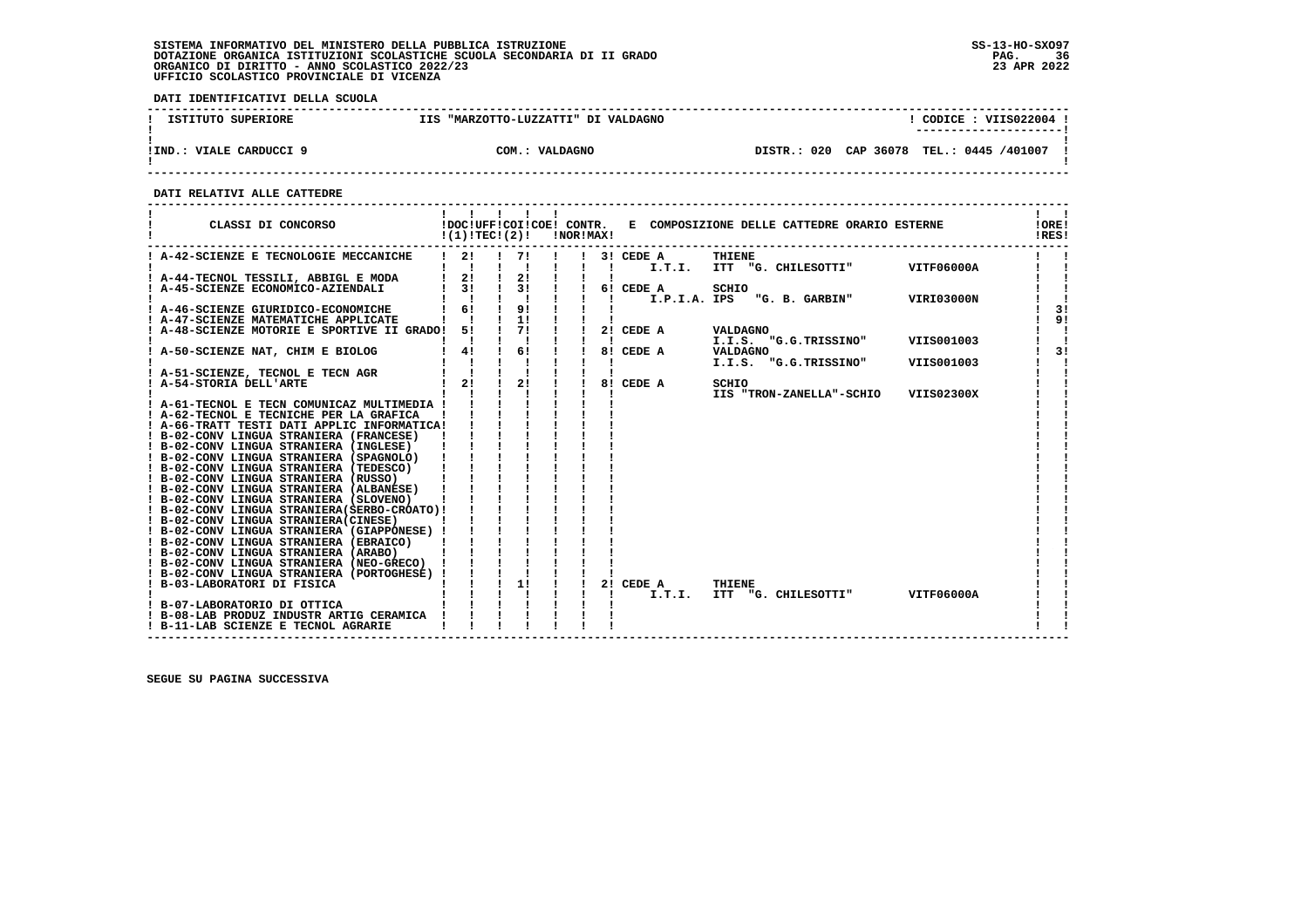# **SISTEMA INFORMATIVO DEL MINISTERO DELLA PUBBLICA ISTRUZIONE SS-13-HO-SXO97 DOTAZIONE ORGANICA ISTITUZIONI SCOLASTICHE SCUOLA SECONDARIA DI II GRADO PAG. 37ORGANICO DI DIRITTO - ANNO SCOLASTICO 2022/23 UFFICIO SCOLASTICO PROVINCIALE DI VICENZA**

 **DATI IDENTIFICATIVI DELLA SCUOLA**

| ISTITUTO SUPERIORE      | "MARZOTTO-LUZZATTI" DI VALDAGNO<br><b>TTS</b> |                                            | CODICE: VIIS022004 !<br>---------------------- |
|-------------------------|-----------------------------------------------|--------------------------------------------|------------------------------------------------|
| !IND.: VIALE CARDUCCI 9 | COM.: VALDAGNO                                | DISTR.: 020 CAP 36078 TEL.: 0445 /401007 ! |                                                |

# **DATI RELATIVI ALLE CATTEDRE**

| CLASSI DI CONCORSO                                                                                                                                                                                                                                                                                                                                                           | IDOCIUFFICOIICOEI CONTR.<br>!(1)!TECI(2)! |    |                      |    | !NOR!MAX!   |                              |     |  |                    | E COMPOSIZIONE DELLE CATTEDRE ORARIO ESTERNE | ! ORE!<br>!RES!               |
|------------------------------------------------------------------------------------------------------------------------------------------------------------------------------------------------------------------------------------------------------------------------------------------------------------------------------------------------------------------------------|-------------------------------------------|----|----------------------|----|-------------|------------------------------|-----|--|--------------------|----------------------------------------------|-------------------------------|
| ! B-12-LAB SCIENZE E TECNOL CHIM MICROBIOL!<br>! B-13-LAB SC E TECN CALZATURA E MODA<br>! B-15-LAB SC E TECNOL ELETTR ELETTRONIC<br>! B-16-LAB SCIENZE E TECNOL INFORMATICHE<br>! B-17-LAB SCIENZE E TECNOL MECCANICHE<br>- DI CUI UFFICIO TECNICO<br>! B-18-LAB SC E TECNOL TESS ABBIGL MODA<br>! B-23-LAB SERVIZI SOCIO-SANITARI<br>! B-28-LABORATORIO DI TECNOLOGIE ORAFE | 51.<br>11<br>21<br>3 I<br>1 !<br>1!       | 1! | 61<br>31<br>41<br>6! | 11 | L 2 1<br>61 | COMPLETA CON SCHIO<br>I.T.I. | ITI |  | "SILVIO DE PRETTO" | VITF03000E                                   | ! 13!<br>71<br>8!<br>91<br>51 |

 **(1) TITOLARI/INCARICATI**

 **(2) CATTEDRE/POSTI POTENZ.**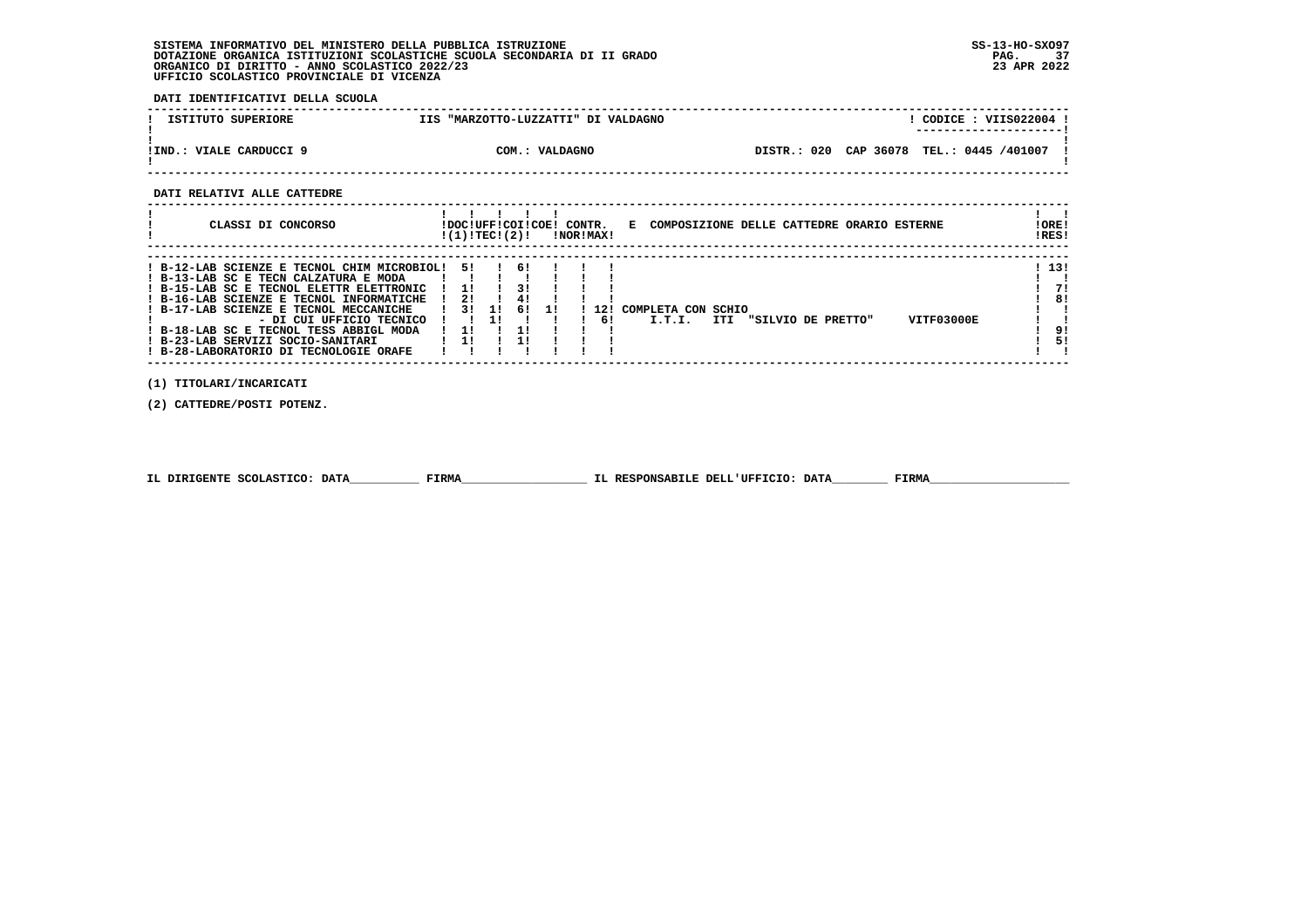# **SISTEMA INFORMATIVO DEL MINISTERO DELLA PUBBLICA ISTRUZIONE SS-13-HO-SXO97 DOTAZIONE ORGANICA ISTITUZIONI SCOLASTICHE SCUOLA SECONDARIA DI II GRADO PAG. 38ORGANICO DI DIRITTO - ANNO SCOLASTICO 2022/23 UFFICIO SCOLASTICO PROVINCIALE DI VICENZA**

 **DATI IDENTIFICATIVI DELLA SCUOLA**

| ISTITUTO SUPERIORE  | IIS "TRON-ZANELLA"-SCHIO | CODICE: VIIS02300X !<br>--------------------- |
|---------------------|--------------------------|-----------------------------------------------|
| !IND.: VIA LUZIO, 4 | COM.: SCHIO              | DISTR.: 012 CAP 36015 TEL.: 0445 /521715 !    |

# **DATI RELATIVI ALLE CLASSI - SEDI EROGAZIONE DI COMPETENZA**

| CORSI - INDIRIZZI - SPECIALIZZAZIONI                                                                                                                                                                                                           | CORSI - INDIRIZZI - SPECIALIZZAZIONI<br>ANNI DI CORSO !                                                        | ANNI DI CORSO !                            |
|------------------------------------------------------------------------------------------------------------------------------------------------------------------------------------------------------------------------------------------------|----------------------------------------------------------------------------------------------------------------|--------------------------------------------|
|                                                                                                                                                                                                                                                | $1$ , 1! 2! 3! 4! 5! 6!                                                                                        | $1$ , 1! 2! 3! 4! 5! 6!                    |
| !ITLS QUINTA LINGUA STRANIERA<br>!LI01 CLASSICO<br>OPZIONE SCIENZE APPLICAT ! 4! 5! 4! 4! 4!<br>ILI03 SCIENTIFICO -<br>!LI15 LICEO SCIENTIFICO - SEZIONE SPORTIVA     ! 2! 2! 2! 2! 2! ILILS LICEO SPORTIVO<br>!LIP2 POTENZIAMENTO LINGUISTICO | !ITP5 POT. SOCIO ECONOMICO E PER LA LEGALITA'<br>ILI02 SCIENTIFICO<br>1 2 1 2 1 1 2 1 2 1<br>ILI04 LINGUISTICO | 1 2 1 3 1 3 1 3 1 1<br>1 2 1 3 1 3 1 3 1 1 |

# **DATI RELATIVI ALLE CATTEDRE**

| CLASSI DI CONCORSO                                                                       |           | !(1)!TEC!(2)! |                | !NOR!MAX! |     | !DOC!UFF!COI!COE! CONTR. E COMPOSIZIONE DELLE CATTEDRE ORARIO ESTERNE      | !ORE!<br>!RES! |
|------------------------------------------------------------------------------------------|-----------|---------------|----------------|-----------|-----|----------------------------------------------------------------------------|----------------|
| ! A-11-DISCIPLINE LETTERARIE E LATINO                                                    | ! 18!     | ! 19!         |                |           |     | 8! CEDE A<br>VALDAGNO                                                      |                |
| ! A-12-DISCIPL LETTERARIE ISTITUTI II GR<br>! A-13-DISCIPL LETTERARIE, LATINO E GRECO !  | 3!<br>41  |               | 3!<br>41       |           |     | VIIS001003<br>I.I.S. "G.G.TRISSINO"                                        |                |
| ! A-16-DISEG ARTIST MODELLAZ ODONTOTEC<br>! A-17-DISEG STORIA ARTE ISTITUTI II GR        | 4!        |               | 3!<br>1!       |           |     | 16! COMPLETA CON BASSANO DEL GRAPPA                                        |                |
| ! A-18-FILOSOFIA E SCIENZE UMANE                                                         |           |               |                |           | 2!  | VIPS010007<br>L.S.<br>LS JACOPO DA PONTE                                   |                |
| ! A-19-FILOSOFIA E STORIA<br>$I$ A-20-FISICA                                             | 12!       | 12!           |                |           |     |                                                                            |                |
| ! A-24-LINGUA E CULT STRANIERA (INGLESE)<br>! A-24-LINGUA E CULT STRANIERA (FRANCESE) !  | 12!<br>1! | 13!<br>1!     |                |           |     |                                                                            |                |
| ! A-24-LINGUA E CULT STRANIERA (SPAGNOLO) !<br>A-24-LINGUA E CULT STRANIERA (TEDESCO)    | 2!<br>2!  |               | 2!<br>2!<br>1! |           | 12! | COMPLETA CON THIENE                                                        |                |
| A-24-LINGUA E CULT STRANIERA (RUSSO)                                                     | 1!        |               | 11             |           | 61  | VITD02000N<br>I.T.C.G. ITCG AULO CECCATO<br>15! COMPLETA CON RECOARO TERME |                |
| ! A-24-LINGUA E CULT STRANIERA (ALBANESE)                                                |           |               |                |           | 31  | <b>IPSAR</b><br>IPSSA "PELLEGRINO ARTUSI"<br>VIRH010001                    |                |
| ! A-24-LINGUA E CULT STRANIERA (SLOVENO)<br>! A-24-LINGUA E CULT STRAN (SERBO-CROATO) !  |           |               |                |           |     |                                                                            |                |
| ! A-24-LINGUA E CULT STRANIERA (CINESE)<br>! A-24-LINGUA E CULT STRANIERA (GIAPPONESE) ! |           |               |                |           |     |                                                                            |                |
| ! A-24-LINGUA E CULT STRANIERA (EBRAICO)<br>! A-24-LINGUA E CULT STRANIERA (ARABO)       |           |               |                |           |     |                                                                            |                |
| ! A-24-LINGUA E CULT STRANIERA (NEO-GRECO)!                                              |           |               |                |           |     |                                                                            |                |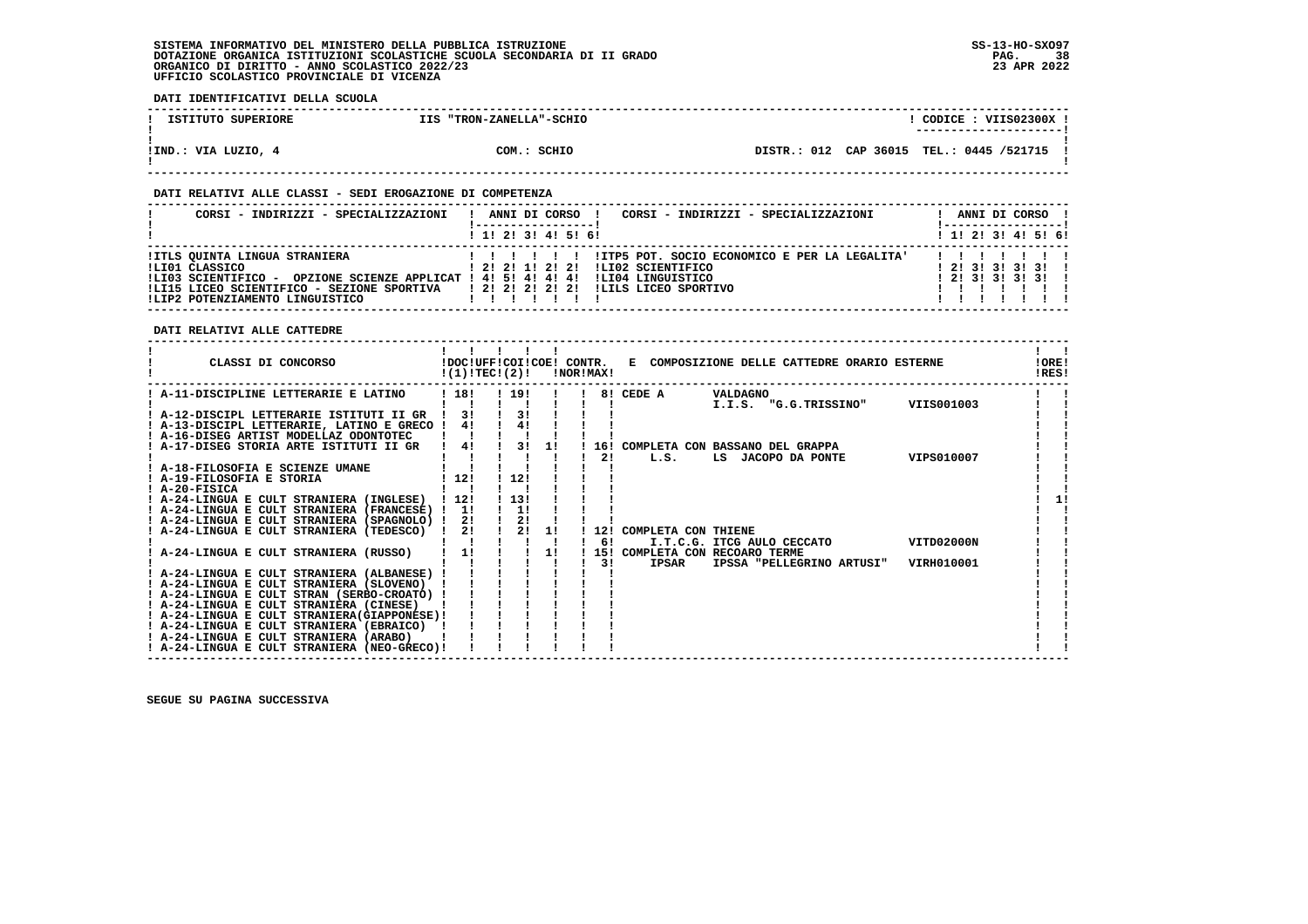# **SISTEMA INFORMATIVO DEL MINISTERO DELLA PUBBLICA ISTRUZIONE SS-13-HO-SXO97 DOTAZIONE ORGANICA ISTITUZIONI SCOLASTICHE SCUOLA SECONDARIA DI II GRADO PAG. 39**ORGANICO DI DIRITTO - ANNO SCOLASTICO 2022/23  **UFFICIO SCOLASTICO PROVINCIALE DI VICENZA**

 **DATI IDENTIFICATIVI DELLA SCUOLA**

| ISTITUTO SUPERIORE  | IIS "TRON-ZANELLA"-SCHIO | CODICE: VIIS02300X !                                                  |
|---------------------|--------------------------|-----------------------------------------------------------------------|
| !IND.: VIA LUZIO, 4 | COM.: SCHIO              | ---------------------- <br>DISTR.: 012 CAP 36015 TEL.: 0445 /521715 ! |

 **------------------------------------------------------------------------------------------------------------------------------------**

 **DATI RELATIVI ALLE CATTEDRE**

| CLASSI DI CONCORSO                                                                   | !(1)!TEC!(2)!                                       |                                           |                | !NOR!MAX! |                                        | !DOC!UFF!COI!COE! CONTR. E COMPOSIZIONE DELLE CATTEDRE ORARIO ESTERNE |                   | !ORE!<br>!RES! |
|--------------------------------------------------------------------------------------|-----------------------------------------------------|-------------------------------------------|----------------|-----------|----------------------------------------|-----------------------------------------------------------------------|-------------------|----------------|
| ! A-24-LINGUA E CULT STRANIERA (PORTOGHESE) !!                                       |                                                     |                                           |                |           |                                        |                                                                       |                   |                |
|                                                                                      |                                                     | $\frac{1}{5!}$                            |                |           |                                        |                                                                       |                   |                |
|                                                                                      |                                                     | 120!11                                    |                |           | ! 15! COMPLETA CON THIENE              |                                                                       |                   |                |
|                                                                                      |                                                     |                                           |                | 31        | L.C.                                   | LC<br>"F. CORRADINI"                                                  | VIPC02000P        |                |
| A-34-SCIENZE E TECNOLOGIE CHIMICHE                                                   |                                                     |                                           |                |           |                                        |                                                                       |                   |                |
| ! A-37-COSTRUZ TECNOL E TECN RAPPR GRAFICA!                                          |                                                     |                                           |                |           |                                        |                                                                       |                   |                |
| ! A-40-TECNOLOGIE ELETTRICHE ELETTRONICHE !                                          |                                                     |                                           |                |           |                                        |                                                                       |                   |                |
| ! A-41-SCIENZE E TECNOLOGIE INFORMATICHE                                             | 21<br>$\mathbf{I}$                                  | 21                                        |                |           | 6! CEDE A                              | <b>VALDAGNO</b>                                                       |                   |                |
|                                                                                      |                                                     |                                           |                |           |                                        | I.I.S. "G.G.TRISSINO"                                                 | VIIS001003        |                |
| ! A-45-SCIENZE ECONOMICO-AZIENDALI                                                   |                                                     |                                           |                |           |                                        |                                                                       |                   |                |
| ! A-46-SCIENZE GIURIDICO-ECONOMICHE                                                  | 11                                                  | 11                                        |                |           |                                        |                                                                       |                   | 13!            |
| ! A-47-SCIENZE MATEMATICHE APPLICATE                                                 |                                                     |                                           |                |           |                                        |                                                                       |                   |                |
| ! A-48-SCIENZE MOTORIE E SPORTIVE II GRADO! 9!                                       |                                                     | 9!                                        |                |           |                                        |                                                                       |                   | 81             |
| ! A-50-SCIENZE NAT, CHIM E BIOLOG                                                    | 112!                                                | ! 11!                                     | -11            | 51        | ! 13! COMPLETA CON ARZIGNANO<br>I.T.I. | ITI "GALILEO GALILEI"                                                 | VITF010009        |                |
| ! A-54-STORIA DELL'ARTE                                                              | 21                                                  | $\frac{1}{2}$                             | 1!             |           | 10! COMPLETA CON VALDAGNO              |                                                                       |                   |                |
|                                                                                      |                                                     | $\mathbf{I}$                              |                | 8!        |                                        | IIS "MARZOTTO-LUZZATTI" DI VIIS022004                                 |                   |                |
| A-65-TEORIA E TECNICA COMUNICAZIONE                                                  | $\mathbf{i}$ $\mathbf{j}$ $\mathbf{k}$ $\mathbf{k}$ |                                           |                |           |                                        |                                                                       |                   |                |
| B-02-CONV LINGUA STRANIERA (FRANCESE)                                                |                                                     | $1 \quad 1 \quad 1$                       | п.             |           | 3! CEDE A                              | <b>BASSANO DEL GRAPPA</b>                                             |                   | 21             |
|                                                                                      |                                                     |                                           |                |           | L.C.                                   | LC<br>"G.B. BROCCHI"                                                  | VIPC04000X        |                |
| B-02-CONV LINGUA STRANIERA (INGLESE)                                                 | $1 \quad 11$                                        |                                           | 1!             |           | 14! COMPLETA CON VALDAGNO              |                                                                       |                   |                |
|                                                                                      |                                                     | $\frac{1}{2}$ $\frac{1}{2}$ $\frac{1}{2}$ |                | 4!        |                                        | I.I.S. "G.G.TRISSINO"                                                 | VIIS001003        |                |
| B-02-CONV LINGUA STRANIERA (SPAGNOLO)                                                | $1 \quad 11$                                        |                                           | $1 - 11$       |           | ! 11! COMPLETA CON ARZIGNANO           |                                                                       |                   |                |
|                                                                                      | $\mathbf{I}$ $\mathbf{I}$                           |                                           | $\blacksquare$ | 71        | L.S.                                   | L.S. "DA VINCI" ARZIGNANO                                             | <b>VIPS08000D</b> |                |
| B-02-CONV LINGUA STRANIERA (TEDESCO)                                                 | $1 \quad 11$                                        |                                           | 11             |           | 10! COMPLETA CON VICENZA               |                                                                       |                   |                |
|                                                                                      |                                                     |                                           |                | 81        | I.M.                                   | LICEO "DON GIUSEPPE FOGAZZ                                            | VIPM010008        |                |
| ! B-02-CONV LINGUA STRANIERA (RUSSO)                                                 |                                                     |                                           |                |           |                                        |                                                                       |                   | 41             |
| ! B-02-CONV LINGUA STRANIERA (ALBANESE)                                              |                                                     |                                           |                |           |                                        |                                                                       |                   |                |
| ! B-02-CONV LINGUA STRANIERA (SLOVENO)                                               |                                                     |                                           |                |           |                                        |                                                                       |                   |                |
| ! B-02-CONV LINGUA STRANIERA (SERBO-CROATO) !                                        |                                                     |                                           |                |           |                                        |                                                                       |                   |                |
| ! B-02-CONV LINGUA STRANIERA (CINESE)<br>! B-02-CONV LINGUA STRANIERA (GIAPPONESE) ! |                                                     |                                           |                |           |                                        |                                                                       |                   |                |
| ! B-02-CONV LINGUA STRANIERA (EBRAICO)                                               |                                                     |                                           |                |           |                                        |                                                                       |                   |                |
| ! B-02-CONV LINGUA STRANIERA (ARABO)                                                 |                                                     |                                           |                |           |                                        |                                                                       |                   |                |
| ! B-02-CONV LINGUA STRANIERA (NEO-GRECO)                                             |                                                     |                                           |                |           |                                        |                                                                       |                   |                |

 **------------------------------------------------------------------------------------------------------------------------------------**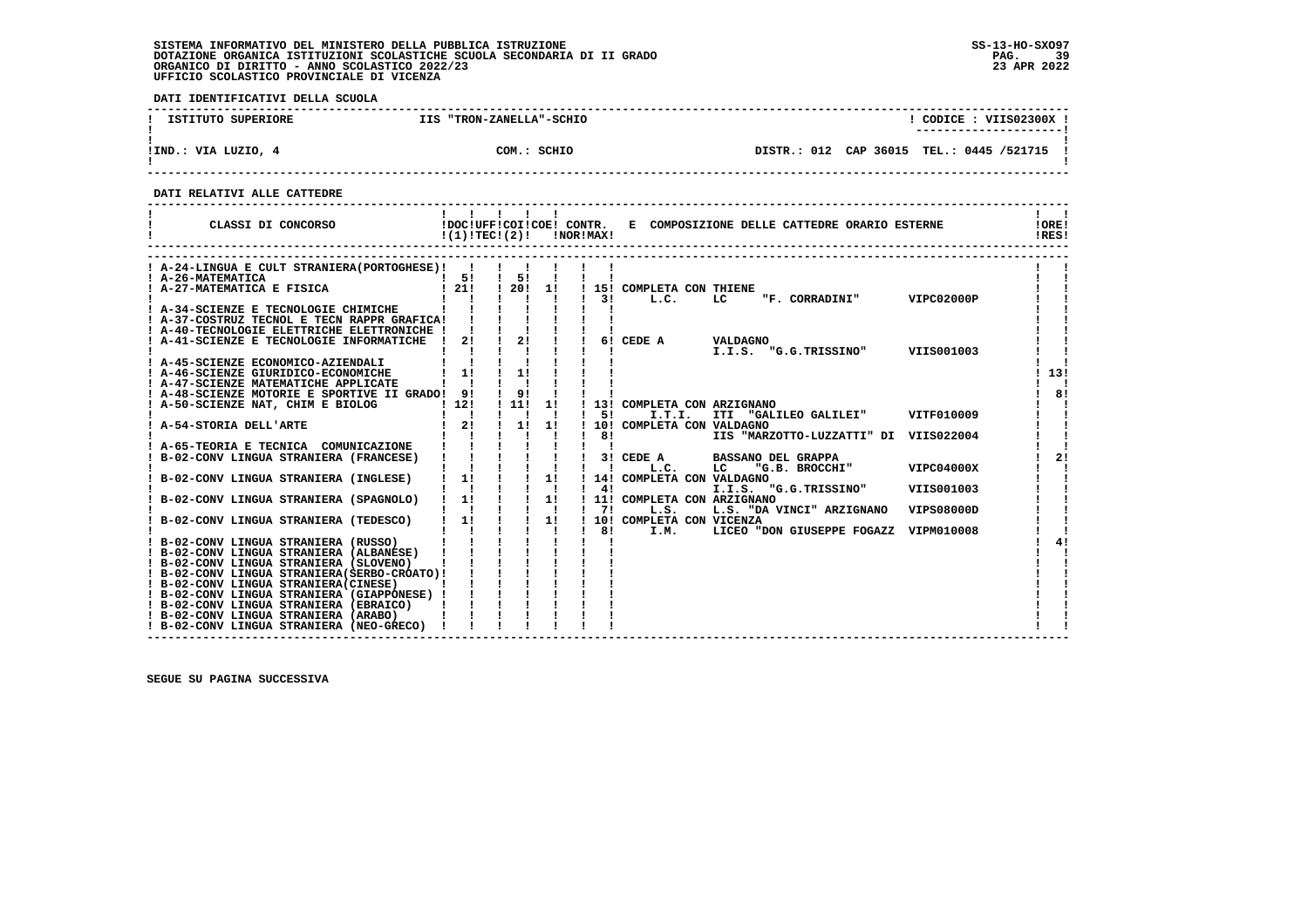# **SISTEMA INFORMATIVO DEL MINISTERO DELLA PUBBLICA ISTRUZIONE SS-13-HO-SXO97 DOTAZIONE ORGANICA ISTITUZIONI SCOLASTICHE SCUOLA SECONDARIA DI II GRADO PAG. 40**ORGANICO DI DIRITTO - ANNO SCOLASTICO 2022/23  **UFFICIO SCOLASTICO PROVINCIALE DI VICENZA**

 **DATI IDENTIFICATIVI DELLA SCUOLA**

| ISTITUTO SUPERIORE          | IIS "TRON-ZANELLA"-SCHIO          |                                                                       | CODICE: VIIS02300X ! |
|-----------------------------|-----------------------------------|-----------------------------------------------------------------------|----------------------|
| !IND.: VIA LUZIO, 4         | COM.: SCHIO                       | DISTR.: 012 CAP 36015 TEL.: 0445 /521715                              |                      |
| DATI RELATIVI ALLE CATTEDRE |                                   |                                                                       |                      |
| CLASSI DI CONCORSO          | !(1)!TEC!(2)!<br><b>!NOR!MAX!</b> | !DOC!UFF!COI!COE! CONTR. E COMPOSIZIONE DELLE CATTEDRE ORARIO ESTERNE | !ORE!<br>!RES!       |
|                             |                                   |                                                                       |                      |

 **------------------------------------------------------------------------------------------------------------------------------------ ! B-02-CONV LINGUA STRANIERA (PORTOGHESE) ! ! ! ! ! ! ! ! !** $\mathbf{1}$   $\mathbf{1}$  **------------------------------------------------------------------------------------------------------------------------------------**

 **(1) TITOLARI/INCARICATI**

 **(2) CATTEDRE/POSTI POTENZ.**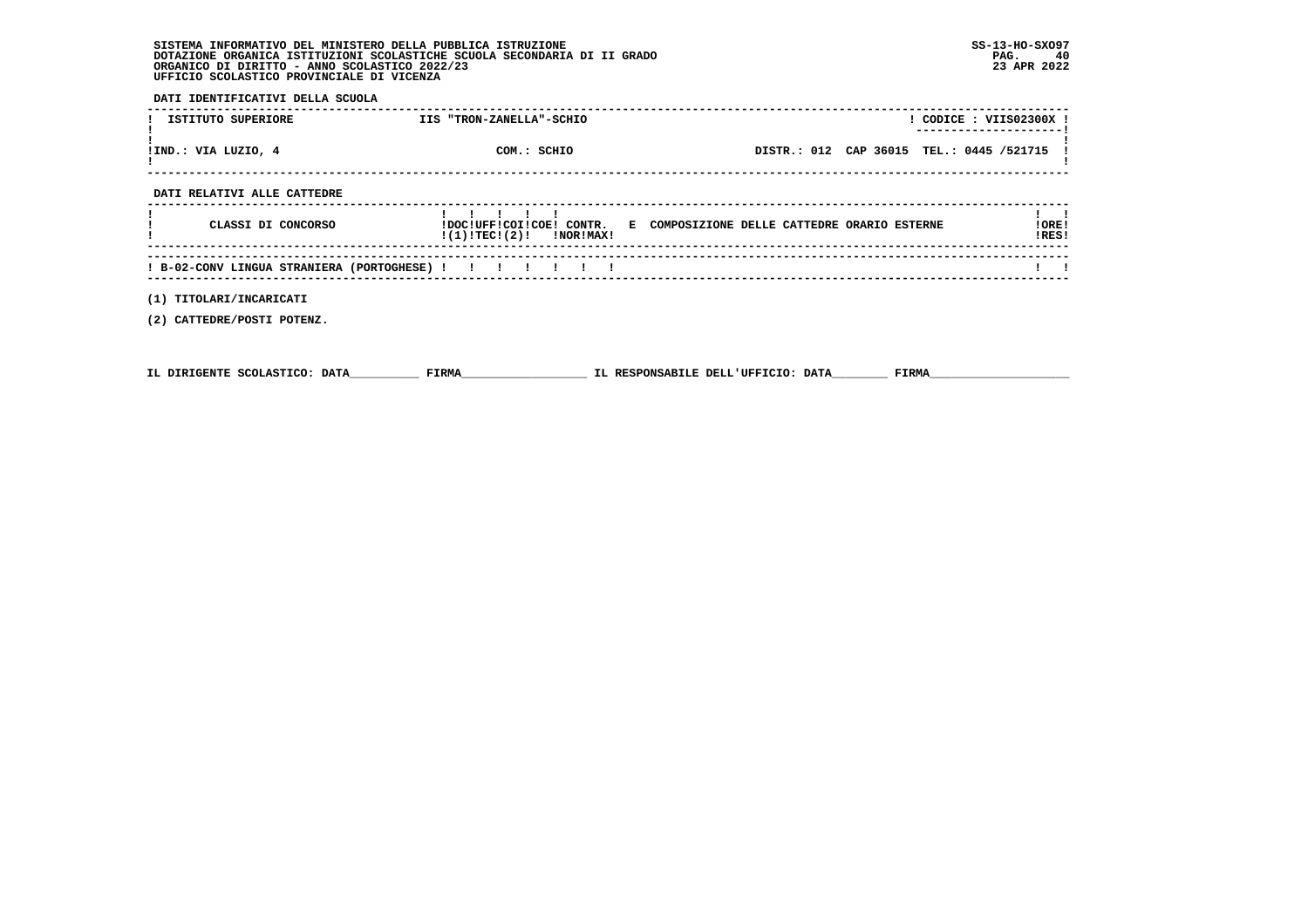## **SISTEMA INFORMATIVO DEL MINISTERO DELLA PUBBLICA ISTRUZIONE SS-13-HO-SXO97 DOTAZIONE ORGANICA ISTITUZIONI SCOLASTICHE SCUOLA SECONDARIA DI II GRADO** ORGANICO DI DIRITTO - ANNO SCOLASTICO 2022/23  **UFFICIO SCOLASTICO PROVINCIALE DI VICENZA**

 **DATI IDENTIFICATIVI DELLA SCUOLA**

|                               |                                                         | CODICE: VIPC010004 !<br>----------------------- |
|-------------------------------|---------------------------------------------------------|-------------------------------------------------|
| CORDENONS 1<br>!IND.: CONTRA' | LICEO CLASSICO LC " ANTONIO PIGAFETTA"<br>COM.: VICENZA | DISTR.: 070 CAP 36100 TEL.: 0444 /543884 !      |

 **------------------------------------------------------------------------------------------------------------------------------------**

# **DATI RELATIVI ALLE CLASSI - SEDI EROGAZIONE DI COMPETENZA**

| CORSI - INDIRIZZI - SPECIALIZZAZIONI               | ANNI DI CORSO<br>CORSI - INDIRIZZI - SPECIALIZZAZIONI<br>$1$ 1! 2! 3! 4! 5! 6!   | ANNI DI CORSO<br>1 1 2 3 3 4 5 5 6            |
|----------------------------------------------------|----------------------------------------------------------------------------------|-----------------------------------------------|
| !ITLS QUINTA LINGUA STRANIERA<br>ILT04 LINGUISTICO | ILIO1 CLASSICO<br>.<br>ILI13 MUSICALE E COREUTICO - SEZ. MUSICALE<br>15151515161 | $1$ 3! 4! 3! 3! 3! 1<br>1 2 1 2 1 2 1 2 1 2 1 |

#### **DATI RELATIVI ALLE CATTEDRE**

| CLASSI DI CONCORSO                                                                                                                                                              |                   | !(1)!TEC!(2)!                   | !NOR!MAX! |    |                     | !DOC!UFF!COI!COE! CONTR. E COMPOSIZIONE DELLE CATTEDRE ORARIO ESTERNE |            | !ORE!<br>!RES! |
|---------------------------------------------------------------------------------------------------------------------------------------------------------------------------------|-------------------|---------------------------------|-----------|----|---------------------|-----------------------------------------------------------------------|------------|----------------|
| ! A-11-DISCIPLINE LETTERARIE E LATINO<br>! A-12-DISCIPL LETTERARIE ISTITUTI II GR<br>! A-13-DISCIPL LETTERARIE, LATINO E GRECO !<br>! A-17-DISEG STORIA ARTE ISTITUTI II GR   ! | ! 17!<br>91<br>2! | ! 17!<br>! 10!<br>$\frac{1}{2}$ |           |    |                     |                                                                       |            | 18!            |
| ! A-18-FILOSOFIA E SCIENZE UMANE<br>! A-19-FILOSOFIA E STORIA                                                                                                                   | 1!<br>81          | 1!<br>8!                        |           |    |                     |                                                                       |            |                |
| ! A-24-LINGUA E CULT STRANIERA (INGLESE) ! 9!<br>! A-24-LINGUA E CULT STRANIERA (FRANCESE) !                                                                                    | 3 I               | ! 10!<br>2!                     |           |    | 4! CEDE A           | MONTECCHIO MAGGIORE<br>IS "S. CECCATO" MONTECCHIO VIIS007002          |            | 11             |
| ! A-24-LINGUA E CULT STRANIERA (SPAGNOLO) !                                                                                                                                     | 4!                | 4!                              |           | 31 | ED A                | LONIGO<br>IS SARTORI DI LONIGO                                        | VIIS01100N |                |
| ! A-24-LINGUA E CULT STRANIERA (TEDESCO) !                                                                                                                                      | 21                | 21                              |           |    | 3! CEDE A<br>I.T.C. | VICENZA<br>ITC "G. PIOVENE"                                           | VITD09000X | 11             |
| ! A-24-LINGUA E CULT STRANIERA (RUSSO)<br>! A-24-LINGUA E CULT STRANIERA (ALBANESE) !<br>! A-24-LINGUA E CULT STRANIERA (SLOVENO)                                               |                   |                                 |           |    |                     |                                                                       |            |                |
| ! A-24-LINGUA E CULT STRAN (SERBO-CROATO) !<br>! A-24-LINGUA E CULT STRANIERA (CINESE)<br>! A-24-LINGUA E CULT STRANIERA (GIAPPONESE) !                                         | 21                | 21                              |           |    |                     |                                                                       |            | 14!            |
| ! A-24-LINGUA E CULT STRANIERA (EBRAICO) !<br>! A-24-LINGUA E CULT STRANIERA (ARABO)                                                                                            |                   |                                 |           |    |                     |                                                                       |            |                |
| ! A-24-LINGUA E CULT STRANIERA (NEO-GRECO)!<br>! A-24-LINGUA E CULT STRANIERA (PORTOGHESE) !<br>! A-26-MATEMATICA                                                               |                   |                                 |           |    |                     |                                                                       |            |                |
| ! A-27-MATEMATICA E FISICA                                                                                                                                                      | 91                | 11!                             |           |    |                     |                                                                       |            |                |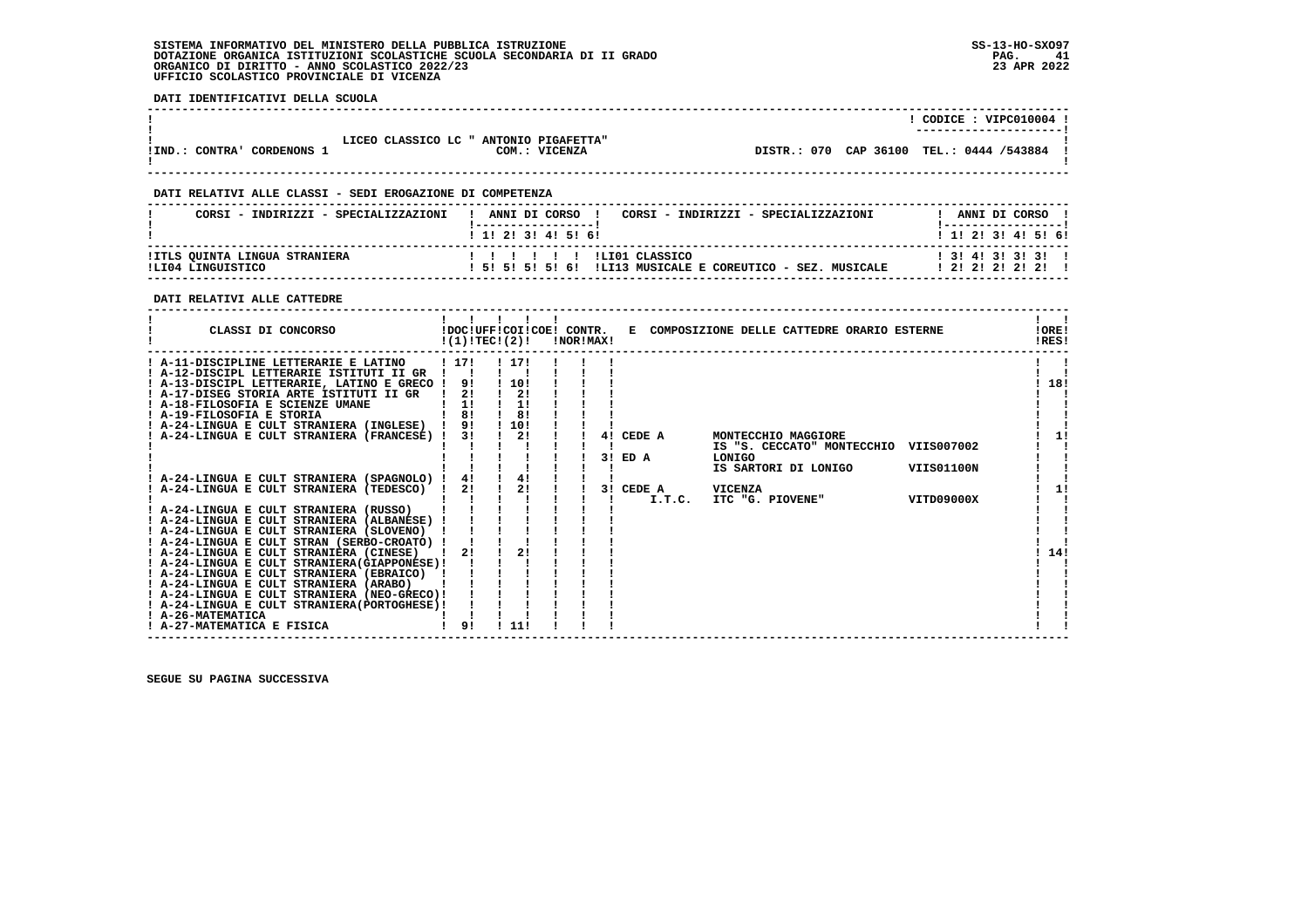# **SISTEMA INFORMATIVO DEL MINISTERO DELLA PUBBLICA ISTRUZIONE SS-13-HO-SXO97 DOTAZIONE ORGANICA ISTITUZIONI SCOLASTICHE SCUOLA SECONDARIA DI II GRADO PAG. 42 ORGANICO DI DIRITTO - ANNO SCOLASTICO 2022/23 23 APR 2022 UFFICIO SCOLASTICO PROVINCIALE DI VICENZA**

 **DATI IDENTIFICATIVI DELLA SCUOLA**

|                                      |                                                         | CODICE: VIPC010004 !<br>----------------------- |
|--------------------------------------|---------------------------------------------------------|-------------------------------------------------|
| CORDENONS<br><b>CONTRA'</b><br>'IND. | LICEO CLASSICO LC " ANTONIO PIGAFETTA"<br>COM.: VICENZA | DISTR.: 070 CAP 36100 TEL.: 0444 /543884        |

 **------------------------------------------------------------------------------------------------------------------------------------**

 **DATI RELATIVI ALLE CATTEDRE**

| CLASSI DI CONCORSO                            | !(1)!TEC!(2)! |    |    | !NOR!MAX! |     | !DOC!UFF!COI!COE! CONTR. E COMPOSIZIONE DELLE CATTEDRE ORARIO ESTERNE | !ORE!<br>!RES! |  |
|-----------------------------------------------|---------------|----|----|-----------|-----|-----------------------------------------------------------------------|----------------|--|
| A-48-SCIENZE MOTORIE E SPORTIVE II GRADO!     | 61            | 51 | 11 |           |     | 14! COMPLETA CON VICENZA                                              |                |  |
|                                               |               |    |    |           | 4!  | VITD09000X<br>I.T.C.<br>ITC "G. PIOVENE"                              |                |  |
| A-50-SCIENZE NAT, CHIM E BIOLOG               | 3!            | 5! |    |           | 2!  | CEDE A<br>VICENZA                                                     |                |  |
|                                               |               |    |    |           |     | IIS "S. BOSCARDIN"<br>VI VIIS019008                                   |                |  |
| ! A-53-STORIA DELLA MUSICA                    | 1!            | 1! |    |           |     |                                                                       | 2!             |  |
| A-54-STORIA DELL'ARTE                         | 3!            | 21 | 1! |           |     | 16! COMPLETA CON VICENZA                                              |                |  |
|                                               |               |    |    |           | 2!  | I.I.S. "ALMERICO DA SCHIO<br>VIIS01600R                               |                |  |
| ! A-63-TECNOLOGIE MUSICALI                    | 1!            | 1! |    |           |     |                                                                       | 2 <sub>1</sub> |  |
| ! A-64-TEORIA, ANALISI E COMPOSIZIONE         | 11            | 1! |    |           |     |                                                                       | 12!            |  |
| ! B-02-CONV LINGUA STRANIERA (FRANCESE)       |               |    |    |           |     | 8! CEDE A<br>VICENZA                                                  | 4!             |  |
|                                               |               |    |    |           |     | LICEO "DON GIUSEPPE FOGAZZ VIPM010008<br>I.M.                         |                |  |
| B-02-CONV LINGUA STRANIERA (INGLESE)          | 1!            | 1! |    |           |     |                                                                       | 8!             |  |
| B-02-CONV LINGUA STRANIERA (SPAGNOLO)         | 1!            |    | 1! |           | 15! | COMPLETA CON VALDAGNO                                                 |                |  |
|                                               |               |    |    |           | 31  | VIIS001003<br>I.I.S. "G.G.TRISSINO"                                   |                |  |
| B-02-CONV LINGUA STRANIERA (TEDESCO)          | 1!            |    | 11 |           |     | 11! COMPLETA CON ARZIGNANO                                            |                |  |
|                                               |               |    |    |           | 71  | L.S.<br>L.S. "DA VINCI" ARZIGNANO<br>VIPS08000D                       |                |  |
| ! B-02-CONV LINGUA STRANIERA (RUSSO)          |               |    |    |           |     |                                                                       |                |  |
| ! B-02-CONV LINGUA STRANIERA (ALBANESE)       |               |    |    |           |     |                                                                       |                |  |
| ! B-02-CONV LINGUA STRANIERA (SLOVENO)        |               |    |    |           |     |                                                                       |                |  |
| ! B-02-CONV LINGUA STRANIERA (SERBO-CROATO) ! |               |    |    |           |     |                                                                       |                |  |
| ! B-02-CONV LINGUA STRANIERA (CINESE)         |               |    |    |           |     |                                                                       | 14!            |  |
| ! B-02-CONV LINGUA STRANIERA (GIAPPONESE) !   |               |    |    |           |     |                                                                       |                |  |
| ! B-02-CONV LINGUA STRANIERA (EBRAICO)        |               |    |    |           |     |                                                                       |                |  |
| ! B-02-CONV LINGUA STRANIERA (ARABO)          |               |    |    |           |     |                                                                       |                |  |
| ! B-02-CONV LINGUA STRANIERA (NEO-GRECO)      |               |    |    |           |     |                                                                       |                |  |
| ! B-02-CONV LINGUA STRANIERA (PORTOGHESE)     |               |    |    |           |     |                                                                       |                |  |
|                                               |               |    |    |           |     |                                                                       |                |  |

 **(1) TITOLARI/INCARICATI**

(2) CATTEDRE/POSTI POTENZ**.**<br>IL DIRIGENTE SCOLASTICO: DATA\_\_\_\_\_\_\_\_\_\_\_\_ FIRMA\_\_\_\_\_\_\_\_\_\_\_\_\_\_\_\_\_\_\_\_\_\_\_\_IL RESPONSABILE DELL'UFFICIO: DATA\_\_\_\_\_\_\_\_\_\_\_ FIRMA\_\_\_\_\_\_\_\_\_\_\_\_\_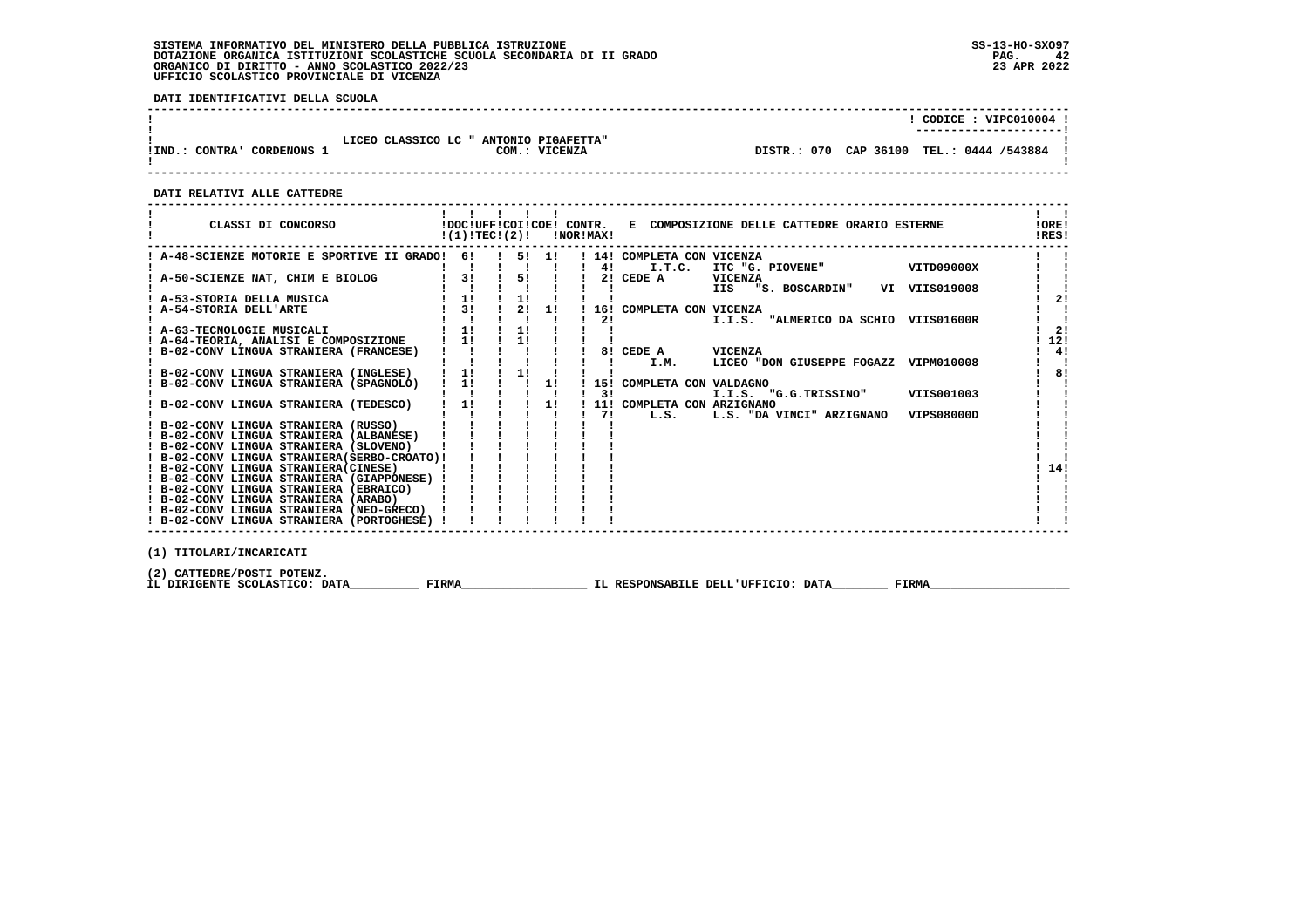**DATI IDENTIFICATIVI DELLA SCUOLA**

|                   |                                            | CODICE: VIPC02000P                       |  |
|-------------------|--------------------------------------------|------------------------------------------|--|
|                   |                                            | -----------------------                  |  |
|                   | LICEO CLASSICO LC "F.<br><b>CORRADINI"</b> |                                          |  |
| !IND.: VIA MILANO | COM.: THIENE                               | DISTR.: 013 CAP 36016 TEL.: 0445 /364301 |  |
|                   |                                            |                                          |  |

 **------------------------------------------------------------------------------------------------------------------------------------**

# **DATI RELATIVI ALLE CLASSI - SEDI EROGAZIONE DI COMPETENZA**

| CORSI - INDIRIZZI - SPECIALIZZAZIONI                                                            | CORSI - INDIRIZZI - SPECIALIZZAZIONI<br>ANNI DI CORSO                                                                                                              | ANNI DI CORSO                                                     |
|-------------------------------------------------------------------------------------------------|--------------------------------------------------------------------------------------------------------------------------------------------------------------------|-------------------------------------------------------------------|
|                                                                                                 | $1$ , 1! 2! 3! 4! 5! 6!                                                                                                                                            | $1$ 1! 2! 3! 4! 5! 6!                                             |
| !LI01 CLASSICO<br>!LI03 SCIENTIFICO -<br>ILI11 SCIENZE UMANE<br>!LIP2 POTENZIAMENTO LINGUISTICO | ! 1! 1! 1! 1! 1! !LI02 SCIENTIFICO<br>OPZIONE SCIENZE APPLICAT ! 3! 2! 2! 1! 1! !LI04 LINGUISTICO<br>! 2! 2! 2! 2! 2! !LI12 SCIENZE UMANE - OPZ. ECONOMICO SOCIALE | $1 \; 11 \; 21 \; 11 \; 21 \; 21 \; 1$<br>1 2 1 2 1 2 1 3 1 2 1 1 |

 **DATI RELATIVI ALLE CATTEDRE**

| CLASSI DI CONCORSO                          |       | !DOC!UFF!COI!COE! CONTR.<br>!(1)!TECI(2)! |    | !NOR!MAX! |     |                        | E COMPOSIZIONE DELLE CATTEDRE ORARIO ESTERNE |            | !ORE!<br>!RES! |
|---------------------------------------------|-------|-------------------------------------------|----|-----------|-----|------------------------|----------------------------------------------|------------|----------------|
| ! A-11-DISCIPLINE LETTERARIE E LATINO       | ! 17! | ! 17!                                     |    |           |     |                        |                                              |            | -51            |
| ! A-12-DISCIPL LETTERARIE ISTITUTI II GR    |       |                                           |    |           |     |                        |                                              |            |                |
| ! A-13-DISCIPL LETTERARIE, LATINO E GRECO ! | 31    | 31                                        |    |           |     |                        |                                              |            |                |
| ! A-16-DISEG ARTIST MODELLAZ ODONTOTEC      |       |                                           |    |           |     |                        |                                              |            |                |
| A-17-DISEG STORIA ARTE ISTITUTI II GR       | 3!    | 2!                                        | 1! |           | 16! | COMPLETA CON ARZIGNANO |                                              |            |                |
|                                             |       |                                           |    |           | 21  | L.S.                   | L.S. "DA VINCI" ARZIGNANO                    | VIPS08000D |                |
| A-18-FILOSOFIA E SCIENZE UMANE              | 4!    | 31                                        | 1! |           | 131 | COMPLETA CON           | <b>RECOARO TERME</b>                         |            |                |
|                                             |       |                                           |    |           | 51  | <b>IPSAR</b>           | IPSSA "PELLEGRINO ARTUSI"                    | VIRH010001 |                |
| ! A-19-FILOSOFIA E STORIA                   | 51    | 81                                        |    |           |     |                        |                                              |            |                |
| ! A-20-FISICA                               |       |                                           |    |           |     |                        |                                              |            |                |
| ! A-24-LINGUA E CULT STRANIERA (INGLESE)    | 81    | 81                                        |    |           |     |                        |                                              |            | 11             |
| ! A-24-LINGUA E CULT STRANIERA (FRANCESE) ! | 21    | 21                                        |    |           |     |                        |                                              |            |                |
| ! A-24-LINGUA E CULT STRANIERA (SPAGNOLO) ! | 21    | 21                                        |    |           |     |                        |                                              |            |                |
| ! A-24-LINGUA E CULT STRANIERA (TEDESCO)    | 3!    | 31                                        | 1! |           | 11! |                        | COMPLETA CON BASSANO DEL GRAPPA              |            |                |
|                                             |       |                                           |    |           | 71  | L.C.                   | LC<br>"G.B. BROCCHI"                         | VIPC04000X |                |
| ! A-24-LINGUA E CULT STRANIERA (RUSSO)      |       |                                           |    |           |     |                        |                                              |            |                |
| ! A-26-MATEMATICA                           |       |                                           |    |           |     |                        |                                              |            |                |
| A-27-MATEMATICA E FISICA                    | ! 11! | 14!                                       |    |           | 3 I | CEDE A                 | SCHIO                                        |            |                |
|                                             |       |                                           |    |           |     |                        | IIS "TRON-ZANELLA"-SCHIO                     | VIIS02300X |                |
| ! A-34-SCIENZE E TECNOLOGIE CHIMICHE        |       |                                           |    |           |     |                        |                                              |            |                |
| ! A-37-COSTRUZ TECNOL E TECN RAPPR GRAFICA! |       |                                           |    |           |     |                        |                                              |            |                |
| ! A-40-TECNOLOGIE ELETTRICHE ELETTRONICHE   |       |                                           |    |           |     |                        |                                              |            |                |
| ! A-41-SCIENZE E TECNOLOGIE INFORMATICHE    |       |                                           |    |           |     |                        |                                              |            |                |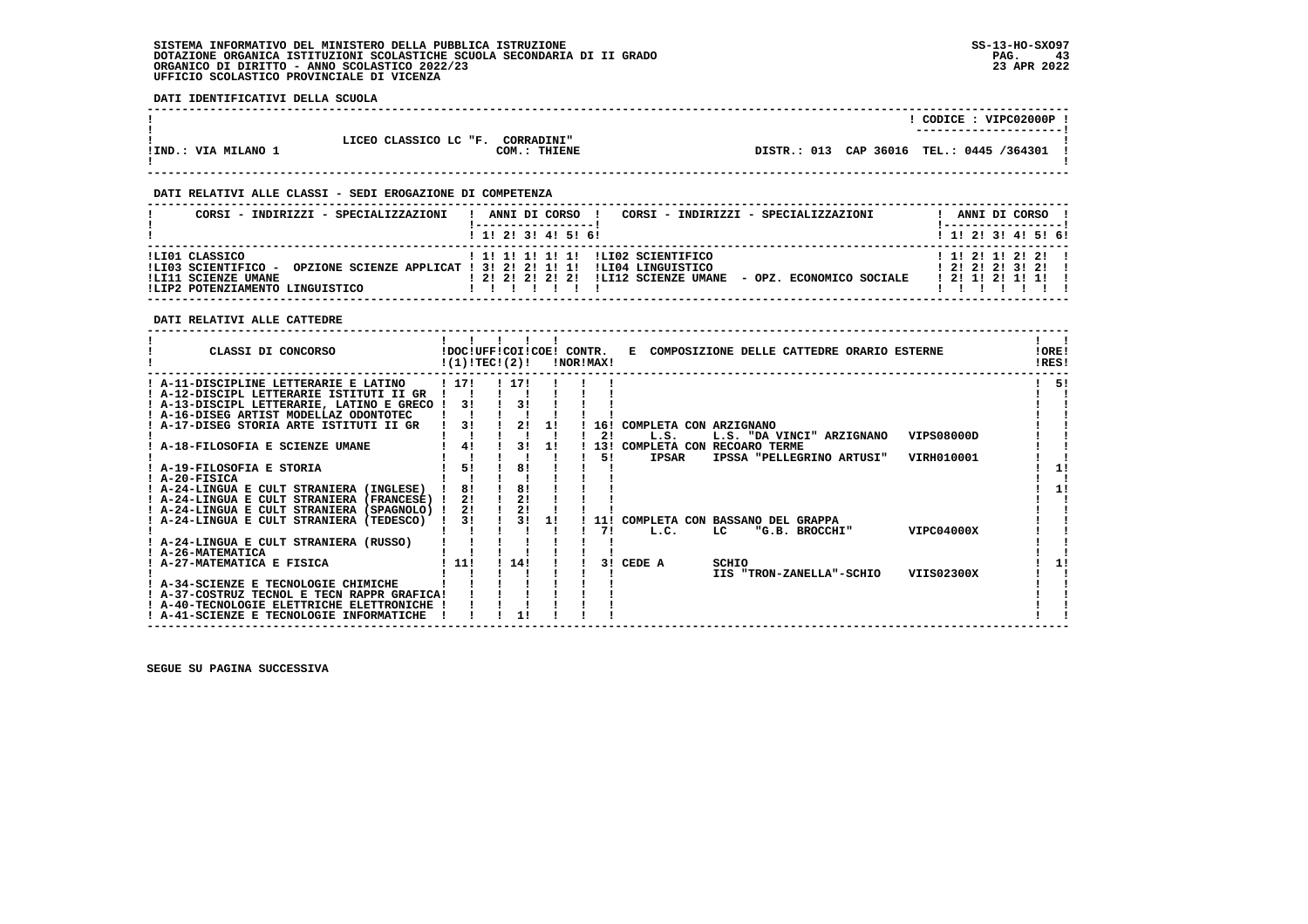# **SISTEMA INFORMATIVO DEL MINISTERO DELLA PUBBLICA ISTRUZIONE SS-13-HO-SXO97 DOTAZIONE ORGANICA ISTITUZIONI SCOLASTICHE SCUOLA SECONDARIA DI II GRADO PAG. 44 ORGANICO DI DIRITTO - ANNO SCOLASTICO 2022/23 23 APR 2022 UFFICIO SCOLASTICO PROVINCIALE DI VICENZA**

 **DATI IDENTIFICATIVI DELLA SCUOLA**

|                     |                                                            | CODICE: VIPC02000P !<br>---------------------- |
|---------------------|------------------------------------------------------------|------------------------------------------------|
| !IND.: VIA MILANO 1 | LICEO CLASSICO LC "F.<br><b>CORRADINI"</b><br>COM.: THIENE | DISTR.: 013 CAP 36016 TEL.: 0445 /364301       |

 **------------------------------------------------------------------------------------------------------------------------------------**

 **DATI RELATIVI ALLE CATTEDRE**

| CLASSI DI CONCORSO                          | !DOC!UFF!COI!COE! CONTR.<br>!(1)!TEC!(2)! |    |     | !NOR!MAX! |     |                      | E COMPOSIZIONE DELLE CATTEDRE ORARIO ESTERNE   | !ORE!<br>!RES! |
|---------------------------------------------|-------------------------------------------|----|-----|-----------|-----|----------------------|------------------------------------------------|----------------|
| : A-46-SCIENZE GIURIDICO-ECONOMICHE         | 21                                        | 21 | -11 |           | 11! | COMPLETA CON VICENZA |                                                |                |
|                                             |                                           |    |     |           | 71  | I.M.                 | VIPM010008<br>LICEO "DON GIUSEPPE FOGAZZ       |                |
| ! A-47-SCIENZE MATEMATICHE APPLICATE        |                                           |    |     |           |     |                      |                                                |                |
| ! A-48-SCIENZE MOTORIE E SPORTIVE II GRADO! | 31                                        | 51 |     |           |     |                      |                                                | 41             |
| ! A-50-SCIENZE NAT, CHIM E BIOLOG           | 51                                        | 61 |     |           | 71  | CEDE A               | <b>BASSANO DEL GRAPPA</b>                      | 11             |
|                                             |                                           |    |     |           |     |                      | VIIS01700L<br><b>"REMONDINI"</b><br>I.I.S.     |                |
| ! A-54-STORIA DELL'ARTE                     | 41                                        | 41 |     |           |     |                      |                                                | 2!             |
| B-02-CONV LINGUA STRANIERA (FRANCESE)       |                                           |    |     |           | 51. | CEDE A               | <b>BASSANO DEL GRAPPA</b>                      |                |
|                                             |                                           |    |     |           |     | L.C.                 | VIPC04000X<br>"G.B. BROCCHI"<br>LC.            |                |
| ! B-02-CONV LINGUA STRANIERA (INGLESE)      |                                           |    |     |           | 11! |                      | COMPLETA CON ARZIGNANO                         |                |
|                                             |                                           |    |     |           | 71  | L.S.                 | <b>VIPS08000D</b><br>L.S. "DA VINCI" ARZIGNANO |                |
| ! B-02-CONV LINGUA STRANIERA (SPAGNOLO)     |                                           |    |     |           |     |                      |                                                | 10!            |
| ! B-02-CONV LINGUA STRANIERA (TEDESCO)      |                                           |    |     |           | 61  | CEDE A               | <b>BASSANO DEL GRAPPA</b>                      | 1!             |
|                                             |                                           |    |     |           |     | L.C.                 | "G.B. BROCCHI"<br>VIPC04000X<br>LC             |                |
| ! B-02-CONV LINGUA STRANIERA (RUSSO)        |                                           |    |     |           |     |                      |                                                |                |
| (1) TITOLARI/INCARICATI                     |                                           |    |     |           |     |                      |                                                |                |

 **(2) CATTEDRE/POSTI POTENZ.**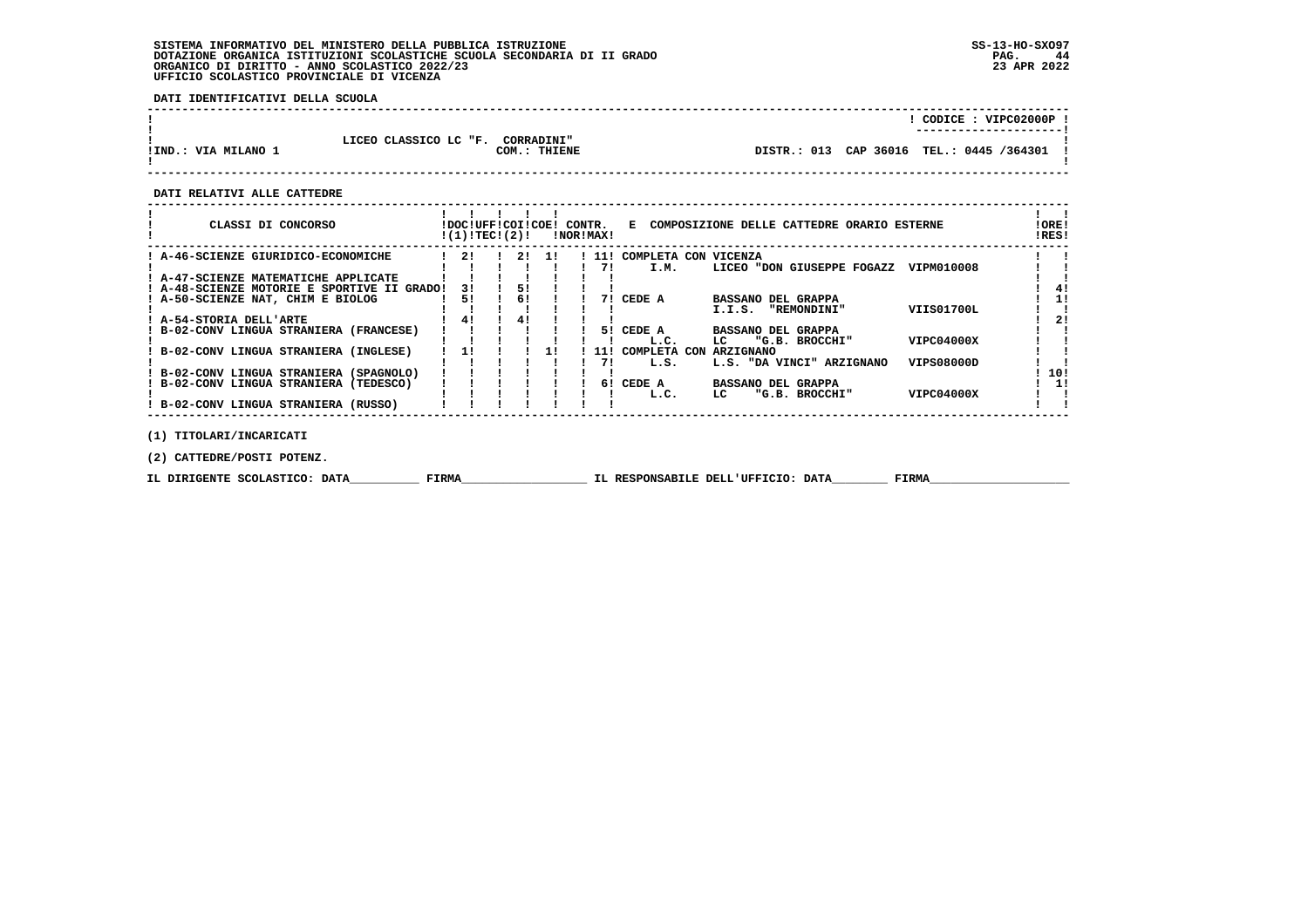## **SISTEMA INFORMATIVO DEL MINISTERO DELLA PUBBLICA ISTRUZIONE SS-13-HO-SXO97 DOTAZIONE ORGANICA ISTITUZIONI SCOLASTICHE SCUOLA SECONDARIA DI II GRADO PAG. 45**ORGANICO DI DIRITTO - ANNO SCOLASTICO 2022/23  **UFFICIO SCOLASTICO PROVINCIALE DI VICENZA**

 **DATI IDENTIFICATIVI DELLA SCUOLA**

|                                   |                          | CODICE: VIPC04000X !                     |
|-----------------------------------|--------------------------|------------------------------------------|
|                                   |                          | ----------------------                   |
|                                   |                          |                                          |
| LICEO CLASSICO LC "G. B. BROCCHI" |                          |                                          |
| IIND.: VIALE 11 FEBBRAIO, 65      | COM.: BASSANO DEL GRAPPA | DISTR.: 015 CAP 36061 TEL.: 0424 /524375 |
|                                   |                          |                                          |

 **------------------------------------------------------------------------------------------------------------------------------------**

# **DATI RELATIVI ALLE CLASSI - SEDI EROGAZIONE DI COMPETENZA**

| CORSI - INDIRIZZI - SPECIALIZZAZIONI                                                                                                                                     | CORSI - INDIRIZZI - SPECIALIZZAZIONI<br>ANNI DI CORSO !                                                                                                                                         | ANNI DI CORSO !                                                                        |
|--------------------------------------------------------------------------------------------------------------------------------------------------------------------------|-------------------------------------------------------------------------------------------------------------------------------------------------------------------------------------------------|----------------------------------------------------------------------------------------|
|                                                                                                                                                                          | 1 1! 2! 3! 4! 5! 6!                                                                                                                                                                             | $1$ 1! 2! 3! 4! 5! 6!                                                                  |
| !LI01 CLASSICO<br>!LI03 SCIENTIFICO - OPZIONE SCIENZE APPLICAT ! 4! 3! 3! 4! 3!<br>!LI11 SCIENZE UMANE<br>!LI21 CLASSICO OUADRIENNALE<br>!LIP2 POTENZIAMENTO LINGUISTICO | ! 1! 2! 2! 2! 2! !LI02 SCIENTIFICO<br>ILI04 LINGUISTICO<br>!LI12 SCIENZE UMANE - OPZ. ECONOMICO SOCIALE<br>1 4 1 3 1 3 1 3 1 3 1<br>!LI23 SCIENTIFICO OPZ. SCIENZE APPLICATE OUAD<br>11 11 11 1 | $1$ 2! 2! 2! 2! 3!!<br>$1$ 3! 4! 4! 4! 5!!<br>$1$ 2! 2! 2! 2! 3!!<br>1 1 1 1 1 1 1 1 1 |

 **------------------------------------------------------------------------------------------------------------------------------------**

# **DATI RELATIVI ALLE CATTEDRE**

| CLASSI DI CONCORSO                          |      | !DOC!UFF!COI!COE! CONTR.<br>!(1)!TEC!(2)! |           | !NOR!MAX! |                     | E COMPOSIZIONE DELLE CATTEDRE ORARIO ESTERNE |            | !ORE!<br>IRES! |
|---------------------------------------------|------|-------------------------------------------|-----------|-----------|---------------------|----------------------------------------------|------------|----------------|
| A-11-DISCIPLINE LETTERARIE E LATINO         | 130! | 130!                                      |           |           | 8! CEDE A           | <b>BASSANO DEL GRAPPA</b>                    |            | 21             |
|                                             |      |                                           |           |           | L.S.                | LS JACOPO DA PONTE                           | VIPS010007 |                |
| ! A-12-DISCIPL LETTERARIE ISTITUTI II GR    |      |                                           |           |           |                     |                                              |            |                |
| ! A-13-DISCIPL LETTERARIE, LATINO E GRECO ! | 51   |                                           | 51        |           |                     |                                              |            | 31             |
| ! A-16-DISEG ARTIST MODELLAZ ODONTOTEC      |      |                                           |           |           |                     |                                              |            |                |
| A-17-DISEG STORIA ARTE ISTITUTI II GR       | 71   |                                           | 61<br>11  | 11!       | COMPLETA CON ASIAGO |                                              |            |                |
|                                             |      |                                           |           | 71        |                     | IIS " MARIO RIGONI STERN "                   | VIIS006006 |                |
| A-18-FILOSOFIA E SCIENZE UMANE              | 51   |                                           | 51        |           | 6! CEDE A           | <b>NOVE</b>                                  |            | 10!            |
|                                             |      |                                           |           |           | I.A.                | LICEO ARTISTICO<br>"G.DE FAB                 | VISD020008 |                |
| ! A-19-FILOSOFIA E STORIA                   | 15!  | 115!                                      |           |           |                     |                                              |            | 17!            |
| ! A-20-FISICA                               |      |                                           |           |           |                     |                                              |            |                |
| ! A-24-LINGUA E CULT STRANIERA (INGLESE)    | 1161 | 116!                                      |           |           |                     |                                              |            | 31             |
| A-24-LINGUA E CULT STRANIERA (FRANCESE)     | 4!   |                                           | 31<br>-11 |           |                     | 16! COMPLETA CON BASSANO DEL GRAPPA          |            |                |
|                                             |      |                                           |           | 21        |                     | I.T.C.G. ITET "LUIGI EINAUDI"                | VITD05000D |                |
| A-24-LINGUA E CULT STRANIERA (SPAGNOLO)     | 4!   |                                           | 31<br>11  | 12!       |                     | COMPLETA CON BASSANO DEL GRAPPA              |            |                |
|                                             |      |                                           |           | 61        |                     | I.T.C.G. ITET "LUIGI EINAUDI"                | VITD05000D |                |
| A-24-LINGUA E CULT STRANIERA (TEDESCO)      | 41   |                                           | 41        |           | 7! CEDE A           | THIENE                                       |            |                |
|                                             |      |                                           |           |           | L.C.                | "F. CORRADINI"<br>LC.                        | VIPC02000P |                |
| A-24-LINGUA E CULT STRANIERA (RUSSO)        |      |                                           |           |           |                     |                                              |            |                |
| ! A-26-MATEMATICA                           |      |                                           |           |           |                     |                                              |            |                |
| ! A-27-MATEMATICA E FISICA                  | 21!  | 25!                                       |           |           | 9! CEDE A           | <b>NOVE</b>                                  |            |                |
|                                             |      |                                           |           |           | I.A.                | LICEO ARTISTICO<br>"G.DE FAB                 | VISD020008 |                |
| A-34-SCIENZE E TECNOLOGIE CHIMICHE          |      |                                           |           |           |                     |                                              |            |                |
| ! A-37-COSTRUZ TECNOL E TECN RAPPR GRAFICA! |      |                                           |           |           |                     |                                              |            |                |
| ! A-40-TECNOLOGIE ELETTRICHE ELETTRONICHE   |      |                                           |           |           |                     |                                              |            |                |
|                                             |      |                                           |           |           |                     |                                              |            |                |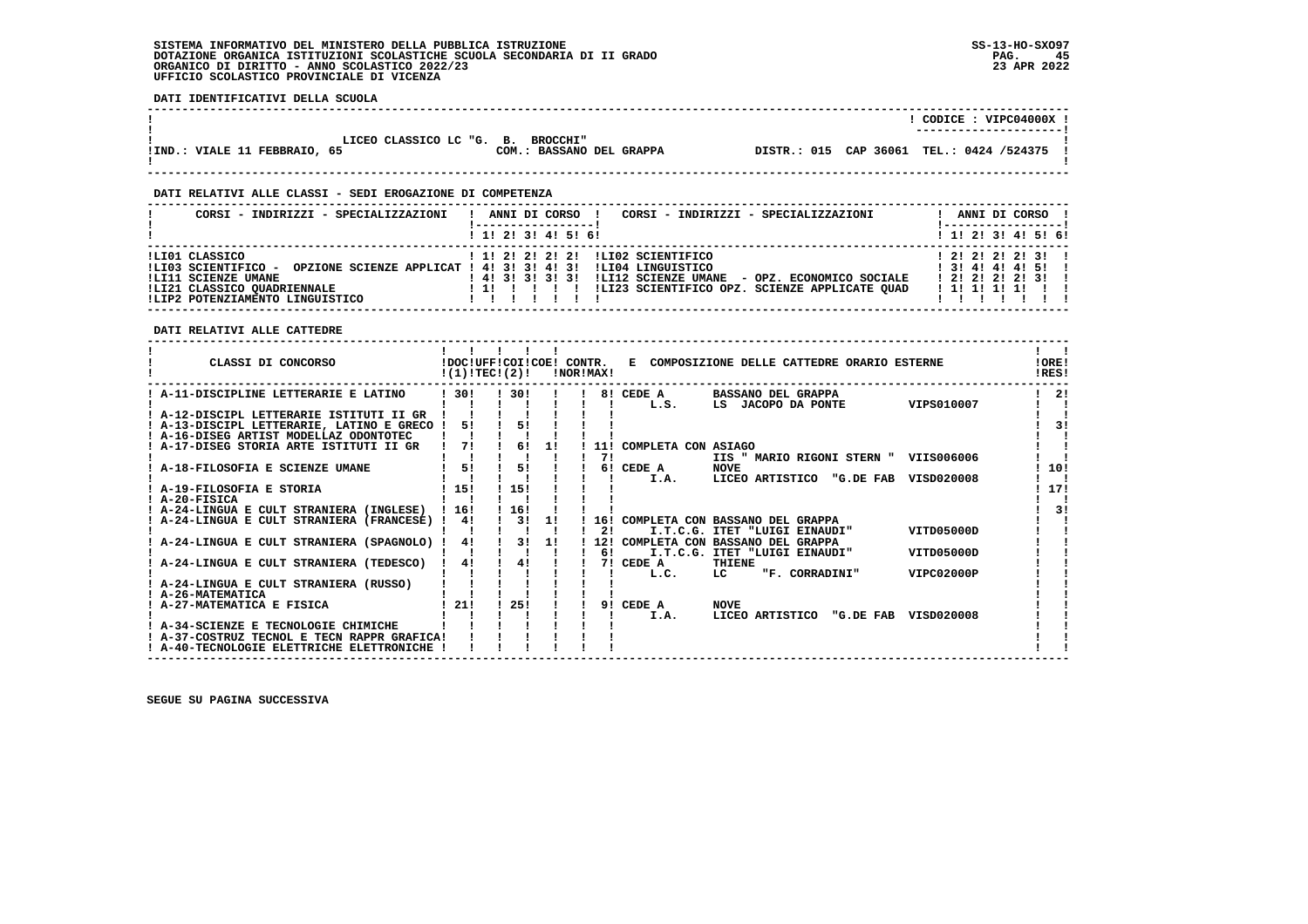# **SISTEMA INFORMATIVO DEL MINISTERO DELLA PUBBLICA ISTRUZIONE SS-13-HO-SXO97 DOTAZIONE ORGANICA ISTITUZIONI SCOLASTICHE SCUOLA SECONDARIA DI II GRADO PAG. 46**ORGANICO DI DIRITTO - ANNO SCOLASTICO 2022/23  **UFFICIO SCOLASTICO PROVINCIALE DI VICENZA**

 **DATI IDENTIFICATIVI DELLA SCUOLA**

|                                                                   |                          |                                            | CODICE: VIPC04000X !<br>----------------------- |
|-------------------------------------------------------------------|--------------------------|--------------------------------------------|-------------------------------------------------|
| LICEO CLASSICO LC "G. B. BROCCHI"<br>IIND.: VIALE 11 FEBBRAIO, 65 | COM.: BASSANO DEL GRAPPA | DISTR.: 015 CAP 36061 TEL.: 0424 /524375 ! |                                                 |
|                                                                   |                          |                                            |                                                 |

 **------------------------------------------------------------------------------------------------------------------------------------**

 **DATI RELATIVI ALLE CATTEDRE**

| CLASSI DI CONCORSO                          |     | !DOC!UFF!COI!COE!<br>!(1)!TECI(2)! |    | CONTR.<br>!NOR!MAX! | COMPOSIZIONE DELLE CATTEDRE ORARIO ESTERNE<br>Е                                               | !ORE!<br>!RES! |
|---------------------------------------------|-----|------------------------------------|----|---------------------|-----------------------------------------------------------------------------------------------|----------------|
|                                             | 21  | 21                                 |    |                     |                                                                                               | 21             |
| ! A-41-SCIENZE E TECNOLOGIE INFORMATICHE    |     |                                    |    |                     | 6! CEDE A<br><b>BASSANO DEL GRAPPA</b><br>"E. FERMI" BASSANO D<br>I.T.I.<br>VITF050000<br>ITI |                |
| : A-46-SCIENZE GIURIDICO-ECONOMICHE         |     | 31                                 | 11 | 11 !                | COMPLETA CON<br><b>BASSANO DEL GRAPPA</b>                                                     |                |
|                                             |     |                                    |    | 71                  | "E. FERMI" BASSANO D<br>I.T.I.<br>VITF050000<br>ITI                                           |                |
| A-47-SCIENZE MATEMATICHE APPLICATE          |     |                                    |    |                     |                                                                                               |                |
| ! A-48-SCIENZE MOTORIE E SPORTIVE II GRADO! | 81  | 91                                 | 11 | 16!                 | COMPLETA CON BASSANO DEL GRAPPA                                                               |                |
|                                             |     |                                    |    | 21                  | <b>VIIS01700L</b><br>I.I.S.<br>"REMONDINI"                                                    |                |
| A-50-SCIENZE NAT, CHIM E BIOLOG             | 10! | 12!                                |    | 61                  | SCHIO<br>CEDE A                                                                               |                |
|                                             |     |                                    |    |                     | ITI "SILVIO DE PRETTO"<br>VITF03000E<br>I.T.I.                                                |                |
| ! A-54-STORIA DELL'ARTE                     | 31  | 31                                 |    |                     |                                                                                               |                |
| B-02-CONV LINGUA STRANIERA (FRANCESE)       |     |                                    | 11 | <b>10!</b>          | COMPLETA CON<br>SCHIO                                                                         |                |
|                                             |     |                                    |    | 31                  | VIIS02300X<br>IIS "TRON-ZANELLA"-SCHIO<br>E CON<br>THIENE                                     |                |
|                                             |     |                                    |    | 51                  | VIPC02000P<br>"F. CORRADINI"<br>LC<br>L.C.                                                    |                |
| ! B-02-CONV LINGUA STRANIERA (INGLESE)      | 11  |                                    |    |                     |                                                                                               | 21             |
| ! B-02-CONV LINGUA STRANIERA (SPAGNOLO)     | 11  |                                    |    |                     |                                                                                               |                |
| B-02-CONV LINGUA STRANIERA (TEDESCO)        | 2!  | 11                                 | 11 | 12!                 | COMPLETA CON THIENE                                                                           |                |
|                                             |     |                                    |    | 6!                  | VIPC02000P<br>L.C.<br>LC<br>"F. CORRADINI"                                                    |                |
| ! B-02-CONV LINGUA STRANIERA (RUSSO)        |     |                                    |    |                     |                                                                                               |                |
| ! B-16-LAB SCIENZE E TECNOL INFORMATICHE    |     |                                    |    |                     |                                                                                               |                |

 **(1) TITOLARI/INCARICATI**

 **(2) CATTEDRE/POSTI POTENZ.**

 **IL DIRIGENTE SCOLASTICO: DATA\_\_\_\_\_\_\_\_\_\_ FIRMA\_\_\_\_\_\_\_\_\_\_\_\_\_\_\_\_\_\_ IL RESPONSABILE DELL'UFFICIO: DATA\_\_\_\_\_\_\_\_ FIRMA\_\_\_\_\_\_\_\_\_\_\_\_\_\_\_\_\_\_\_\_**

 **------------------------------------------------------------------------------------------------------------------------------------**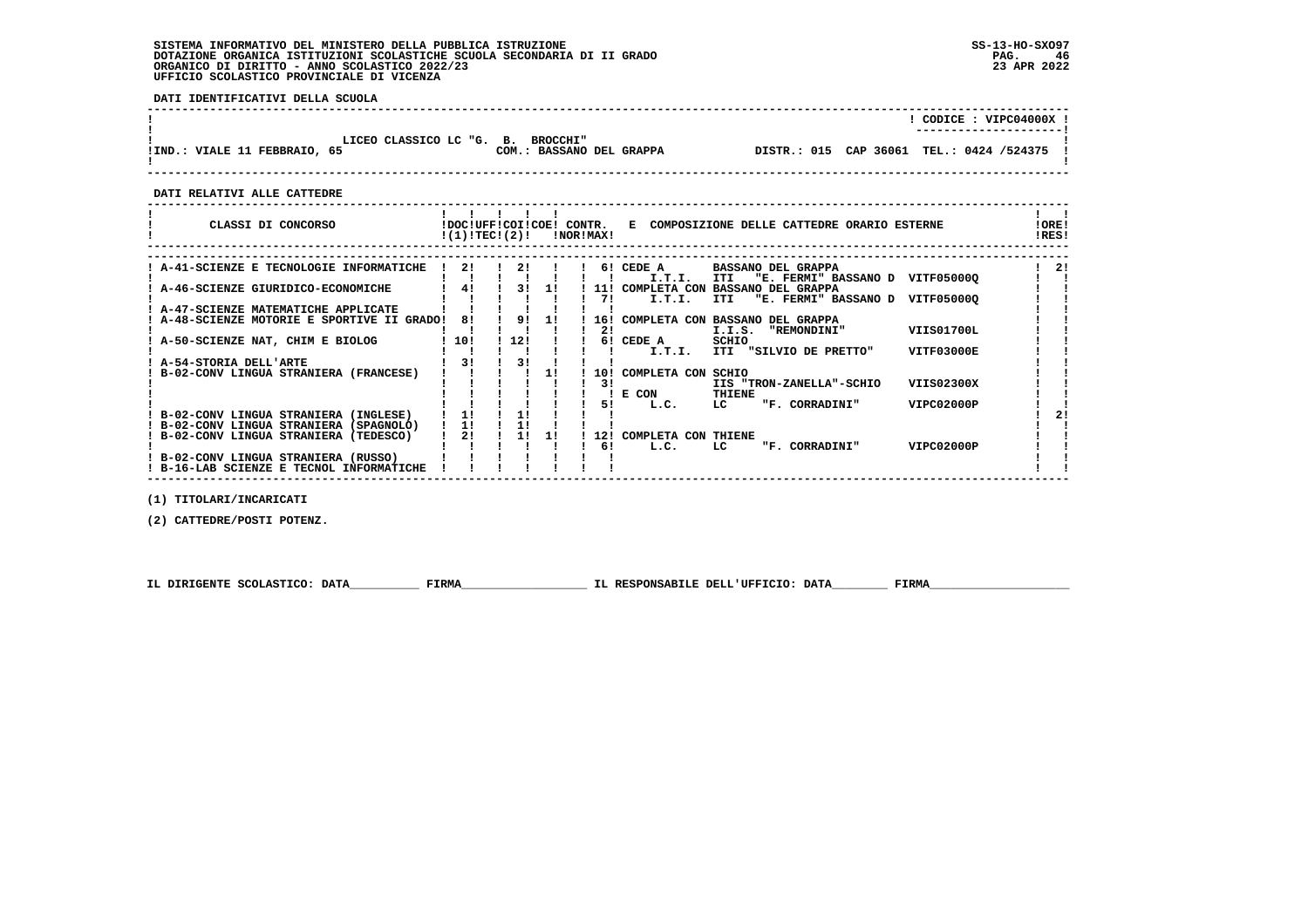# **SISTEMA INFORMATIVO DEL MINISTERO DELLA PUBBLICA ISTRUZIONE SS-13-HO-SXO97 DOTAZIONE ORGANICA ISTITUZIONI SCOLASTICHE SCUOLA SECONDARIA DI II GRADO** ORGANICO DI DIRITTO - ANNO SCOLASTICO 2022/23  **UFFICIO SCOLASTICO PROVINCIALE DI VICENZA**

 **DATI IDENTIFICATIVI DELLA SCUOLA**

|                                         |                                                                     |  | CODICE: VIPM010008<br>---------------------- |
|-----------------------------------------|---------------------------------------------------------------------|--|----------------------------------------------|
| BURCI 21<br><b>CONTRA'</b><br>$!$ IND.: | ISTITUTO MAGISTRALE LICEO "DON GIUSEPPE FOGAZZARO"<br>COM.: VICENZA |  | DISTR.: 070 CAP 36100 TEL.: 0444 /320847     |

 **------------------------------------------------------------------------------------------------------------------------------------**

 **------------------------------------------------------------------------------------------------------------------------------------**

# **DATI RELATIVI ALLE CLASSI - SEDI EROGAZIONE DI COMPETENZA**

| CORSI - INDIRIZZI - SPECIALIZZAZIONI               | CORSI - INDIRIZZI - SPECIALIZZAZIONI<br>ANNI DI CORSO !<br>$\mathbf{I}$                                                               | ANNI DI CORSO !<br>! ------------------ <sub>-</sub> |
|----------------------------------------------------|---------------------------------------------------------------------------------------------------------------------------------------|------------------------------------------------------|
|                                                    | $1$ , 1, 2, 3, 4, 5, 6,                                                                                                               | $1$ , 1! 2! 3! 4! 5! 6!                              |
| !ITLS QUINTA LINGUA STRANIERA<br>ILI04 LINGUISTICO | ! 3! 4! 4! 5! 5! !LI11 SCIENZE UMANE<br>ILI12 SCIENZE UMANE - OPZ. ECONOMICO SOCIALE ! 4! 4! 4! 5! 4! ILIP2 POTENZIAMENTO LINGUISTICO | 1 2 1 2 1 2 1 2 1 1<br>141413131411                  |

# **DATI RELATIVI ALLE CATTEDRE**

|                                          | CLASSI DI CONCORSO                                                                        | !DOC!UFF!COI!COE! CONTR.<br>!(1)!TECI(2)! |           |    | !NOR!MAX! |                                    | E COMPOSIZIONE DELLE CATTEDRE ORARIO ESTERNE |            | !ORE!<br>!RES! |
|------------------------------------------|-------------------------------------------------------------------------------------------|-------------------------------------------|-----------|----|-----------|------------------------------------|----------------------------------------------|------------|----------------|
|                                          | A-11-DISCIPLINE LETTERARIE E LATINO                                                       | 121!                                      | - 22 !    |    | 81        | CEDE A                             | SCHIO<br>IS<br>"MARTINI" SCHIO               | VIIS00900N | 31             |
|                                          | ! A-12-DISCIPL LETTERARIE ISTITUTI II GR<br>! A-16-DISEG ARTIST MODELLAZ ODONTOTEC        | 3!                                        | 3!        |    |           |                                    |                                              |            |                |
| ! A-18-FILOSOFIA E SCIENZE UMANE         | ! A-17-DISEG STORIA ARTE ISTITUTI II GR                                                   | 31<br>1101                                | 31<br>10! |    |           |                                    |                                              |            | 11             |
| A-19-FILOSOFIA E STORIA<br>! A-20-FISICA |                                                                                           | 71                                        | 71        |    |           |                                    |                                              |            | 2!             |
|                                          | ! A-24-LINGUA E CULT STRANIERA (INGLESE)                                                  | 13!                                       | 13!       | 11 | 131<br>5! | COMPLETA CON VICENZA               | I.I.S. "A CANOVA"                            | VIIS013009 |                |
|                                          | A-24-LINGUA E CULT STRANIERA (FRANCESE) !                                                 | 3!                                        | 2!        | 11 | 3!        | 15! COMPLETA CON VICENZA<br>I.T.C. | ITC "G. PIOVENE"                             | VITD09000X |                |
|                                          | A-24-LINGUA E CULT STRANIERA (SPAGNOLO) !                                                 | 71                                        | 61        | 11 | 10!<br>81 | COMPLETA CON LONIGO                | IS SARTORI DI LONIGO                         | VIIS01100N |                |
|                                          | ! A-24-LINGUA E CULT STRANIERA (TEDESCO)<br>! A-24-LINGUA E CULT STRANIERA (RUSSO)        | 5!<br>1!                                  | 4!<br>1!  |    |           |                                    |                                              |            | 2!<br>10!      |
|                                          | ! A-24-LINGUA E CULT STRANIERA (ALBANESE) !<br>! A-24-LINGUA E CULT STRANIERA (SLOVENO)   |                                           |           |    |           |                                    |                                              |            |                |
|                                          | ! A-24-LINGUA E CULT STRAN (SERBO-CROATO) !<br>! A-24-LINGUA E CULT STRANIERA (CINESE)    |                                           |           |    |           |                                    |                                              |            |                |
|                                          | ! A-24-LINGUA E CULT STRANIERA (GIAPPONESE) !<br>! A-24-LINGUA E CULT STRANIERA (EBRAICO) |                                           |           |    |           |                                    |                                              |            |                |
|                                          | ! A-24-LINGUA E CULT STRANIERA (ARABO)<br>! A-24-LINGUA E CULT STRANIERA (NEO-GRECO)!     |                                           |           |    |           |                                    |                                              |            |                |
| ! A-26-MATEMATICA                        | ! A-24-LINGUA E CULT STRANIERA (PORTOGHESE) !                                             |                                           |           |    |           |                                    |                                              |            |                |
|                                          |                                                                                           |                                           |           |    |           |                                    |                                              |            |                |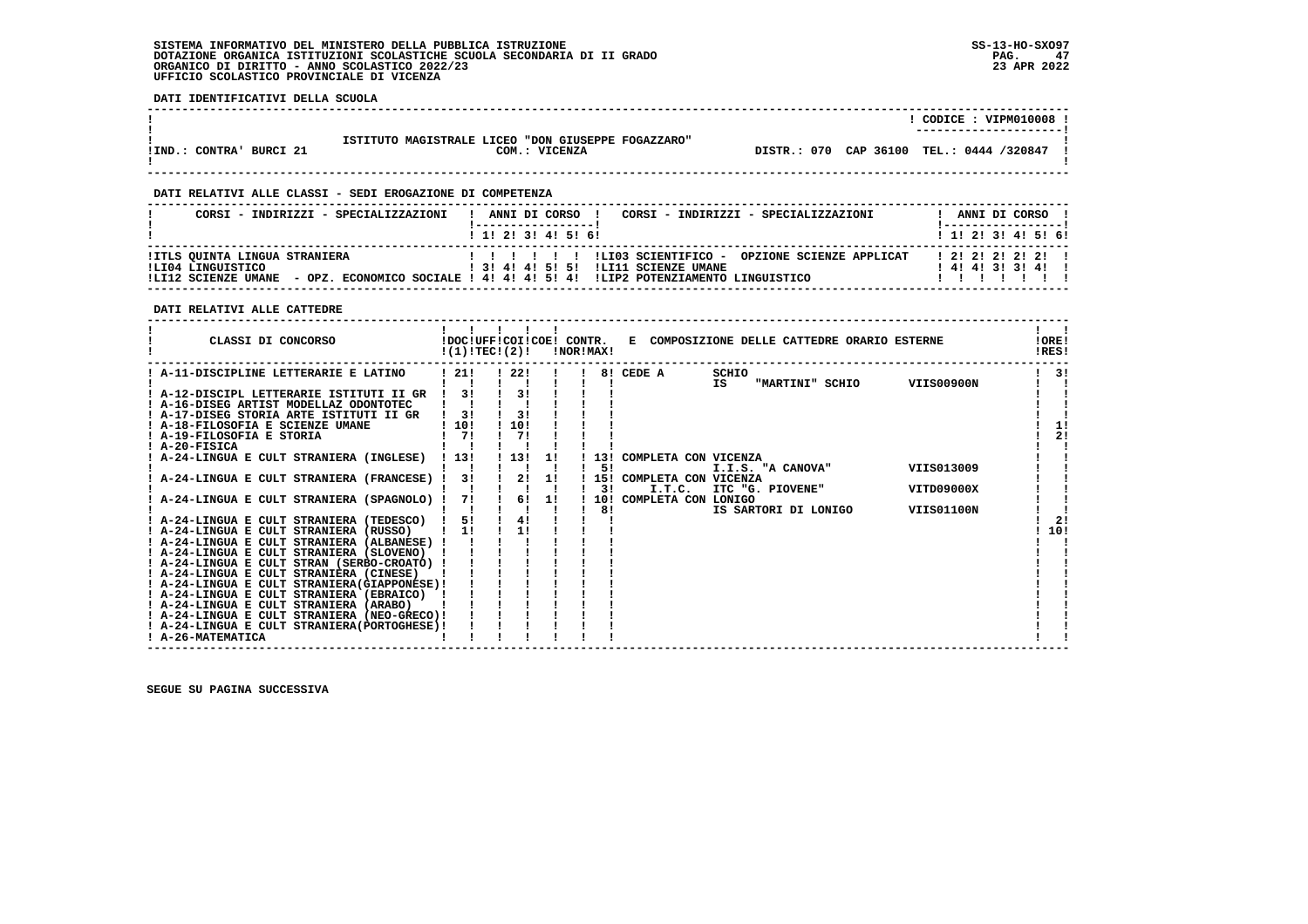# **SISTEMA INFORMATIVO DEL MINISTERO DELLA PUBBLICA ISTRUZIONE SS-13-HO-SXO97 DOTAZIONE ORGANICA ISTITUZIONI SCOLASTICHE SCUOLA SECONDARIA DI II GRADO PAG. 48**ORGANICO DI DIRITTO - ANNO SCOLASTICO 2022/23  **UFFICIO SCOLASTICO PROVINCIALE DI VICENZA**

 **DATI IDENTIFICATIVI DELLA SCUOLA**

|                                         |                                                                     |                                          | CODICE: VIPM010008 !<br>---------------------- |
|-----------------------------------------|---------------------------------------------------------------------|------------------------------------------|------------------------------------------------|
| BURCI 21<br><b>CONTRA'</b><br>$!$ IND.: | ISTITUTO MAGISTRALE LICEO "DON GIUSEPPE FOGAZZARO"<br>COM.: VICENZA | DISTR.: 070 CAP 36100 TEL.: 0444 /320847 |                                                |

 **------------------------------------------------------------------------------------------------------------------------------------**

 **DATI RELATIVI ALLE CATTEDRE**

| CLASSI DI CONCORSO                                                                    |               | $!(1)!TEC!(2)!$ $INORIMAX!$ |    |    |                          | !DOC!UFF!COI!COE! CONTR. E COMPOSIZIONE DELLE CATTEDRE ORARIO ESTERNE |               | !ORE!<br>!RES! |
|---------------------------------------------------------------------------------------|---------------|-----------------------------|----|----|--------------------------|-----------------------------------------------------------------------|---------------|----------------|
| ! A-27-MATEMATICA E FISICA                                                            | 112!          | ! 17!                       |    |    | 5! CEDE A                | LONIGO                                                                |               | 51             |
|                                                                                       |               |                             |    |    |                          | I.T.AG. ITA "ALBERTO TRENTIN"                                         | VITA01000L    |                |
| ! A-34-SCIENZE E TECNOLOGIE CHIMICHE                                                  |               |                             |    |    |                          |                                                                       |               |                |
| ! A-37-COSTRUZ TECNOL E TECN RAPPR GRAFICA!                                           |               |                             |    |    |                          |                                                                       |               |                |
| ! A-40-TECNOLOGIE ELETTRICHE ELETTRONICHE !                                           |               |                             |    |    |                          |                                                                       |               |                |
| A-41-SCIENZE E TECNOLOGIE INFORMATICHE                                                | 1!            | 2!                          |    |    |                          |                                                                       |               | 2 <sub>1</sub> |
| A-46-SCIENZE GIURIDICO-ECONOMICHE                                                     | 6!            | 51                          |    |    | 7! CEDE A                | THIENE                                                                |               |                |
|                                                                                       |               |                             |    |    | L.C.                     | LC<br>"F. CORRADINI"                                                  | VIPC02000P    |                |
| ! A-47-SCIENZE MATEMATICHE APPLICATE                                                  |               |                             |    |    |                          |                                                                       |               |                |
| ! A-48-SCIENZE MOTORIE E SPORTIVE II GRADO!                                           | 41            | 71                          | 11 |    | 12! COMPLETA CON VICENZA |                                                                       |               |                |
|                                                                                       |               |                             |    | 61 |                          | <b>IIS</b><br>"S. BOSCARDIN"                                          | VI VIIS019008 |                |
| ! A-50-SCIENZE NAT, CHIM E BIOLOG                                                     | 5!            | 71                          |    |    |                          |                                                                       |               | 12!            |
| ! A-54-STORIA DELL'ARTE                                                               | 3!            | 3!                          |    |    |                          |                                                                       |               | 2!             |
| B-02-CONV LINGUA STRANIERA (FRANCESE)                                                 | $1 \quad 1!$  |                             | 1! |    | 10! COMPLETA CON VICENZA |                                                                       |               |                |
|                                                                                       |               |                             |    | 81 | L.C.                     | " ANTONIO PIGAFETTA"<br>LC.                                           | VIPC010004    |                |
| B-02-CONV LINGUA STRANIERA (INGLESE)                                                  | 1!            | $\frac{1!}{1!}$             |    |    |                          |                                                                       |               | 31             |
| ! B-02-CONV LINGUA STRANIERA (SPAGNOLO)                                               | $\frac{1}{2}$ |                             |    |    |                          |                                                                       |               |                |
| ! B-02-CONV LINGUA STRANIERA (TEDESCO)                                                |               |                             |    |    | 8! CEDE A                | SCHIO                                                                 |               |                |
|                                                                                       |               |                             |    |    |                          | IIS "TRON-ZANELLA"-SCHIO                                              | VIIS02300X    |                |
| ! B-02-CONV LINGUA STRANIERA (RUSSO)                                                  |               |                             |    |    |                          |                                                                       |               | 6!             |
| ! B-02-CONV LINGUA STRANIERA (ALBANESE)                                               |               |                             |    |    |                          |                                                                       |               |                |
| ! B-02-CONV LINGUA STRANIERA (SLOVENO)                                                |               |                             |    |    |                          |                                                                       |               |                |
| ! B-02-CONV LINGUA STRANIERA (SERBO-CROATO) !                                         |               |                             |    |    |                          |                                                                       |               |                |
| ! B-02-CONV LINGUA STRANIERA (CINESE)                                                 |               |                             |    |    |                          |                                                                       |               |                |
| ! B-02-CONV LINGUA STRANIERA (GIAPPONESE) !<br>! B-02-CONV LINGUA STRANIERA (EBRAICO) |               |                             |    |    |                          |                                                                       |               |                |
| ! B-02-CONV LINGUA STRANIERA (ARABO)                                                  |               |                             |    |    |                          |                                                                       |               |                |
| ! B-02-CONV LINGUA STRANIERA (NEO-GRECO)                                              |               |                             |    |    |                          |                                                                       |               |                |
| ! B-02-CONV LINGUA STRANIERA (PORTOGHESE) !                                           |               |                             |    |    |                          |                                                                       |               |                |
|                                                                                       |               |                             |    |    |                          |                                                                       |               |                |

 **------------------------------------------------------------------------------------------------------------------------------------**

 **(1) TITOLARI/INCARICATI**

 **(2) CATTEDRE/POSTI POTENZ.**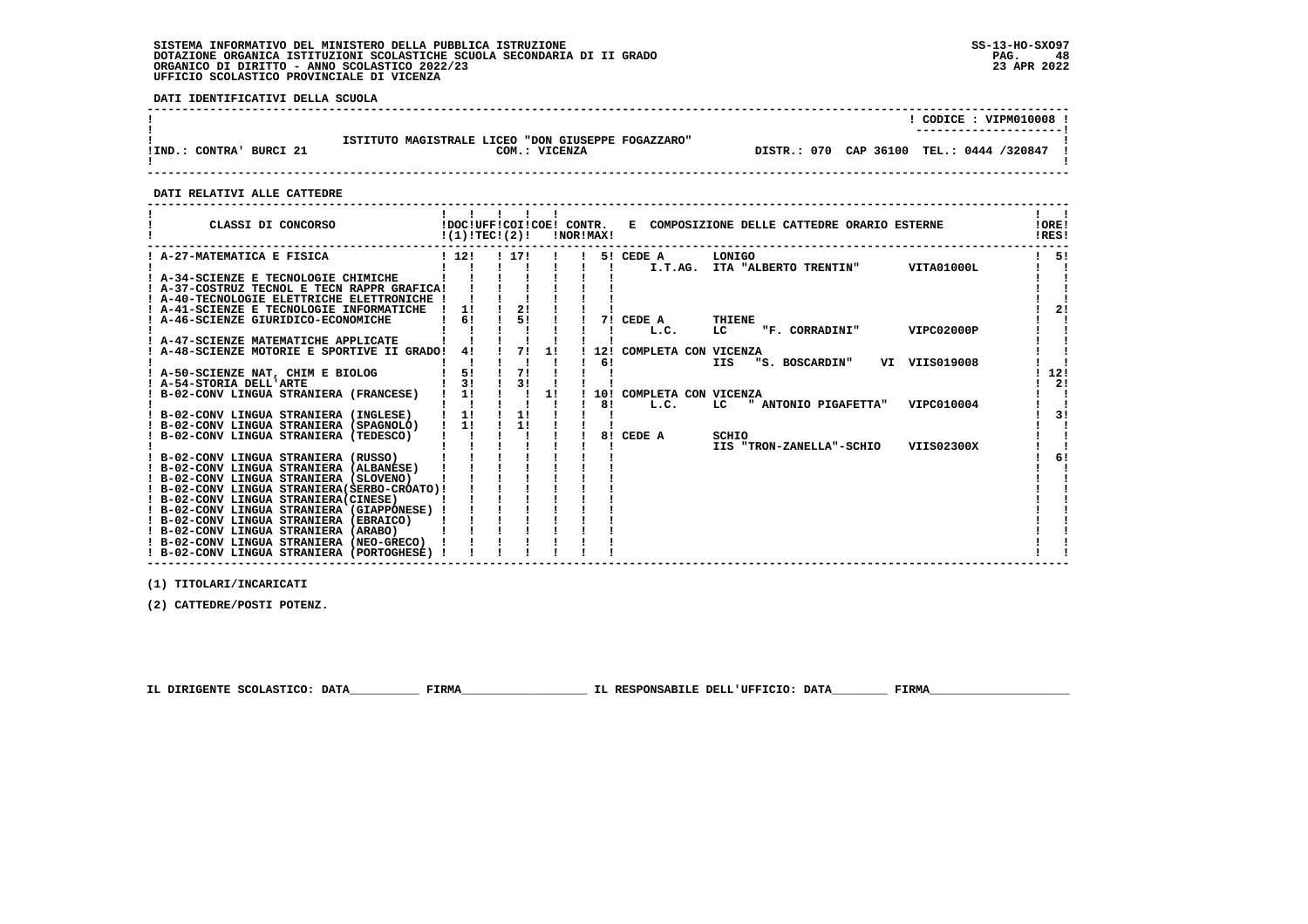# **SISTEMA INFORMATIVO DEL MINISTERO DELLA PUBBLICA ISTRUZIONE SS-13-HO-SXO97 DOTAZIONE ORGANICA ISTITUZIONI SCOLASTICHE SCUOLA SECONDARIA DI II GRADO PAG. 49**ORGANICO DI DIRITTO - ANNO SCOLASTICO 2022/23  **UFFICIO SCOLASTICO PROVINCIALE DI VICENZA**

 **DATI IDENTIFICATIVI DELLA SCUOLA**

|                                      |                                      |  | CODICE: VIPS010007 !                     |
|--------------------------------------|--------------------------------------|--|------------------------------------------|
|                                      |                                      |  | ----------------------                   |
|                                      | LICEO SCIENTIFICO LS JACOPO DA PONTE |  |                                          |
| !IND.: VIALE SAN TOMMASO D AOUINO 12 | COM.: BASSANO DEL GRAPPA             |  | DISTR.: 015 CAP 36061 TEL.: 0424 /522280 |
|                                      |                                      |  |                                          |
|                                      |                                      |  |                                          |

 **------------------------------------------------------------------------------------------------------------------------------------**

# **DATI RELATIVI ALLE CLASSI - SEDI EROGAZIONE DI COMPETENZA**

| CORSI - INDIRIZZI - SPECIALIZZAZIONI                                                               | ANNI DI CORSO !<br>CORSI - INDIRIZZI - SPECIALIZZAZIONI<br>1 1 2 3 3 4 5 6 1                                                            | ANNI DI CORSO<br>1 1 1 2 1 3 1 4 1 5 1 6 1 |
|----------------------------------------------------------------------------------------------------|-----------------------------------------------------------------------------------------------------------------------------------------|--------------------------------------------|
| ILI02 SCIENTIFICO<br>!LI15 LICEO SCIENTIFICO - SEZIONE SPORTIVA<br>ILIP2 POTENZIAMENTO LINGUISTICO | 1 31 31 41 41 ILIO3 SCIENTIFICO - OPZIONE SCIENZE APPLICAT<br>ILILS LICEO SPORTIVO<br>ILIP4 POTENZIAMENTO ARTISTICO E MUSICALE<br>11111 | 121312121311                               |

# **DATI RELATIVI ALLE CATTEDRE**

| CLASSI DI CONCORSO                                                               |      |    | $!(1)!TEC!(2)!$ $INORIMAX!$ |    |    |                                     |             |                | !DOC!UFF!COI!COE! CONTR. E COMPOSIZIONE DELLE CATTEDRE ORARIO ESTERNE |                                      | !ORE!<br>!RES! |  |
|----------------------------------------------------------------------------------|------|----|-----------------------------|----|----|-------------------------------------|-------------|----------------|-----------------------------------------------------------------------|--------------------------------------|----------------|--|
| ! A-02-DESIGN MET.OREF.PIET.DURE GEMME                                           |      |    |                             |    |    |                                     |             |                |                                                                       |                                      |                |  |
| ! A-03-DESIGN DELLA CERAMICA                                                     |      |    |                             |    |    |                                     |             |                |                                                                       |                                      |                |  |
| ! A-05-DESIGN DEL TESSUTO E DELLA MODA                                           |      |    |                             |    |    |                                     |             |                |                                                                       |                                      |                |  |
| ! A-06-DESIGN DEL VETRO                                                          |      |    |                             |    |    |                                     |             |                |                                                                       |                                      |                |  |
| ! A-07-DISCIPLINE AUDIOVISIVE                                                    |      |    |                             |    |    |                                     |             |                |                                                                       |                                      |                |  |
| ! A-08-DISCIP GEOM, ARCH, ARRED, SCENOTEC !                                      |      |    |                             |    |    |                                     |             |                |                                                                       |                                      |                |  |
| ! A-09-DISCIP GRAFICHE, PITTORICHE, SCENOG!                                      |      |    |                             |    |    |                                     |             |                |                                                                       |                                      |                |  |
| ! A-10-DISCIPLINE GRAFICO-PUBBLICITARIE                                          |      |    |                             |    |    |                                     |             |                |                                                                       |                                      |                |  |
| A-11-DISCIPLINE LETTERARIE E LATINO                                              | 1141 |    | 1131                        | 1! |    | 10! COMPLETA CON BASSANO DEL GRAPPA |             |                |                                                                       |                                      |                |  |
|                                                                                  |      |    |                             |    | 81 | L.C.                                | LC          | "G.B. BROCCHI" |                                                                       | VIPC04000X                           |                |  |
| ! A-12-DISCIPL LETTERARIE ISTITUTI II GR                                         |      |    |                             |    |    |                                     |             |                |                                                                       |                                      |                |  |
| ! A-14-DISCIP PLAST. SCUL. SCENOPLAST.<br>! A-16-DISEG ARTIST MODELLAZ ODONTOTEC |      |    |                             |    |    |                                     |             |                |                                                                       |                                      |                |  |
| ! A-17-DISEG STORIA ARTE ISTITUTI II GR                                          |      | 31 | 3 <sub>1</sub>              |    | 21 | CEDE A                              | SCHIO       |                |                                                                       |                                      |                |  |
|                                                                                  |      |    |                             |    |    |                                     |             |                | IIS "TRON-ZANELLA"-SCHIO                                              | VIIS02300X                           |                |  |
| ! A-18-FILOSOFIA E SCIENZE UMANE                                                 |      |    |                             |    |    |                                     |             |                |                                                                       |                                      |                |  |
| ! A-19-FILOSOFIA E STORIA                                                        |      | 5! | 71                          |    |    |                                     |             |                |                                                                       |                                      | 51             |  |
| $I$ A-20-FISICA                                                                  |      |    |                             |    |    |                                     |             |                |                                                                       |                                      |                |  |
| ! A-24-LINGUA E CULT STRANIERA (INGLESE)                                         |      | 51 | 51                          |    |    | 6! CEDE A                           | <b>NOVE</b> |                |                                                                       |                                      |                |  |
|                                                                                  |      |    |                             |    |    | I.A.                                |             |                |                                                                       | LICEO ARTISTICO "G.DE FAB VISD020008 |                |  |
| ! A-24-LINGUA E CULT STRANIERA (FRANCESE) !                                      |      |    |                             |    |    |                                     |             |                |                                                                       |                                      |                |  |
| ! A-24-LINGUA E CULT STRANIERA (SPAGNOLO) !                                      |      |    |                             |    |    |                                     |             |                |                                                                       |                                      |                |  |
| ! A-24-LINGUA E CULT STRANIERA (TEDESCO)                                         |      |    |                             |    |    |                                     |             |                |                                                                       |                                      |                |  |
| ! A-24-LINGUA E CULT STRANIERA (RUSSO)                                           |      |    |                             |    |    |                                     |             |                |                                                                       |                                      |                |  |
| ! A-26-MATEMATICA                                                                | 41   |    | 4!                          |    |    |                                     |             |                |                                                                       |                                      |                |  |
| ! A-27-MATEMATICA E FISICA                                                       | 1111 |    | 111                         |    |    |                                     |             |                |                                                                       |                                      | 11             |  |
| ! A-29-MUSICA ISTITUTI II GRADO                                                  |      |    |                             |    |    |                                     |             |                |                                                                       |                                      |                |  |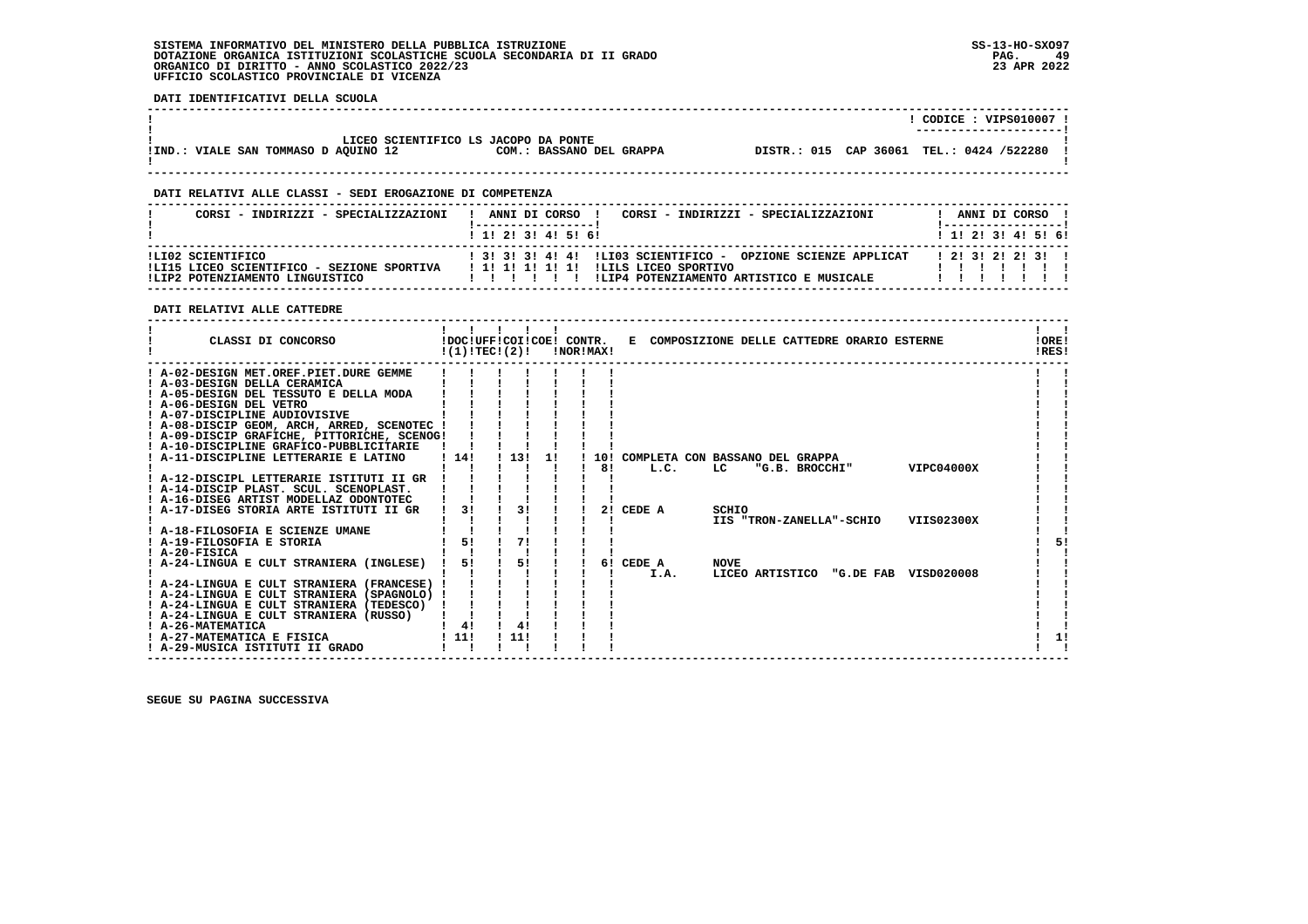# **SISTEMA INFORMATIVO DEL MINISTERO DELLA PUBBLICA ISTRUZIONE SS-13-HO-SXO97 DOTAZIONE ORGANICA ISTITUZIONI SCOLASTICHE SCUOLA SECONDARIA DI II GRADO PAG. 50ORGANICO DI DIRITTO - ANNO SCOLASTICO 2022/23 UFFICIO SCOLASTICO PROVINCIALE DI VICENZA**

 **DATI IDENTIFICATIVI DELLA SCUOLA**

| LICEO SCIENTIFICO LS JACOPO DA PONTE<br>DISTR.: 015 CAP 36061 TEL.: 0424 /522280<br>COM.: BASSANO DEL GRAPPA<br>!IND.: VIALE SAN TOMMASO D AQUINO 12 |  | CODICE: VIPS010007 !   |
|------------------------------------------------------------------------------------------------------------------------------------------------------|--|------------------------|
|                                                                                                                                                      |  | ---------------------- |
|                                                                                                                                                      |  |                        |

 **DATI RELATIVI ALLE CATTEDRE**

| CLASSI DI CONCORSO | .<br>CONTR.<br>!DOC!UFF!COI!COE!<br>!(1)!TEC!(2)!<br><b>INOR IMAX!</b> | E. | COMPOSIZIONE DELLE CATTEDRE ORARIO ESTERNE | .ORE!<br>RES! |
|--------------------|------------------------------------------------------------------------|----|--------------------------------------------|---------------|
|                    |                                                                        |    |                                            |               |

| ! A-34-SCIENZE E TECNOLOGIE CHIMICHE        |    |    |  |  |              |       |                 |            |    |
|---------------------------------------------|----|----|--|--|--------------|-------|-----------------|------------|----|
| ! A-37-COSTRUZ TECNOL E TECN RAPPR GRAFICA! |    |    |  |  |              |       |                 |            |    |
| ! A-40-TECNOLOGIE ELETTRICHE ELETTRONICHE ! |    |    |  |  |              |       |                 |            |    |
| ! A-41-SCIENZE E TECNOLOGIE INFORMATICHE    | 11 |    |  |  | 6! CEDE A    | SCHIO |                 |            |    |
|                                             |    |    |  |  | I.P.I.A. IPS |       | "G. B. GARBIN"  | VIRI03000N |    |
| ! A-46-SCIENZE GIURIDICO-ECONOMICHE         |    |    |  |  | 9! CEDE A    | SCHIO |                 |            |    |
|                                             |    |    |  |  |              | IS    | "MARTINI" SCHIO | VIIS00900N |    |
| ! A-47-SCIENZE MATEMATICHE APPLICATE        |    |    |  |  |              |       |                 |            |    |
| ! A-48-SCIENZE MOTORIE E SPORTIVE II GRADO! | 51 | 51 |  |  |              |       |                 |            |    |
| ! A-50-SCIENZE NAT, CHIM E BIOLOG           | 6! | 6! |  |  |              |       |                 |            | 5! |
| ! A-54-STORIA DELL'ARTE                     | 2! | 21 |  |  |              |       |                 |            |    |
| ! A-61-TECNOL E TECN COMUNICAZ MULTIMEDIA ! |    |    |  |  |              |       |                 |            |    |
| ! A-62-TECNOL E TECNICHE PER LA GRAFICA     |    |    |  |  |              |       |                 |            |    |
| ! B-02-CONV LINGUA STRANIERA (FRANCESE)     |    |    |  |  |              |       |                 |            |    |
| ! B-02-CONV LINGUA STRANIERA (INGLESE)      |    |    |  |  |              |       |                 |            |    |
| ! B-02-CONV LINGUA STRANIERA (SPAGNOLO)     |    |    |  |  |              |       |                 |            |    |
| ! B-02-CONV LINGUA STRANIERA (TEDESCO)      |    |    |  |  |              |       |                 |            |    |
| ! B-02-CONV LINGUA STRANIERA (RUSSO)        |    |    |  |  |              |       |                 |            |    |
| ! B-08-LAB PRODUZ INDUSTR ARTIG CERAMICA    |    |    |  |  |              |       |                 |            |    |
| ! B-18-LAB SC E TECNOL TESS ABBIGL MODA     |    |    |  |  |              |       |                 |            |    |
| ! B-28-LABORATORIO DI TECNOLOGIE ORAFE      |    |    |  |  |              |       |                 |            |    |
|                                             |    |    |  |  |              |       |                 |            |    |

 **(1) TITOLARI/INCARICATI**

 **(2) CATTEDRE/POSTI POTENZ.**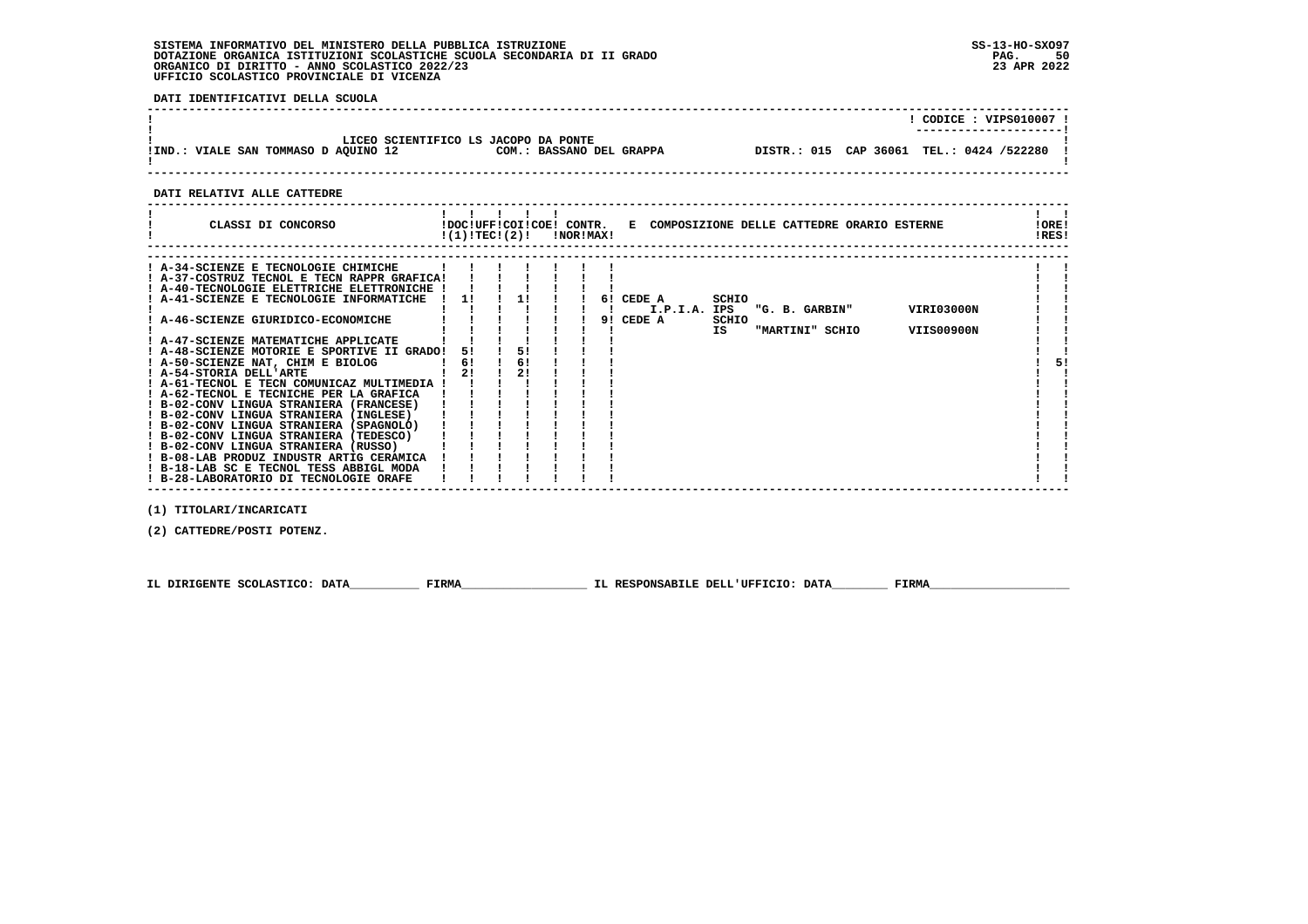# **SISTEMA INFORMATIVO DEL MINISTERO DELLA PUBBLICA ISTRUZIONE SS-13-HO-SXO97 DOTAZIONE ORGANICA ISTITUZIONI SCOLASTICHE SCUOLA SECONDARIA DI II GRADO PAG. 51**ORGANICO DI DIRITTO - ANNO SCOLASTICO 2022/23  **UFFICIO SCOLASTICO PROVINCIALE DI VICENZA**

 **DATI IDENTIFICATIVI DELLA SCUOLA**

|                                                              |               |  | CODICE: VIPS02000T !<br>---------------------- |  |
|--------------------------------------------------------------|---------------|--|------------------------------------------------|--|
| LICEO SCIENTIFICO LS "P. LIOY"<br>! IND.: CONTRA' CORDENONS, | COM.: VICENZA |  | DISTR.: 070 CAP 36100 TEL.: 0444 /324756       |  |

 **------------------------------------------------------------------------------------------------------------------------------------**

# **DATI RELATIVI ALLE CLASSI - SEDI EROGAZIONE DI COMPETENZA**

| CORSI - INDIRIZZI - SPECIALIZZAZIONI                                                                              | ANNI DI CORSO !<br>CORSI - INDIRIZZI - SPECIALIZZAZIONI                                                     | ANNI DI CORSO !                             |
|-------------------------------------------------------------------------------------------------------------------|-------------------------------------------------------------------------------------------------------------|---------------------------------------------|
|                                                                                                                   | 1 1 1 2 1 3 1 4 1 5 1 6 1                                                                                   | 1 1 1 2 1 3 1 4 1 5 1 6 1                   |
| !ITP5 POT. SOCIO ECONOMICO E PER LA LEGALITA' ! ! ! ! ! ! ! ! LI02 SCIENTIFICO<br>!LIP2 POTENZIAMENTO LINGUISTICO | ILI03 SCIENTIFICO - OPZIONE SCIENZE APPLICAT ! 3! 5! 3! 4! 4! ILI23 SCIENTIFICO OPZ. SCIENZE APPLICATE OUAD | $1$ 3! 2! 3! 3! 2! !<br>1 1 1 1 1 1 1 1 1 1 |

# **DATI RELATIVI ALLE CATTEDRE**

| CLASSI DI CONCORSO                          | !DOC!UFF!COI!COE! CONTR.<br>!(1)!TEC!(2)! |      |    | !NOR!MAX! |                          | E COMPOSIZIONE DELLE CATTEDRE ORARIO ESTERNE |                   | !ORE!<br>!RES! |
|---------------------------------------------|-------------------------------------------|------|----|-----------|--------------------------|----------------------------------------------|-------------------|----------------|
| A-11-DISCIPLINE LETTERARIE E LATINO         | 112!                                      | 113! |    |           | 3! CEDE A                | VICENZA                                      |                   | 2!             |
|                                             |                                           |      |    |           | L.S.                     | "G.B.QUADRI"<br>LS                           | <b>VIPS05000N</b> |                |
| A-12-DISCIPL LETTERARIE ISTITUTI II GR      |                                           |      | 11 |           | 12! COMPLETA CON VICENZA |                                              |                   |                |
|                                             |                                           |      |    | 61        | I.T.C.                   | ITE " A. FUSINIERI"                          | VITD010003        |                |
| ! A-16-DISEG ARTIST MODELLAZ ODONTOTEC      |                                           |      |    |           |                          |                                              |                   |                |
| A-17-DISEG STORIA ARTE ISTITUTI II GR       | 5!                                        | 41   | 1! |           | 16! COMPLETA CON VICENZA |                                              |                   |                |
|                                             |                                           |      |    | 2!        | L.S.                     | LS "G.B.QUADRI"                              | VIPS05000N        |                |
| ! A-18-FILOSOFIA E SCIENZE UMANE            |                                           |      |    |           |                          |                                              |                   |                |
| A-19-FILOSOFIA E STORIA                     | 51                                        | 61   |    |           |                          |                                              |                   | 2!             |
| ! A-20-FISICA                               | 61                                        | 5!   |    | 61        | CEDE A                   | MONTECCHIO MAGGIORE                          |                   |                |
| ! A-24-LINGUA E CULT STRANIERA (INGLESE)    |                                           |      |    |           |                          | IS "S. CECCATO" MONTECCHIO                   | VIIS007002        |                |
| ! A-24-LINGUA E CULT STRANIERA (FRANCESE)   |                                           |      |    |           |                          |                                              |                   |                |
| ! A-24-LINGUA E CULT STRANIERA (SPAGNOLO) ! |                                           |      |    |           |                          |                                              |                   |                |
| ! A-24-LINGUA E CULT STRANIERA (TEDESCO)    |                                           |      |    |           |                          |                                              |                   |                |
| ! A-24-LINGUA E CULT STRANIERA (RUSSO)      |                                           |      |    |           |                          |                                              |                   |                |
| ! A-26-MATEMATICA                           | 11                                        | 1!   |    |           |                          |                                              |                   |                |
| ! A-27-MATEMATICA E FISICA                  | 11!                                       | 14!  |    |           |                          |                                              |                   | 11!            |
| ! A-34-SCIENZE E TECNOLOGIE CHIMICHE        |                                           |      |    |           |                          |                                              |                   |                |
| ! A-37-COSTRUZ TECNOL E TECN RAPPR GRAFICA! |                                           |      |    |           |                          |                                              |                   |                |
| ! A-40-TECNOLOGIE ELETTRICHE ELETTRONICHE ! |                                           |      |    |           |                          |                                              |                   |                |
| A-41-SCIENZE E TECNOLOGIE INFORMATICHE      | 21                                        | 2!   |    | 81        | CEDE A                   | <b>VICENZA</b>                               |                   |                |
|                                             |                                           |      |    |           |                          | I.P.I.A. IPSIA "F. LAMPERTICO"               | VIRI05000V        |                |
| A-45-SCIENZE ECONOMICO-AZIENDALI            |                                           |      |    |           |                          |                                              |                   |                |
| ! A-46-SCIENZE GIURIDICO-ECONOMICHE         | 1!                                        | 1!   |    |           |                          |                                              |                   |                |
| ! A-47-SCIENZE MATEMATICHE APPLICATE        |                                           |      |    |           |                          |                                              |                   |                |
| ! A-48-SCIENZE MOTORIE E SPORTIVE II GRADO! | 31                                        | 4!   |    |           |                          |                                              |                   |                |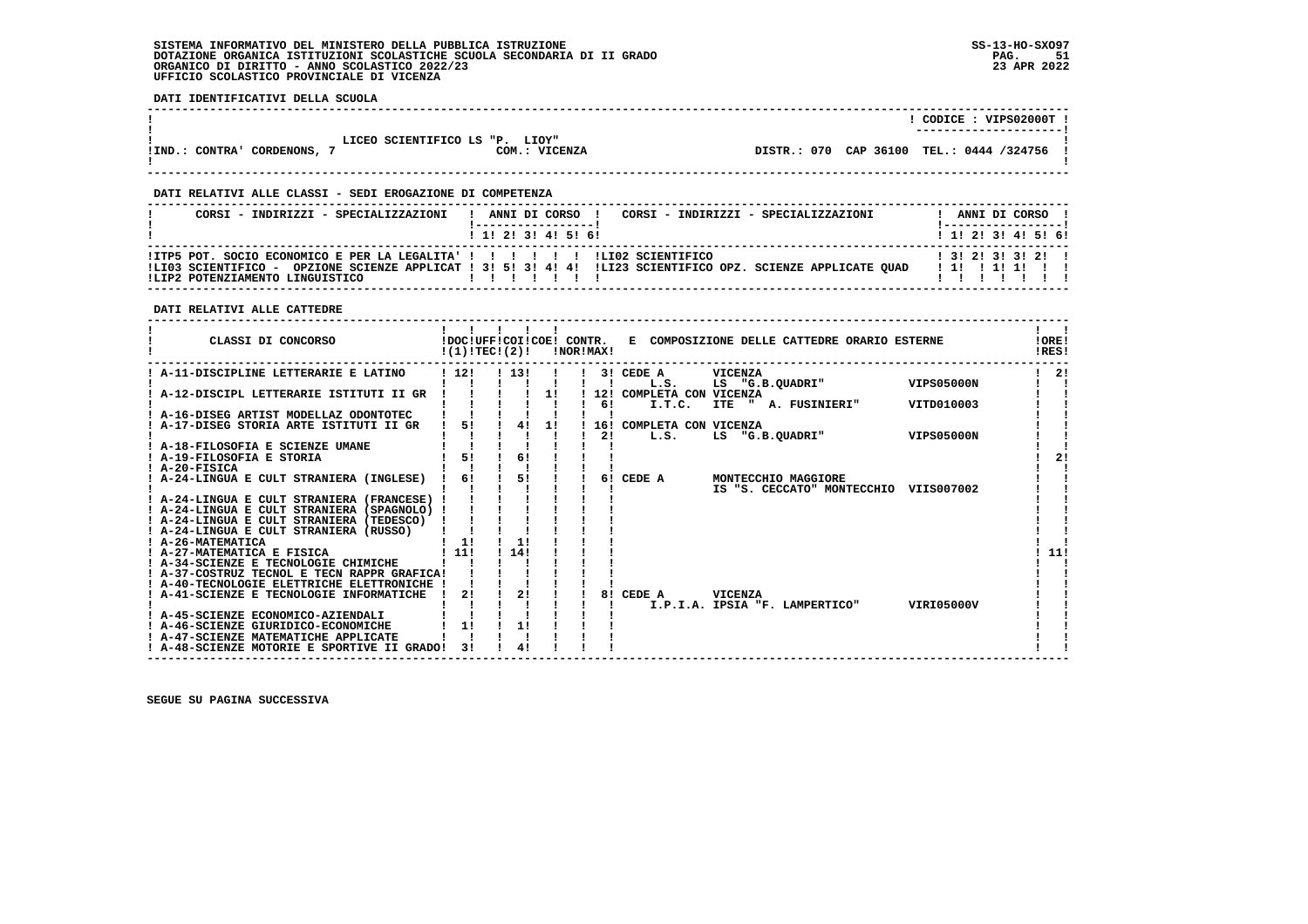# **SISTEMA INFORMATIVO DEL MINISTERO DELLA PUBBLICA ISTRUZIONE SS-13-HO-SXO97 DOTAZIONE ORGANICA ISTITUZIONI SCOLASTICHE SCUOLA SECONDARIA DI II GRADO PAG. 52ORGANICO DI DIRITTO - ANNO SCOLASTICO 2022/23 UFFICIO SCOLASTICO PROVINCIALE DI VICENZA**

 **DATI IDENTIFICATIVI DELLA SCUOLA**

|                                                                |               |                                            | CODICE: VIPS02000T !<br>--------------------- |
|----------------------------------------------------------------|---------------|--------------------------------------------|-----------------------------------------------|
| LICEO SCIENTIFICO LS "P. LIOY"<br>!IND.: CONTRA'<br>CORDENONS, | COM.: VICENZA | DISTR.: 070 CAP 36100 TEL.: 0444 /324756 ! |                                               |

 **------------------------------------------------------------------------------------------------------------------------------------**

 **DATI RELATIVI ALLE CATTEDRE**

| CLASSI DI CONCORSO                                                                                                                                                                                                                                                                           | !DOC!UFF!COI!COE! CONTR.<br>!(1)!TECI(2)! |  | !NOR!MAX! | E COMPOSIZIONE DELLE CATTEDRE ORARIO ESTERNE | !ORE!<br>!RES! |
|----------------------------------------------------------------------------------------------------------------------------------------------------------------------------------------------------------------------------------------------------------------------------------------------|-------------------------------------------|--|-----------|----------------------------------------------|----------------|
| ! A-50-SCIENZE NAT, CHIM E BIOLOG<br>! A-65-TEORIA E TECNICA COMUNICAZIONE<br>! B-02-CONV LINGUA STRANIERA (FRANCESE)<br>! B-02-CONV LINGUA STRANIERA (INGLESE)<br>! B-02-CONV LINGUA STRANIERA (SPAGNOLO)<br>! B-02-CONV LINGUA STRANIERA (TEDESCO)<br>! B-02-CONV LINGUA STRANIERA (RUSSO) | -61                                       |  |           |                                              | 71             |

 **(1) TITOLARI/INCARICATI**

 **(2) CATTEDRE/POSTI POTENZ.**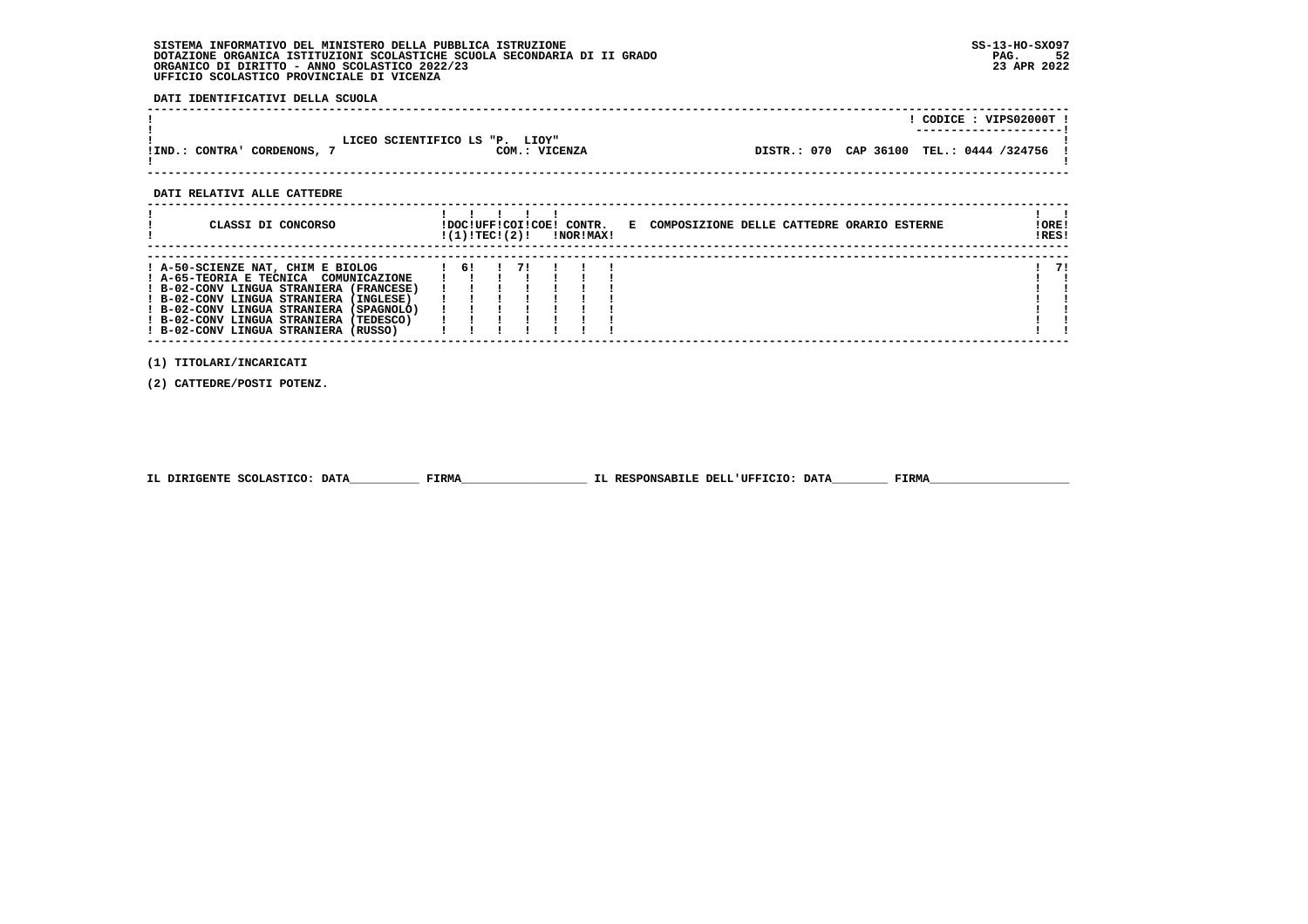# **SISTEMA INFORMATIVO DEL MINISTERO DELLA PUBBLICA ISTRUZIONE SS-13-HO-SXO97 DOTAZIONE ORGANICA ISTITUZIONI SCOLASTICHE SCUOLA SECONDARIA DI II GRADO PAG. 53**ORGANICO DI DIRITTO - ANNO SCOLASTICO 2022/23  **UFFICIO SCOLASTICO PROVINCIALE DI VICENZA**

 **DATI IDENTIFICATIVI DELLA SCUOLA**

|                                                                             |               | CODICE: VIPS05000N !<br>---------------------- |
|-----------------------------------------------------------------------------|---------------|------------------------------------------------|
| LICEO SCIENTIFICO LS "G. B. QUADRI"<br>!IND.<br>: VIALE GIOSUE' CARDUCCI 17 | COM.: VICENZA | DISTR.: 070 CAP 36100 TEL.: 0444 /<br>928877 ! |

# **DATI RELATIVI ALLE CLASSI - SEDI EROGAZIONE DI COMPETENZA**

| CORSI - INDIRIZZI - SPECIALIZZAZIONI     | ANNI DI CORSO !<br>CORSI - INDIRIZZI - SPECIALIZZAZIONI<br>1 1 1 2 1 3 1 4 1 5 1 6 1                                                    | ANNI DI CORSO<br>1 1 1 2 1 3 1 4 1 5 1 6 1 |
|------------------------------------------|-----------------------------------------------------------------------------------------------------------------------------------------|--------------------------------------------|
| ILI02 SCIENTIFICO<br>ILT12 SCIENZE UMANE | 1 31 41 41 51 ILIO3 SCIENTIFICO - OPZIONE SCIENZE APPLICAT<br>- OPZ, ECONOMICO SOCIALE ! 4! 3! 3! 3! 2! !LIP2 POTENZIAMENTO LINGUISTICO | 161715151511                               |

### **DATI RELATIVI ALLE CATTEDRE**

| CLASSI DI CONCORSO                          | !DOC!UFF!COI!COE! CONTR.<br>!(1)!TEC!(2)! |       |     | INOR IMAX ! | E COMPOSIZIONE DELLE CATTEDRE ORARIO ESTERNE             | !ORE!<br>IRES! |
|---------------------------------------------|-------------------------------------------|-------|-----|-------------|----------------------------------------------------------|----------------|
| A-11-DISCIPLINE LETTERARIE E LATINO         | 1191                                      | ! 19! | -11 |             | ! 15! COMPLETA CON VICENZA                               |                |
|                                             |                                           |       |     | 31          | <b>VIPS02000T</b><br>L.S.<br>LS<br>"P. LIOY"             |                |
| ! A-12-DISCIPL LETTERARIE ISTITUTI II GR    | 21                                        | 31    |     |             |                                                          |                |
| A-16-DISEG ARTIST MODELLAZ ODONTOTEC        |                                           |       |     |             |                                                          |                |
| A-17-DISEG STORIA ARTE ISTITUTI II GR       | 6!                                        | 6!    |     | 21          | CEDE A<br>VICENZA                                        | 21             |
|                                             |                                           |       |     |             | "P. LIOY"<br>VIPS02000T<br>L.S.<br>LS                    |                |
| A-18-FILOSOFIA E SCIENZE UMANE              | 3 <sub>1</sub>                            | 31    |     |             | <b>VICENZA</b><br>8! CEDE A                              | 11             |
|                                             |                                           |       |     |             | I.P.S.S. IIS "B. MONTAGNA " VICENZA<br><b>VIRF02050D</b> |                |
| A-19-FILOSOFIA E STORIA                     | 91                                        | 91    |     |             | 9! CEDE A<br><b>VICENZA</b>                              | 4!             |
|                                             |                                           |       |     |             | LICEO ARTISTICO " CANOVA"<br>VISL013523<br>L.A.          |                |
| A-20-FISICA                                 |                                           |       |     |             |                                                          |                |
| A-24-LINGUA E CULT STRANIERA (INGLESE)      | ! 11!                                     | 11!   | 1!  | 9!          | COMPLETA CON VICENZA                                     |                |
|                                             |                                           |       |     | 91<br>9!    | I.T.C.<br>VITD010003<br>ITE " A. FUSINIERI"              |                |
| A-24-LINGUA E CULT STRANIERA (FRANCESE) !   |                                           |       | 11  | 91          | COMPLETA CON SCHIO<br>IS.<br>VIIS00900N                  |                |
| A-24-LINGUA E CULT STRANIERA (SPAGNOLO)     | 11                                        | 11    |     | 3 L         | "MARTINI" SCHIO<br><b>VICENZA</b><br>CEDE A              |                |
|                                             |                                           |       |     |             | I.T.C.<br><b>ITE</b><br>A. FUSINIERI"<br>VITD010003      |                |
| A-24-LINGUA E CULT STRANIERA (TEDESCO)      |                                           |       |     | 81          | CEDE A<br><b>VICENZA</b>                                 | 11             |
|                                             |                                           |       |     |             | I.I.S. "ALMERICO DA SCHIO<br>VIIS01600R                  |                |
|                                             |                                           |       |     | 61          | ED A<br>VALDAGNO                                         |                |
|                                             |                                           |       |     |             | IIS "MARZOTTO-LUZZATTI" DI<br>VIIS022004                 |                |
| A-24-LINGUA E CULT STRANIERA (RUSSO)        |                                           |       |     |             |                                                          |                |
| ! A-26-MATEMATICA                           | 41                                        | 4!    |     |             |                                                          |                |
| ! A-27-MATEMATICA E FISICA                  | ! 19!                                     | 1191  | 11  | 121         | COMPLETA CON VICENZA                                     |                |
|                                             |                                           |       |     | 6!          | VI VIIS019008<br>IIS<br>"S. BOSCARDIN"                   |                |
| A-34-SCIENZE E TECNOLOGIE CHIMICHE          |                                           |       |     |             |                                                          |                |
| ! A-37-COSTRUZ TECNOL E TECN RAPPR GRAFICA! |                                           |       |     |             |                                                          |                |
| ! A-40-TECNOLOGIE ELETTRICHE ELETTRONICHE   |                                           |       |     |             |                                                          |                |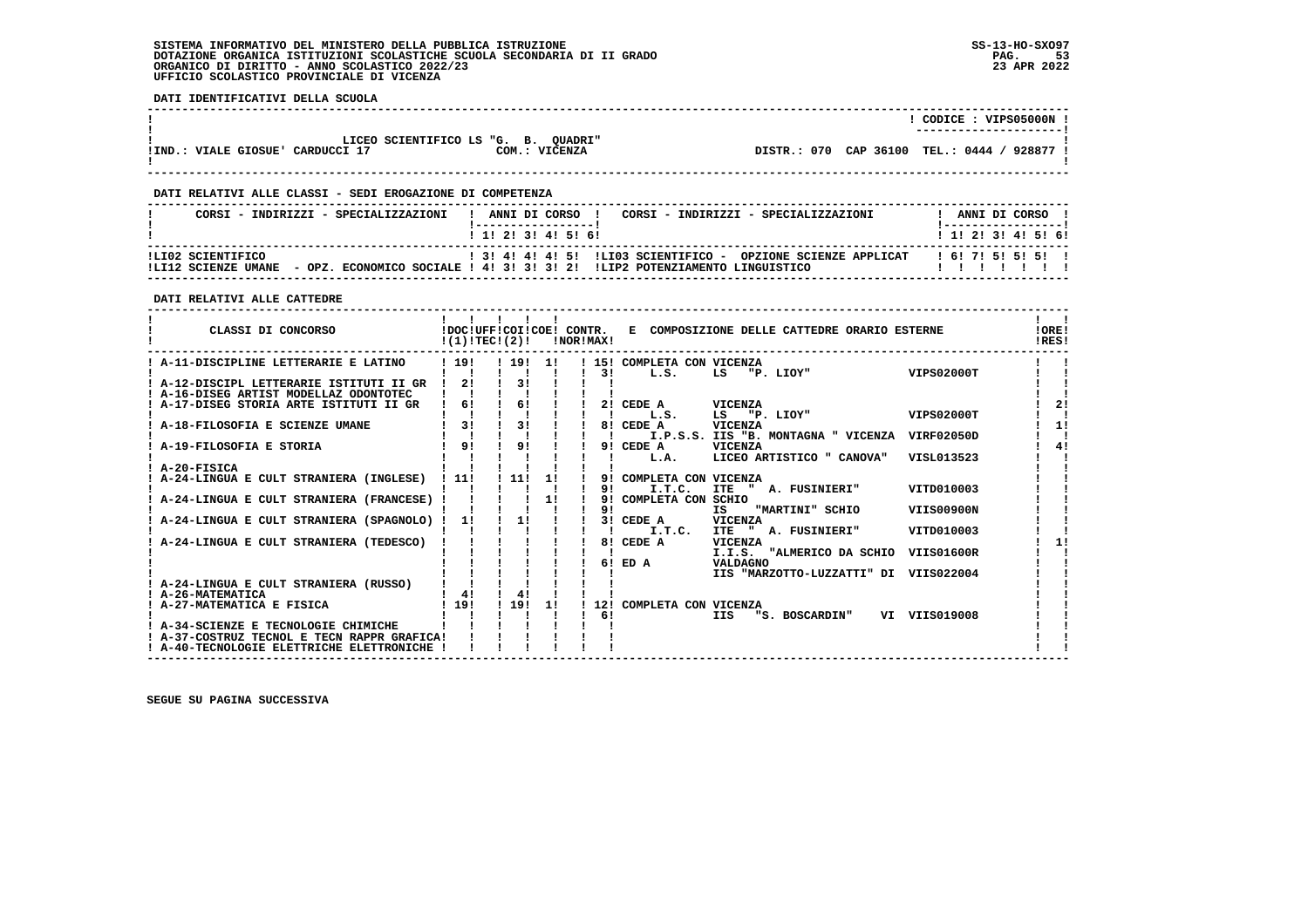# **SISTEMA INFORMATIVO DEL MINISTERO DELLA PUBBLICA ISTRUZIONE SS-13-HO-SXO97 DOTAZIONE ORGANICA ISTITUZIONI SCOLASTICHE SCUOLA SECONDARIA DI II GRADO PAG. 54ORGANICO DI DIRITTO - ANNO SCOLASTICO 2022/23 UFFICIO SCOLASTICO PROVINCIALE DI VICENZA**

 **DATI IDENTIFICATIVI DELLA SCUOLA**

|                                                                                         | CODICE: VIPS05000N !<br>---------------------- |
|-----------------------------------------------------------------------------------------|------------------------------------------------|
| LICEO SCIENTIFICO LS "G. B. OUADRI"<br>COM.: VICENZA<br>IND.: VIALE GIOSUE' CARDUCCI 17 | DISTR.: 070 CAP 36100 TEL.: 0444 / 928877 !    |
|                                                                                         |                                                |

 **DATI RELATIVI ALLE CATTEDRE**

| CLASSI DI CONCORSO                                                              | !(1)!TEC!(2)!                                |    | !DOC!UFF!COI!COE! CONTR.<br>INORIMAXI |                |                      |                | E COMPOSIZIONE DELLE CATTEDRE ORARIO ESTERNE |            | !ORE!<br>IRES! |
|---------------------------------------------------------------------------------|----------------------------------------------|----|---------------------------------------|----------------|----------------------|----------------|----------------------------------------------|------------|----------------|
|                                                                                 | 31                                           |    |                                       |                |                      |                |                                              |            | -201           |
| ! A-41-SCIENZE E TECNOLOGIE INFORMATICHE<br>! A-46-SCIENZE GIURIDICO-ECONOMICHE | $\overline{1}$ $\overline{3}$ $\overline{1}$ | 31 |                                       | Q <sub>1</sub> | COMPLETA CON VICENZA |                |                                              |            |                |
|                                                                                 |                                              |    |                                       |                | I.T.C.<br>E CON      | <b>VICENZA</b> | ITC "G. PIOVENE"                             | VITD09000X |                |

|                                             |      |       |  |  | E CON | <b>VICENZA</b> |                    |  |            |  |    |
|---------------------------------------------|------|-------|--|--|-------|----------------|--------------------|--|------------|--|----|
|                                             |      |       |  |  |       | I.I.S.         | "ALMERICO DA SCHIO |  | VIIS01600R |  |    |
| A-47-SCIENZE MATEMATICHE APPLICATE          |      |       |  |  |       |                |                    |  |            |  |    |
| ! A-48-SCIENZE MOTORIE E SPORTIVE II GRADO! | 71   |       |  |  |       |                |                    |  |            |  |    |
| ! A-50-SCIENZE NAT, CHIM E BIOLOG           | -11! | ! 11! |  |  |       |                |                    |  |            |  | 8! |
| ! A-54-STORIA DELL'ARTE                     |      |       |  |  |       |                |                    |  |            |  |    |
| ! B-02-CONV LINGUA STRANIERA (FRANCESE)     |      |       |  |  |       |                |                    |  |            |  |    |
| ! B-02-CONV LINGUA STRANIERA (INGLESE)      |      |       |  |  |       |                |                    |  |            |  |    |
| ! B-02-CONV LINGUA STRANIERA (SPAGNOLO)     |      |       |  |  |       |                |                    |  |            |  |    |
| ! B-02-CONV LINGUA STRANIERA (TEDESCO)      |      |       |  |  |       |                |                    |  |            |  |    |
| ! B-02-CONV LINGUA STRANIERA (RUSSO)        |      |       |  |  |       |                |                    |  |            |  |    |
|                                             |      |       |  |  |       |                |                    |  |            |  |    |
|                                             |      |       |  |  |       |                |                    |  |            |  |    |

 **(1) TITOLARI/INCARICATI**

 **(2) CATTEDRE/POSTI POTENZ.**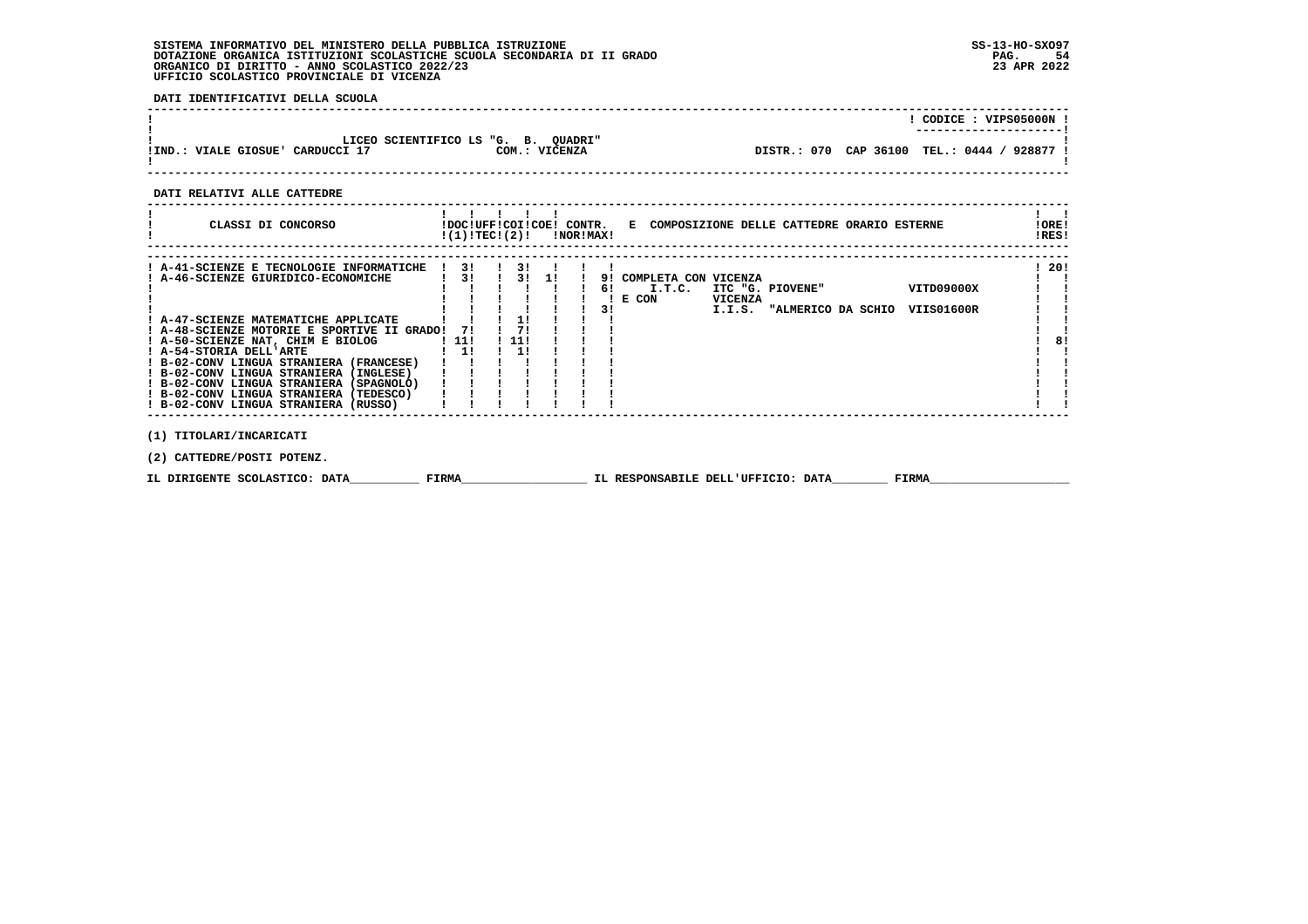**SISTEMA INFORMATIVO DEL MINISTERO DELLA PUBBLICA ISTRUZIONE SS-13-HO-SXO97 DOTAZIONE ORGANICA ISTITUZIONI SCOLASTICHE SCUOLA SECONDARIA DI II GRADO PAG. 55ORGANICO DI DIRITTO - ANNO SCOLASTICO 2022/23 UFFICIO SCOLASTICO PROVINCIALE DI VICENZA**

 **DATI IDENTIFICATIVI DELLA SCUOLA**

| LICEO SCIENTIFICO                           | LS QUADRI - SEZIONE OSPEDALIERA                                       |                             | CODICE: VIPS05001P !<br>------------------- |
|---------------------------------------------|-----------------------------------------------------------------------|-----------------------------|---------------------------------------------|
| ISEZIONE ASSOCIATA<br>!IND.: VIA RODOLFI 37 | LICEO SCIENTIFICO LS "G. B. OUADRI" DI VICENZA<br>AL<br>COM.: VICENZA | DISTR.: 070 CAP 36100 TEL.: |                                             |
|                                             | DATI RELATIVI ALLE CLASSI - SEDI EROGAZIONE DI COMPETENZA             |                             |                                             |
| CORSI - INDIRIZZI - SPECIALIZZAZIONI        | CORSI - INDIRIZZI - SPECIALIZZAZIONI<br>ANNI DI CORSO                 |                             | ANNI DI CORSO                               |

| ILI02 SCIENTIFICO | IPSAW SEZ.<br>OSPED.<br>SCIENT |  |  |  |  |
|-------------------|--------------------------------|--|--|--|--|

# **DATI RELATIVI ALLE CATTEDRE**

| CLASSI DI CONCORSO                          | !(1)!TEC!(2)! |  | !DOC!UFF!COI!COE! CONTR.<br>INORIMAXI | E COMPOSIZIONE DELLE CATTEDRE ORARIO ESTERNE | !ORE!<br>!RES! |
|---------------------------------------------|---------------|--|---------------------------------------|----------------------------------------------|----------------|
| ! A-11-DISCIPLINE LETTERARIE E LATINO       |               |  |                                       |                                              |                |
| ! A-12-DISCIPL LETTERARIE ISTITUTI II GR    |               |  |                                       |                                              |                |
| ! A-13-DISCIPL LETTERARIE, LATINO E GRECO ! |               |  |                                       |                                              |                |
| ! A-17-DISEG STORIA ARTE ISTITUTI II GR     |               |  |                                       |                                              |                |
| ! A-19-FILOSOFIA E STORIA                   |               |  |                                       |                                              |                |
| $I$ A-20-FISICA                             |               |  |                                       |                                              |                |
| ! A-24-LINGUA E CULT STRANIERA (FRANCESE) ! |               |  |                                       |                                              |                |
| ! A-24-LINGUA E CULT STRANIERA (INGLESE)    |               |  |                                       |                                              |                |
| ! A-24-LINGUA E CULT STRANIERA (SPAGNOLO) ! |               |  |                                       |                                              |                |
| ! A-26-MATEMATICA                           |               |  |                                       |                                              |                |
| ! A-27-MATEMATICA E FISICA                  |               |  |                                       |                                              |                |
| ! A-45-SCIENZE ECONOMICO-AZIENDALI          |               |  |                                       |                                              |                |
| ! A-48-SCIENZE MOTORIE E SPORTIVE II GRADO! |               |  |                                       |                                              |                |
| ! A-50-SCIENZE NAT, CHIM E BIOLOG           |               |  |                                       |                                              |                |

 **(1) TITOLARI/INCARICATI**

 **(2) CATTEDRE/POSTI POTENZ.**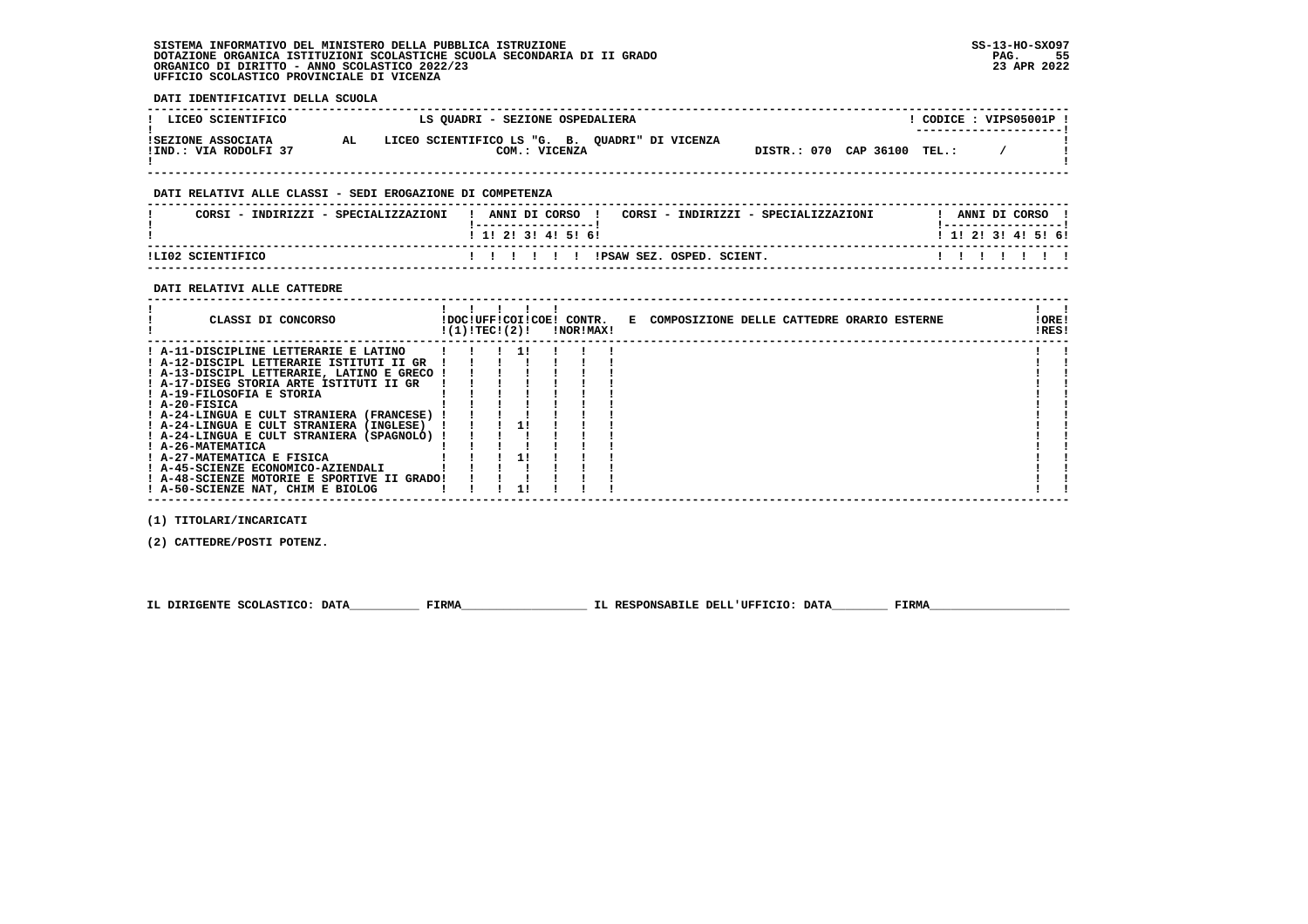# **SISTEMA INFORMATIVO DEL MINISTERO DELLA PUBBLICA ISTRUZIONE SS-13-HO-SXO97 DOTAZIONE ORGANICA ISTITUZIONI SCOLASTICHE SCUOLA SECONDARIA DI II GRADO** ORGANICO DI DIRITTO - ANNO SCOLASTICO 2022/23  **UFFICIO SCOLASTICO PROVINCIALE DI VICENZA**

 **DATI IDENTIFICATIVI DELLA SCUOLA**

|                      |                         |                                         |  | CODICE: VIPS08000D !<br>--------------------- |
|----------------------|-------------------------|-----------------------------------------|--|-----------------------------------------------|
| !IND.: VIA FORTIS, 3 | LICEO SCIENTIFICO L. S. | "DA VINCI" ARZIGNANO<br>COM.: ARZIGNANO |  | DISTR.: 031 CAP 36071 TEL.: 0444 / 676125 !   |

 **------------------------------------------------------------------------------------------------------------------------------------**

 **------------------------------------------------------------------------------------------------------------------------------------**

# **DATI RELATIVI ALLE CLASSI - SEDI EROGAZIONE DI COMPETENZA**

|                                        | CORSI - INDIRIZZI - SPECIALIZZAZIONI | CORSI - INDIRIZZI - SPECIALIZZAZIONI<br>ANNI DI CORSO !                                               | ANNI DI CORSO !                              |
|----------------------------------------|--------------------------------------|-------------------------------------------------------------------------------------------------------|----------------------------------------------|
|                                        |                                      | 1 1 1 2 1 3 1 4 1 5 1 6 1                                                                             | 1 1 1 2 1 3 1 4 1 5 1 6 1                    |
| ILI02 SCIENTIFICO<br>ILI04 LINGUISTICO |                                      | ! 1! 1! 1! 1! 1! !LIO3 SCIENTIFICO - OPZIONE SCIENZE APPLICAT<br>! 2! 1! 1! 1! 2! !LI11 SCIENZE UMANE | 1 3 1 3 1 2 1 2 1 2 1<br>$1$ 1! 2! 1! 1! 2!! |
| !LI12 SCIENZE UMANE                    |                                      | - OPZ. ECONOMICO SOCIALE ! 2! 1! 2! 1! 1! !LIP2 POTENZIAMENTO LINGUISTICO                             |                                              |

# **DATI RELATIVI ALLE CATTEDRE**

| CLASSI DI CONCORSO                                          | !DOC!UFF!COI!COE! CONTR.<br>!(1)!TEC!(2)! |     |    | !NOR!MAX! | Е            | COMPOSIZIONE DELLE CATTEDRE ORARIO ESTERNE |                   | !ORE!<br>!RES! |
|-------------------------------------------------------------|-------------------------------------------|-----|----|-----------|--------------|--------------------------------------------|-------------------|----------------|
| A-11-DISCIPLINE LETTERARIE E LATINO                         | 1101                                      | 10! |    |           |              |                                            |                   | 1171           |
| ! A-12-DISCIPL LETTERARIE ISTITUTI II GR                    | 2!                                        | 2!  |    |           |              |                                            |                   | ! 10!          |
| A-16-DISEG ARTIST MODELLAZ ODONTOTEC                        |                                           |     |    |           |              |                                            |                   |                |
| ! A-17-DISEG STORIA ARTE ISTITUTI II GR                     | 31                                        | 31  |    | 21        | CEDE A       | <b>THIENE</b>                              |                   |                |
|                                                             |                                           |     |    |           | L.C.         | LC<br>"F. CORRADINI"                       | VIPC02000P        |                |
| A-18-FILOSOFIA E SCIENZE UMANE                              | 3!                                        | 21  | 11 | 171       | COMPLETA CON | LONIGO                                     |                   |                |
|                                                             |                                           |     |    | 11        |              | IS SARTORI DI LONIGO                       | <b>VIIS01100N</b> |                |
| A-19-FILOSOFIA E STORIA                                     | 71                                        | 6!  |    |           |              |                                            |                   | 11             |
| ! A-20-FISICA                                               |                                           |     |    |           |              |                                            |                   |                |
| A-24-LINGUA E CULT STRANIERA (INGLESE)                      | 71                                        | 71  |    |           |              |                                            |                   | 6!             |
| A-24-LINGUA E CULT STRANIERA (FRANCESE)                     | 11                                        | 11  |    |           |              |                                            |                   |                |
| ! A-24-LINGUA E CULT STRANIERA (SPAGNOLO)                   | 2!                                        | 2!  |    | 91        | CEDE A       | <b>VICENZA</b>                             |                   | 1!             |
|                                                             | 21                                        |     |    |           | I.T.C.       | ITC "G. PIOVENE"                           | VITD09000X        | 71             |
| ! A-24-LINGUA E CULT STRANIERA (TEDESCO)                    |                                           | 1!  |    |           |              |                                            |                   |                |
| ! A-24-LINGUA E CULT STRANIERA (RUSSO)<br>! A-26-MATEMATICA | 21                                        | 3!  |    |           |              |                                            |                   |                |
| A-27-MATEMATICA E FISICA                                    | 71                                        | 81  |    | 11        | CEDE A       | <b>VALDAGNO</b>                            |                   | 14!            |
|                                                             |                                           |     |    |           |              | I.I.S. "G.G.TRISSINO"                      | VIIS001003        |                |
| ! A-34-SCIENZE E TECNOLOGIE CHIMICHE                        |                                           |     |    |           |              |                                            |                   |                |
| ! A-37-COSTRUZ TECNOL E TECN RAPPR GRAFICA!                 |                                           |     |    |           |              |                                            |                   |                |
| ! A-40-TECNOLOGIE ELETTRICHE ELETTRONICHE                   |                                           |     |    |           |              |                                            |                   |                |
| A-41-SCIENZE E TECNOLOGIE INFORMATICHE                      | 11                                        | 1!  |    |           |              |                                            |                   | 6!             |
| ! A-46-SCIENZE GIURIDICO-ECONOMICHE                         | 21                                        | 2!  |    |           |              |                                            |                   | 9!             |
| ! A-47-SCIENZE MATEMATICHE APPLICATE                        |                                           |     |    |           |              |                                            |                   |                |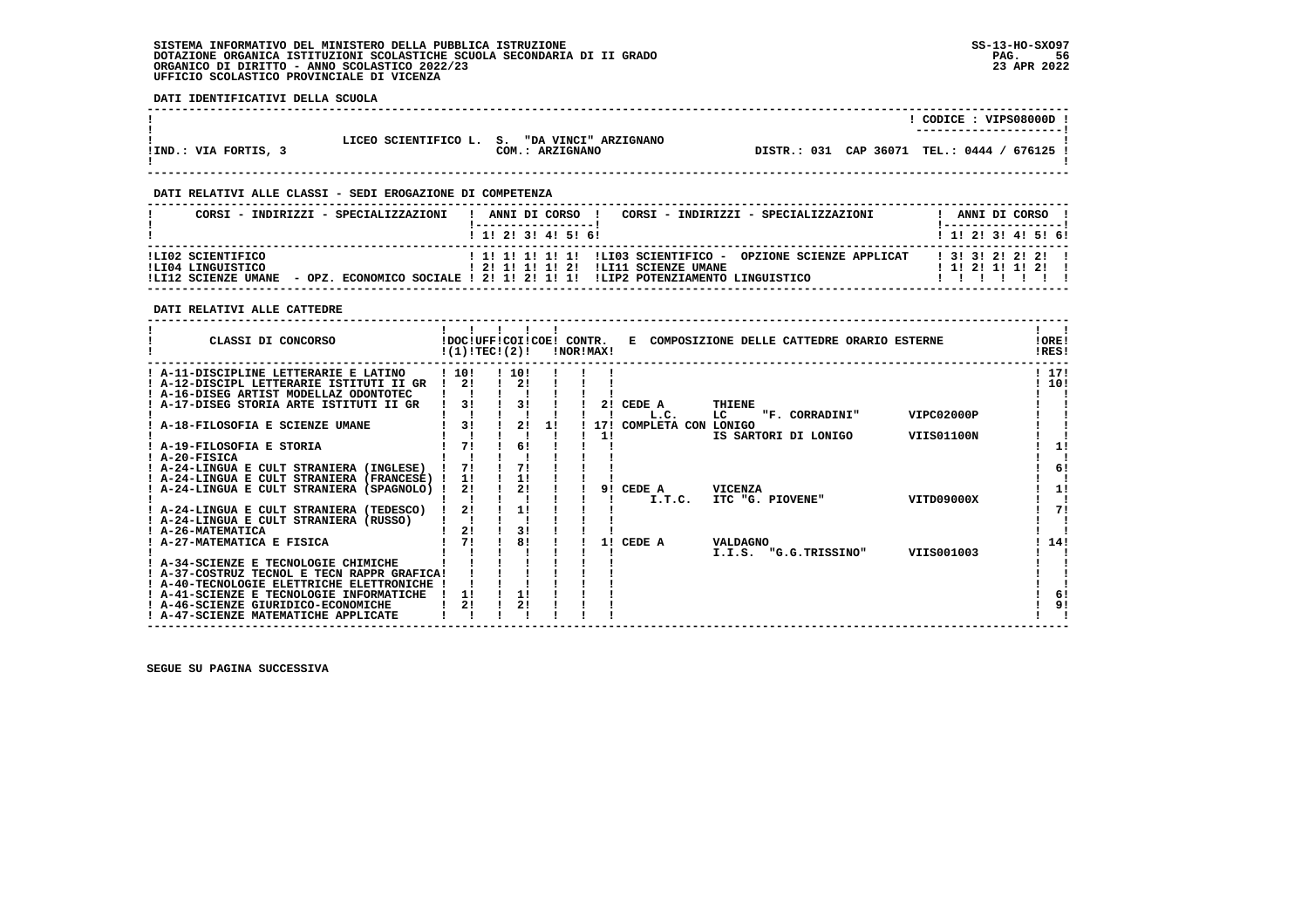# **SISTEMA INFORMATIVO DEL MINISTERO DELLA PUBBLICA ISTRUZIONE SS-13-HO-SXO97**DOTAZIONE ORGANICA ISTITUZIONI SCOLASTICHE SCUOLA SECONDARIA DI II GRADO<br>ORGANICO DI DIRITTO - ANNO SCOLASTICO 2022/23<br>UFFICIO SCOLASTICO PROVINCIALE DI VICENZA

 **DATI IDENTIFICATIVI DELLA SCUOLA**

|                      |                         |                                         |  | CODICE: VIPS08000D !<br>---------------------- |
|----------------------|-------------------------|-----------------------------------------|--|------------------------------------------------|
| IIND.: VIA FORTIS, 3 | LICEO SCIENTIFICO L. S. | "DA VINCI" ARZIGNANO<br>COM.: ARZIGNANO |  | DISTR.: 031 CAP 36071 TEL.: 0444 / 676125 !    |

 **------------------------------------------------------------------------------------------------------------------------------------**

 **DATI RELATIVI ALLE CATTEDRE**

| CLASSI DI CONCORSO                                                                                          | !DOC!UFF!COI!COE!<br>!(1)!TEC!(2)! |          |       | CONTR.<br>!NOR!MAX! |           | E.                       | COMPOSIZIONE DELLE CATTEDRE ORARIO ESTERNE                                        |                          | !ORE!<br>!RES! |
|-------------------------------------------------------------------------------------------------------------|------------------------------------|----------|-------|---------------------|-----------|--------------------------|-----------------------------------------------------------------------------------|--------------------------|----------------|
| ! A-48-SCIENZE MOTORIE E SPORTIVE II GRADO!<br>! A-50-SCIENZE NAT, CHIM E BIOLOG<br>! A-54-STORIA DELL'ARTE | 41<br>31<br>21                     | 51<br>21 | 31 11 |                     | 151<br>31 | COMPLETA CON LONIGO      | IS SARTORI DI LONIGO                                                              | <b>VIIS01100N</b>        | 8!             |
| ! B-02-CONV LINGUA STRANIERA (FRANCESE)<br>! B-02-CONV LINGUA STRANIERA (INGLESE)                           |                                    |          |       |                     | 71        | CEDE A<br>L.C.           | THIENE<br>LC.<br>"F. CORRADINI"                                                   | VIPC02000P               |                |
| B-02-CONV LINGUA STRANIERA (SPAGNOLO)<br>B-02-CONV LINGUA STRANIERA (TEDESCO)                               |                                    |          |       |                     | 71<br>7 I | CEDE A<br>CEDE A<br>L.C. | SCHIO<br>IIS "TRON-ZANELLA"-SCHIO<br><b>VICENZA</b><br>" ANTONIO PIGAFETTA"<br>LC | VIIS02300X<br>VIPC010004 |                |
| ! B-02-CONV LINGUA STRANIERA (RUSSO)                                                                        |                                    |          |       |                     |           |                          |                                                                                   |                          |                |

 **(1) TITOLARI/INCARICATI**

 **(2) CATTEDRE/POSTI POTENZ.**

|  | IL DIRIGENTE SCOLASTICO: DATA | <b>FIRMA</b> | IL RESPONSABILE DELL'UFFICIO: DATA | FIRM |
|--|-------------------------------|--------------|------------------------------------|------|
|--|-------------------------------|--------------|------------------------------------|------|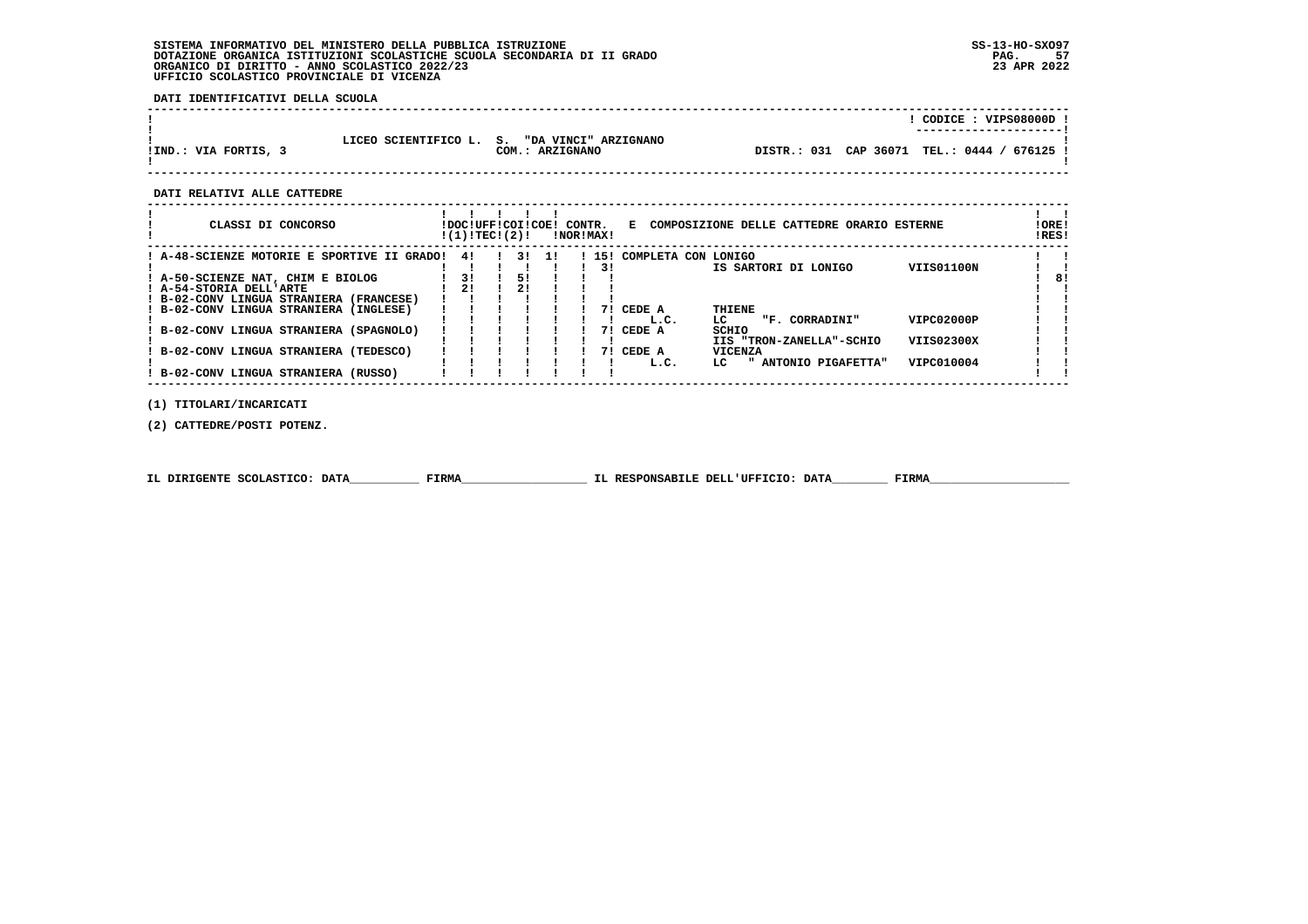# **SISTEMA INFORMATIVO DEL MINISTERO DELLA PUBBLICA ISTRUZIONE SS-13-HO-SXO97 DOTAZIONE ORGANICA ISTITUZIONI SCOLASTICHE SCUOLA SECONDARIA DI II GRADO PAG. 58**ORGANICO DI DIRITTO - ANNO SCOLASTICO 2022/23  **UFFICIO SCOLASTICO PROVINCIALE DI VICENZA**

 **DATI IDENTIFICATIVI DELLA SCUOLA**

|                      |                            | IST PROF PER I SERVIZI COMMERCIAL IPSSCT "ALMERICO DA SCHIO" - SERALE |               |                                                                             | CODICE : VIRC016515 !<br>---------------------- |
|----------------------|----------------------------|-----------------------------------------------------------------------|---------------|-----------------------------------------------------------------------------|-------------------------------------------------|
| <b>!CORSO SERALE</b> | !IND.: VIA BADEN POWEL, 33 |                                                                       | COM.: VICENZA | DELL' IST PROF PER I SERVIZI COMMERCIALI IIS "ALMERICO DA SCHIO" DI VICENZA | DISTR.: 070 CAP 36100 TEL.: 0444 /294320        |

 **------------------------------------------------------------------------------------------------------------------------------------**

# **DATI RELATIVI ALLE CLASSI - SEDI EROGAZIONE DI COMPETENZA**

| CORSI - INDIRIZZI - SPECIALIZZAZIONI | ANNI DI CORSO<br>CORSI - INDIRIZZI - SPECIALIZZAZIONI<br>1 1 1 2 1 3 1 4 1 5 1 6 1 | ANNI DI CORSO<br>1 1 1 2 1 3 1 4 1 5 1 6 1 |
|--------------------------------------|------------------------------------------------------------------------------------|--------------------------------------------|
| ITPEN ENOGASTRONOMIA - TRIENNIO      |                                                                                    |                                            |

#### **DATI RELATIVI ALLE CATTEDRE**

| CLASSI DI CONCORSO                                                               | !(1)!TEC!(2)! |    |    | !NOR!MAX! |    | !DOC!UFF!COI!COE! CONTR. E COMPOSIZIONE DELLE CATTEDRE ORARIO ESTERNE | !ORE!<br>!RES! |
|----------------------------------------------------------------------------------|---------------|----|----|-----------|----|-----------------------------------------------------------------------|----------------|
| ! A-10-DISCIPLINE GRAFICO-PUBBLICITARIE                                          |               |    |    |           |    |                                                                       |                |
| ! A-12-DISCIPL LETTERARIE ISTITUTI II GR<br>! A-18-FILOSOFIA E SCIENZE UMANE     |               |    |    |           |    |                                                                       | 12!<br>6!      |
| ! A-20-FISICA                                                                    |               |    |    |           |    |                                                                       |                |
| ! A-21-GEOGRAFIA                                                                 |               |    |    |           |    |                                                                       |                |
| ! A-24-LINGUA E CULT STRANIERA (FRANCESE) !                                      | 11            |    | 11 | 12!       |    | ! COMPLETA CON VICENZA                                                |                |
|                                                                                  |               |    |    | 6!        |    | I.P.S.S. IIS "B. MONTAGNA " VICENZA VIRF02050D                        |                |
| ! A-24-LINGUA E CULT STRANIERA (INGLESE)                                         |               |    |    |           |    |                                                                       | 12!            |
| ! A-26-MATEMATICA                                                                | 1!            | 1! |    |           |    |                                                                       |                |
| ! A-27-MATEMATICA E FISICA                                                       |               |    |    |           |    |                                                                       |                |
| ! A-31-SCIENZE DEGLI ALIMENTI                                                    |               |    |    |           |    |                                                                       | 9!             |
| ! A-34-SCIENZE E TECNOLOGIE CHIMICHE                                             |               |    |    |           |    |                                                                       |                |
| ! A-41-SCIENZE E TECNOLOGIE INFORMATICHE                                         |               |    |    |           |    |                                                                       |                |
| ! A-45-SCIENZE ECONOMICO-AZIENDALI                                               | 11            | 1! |    |           |    |                                                                       | 9!             |
| ! A-46-SCIENZE GIURIDICO-ECONOMICHE                                              | 1!            |    | 1! |           |    | COMPLETA CON VICENZA                                                  |                |
|                                                                                  |               |    |    |           | 9! | "ALMERICO DA SCHIO VIIS01600R<br>I.I.S.                               |                |
| ! A-47-SCIENZE MATEMATICHE APPLICATE                                             |               |    |    |           |    |                                                                       |                |
| ! A-48-SCIENZE MOTORIE E SPORTIVE II GRADO!                                      |               |    |    |           |    |                                                                       |                |
| ! A-50-SCIENZE NAT, CHIM E BIOLOG<br>! A-66-TRATT TESTI DATI APPLIC INFORMATICA! |               |    |    |           |    |                                                                       |                |
| ! B-16-LAB SCIENZE E TECNOL INFORMATICHE                                         |               |    |    |           |    |                                                                       |                |
| ! B-19-LAB SERVIZI RICETTIVITA' ALBERGHIER!                                      |               |    |    |           |    |                                                                       |                |
| ! B-20-LAB SERV ENOGASTRON, SETT CUCINA                                          |               |    |    |           |    |                                                                       | 12!            |
| ! B-21-LAB SERV ENOGASTRON, SETT SALA VEND!                                      |               |    |    |           |    |                                                                       | 4!             |
| ! B-22-LAB TECNOL E TECN COMUNICAZ MULTIME!                                      |               |    |    |           |    |                                                                       |                |
|                                                                                  |               |    |    |           |    |                                                                       |                |

 **(1) TITOLARI/INCARICATI**

 **(2) CATTEDRE/POSTI POTENZ.**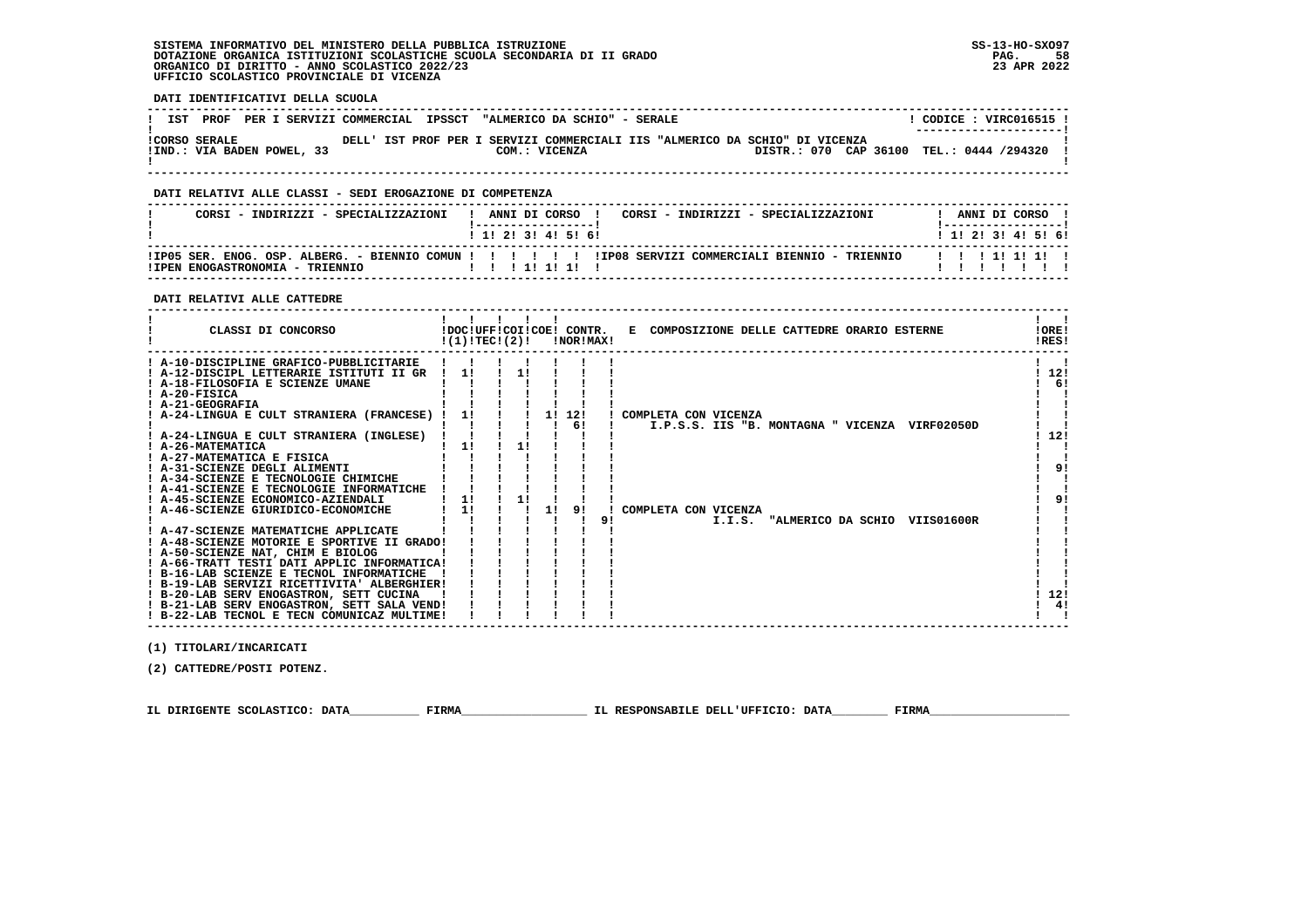# **SISTEMA INFORMATIVO DEL MINISTERO DELLA PUBBLICA ISTRUZIONE SS-13-HO-SXO97 DOTAZIONE ORGANICA ISTITUZIONI SCOLASTICHE SCUOLA SECONDARIA DI II GRADO PAG. 59ORGANICO DI DIRITTO - ANNO SCOLASTICO 2022/23 UFFICIO SCOLASTICO PROVINCIALE DI VICENZA**

 **DATI IDENTIFICATIVI DELLA SCUOLA**

|                           | IST PROF PER I SERVIZI COMMERCIALI IPSCT "REMONDINI" BASSANO DEL G. -SERALE | CODICE : VIRC017511 !                                                                                                          |
|---------------------------|-----------------------------------------------------------------------------|--------------------------------------------------------------------------------------------------------------------------------|
| <b>!CORSO SERALE</b>      |                                                                             | ---------------------- <br>DELL' IST PROF PER I SERVIZI COMMERCIALI E TURISTICI I. P. COMM. E SOC. SANITARIO "REMONDINI"DI B ! |
| !IND.: VIA TRAVETTORE, 33 | COM.: BASSANO DEL GRAPPA                                                    | DISTR.: 015 CAP 36061 TEL.: 0424 /523592 !                                                                                     |

 **------------------------------------------------------------------------------------------------------------------------------------**

# **DATI RELATIVI ALLE CLASSI - SEDI EROGAZIONE DI COMPETENZA**

| CORSI - INDIRIZZI - SPECIALIZZAZIONI | ANNI DI CORSO !<br>CORSI - INDIRIZZI - SPECIALIZZAZIONI<br>1 1 1 2 1 3 1 4 1 5 1 6 1                                                                                                                           | ANNI DI CORSO<br>1 1 1 2 1 3 1 4 1 5 1 6 1 |
|--------------------------------------|----------------------------------------------------------------------------------------------------------------------------------------------------------------------------------------------------------------|--------------------------------------------|
|                                      | IIPO2 SERVIZI SOCIO-SANITARI BIENNIO-TRIENNIO !!!!!!!!!!!!!PO5 SER. ENOG. OSP. ALBERG. - BIENNIO COMUN<br>ITPOS SERVIZI COMMERCIALI BIENNIO - TRIENNIO II IIIII IIIII IIPPO PROD. DOL. ARTIG. IND.LI - OPZIONE |                                            |

# **DATI RELATIVI ALLE CATTEDRE**

| CLASSI DI CONCORSO                                               | !DOC!UFF!COI!COE! CONTR.<br>!(1)!TECI(2)! | - 1 1 1 | !NOR!MAX! |    | E COMPOSIZIONE DELLE CATTEDRE ORARIO ESTERNE | !ORE!<br>!RES! |
|------------------------------------------------------------------|-------------------------------------------|---------|-----------|----|----------------------------------------------|----------------|
| ! A-10-DISCIPLINE GRAFICO-PUBBLICITARIE                          |                                           |         |           |    |                                              |                |
| ! A-12-DISCIPL LETTERARIE ISTITUTI II GR                         | 21                                        |         | 1! 1! 12! |    | COMPLETA CON BASSANO DEL GRAPPA              |                |
|                                                                  |                                           |         |           | 6! | VIIS01700L<br>I.I.S. "REMONDINI"             |                |
| ! A-15-DISCIPLINE SANITARIE                                      |                                           |         |           |    |                                              | 9!             |
| ! A-17-DISEG STORIA ARTE ISTITUTI II GR                          |                                           |         |           |    |                                              |                |
| ! A-18-FILOSOFIA E SCIENZE UMANE                                 | 1!                                        |         |           |    |                                              |                |
| ! A-20-FISICA                                                    |                                           |         |           |    |                                              |                |
| ! A-21-GEOGRAFIA                                                 |                                           |         |           |    |                                              |                |
| ! A-24-LINGUA E CULT STRANIERA (FRANCESE) !                      | 11                                        |         |           |    |                                              | -11            |
| ! A-24-LINGUA E CULT STRANIERA (INGLESE) !                       | 1!                                        | 1!      |           |    |                                              |                |
| ! A-26-MATEMATICA<br>! A-27-MATEMATICA E FISICA                  | 1!                                        | 1!      |           |    |                                              |                |
|                                                                  |                                           |         |           |    |                                              |                |
| ! A-29-MUSICA ISTITUTI II GRADO<br>! A-31-SCIENZE DEGLI ALIMENTI |                                           |         |           |    |                                              | 8!             |
| ! A-34-SCIENZE E TECNOLOGIE CHIMICHE                             |                                           |         |           |    |                                              | 4!             |
| ! A-41-SCIENZE E TECNOLOGIE INFORMATICHE                         |                                           |         |           |    |                                              |                |
| ! A-42-SCIENZE E TECNOLOGIE MECCANICHE                           |                                           |         |           |    |                                              | 6!             |
| ! A-45-SCIENZE ECONOMICO-AZIENDALI                               | 11                                        | 1!      |           |    |                                              | 4!             |
| ! A-46-SCIENZE GIURIDICO-ECONOMICHE                              | 1!                                        | 11      |           |    |                                              | 1!             |
| ! A-47-SCIENZE MATEMATICHE APPLICATE                             |                                           |         |           |    |                                              |                |
| ! A-48-SCIENZE MOTORIE E SPORTIVE II GRADO!                      |                                           |         |           |    |                                              |                |
| ! A-50-SCIENZE NAT, CHIM E BIOLOG                                |                                           |         |           |    |                                              |                |
| ! A-66-TRATT TESTI DATI APPLIC INFORMATICA!                      |                                           |         |           |    |                                              | 4!             |
| ! B-12-LAB SCIENZE E TECNOL CHIM MICROBIOL!                      |                                           |         |           |    |                                              | 2!             |
| ! B-16-LAB SCIENZE E TECNOL INFORMATICHE                         |                                           |         |           |    |                                              |                |
| ! B-19-LAB SERVIZI RICETTIVITA' ALBERGHIER!                      |                                           |         |           |    |                                              |                |
| ! B-20-LAB SERV ENOGASTRON, SETT CUCINA                          |                                           |         |           |    |                                              | -11!           |
| ! B-21-LAB SERV ENOGASTRON, SETT SALA VEND!                      |                                           |         |           |    |                                              |                |
|                                                                  |                                           |         |           |    |                                              |                |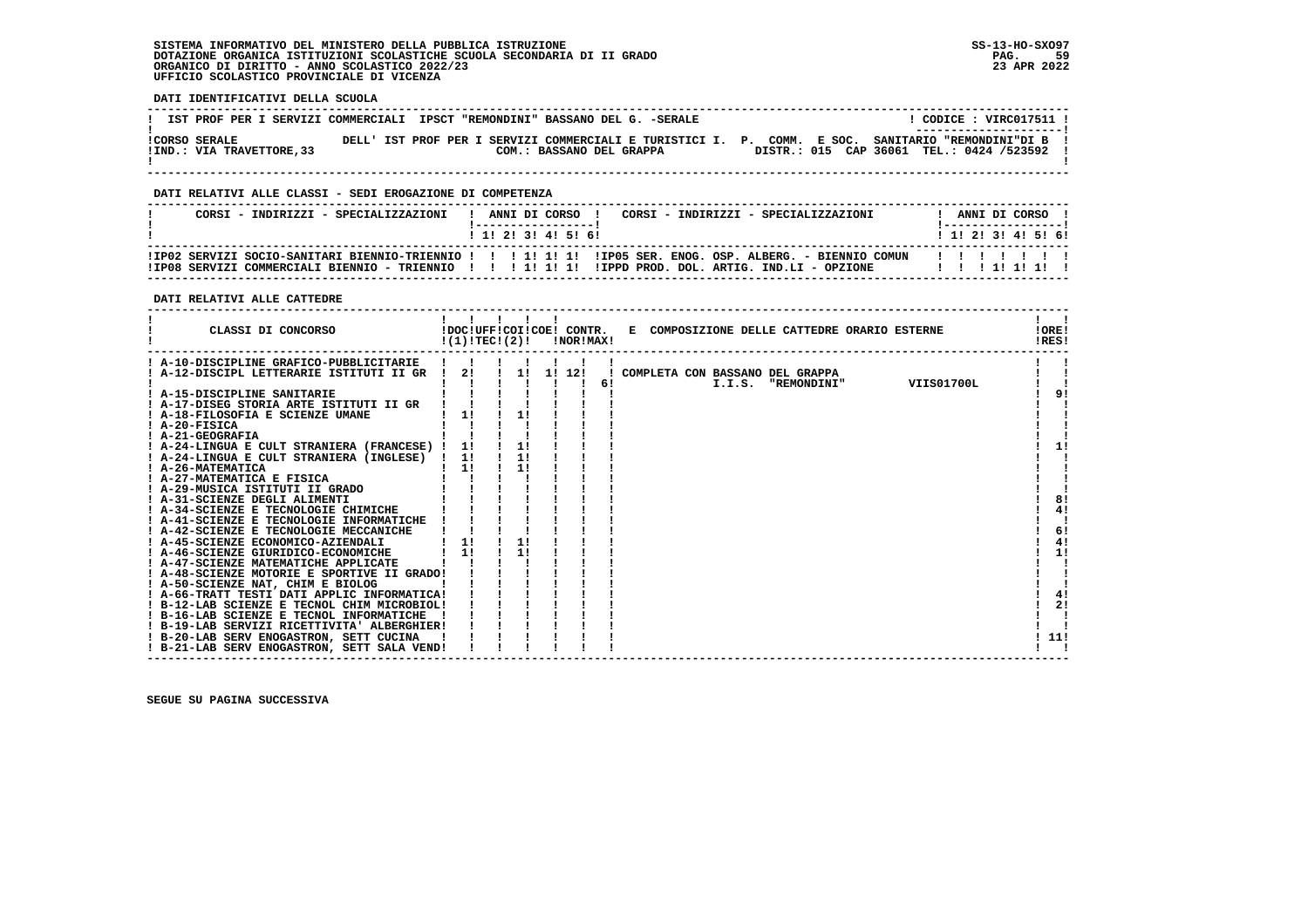# **SISTEMA INFORMATIVO DEL MINISTERO DELLA PUBBLICA ISTRUZIONE SS-13-HO-SXO97 DOTAZIONE ORGANICA ISTITUZIONI SCOLASTICHE SCUOLA SECONDARIA DI II GRADO PAG. 60ORGANICO DI DIRITTO - ANNO SCOLASTICO 2022/23 UFFICIO SCOLASTICO PROVINCIALE DI VICENZA**

# **DATI IDENTIFICATIVI DELLA SCUOLA**

| IST PROF PER I SERVIZI COMMERCIALI IPSCT "REMONDINI" BASSANO DEL G. -SERALE |  |                          | CODICE : VIRC017511 !                                                                                                          |
|-----------------------------------------------------------------------------|--|--------------------------|--------------------------------------------------------------------------------------------------------------------------------|
| ICORSO SERALE                                                               |  |                          | ---------------------- <br>DELL' IST PROF PER I SERVIZI COMMERCIALI E TURISTICI I. P. COMM. E SOC. SANITARIO "REMONDINI"DI B ! |
| ! IND.: VIA TRAVETTORE, 33                                                  |  | COM.: BASSANO DEL GRAPPA | DISTR.: 015 CAP 36061 TEL.: 0424 /523592 !                                                                                     |
|                                                                             |  |                          |                                                                                                                                |

# **DATI RELATIVI ALLE CATTEDRE**

| CLASSI DI CONCORSO                                                               | IDOCIUFFICOIICOEI CONTR.<br>!(1)!TEC!(2)! |  | <b>!NOR!MAX!</b> | E. | COMPOSIZIONE DELLE CATTEDRE ORARIO ESTERNE | ! ORE ! | IRES! |
|----------------------------------------------------------------------------------|-------------------------------------------|--|------------------|----|--------------------------------------------|---------|-------|
| ! B-22-LAB TECNOL E TECN COMUNICAZ MULTIME!<br>! B-23-LAB SERVIZI SOCIO-SANITARI | .                                         |  |                  |    |                                            |         |       |

 **------------------------------------------------------------------------------------------------------------------------------------**

# **(1) TITOLARI/INCARICATI**

 **(2) CATTEDRE/POSTI POTENZ.**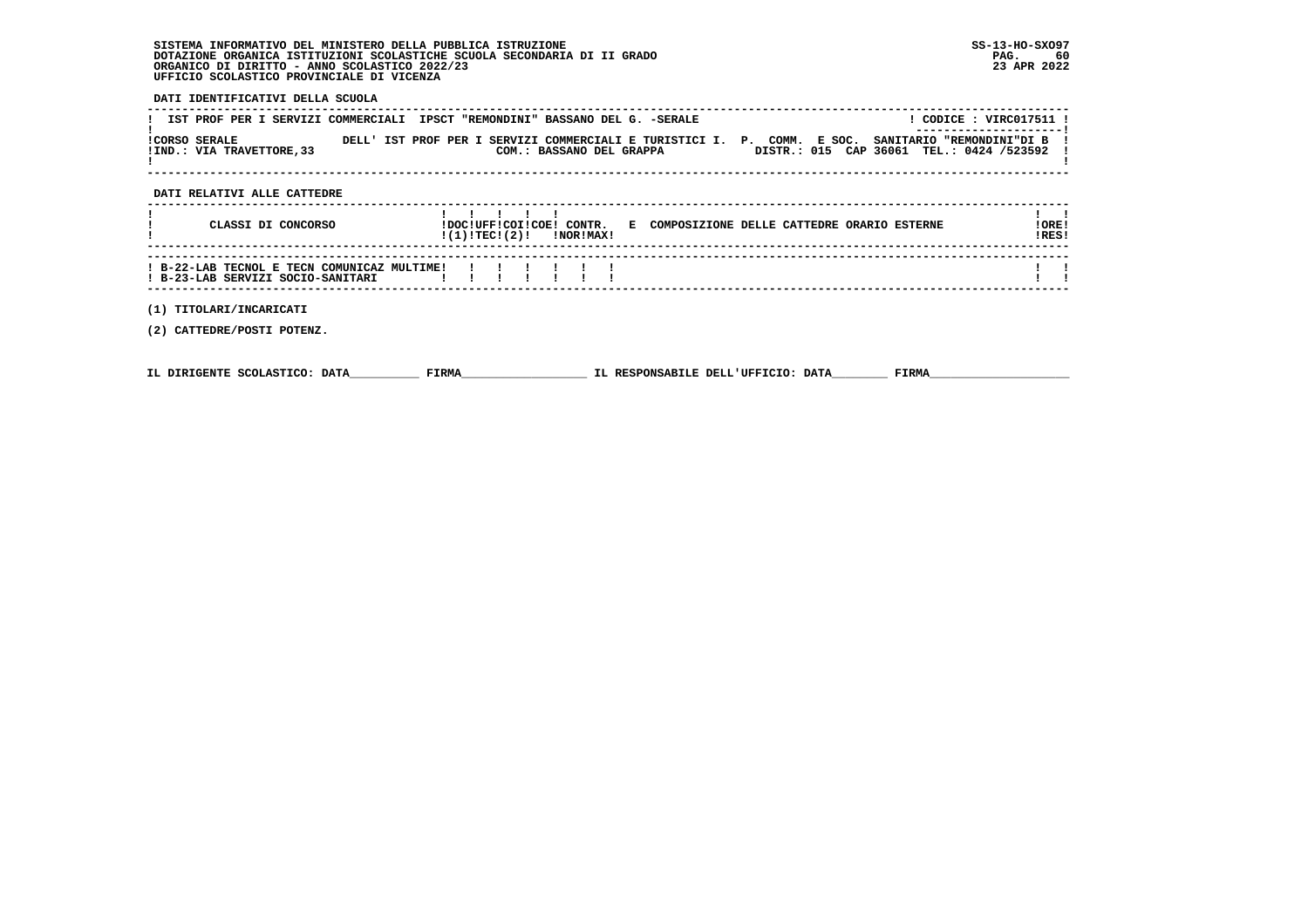### **SISTEMA INFORMATIVO DEL MINISTERO DELLA PUBBLICA ISTRUZIONE SS-13-HO-SXO97 DOTAZIONE ORGANICA ISTITUZIONI SCOLASTICHE SCUOLA SECONDARIA DI II GRADO** ORGANICO DI DIRITTO - ANNO SCOLASTICO 2022/23  **UFFICIO SCOLASTICO PROVINCIALE DI VICENZA**

PAG. 61 23 APR 2022

> $\blacksquare$  $\frac{1}{6}$  $\frac{1}{1}$  11  $\mathbf{I}$   $\mathbf{I}$

 $1 \quad 1$ 

 $\mathbf{1}$   $\mathbf{1}$  $\frac{1}{1}$  61

 **DATI IDENTIFICATIVI DELLA SCUOLA**

| IST PROF PER I SERVIZI SOCIALI IPSS "B. MONTAGNA"<br>!IND.: VIA MORA, 93<br>COM.: VICENZA                                                                                                                                                                                                                                                                                             |                                                             |                           |                    | !<br>! DISTR.: 070 CAP 36100 TEL.: 0444 /923446                          | ! CODICE : VIRF020004 !                          |                                             |
|---------------------------------------------------------------------------------------------------------------------------------------------------------------------------------------------------------------------------------------------------------------------------------------------------------------------------------------------------------------------------------------|-------------------------------------------------------------|---------------------------|--------------------|--------------------------------------------------------------------------|--------------------------------------------------|---------------------------------------------|
| DATI RELATIVI ALLE CLASSI - SEDI EROGAZIONE DI COMPETENZA                                                                                                                                                                                                                                                                                                                             |                                                             |                           |                    |                                                                          | -----------------------                          |                                             |
| CORSI - INDIRIZZI - SPECIALIZZAZIONI                                                                                                                                                                                                                                                                                                                                                  |                                                             | 1 1 2 2 1 3 1 4 1 5 1 6 1 |                    | ! ANNI DI CORSO ! CORSI - INDIRIZZI - SPECIALIZZAZIONI ! ANNI DI CORSO ! | !-----------------!<br>1 1 2 2 1 3 1 4 1 5 1 6 1 |                                             |
| !IPO2 SERVIZI SOCIO-SANITARI BIENNIO-TRIENNIO ! ! ! ! ! ! !IP10 PROD. INDUSTR. ARTIG. - BIENNIO COMUNE ! ! !<br>!IP13 IND. E ARTIG. MADE IN ITALY                 ! 2! 2! 2! 2! 2! 1IP18 SERV. CULTUR. E DELLO SPETTAC.               ! 2! 4! 4! 3! !<br>!IP19 SERVIZI SANITA'E ASSIST. SOC.            ! 3! 3! 3! 4! 4! !IPAV PRODUZIONI AUDIOVI<br>! LIP2 POTENZIAMENTO LINGUISTICO |                                                             |                           |                    |                                                                          |                                                  |                                             |
| DATI RELATIVI ALLE CATTEDRE                                                                                                                                                                                                                                                                                                                                                           |                                                             |                           |                    |                                                                          |                                                  |                                             |
|                                                                                                                                                                                                                                                                                                                                                                                       | $\blacksquare$<br>$!(1)!TEC!(2)!$ $INORIMAX!$               |                           |                    |                                                                          |                                                  | $\mathbf{1}$ $\mathbf{1}$<br>!ORE!<br>!RES! |
| $!$ A-08-DISCIP GEOM, ARCH, ARRED, SCENOTEC $!$ $!$ $!$ $!$<br>! A-09-DISCIP GRAFICHE, PITTORICHE, SCENOG!<br>! A-11-DISCIPLINE LETTERARIE E LATINO<br>! A-12-DISCIPL LETTERARIE ISTITUTI II GR ! 12! ! 14!                                                                                                                                                                           | $\frac{1}{2}$ $\frac{1}{2}$ $\frac{1}{2}$                   |                           |                    |                                                                          |                                                  | ! 16!                                       |
| ! A-13-DISCIPL LETTERARIE, LATINO E GRECO ! ! !<br>! A-14-DISCIP PLAST. SCUL. SCENOPLAST.        <br>$\frac{1}{2!}$ 21 1 21 1 1<br>! A-15-DISCIPLINE SANITARIE<br>! A-16-DISEG ARTIST MODELLAZ ODONTOTEC      <br>! A-17-DISEG STORIA ARTE ISTITUTI II GR   3! ! 4!<br>! A-18-FILOSOFIA E SCIENZE UMANE                                                                               | $1 \quad 1 \quad 1 \quad 1$<br>$\mathbf{I}$<br>$1 \quad 51$ | 51                        | 6! CEDE A BREGANZE | I.S. "ANDREA SCOTTON" VIIS021008                                         |                                                  | 2!<br>6!<br>1!                              |

 **! A-20-FISICA ! 1! ! 1! ! ! ! ! ! ! A-21-GEOGRAFIA ! 1! ! ! 1! ! 14! COMPLETA CON MONTECCHIO MAGGIORE ! ! ! ! ! ! ! ! ! 4! IS "S. CECCATO" MONTECCHIO VIIS007002 ! ! ! A-24-LINGUA E CULT STRANIERA (FRANCESE) ! 1! ! ! 1! ! 13! COMPLETA CON VICENZA ! ! ! ! ! ! ! ! ! 5! I.I.S. "ALMERICO DA SCHIO VIIS01600R ! ! ! A-24-LINGUA E CULT STRANIERA (INGLESE) ! 6! ! 8! ! ! ! ! 6!**

 **------------------------------------------------------------------------------------------------------------------------------------**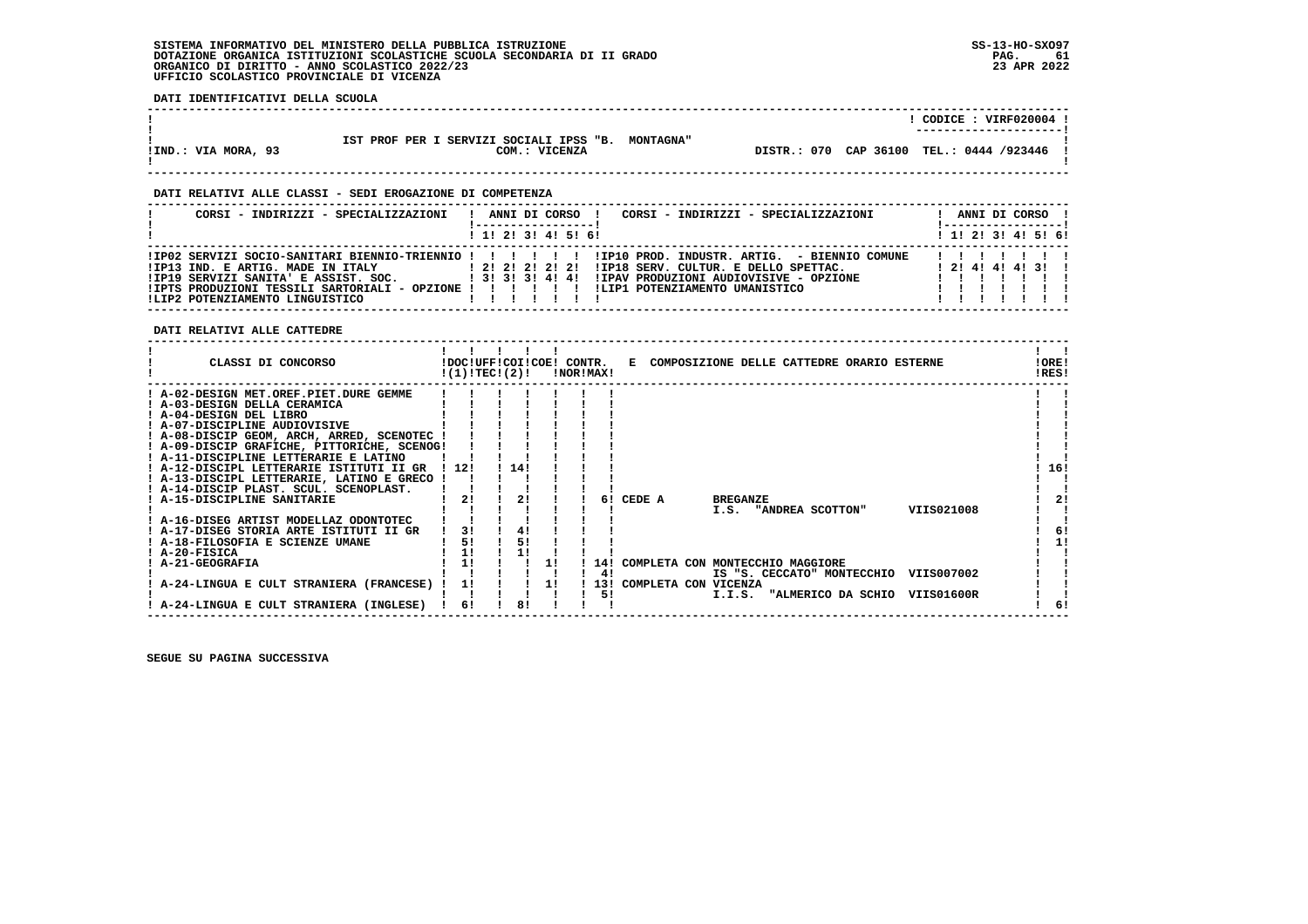# **SISTEMA INFORMATIVO DEL MINISTERO DELLA PUBBLICA ISTRUZIONE SS-13-HO-SXO97**DOTAZIONE ORGANICA ISTITUZIONI SCOLASTICHE SCUOLA SECONDARIA DI II GRADO<br>ORGANICO DI DIRITTO - ANNO SCOLASTICO 2022/23<br>UFFICIO SCOLASTICO PROVINCIALE DI VICENZA

 **DATI IDENTIFICATIVI DELLA SCUOLA**

|                     |                                                                    | CODICE: VIRF020004 !                       |
|---------------------|--------------------------------------------------------------------|--------------------------------------------|
| !IND.: VIA MORA, 93 | IST PROF PER I SERVIZI SOCIALI IPSS "B. MONTAGNA"<br>COM.: VICENZA | DISTR.: 070 CAP 36100 TEL.: 0444 /923446 ! |

 **------------------------------------------------------------------------------------------------------------------------------------**

# **DATI RELATIVI ALLE CATTEDRE**

| CLASSI DI CONCORSO                                                                                                                   | $!(1)!TEC!(2)!$ $INORIMAX!$ |                       |    |              |                     | !DOC!UFF!COI!COE! CONTR. E COMPOSIZIONE DELLE CATTEDRE ORARIO ESTERNE | !ORE!<br>!RES! |
|--------------------------------------------------------------------------------------------------------------------------------------|-----------------------------|-----------------------|----|--------------|---------------------|-----------------------------------------------------------------------|----------------|
| ! A-24-LINGUA E CULT STRANIERA (SPAGNOLO) ! 2! ! 1! !                                                                                |                             |                       |    |              | $1 \quad 41$ CEDE A | <b>VICENZA</b><br>I.I.S. "ALMERICO DA SCHIO VIIS01600R                | $1 \quad 21$   |
| ! A-24-LINGUA E CULT STRANIERA (TEDESCO) !                                                                                           |                             |                       |    |              |                     |                                                                       |                |
|                                                                                                                                      |                             |                       |    |              |                     |                                                                       |                |
| 1 A-24-LINGUA E CULT STRANIERA (RUSSO)        <br>  A-26-MATEMATICA     5     <br>  A-27-MATEMATICA E FISICA                         |                             | 91                    |    |              |                     |                                                                       | 4!             |
|                                                                                                                                      |                             |                       |    |              |                     |                                                                       |                |
|                                                                                                                                      |                             | $\frac{1}{1}$ 11      |    |              |                     |                                                                       |                |
| ! A-34-SCIENZE E TECNOLOGIE CHIMICHE   1! ! !                                                                                        |                             |                       | 1! |              |                     | 14! COMPLETA CON MONTECCHIO MAGGIORE                                  |                |
|                                                                                                                                      |                             |                       |    | $1 \quad 41$ |                     | IS "S. CECCATO" MONTECCHIO VIIS007002                                 |                |
| ! A-37-COSTRUZ TECNOL E TECN RAPPR GRAFICA!                                                                                          |                             |                       |    |              |                     |                                                                       |                |
| ! A-39-TECNOL COSTR NAVALI                                                                                                           |                             |                       |    |              |                     |                                                                       |                |
| ! A-40-TECNOLOGIE ELETTRICHE ELETTRONICHE !                                                                                          |                             |                       |    |              |                     |                                                                       |                |
| A-41-SCIENZE E TECNOLOGIE INFORMATICHE                                                                                               |                             | $1 \quad 1$           | 1! |              |                     | 14! COMPLETA CON BREGANZE                                             |                |
|                                                                                                                                      |                             |                       |    | 41           |                     | I.S. "ANDREA SCOTTON"<br>VIIS021008                                   |                |
| ! A-42-SCIENZE E TECNOLOGIE MECCANICHE                                                                                               |                             |                       |    |              |                     |                                                                       |                |
| ! A-44-TECNOL TESSILI, ABBIGL E MODA                                                                                                 | 1!                          | 1!                    |    |              | 5! CEDE A           | <b>BREGANZE</b>                                                       | 31             |
|                                                                                                                                      |                             |                       |    |              |                     | I.S. "ANDREA SCOTTON"<br>VIIS021008                                   |                |
| ! A-45-SCIENZE ECONOMICO-AZIENDALI                                                                                                   | 1!                          |                       |    |              |                     |                                                                       |                |
| A-46-SCIENZE GIURIDICO-ECONOMICHE                                                                                                    | $1 \quad 61$                | 5!                    |    |              |                     | 4! CEDE A VICENZA                                                     |                |
|                                                                                                                                      |                             |                       |    |              |                     | I.I.S. "A CANOVA" VIIS013009                                          |                |
| ! A-47-SCIENZE MATEMATICHE APPLICATE                                                                                                 |                             |                       |    |              |                     |                                                                       |                |
| ! A-48-SCIENZE MOTORIE E SPORTIVE II GRADO!                                                                                          | 4!                          | $1 \quad 4! \quad 1!$ |    |              |                     | ! 16! COMPLETA CON VICENZA                                            |                |
|                                                                                                                                      |                             |                       |    | 2!           |                     | I.I.S. "ALMERICO DA SCHIO VIIS01600R                                  |                |
| ! A-50-SCIENZE NAT, CHIM E BIOLOG                                                                                                    | 1!<br>$1 - 11$              | 1!                    |    |              |                     |                                                                       |                |
| ! A-54-STORIA DELL'ARTE                                                                                                              |                             | 11                    |    |              |                     |                                                                       |                |
| ! A-61-TECNOL E TECN COMUNICAZ MULTIMEDIA ! 3!                                                                                       |                             | 81                    |    |              |                     |                                                                       |                |
| ! A-62-TECNOL E TECNICHE PER LA GRAFICA !!                                                                                           |                             |                       |    |              |                     |                                                                       |                |
| ! A-66-TRATT TESTI DATI APPLIC INFORMATICA! 1!                                                                                       |                             |                       |    |              |                     |                                                                       |                |
| ! B-02-CONV LINGUA STRANIERA (FRANCESE) ! !                                                                                          |                             |                       |    |              |                     |                                                                       |                |
| . D-02-CONV LINGUA STRANIERA (INGLESE)    <br>! B-02-CONV LINGUA STRANIERA (SPAGNOLO)    <br>! B-02-CONV LINGUA GERANTERA (FERENCIO) |                             |                       |    |              |                     |                                                                       |                |
|                                                                                                                                      |                             |                       |    |              |                     |                                                                       |                |
| ! B-02-CONV LINGUA STRANIERA (TEDESCO)                                                                                               |                             |                       |    |              |                     |                                                                       |                |
| ! B-02-CONV LINGUA STRANIERA (RUSSO)                                                                                                 |                             |                       |    |              |                     |                                                                       |                |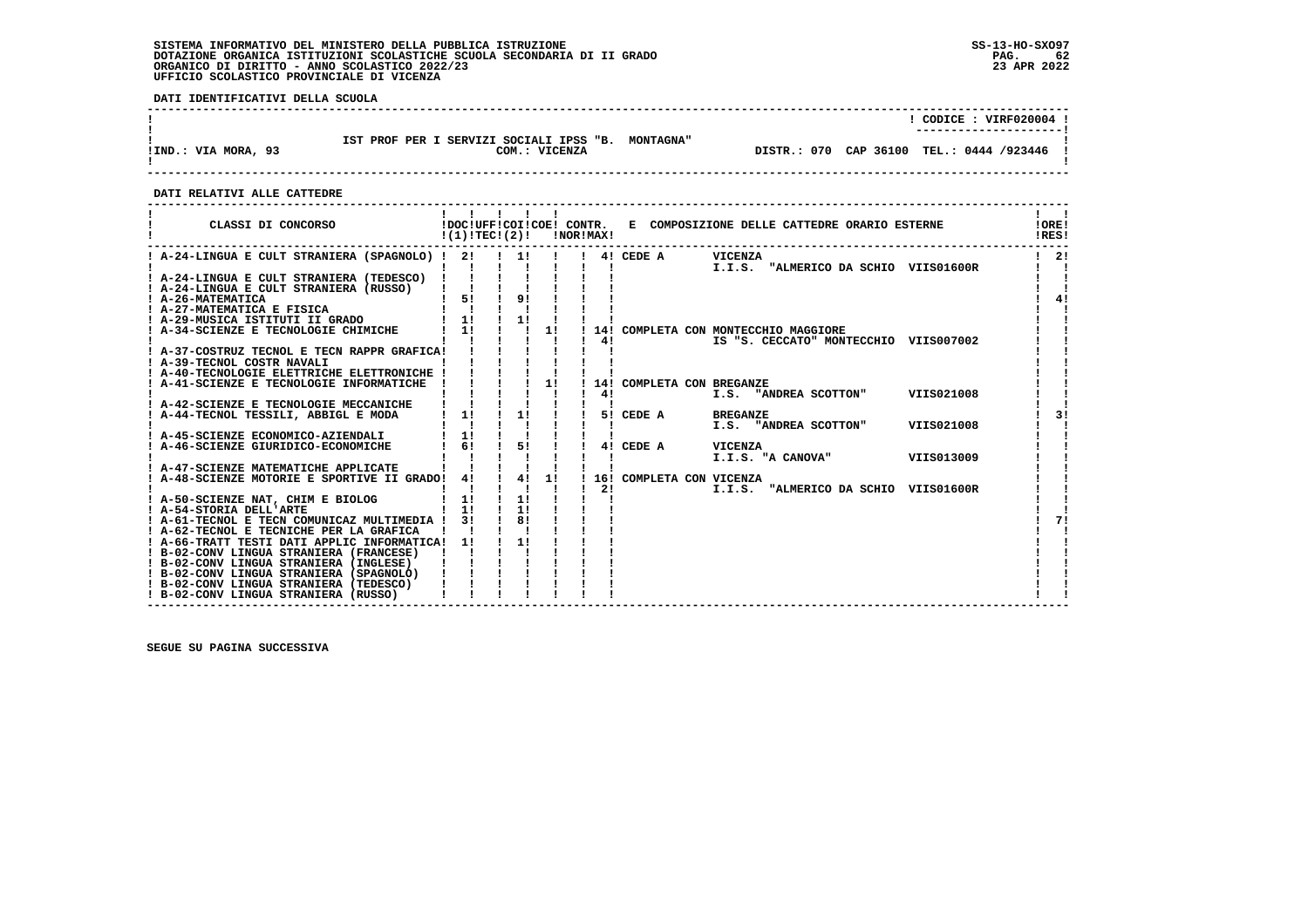# **SISTEMA INFORMATIVO DEL MINISTERO DELLA PUBBLICA ISTRUZIONE SS-13-HO-SXO97 DOTAZIONE ORGANICA ISTITUZIONI SCOLASTICHE SCUOLA SECONDARIA DI II GRADO PAG. 63**ORGANICO DI DIRITTO - ANNO SCOLASTICO 2022/23  **UFFICIO SCOLASTICO PROVINCIALE DI VICENZA**

 **DATI IDENTIFICATIVI DELLA SCUOLA**

|                     |                                                                    |                                            | CODICE: VIRF020004 !<br>---------------------- |
|---------------------|--------------------------------------------------------------------|--------------------------------------------|------------------------------------------------|
| !IND.: VIA MORA, 93 | IST PROF PER I SERVIZI SOCIALI IPSS "B. MONTAGNA"<br>COM.: VICENZA | DISTR.: 070 CAP 36100 TEL.: 0444 /923446 ! |                                                |

 **------------------------------------------------------------------------------------------------------------------------------------**

#### **DATI RELATIVI ALLE CATTEDRE**

| CLASSI DI CONCORSO                          | !DOC!UFF!COI!COE! CONTR.<br>!(1)!TECI(2)! |    |    |    | !NOR!MAX! |    | E COMPOSIZIONE DELLE CATTEDRE ORARIO ESTERNE   | !ORE!<br>!RES! |
|---------------------------------------------|-------------------------------------------|----|----|----|-----------|----|------------------------------------------------|----------------|
| B-03-LABORATORI DI FISICA                   | 11                                        |    |    | 11 |           |    | 14! COMPLETA CON SCHIO                         |                |
|                                             |                                           |    |    |    |           | 4! | VITD030008<br>I.T.C.G. ITCG "L. E V. PASINI"   |                |
| B-04-LABORATORI DI LIUTERIA                 |                                           |    |    |    |           |    |                                                |                |
| ! B-07-LABORATORIO DI OTTICA                |                                           |    |    |    |           |    |                                                |                |
| ! B-08-LAB PRODUZ INDUSTR ARTIG CERAMICA    |                                           |    |    |    |           |    |                                                |                |
| ! B-12-LAB SCIENZE E TECNOL CHIM MICROBIOL! |                                           |    |    |    |           | 91 | COMPLETA CON SCHIO                             |                |
|                                             |                                           |    |    |    |           | 91 | VITF03000E<br>I.T.I.<br>ITI "SILVIO DE PRETTO" |                |
| ! B-14-LAB SCIENZE E TECNOL COSTRUZIONI     |                                           |    |    |    |           |    |                                                |                |
| ! B-15-LAB SC E TECNOL ELETTR ELETTRONIC    |                                           |    |    |    |           |    |                                                |                |
| B-16-LAB SCIENZE E TECNOL INFORMATICHE      |                                           |    |    |    |           | 91 | CEDE A<br>LONIGO                               |                |
|                                             |                                           |    |    |    |           |    | VIIS01100N<br>IS SARTORI DI LONIGO             |                |
| ! B-17-LAB SCIENZE E TECNOL MECCANICHE      |                                           |    |    |    |           |    |                                                |                |
| B-18-LAB SC E TECNOL TESS ABBIGL MODA       | 31                                        |    | 71 |    |           | 41 | CEDE A<br>SCHIO                                |                |
|                                             |                                           |    |    |    |           |    | VIRI03000N<br>I.P.I.A. IPS<br>"G. B. GARBIN"   |                |
| B-22-LAB TECNOL E TECN COMUNICAZ MULTIME!   | 2!                                        |    | 9! |    |           |    |                                                |                |
| - DI CUI UFFICIO TECNICO                    |                                           | 11 |    |    |           |    |                                                |                |
| ! B-23-LAB SERVIZI SOCIO-SANITARI           | 21                                        |    | 4! |    |           |    |                                                | 11             |
| B-24-LAB SCIENZE E TECNOL NAUTICHE          |                                           |    |    |    |           |    |                                                |                |
| ! B-25-LAB SCIENZE E TECNOLCOSTR NAVALI     |                                           |    |    |    |           |    |                                                |                |
| ! B-26-LABORATORIO DI TECNOLOGIE DEL LEGNO! |                                           |    |    |    |           |    |                                                |                |
| ! B-27-LABORATORIO DI TECNOLOGIE DEL MARMO! |                                           |    |    |    |           |    |                                                |                |
| ! B-28-LABORATORIO DI TECNOLOGIE ORAFE      | 11                                        |    |    |    |           |    |                                                |                |

 **(1) TITOLARI/INCARICATI**

 **(2) CATTEDRE/POSTI POTENZ.**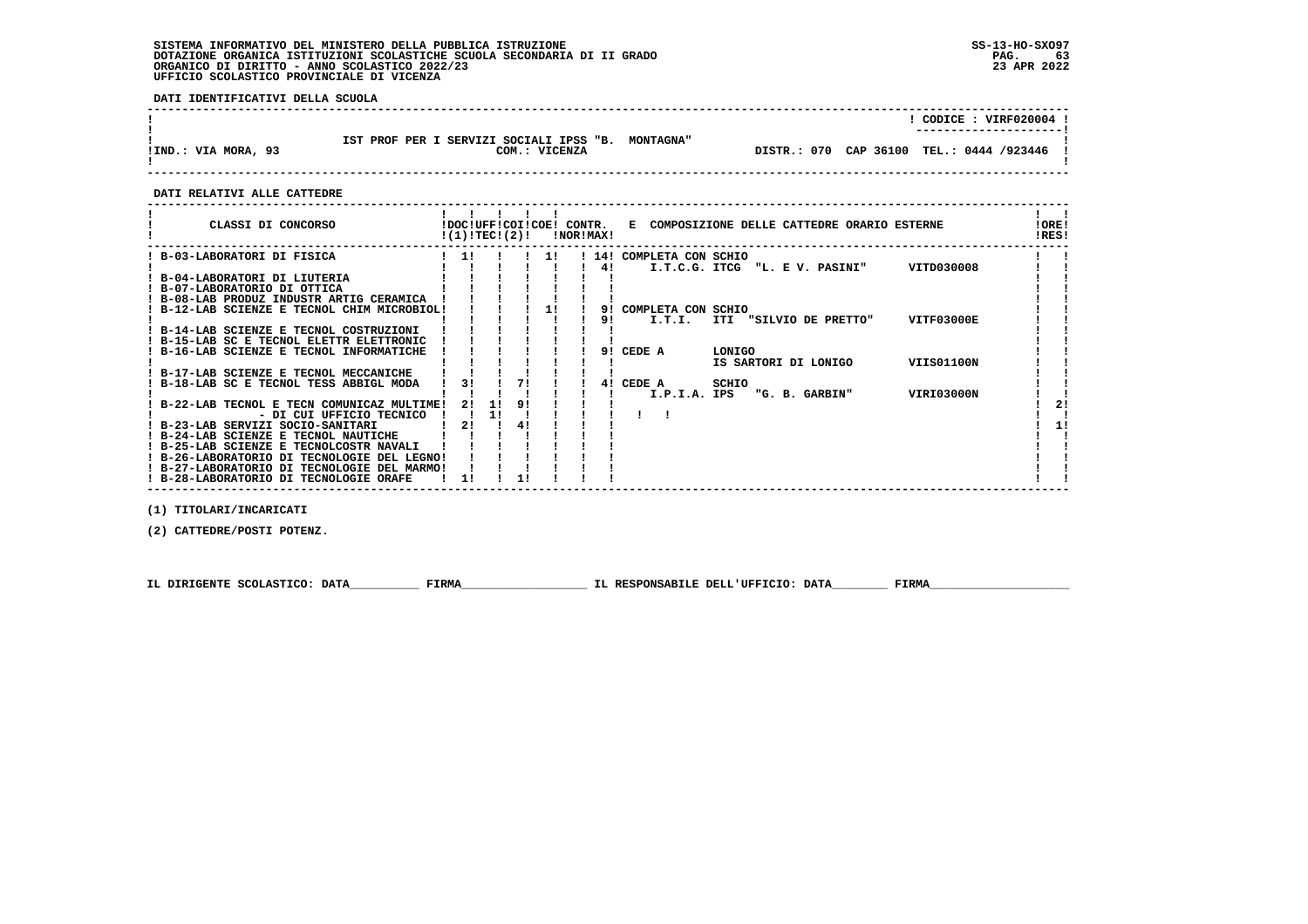# **SISTEMA INFORMATIVO DEL MINISTERO DELLA PUBBLICA ISTRUZIONE SS-13-HO-SXO97 DOTAZIONE ORGANICA ISTITUZIONI SCOLASTICHE SCUOLA SECONDARIA DI II GRADO PAG. 64ORGANICO DI DIRITTO - ANNO SCOLASTICO 2022/23 UFFICIO SCOLASTICO PROVINCIALE DI VICENZA**

 **DATI IDENTIFICATIVI DELLA SCUOLA**

| IST PROF PER I SERVIZI SOCIALI             |  |  | IIS "B. MONTAGNA " VICENZA - SERALE |               |  |                                                                                                                |  | CODICE: VIRF02050D    |  |
|--------------------------------------------|--|--|-------------------------------------|---------------|--|----------------------------------------------------------------------------------------------------------------|--|-----------------------|--|
| <b>!CORSO SERALE</b><br>!IND.: VIA MORA 93 |  |  |                                     | COM.: VICENZA |  | DELL' IST PROF PER I SERVIZI SOCIALI IPSS "B. MONTAGNA" DI VICENZA<br>DISTR.: 070 CAP 36100 TEL.: 0444 /923446 |  | --------------------- |  |
|                                            |  |  |                                     |               |  |                                                                                                                |  |                       |  |

 **------------------------------------------------------------------------------------------------------------------------------------**

# **DATI RELATIVI ALLE CLASSI - SEDI EROGAZIONE DI COMPETENZA**

| CORSI - INDIRIZZI - SPECIALIZZAZIONI                            | ANNI DI CORSO<br>CORSI - INDIRIZZI - SPECIALIZZAZIONI | ANNI DI CORSO             |
|-----------------------------------------------------------------|-------------------------------------------------------|---------------------------|
|                                                                 | 1 1 1 2 1 3 1 4 1 5 1 6 1                             | 1 1 1 2 1 3 1 4 1 5 1 6 1 |
| ! IP02 SERVIZI SOCIO-SANITARI BIENNIO-TRIENNIO ! ! ! 1! 1! 1! ! |                                                       |                           |

 **------------------------------------------------------------------------------------------------------------------------------------**

# **DATI RELATIVI ALLE CATTEDRE**

| CLASSI DI CONCORSO                          |    | !(1)!TEC!(2)! |  | !DOC!UFF!COI!COE! CONTR.<br>!NOR!MAX! |    | E COMPOSIZIONE DELLE CATTEDRE ORARIO ESTERNE       | !ORE!<br>!RES! |  |
|---------------------------------------------|----|---------------|--|---------------------------------------|----|----------------------------------------------------|----------------|--|
| ! A-12-DISCIPL LETTERARIE ISTITUTI II GR    |    |               |  | 1! 15!                                |    | ! COMPLETA CON VICENZA                             |                |  |
|                                             |    |               |  | 31                                    |    | LICEO ARTISTICO " CANOVA"<br>VISL013523<br>L.A.    |                |  |
| ! A-15-DISCIPLINE SANITARIE                 |    |               |  |                                       |    |                                                    |                |  |
| ! A-17-DISEG STORIA ARTE ISTITUTI II GR     |    |               |  |                                       |    |                                                    |                |  |
| ! A-18-FILOSOFIA E SCIENZE UMANE            | 11 |               |  | 1! 10!                                |    | COMPLETA CON VICENZA                               |                |  |
|                                             |    |               |  |                                       | 8! | <b>VIPS05000N</b><br>L.S.<br>LS "G.B.QUADRI"       |                |  |
| ! A-20-FISICA                               |    |               |  |                                       |    |                                                    |                |  |
| ! A-21-GEOGRAFIA                            |    |               |  |                                       |    |                                                    |                |  |
| A-24-LINGUA E CULT STRANIERA (FRANCESE)     |    |               |  | 6!                                    |    | VICENZA<br>CEDE A                                  |                |  |
|                                             |    |               |  |                                       |    | I.P.S.C. IPSSCT<br>"ALMERICO DA SCHI<br>VIRC016515 |                |  |
| ! A-24-LINGUA E CULT STRANIERA (INGLESE)    |    |               |  |                                       |    |                                                    | 6!             |  |
| ! A-26-MATEMATICA                           |    |               |  |                                       |    |                                                    | 91             |  |
| ! A-27-MATEMATICA E FISICA                  |    |               |  |                                       |    |                                                    |                |  |
| ! A-29-MUSICA ISTITUTI II GRADO             |    |               |  |                                       |    |                                                    |                |  |
| ! A-34-SCIENZE E TECNOLOGIE CHIMICHE        |    |               |  |                                       |    |                                                    |                |  |
| ! A-45-SCIENZE ECONOMICO-AZIENDALI          |    |               |  |                                       |    |                                                    |                |  |
| ! A-46-SCIENZE GIURIDICO-ECONOMICHE         |    |               |  |                                       |    |                                                    | 6!             |  |
| ! A-47-SCIENZE MATEMATICHE APPLICATE        |    |               |  |                                       |    |                                                    |                |  |
| ! A-48-SCIENZE MOTORIE E SPORTIVE II GRADO! |    |               |  |                                       |    |                                                    |                |  |
| ! A-50-SCIENZE NAT, CHIM E BIOLOG           |    |               |  |                                       |    |                                                    |                |  |
| ! B-23-LAB SERVIZI SOCIO-SANITARI           |    |               |  |                                       |    |                                                    | 2!             |  |

 **------------------------------------------------------------------------------------------------------------------------------------**

 **(1) TITOLARI/INCARICATI**

 **(2) CATTEDRE/POSTI POTENZ.**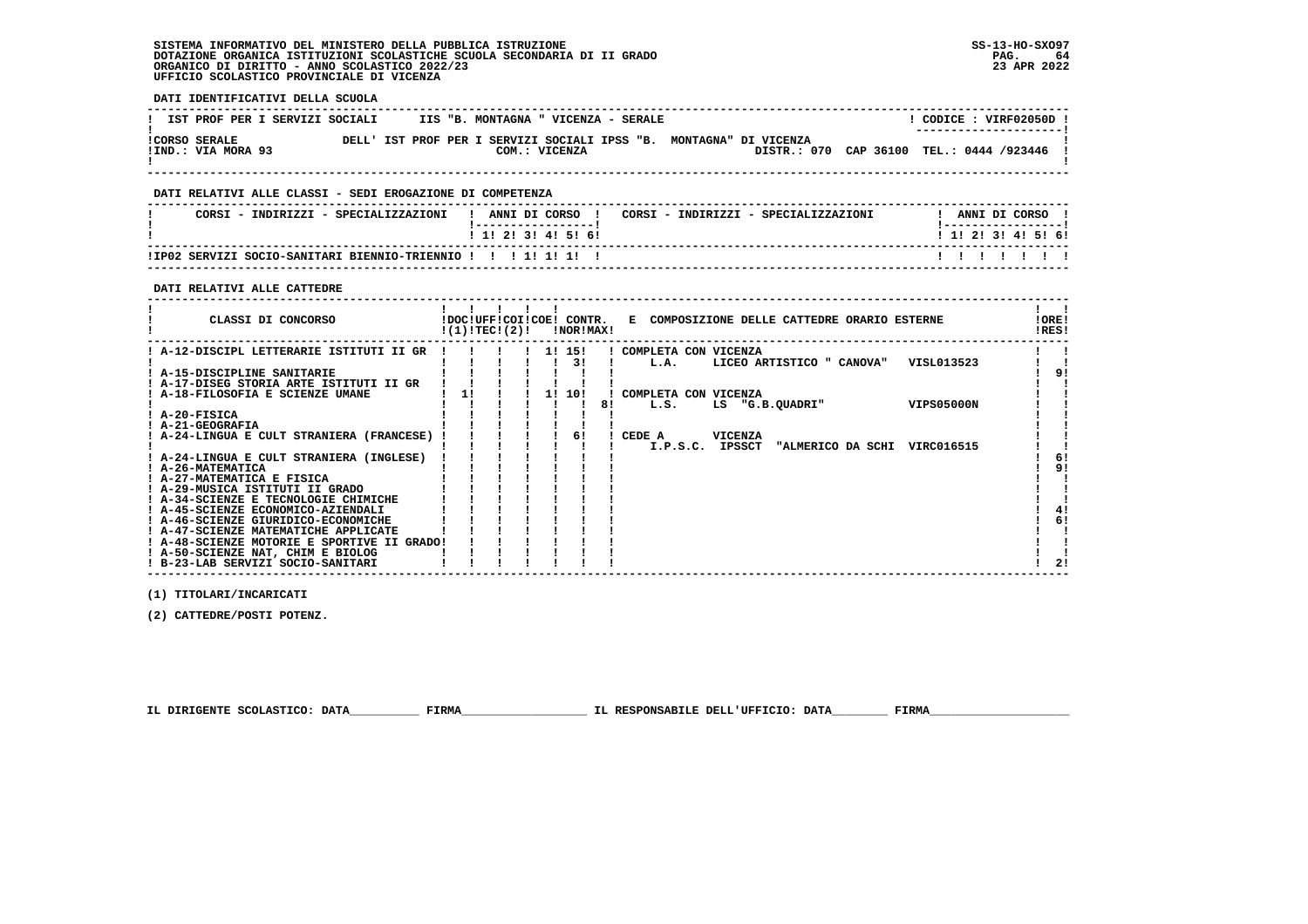## **SISTEMA INFORMATIVO DEL MINISTERO DELLA PUBBLICA ISTRUZIONE SS-13-HO-SXO97 DOTAZIONE ORGANICA ISTITUZIONI SCOLASTICHE SCUOLA SECONDARIA DI II GRADO PAG. 65**ORGANICO DI DIRITTO - ANNO SCOLASTICO 2022/23  **UFFICIO SCOLASTICO PROVINCIALE DI VICENZA**

 **DATI IDENTIFICATIVI DELLA SCUOLA**

|                        |                                                                                                                                           | $CODE: VIRH010001$ !<br>----------------------- |
|------------------------|-------------------------------------------------------------------------------------------------------------------------------------------|-------------------------------------------------|
| !IND.: VIA PRALONGHI 5 | SERVIZI ALBERGHIERI E RISTORAZIONE IPSSA "PELLEGRINO ARTUSI"<br>IST PROF PER<br>DISTR.: 020 CAP 36076 TEL.: 0445 /<br>COM.: RECOARO TERME | 75111 !                                         |

 **------------------------------------------------------------------------------------------------------------------------------------**

 **------------------------------------------------------------------------------------------------------------------------------------**

# **DATI RELATIVI ALLE CLASSI - SEDI EROGAZIONE DI COMPETENZA**

| CORSI - INDIRIZZI - SPECIALIZZAZIONI                                                                       |                    |  | ANNI DI CORSO !                             | CORSI - INDIRIZZI - SPECIALIZZAZIONI                                                                                                                                                                                                |  | ANNI DI CORSO !         |  |  |
|------------------------------------------------------------------------------------------------------------|--------------------|--|---------------------------------------------|-------------------------------------------------------------------------------------------------------------------------------------------------------------------------------------------------------------------------------------|--|-------------------------|--|--|
|                                                                                                            |                    |  | $1 \; 1 \; 2 \; 3 \; 3 \; 4 \; 5 \; 6 \; 6$ |                                                                                                                                                                                                                                     |  | $1$ , 1! 2! 3! 4! 5! 6! |  |  |
| !IP07 ACCOGLIENZA TURISTICA - TRIENNIO<br>!IPEN ENOGASTRONOMIA - TRIENNIO<br>!ITLS QUINTA LINGUA STRANIERA | 11111<br>, , , , , |  |                                             | IIP05 SER. ENOG. OSP. ALBERG. - BIENNIO COMUN !!!!!!!!!!!P06 SERVIZI DI SALA E DI VENDITA - TRIENNIO<br>!IP17 ENOGASTR. E OSPITAL. ALBERGH.<br>!IPPD PROD. DOL. ARTIG. IND.LI - OPZIONE<br>!LIP4 POTENZIAMENTO ARTISTICO E MUSICALE |  | 1 4 1 5 1 5 1 6 1 7 1 1 |  |  |

 **DATI RELATIVI ALLE CATTEDRE**

| CLASSI DI CONCORSO                                                                | !(1)!TEC!(2)! | $\mathbf{I}$ | $\mathbf{I}$<br>!DOC!UFF!COI!COE! CONTR. | !NOR!MAX! |    |        |      |        | E COMPOSIZIONE DELLE CATTEDRE ORARIO ESTERNE |  |            | !ORE!<br>!RES! |
|-----------------------------------------------------------------------------------|---------------|--------------|------------------------------------------|-----------|----|--------|------|--------|----------------------------------------------|--|------------|----------------|
| ! A-02-DESIGN MET.OREF.PIET.DURE GEMME                                            |               |              |                                          |           |    |        |      |        |                                              |  |            |                |
| ! A-03-DESIGN DELLA CERAMICA                                                      |               |              |                                          |           |    |        |      |        |                                              |  |            |                |
| ! A-05-DESIGN DEL TESSUTO E DELLA MODA                                            |               |              |                                          |           |    |        |      |        |                                              |  |            |                |
| ! A-06-DESIGN DEL VETRO                                                           |               |              |                                          |           |    |        |      |        |                                              |  |            |                |
| ! A-07-DISCIPLINE AUDIOVISIVE                                                     |               |              |                                          |           |    |        |      |        |                                              |  |            |                |
| ! A-08-DISCIP GEOM, ARCH, ARRED, SCENOTEC                                         |               |              |                                          |           |    |        |      |        |                                              |  |            |                |
| ! A-09-DISCIP GRAFICHE, PITTORICHE, SCENOG!                                       |               |              |                                          |           |    |        |      |        |                                              |  |            |                |
| ! A-10-DISCIPLINE GRAFICO-PUBBLICITARIE                                           |               |              |                                          |           |    |        |      |        |                                              |  |            |                |
| ! A-12-DISCIPL LETTERARIE ISTITUTI II GR                                          | 71            |              | 91                                       |           |    |        |      |        |                                              |  |            | 6!             |
| ! A-14-DISCIP PLAST. SCUL. SCENOPLAST.                                            |               |              |                                          |           |    |        |      |        |                                              |  |            |                |
| ! A-16-DISEG ARTIST MODELLAZ ODONTOTEC<br>! A-17-DISEG STORIA ARTE ISTITUTI II GR |               |              |                                          |           |    |        |      |        |                                              |  |            |                |
| A-18-FILOSOFIA E SCIENZE UMANE                                                    |               |              |                                          |           | 51 | CEDE A |      | THIENE |                                              |  |            | 1!             |
|                                                                                   |               |              |                                          |           |    |        | L.C. | LC     | "F. CORRADINI"                               |  | VIPC02000P |                |
| $I$ A-20-FISICA                                                                   |               |              |                                          |           |    |        |      |        |                                              |  |            |                |
| ! A-21-GEOGRAFIA                                                                  |               |              |                                          |           |    |        |      |        |                                              |  |            | 9!             |
| ! A-24-LINGUA E CULT STRANIERA (FRANCESE)                                         | 21            |              | 2!                                       |           |    |        |      |        |                                              |  |            |                |
| ! A-24-LINGUA E CULT STRANIERA (INGLESE)                                          | 3!            |              | 4!                                       |           |    |        |      |        |                                              |  |            | 11!            |
| ! A-24-LINGUA E CULT STRANIERA (SPAGNOLO) !                                       | 11            |              | 1!                                       |           |    |        |      |        |                                              |  |            | 6!             |
| ! A-24-LINGUA E CULT STRANIERA (TEDESCO)                                          | 2!            |              | 1!                                       |           |    |        |      |        |                                              |  |            | 3!             |
| ! A-24-LINGUA E CULT STRANIERA (RUSSO)                                            |               |              |                                          |           | 31 | CEDE A |      | SCHIO  |                                              |  |            | 6!             |
|                                                                                   |               |              |                                          |           |    |        |      |        | IIS "TRON-ZANELLA"-SCHIO                     |  | VIIS02300X |                |
| ! A-24-LINGUA E CULT STRANIERA (ALBANESE)                                         |               |              |                                          |           |    |        |      |        |                                              |  |            |                |
| ! A-24-LINGUA E CULT STRANIERA (SLOVENO)                                          |               |              |                                          |           |    |        |      |        |                                              |  |            |                |
| ! A-24-LINGUA E CULT STRAN (SERBO-CROATO) !                                       |               |              |                                          |           |    |        |      |        |                                              |  |            |                |
| ! A-24-LINGUA E CULT STRANIERA (CINESE)                                           |               |              |                                          |           |    |        |      |        |                                              |  |            |                |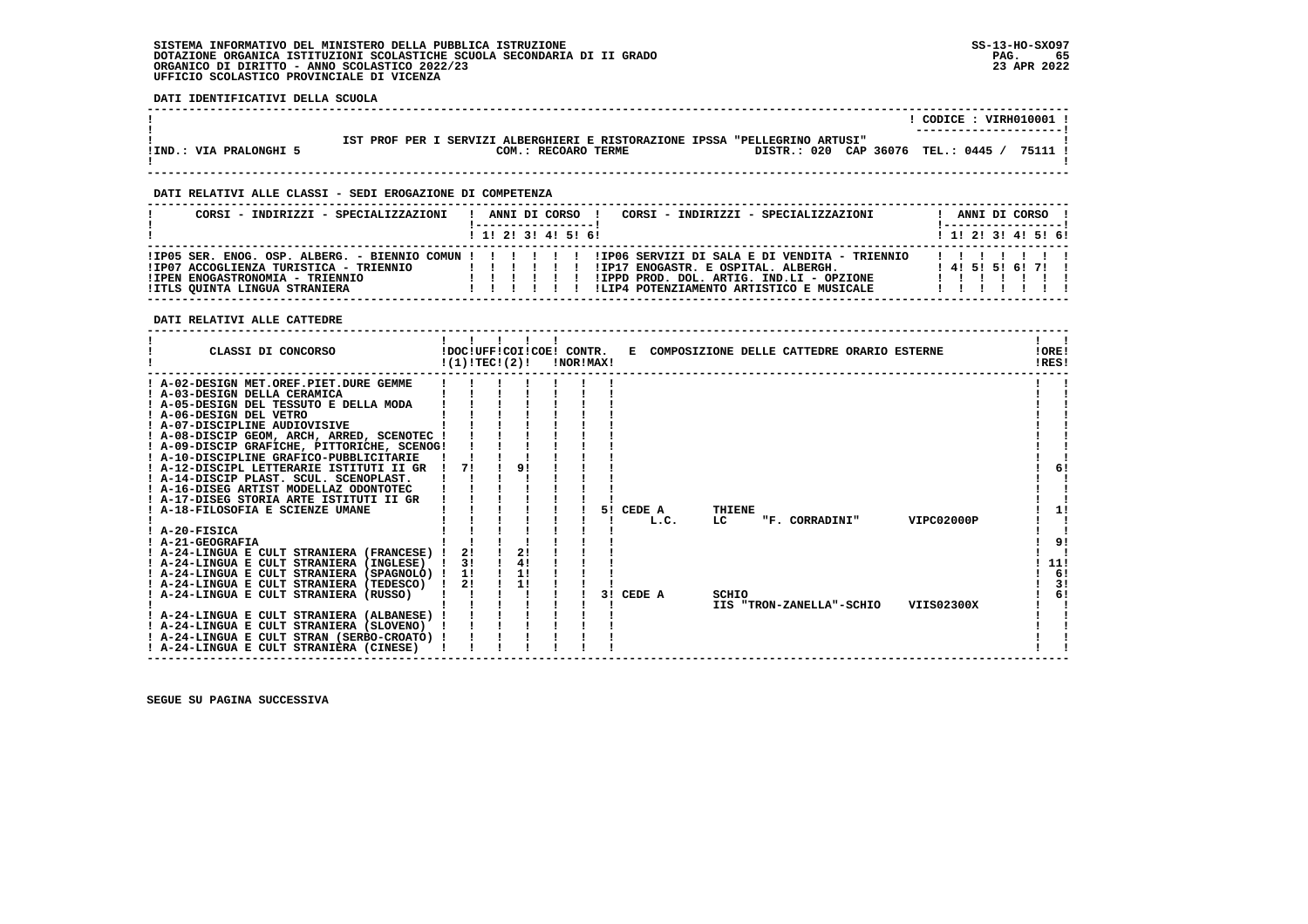# **SISTEMA INFORMATIVO DEL MINISTERO DELLA PUBBLICA ISTRUZIONE SS-13-HO-SXO97**DOTAZIONE ORGANICA ISTITUZIONI SCOLASTICHE SCUOLA SECONDARIA DI II GRADO<br>ORGANICO DI DIRITTO - ANNO SCOLASTICO 2022/23<br>UFFICIO SCOLASTICO PROVINCIALE DI VICENZA

 **DATI IDENTIFICATIVI DELLA SCUOLA**

|                        |                                                                                                    | $CODICE: VIRH010001$ !                     |
|------------------------|----------------------------------------------------------------------------------------------------|--------------------------------------------|
| !IND.: VIA PRALONGHI 5 | IST PROF PER I SERVIZI ALBERGHIERI E RISTORAZIONE IPSSA "PELLEGRINO ARTUSI"<br>COM.: RECOARO TERME | DISTR.: 020 CAP 36076 TEL.: 0445 / 75111 ! |

# **DATI RELATIVI ALLE CATTEDRE**

| CLASSI DI CONCORSO                                                                                                                                                                                                                                                                                                                                                                                                                                                                                                                                                                                                                                                                                                                                                                                                                                                                                                                                                                                                                                                                                                                                                                                                                                                                       | !DOC!UFF!COI!COE! CONTR.<br>!(1)!TECI(2)!                                                                                                                                                                                                                                                                                                                                                                                                                                                                                              |                                 |    | !NOR!MAX! |                | E COMPOSIZIONE DELLE CATTEDRE ORARIO ESTERNE                                                                                                                                                                                                                                          | !ORE!<br>!RES!    |
|------------------------------------------------------------------------------------------------------------------------------------------------------------------------------------------------------------------------------------------------------------------------------------------------------------------------------------------------------------------------------------------------------------------------------------------------------------------------------------------------------------------------------------------------------------------------------------------------------------------------------------------------------------------------------------------------------------------------------------------------------------------------------------------------------------------------------------------------------------------------------------------------------------------------------------------------------------------------------------------------------------------------------------------------------------------------------------------------------------------------------------------------------------------------------------------------------------------------------------------------------------------------------------------|----------------------------------------------------------------------------------------------------------------------------------------------------------------------------------------------------------------------------------------------------------------------------------------------------------------------------------------------------------------------------------------------------------------------------------------------------------------------------------------------------------------------------------------|---------------------------------|----|-----------|----------------|---------------------------------------------------------------------------------------------------------------------------------------------------------------------------------------------------------------------------------------------------------------------------------------|-------------------|
| ! A-24-LINGUA E CULT STRANIERA(GIAPPONESE)!<br>1 A-24-LINGUA E CULT STRANIERA (EBRAICO) 1 1 1<br>1 A-24-LINGUA E CULT STRANIERA (ARABO) 1 1 1<br>1 A-24-LINGUA E CULT STRANIERA (NEO-GRECO) 1 1 1<br>1 A-24-LINGUA E CULT STRANIERA (OORECO) 1 1 1<br>! A-26-MATEMATICA<br>! A-27-MATEMATICA E FISICA<br><b>! A-29-MUSICA ISTITUTI II GRADO<br/>! A-31-SCIENZE DEGLI ALIMENTI</b><br>A-34-SCIENZE E TECNOLOGIE CHIMICHE<br>A-37-COSTRUZ TECNOL E TECN RAPPR GRAFICA!<br>! A-41-SCIENZE E TECNOLOGIE INFORMATICHE<br>! A-42-SCIENZE E TECNOLOGIE MECCANICHE<br>! A-45-SCIENZE ECONOMICO-AZIENDALI<br>! A-46-SCIENZE GIURIDICO-ECONOMICHE<br>! A-47-SCIENZE MATEMATICHE APPLICATE<br>A-48-SCIENZE MOTORIE E SPORTIVE II GRADO! 3!<br>! A-50-SCIENZE NAT, CHIM E BIOLOG<br>A-54-STORIA DELL'ARTE<br>! A-61-TECNOL E TECN COMUNICAZ MULTIMEDIA !<br>! A-62-TECNOL E TECNICHE PER LA GRAFICA<br>! B-02-CONV LINGUA STRANIERA (FRANCESE)<br>! B-02-CONV LINGUA STRANIERA (INGLESE)<br>! B-02-CONV LINGUA STRANIERA (SPAGNOLO)<br>! B-02-CONV LINGUA STRANIERA (TEDESCO)<br>! B-02-CONV LINGUA STRANIERA (RUSSO)<br>! B-02-CONV LINGUA STRANIERA (ALBANESE)<br>! B-02-CONV LINGUA STRANIERA (SLOVENO)<br>! B-02-CONV LINGUA STRANIERA (SERBO-CROATO) !<br>! B-02-CONV LINGUA STRANIERA (CINESE) | $\frac{1}{2}$ 41 $\frac{1}{2}$<br>$\begin{array}{cc} 1 & 1 \\ 1 & 51 \end{array}$<br>3!<br>3!<br>$\begin{array}{ccccccccc} \texttt{11} & \texttt{31} & & \texttt{12} & \texttt{11} \\ \texttt{1} & \texttt{1} & \texttt{1} & \texttt{1} & \texttt{1} \\ \texttt{1} & \texttt{1} & \texttt{1} & \texttt{1} & \texttt{1} \\ \texttt{1} & \texttt{1} & \texttt{1} & \texttt{1} & \texttt{1} \\ \texttt{1} & \texttt{1} & \texttt{1} & \texttt{1} & \texttt{1} \\ \texttt{1} & \texttt{1} & \texttt{1} & \texttt{1} & \texttt{1} \\ \end{$ | 51<br>$\frac{1}{4}$<br>3!<br>31 | 1! |           | 21<br>21<br>61 | 16! COMPLETA CON VICENZA<br>I.I.S. "ALMERICO DA SCHIO VIIS01600R<br>16! COMPLETA CON SCHIO<br>I.T.C.G. ITCG "L. E V. PASINI"<br>VITD030008<br>12! COMPLETA CON SCHIO<br>IS<br>"MARTINI" SCHIO<br>VIIS00900N<br>8! CEDE A<br><b>THIENE</b><br>I.T.C.G. ITCG AULO CECCATO<br>VITD02000N | !11!<br>15!<br>4! |
| ! B-02-CONV LINGUA STRANIERA (GIAPPONESE) !                                                                                                                                                                                                                                                                                                                                                                                                                                                                                                                                                                                                                                                                                                                                                                                                                                                                                                                                                                                                                                                                                                                                                                                                                                              |                                                                                                                                                                                                                                                                                                                                                                                                                                                                                                                                        |                                 |    |           |                |                                                                                                                                                                                                                                                                                       |                   |

 **------------------------------------------------------------------------------------------------------------------------------------**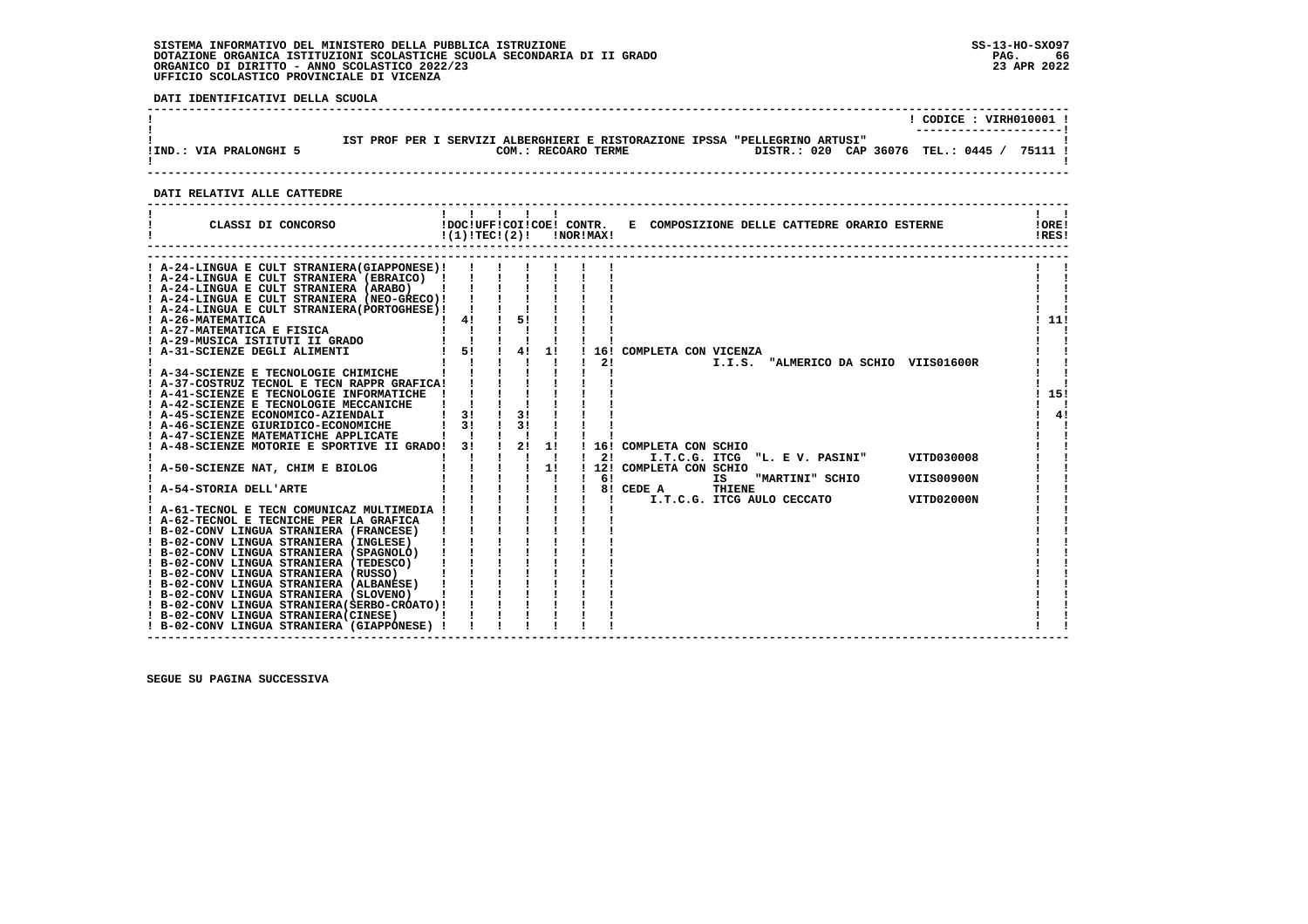# **SISTEMA INFORMATIVO DEL MINISTERO DELLA PUBBLICA ISTRUZIONE SS-13-HO-SXO97**DOTAZIONE ORGANICA ISTITUZIONI SCOLASTICHE SCUOLA SECONDARIA DI II GRADO<br>ORGANICO DI DIRITTO - ANNO SCOLASTICO 2022/23<br>UFFICIO SCOLASTICO PROVINCIALE DI VICENZA

 **DATI IDENTIFICATIVI DELLA SCUOLA**

|                        |                                                                                                                                          | CODICE: VIRH010001 |
|------------------------|------------------------------------------------------------------------------------------------------------------------------------------|--------------------|
| IIND.: VIA PRALONGHI 5 | IST PROF PER I SERVIZI ALBERGHIERI E RISTORAZIONE IPSSA "PELLEGRINO ARTUSI"<br>DISTR.: 020 CAP 36076 TEL.: 0445 /<br>COM.: RECOARO TERME | 75111              |
|                        |                                                                                                                                          |                    |

# **DATI RELATIVI ALLE CATTEDRE**

| CLASSI DI CONCORSO                                                                                                                                                                                                                                                                                                                                                                                                                                                                                                                                                            | !DOC!UFF!COI!COE! CONTR.<br>!(1)!TEC!(2)! |                       | !NOR!MAX! |           |           | E COMPOSIZIONE DELLE CATTEDRE ORARIO ESTERNE |                          |                                      |  |                          | ! ORE!<br>!RES! |                |
|-------------------------------------------------------------------------------------------------------------------------------------------------------------------------------------------------------------------------------------------------------------------------------------------------------------------------------------------------------------------------------------------------------------------------------------------------------------------------------------------------------------------------------------------------------------------------------|-------------------------------------------|-----------------------|-----------|-----------|-----------|----------------------------------------------|--------------------------|--------------------------------------|--|--------------------------|-----------------|----------------|
| ! B-02-CONV LINGUA STRANIERA (EBRAICO)<br>! B-02-CONV LINGUA STRANIERA (ARABO)<br>! B-02-CONV LINGUA STRANIERA (NEO-GRECO)<br>! B-02-CONV LINGUA STRANIERA (PORTOGHESE) !<br>! B-03-LABORATORI DI FISICA<br>! B-08-LAB PRODUZ INDUSTR ARTIG CERAMICA<br>! B-12-LAB SCIENZE E TECNOL CHIM MICROBIOL!<br>! B-16-LAB SCIENZE E TECNOL INFORMATICHE<br>! B-18-LAB SC E TECNOL TESS ABBIGL MODA<br>! B-19-LAB SERVIZI RICETTIVITA' ALBERGHIER!<br>! B-20-LAB SERV ENOGASTRON, SETT CUCINA<br>! B-21-LAB SERV ENOGASTRON, SETT SALA VEND!<br>! B-28-LABORATORIO DI TECNOLOGIE ORAFE | 11<br>-11<br>31<br>51<br>51               | -11<br>31<br>8!<br>61 |           | 131<br>51 | 7! CEDE A | COMPLETA CON SCHIO<br>I.P.I.A. IPS           | <b>VICENZA</b><br>I.I.S. | "G. B. GARBIN"<br>"ALMERICO DA SCHIO |  | VIRI03000N<br>VIIS01600R |                 | 41<br>1!<br>91 |
| (1) TITOLARI/INCARICATI                                                                                                                                                                                                                                                                                                                                                                                                                                                                                                                                                       |                                           |                       |           |           |           |                                              |                          |                                      |  |                          |                 |                |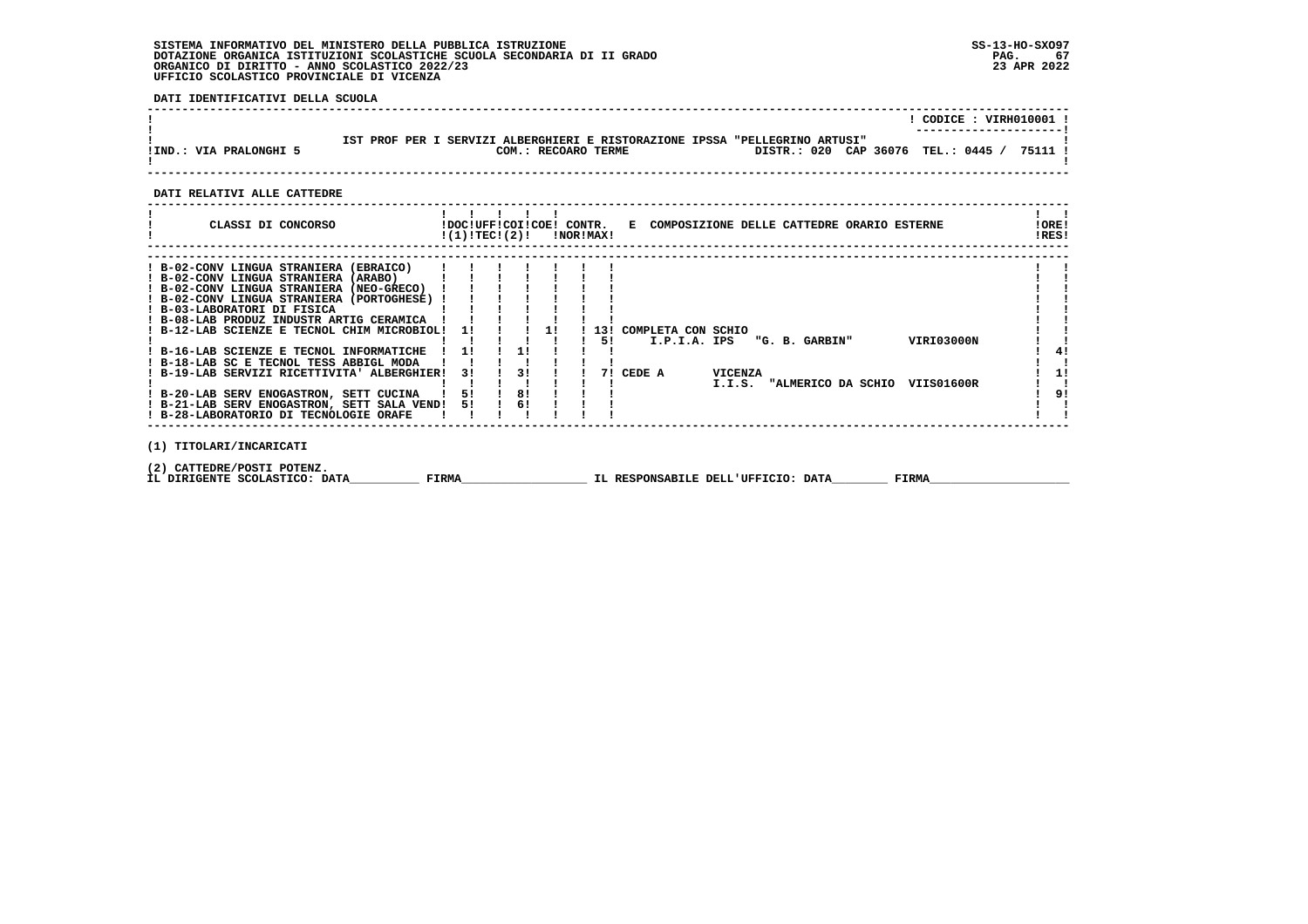#### **SISTEMA INFORMATIVO DEL MINISTERO DELLA PUBBLICA ISTRUZIONE SS-13-HO-SXO97 DOTAZIONE ORGANICA ISTITUZIONI SCOLASTICHE SCUOLA SECONDARIA DI II GRADO PAG. 68**ORGANICO DI DIRITTO - ANNO SCOLASTICO 2022/23  **UFFICIO SCOLASTICO PROVINCIALE DI VICENZA**

 $\blacksquare$ 

**LORE!** 

 $1.101$ 

 $1 \quad 41$  $1<sub>61</sub>$  $\overline{\phantom{a}}$ - 1

 $\mathbf{I}$  $\blacksquare$ 

- 1

 $61$  $\blacksquare$ 

> - 1  $\blacksquare$

 $1, 121$ 

 $\mathbf{I}$   $\mathbf{I}$  $\overline{1}$   $\overline{3}$   $\overline{1}$ 

 **DATI IDENTIFICATIVI DELLA SCUOLA ------------------------------------------------------------------------------------------------------------------------------------**! CODICE : VIRI007502 ! **! IST PROF INDUSTRIA E ARTIGIANATO : IPSIA "CECCATO" - SERALE** ---------------------- **! ---------------------! !CORSO SERALE DELL' IST PROF INDUSTRIA E ARTIGIANATO IPSIA "SILVIO CECCATO" DI MONTECCHIO MAGGIORE ! !IND.: VIA VENETO, 29/31 COM.: MONTECCHIO MAGGIORE DISTR.: 031 CAP 36075 TEL.: 0444 /496797 ! ! !**COM.: MONTECCHIO MAGGIORE DISTR.: 031 CAP 36075 TEL.: 0444 /496797 I  **------------------------------------------------------------------------------------------------------------------------------------ DATI RELATIVI ALLE CLASSI - SEDI EROGAZIONE DI COMPETENZA ------------------------------------------------------------------------------------------------------------------------------------**! ANNI DI CORSO !  **! CORSI - INDIRIZZI - SPECIALIZZAZIONI ! ANNI DI CORSO ! CORSI - INDIRIZZI - SPECIALIZZAZIONI ! ANNI DI CORSO !**\_\_\_\_\_\_\_\_\_\_\_\_\_\_\_\_\_\_\_\_\_\_  **! !-----------------! !-----------------!**1 1 2 3 3 4 5 6  **! ! 1! 2! 3! 4! 5! 6! ! 1! 2! 3! 4! 5! 6! ------------------------------------------------------------------------------------------------------------------------------------ !IP09 MAN.NE ASSIS.ZA TEC. BIENNIO - TRIENNIO ! ! ! ! 1! 1! ! ! ! ! ! ! ! ! ------------------------------------------------------------------------------------------------------------------------------------ DATI RELATIVI ALLE CATTEDRE ------------------------------------------------------------------------------------------------------------------------------------** $\mathbf{I}$  and  $\mathbf{I}$  **! ! ! ! ! ! ! ! ! CLASSI DI CONCORSO !DOC!UFF!COI!COE! CONTR. E COMPOSIZIONE DELLE CATTEDRE ORARIO ESTERNE !ORE!** $RRSI$  **! !(1)!TEC!(2)! !NOR!MAX! !RES! ------------------------------------------------------------------------------------------------------------------------------------ ! A-12-DISCIPL LETTERARIE ISTITUTI II GR ! ! ! ! ! ! ! ! 10! ! A-16-DISEG ARTIST MODELLAZ ODONTOTEC ! ! ! ! ! ! ! ! ! ! A-20-FISICA ! ! ! ! ! ! ! ! ! ! A-21-GEOGRAFIA ! ! ! ! ! ! ! ! ! ! A-24-LINGUA E CULT STRANIERA (INGLESE) ! ! ! ! ! ! ! ! 4! ! A-26-MATEMATICA ! ! ! ! ! ! ! ! 6! ! A-27-MATEMATICA E FISICA ! ! ! ! ! ! ! ! ! ! A-34-SCIENZE E TECNOLOGIE CHIMICHE ! ! ! ! ! ! ! ! ! ! A-37-COSTRUZ TECNOL E TECN RAPPR GRAFICA! ! ! ! ! ! ! ! ! ! A-40-TECNOLOGIE ELETTRICHE ELETTRONICHE ! 1! ! ! 1! 14! ! COMPLETA CON MONTECCHIO MAGGIORE ! ! ! ! ! ! ! ! ! 4! IS "S. CECCATO" MONTECCHIO VIIS007002 ! ! ! A-41-SCIENZE E TECNOLOGIE INFORMATICHE ! ! ! ! ! ! ! ! ! ! A-42-SCIENZE E TECNOLOGIE MECCANICHE ! ! ! ! ! ! ! ! 6! ! A-46-SCIENZE GIURIDICO-ECONOMICHE ! ! ! ! ! ! ! ! ! ! A-47-SCIENZE MATEMATICHE APPLICATE ! ! ! ! ! ! ! ! ! ! A-48-SCIENZE MOTORIE E SPORTIVE II GRADO! ! ! ! ! ! ! ! ! ! A-50-SCIENZE NAT, CHIM E BIOLOG ! ! ! ! ! ! ! ! ! ! A-66-TRATT TESTI DATI APPLIC INFORMATICA! ! ! ! ! ! ! ! ! ! B-03-LABORATORI DI FISICA ! ! ! ! ! ! ! ! ! ! B-07-LABORATORIO DI OTTICA ! ! ! ! ! ! ! ! !**

 **! B-15-LAB SC E TECNOL ELETTR ELETTRONIC ! ! ! ! ! ! ! ! 12! ! B-16-LAB SCIENZE E TECNOL INFORMATICHE ! ! ! ! ! ! ! ! ! ! B-17-LAB SCIENZE E TECNOL MECCANICHE ! ! ! ! ! ! ! ! 3! ------------------------------------------------------------------------------------------------------------------------------------**

 **! B-12-LAB SCIENZE E TECNOL CHIM MICROBIOL! ! ! ! ! ! ! ! !**

 **(1) TITOLARI/INCARICATI**

 **(2) CATTEDRE/POSTI POTENZ.**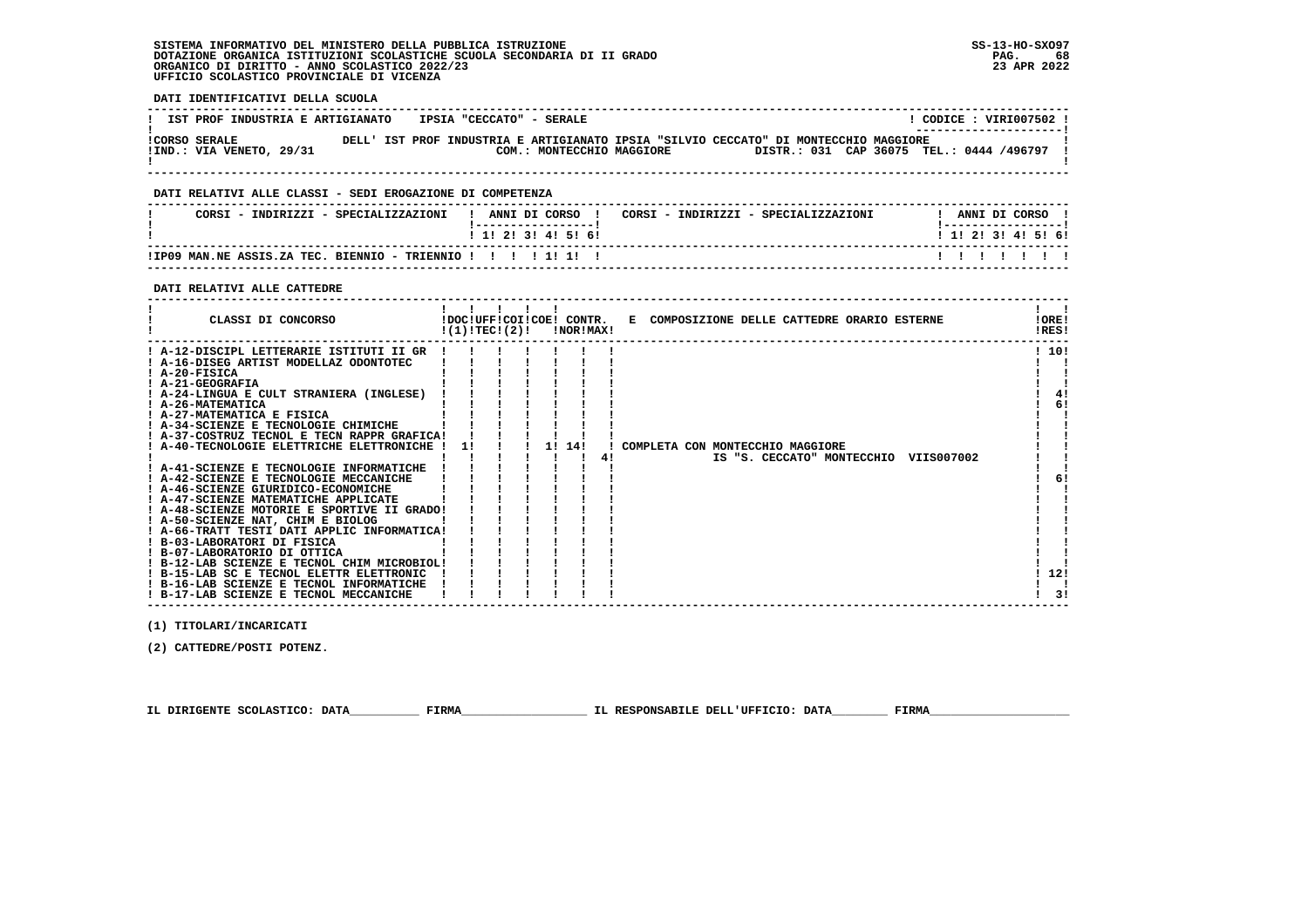# **SISTEMA INFORMATIVO DEL MINISTERO DELLA PUBBLICA ISTRUZIONE SS-13-HO-SXO97 DOTAZIONE ORGANICA ISTITUZIONI SCOLASTICHE SCUOLA SECONDARIA DI II GRADO PAG. 69**ORGANICO DI DIRITTO - ANNO SCOLASTICO 2022/23  **UFFICIO SCOLASTICO PROVINCIALE DI VICENZA**

 **DATI IDENTIFICATIVI DELLA SCUOLA**

|                          |                                                                              | CODICE: VIRI03000N !<br>----------------------- |
|--------------------------|------------------------------------------------------------------------------|-------------------------------------------------|
| IIND.: VIA TITO LIVIO, 7 | IST PROF INDUSTRIA E ARTIGIANATO IPS "G. B.<br><b>GARBIN"</b><br>COM.: SCHIO | DISTR.: 012 CAP 36015 TEL.: 0445 /523072 !      |

 **------------------------------------------------------------------------------------------------------------------------------------**

 **------------------------------------------------------------------------------------------------------------------------------------**

# **DATI RELATIVI ALLE CLASSI - SEDI EROGAZIONE DI COMPETENZA**

| CORSI - INDIRIZZI - SPECIALIZZAZIONI                                                                                                                                                                                                                                                     | $\mathbf{I}$ |  |  | ANNI DI CORSO !     | CORSI - INDIRIZZI - SPECIALIZZAZIONI                                                                                                                     | !------------------ <u> </u> |  | ANNI DI CORSO ! |  |
|------------------------------------------------------------------------------------------------------------------------------------------------------------------------------------------------------------------------------------------------------------------------------------------|--------------|--|--|---------------------|----------------------------------------------------------------------------------------------------------------------------------------------------------|------------------------------|--|-----------------|--|
|                                                                                                                                                                                                                                                                                          |              |  |  | ! 1! 2! 3! 4! 5! 6! |                                                                                                                                                          | ! 1! 2! 3! 4! 5! 6!          |  |                 |  |
| !IP02 SERVIZI SOCIO-SANITARI BIENNIO-TRIENNIO !!!!!!!!!P08 SERVIZI COMMERCIALI BIENNIO - TRIENNIO   !!!!<br>!IP13 IND. E ARTIG. MADE IN ITALY [2! 2! 2! 3! 1!]<br>!IP16 SERV. COMMERC.<br>!IPAG ARTIGIANATO - TRIENNIO<br>! IPMM MAN.NE DEI MEZZI DI TRASPORTO - OPZIONE ! ! ! ! ! ! ! ! |              |  |  |                     | ! IP14 MANUTENZ. E ASSIST. TECN. [4!4!3!4!5!]<br>!IP19 SERVIZI SANITA' E ASSIST. SOC. [3! 3! 4! 3! 2! !<br>!IPAI APP. IMP. SER. TEC. IND. CIV. - OPZIONE | .<br>.<br>.                  |  |                 |  |

 **DATI RELATIVI ALLE CATTEDRE**

| CLASSI DI CONCORSO                          |       | !DOC!UFF!COI!COE!<br>!(1)!TECI(2)! |     | CONTR. | !NOR!MAX! | E COMPOSIZIONE DELLE CATTEDRE ORARIO ESTERNE   | !ORE!<br>!RES! |
|---------------------------------------------|-------|------------------------------------|-----|--------|-----------|------------------------------------------------|----------------|
| ! A-02-DESIGN MET.OREF.PIET.DURE GEMME      |       |                                    |     |        |           |                                                |                |
| ! A-03-DESIGN DELLA CERAMICA                |       |                                    |     |        |           |                                                |                |
| ! A-04-DESIGN DEL LIBRO                     |       |                                    |     |        |           |                                                |                |
| ! A-07-DISCIPLINE AUDIOVISIVE               |       |                                    |     |        |           |                                                |                |
| ! A-08-DISCIP GEOM, ARCH, ARRED, SCENOTEC   |       |                                    |     |        |           |                                                |                |
| ! A-09-DISCIP GRAFICHE, PITTORICHE, SCENOG! |       |                                    |     |        |           |                                                |                |
| ! A-10-DISCIPLINE GRAFICO-PUBBLICITARIE     |       |                                    |     |        | 81        | CEDE A<br><b>VICENZA</b>                       |                |
|                                             |       |                                    |     |        |           | VIIS013009<br>I.I.S. "A CANOVA"                |                |
| ! A-12-DISCIPL LETTERARIE ISTITUTI II GR    | ! 12! | 19!                                | 1 L |        | 13 I      | COMPLETA CON<br>SCHIO                          |                |
|                                             |       |                                    |     |        | 51        | I.T.I.<br>VITF03000E<br>ITI "SILVIO DE PRETTO" |                |
| ! A-14-DISCIP PLAST. SCUL. SCENOPLAST.      |       |                                    |     |        |           |                                                |                |
| ! A-15-DISCIPLINE SANITARIE                 | 21    | 2 <sub>1</sub>                     |     |        |           |                                                |                |
| ! A-16-DISEG ARTIST MODELLAZ ODONTOTEC      |       |                                    |     |        |           |                                                |                |
| ! A-17-DISEG STORIA ARTE ISTITUTI II GR     | 1!    |                                    |     |        |           |                                                | 4!             |
| ! A-18-FILOSOFIA E SCIENZE UMANE            |       | 51                                 |     |        |           |                                                | 21             |
| ! A-20-FISICA                               |       |                                    |     |        |           |                                                | 10!            |
| ! A-21-GEOGRAFIA                            |       |                                    |     |        |           |                                                | 11!            |
| ! A-24-LINGUA E CULT STRANIERA (FRANCESE)   | 51    | 41                                 | 11  |        | ! 13!     | COMPLETA CON SCHIO                             |                |
|                                             |       |                                    |     |        | 51        | VIIS00900N<br>IS<br>"MARTINI" SCHIO            |                |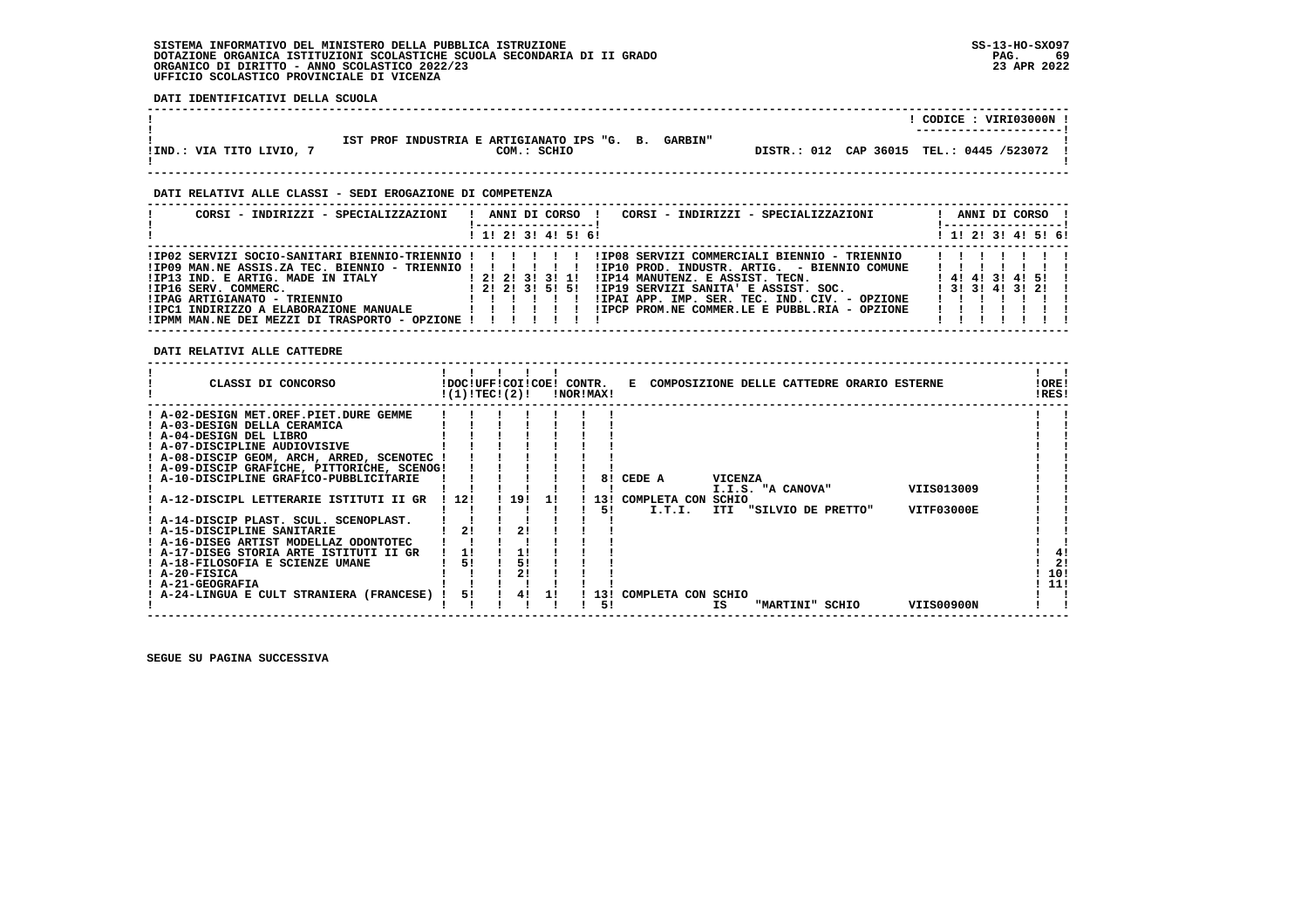# **SISTEMA INFORMATIVO DEL MINISTERO DELLA PUBBLICA ISTRUZIONE SS-13-HO-SXO97 DOTAZIONE ORGANICA ISTITUZIONI SCOLASTICHE SCUOLA SECONDARIA DI II GRADO PAG. 70**ORGANICO DI DIRITTO - ANNO SCOLASTICO 2022/23  **UFFICIO SCOLASTICO PROVINCIALE DI VICENZA**

 **DATI IDENTIFICATIVI DELLA SCUOLA**

|                          |                                                                              | CODICE: VIRI03000N !<br>---------------------- |
|--------------------------|------------------------------------------------------------------------------|------------------------------------------------|
| IIND.: VIA TITO LIVIO, 7 | IST PROF INDUSTRIA E ARTIGIANATO IPS "G. B.<br><b>GARBIN"</b><br>COM.: SCHIO | DISTR.: 012 CAP 36015 TEL.: 0445 /523072 !     |

 **------------------------------------------------------------------------------------------------------------------------------------**

# **DATI RELATIVI ALLE CATTEDRE**

| CLASSI DI CONCORSO                                                                        | !(1)!TECI(2)!                              |                                      |                | !NOR!MAX!      |                                    | !DOC!UFF!COI!COE! CONTR. E COMPOSIZIONE DELLE CATTEDRE ORARIO ESTERNE |            | <b>!ORE!</b><br>!RES! |
|-------------------------------------------------------------------------------------------|--------------------------------------------|--------------------------------------|----------------|----------------|------------------------------------|-----------------------------------------------------------------------|------------|-----------------------|
| ! A-24-LINGUA E CULT STRANIERA (INGLESE) ! 9!                                             |                                            | ! 9!                                 |                | $\blacksquare$ | $!$ 9! CEDE A                      | THIENE<br>I.T.C.G. ITCG AULO CECCATO                                  | VITD02000N | 8!                    |
| A-26-MATEMATICA                                                                           | 81                                         | $\frac{1}{111}$                      | 11             | 21             | ! 16! COMPLETA CON THIENE          | I.T.C.G. ITCG AULO CECCATO                                            | VITD02000N |                       |
| ! A-27-MATEMATICA E FISICA                                                                |                                            |                                      |                |                |                                    |                                                                       |            |                       |
| A-29-MUSICA ISTITUTI II GRADO<br>! A-34-SCIENZE E TECNOLOGIE CHIMICHE                     |                                            |                                      |                |                |                                    |                                                                       |            |                       |
| ! A-37-COSTRUZ TECNOL E TECN RAPPR GRAFICA!                                               |                                            |                                      |                |                |                                    |                                                                       |            |                       |
| ! A-39-TECNOL COSTR NAVALI                                                                |                                            |                                      |                |                |                                    |                                                                       |            |                       |
| ! A-40-TECNOLOGIE ELETTRICHE ELETTRONICHE !                                               | 3!                                         | $1 \quad 41 \quad 11$                |                | $1 \quad 11$   | ! 17! COMPLETA CON VALDAGNO        | IIS "MARZOTTO-LUZZATTI" DI VIIS022004                                 |            |                       |
| ! A-41-SCIENZE E TECNOLOGIE INFORMATICHE                                                  | $\frac{1}{2}$ 1!                           | $1 \quad 1! \quad 1!$                |                |                |                                    | ! 12! COMPLETA CON BASSANO DEL GRAPPA                                 |            |                       |
| A-42-SCIENZE E TECNOLOGIE MECCANICHE                                                      | $\mathbf{I}$ $\mathbf{I}$<br>$\frac{1}{3}$ | $\mathbf{1}$ $\mathbf{1}$<br>! 7! 1! | $\blacksquare$ | $1 \quad 61$   | L.S.<br>! 14! COMPLETA CON VICENZA | LS JACOPO DA PONTE                                                    | VIPS010007 |                       |
|                                                                                           |                                            |                                      | $\mathbf{I}$   | 4!             |                                    | I.I.S. "ALMERICO DA SCHIO VIIS01600R                                  |            |                       |
| ! A-44-TECNOL TESSILI, ABBIGL E MODA                                                      | 1!                                         |                                      |                |                |                                    |                                                                       |            |                       |
| ! A-45-SCIENZE ECONOMICO-AZIENDALI                                                        | $1 \quad 51$                               | ! 9!                                 | 1!             | 6!             | ! 12! COMPLETA CON VALDAGNO        | IIS "MARZOTTO-LUZZATTI" DI VIIS022004                                 |            |                       |
| ! A-46-SCIENZE GIURIDICO-ECONOMICHE                                                       | !10!                                       | ! 10!                                |                |                |                                    |                                                                       |            | 41                    |
| ! A-47-SCIENZE MATEMATICHE APPLICATE                                                      |                                            |                                      |                |                |                                    |                                                                       |            |                       |
| ! A-48-SCIENZE MOTORIE E SPORTIVE II GRADO! 4!<br>! A-50-SCIENZE NAT, CHIM E BIOLOG       | 31                                         | 61<br>31                             |                |                |                                    |                                                                       |            | 81                    |
| ! A-54-STORIA DELL'ARTE                                                                   |                                            |                                      |                |                |                                    |                                                                       |            |                       |
| ! A-61-TECNOL E TECN COMUNICAZ MULTIMEDIA !                                               |                                            |                                      |                |                |                                    |                                                                       |            |                       |
| ! A-62-TECNOL E TECNICHE PER LA GRAFICA<br>! A-66-TRATT TESTI DATI APPLIC INFORMATICA! 2! |                                            | $\frac{1}{2}$                        | 11             |                | ! 12! COMPLETA CON VICENZA         |                                                                       |            |                       |
|                                                                                           |                                            |                                      |                | 61             | I.T.C.                             | ITE " A. FUSINIERI"                                                   | VITD010003 |                       |
| ! B-03-LABORATORI DI FISICA                                                               |                                            |                                      |                |                |                                    |                                                                       |            |                       |
| ! B-04-LABORATORI DI LIUTERIA<br>! B-07-LABORATORIO DI OTTICA                             |                                            |                                      |                |                |                                    |                                                                       |            |                       |
| ! B-08-LAB PRODUZ INDUSTR ARTIG CERAMICA                                                  |                                            |                                      |                |                |                                    |                                                                       |            |                       |
| ! B-12-LAB SCIENZE E TECNOL CHIM MICROBIOL! 1!                                            |                                            | $\frac{1}{2}$                        | $\mathbf{I}$   |                | 5! CEDE A                          | RECOARO TERME                                                         |            | 11                    |
| B-14-LAB SCIENZE E TECNOL COSTRUZIONI                                                     |                                            |                                      |                |                | <b>IPSAR</b>                       | IPSSA "PELLEGRINO ARTUSI"                                             | VIRH010001 |                       |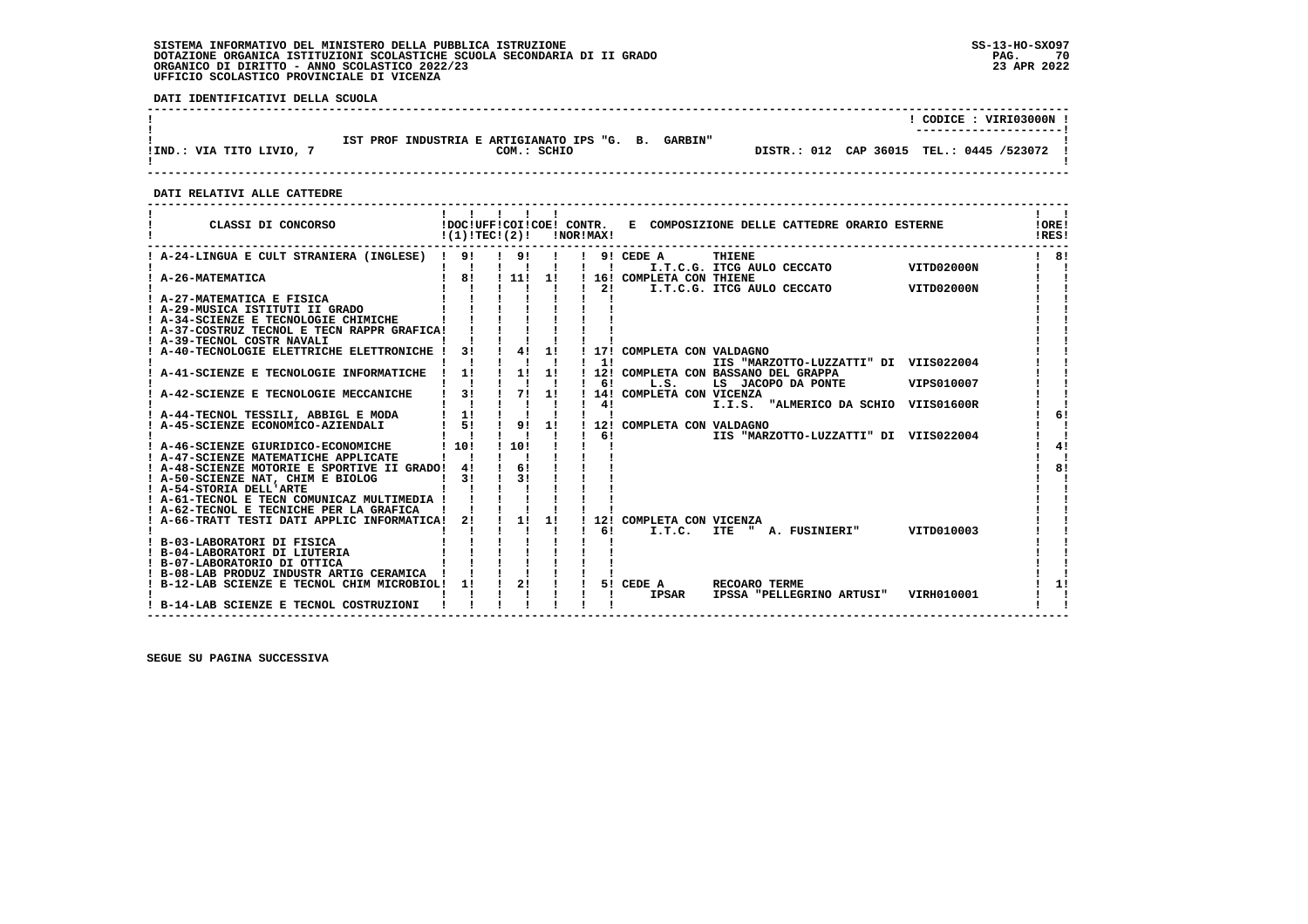# **SISTEMA INFORMATIVO DEL MINISTERO DELLA PUBBLICA ISTRUZIONE SS-13-HO-SXO97 DOTAZIONE ORGANICA ISTITUZIONI SCOLASTICHE SCUOLA SECONDARIA DI II GRADO PAG. 71ORGANICO DI DIRITTO - ANNO SCOLASTICO 2022/23 UFFICIO SCOLASTICO PROVINCIALE DI VICENZA**

 **DATI IDENTIFICATIVI DELLA SCUOLA**

|                          |                                                                              | CODICE: VIRI03000N !<br>---------------------- |
|--------------------------|------------------------------------------------------------------------------|------------------------------------------------|
| IIND.: VIA TITO LIVIO, 7 | IST PROF INDUSTRIA E ARTIGIANATO IPS "G. B.<br><b>GARBIN"</b><br>COM.: SCHIO | DISTR.: 012 CAP 36015 TEL.: 0445 /523072 !     |

 **------------------------------------------------------------------------------------------------------------------------------------**

 **DATI RELATIVI ALLE CATTEDRE**

| CLASSI DI CONCORSO                          | !(1)!TECI(2)! |       |      |     | !NOR!MAX! | !DOC!UFF!COI!COE! CONTR. E COMPOSIZIONE DELLE CATTEDRE ORARIO ESTERNE | ! ORE!<br>!RES! |    |
|---------------------------------------------|---------------|-------|------|-----|-----------|-----------------------------------------------------------------------|-----------------|----|
| ! B-15-LAB SC E TECNOL ELETTR ELETTRONIC    |               | 1! 1! | 71   |     |           | <b>VICENZA</b><br>1! CEDE A                                           |                 | 71 |
| - DI CUI UFFICIO TECNICO                    |               |       |      |     |           | VITF02000X<br>I.T.I.<br>ITI "ALESSANDRO ROSSI"                        |                 |    |
| ! B-16-LAB SCIENZE E TECNOL INFORMATICHE    |               |       | 31   |     |           | 3! CEDE A<br>THIENE                                                   |                 |    |
|                                             |               |       |      |     |           | VITD02000N<br>I.T.C.G. ITCG AULO CECCATO                              |                 |    |
| ! B-17-LAB SCIENZE E TECNOL MECCANICHE      | 11            |       | 110! | -11 | 11!       | COMPLETA CON<br>THIENE                                                |                 |    |
|                                             |               |       |      |     | 71        | VITD02000N<br>I.T.C.G. ITCG AULO CECCATO                              |                 |    |
| ! B-18-LAB SC E TECNOL TESS ABBIGL MODA     | 21            |       | 21   | -11 | 141       | COMPLETA CON VICENZA                                                  |                 |    |
|                                             |               |       |      |     | 41        | VIRF020004<br>I.P.S.S. IPSS "B. MONTAGNA"                             |                 |    |
| ! B-20-LAB SERV ENOGASTRON, SETT CUCINA     |               |       |      |     |           |                                                                       |                 |    |
| ! B-22-LAB TECNOL E TECN COMUNICAZ MULTIME! |               |       |      |     |           |                                                                       |                 |    |
| ! B-23-LAB SERVIZI SOCIO-SANITARI           | 21            |       |      |     |           |                                                                       |                 | 1! |
| ! B-24-LAB SCIENZE E TECNOL NAUTICHE        |               |       |      |     |           |                                                                       |                 |    |
| ! B-25-LAB SCIENZE E TECNOLCOSTR NAVALI     |               |       |      |     |           |                                                                       |                 |    |
| ! B-26-LABORATORIO DI TECNOLOGIE DEL LEGNO! |               |       |      |     |           |                                                                       |                 |    |
| ! B-27-LABORATORIO DI TECNOLOGIE DEL MARMO! |               |       |      |     |           |                                                                       |                 |    |
| ! B-28-LABORATORIO DI TECNOLOGIE ORAFE      |               |       |      |     |           |                                                                       |                 |    |
| (1) TITOLARI/INCARICATI                     |               |       |      |     |           |                                                                       |                 |    |

 **(2) CATTEDRE/POSTI POTENZ.**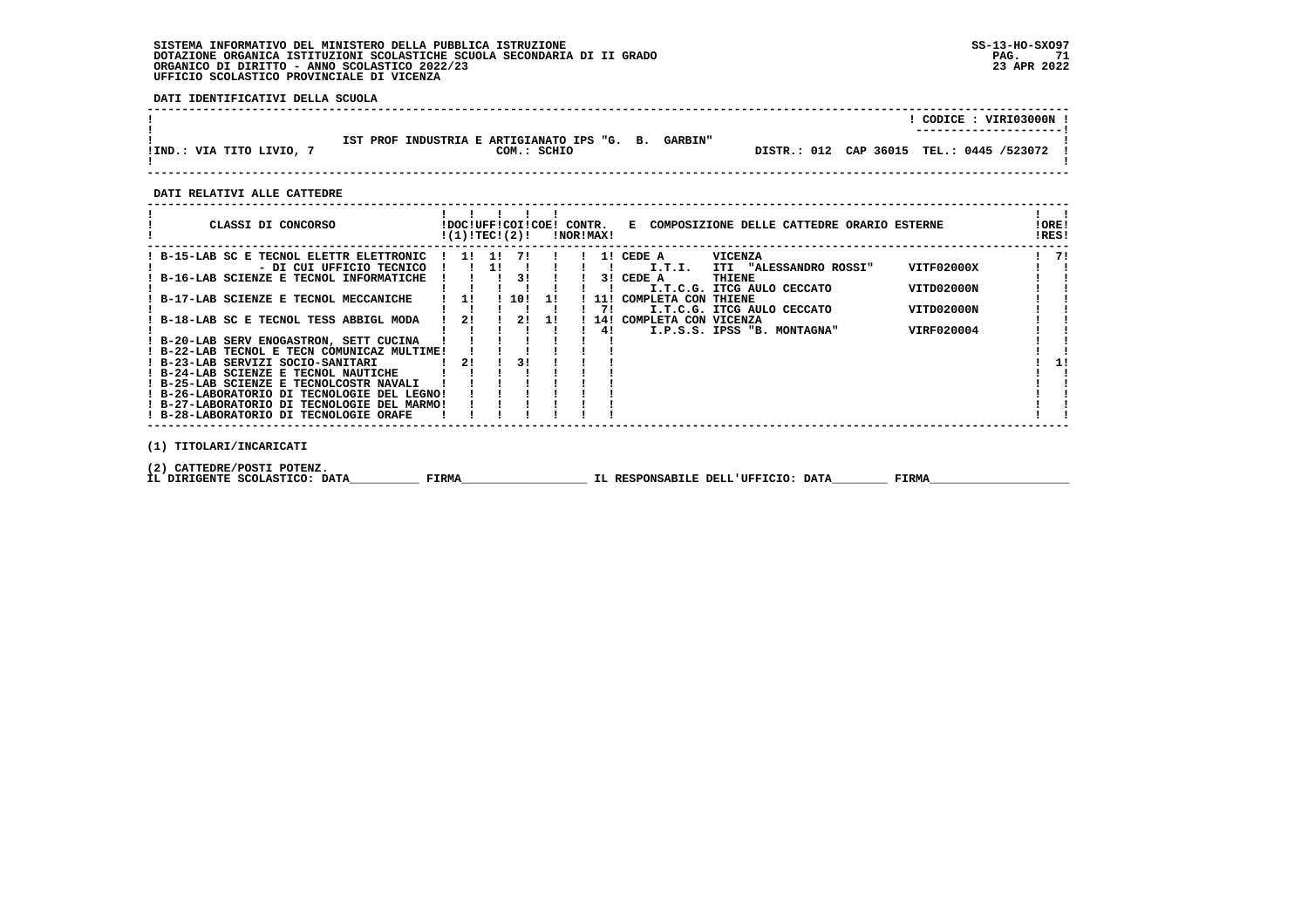### **SISTEMA INFORMATIVO DEL MINISTERO DELLA PUBBLICA ISTRUZIONE SS-13-HO-SXO97 DOTAZIONE ORGANICA ISTITUZIONI SCOLASTICHE SCUOLA SECONDARIA DI II GRADO PAG. 72**ORGANICO DI DIRITTO - ANNO SCOLASTICO 2022/23  **UFFICIO SCOLASTICO PROVINCIALE DI VICENZA**

**PAG.** 72 23 APR 2022

 **DATI IDENTIFICATIVI DELLA SCUOLA ------------------------------------------------------------------------------------------------------------------------------------ ! ! CODICE : VIRI05000V ! ! ---------------------! ! IST PROF INDUSTRIA E ARTIGIANATO IPSIA "F. LAMPERTICO" ! !IND.: VIALE G. G. TRISSINO 30 COM.: VICENZA DISTR.: 070 CAP 36100 TEL.: 0444 /504324 !**- 1  **! ! ------------------------------------------------------------------------------------------------------------------------------------ DATI RELATIVI ALLE CLASSI - SEDI EROGAZIONE DI COMPETENZA ------------------------------------------------------------------------------------------------------------------------------------ ! CORSI - INDIRIZZI - SPECIALIZZAZIONI ! ANNI DI CORSO ! CORSI - INDIRIZZI - SPECIALIZZAZIONI ! ANNI DI CORSO !**\_\_\_\_\_\_\_\_\_\_\_\_\_\_\_\_\_\_\_\_\_\_  **! !-----------------! !-----------------!**1 1 2 3 3 4 5 6  **! ! 1! 2! 3! 4! 5! 6! ! 1! 2! 3! 4! 5! 6! ------------------------------------------------------------------------------------------------------------------------------------ !IP03 ODONTOTECNICO BIENNIO- TRIENNIO ! ! ! ! ! ! !IP09 MAN.NE ASSIS.ZA TEC. BIENNIO - TRIENNIO ! ! ! ! ! ! ! !IP10 PROD. INDUSTR. ARTIG. - BIENNIO COMUNE ! ! ! ! ! ! !IP13 IND. E ARTIG. MADE IN ITALY ! 3! 4! 4! 5! 4! ! !IP14 MANUTENZ. E ASSIST. TECN. ! 1! 2! 1! 1! 1! !IP15 GESTIONE ACQUE E RISANAM. AMBIENT. ! 1! 1! 1! 1! 1! ! !IP20 ARTI AUS. PROF. SANIT.:ODONTOTECNICO ! 1! 1! 1! 1! 1! !IPAI APP. IMP. SER. TEC. IND. CIV. - OPZIONE ! ! ! ! ! ! ! !IPID INDUSTRIA - TRIENNIO ! ! ! ! ! ! !LIP2 POTENZIAMENTO LINGUISTICO ! ! ! ! ! ! ! ------------------------------------------------------------------------------------------------------------------------------------ DATI RELATIVI ALLE CATTEDRE ------------------------------------------------------------------------------------------------------------------------------------** $\mathbf{I}$   $\mathbf{I}$  **! ! ! ! ! ! ! ! ! CLASSI DI CONCORSO !DOC!UFF!COI!COE! CONTR. E COMPOSIZIONE DELLE CATTEDRE ORARIO ESTERNE !ORE! ! !(1)!TEC!(2)! !NOR!MAX! !RES!LORE!**  $IPICI$   **------------------------------------------------------------------------------------------------------------------------------------ ! A-02-DESIGN MET.OREF.PIET.DURE GEMME ! ! ! ! ! ! ! ! ! ! A-03-DESIGN DELLA CERAMICA ! ! ! ! ! ! ! ! ! ! A-04-DESIGN DEL LIBRO ! ! ! ! ! ! ! ! ! ! A-07-DISCIPLINE AUDIOVISIVE ! ! ! ! ! ! ! ! ! ! A-08-DISCIP GEOM, ARCH, ARRED, SCENOTEC ! ! ! ! ! ! ! ! ! ! A-09-DISCIP GRAFICHE, PITTORICHE, SCENOG! ! ! ! ! ! ! ! ! ! A-12-DISCIPL LETTERARIE ISTITUTI II GR ! 6! ! 11! ! ! 6! CEDE A VICENZA ! ! ! ! ! ! ! ! ! ! IIS "S. BOSCARDIN" VI VIIS019008 ! ! ! A-14-DISCIP PLAST. SCUL. SCENOPLAST. ! ! ! ! ! ! ! ! !** $\blacksquare$  $\mathbf{I}$  $\blacksquare$  **! A-15-DISCIPLINE SANITARIE ! ! ! ! 1! ! 13! COMPLETA CON LONIGO ! !**- 1  **! ! ! ! ! ! ! 5! IS SARTORI DI LONIGO VIIS01100N ! ! ! A-16-DISEG ARTIST MODELLAZ ODONTOTEC ! ! ! ! ! ! ! ! 12! ! A-17-DISEG STORIA ARTE ISTITUTI II GR ! ! ! ! ! ! ! ! !1** 121  $\mathbf{I}$   $\mathbf{I}$  **! A-20-FISICA ! 1! ! 1! ! ! 6! CEDE A VICENZA ! ! ! ! ! ! ! ! ! ! I.T.C. ITC "G. PIOVENE" VITD09000X ! !**- 1  **! A-21-GEOGRAFIA ! ! ! ! 1! ! 12! COMPLETA CON VICENZA ! ! ! ! ! ! ! ! ! 6! IIS "S. BOSCARDIN" VI VIIS019008 ! ! ! A-24-LINGUA E CULT STRANIERA (FRANCESE) ! ! ! ! ! ! ! ! ! ! A-24-LINGUA E CULT STRANIERA (INGLESE) ! 1! ! 7! ! ! ! ! !** $\mathbf{I}$ - 1  **! A-24-LINGUA E CULT STRANIERA (SPAGNOLO) ! ! ! ! ! ! ! ! !** $\mathbf{I}$  **! A-24-LINGUA E CULT STRANIERA (TEDESCO) ! ! ! ! ! ! ! ! ! ! A-24-LINGUA E CULT STRANIERA (RUSSO) ! ! ! ! ! ! ! ! ! ! A-26-MATEMATICA ! 3! ! 7! ! ! ! ! 32!**- 1  $1321$  $\mathbf{1}$   $\mathbf{1}$  **! A-27-MATEMATICA E FISICA ! ! ! ! ! ! ! ! !**

 **------------------------------------------------------------------------------------------------------------------------------------**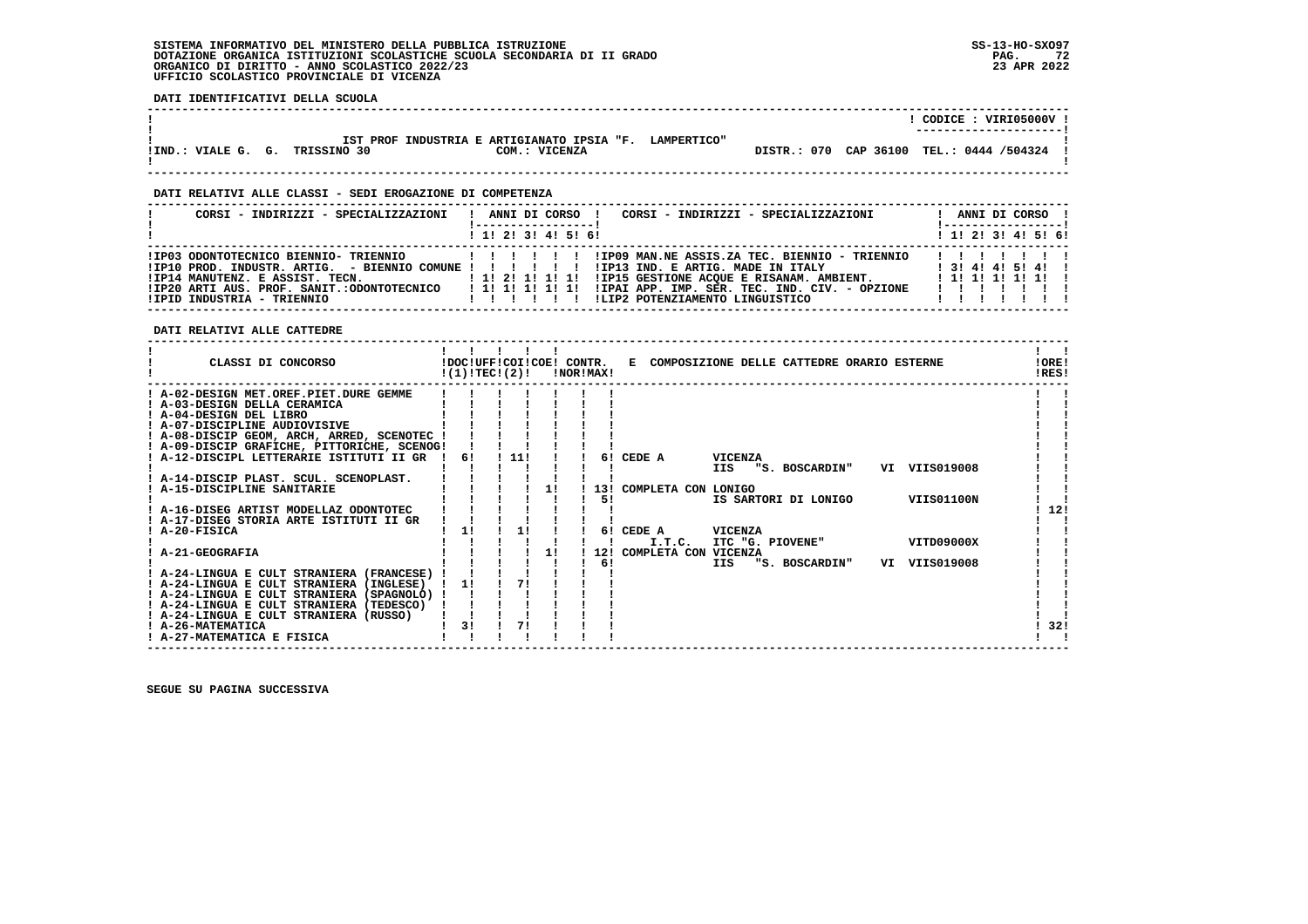**DATI IDENTIFICATIVI DELLA SCUOLA**

|                                      |                                                                         |                                          | CODICE: VIRI05000V !<br>---------------------- |
|--------------------------------------|-------------------------------------------------------------------------|------------------------------------------|------------------------------------------------|
| TRISSINO 30<br>IIND.: VIALE G.<br>G. | IST PROF INDUSTRIA E ARTIGIANATO IPSIA "F. LAMPERTICO"<br>COM.: VICENZA | DISTR.: 070 CAP 36100 TEL.: 0444 /504324 |                                                |
|                                      |                                                                         |                                          |                                                |

 **------------------------------------------------------------------------------------------------------------------------------------**

 **DATI RELATIVI ALLE CATTEDRE**

| CLASSI DI CONCORSO                                                                     | !(1)!TEC!(2)! |                             |                                 | !NOR!MAX!    | !DOC!UFF!COI!COE! CONTR. E COMPOSIZIONE DELLE CATTEDRE ORARIO ESTERNE | !ORE!<br>!RES! |
|----------------------------------------------------------------------------------------|---------------|-----------------------------|---------------------------------|--------------|-----------------------------------------------------------------------|----------------|
| ! A-32-SCIENZE GEOLOGIA MINERALOGIA                                                    |               |                             | $\frac{1}{2}$<br>$\blacksquare$ | $1 \quad 61$ | ! 12! COMPLETA CON VALDAGNO<br>IIS "MARZOTTO-LUZZATTI" DI VIIS022004  |                |
| A-34-SCIENZE E TECNOLOGIE CHIMICHE                                                     |               | $\frac{1}{2}$               | 11                              | 11           | ! 17! COMPLETA CON VICENZA<br>VIIS013009<br>I.I.S. "A CANOVA"         |                |
| ! A-37-COSTRUZ TECNOL E TECN RAPPR GRAFICA!                                            |               |                             |                                 |              |                                                                       |                |
| ! A-39-TECNOL COSTR NAVALI<br>A-40-TECNOLOGIE ELETTRICHE ELETTRONICHE !                | 4!            | $\frac{1}{6}$               |                                 |              |                                                                       | 13!            |
| A-41-SCIENZE E TECNOLOGIE INFORMATICHE                                                 |               | $1 \quad 1! \quad 1!$<br>Ι. |                                 | 81           | 10! COMPLETA CON VICENZA<br>VIPS02000T<br>L.S.<br>"P. LIOY"<br>LS     |                |
| A-42-SCIENZE E TECNOLOGIE MECCANICHE                                                   | $\frac{1}{6}$ | 71                          |                                 |              | 1! CEDE A<br><b>BREGANZE</b>                                          | 1!             |
| ! A-44-TECNOL TESSILI, ABBIGL E MODA                                                   |               |                             |                                 |              | I.S. "ANDREA SCOTTON"<br>VIIS021008                                   |                |
| ! A-45-SCIENZE ECONOMICO-AZIENDALI<br>! A-46-SCIENZE GIURIDICO-ECONOMICHE              | 31            | 31                          |                                 |              |                                                                       | 12!            |
| ! A-47-SCIENZE MATEMATICHE APPLICATE<br>! A-48-SCIENZE MOTORIE E SPORTIVE II GRADO!    | 4!            | 41                          |                                 |              |                                                                       |                |
| ! A-50-SCIENZE NAT, CHIM E BIOLOG                                                      | 11            | 11                          |                                 |              |                                                                       | 8!             |
| ! A-51-SCIENZE, TECNOL E TECN AGR<br>! A-54-STORIA DELL'ARTE                           |               |                             |                                 |              |                                                                       |                |
| ! A-61-TECNOL E TECN COMUNICAZ MULTIMEDIA !<br>! A-62-TECNOL E TECNICHE PER LA GRAFICA |               |                             |                                 |              |                                                                       |                |
| ! A-66-TRATT TESTI DATI APPLIC INFORMATICA!                                            |               |                             |                                 |              |                                                                       |                |
| ! B-02-CONV LINGUA STRANIERA (FRANCESE)<br>! B-02-CONV LINGUA STRANIERA (INGLESE)      |               |                             |                                 |              |                                                                       |                |
| ! B-02-CONV LINGUA STRANIERA (SPAGNOLO)<br>! B-02-CONV LINGUA STRANIERA (TEDESCO)      |               |                             |                                 |              |                                                                       |                |
| ! B-02-CONV LINGUA STRANIERA (RUSSO)                                                   |               |                             |                                 |              |                                                                       |                |
| ! B-03-LABORATORI DI FISICA<br>! B-04-LABORATORI DI LIUTERIA                           |               |                             |                                 |              |                                                                       |                |
| ! B-06-LABORATORIO DI ODONTOTECNICA<br>! B-07-LABORATORIO DI OTTICA                    | $1 \quad 21$  | 31                          |                                 |              |                                                                       | 5!             |
| ! B-08-LAB PRODUZ INDUSTR ARTIG CERAMICA !<br>! B-11-LAB SCIENZE E TECNOL AGRARIE      |               |                             |                                 |              |                                                                       |                |
| ! B-12-LAB SCIENZE E TECNOL CHIM MICROBIOL!                                            | 11            | 2!                          |                                 |              |                                                                       | 5!             |
| ! B-14-LAB SCIENZE E TECNOL COSTRUZIONI                                                |               |                             |                                 |              |                                                                       |                |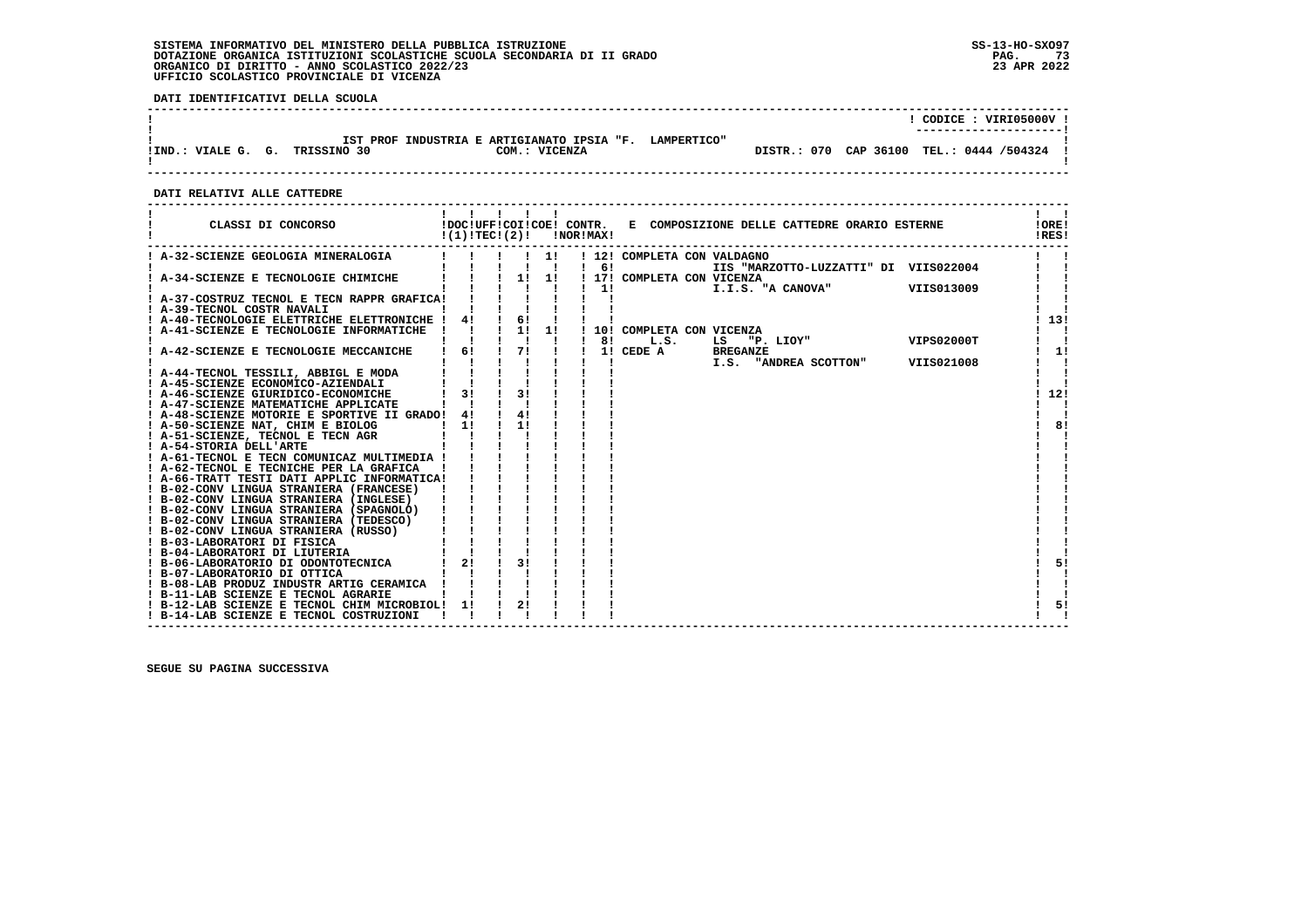**DATI IDENTIFICATIVI DELLA SCUOLA**

|                                      |                                                             |                    | CODICE: VIRI05000V !<br>--------------------- |
|--------------------------------------|-------------------------------------------------------------|--------------------|-----------------------------------------------|
| TRISSINO 30<br>IIND.: VIALE G.<br>G. | IST PROF INDUSTRIA E ARTIGIANATO IPSIA "F.<br>COM.: VICENZA | <b>LAMPERTICO"</b> | DISTR.: 070 CAP 36100 TEL.: 0444 /504324      |

 **------------------------------------------------------------------------------------------------------------------------------------**

 **DATI RELATIVI ALLE CATTEDRE**

| CLASSI DI CONCORSO                          |           | !DOC!UFF!COI!COE! CONTR.<br>!(1)!TEC!(2)! | !NOR!MAX! |    | E COMPOSIZIONE DELLE CATTEDRE ORARIO ESTERNE   | !ORE!<br>IRES! |
|---------------------------------------------|-----------|-------------------------------------------|-----------|----|------------------------------------------------|----------------|
| ! B-15-LAB SC E TECNOL ELETTR ELETTRONIC    | -51       | 1 12 11                                   |           |    | 9! COMPLETA CON BREGANZE                       |                |
|                                             |           |                                           |           | 91 | VIIS021008<br>I.S. "ANDREA SCOTTON"            |                |
| B-16-LAB SCIENZE E TECNOL INFORMATICHE      |           |                                           |           | 11 | CEDE A<br><b>VICENZA</b>                       | 31             |
|                                             |           |                                           |           |    | VITF02000X<br>I.T.I.<br>ITI "ALESSANDRO ROSSI" |                |
| B-17-LAB SCIENZE E TECNOL MECCANICHE        | 51.<br>11 | -91                                       |           |    |                                                | 14!            |
| - DI CUI UFFICIO TECNICO                    |           |                                           |           |    |                                                |                |
| ! B-18-LAB SC E TECNOL TESS ABBIGL MODA     |           |                                           |           |    |                                                |                |
| ! B-22-LAB TECNOL E TECN COMUNICAZ MULTIME! |           |                                           |           |    |                                                |                |
| ! B-24-LAB SCIENZE E TECNOL NAUTICHE        |           |                                           |           |    |                                                |                |
| ! B-25-LAB SCIENZE E TECNOLCOSTR NAVALI     |           |                                           |           |    |                                                |                |
| ! B-26-LABORATORIO DI TECNOLOGIE DEL LEGNO! |           |                                           |           |    |                                                |                |
| ! B-27-LABORATORIO DI TECNOLOGIE DEL MARMO! |           |                                           |           |    |                                                |                |
| ! B-28-LABORATORIO DI TECNOLOGIE ORAFE      |           |                                           |           |    |                                                |                |
|                                             |           |                                           |           |    |                                                |                |

 **(1) TITOLARI/INCARICATI**

 **(2) CATTEDRE/POSTI POTENZ.**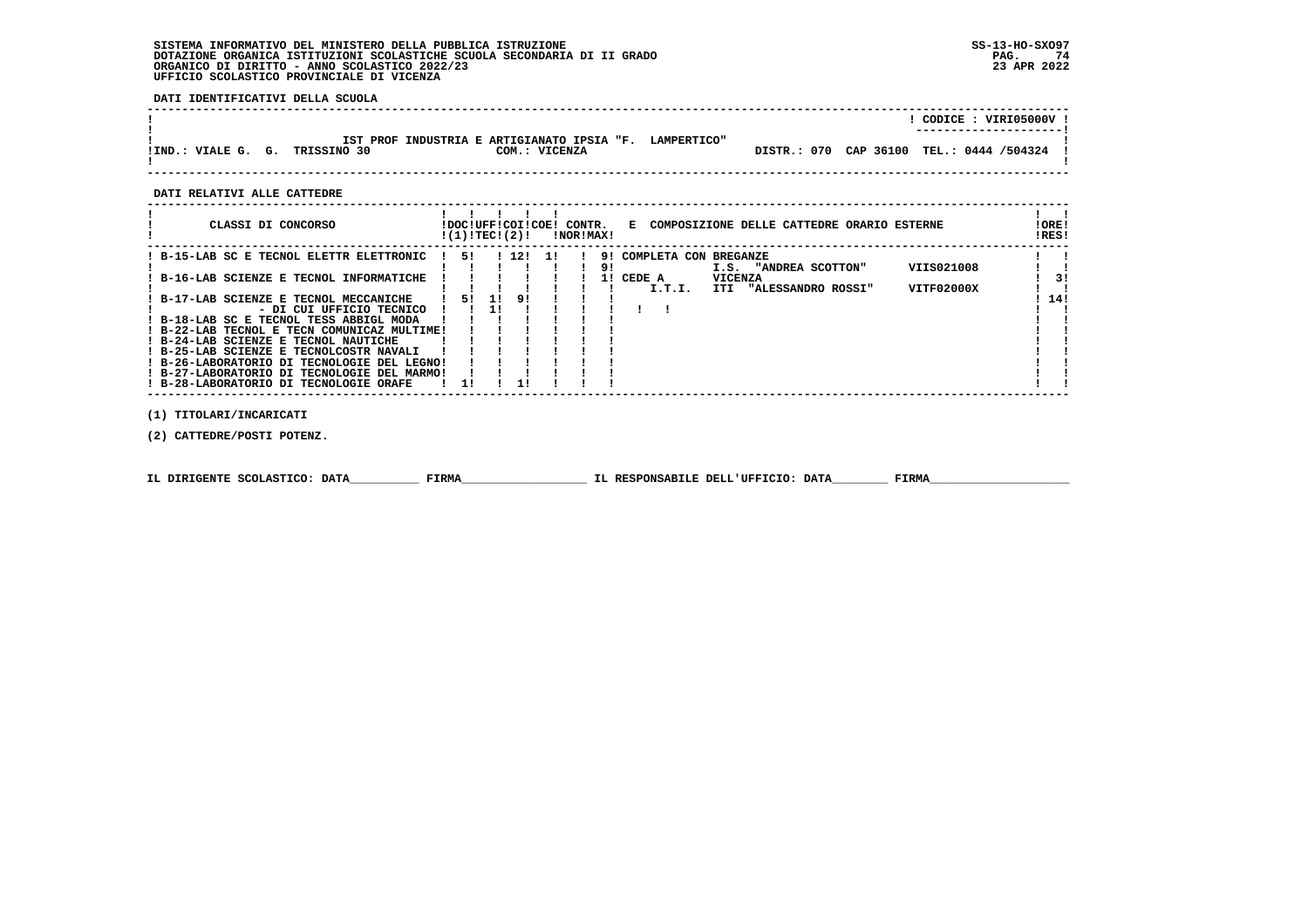- 1

 $1, 121$ 

 **DATI IDENTIFICATIVI DELLA SCUOLA ------------------------------------------------------------------------------------------------------------------------------------**! CODICE : VIRI050519 ! **! IST PROF INDUSTRIA E ARTIGIANATO : SERALE "LAMPERITICO" VICENZA** \_\_\_\_\_\_\_\_\_\_\_\_\_\_\_\_\_\_\_\_\_\_\_\_  **! ---------------------! !CORSO SERALE DELL' IST PROF INDUSTRIA E ARTIGIANATO IPSIA "F. LAMPERTICO" DI VICENZA ! !IND.: VIALE G. G. TRISSINO 30 COM.: VICENZA DISTR.: 070 CAP 36100 TEL.: 0444 /504324 !**- 1  **! ! ------------------------------------------------------------------------------------------------------------------------------------ DATI RELATIVI ALLE CLASSI - SEDI EROGAZIONE DI COMPETENZA ------------------------------------------------------------------------------------------------------------------------------------**! ANNI DI CORSO !  **! CORSI - INDIRIZZI - SPECIALIZZAZIONI ! ANNI DI CORSO ! CORSI - INDIRIZZI - SPECIALIZZAZIONI ! ANNI DI CORSO !**\_\_\_\_\_\_\_\_\_\_\_\_\_\_\_\_\_\_\_\_\_\_  **! !-----------------! !-----------------!**1 1 2 3 3 4 5 6  **! ! 1! 2! 3! 4! 5! 6! ! 1! 2! 3! 4! 5! 6! ------------------------------------------------------------------------------------------------------------------------------------ !IP09 MAN.NE ASSIS.ZA TEC. BIENNIO - TRIENNIO ! ! ! 1! 1! 1! ! ! ! ! ! ! ! ! ------------------------------------------------------------------------------------------------------------------------------------ DATI RELATIVI ALLE CATTEDRE ------------------------------------------------------------------------------------------------------------------------------------** $\mathbf{I}$  and  $\mathbf{I}$  **! ! ! ! ! ! ! ! ! CLASSI DI CONCORSO !DOC!UFF!COI!COE! CONTR. E COMPOSIZIONE DELLE CATTEDRE ORARIO ESTERNE !ORE! ! !(1)!TEC!(2)! !NOR!MAX! !RES!IORE!**  $RRSI$   **------------------------------------------------------------------------------------------------------------------------------------** $1.151$  **! A-12-DISCIPL LETTERARIE ISTITUTI II GR ! ! ! ! ! ! ! ! 15! ! A-16-DISEG ARTIST MODELLAZ ODONTOTEC ! ! ! ! ! ! ! ! !** $\mathbf{I}$   $\mathbf{I}$  **! A-20-FISICA ! ! ! ! ! ! ! ! ! ! A-21-GEOGRAFIA ! ! ! ! ! ! ! ! ! ! A-24-LINGUA E CULT STRANIERA (INGLESE) ! ! ! ! ! ! ! ! 6! ! A-26-MATEMATICA ! ! ! ! ! ! ! ! 9! ! A-27-MATEMATICA E FISICA ! ! ! ! ! ! ! ! !** $\blacksquare$  $1 \t 6!$  $1 \overline{91}$  $\mathbf{I}$   $\mathbf{I}$  $\mathbf{I}$  **! A-34-SCIENZE E TECNOLOGIE CHIMICHE ! ! ! ! ! ! ! ! ! ! A-37-COSTRUZ TECNOL E TECN RAPPR GRAFICA! ! ! ! ! ! ! ! !**- 1  $1, 121$  **! A-40-TECNOLOGIE ELETTRICHE ELETTRONICHE ! ! ! ! ! ! ! ! 12! ! A-41-SCIENZE E TECNOLOGIE INFORMATICHE ! ! ! ! ! ! ! ! ! ! A-42-SCIENZE E TECNOLOGIE MECCANICHE ! ! ! ! ! ! ! ! 17! ! A-46-SCIENZE GIURIDICO-ECONOMICHE ! ! ! ! ! ! ! ! ! ! A-47-SCIENZE MATEMATICHE APPLICATE ! ! ! ! ! ! ! ! ! ! A-48-SCIENZE MOTORIE E SPORTIVE II GRADO! ! ! ! ! ! ! ! ! ! A-50-SCIENZE NAT, CHIM E BIOLOG ! ! ! ! ! ! ! ! ! ! A-66-TRATT TESTI DATI APPLIC INFORMATICA! ! ! ! ! ! ! ! !** $\sim$  $1.171$  $\mathbf{I}$  and  $\mathbf{I}$  $\blacksquare$ - 1 - 1  **! B-03-LABORATORI DI FISICA ! ! ! ! ! ! ! ! ! ! B-07-LABORATORIO DI OTTICA ! ! ! ! ! ! ! ! ! ! B-12-LAB SCIENZE E TECNOL CHIM MICROBIOL! ! ! ! ! ! ! ! !** $\blacksquare$  $\blacksquare$  $181$  **! B-15-LAB SC E TECNOL ELETTR ELETTRONIC ! ! ! ! ! ! ! ! 8!**

 **(1) TITOLARI/INCARICATI**

 **(2) CATTEDRE/POSTI POTENZ.**

 **IL DIRIGENTE SCOLASTICO: DATA\_\_\_\_\_\_\_\_\_\_ FIRMA\_\_\_\_\_\_\_\_\_\_\_\_\_\_\_\_\_\_ IL RESPONSABILE DELL'UFFICIO: DATA\_\_\_\_\_\_\_\_ FIRMA\_\_\_\_\_\_\_\_\_\_\_\_\_\_\_\_\_\_\_\_**

 **! B-16-LAB SCIENZE E TECNOL INFORMATICHE ! ! ! ! ! ! ! ! ! ! B-17-LAB SCIENZE E TECNOL MECCANICHE ! ! ! ! ! ! ! ! 12!**

 **------------------------------------------------------------------------------------------------------------------------------------**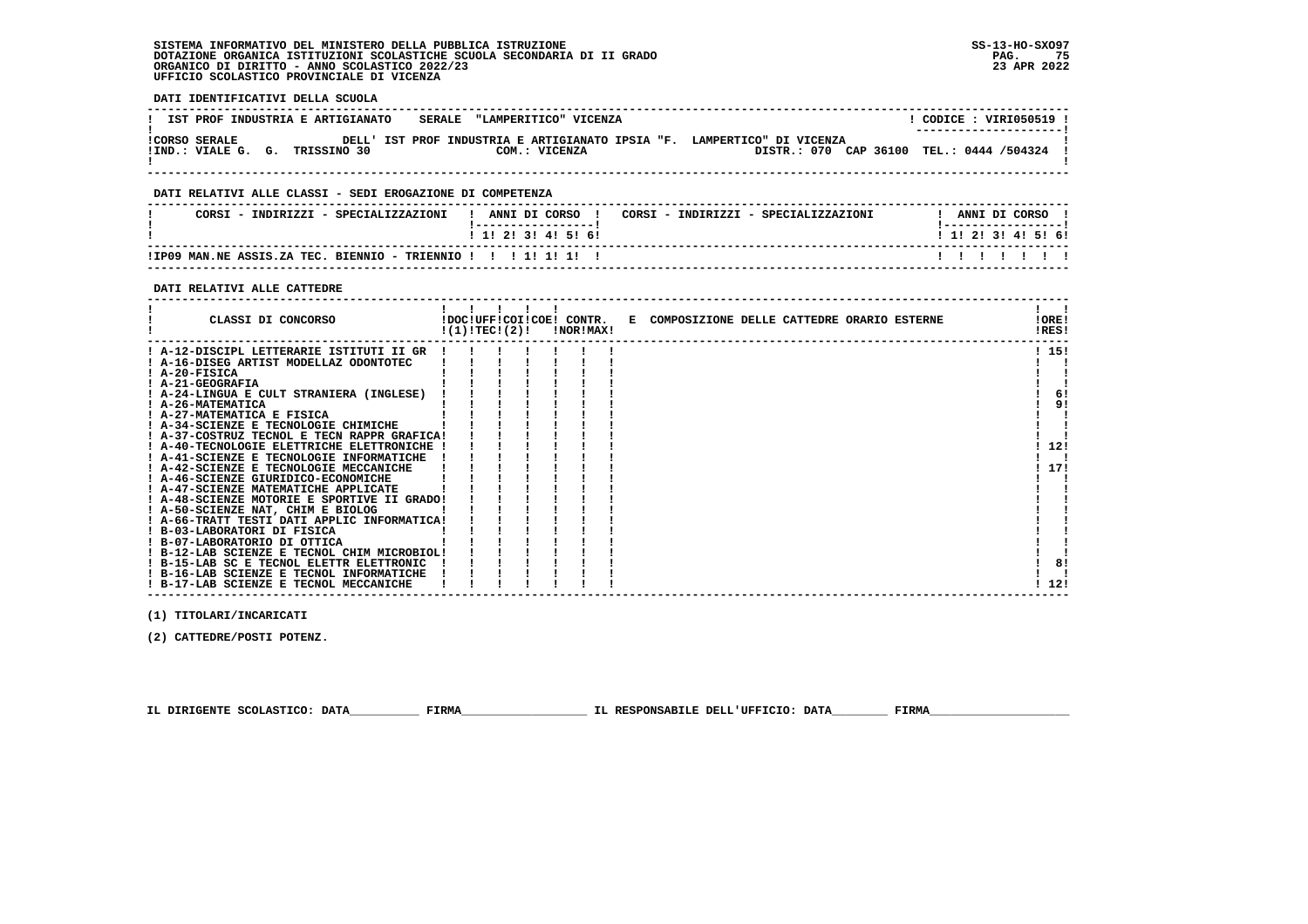**DATI IDENTIFICATIVI DELLA SCUOLA**

|                                                                                                                                                                                                                                                                                                                                                                                                                                                                                                                                                                                                                                                                                                                                                                         |                                                                                                                                                                                                                                                                                                                                                                                                                     |                     |                                             |                           |                                                                                                                                                                                                                                                                                                                                                                                                                                                                                                                                                  |                                            |            | ! CODICE : VISD020008 ! |  |                                                                  |
|-------------------------------------------------------------------------------------------------------------------------------------------------------------------------------------------------------------------------------------------------------------------------------------------------------------------------------------------------------------------------------------------------------------------------------------------------------------------------------------------------------------------------------------------------------------------------------------------------------------------------------------------------------------------------------------------------------------------------------------------------------------------------|---------------------------------------------------------------------------------------------------------------------------------------------------------------------------------------------------------------------------------------------------------------------------------------------------------------------------------------------------------------------------------------------------------------------|---------------------|---------------------------------------------|---------------------------|--------------------------------------------------------------------------------------------------------------------------------------------------------------------------------------------------------------------------------------------------------------------------------------------------------------------------------------------------------------------------------------------------------------------------------------------------------------------------------------------------------------------------------------------------|--------------------------------------------|------------|-------------------------|--|------------------------------------------------------------------|
| ISTITUTO D'ARTE LICEO ARTISTICO "G. DE FABRIS"<br>!IND.: VIA GIOVE, 1                                                                                                                                                                                                                                                                                                                                                                                                                                                                                                                                                                                                                                                                                                   |                                                                                                                                                                                                                                                                                                                                                                                                                     | COM.: NOVE          |                                             |                           |                                                                                                                                                                                                                                                                                                                                                                                                                                                                                                                                                  | DISTR.: 015 CAP 36055 TEL.: 0424 /590022 ! |            |                         |  |                                                                  |
| DATI RELATIVI ALLE CLASSI - SEDI EROGAZIONE DI COMPETENZA                                                                                                                                                                                                                                                                                                                                                                                                                                                                                                                                                                                                                                                                                                               |                                                                                                                                                                                                                                                                                                                                                                                                                     |                     |                                             |                           |                                                                                                                                                                                                                                                                                                                                                                                                                                                                                                                                                  |                                            |            |                         |  |                                                                  |
| CORSI - INDIRIZZI - SPECIALIZZAZIONI                                                                                                                                                                                                                                                                                                                                                                                                                                                                                                                                                                                                                                                                                                                                    |                                                                                                                                                                                                                                                                                                                                                                                                                     |                     | <u> 1 - - - - - - - - - - - - - - - - 1</u> |                           | ! ANNI DI CORSO ! CORSI - INDIRIZZI - SPECIALIZZAZIONI                                                                                                                                                                                                                                                                                                                                                                                                                                                                                           |                                            |            |                         |  | ! ANNI DI CORSO !<br><u> 1 - - - - - - - - - - - - - - - - 1</u> |
|                                                                                                                                                                                                                                                                                                                                                                                                                                                                                                                                                                                                                                                                                                                                                                         |                                                                                                                                                                                                                                                                                                                                                                                                                     |                     | ! 1! 2! 3! 4! 5! 6!                         |                           |                                                                                                                                                                                                                                                                                                                                                                                                                                                                                                                                                  |                                            |            |                         |  | 1 1 2 2 1 3 1 4 1 5 1 6 1                                        |
| IIP10 PROD. INDUSTR. ARTIG. - BIENNIO COMUNE ! ! ! ! ! ! ! IIPAT PROD.NI ARTIG.LI DEL TERR.RIO - OPZIONE                                                                                                                                                                                                                                                                                                                                                                                                                                                                                                                                                                                                                                                                |                                                                                                                                                                                                                                                                                                                                                                                                                     |                     |                                             |                           |                                                                                                                                                                                                                                                                                                                                                                                                                                                                                                                                                  |                                            |            |                         |  | 1 1 1 1 1 1 1                                                    |
| DATI RELATIVI ALLE CATTEDRE                                                                                                                                                                                                                                                                                                                                                                                                                                                                                                                                                                                                                                                                                                                                             |                                                                                                                                                                                                                                                                                                                                                                                                                     |                     |                                             |                           |                                                                                                                                                                                                                                                                                                                                                                                                                                                                                                                                                  |                                            |            |                         |  |                                                                  |
| CLASSI DI CONCORSO             IDOC!UFF!COI!COE! CONTR.   E COMPOSIZIONE DELLE CATTEDRE ORARIO ESTERNE                                                                                                                                                                                                                                                                                                                                                                                                                                                                                                                                                                                                                                                                  | $\begin{array}{ccccccccccccccccc}\n1 & 1 & 1 & 1 & 1 & 1\n\end{array}$<br>$!(1)!$ TEC! $(2)!$ $\qquad$ $\qquad$ $\qquad$ $\qquad$ $\qquad$ $\qquad$ $\qquad$ $\qquad$ $\qquad$ $\qquad$ $\qquad$ $\qquad$ $\qquad$ $\qquad$ $\qquad$ $\qquad$ $\qquad$ $\qquad$ $\qquad$ $\qquad$ $\qquad$ $\qquad$ $\qquad$ $\qquad$ $\qquad$ $\qquad$ $\qquad$ $\qquad$ $\qquad$ $\qquad$ $\qquad$ $\qquad$ $\qquad$ $\qquad$ $\$ |                     |                                             |                           |                                                                                                                                                                                                                                                                                                                                                                                                                                                                                                                                                  |                                            |            |                         |  | $\mathbf{1}$ $\mathbf{1}$<br>!ORE!<br>!RES!                      |
| ! A-02-DESIGN MET.OREF.PIET.DURE GEMME ! ! ! ! ! ! ! !<br>$\begin{array}{ccccccccccccc}\n1 & A-03-DESIGN DELLA CERAMICA & & & & & & & 1 & & 1 \\ 1 & A-04-DESIGN DEL LIBRO & & & & & & & & 1 & & 1\n\end{array}$<br>! A-05-DESIGN DEL TESSUTO E DELLA MODA ! ! ! !<br>! A-06-DESIGN DEL VETRO<br>! A-07-DISCIPLINE AUDIOVISIVE<br>! A-08-DISCIP GEOM, ARCH, ARRED, SCENOTEC ! 5! ! 7! !<br>! A-09-DISCIP GRAFICHE, PITTORICHE, SCENOG! 5! ! 7!<br>! A-10-DISCIPLINE GRAFICO-PUBBLICITARIE   4! ! 5!<br>! A-11-DISCIPLINE LETTERARIE E LATINO        <br>! A-12-DISCIPL LETTERARIE ISTITUTI II GR ! 8! ! 10!<br>! A-14-DISCIP PLAST. SCUL. SCENOPLAST.   2! ! 2!<br>! A-16-DISEG ARTIST MODELLAZ ODONTOTEC   !!!!<br>! A-17-DISEG STORIA ARTE ISTITUTI II GR ! ! ! ! ! ! |                                                                                                                                                                                                                                                                                                                                                                                                                     |                     |                                             |                           |                                                                                                                                                                                                                                                                                                                                                                                                                                                                                                                                                  |                                            |            |                         |  | 11<br>11!<br>п<br>-11<br>9!                                      |
| ! A-18-FILOSOFIA E SCIENZE UMANE<br>! A-19-FILOSOFIA E STORIA<br>! A-20-FISICA                                                                                                                                                                                                                                                                                                                                                                                                                                                                                                                                                                                                                                                                                          | $\begin{array}{cccccccccccccc} 1 & 1 & 1 & 1 & 1 & 1 & 1 & \end{array}$                                                                                                                                                                                                                                                                                                                                             |                     |                                             |                           | 1 3! 1 2! 1! 1 12! COMPLETA CON BASSANO DEL GRAPPA<br>$\blacksquare$ $\blacksquare$ $\blacksquare$ $\blacksquare$ $\blacksquare$ $\blacksquare$ $\blacksquare$ $\blacksquare$ $\blacksquare$ $\blacksquare$ $\blacksquare$ $\blacksquare$ $\blacksquare$ $\blacksquare$ $\blacksquare$ $\blacksquare$ $\blacksquare$ $\blacksquare$ $\blacksquare$ $\blacksquare$ $\blacksquare$ $\blacksquare$ $\blacksquare$ $\blacksquare$ $\blacksquare$ $\blacksquare$ $\blacksquare$ $\blacksquare$ $\blacksquare$ $\blacksquare$ $\blacksquare$ $\blacks$ |                                            |            |                         |  |                                                                  |
| $\begin{array}{ccccccccc} 1 & 1 & 1 & 1 & 1 & 1 & 1 \\ 1 & 2 & 1 & 2 & 1 & 1 & 1 \\ 2 & 3 & 2 & 4 & -1 & 1 & 1 & 1 & 1 \end{array}$ COMPLETA CON BASSANO DEL GRAPPA<br>! A-26-MATEMATICA                                                                                                                                                                                                                                                                                                                                                                                                                                                                                                                                                                                |                                                                                                                                                                                                                                                                                                                                                                                                                     | $1 \quad 1 \quad 1$ |                                             | $\mathbf{1}$ $\mathbf{1}$ | ! 6! L.S. LS JACOPO DA PONTE                                                                                                                                                                                                                                                                                                                                                                                                                                                                                                                     |                                            | VIPS010007 |                         |  |                                                                  |

 **! A-26-MATEMATICA ! ! ! ! ! ! ! ! ! ------------------------------------------------------------------------------------------------------------------------------------**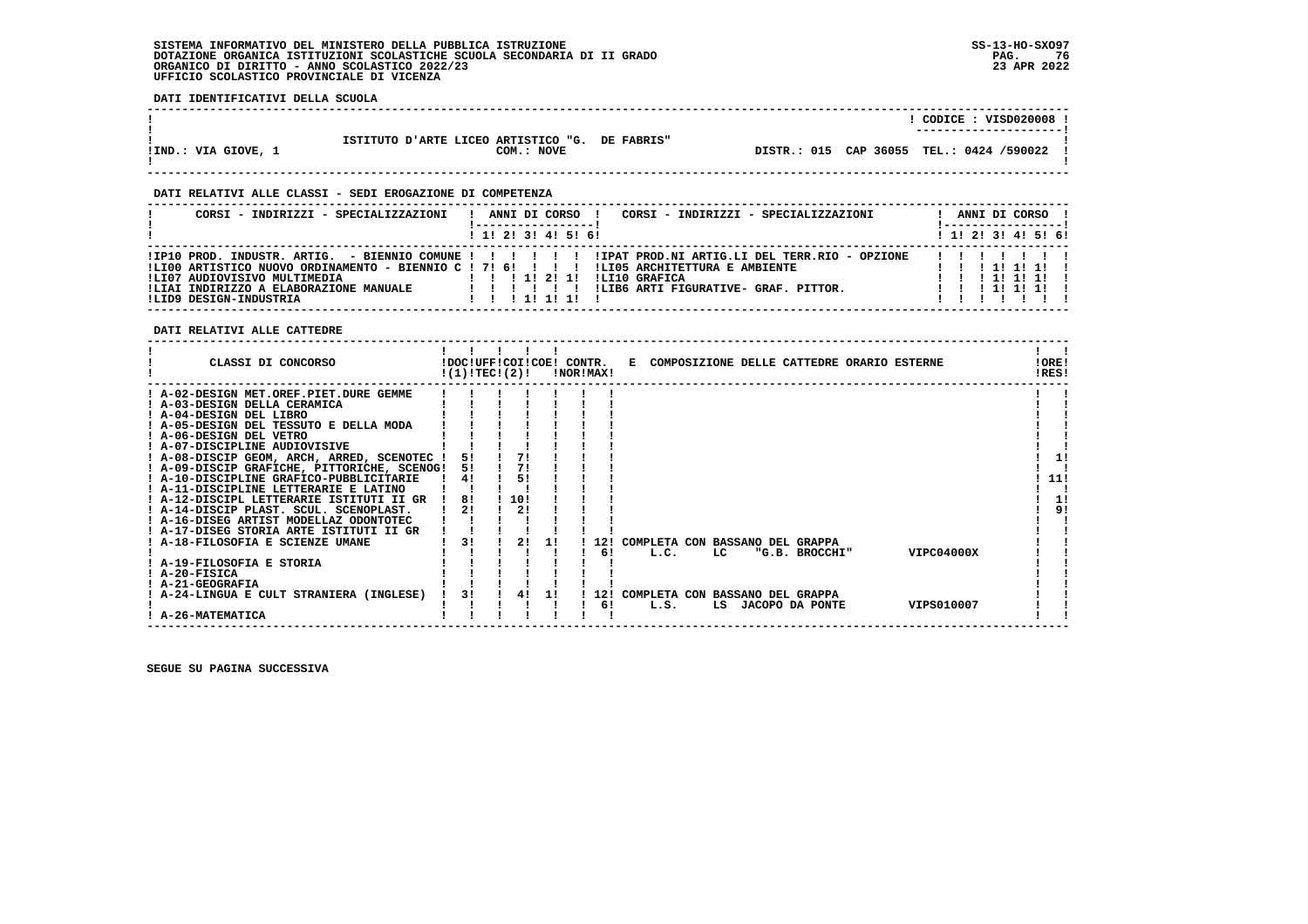**DATI IDENTIFICATIVI DELLA SCUOLA**

|                     |                                                              |  | CODICE: VISD020008 !<br>---------------------- |  |
|---------------------|--------------------------------------------------------------|--|------------------------------------------------|--|
| !IND.: VIA GIOVE, 1 | ISTITUTO D'ARTE LICEO ARTISTICO "G. DE FABRIS"<br>COM.: NOVE |  | DISTR.: 015 CAP 36055 TEL.: 0424 /590022       |  |

 **------------------------------------------------------------------------------------------------------------------------------------**

#### **DATI RELATIVI ALLE CATTEDRE**

| CLASSI DI CONCORSO                                                                                                                                                                                                                                                                                                                                                                                                                                                                                                                                                                                                                                                                                                                                                                                                                                                                                                                                                                                                          |                      | !DOC!UFF!COI!COE! CONTR.<br>!(1)!TEC!(2)! |       | <b>!NOR!MAX!</b> | E COMPOSIZIONE DELLE CATTEDRE ORARIO ESTERNE                                                                     | !ORE!<br>!RES!    |
|-----------------------------------------------------------------------------------------------------------------------------------------------------------------------------------------------------------------------------------------------------------------------------------------------------------------------------------------------------------------------------------------------------------------------------------------------------------------------------------------------------------------------------------------------------------------------------------------------------------------------------------------------------------------------------------------------------------------------------------------------------------------------------------------------------------------------------------------------------------------------------------------------------------------------------------------------------------------------------------------------------------------------------|----------------------|-------------------------------------------|-------|------------------|------------------------------------------------------------------------------------------------------------------|-------------------|
| ! A-27-MATEMATICA E FISICA                                                                                                                                                                                                                                                                                                                                                                                                                                                                                                                                                                                                                                                                                                                                                                                                                                                                                                                                                                                                  | $1 \quad 51$         |                                           | 5! 1! |                  | 9! COMPLETA CON BASSANO DEL GRAPPA                                                                               |                   |
| ! A-34-SCIENZE E TECNOLOGIE CHIMICHE<br>! A-37-COSTRUZ TECNOL E TECN RAPPR GRAFICA!<br>! A-40-TECNOLOGIE ELETTRICHE ELETTRONICHE !<br>! A-41-SCIENZE E TECNOLOGIE INFORMATICHE<br>! A-42-SCIENZE E TECNOLOGIE MECCANICHE<br>! A-45-SCIENZE ECONOMICO-AZIENDALI<br>! A-46-SCIENZE GIURIDICO-ECONOMICHE<br>! A-47-SCIENZE MATEMATICHE APPLICATE<br>! A-48-SCIENZE MOTORIE E SPORTIVE II GRADO!<br>! A-50-SCIENZE NAT, CHIM E BIOLOG<br>! A-54-STORIA DELL'ARTE<br>! A-61-TECNOL E TECN COMUNICAZ MULTIMEDIA !<br>! A-62-TECNOL E TECNICHE PER LA GRAFICA<br>! A-66-TRATT TESTI DATI APPLIC INFORMATICA!<br>! B-03-LABORATORI DI FISICA<br>! B-04-LABORATORI DI LIUTERIA<br>! B-07-LABORATORIO DI OTTICA<br>! B-08-LAB PRODUZ INDUSTR ARTIG CERAMICA<br>! B-12-LAB SCIENZE E TECNOL CHIM MICROBIOL!<br>! B-14-LAB SCIENZE E TECNOL COSTRUZIONI<br>! B-15-LAB SC E TECNOL ELETTR ELETTRONIC<br>! B-17-LAB SCIENZE E TECNOL MECCANICHE<br>! B-18-LAB SC E TECNOL TESS ABBIGL MODA<br>! B-22-LAB TECNOL E TECN COMUNICAZ MULTIME! | 11<br>21<br>21<br>4! | 11<br>3!<br>21<br>4!                      |       | 91               | VIPC04000X<br>L.C.<br>LC<br>"G.B. BROCCHI"<br>8! CEDE A<br>SCHIO<br>I.T.C.G. ITCG "L. E V. PASINI"<br>VITD030008 | ! 12!<br>2!<br>4! |
| ! B-24-LAB SCIENZE E TECNOL NAUTICHE<br>! B-25-LAB SCIENZE E TECNOLCOSTR NAVALI                                                                                                                                                                                                                                                                                                                                                                                                                                                                                                                                                                                                                                                                                                                                                                                                                                                                                                                                             |                      |                                           |       |                  |                                                                                                                  |                   |
| ! B-26-LABORATORIO DI TECNOLOGIE DEL LEGNO!                                                                                                                                                                                                                                                                                                                                                                                                                                                                                                                                                                                                                                                                                                                                                                                                                                                                                                                                                                                 |                      |                                           |       |                  |                                                                                                                  |                   |
| ! B-27-LABORATORIO DI TECNOLOGIE DEL MARMO!<br>! B-28-LABORATORIO DI TECNOLOGIE ORAFE                                                                                                                                                                                                                                                                                                                                                                                                                                                                                                                                                                                                                                                                                                                                                                                                                                                                                                                                       |                      |                                           |       |                  |                                                                                                                  |                   |

 **------------------------------------------------------------------------------------------------------------------------------------**

 **(1) TITOLARI/INCARICATI**

 **(2) CATTEDRE/POSTI POTENZ.**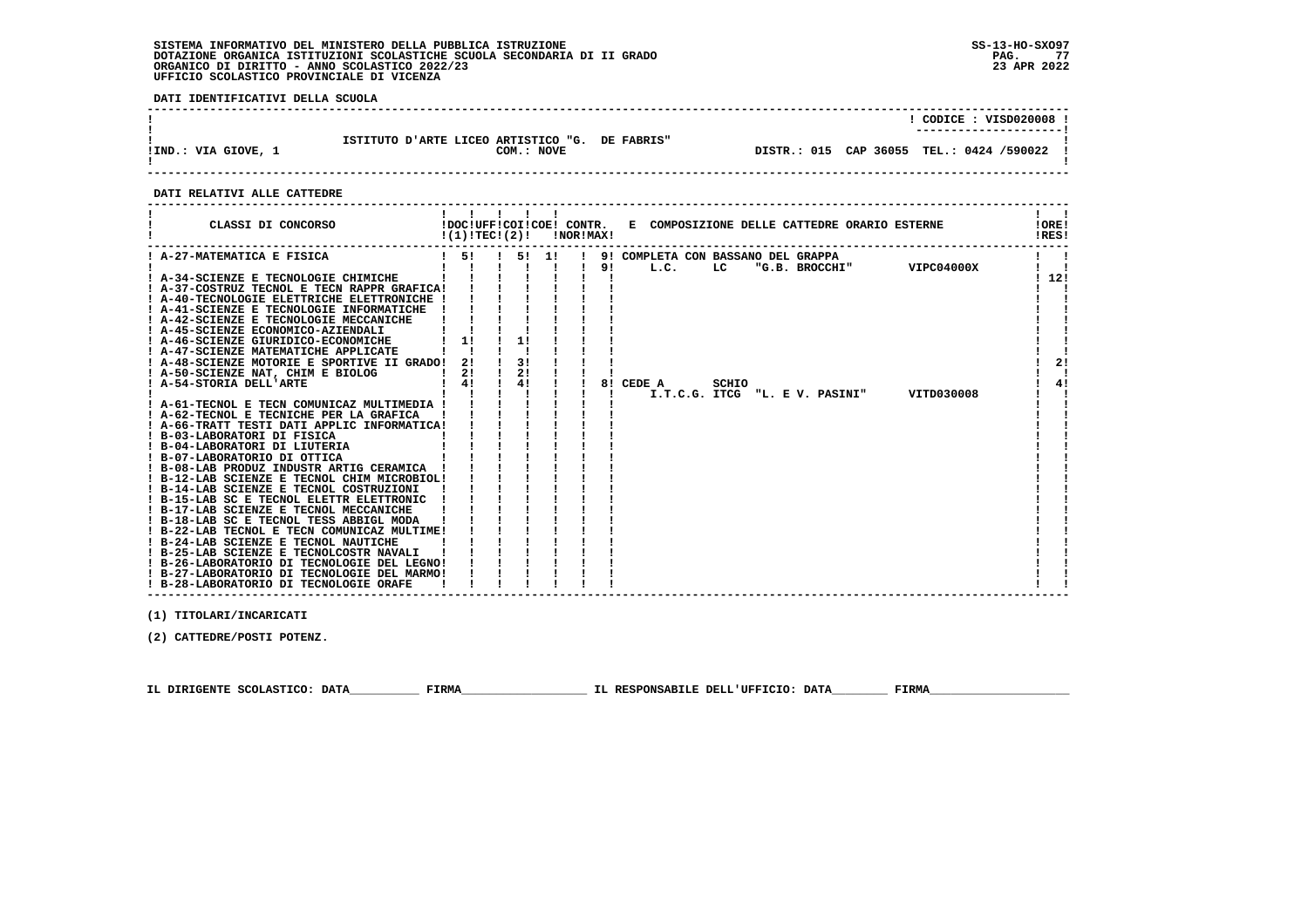**DATI IDENTIFICATIVI DELLA SCUOLA**

| ! LICEO ARTISTICO                            | LICEO ARTISTICO 'CANOVA'                                                | CARCERARIA            |       | CODICE: VISL01302N !   |
|----------------------------------------------|-------------------------------------------------------------------------|-----------------------|-------|------------------------|
| ISEZIONE ASSOCIATA<br>!IND.: VIA DELLA SCOLA | ALL' ISTITUTO SUPERIORE I. I. S. "A CANOVA" DI VICENZA<br>COM.: VICENZA | DISTR.: 070 CAP 36100 | TEL.: | ---------------------- |

 **------------------------------------------------------------------------------------------------------------------------------------**

## **DATI RELATIVI ALLE CLASSI - SEDI EROGAZIONE DI COMPETENZA**

| CORSI - INDIRIZZI - SPECIALIZZAZIONI |  | ANNI DI CORSO             |  |  | CORSI - INDIRIZZI - SPECIALIZZAZIONI |  | ANNI DI CORSO             |  |  |
|--------------------------------------|--|---------------------------|--|--|--------------------------------------|--|---------------------------|--|--|
|                                      |  | 1 1 1 2 1 3 1 4 1 5 1 6 1 |  |  |                                      |  | 1 1 1 2 1 3 1 4 1 5 1 6 1 |  |  |
|                                      |  |                           |  |  |                                      |  |                           |  |  |

 **------------------------------------------------------------------------------------------------------------------------------------**

#### **DATI RELATIVI ALLE CATTEDRE**

| CLASSI DI CONCORSO                          |  |  | !DOC!UFF!COI!COE! CONTR.<br>$!(1)!TEC!(2)!$ $INORIMAX!$ |  | E COMPOSIZIONE DELLE CATTEDRE ORARIO ESTERNE | IORE!<br>!RES! |
|---------------------------------------------|--|--|---------------------------------------------------------|--|----------------------------------------------|----------------|
| ! A-02-DESIGN MET.OREF.PIET.DURE GEMME      |  |  |                                                         |  |                                              |                |
| ! A-03-DESIGN DELLA CERAMICA                |  |  |                                                         |  |                                              |                |
| ! A-04-DESIGN DEL LIBRO                     |  |  |                                                         |  |                                              |                |
| ! A-05-DESIGN DEL TESSUTO E DELLA MODA      |  |  |                                                         |  |                                              |                |
| ! A-06-DESIGN DEL VETRO                     |  |  |                                                         |  |                                              |                |
| ! A-07-DISCIPLINE AUDIOVISIVE               |  |  |                                                         |  |                                              |                |
| ! A-08-DISCIP GEOM, ARCH, ARRED, SCENOTEC ! |  |  |                                                         |  |                                              |                |
| ! A-09-DISCIP GRAFICHE, PITTORICHE, SCENOG! |  |  |                                                         |  |                                              | 8!             |
| ! A-10-DISCIPLINE GRAFICO-PUBBLICITARIE     |  |  |                                                         |  |                                              |                |
| ! A-11-DISCIPLINE LETTERARIE E LATINO       |  |  |                                                         |  |                                              |                |
| ! A-12-DISCIPL LETTERARIE ISTITUTI II GR    |  |  |                                                         |  |                                              | 6!             |
| ! A-14-DISCIP PLAST. SCUL. SCENOPLAST.      |  |  |                                                         |  |                                              | 8!             |
| ! A-18-FILOSOFIA E SCIENZE UMANE            |  |  |                                                         |  |                                              |                |
| ! A-19-FILOSOFIA E STORIA                   |  |  |                                                         |  |                                              | 6!             |
| ! A-24-LINGUA E CULT STRANIERA (INGLESE)    |  |  |                                                         |  |                                              | 4!             |
| ! A-27-MATEMATICA E FISICA                  |  |  |                                                         |  |                                              | 4!             |
| ! A-34-SCIENZE E TECNOLOGIE CHIMICHE        |  |  |                                                         |  |                                              | 2!             |
| ! A-48-SCIENZE MOTORIE E SPORTIVE II GRADO! |  |  |                                                         |  |                                              |                |
| ! A-50-SCIENZE NAT, CHIM E BIOLOG           |  |  |                                                         |  |                                              |                |
| ! A-54-STORIA DELL'ARTE                     |  |  |                                                         |  |                                              | 4!             |
| ! A-61-TECNOL E TECN COMUNICAZ MULTIMEDIA ! |  |  |                                                         |  |                                              |                |

 **(1) TITOLARI/INCARICATI**

 **(2) CATTEDRE/POSTI POTENZ.**

 **IL DIRIGENTE SCOLASTICO: DATA\_\_\_\_\_\_\_\_\_\_ FIRMA\_\_\_\_\_\_\_\_\_\_\_\_\_\_\_\_\_\_ IL RESPONSABILE DELL'UFFICIO: DATA\_\_\_\_\_\_\_\_ FIRMA\_\_\_\_\_\_\_\_\_\_\_\_\_\_\_\_\_\_\_\_**

 **------------------------------------------------------------------------------------------------------------------------------------**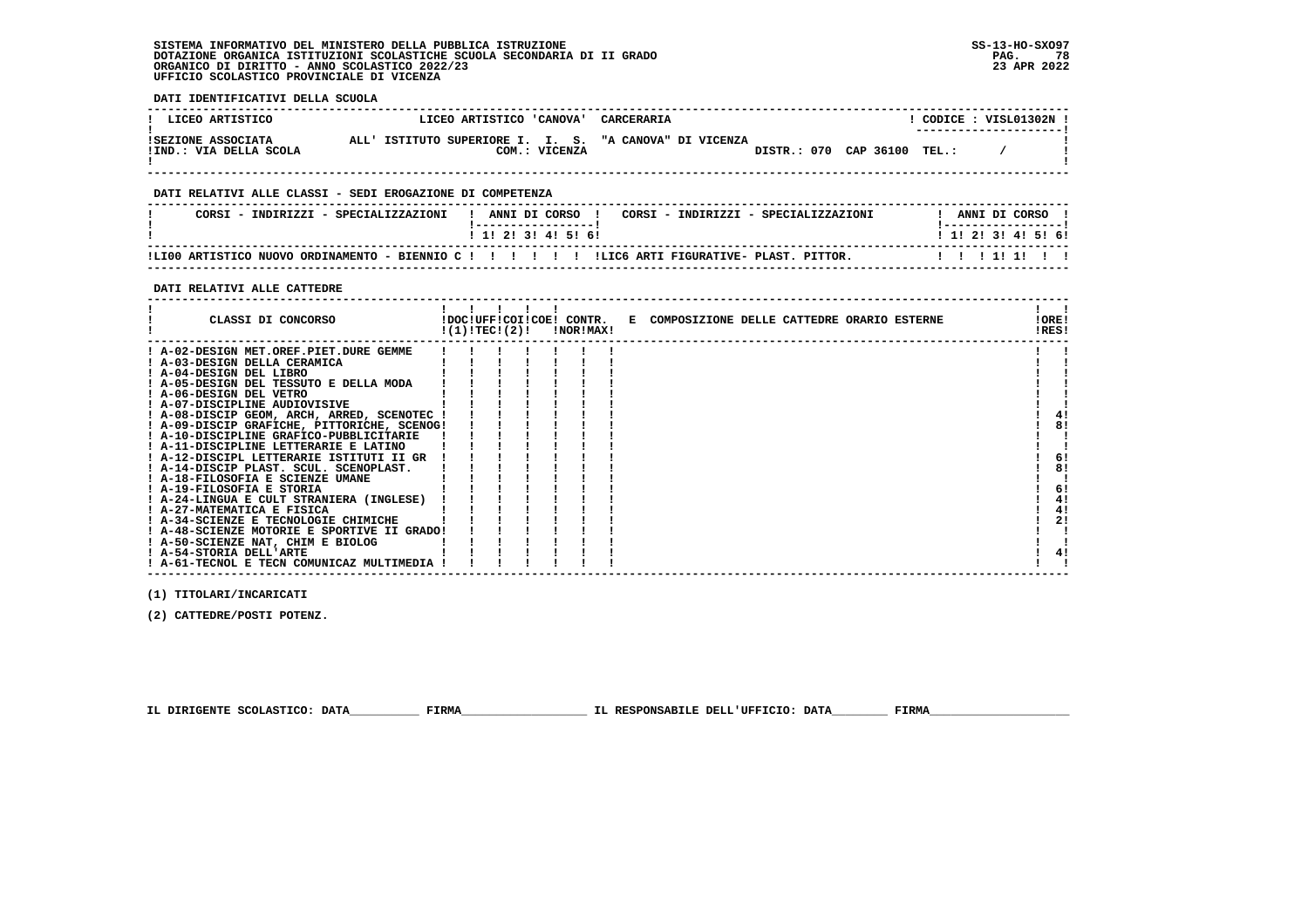**DATI IDENTIFICATIVI DELLA SCUOLA**

| ! LICEO ARTISTICO                                   |      | LICEO ARTISTICO " CANOVA" - SERALE |               |                                                               | CODICE : VISL013523 !<br>--------------------- |  |
|-----------------------------------------------------|------|------------------------------------|---------------|---------------------------------------------------------------|------------------------------------------------|--|
| <b>!CORSO SERALE</b><br>IIND.: VIALE ASTICHELLO 195 | DET. |                                    | COM.: VICENZA | LICEO ARTISTICO LICEO ARTISTICO A. CANOVA- VICENZA DI VICENZA | DISTR.: 070 CAP 36100 TEL.: 0444 /507330       |  |

 **------------------------------------------------------------------------------------------------------------------------------------**

#### **DATI RELATIVI ALLE CLASSI - SEDI EROGAZIONE DI COMPETENZA**

| CORSI - INDIRIZZI - SPECIALIZZAZIONI                                                                                                     | ANNI DI CORSO !<br>1 1 1 2 1 3 1 4 1 5 1 6 1 |  |  | CORSI - INDIRIZZI - SPECIALIZZAZIONI  |  |  | ANNI DI CORSO<br>1 1 1 2 1 3 1 4 1 5 1 6 1 |  |
|------------------------------------------------------------------------------------------------------------------------------------------|----------------------------------------------|--|--|---------------------------------------|--|--|--------------------------------------------|--|
| ILI00 ARTISTICO NUOVO ORDINAMENTO - BIENNIO C ! ! ! ! ! ! ! ILI05 ARCHITETTURA E AMBIENTE<br>!LIAI INDIRIZZO A ELABORAZIONE MANUALE<br>. |                                              |  |  | ILIC6 ARTI FIGURATIVE- PLAST, PITTOR, |  |  | ,,,,,,,,,<br>11111111                      |  |

 **------------------------------------------------------------------------------------------------------------------------------------**

 **DATI RELATIVI ALLE CATTEDRE**

| CLASSI DI CONCORSO                          | !(1)!TEC!(2)! |  |    | !DOC!UFF!COI!COE! CONTR.<br>!NOR!MAX! |    |                      |         | E COMPOSIZIONE DELLE CATTEDRE ORARIO ESTERNE |                   | !ORE!<br>!RES! |    |
|---------------------------------------------|---------------|--|----|---------------------------------------|----|----------------------|---------|----------------------------------------------|-------------------|----------------|----|
| ! A-02-DESIGN MET.OREF.PIET.DURE GEMME      |               |  |    |                                       |    |                      |         |                                              |                   |                |    |
| ! A-03-DESIGN DELLA CERAMICA                |               |  |    |                                       |    |                      |         |                                              |                   |                |    |
| ! A-04-DESIGN DEL LIBRO                     |               |  |    |                                       |    |                      |         |                                              |                   |                |    |
| ! A-05-DESIGN DEL TESSUTO E DELLA MODA      |               |  |    |                                       |    |                      |         |                                              |                   |                |    |
| ! A-06-DESIGN DEL VETRO                     |               |  |    |                                       |    |                      |         |                                              |                   |                |    |
| ! A-07-DISCIPLINE AUDIOVISIVE               |               |  |    |                                       |    |                      |         |                                              |                   |                |    |
| ! A-08-DISCIP GEOM, ARCH, ARRED, SCENOTEC   |               |  |    |                                       |    |                      |         |                                              |                   |                |    |
| ! A-09-DISCIP GRAFICHE, PITTORICHE, SCENOG! |               |  |    |                                       |    |                      |         |                                              |                   | 12!            |    |
| ! A-10-DISCIPLINE GRAFICO-PUBBLICITARIE     |               |  |    |                                       |    |                      |         |                                              |                   |                |    |
| ! A-11-DISCIPLINE LETTERARIE E LATINO       |               |  |    |                                       |    |                      |         |                                              |                   |                |    |
| ! A-12-DISCIPL LETTERARIE ISTITUTI II GR    |               |  |    | 31                                    |    | CEDE A               | VICENZA |                                              |                   |                | 6! |
|                                             |               |  |    |                                       |    |                      |         | I.P.S.S. IIS "B. MONTAGNA " VICENZA          | VIRF02050D        |                |    |
| ! A-14-DISCIP PLAST. SCUL. SCENOPLAST.      |               |  |    |                                       |    |                      |         |                                              |                   | 14!            |    |
| ! A-18-FILOSOFIA E SCIENZE UMANE            |               |  |    |                                       |    |                      |         |                                              |                   |                |    |
| ! A-19-FILOSOFIA E STORIA                   | 11            |  | 11 | 91                                    |    | COMPLETA CON VICENZA |         |                                              |                   |                |    |
|                                             |               |  |    |                                       | 91 | L.S.                 |         | LS "G.B.QUADRI"                              | <b>VIPS05000N</b> |                |    |
| ! A-24-LINGUA E CULT STRANIERA (INGLESE)    |               |  |    |                                       |    |                      |         |                                              |                   |                | 6! |
| ! A-27-MATEMATICA E FISICA                  |               |  |    |                                       |    |                      |         |                                              |                   |                | 9! |
| ! A-34-SCIENZE E TECNOLOGIE CHIMICHE        |               |  |    |                                       |    |                      |         |                                              |                   |                | 31 |
| ! A-48-SCIENZE MOTORIE E SPORTIVE II GRADO! |               |  |    |                                       |    |                      |         |                                              |                   |                |    |
| ! A-50-SCIENZE NAT, CHIM E BIOLOG           |               |  |    |                                       |    |                      |         |                                              |                   |                |    |
| ! A-54-STORIA DELL'ARTE                     |               |  |    |                                       |    |                      |         |                                              |                   |                | 6! |
| ! A-61-TECNOL E TECN COMUNICAZ MULTIMEDIA   |               |  |    |                                       |    |                      |         |                                              |                   |                |    |

 **(1) TITOLARI/INCARICATI**

 **(2) CATTEDRE/POSTI POTENZ.**

 **IL DIRIGENTE SCOLASTICO: DATA\_\_\_\_\_\_\_\_\_\_ FIRMA\_\_\_\_\_\_\_\_\_\_\_\_\_\_\_\_\_\_ IL RESPONSABILE DELL'UFFICIO: DATA\_\_\_\_\_\_\_\_ FIRMA\_\_\_\_\_\_\_\_\_\_\_\_\_\_\_\_\_\_\_\_**

 **------------------------------------------------------------------------------------------------------------------------------------**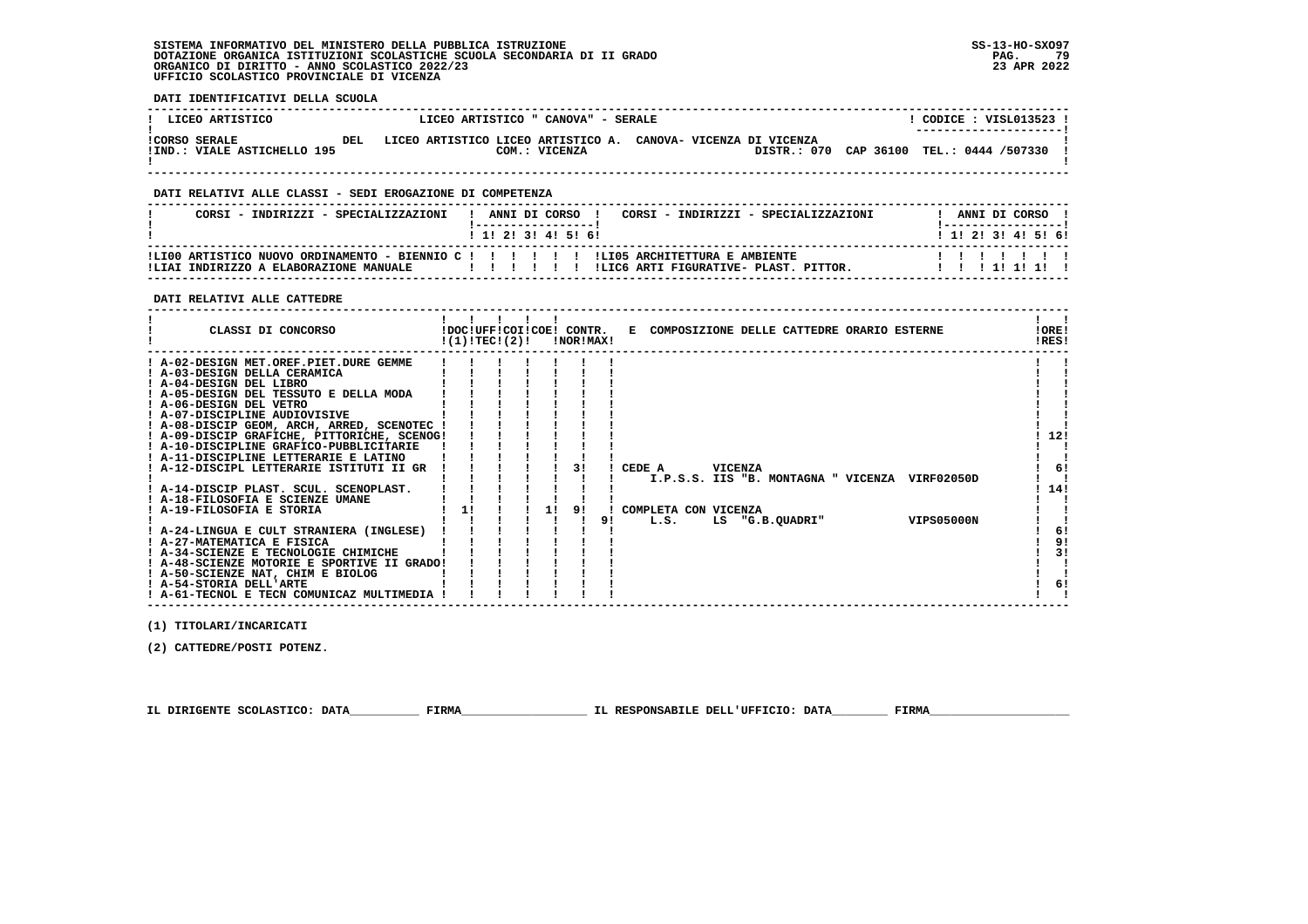**DATI IDENTIFICATIVI DELLA SCUOLA**

|                             |                                                                | CODICE: VITA01000L!<br>---------------------- |
|-----------------------------|----------------------------------------------------------------|-----------------------------------------------|
| !IND.: VIA SAN GIOVANNI, 46 | ISTITUTO TECNICO AGRARIO ITA "ALBERTO TRENTIN"<br>COM.: LONIGO | DISTR.: 042 CAP 36045 TEL.: 0444 / 830493 !   |

 **------------------------------------------------------------------------------------------------------------------------------------**

 **DATI RELATIVI ALLE CLASSI - SEDI EROGAZIONE DI COMPETENZA**

| CORSI - INDIRIZZI - SPECIALIZZAZIONI                            | CORSI - INDIRIZZI - SPECIALIZZAZIONI<br>ANNI DI CORSO !                                                                                                                                                                                 |  |  | ANNI DI CORSO !<br><u>   ------------------  </u>                                      |  |
|-----------------------------------------------------------------|-----------------------------------------------------------------------------------------------------------------------------------------------------------------------------------------------------------------------------------------|--|--|----------------------------------------------------------------------------------------|--|
|                                                                 | ! 1! 2! 3! 4! 5! 6!                                                                                                                                                                                                                     |  |  | $1 \; 1 \; 2 \; 3 \; 1 \; 4 \; 5 \; 6 \; 6$                                            |  |
| IITBA BIOTECNOLOGIE AMBIENTALI<br>IITVE VITICOLTURA ED ENOLOGIA | ITI6 CHIM. MATER. BIOTECN. - BIENNIO COMUNE ! 4! 3! ! ! ! IT21 AGRARIA, AGROAL. E AGROIND.-BIENNIO COM<br>!ITBS BIOTECNOLOGIE SANITARIE<br>ITGA GESTIONE DELL'AMBIENTE E DEL TERRITORIO ! ! ! 1! 1! 1! ITPT PRODUZIONI E TRASFORMAZIONI |  |  | 141411111<br>$1 \quad 1 \quad 1 \quad 31 \quad 31 \quad 31 \quad 1$<br>1 1 1 1 1 1 1 1 |  |

 **DATI RELATIVI ALLE CATTEDRE**

| CLASSI DI CONCORSO                                                                        | !(1)!TECI(2)! |          |    | <b>!NOR!MAX!</b> |     |                           | !DOC!UFF!COI!COE! CONTR. E COMPOSIZIONE DELLE CATTEDRE ORARIO ESTERNE | !ORE!<br>!RES! |     |
|-------------------------------------------------------------------------------------------|---------------|----------|----|------------------|-----|---------------------------|-----------------------------------------------------------------------|----------------|-----|
| ! A-12-DISCIPL LETTERARIE ISTITUTI II GR                                                  | . . 11.       | 1131     |    |                  |     |                           |                                                                       |                | -61 |
| A-15-DISCIPLINE SANITARIE                                                                 | 21            | 2!       |    |                  |     |                           |                                                                       |                | 9!  |
| ! A-20-FISICA                                                                             | 3!            | 21       | 11 |                  |     | ! 16! COMPLETA CON LONIGO |                                                                       |                |     |
|                                                                                           |               |          |    |                  | 2!  |                           | IS SARTORI DI LONIGO<br>VIIS01100N                                    |                |     |
| ! A-21-GEOGRAFIA                                                                          |               |          |    |                  |     |                           |                                                                       |                | 4!  |
| ! A-24-LINGUA E CULT STRANIERA (INGLESE)                                                  | 71            | 71       |    |                  |     |                           |                                                                       |                | 31  |
| ! A-24-LINGUA E CULT STRANIERA (FRANCESE)                                                 |               |          |    |                  |     |                           |                                                                       |                |     |
| ! A-24-LINGUA E CULT STRANIERA (SPAGNOLO) !                                               |               |          |    |                  |     |                           |                                                                       |                |     |
| ! A-24-LINGUA E CULT STRANIERA (TEDESCO)                                                  |               |          |    |                  |     |                           |                                                                       |                |     |
| ! A-24-LINGUA E CULT STRANIERA (RUSSO)                                                    |               |          |    |                  |     |                           |                                                                       |                |     |
| ! A-26-MATEMATICA                                                                         | 3!            | 3!       |    |                  |     |                           |                                                                       |                |     |
| A-27-MATEMATICA E FISICA                                                                  | 4!            | 51       | 11 |                  | 13! | COMPLETA CON VICENZA      |                                                                       |                |     |
|                                                                                           |               |          |    |                  | 51  | I.M.                      | LICEO "DON GIUSEPPE FOGAZZ VIPM010008                                 |                |     |
| ! A-31-SCIENZE DEGLI ALIMENTI                                                             | 1!            | 1!       |    |                  |     |                           |                                                                       |                |     |
| ! A-34-SCIENZE E TECNOLOGIE CHIMICHE                                                      | 71            | 71       |    |                  |     |                           |                                                                       |                | 15! |
| A-37-COSTRUZ TECNOL E TECN RAPPR GRAFICA!                                                 | 2!            | 3!       |    |                  | 61  | CEDE A                    | MONTECCHIO MAGGIORE                                                   |                | 1!  |
|                                                                                           |               |          |    |                  |     |                           | IS "S. CECCATO" MONTECCHIO<br>VIIS007002                              |                |     |
| ! A-40-TECNOLOGIE ELETTRICHE ELETTRONICHE !                                               |               |          |    |                  |     |                           |                                                                       |                |     |
| ! A-41-SCIENZE E TECNOLOGIE INFORMATICHE                                                  | 11            | 1!       |    |                  |     |                           |                                                                       |                | 6!  |
| ! A-46-SCIENZE GIURIDICO-ECONOMICHE                                                       |               |          |    |                  |     |                           |                                                                       |                | 3!  |
| ! A-48-SCIENZE MOTORIE E SPORTIVE II GRADO!                                               | 4!            | 5!       |    |                  |     |                           |                                                                       |                | 2!  |
| ! A-50-SCIENZE NAT, CHIM E BIOLOG                                                         | 6!<br>6!      | 6!<br>7! |    |                  |     |                           |                                                                       |                |     |
| ! A-51-SCIENZE, TECNOL E TECN AGR                                                         |               | 1!       |    |                  |     |                           |                                                                       |                | 81  |
| ! A-52-SCIENZE, TECNOL E TECN PROD ANIMALI! 1!<br>! B-02-CONV LINGUA STRANIERA (FRANCESE) |               |          |    |                  |     |                           |                                                                       |                |     |
| ! B-02-CONV LINGUA STRANIERA (INGLESE)                                                    |               |          |    |                  |     |                           |                                                                       |                |     |
|                                                                                           |               |          |    |                  |     |                           |                                                                       |                |     |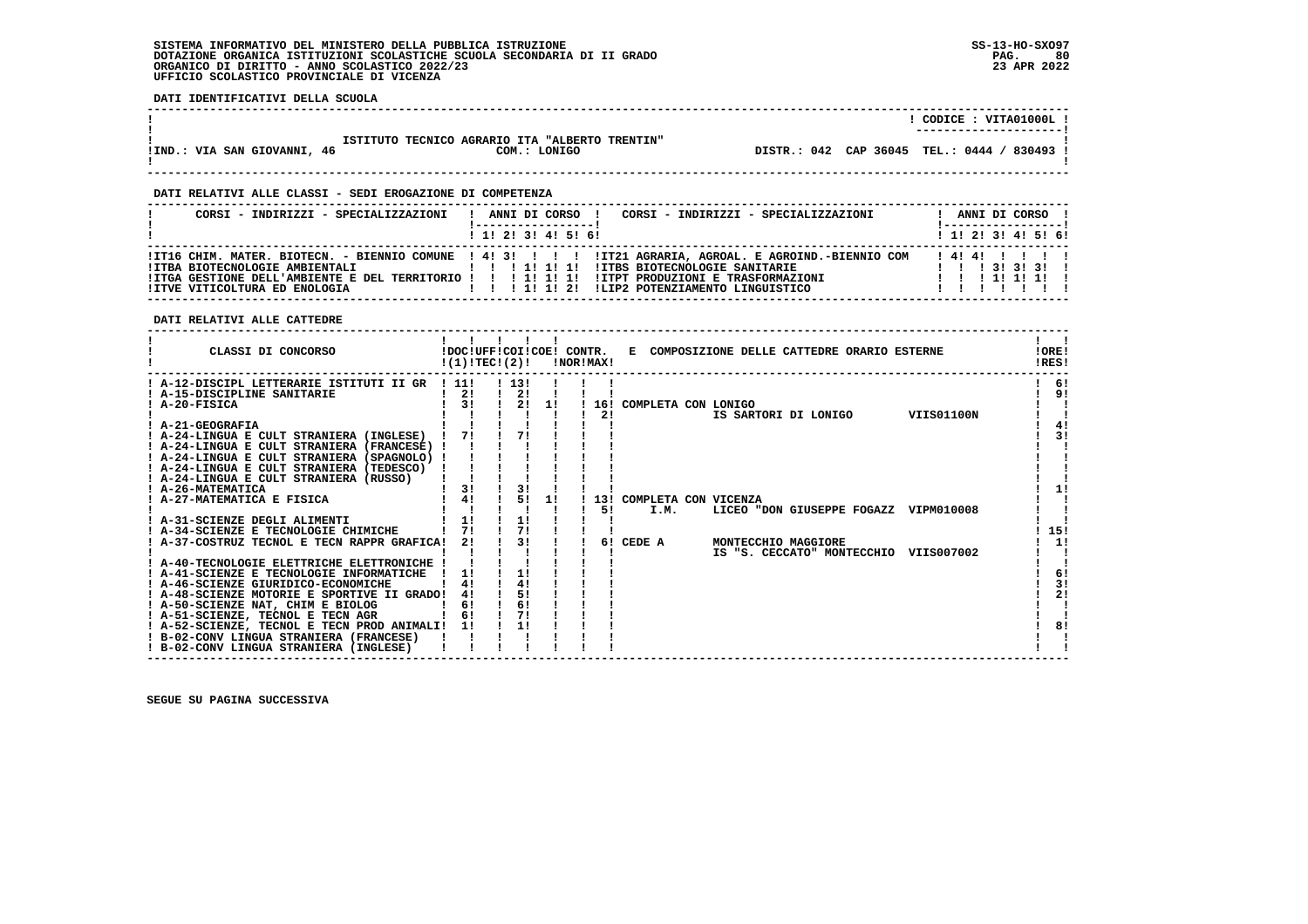**DATI IDENTIFICATIVI DELLA SCUOLA**

|                             |                                                |              |  | CODICE: VITA01000L!                         |
|-----------------------------|------------------------------------------------|--------------|--|---------------------------------------------|
| !IND.: VIA SAN GIOVANNI, 46 | ISTITUTO TECNICO AGRARIO ITA "ALBERTO TRENTIN" | COM.: LONIGO |  | DISTR.: 042 CAP 36045 TEL.: 0444 / 830493 ! |

 **DATI RELATIVI ALLE CATTEDRE**

| CLASSI DI CONCORSO                          | !DOC!UFF!COI!COE!<br>!(1)!TECI(2)! |    |    |    | CONTR. | !NOR!MAX! |                     |    | E COMPOSIZIONE DELLE CATTEDRE ORARIO ESTERNE |                   | !ORE!<br>!RES! |
|---------------------------------------------|------------------------------------|----|----|----|--------|-----------|---------------------|----|----------------------------------------------|-------------------|----------------|
|                                             |                                    |    |    |    |        |           |                     |    |                                              |                   |                |
| ! B-02-CONV LINGUA STRANIERA (SPAGNOLO)     |                                    |    |    |    |        |           |                     |    |                                              |                   |                |
| ! B-02-CONV LINGUA STRANIERA (TEDESCO)      |                                    |    |    |    |        |           |                     |    |                                              |                   |                |
| ! B-02-CONV LINGUA STRANIERA (RUSSO)        |                                    |    |    |    |        |           |                     |    |                                              |                   |                |
| ! B-03-LABORATORI DI FISICA                 |                                    |    |    |    |        | 151       | COMPLETA CON LONIGO |    |                                              |                   |                |
|                                             |                                    |    |    |    |        | 31        |                     |    | IS SARTORI DI LONIGO                         | VIIS01100N        |                |
| B-11-LAB SCIENZE E TECNOL AGRARIE           | 6!                                 | 11 | 51 |    |        |           |                     |    |                                              |                   |                |
| - DI CUI UFFICIO TECNICO                    |                                    |    |    |    |        |           |                     |    |                                              |                   |                |
| ! B-12-LAB SCIENZE E TECNOL CHIM MICROBIOL! | 4!                                 |    | 6! |    |        | 41        | CEDE A              |    | NOVENTA VICENTINA                            |                   |                |
|                                             |                                    |    |    |    |        |           |                     | IS | "U. MASOTTO"                                 | <b>VIIS00400E</b> |                |
|                                             |                                    |    |    |    |        | 61        | ED A                |    | MONTECCHIO MAGGIORE                          |                   |                |
|                                             |                                    |    |    |    |        |           |                     |    | IS "S. CECCATO" MONTECCHIO                   | VIIS007002        |                |
| B-16-LAB SCIENZE E TECNOL INFORMATICHE      |                                    |    |    | 11 |        | 16!       | COMPLETA CON        |    | MONTECCHIO MAGGIORE                          |                   |                |
|                                             |                                    |    |    |    |        | 21        |                     |    | IS "S. CECCATO" MONTECCHIO                   | VIIS007002        |                |
| B-17-LAB SCIENZE E TECNOL MECCANICHE        |                                    |    |    | 11 |        | 151       | COMPLETA CON        |    | MONTECCHIO MAGGIORE                          |                   |                |
|                                             |                                    |    |    |    |        | 31        |                     |    | IS "S. CECCATO" MONTECCHIO                   | VIIS007002        |                |

 **------------------------------------------------------------------------------------------------------------------------------------**

 **(1) TITOLARI/INCARICATI**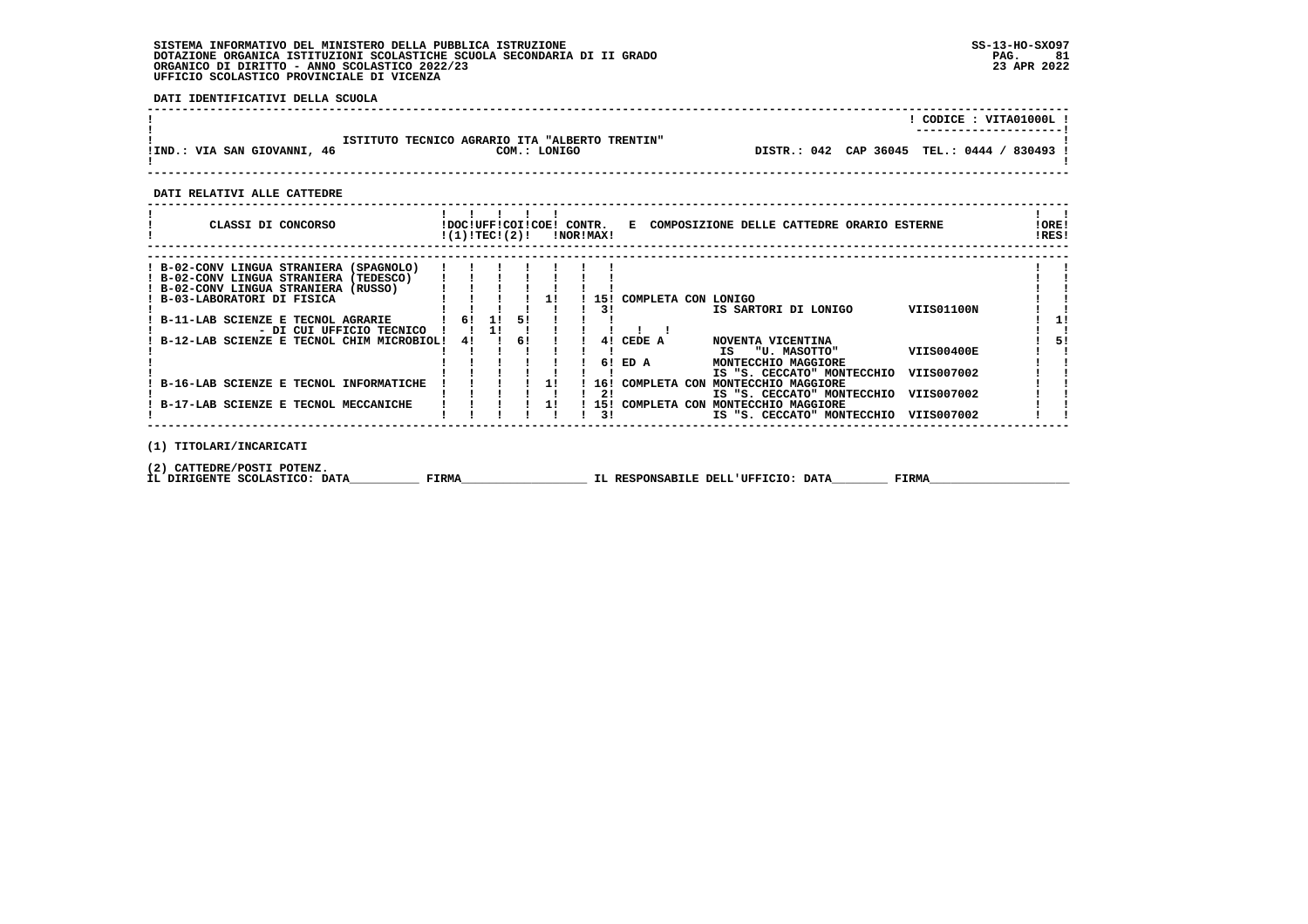**DATI IDENTIFICATIVI DELLA SCUOLA**

| ISTITUTO TECNICO COMMERCIALE                  |         | SERALE "CECCATO "         | MONTECCHIO MAGGIORE |                                                                                                                        | CODICE : VITD00752P !<br>--------------------- |
|-----------------------------------------------|---------|---------------------------|---------------------|------------------------------------------------------------------------------------------------------------------------|------------------------------------------------|
| <b>!CORSO SERALE</b><br>IIND.: VIA VENETO, 29 | י דאת ה | COM.: MONTECCHIO MAGGIORE |                     | ISTITUTO TECNICO COMMERCIALE ITC "SILVIO CECCATO" DI MONTECCHIO MAGGIORE<br>DISTR.: 031 CAP 36075 TEL.: 0444 /694721 ! |                                                |

 **------------------------------------------------------------------------------------------------------------------------------------**

## **DATI RELATIVI ALLE CLASSI - SEDI EROGAZIONE DI COMPETENZA**

| CORSI - INDIRIZZI - SPECIALIZZAZIONI                        | ANNI DI CORSO<br>CORSI - INDIRIZZI - SPECIALIZZAZIONI | ANNI DI CORSO             |
|-------------------------------------------------------------|-------------------------------------------------------|---------------------------|
|                                                             | 1 1 2 3 3 4 5 6 6                                     | 1 1 1 2 1 3 1 4 1 5 1 6 1 |
| !IT01 AMM. FINAN.<br>MARKETING - BIENNIO COMUNE ! ! ! ! ! ! | ITTAF AMM NE FINAN, E MARKETING - TRIENNIO            | 11111111                  |

 **------------------------------------------------------------------------------------------------------------------------------------**

## **DATI RELATIVI ALLE CATTEDRE**

| CLASSI DI CONCORSO                          | !(1)!TEC!(2)! |  | !DOC!UFF!COI!COE! CONTR.<br>INORIMAXI | E COMPOSIZIONE DELLE CATTEDRE ORARIO ESTERNE | !ORE!<br>!RES! |
|---------------------------------------------|---------------|--|---------------------------------------|----------------------------------------------|----------------|
| ! A-12-DISCIPL LETTERARIE ISTITUTI II GR    |               |  |                                       |                                              | ! 10!          |
| ! A-20-FISICA                               |               |  |                                       |                                              |                |
| ! A-21-GEOGRAFIA                            |               |  |                                       |                                              |                |
| ! A-24-LINGUA E CULT STRANIERA (FRANCESE)   |               |  |                                       |                                              | 4!             |
| ! A-24-LINGUA E CULT STRANIERA (INGLESE)    |               |  |                                       |                                              | 41             |
| ! A-26-MATEMATICA                           |               |  |                                       |                                              |                |
| ! A-27-MATEMATICA E FISICA                  |               |  |                                       |                                              |                |
| ! A-34-SCIENZE E TECNOLOGIE CHIMICHE        |               |  |                                       |                                              |                |
| ! A-41-SCIENZE E TECNOLOGIE INFORMATICHE    |               |  |                                       |                                              | 21             |
| ! A-45-SCIENZE ECONOMICO-AZIENDALI          |               |  |                                       |                                              | 11!            |
| ! A-46-SCIENZE GIURIDICO-ECONOMICHE         |               |  |                                       |                                              | 8!             |
| ! A-47-SCIENZE MATEMATICHE APPLICATE        |               |  |                                       |                                              | 6!             |
| ! A-48-SCIENZE MOTORIE E SPORTIVE II GRADO! |               |  |                                       |                                              |                |
| ! A-50-SCIENZE NAT, CHIM E BIOLOG           |               |  |                                       |                                              |                |
| ! A-66-TRATT TESTI DATI APPLIC INFORMATICA! |               |  |                                       |                                              |                |

 **(1) TITOLARI/INCARICATI**

 **(2) CATTEDRE/POSTI POTENZ.**

 **IL DIRIGENTE SCOLASTICO: DATA\_\_\_\_\_\_\_\_\_\_ FIRMA\_\_\_\_\_\_\_\_\_\_\_\_\_\_\_\_\_\_ IL RESPONSABILE DELL'UFFICIO: DATA\_\_\_\_\_\_\_\_ FIRMA\_\_\_\_\_\_\_\_\_\_\_\_\_\_\_\_\_\_\_\_**

 **------------------------------------------------------------------------------------------------------------------------------------**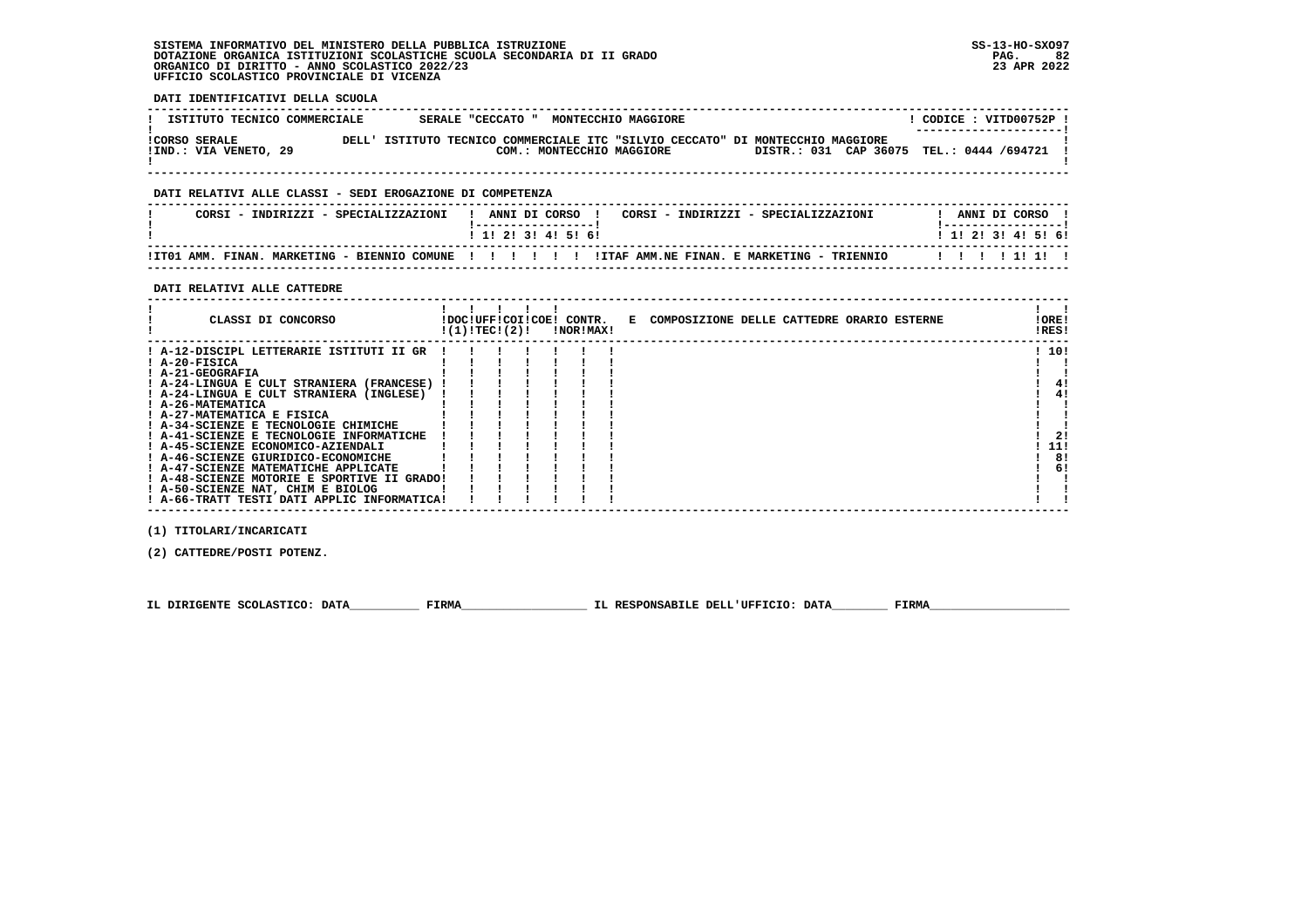**DATI IDENTIFICATIVI DELLA SCUOLA**

|                          |                                                            | CODICE: VITD010003                                |
|--------------------------|------------------------------------------------------------|---------------------------------------------------|
|                          | ISTITUTO TECNICO COMMERCIALE ITE " A.<br><b>FUSINIERI"</b> | -----------------------                           |
| IIND.: VIA D'ANNUNZIO 15 | COM.: VICENZA                                              | TEL.: 0444 / 563544 !<br>CAP 36100<br>DISTR.: 070 |
|                          |                                                            |                                                   |

 **------------------------------------------------------------------------------------------------------------------------------------**

 **------------------------------------------------------------------------------------------------------------------------------------**

## **DATI RELATIVI ALLE CLASSI - SEDI EROGAZIONE DI COMPETENZA**

| CORSI - INDIRIZZI - SPECIALIZZAZIONI | CORSI - INDIRIZZI - SPECIALIZZAZIONI<br>ANNI DI CORSO !<br>$\mathbf{I}$                                                                                                                              | ANNI DI CORSO !                          |  |
|--------------------------------------|------------------------------------------------------------------------------------------------------------------------------------------------------------------------------------------------------|------------------------------------------|--|
|                                      | 1 1 1 2 1 3 1 4 1 5 1 6 1                                                                                                                                                                            | 1 1 2 3 3 4 5 5 6 1                      |  |
| ILIP2 POTENZIAMENTO LINGUISTICO      | ITO1 AMM. FINAN. MARKETING - BIENNIO COMUNE ! 7! 6! ! ! !! !ITAF AMM.NE FINAN. E MARKETING - TRIENNIO<br>ITRI REL. INTERNAZIONALI PER IL MARKETING   ! ! 1! 2! 1! ITSI SISTEMI INFORMATIVI AZIENDALI | 1 1 1 2 1 1 1 1 1<br>1 1 1 2 1 3 1 3 1 1 |  |

## **DATI RELATIVI ALLE CATTEDRE**

| CLASSI DI CONCORSO                      | !DOC!UFF!COI!COE! CONTR.<br>!(1)!TECI(2)! |     |    | !NOR!MAX! |     | COMPOSIZIONE DELLE CATTEDRE ORARIO ESTERNE<br>Е.       | !ORE!<br>!RES! |
|-----------------------------------------|-------------------------------------------|-----|----|-----------|-----|--------------------------------------------------------|----------------|
| A-12-DISCIPL LETTERARIE ISTITUTI II GR  | 91                                        | 10! |    |           |     | <b>VICENZA</b><br>6! CEDE A                            |                |
|                                         |                                           |     |    |           |     | <b>VIPS02000T</b><br>"P. LIOY"<br>LS<br>L.S.           |                |
| A-18-FILOSOFIA E SCIENZE UMANE          |                                           |     |    |           |     |                                                        |                |
| A-20-FISICA                             | 11                                        |     |    |           | 14! | COMPLETA CON SCHIO                                     |                |
|                                         |                                           |     |    |           | 41  | VITD030008<br>I.T.C.G. ITCG<br>"L. E V. PASINI"        |                |
| A-21-GEOGRAFIA                          |                                           | 11  | 11 |           | 171 | COMPLETA CON VICENZA                                   |                |
|                                         |                                           |     |    |           | 11  | VITD09000X<br>I.T.C.<br>ITC "G. PIOVENE"               |                |
| A-24-LINGUA E CULT STRANIERA (FRANCESE) | 11                                        | 1!  |    |           |     |                                                        |                |
| A-24-LINGUA E CULT STRANIERA (INGLESE)  | 4!                                        | 4!  |    |           | 91  | CEDE A<br><b>VICENZA</b>                               | 24!            |
|                                         |                                           |     |    |           |     | LS "G.B.QUADRI"<br><b>VIPS05000N</b><br>L.S.           |                |
| A-24-LINGUA E CULT STRANIERA (SPAGNOLO) | 31                                        | 21  | 1! |           | 15! | <b>VICENZA</b><br>COMPLETA CON                         |                |
|                                         |                                           |     |    |           | 31  | L.S.<br><b>VIPS05000N</b><br>LS "G.B.QUADRI"           |                |
| A-24-LINGUA E CULT STRANIERA (TEDESCO)  | 11                                        |     | 11 |           | 12! | COMPLETA CON<br>MONTECCHIO MAGGIORE                    |                |
|                                         |                                           |     |    |           | 6!  | VIIS007002<br>IS "S. CECCATO" MONTECCHIO               |                |
| A-24-LINGUA E CULT STRANIERA (RUSSO)    |                                           |     |    |           |     |                                                        |                |
| A-26-MATEMATICA                         |                                           |     |    |           |     |                                                        |                |
| A-27-MATEMATICA E FISICA                |                                           |     |    |           |     |                                                        |                |
| A-34-SCIENZE E TECNOLOGIE CHIMICHE      |                                           |     |    |           |     |                                                        |                |
| A-41-SCIENZE E TECNOLOGIE INFORMATICHE  | 21                                        | 21  |    |           |     |                                                        | 32!            |
| A-45-SCIENZE ECONOMICO-AZIENDALI        | 9!                                        | 9!  |    |           |     |                                                        | 20!            |
| A-46-SCIENZE GIURIDICO-ECONOMICHE       | 71                                        | 81  |    |           |     |                                                        |                |
| A-47-SCIENZE MATEMATICHE APPLICATE      | 61                                        | 6!  |    |           | 31  | CEDE A<br><b>VICENZA</b>                               | 2!             |
|                                         |                                           |     |    |           |     | I.T.C.<br>ITE "A. FUSINIERI "<br>VITD01050C<br>$-$ SER |                |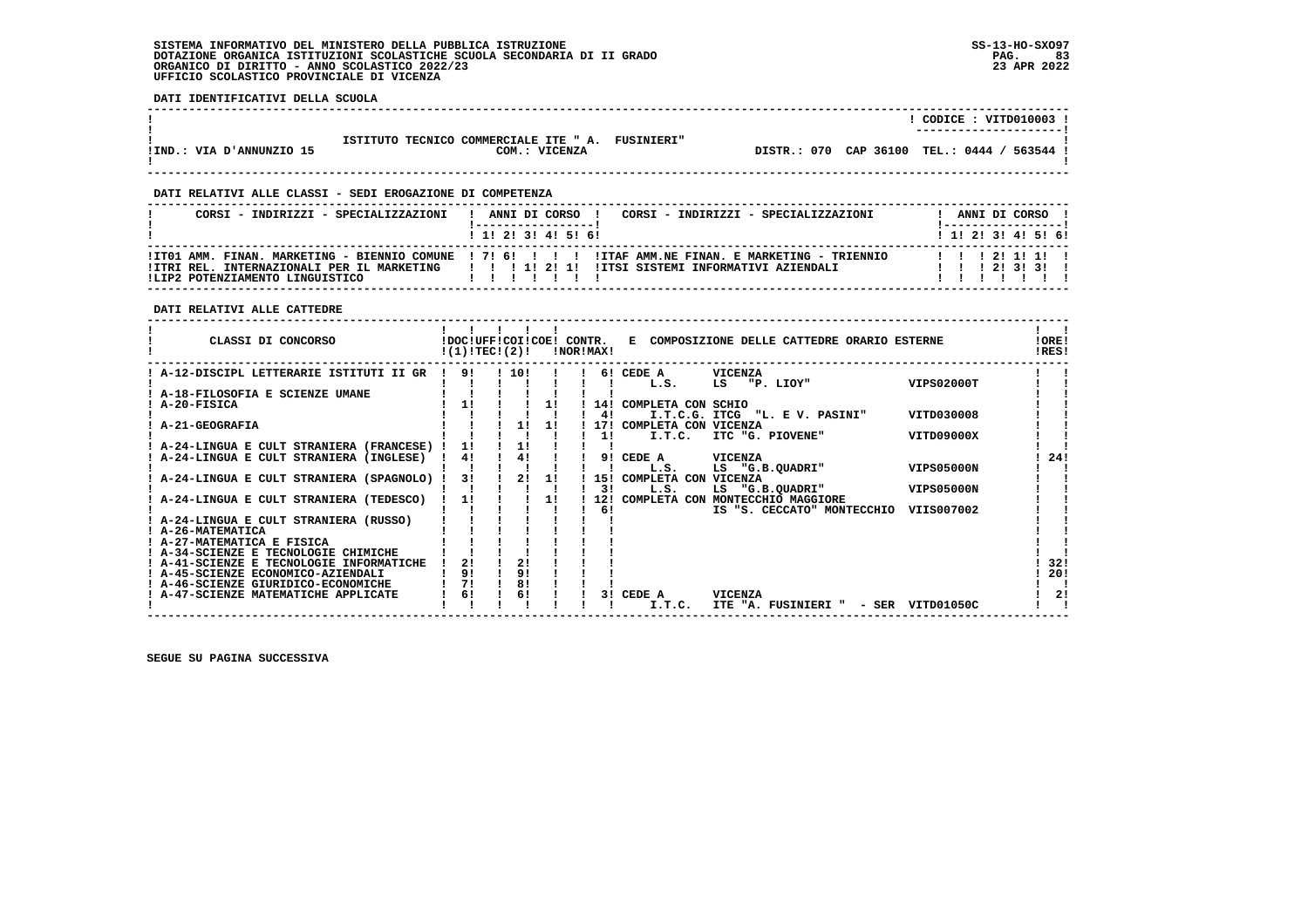**DATI IDENTIFICATIVI DELLA SCUOLA**

|                          |                                                                   |                                             | CODICE: VITD010003 !<br>---------------------- |
|--------------------------|-------------------------------------------------------------------|---------------------------------------------|------------------------------------------------|
| IIND.: VIA D'ANNUNZIO 15 | ISTITUTO TECNICO COMMERCIALE ITE " A. FUSINIERI"<br>COM.: VICENZA | DISTR.: 070 CAP 36100 TEL.: 0444 / 563544 ! |                                                |

 **------------------------------------------------------------------------------------------------------------------------------------**

## **DATI RELATIVI ALLE CATTEDRE**

| CLASSI DI CONCORSO                          | !DOC!UFF!COI!COE! CONTR.<br>!(1)!TEC!(2)! |    | !NOR!MAX! |    |         |              |                | E COMPOSIZIONE DELLE CATTEDRE ORARIO ESTERNE |    |            | ! ORE!<br>!RES! |
|---------------------------------------------|-------------------------------------------|----|-----------|----|---------|--------------|----------------|----------------------------------------------|----|------------|-----------------|
|                                             |                                           |    |           |    | 2! ED A |              | THIENE         |                                              |    |            |                 |
|                                             |                                           |    |           |    |         |              |                | I.T.C.G. ITCG AULO CECCATO                   |    | VITD02000N |                 |
| ! A-48-SCIENZE MOTORIE E SPORTIVE II GRADO! | 31                                        | 31 |           |    |         |              |                |                                              |    |            |                 |
| ! A-50-SCIENZE NAT, CHIM E BIOLOG           |                                           | 21 |           |    |         |              |                |                                              |    |            | 21              |
| ! A-66-TRATT TESTI DATI APPLIC INFORMATICA! | 11                                        |    |           | 61 | CEDE A  | SCHIO        |                |                                              |    |            | 20!             |
|                                             |                                           |    |           |    |         | I.P.I.A. IPS |                | "G. B. GARBIN"                               |    | VIRI03000N |                 |
| ! B-02-CONV LINGUA STRANIERA (FRANCESE)     |                                           |    |           |    |         |              |                |                                              |    |            |                 |
| ! B-02-CONV LINGUA STRANIERA (INGLESE)      |                                           |    |           |    |         |              |                |                                              |    |            |                 |
| ! B-02-CONV LINGUA STRANIERA (SPAGNOLO)     |                                           |    |           |    |         |              |                |                                              |    |            |                 |
| ! B-02-CONV LINGUA STRANIERA (TEDESCO)      |                                           |    |           |    |         |              |                |                                              |    |            |                 |
| ! B-02-CONV LINGUA STRANIERA (RUSSO)        |                                           |    |           |    |         |              |                |                                              |    |            |                 |
| ! B-16-LAB SCIENZE E TECNOL INFORMATICHE    |                                           |    |           | 61 | CEDE A  |              | <b>VICENZA</b> |                                              |    |            |                 |
|                                             |                                           |    |           |    |         | IIS          | "S. -          | <b>BOSCARDIN"</b>                            | VI | VIIS019008 |                 |
|                                             |                                           |    |           |    |         |              |                |                                              |    |            |                 |

 **(1) TITOLARI/INCARICATI**

 **(2) CATTEDRE/POSTI POTENZ.**

|  | IL DIRIGENTE SCOLASTICO: DATA | FIRMA | IL RESPONSABILE DELL'UFFICIO: DATA | FIRM |
|--|-------------------------------|-------|------------------------------------|------|
|--|-------------------------------|-------|------------------------------------|------|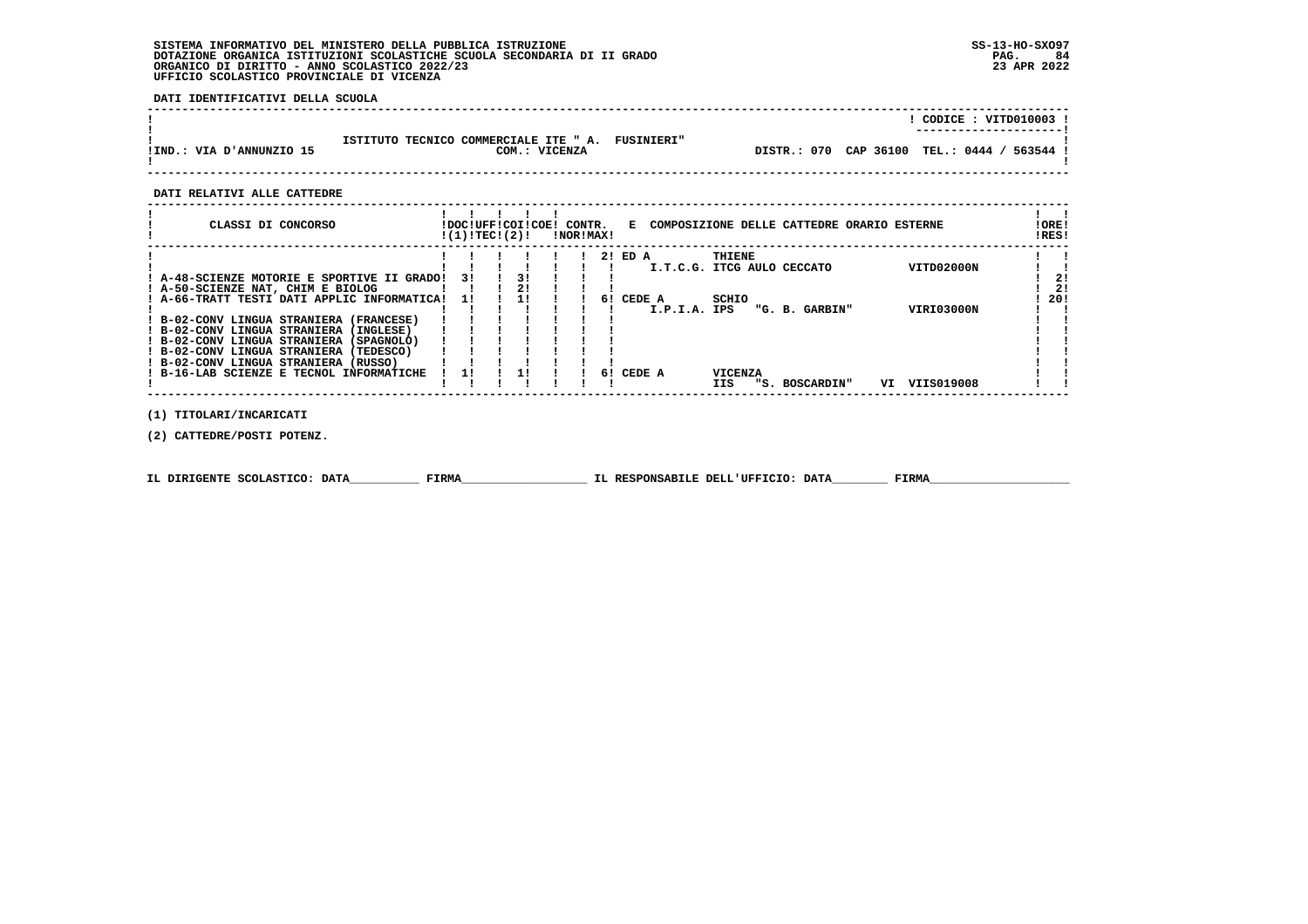## **DATI IDENTIFICATIVI DELLA SCUOLA**

| ISTITUTO TECNICO COMMERCIALE                     | ITE "A. FUSINIERI " - SERALE                                                       | VICENZA |                                             |  | CODICE: VITD01050C!<br>---------------------- |
|--------------------------------------------------|------------------------------------------------------------------------------------|---------|---------------------------------------------|--|-----------------------------------------------|
| <b>!CORSO SERALE</b><br>IIND.: VIA D'ANNUNZIO 15 | DELL' ISTITUTO TECNICO COMMERCIALE ITE " A. FUSINIERI" DI VICENZA<br>COM.: VICENZA |         | DISTR.: 070 CAP 36100 TEL.: 0444 / 563544 ! |  |                                               |

 **------------------------------------------------------------------------------------------------------------------------------------**

## **DATI RELATIVI ALLE CLASSI - SEDI EROGAZIONE DI COMPETENZA**

| CORSI - INDIRIZZI - SPECIALIZZAZIONI                      | ! ANNI DI CORSO !<br>CORSI - INDIRIZZI - SPECIALIZZAZIONI                                        | ANNI DI CORSO             |
|-----------------------------------------------------------|--------------------------------------------------------------------------------------------------|---------------------------|
|                                                           | 1 1 2 3 3 4 5 6 1                                                                                | 1 1 1 2 1 3 1 4 1 5 1 6 1 |
| !ITSI SISTEMI INFORMATIVI AZIENDALI              !!!!!!!! | ITTO1 AMM. FINAN. MARKETING - BIENNIO COMUNE !!!!!!!!!!ITAF AMM.NE FINAN. E MARKETING - TRIENNIO | 111111111                 |

 **------------------------------------------------------------------------------------------------------------------------------------**

#### **DATI RELATIVI ALLE CATTEDRE**

| CLASSI DI CONCORSO                                                                                                    | !(1)!TECI(2)! |    | !DOC!UFF!COI!COE! CONTR.<br>!NOR!MAX! |    |                                |       |  | E COMPOSIZIONE DELLE CATTEDRE ORARIO ESTERNE |            | !ORE!<br>!RES! |
|-----------------------------------------------------------------------------------------------------------------------|---------------|----|---------------------------------------|----|--------------------------------|-------|--|----------------------------------------------|------------|----------------|
| ! A-12-DISCIPL LETTERARIE ISTITUTI II GR<br>! A-20-FISICA<br>! A-21-GEOGRAFIA                                         | 11            | 11 |                                       |    |                                |       |  |                                              |            | 71             |
| ! A-24-LINGUA E CULT STRANIERA (INGLESE)<br>! A-24-LINGUA E CULT STRANIERA (SPAGNOLO)<br>! A-26-MATEMATICA            |               |    |                                       |    |                                |       |  |                                              |            | 10!<br>81      |
| ! A-27-MATEMATICA E FISICA<br>! A-34-SCIENZE E TECNOLOGIE CHIMICHE                                                    |               |    |                                       |    |                                |       |  |                                              |            |                |
| ! A-41-SCIENZE E TECNOLOGIE INFORMATICHE<br>! A-45-SCIENZE ECONOMICO-AZIENDALI<br>! A-46-SCIENZE GIURIDICO-ECONOMICHE | 1!<br>1!      |    |                                       |    |                                |       |  |                                              |            | 9!<br>6!<br>31 |
| ! A-47-SCIENZE MATEMATICHE APPLICATE<br>! A-48-SCIENZE MOTORIE E SPORTIVE II GRADO!                                   | 11            |    | 1! 15!                                | 31 | COMPLETA CON VICENZA<br>I.T.C. | ITE " |  | A. FUSINIERI"                                | VITD010003 |                |
| ! A-50-SCIENZE NAT, CHIM E BIOLOG<br>! A-66-TRATT TESTI DATI APPLIC INFORMATICA!                                      |               |    |                                       |    |                                |       |  |                                              |            |                |
| ! B-16-LAB SCIENZE E TECNOL INFORMATICHE                                                                              |               |    |                                       |    |                                |       |  |                                              |            |                |

 **(1) TITOLARI/INCARICATI**

 **(2) CATTEDRE/POSTI POTENZ.**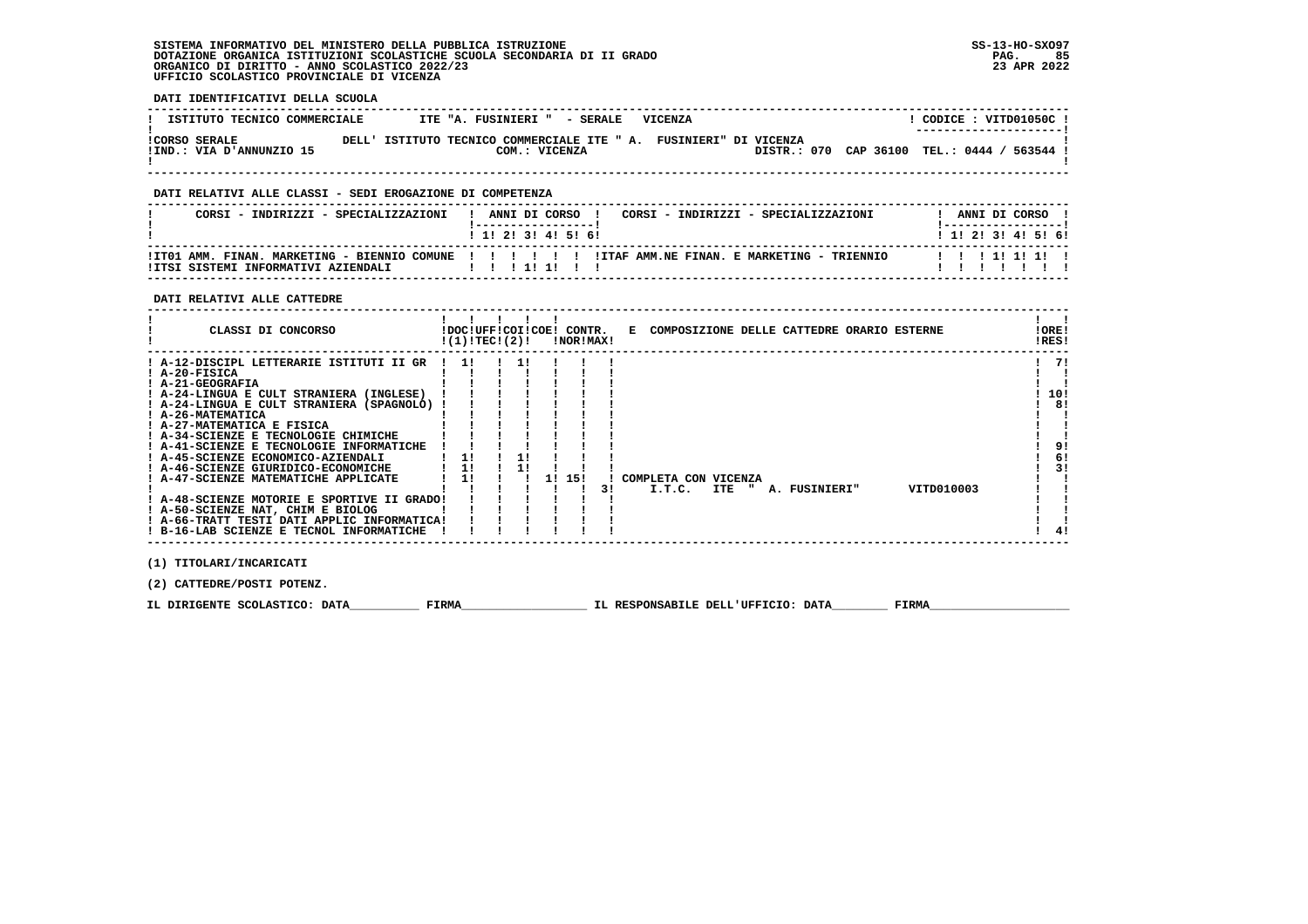$\mathbf{I}$ 

 $\mathbf{I}$ 

 $\mathbf{I}$ - 1  $\blacksquare$  $\blacksquare$  $\blacksquare$  $\mathbf{I}$ 

 $\mathbf{I}$  $\mathbf{I}$ 

 $\mathbf{I}$ 

 $\mathbf{I}$ 

 **DATI IDENTIFICATIVI DELLA SCUOLA**

|                                                                                                                                                                                                                                                                           |  |                     |                                              |                                                                          | ! CODICE: VITD02000N !                                                        |                                             |  |
|---------------------------------------------------------------------------------------------------------------------------------------------------------------------------------------------------------------------------------------------------------------------------|--|---------------------|----------------------------------------------|--------------------------------------------------------------------------|-------------------------------------------------------------------------------|---------------------------------------------|--|
| IST TEC COMMERCIALE E PER GEOMETRI ITCG AULO CECCATO<br>! IND.: VIA VANZETTI, 14<br>COM.: THIENE                                                                                                                                                                          |  |                     |                                              | DISTR.: 013 CAP 36016 TEL.: 0445 /361554 !                               |                                                                               |                                             |  |
| DATI RELATIVI ALLE CLASSI - SEDI EROGAZIONE DI COMPETENZA                                                                                                                                                                                                                 |  |                     |                                              |                                                                          |                                                                               |                                             |  |
| CORSI - INDIRIZZI - SPECIALIZZAZIONI                                                                                                                                                                                                                                      |  |                     |                                              | ! ANNI DI CORSO ! CORSI - INDIRIZZI - SPECIALIZZAZIONI ! ANNI DI CORSO ! |                                                                               |                                             |  |
|                                                                                                                                                                                                                                                                           |  |                     |                                              |                                                                          |                                                                               |                                             |  |
|                                                                                                                                                                                                                                                                           |  | ! 1! 2! 3! 4! 5! 6! |                                              |                                                                          | 1 1! 2! 3! 4! 5! 6!                                                           |                                             |  |
| ! ITO1 AMM. FINAN. MARKETING - BIENNIO COMUNE ! 3! 5!!!!! ITO4 TURISMO BIENNIO - TRIENNIO   1!!!!!!!!!!!!!!!!!<br>!IT16 CHIM. MATER. BIOTECN. - BIENNIO COMUNE ! 1! 1! ! !! !IT21 AGRARIA, AGROAL. E AGROIND.-BIENNIO COM ! 2! 2! !! !<br>ILIP2 POTENZIAMENTO LINGUISTICO |  |                     |                                              |                                                                          | $\mathbf{1}$ $\mathbf{1}$ $\mathbf{1}$ $\mathbf{1}$ $\mathbf{1}$ $\mathbf{1}$ |                                             |  |
| DATI RELATIVI ALLE CATTEDRE                                                                                                                                                                                                                                               |  |                     |                                              |                                                                          |                                                                               |                                             |  |
| CLASSI DI CONCORSO             IDOC!UFF!COI!COE! CONTR.   E COMPOSIZIONE DELLE CATTEDRE ORARIO ESTERNE<br>$!(1)!TEC!(2)!$ : NOR!MAX!                                                                                                                                      |  |                     |                                              |                                                                          |                                                                               | $\mathbf{1}$ $\mathbf{1}$<br>!ORE!<br>IRES! |  |
| $!$ A-12-DISCIPL LETTERARIE ISTITUTI II GR $!$ 13! $!$ 15! $!$ 1                                                                                                                                                                                                          |  |                     |                                              |                                                                          |                                                                               |                                             |  |
|                                                                                                                                                                                                                                                                           |  |                     |                                              |                                                                          |                                                                               |                                             |  |
| ! A-24-LINGUA E CULT STRANIERA (INGLESE) ! 8! ! 8! 1!                                                                                                                                                                                                                     |  |                     | ! 9! COMPLETA CON SCHIO<br>$9!$ I.P.I.A. IPS | IIS "MARZOTTO-LUZZATTI" DI VIIS022004<br>"G. B. GARBIN"                  | VIRI03000N                                                                    |                                             |  |

 **! A-24-LINGUA E CULT STRANIERA (TEDESCO) ! 3! ! 3! ! ! 6! CEDE A SCHIO ! !**

 **! ! ! ! ! ! ! ! IIS "TRON-ZANELLA"-SCHIO VIIS02300X ! ! ! A-24-LINGUA E CULT STRANIERA (CINESE) ! ! ! ! ! ! 9! CEDE A ARZIGNANO ! ! ! ! ! ! ! ! ! ! I.T.I. ITI "GALILEO GALILEI" VITF010009 ! ! ! A-24-LINGUA E CULT STRANIERA (SPAGNOLO) ! 1! ! 2! ! ! ! ! ! ! A-24-LINGUA E CULT STRANIERA (RUSSO) ! ! ! ! ! ! ! ! ! ! A-24-LINGUA E CULT STRANIERA (ALBANESE) ! ! ! ! ! ! ! ! !**

 **! A-24-LINGUA E CULT STRANIERA (SLOVENO) ! ! ! ! ! ! ! ! ! ! A-24-LINGUA E CULT STRAN (SERBO-CROATO) ! ! ! ! ! ! ! ! !**

 **! A-24-LINGUA E CULT STRANIERA(GIAPPONESE)! ! ! ! ! ! ! ! !**

 **! A-24-LINGUA E CULT STRANIERA (EBRAICO) ! ! ! ! ! ! ! ! !**

 **! A-24-LINGUA E CULT STRANIERA (ARABO) ! ! ! ! ! ! ! ! ! ------------------------------------------------------------------------------------------------------------------------------------**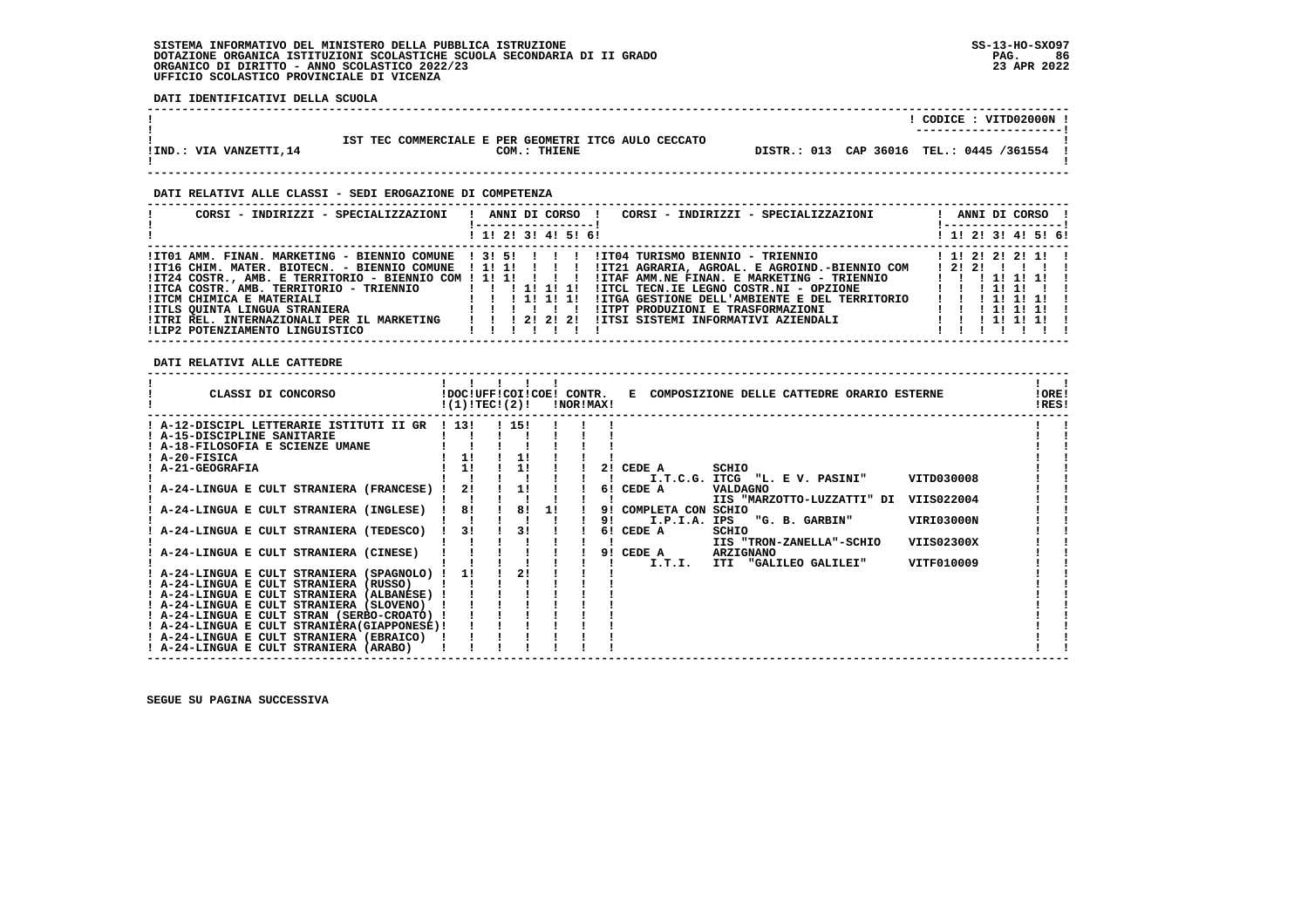**DATI IDENTIFICATIVI DELLA SCUOLA**

|                        |                                                                      | CODICE: VITD02000N !<br>----------------------- |
|------------------------|----------------------------------------------------------------------|-------------------------------------------------|
| IIND.: VIA VANZETTI,14 | IST TEC COMMERCIALE E PER GEOMETRI ITCG AULO CECCATO<br>COM.: THIENE | DISTR.: 013 CAP 36016 TEL.: 0445 /361554 !      |

 **------------------------------------------------------------------------------------------------------------------------------------**

#### **DATI RELATIVI ALLE CATTEDRE**

| CLASSI DI CONCORSO                                                                                                                                                                         | 1111<br>$!(1)!TEC!(2)!$ $INORIMAX!$                  |                                                                     |                      |                    | !DOC!UFF!COI!COE! CONTR. E COMPOSIZIONE DELLE CATTEDRE ORARIO ESTERNE              | !ORE!<br>!RES! |
|--------------------------------------------------------------------------------------------------------------------------------------------------------------------------------------------|------------------------------------------------------|---------------------------------------------------------------------|----------------------|--------------------|------------------------------------------------------------------------------------|----------------|
| ! A-24-LINGUA E CULT STRANIERA (NEO-GRECO)!<br>! A-24-LINGUA E CULT STRANIERA (PORTOGHESE) !<br>! A-26-MATEMATICA                                                                          | $\mathbf{I}$<br>$1 \quad 3! \quad 1$                 | 3!                                                                  |                      | $\mathbf{L}$       | 2! CEDE A<br>SCHIO<br>"G. B. GARBIN" VIRI03000N<br>I.P.I.A. IPS                    | 1!             |
| A-31-SCIENZE DEGLI ALIMENTI<br>  A-32-SCIENZE DEGLI ALIMENTI<br>  A-32-SCIENZE GEOLOGTA MINERAL COLO<br>! A-34-SCIENZE E TECNOLOGIE CHIMICHE                                               | $\begin{bmatrix} 1 & 1 \\ 1 & 1 \end{bmatrix}$<br>4! | $\frac{1}{1}$<br>61                                                 |                      |                    |                                                                                    |                |
| ! A-37-COSTRUZ TECNOL E TECN RAPPR GRAFICA! 4!<br>! A-40-TECNOLOGIE ELETTRICHE ELETTRONICHE ! !<br>! A-41-SCIENZE E TECNOLOGIE INFORMATICHE ! 2!<br>! A-42-SCIENZE E TECNOLOGIE MECCANICHE | $\mathbf{I}$ $\mathbf{I}$                            | $\frac{1}{51}$                                                      |                      |                    |                                                                                    | 4!<br>3!       |
| ! A-45-SCIENZE ECONOMICO-AZIENDALI<br>! A-46-SCIENZE GIURIDICO-ECONOMICHE<br>! A-47-SCIENZE MATEMATICHE APPLICATE                                                                          | 51<br>71<br>4!                                       | 71<br>71<br>5!<br>$\mathbf{I}$ $\mathbf{I}$                         | 11<br>$\blacksquare$ | 21<br>$\mathbf{I}$ | 16! COMPLETA CON VICENZA<br>ITE " A. FUSINIERI" VITD010003<br>I.T.C.               | 5!<br>2!       |
| ! A-48-SCIENZE MOTORIE E SPORTIVE II GRADO! 5!<br>! A-50-SCIENZE NAT, CHIM E BIOLOG<br>! A-51-SCIENZE, TECNOL E TECN AGR<br>! A-52-SCIENZE, TECNOL E TECN PROD ANIMALI! 1!                 | 3!<br>4!                                             | $\frac{1}{51}$<br>$\frac{1}{4}$<br>$1 \quad 51$<br>$\frac{1}{2}$    |                      |                    |                                                                                    | 8!<br>3!       |
| ! A-54-STORIA DELL'ARTE<br>! A-66-TRATT TESTI DATI APPLIC INFORMATICA! 2!<br>! B-02-CONV LINGUA STRANIERA (FRANCESE)                                                                       | 2!<br>$\mathbf{1}$ $\mathbf{1}$ $\mathbf{1}$         | $1 \quad 1! \quad 1!$<br>$\mathbf{1}$ $\mathbf{1}$<br>$\frac{1}{2}$ | $\blacksquare$       | 81<br>$\mathbf{I}$ | 10! COMPLETA CON RECOARO TERME<br>IPSAR<br>IPSSA "PELLEGRINO ARTUSI"<br>VIRH010001 |                |
| ! B-02-CONV LINGUA STRANIERA (INGLESE)<br>! B-02-CONV LINGUA STRANIERA (SPAGNOLO)<br>! B-02-CONV LINGUA STRANIERA (TEDESCO)<br>! B-02-CONV LINGUA STRANIERA (RUSSO)                        |                                                      |                                                                     |                      |                    |                                                                                    |                |
| ! B-02-CONV LINGUA STRANIERA (ALBANESE)                                                                                                                                                    |                                                      |                                                                     |                      |                    |                                                                                    |                |
| ! B-02-CONV LINGUA STRANIERA (EBRAICO)<br>! B-02-CONV LINGUA STRANIERA (ARABO)                                                                                                             |                                                      |                                                                     |                      |                    |                                                                                    |                |

 **------------------------------------------------------------------------------------------------------------------------------------**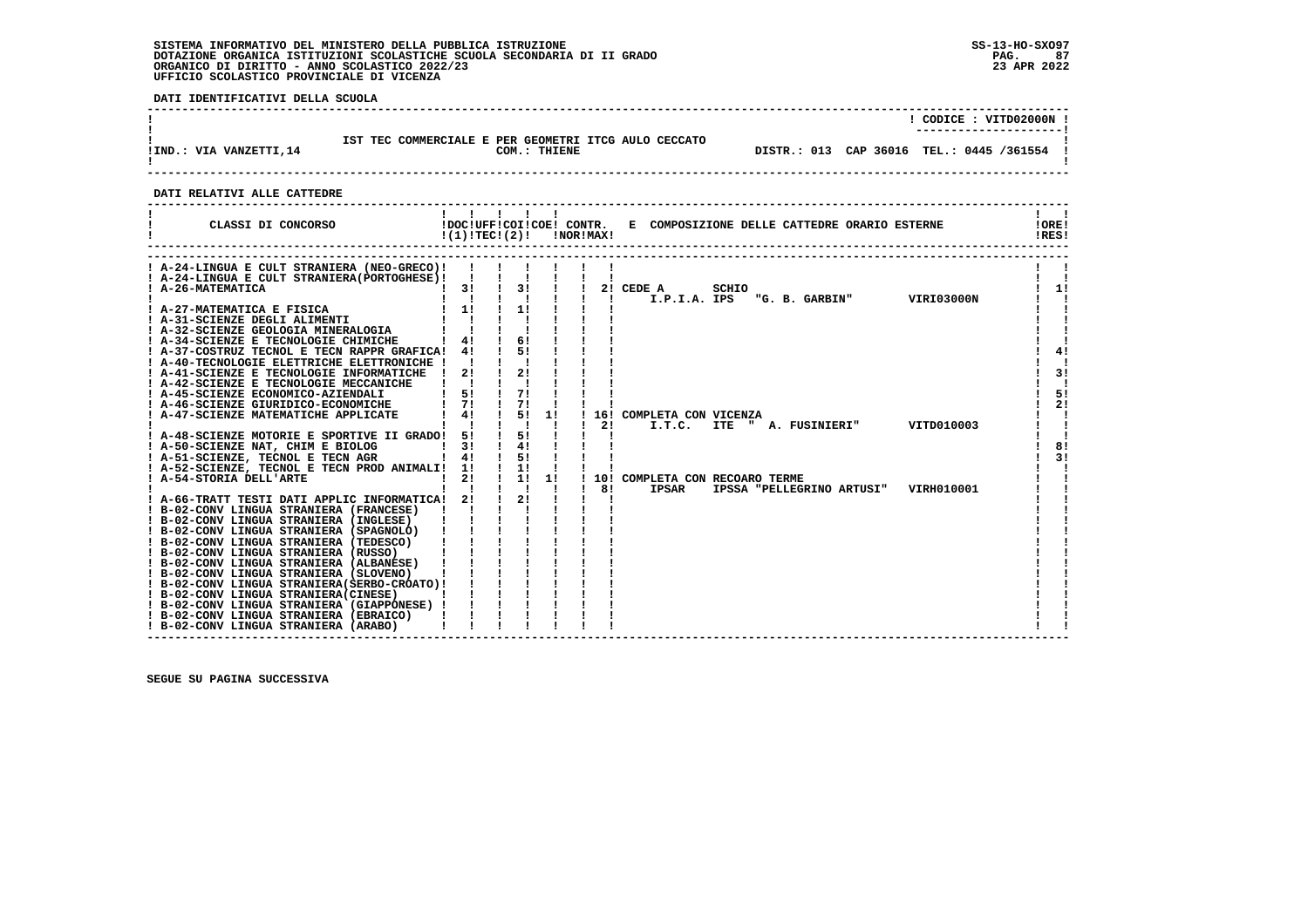**DATI IDENTIFICATIVI DELLA SCUOLA**

|                        |                                                                      |                                            | CODICE : VITD02000N !<br>---------------------- |
|------------------------|----------------------------------------------------------------------|--------------------------------------------|-------------------------------------------------|
| IIND.: VIA VANZETTI,14 | IST TEC COMMERCIALE E PER GEOMETRI ITCG AULO CECCATO<br>COM.: THIENE | DISTR.: 013 CAP 36016 TEL.: 0445 /361554 ! |                                                 |

 **------------------------------------------------------------------------------------------------------------------------------------**

#### **DATI RELATIVI ALLE CATTEDRE**

| CLASSI DI CONCORSO                                                                                                                                                                                                                                                                                                                                                  | !DOC!UFF!COI!COE!<br>!(1)!TECI(2)! |          |          |    | CONTR.<br>!NOR!MAX!          | E COMPOSIZIONE DELLE CATTEDRE ORARIO ESTERNE                                                                                     |                |  |                                  |                                        | !ORE!<br>!RES! |
|---------------------------------------------------------------------------------------------------------------------------------------------------------------------------------------------------------------------------------------------------------------------------------------------------------------------------------------------------------------------|------------------------------------|----------|----------|----|------------------------------|----------------------------------------------------------------------------------------------------------------------------------|----------------|--|----------------------------------|----------------------------------------|----------------|
| ! B-02-CONV LINGUA STRANIERA (NEO-GRECO)<br>! B-02-CONV LINGUA STRANIERA (PORTOGHESE)<br>! B-03-LABORATORI DI FISICA<br>! B-11-LAB SCIENZE E TECNOL AGRARIE<br>! B-12-LAB SCIENZE E TECNOL CHIM MICROBIOL!<br>! B-14-LAB SCIENZE E TECNOL COSTRUZIONI<br>B-16-LAB SCIENZE E TECNOL INFORMATICHE<br>- DI CUI UFFICIO TECNICO<br>B-17-LAB SCIENZE E TECNOL MECCANICHE | 3 I<br>11                          | 11<br>11 | 31<br>21 | 11 | 16!<br>21<br>151<br>31<br>71 | COMPLETA CON BASSANO DEL GRAPPA<br>I.T.C.G. ITET "LUIGI EINAUDI"<br>COMPLETA CON SCHIO<br>I.P.I.A. IPS<br>CEDE A<br>I.P.I.A. IPS | SCHIO          |  | "G. B. GARBIN"<br>"G. B. GARBIN" | VITD05000D<br>VIRI03000N<br>VIRI03000N | 71<br>21       |
| B-26-LABORATORIO DI TECNOLOGIE DEL LEGNO!                                                                                                                                                                                                                                                                                                                           |                                    |          |          |    | 51.                          | CEDE A                                                                                                                           | <b>VICENZA</b> |  | I.I.S. "A CANOVA"                | VIIS013009                             | 11             |

 **(1) TITOLARI/INCARICATI**

 **(2) CATTEDRE/POSTI POTENZ.**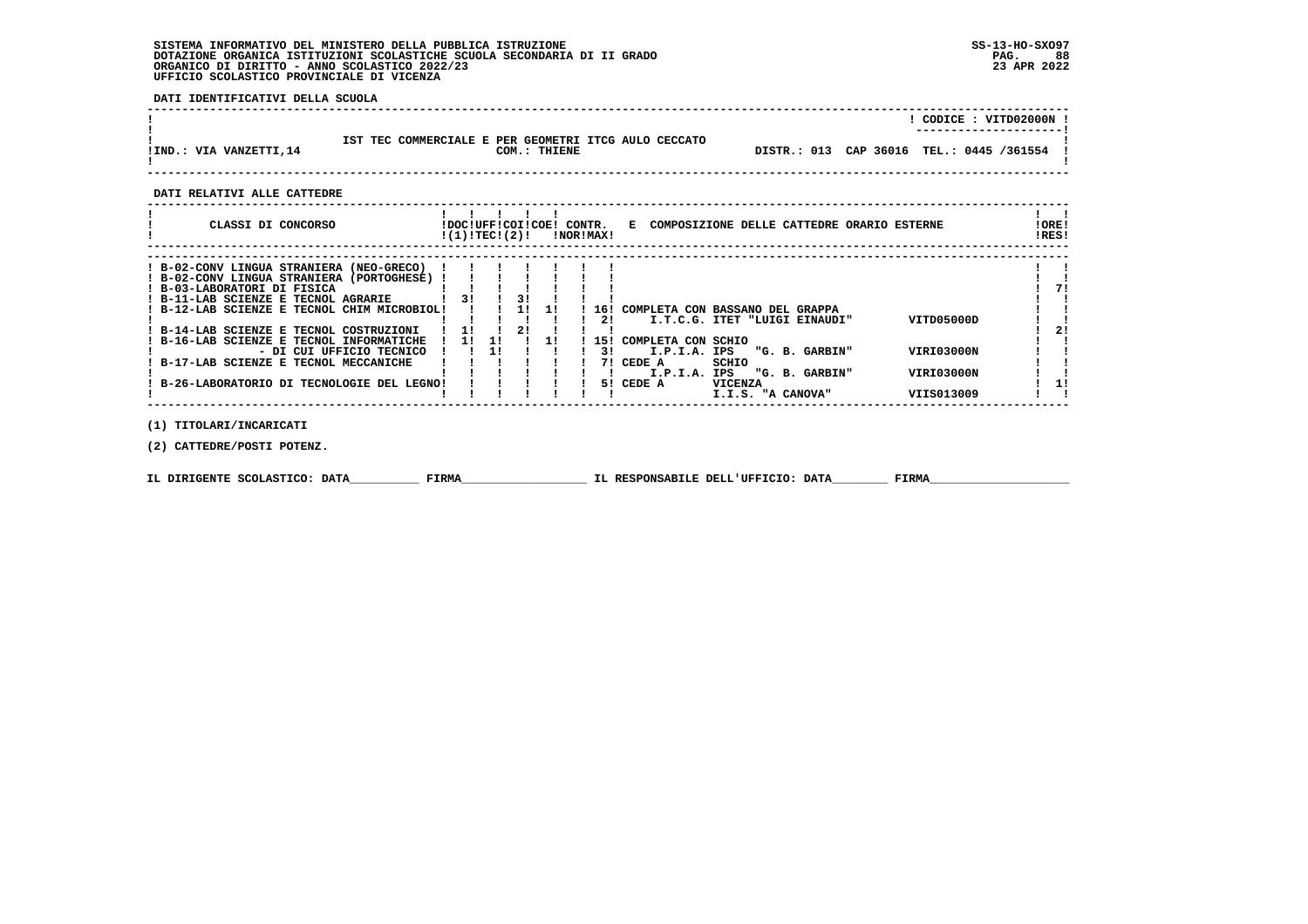**DATI IDENTIFICATIVI DELLA SCUOLA**

|                          |                                                          | CODICE: VITD030008 !                     |
|--------------------------|----------------------------------------------------------|------------------------------------------|
|                          |                                                          | ----------------------                   |
|                          |                                                          |                                          |
|                          | IST TEC COMMERCIALE E PER GEOMETRI ITCG "L. E V. PASINI" |                                          |
| !IND.: VIA TITO LIVIO, 1 | COM.: SCHIO                                              | DISTR.: 012 CAP 36015 TEL.: 0445 /529902 |
|                          |                                                          |                                          |
|                          |                                                          |                                          |
|                          |                                                          |                                          |

 **------------------------------------------------------------------------------------------------------------------------------------**

## **DATI RELATIVI ALLE CLASSI - SEDI EROGAZIONE DI COMPETENZA**

| CORSI - INDIRIZZI - SPECIALIZZAZIONI                                                                                                    | CORSI - INDIRIZZI - SPECIALIZZAZIONI<br>ANNI DI CORSO !                                                                                                                                                                                                                                  | ANNI DI CORSO !<br>l ------------------ l                                         |
|-----------------------------------------------------------------------------------------------------------------------------------------|------------------------------------------------------------------------------------------------------------------------------------------------------------------------------------------------------------------------------------------------------------------------------------------|-----------------------------------------------------------------------------------|
|                                                                                                                                         | $1$ , 1! 2! 3! 4! 5! 6!                                                                                                                                                                                                                                                                  | ! 1! 2! 3! 4! 5! 6!                                                               |
| !ITCA COSTR. AMB. TERRITORIO - TRIENNIO<br>!ITRI REL. INTERNAZIONALI PER IL MARKETING   ! ! 2! 2! 2!<br>!LIP2 POTENZIAMENTO LINGUISTICO | ITO1 AMM. FINAN. MARKETING - BIENNIO COMUNE ! 4! 4! ! !!! ITO4 TURISMO BIENNIO - TRIENNIO<br>IT24 COSTR., AMB. E TERRITORIO - BIENNIO COM ! 2! 2! ! ! ! !ITAF AMM.NE FINAN. E MARKETING - TRIENNIO<br>!ITCL TECN.IE LEGNO COSTR.NI - OPZIONE<br>IITSI SISTEMI INFORMATIVI AZIENDALI<br>. | $1$ 1! 1! 1! 2! 2! 1<br>1 1 1 1 1 1 1 1<br>1 1 1 1 1 1 1 1 1<br>1 1 1 2 1 1 1 1 1 |

 **DATI RELATIVI ALLE CATTEDRE**

| CLASSI DI CONCORSO                                        | !DOC!UFF!COI!COE! CONTR.<br>!(1)!TEC!(2)! |      |    | !NOR!MAX! |                       | E COMPOSIZIONE DELLE CATTEDRE ORARIO ESTERNE        | !ORE!<br>!RES! |
|-----------------------------------------------------------|-------------------------------------------|------|----|-----------|-----------------------|-----------------------------------------------------|----------------|
| ! A-12-DISCIPL LETTERARIE ISTITUTI II GR                  | ! 11!                                     | 1131 |    | 51        | CEDE A                | SCHIO<br><b>VIIS00900N</b><br>IS<br>"MARTINI" SCHIO | 1!             |
| A-18-FILOSOFIA E SCIENZE UMANE                            |                                           |      |    |           |                       |                                                     |                |
| A-20-FISICA                                               |                                           |      |    | 41        | CEDE A                | <b>VICENZA</b>                                      |                |
|                                                           |                                           |      |    |           | I.T.C.                | VITD010003<br><b>ITE</b><br>A. FUSINIERI"           |                |
| A-21-GEOGRAFIA                                            | 21                                        | 11   | 11 | 16!       | COMPLETA CON THIENE   |                                                     |                |
|                                                           |                                           |      |    | 2!        |                       | VITD02000N<br>I.T.C.G. ITCG AULO CECCATO            |                |
| A-24-LINGUA E CULT STRANIERA (FRANCESE) !                 | 2!                                        | 2!   |    |           |                       |                                                     |                |
| A-24-LINGUA E CULT STRANIERA (INGLESE)                    | 6!                                        | 71   |    | 61        | CEDE A                | SCHIO                                               |                |
|                                                           |                                           |      |    |           | I.T.I.                | ITI "SILVIO DE PRETTO"<br>VITF03000E                |                |
| ! A-24-LINGUA E CULT STRANIERA (TEDESCO)                  | 21                                        | 2!   |    |           |                       |                                                     |                |
| ! A-24-LINGUA E CULT STRANIERA (SPAGNOLO) !               | 2!                                        | 2!   |    |           |                       |                                                     |                |
| ! A-24-LINGUA E CULT STRANIERA (RUSSO)<br>A-26-MATEMATICA | 31                                        | 2!   | 11 | 9!        |                       |                                                     |                |
|                                                           |                                           |      |    | 91        | COMPLETA CON VALDAGNO | IIS "MARZOTTO-LUZZATTI" DI VIIS022004               |                |
| ! A-27-MATEMATICA E FISICA                                |                                           |      |    |           |                       |                                                     |                |
| ! A-32-SCIENZE GEOLOGIA MINERALOGIA                       |                                           |      |    |           |                       |                                                     |                |
| A-34-SCIENZE E TECNOLOGIE CHIMICHE                        |                                           | 1!   |    |           |                       |                                                     | 21             |
| ! A-37-COSTRUZ TECNOL E TECN RAPPR GRAFICA!               | 31                                        | 6!   |    | 61        | CEDE A                | <b>THIENE</b>                                       |                |
|                                                           |                                           |      |    |           | I.T.I.                | <b>ITT</b><br>VITF06000A<br>"G. CHILESOTTI"         |                |
| ! A-40-TECNOLOGIE ELETTRICHE ELETTRONICHE                 |                                           |      |    |           |                       |                                                     |                |
| A-41-SCIENZE E TECNOLOGIE INFORMATICHE                    | 11                                        | 31   |    |           |                       |                                                     | 21             |
| ! A-42-SCIENZE E TECNOLOGIE MECCANICHE                    |                                           |      |    |           |                       |                                                     |                |
| ! A-45-SCIENZE ECONOMICO-AZIENDALI                        | 71                                        | 81   |    |           |                       |                                                     | 71             |
| ! A-46-SCIENZE GIURIDICO-ECONOMICHE                       | 6!                                        | 71   |    |           |                       |                                                     |                |
|                                                           |                                           |      |    |           |                       |                                                     |                |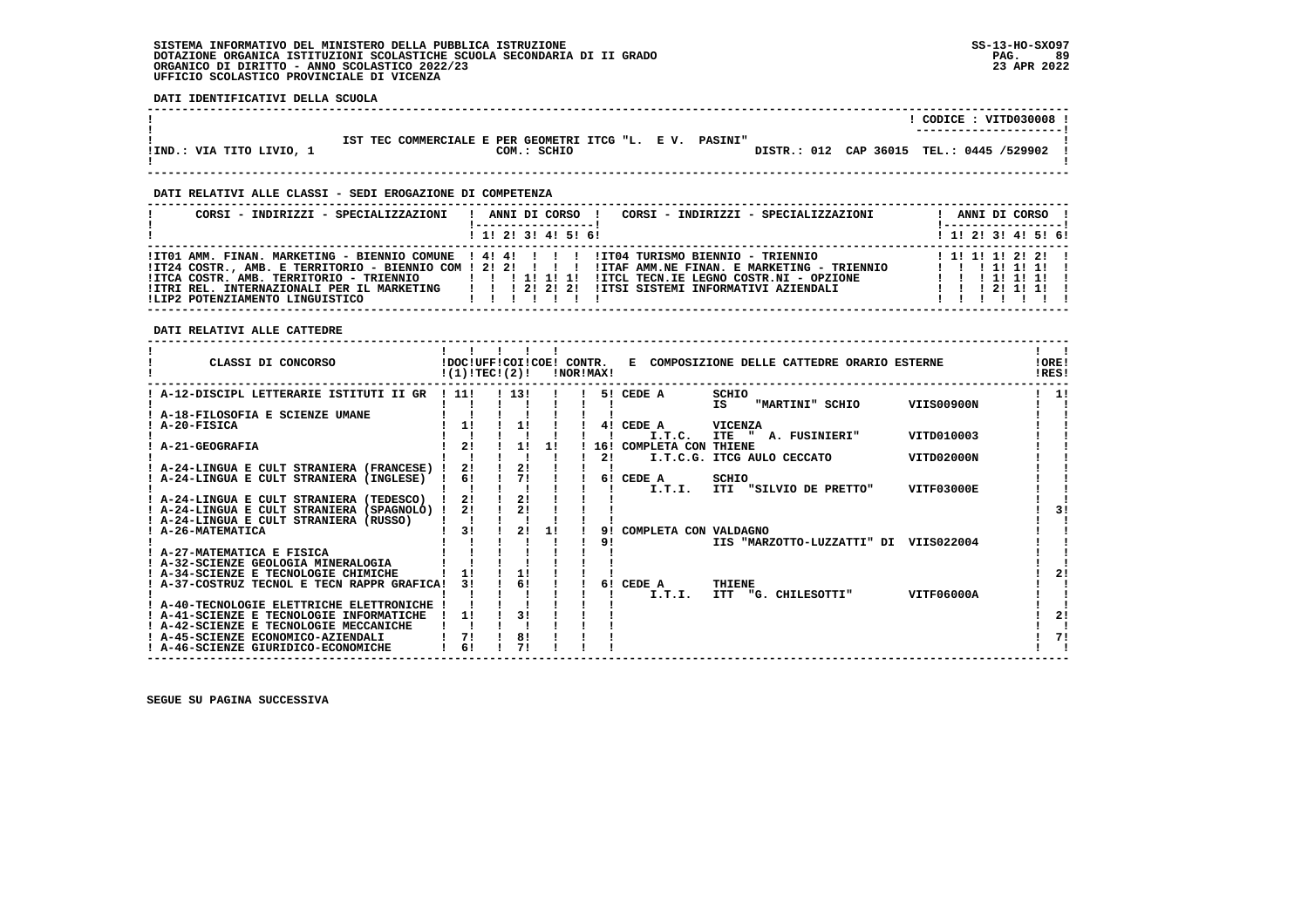**DATI IDENTIFICATIVI DELLA SCUOLA**

|                          |                                                                         | CODICE: VITD030008 !<br>---------------------- |
|--------------------------|-------------------------------------------------------------------------|------------------------------------------------|
| IIND.: VIA TITO LIVIO, 1 | IST TEC COMMERCIALE E PER GEOMETRI ITCG "L. E V. PASINI"<br>COM.: SCHIO | DISTR.: 012 CAP 36015 TEL.: 0445 /529902 !     |

 **------------------------------------------------------------------------------------------------------------------------------------**

 **DATI RELATIVI ALLE CATTEDRE**

| CLASSI DI CONCORSO                          |    | !(1)!TECI(2)! |    | !DOC!UFF!COI!COE! CONTR. | INORIMAXI | E COMPOSIZIONE DELLE CATTEDRE ORARIO ESTERNE            | !ORE!<br>!RES! |
|---------------------------------------------|----|---------------|----|--------------------------|-----------|---------------------------------------------------------|----------------|
|                                             |    |               |    |                          |           |                                                         |                |
| A-47-SCIENZE MATEMATICHE APPLICATE          | 3! |               | 5! |                          |           |                                                         | ! 12!          |
| A-48-SCIENZE MOTORIE E SPORTIVE II GRADO!   | 31 |               | 41 |                          | 21        | CEDE A<br>RECOARO TERME                                 |                |
|                                             |    |               |    |                          |           | <b>IPSAR</b><br>VIRH010001<br>IPSSA "PELLEGRINO ARTUSI" |                |
| ! A-50-SCIENZE NAT, CHIM E BIOLOG           | 11 |               | 2! |                          |           |                                                         | 21             |
| A-51-SCIENZE, TECNOL E TECN AGR             | 11 |               | 11 |                          | 21        | CEDE A<br>VICENZA                                       |                |
|                                             |    |               |    |                          |           | VIIS013009<br>I.I.S. "A CANOVA"                         |                |
| ! A-54-STORIA DELL'ARTE                     | 1! |               |    | 11                       | 10!       | COMPLETA CON<br><b>NOVE</b>                             |                |
|                                             |    |               |    |                          | 81        | VISD020008<br>I.A.<br>LICEO ARTISTICO<br>"G.DE FAB      |                |
| ! A-66-TRATT TESTI DATI APPLIC INFORMATICA! |    |               |    |                          |           |                                                         |                |
| ! B-02-CONV LINGUA STRANIERA (FRANCESE)     |    |               |    |                          |           |                                                         |                |
| ! B-02-CONV LINGUA STRANIERA (INGLESE)      |    |               |    |                          |           |                                                         |                |
| ! B-02-CONV LINGUA STRANIERA (SPAGNOLO)     |    |               |    |                          |           |                                                         |                |
| ! B-02-CONV LINGUA STRANIERA (TEDESCO)      |    |               |    |                          |           |                                                         |                |
| ! B-02-CONV LINGUA STRANIERA (RUSSO)        |    |               |    |                          |           |                                                         |                |
| ! B-03-LABORATORI DI FISICA                 |    |               |    |                          | 41        | CEDE A<br><b>VICENZA</b>                                |                |
|                                             |    |               |    |                          |           | VIRF020004<br>I.P.S.S. IPSS "B. MONTAGNA"               |                |
| B-12-LAB SCIENZE E TECNOL CHIM MICROBIOL!   |    |               |    |                          | 41        | CEDE A<br><b>VICENZA</b>                                |                |
|                                             |    |               |    |                          |           | I.I.S. "ALMERICO DA SCHIO<br>VIIS01600R                 |                |
| B-14-LAB SCIENZE E TECNOL COSTRUZIONI       | 21 |               | 21 |                          |           |                                                         | 31             |
| B-16-LAB SCIENZE E TECNOL INFORMATICHE      | 11 | 11            |    | 11                       | 16!       | COMPLETA CON SCHIO                                      |                |
| - DI CUI UFFICIO TECNICO                    |    | 11            |    |                          | 21        | VITF03000E<br>I.T.I.<br>ITI "SILVIO DE PRETTO"          |                |
| I B-17-LAB SCIENZE E TECNOL MECCANICHE      |    |               |    |                          |           |                                                         | 41             |
| ! B-26-LABORATORIO DI TECNOLOGIE DEL LEGNO! |    |               |    |                          |           |                                                         | 10!            |

 **------------------------------------------------------------------------------------------------------------------------------------**

 **(1) TITOLARI/INCARICATI**

 **(2) CATTEDRE/POSTI POTENZ.**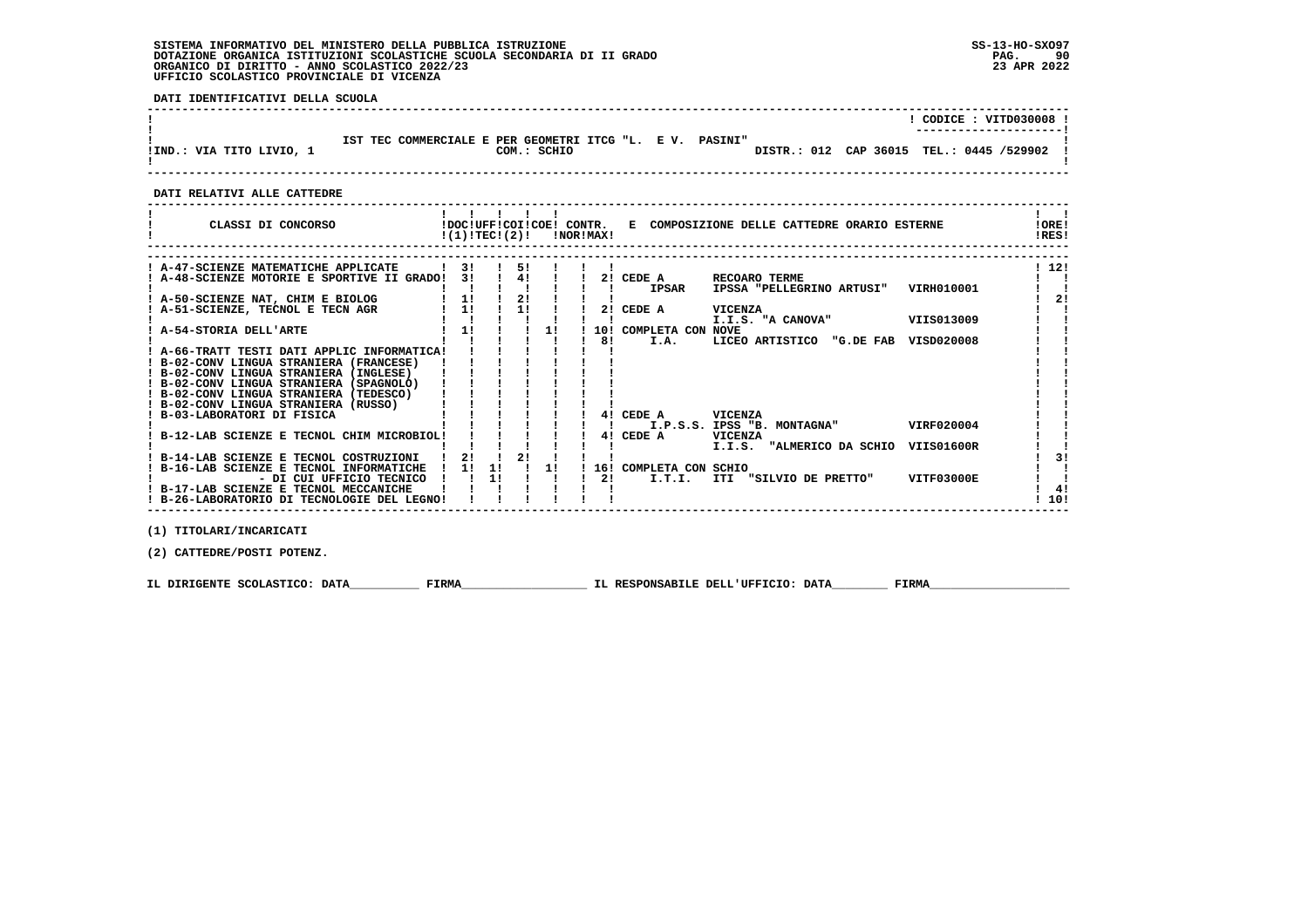$\ddot{\phantom{a}}$ 

 **DATI IDENTIFICATIVI DELLA SCUOLA**

|                                     |                                                         |                          |  | CODICE: VITD05000D !<br>---------------------- |
|-------------------------------------|---------------------------------------------------------|--------------------------|--|------------------------------------------------|
| IIND.: VIA S. TOMMASO D'AOUINO N. 8 | IST TEC COMMERCIALE E PER GEOMETRI ITET "LUIGI EINAUDI" | COM.: BASSANO DEL GRAPPA |  | DISTR.: 015 CAP 36061 TEL.: 0424 /566808       |
|                                     |                                                         |                          |  |                                                |

 **------------------------------------------------------------------------------------------------------------------------------------**

## **DATI RELATIVI ALLE CLASSI - SEDI EROGAZIONE DI COMPETENZA**

| CORSI - INDIRIZZI - SPECIALIZZAZIONI                                                                                | CORSI - INDIRIZZI - SPECIALIZZAZIONI<br>ANNI DI CORSO !                                                                                                                                                                                                                                       | ANNI DI CORSO !                                      |
|---------------------------------------------------------------------------------------------------------------------|-----------------------------------------------------------------------------------------------------------------------------------------------------------------------------------------------------------------------------------------------------------------------------------------------|------------------------------------------------------|
|                                                                                                                     | $1$ , 1! 2! 3! 4! 5! 6!                                                                                                                                                                                                                                                                       | $1$ 1! 2! 3! 4! 5! 6!                                |
| !ITCA COSTR. AMB. TERRITORIO - TRIENNIO   !!! 2! 2! 2!<br>!ITP5 POT. SOCIO ECONOMICO E PER LA LEGALITA' ! ! ! ! ! ! | ITO1 AMM. FINAN. MARKETING - BIENNIO COMUNE 1101 91 1 1 1 1IT24 COSTR., AMB. E TERRITORIO - BIENNIO COM<br>!IT25 AMMINISTRAZ., FINANZA E MARKETING QUADR ! 1! !!!!ITAF AMM.NE FINAN. E MARKETING - TRIENNIO   !!! 3! 5! 4!!<br>!ITGT GEOTECNICO<br>!ITRI REL. INTERNAZIONALI PER IL MARKETING | 13121 1111<br>1 1 1 1 1 1 1 1 1<br>1 1 1 4 1 4 1 3 1 |

 **------------------------------------------------------------------------------------------------------------------------------------**

 **DATI RELATIVI ALLE CATTEDRE**

| CLASSI DI CONCORSO                        | !DOC!UFF!COI!COE! CONTR.<br>!(1)!TEC!(2)! |     |    | !NOR!MAX! |     |              | E COMPOSIZIONE DELLE CATTEDRE ORARIO ESTERNE |            | !ORE!<br>!RES! |    |
|-------------------------------------------|-------------------------------------------|-----|----|-----------|-----|--------------|----------------------------------------------|------------|----------------|----|
| ! A-11-DISCIPLINE LETTERARIE E LATINO     |                                           |     |    |           |     |              |                                              |            |                |    |
| A-12-DISCIPL LETTERARIE ISTITUTI II GR    | ! 19!                                     | 22! |    |           | 71  | CEDE A       | <b>BASSANO DEL GRAPPA</b>                    |            |                |    |
|                                           |                                           |     |    |           |     |              | " ALBERTO PAROLI<br>I.S.I.S.                 | VIIS014005 |                |    |
|                                           |                                           |     |    |           |     | 3! ED A      | <b>BASSANO DEL GRAPPA</b>                    |            |                |    |
|                                           |                                           |     |    |           |     | I.T.C.       | ITET "LUIGI EINAUDI"- SERA                   | VITD05050V |                |    |
| ! A-13-DISCIPL LETTERARIE, LATINO E GRECO |                                           |     |    |           |     |              |                                              |            |                |    |
| ! A-18-FILOSOFIA E SCIENZE UMANE          |                                           |     |    |           |     |              |                                              |            |                |    |
| ! A-19-FILOSOFIA E STORIA                 | 21                                        | 21  |    |           |     |              |                                              |            |                |    |
| ! A-20-FISICA                             | 1!                                        |     |    |           |     |              |                                              |            |                |    |
| ! A-21-GEOGRAFIA                          | 31                                        | 31  |    |           | 61  | CEDE A       | <b>BREGANZE</b>                              |            |                |    |
|                                           |                                           |     |    |           |     |              | I.S. "ANDREA SCOTTON"                        | VIIS021008 |                |    |
| A-24-LINGUA E CULT STRANIERA (FRANCESE)   | 11                                        | 11  |    |           |     | 2! CEDE A    | <b>BASSANO DEL GRAPPA</b>                    |            |                | 41 |
|                                           |                                           |     |    |           |     | L.C.         | "G.B. BROCCHI"<br>LC                         | VIPC04000X |                |    |
| A-24-LINGUA E CULT STRANIERA (INGLESE)    | 81                                        | 11! |    |           | 91  | CEDE A       | <b>BASSANO DEL GRAPPA</b>                    |            |                | 6! |
|                                           |                                           |     |    |           |     |              | " ALBERTO PAROLI<br>I.S.I.S.                 | VIIS014005 |                |    |
| A-24-LINGUA E CULT STRANIERA (SPAGNOLO)   | 41                                        | 41  |    |           |     | 6! CEDE A    | <b>BASSANO DEL GRAPPA</b>                    |            |                | 31 |
|                                           |                                           |     |    |           |     | L.C.         | "G.B. BROCCHI"<br>LC                         | VIPC04000X |                |    |
| A-24-LINGUA E CULT STRANIERA (TEDESCO)    | 51                                        | 4!  | 11 |           | 151 | COMPLETA CON | <b>BASSANO DEL GRAPPA</b>                    |            |                |    |
| ! A-24-LINGUA E CULT STRANIERA (RUSSO)    |                                           |     |    |           | 31  |              | I.I.S.<br>"REMONDINI"                        | VIIS01700L |                |    |
|                                           |                                           |     |    |           |     |              |                                              |            |                |    |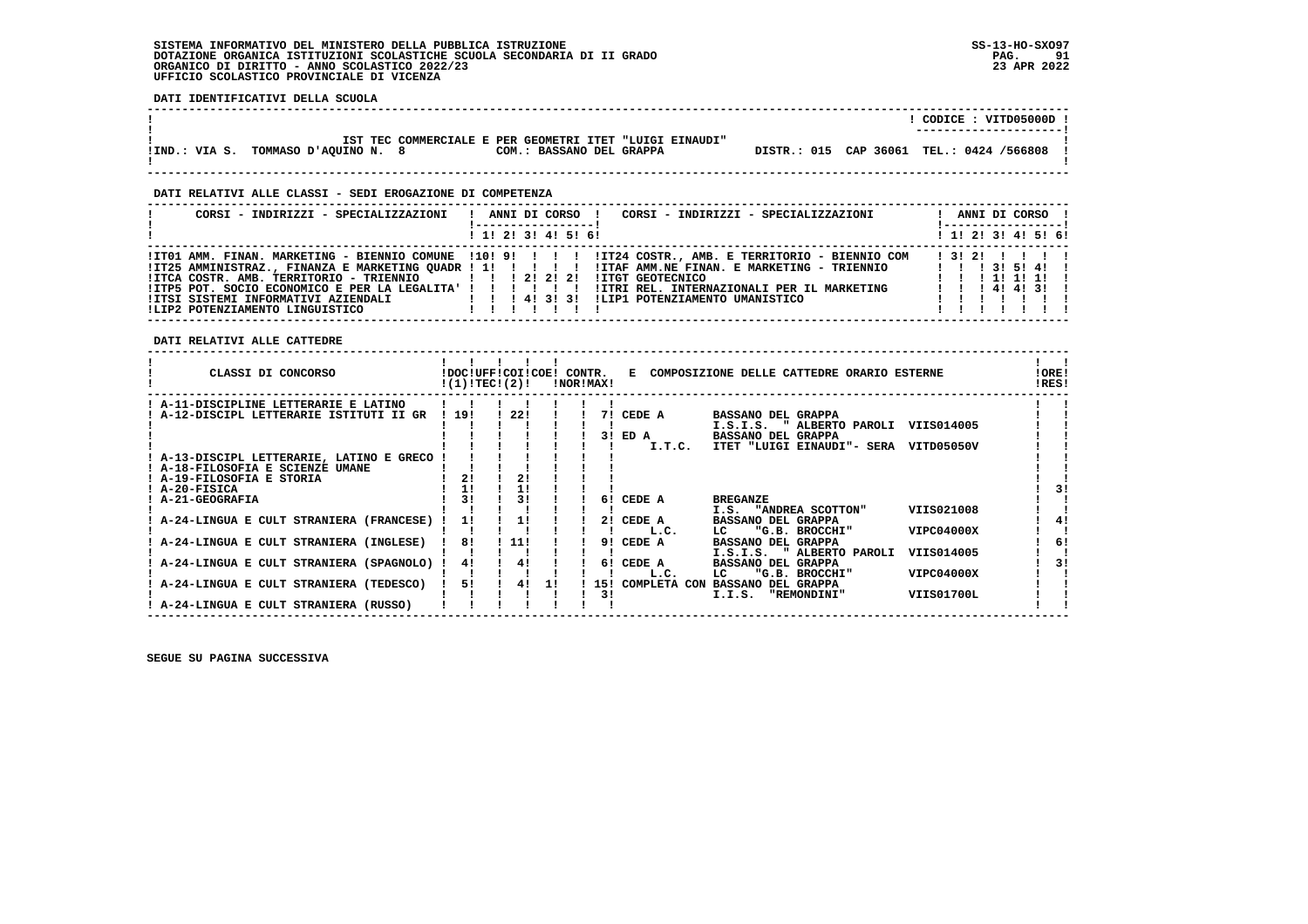$\ddot{\phantom{a}}$ 

 **DATI IDENTIFICATIVI DELLA SCUOLA**

|                                                                                                                            | CODICE: VITD05000D !<br>---------------------- |
|----------------------------------------------------------------------------------------------------------------------------|------------------------------------------------|
| IST TEC COMMERCIALE E PER GEOMETRI ITET "LUIGI EINAUDI"<br>IIND.: VIA S. TOMMASO D'AOUINO N. 8<br>COM.: BASSANO DEL GRAPPA | DISTR.: 015 CAP 36061 TEL.: 0424 /566808       |
|                                                                                                                            |                                                |

 **DATI RELATIVI ALLE CATTEDRE**

| CLASSI DI CONCORSO           IDOCIUFFICOIICOE! CONTR.   E COMPOSIZIONE DELLE CATTEDRE ORARIO ESTERNE<br>$!(1)!TEC!(2)!$ $ NORIMAX $ |                           | 11111                                                   |                |              |                           |                                                                                        | $\mathbf{I}$ $\mathbf{I}$<br>!ORE!<br>!RES! |
|-------------------------------------------------------------------------------------------------------------------------------------|---------------------------|---------------------------------------------------------|----------------|--------------|---------------------------|----------------------------------------------------------------------------------------|---------------------------------------------|
| ! A-26-MATEMATICA                                                                                                                   |                           |                                                         |                |              | ! 10! COMPLETA CON THIENE |                                                                                        |                                             |
|                                                                                                                                     |                           |                                                         |                |              |                           |                                                                                        |                                             |
|                                                                                                                                     |                           |                                                         |                |              |                           |                                                                                        | 115!                                        |
| ! A-34-SCIENZE E TECNOLOGIE CHIMICHE                                                                                                |                           |                                                         |                |              |                           | $\overline{1}$ 21 $\overline{1}$ 11 $\overline{1}$ 151 COMPLETA CON BASSANO DEL GRAPPA |                                             |
|                                                                                                                                     |                           | $\frac{1}{2}$ $\frac{1}{2}$ $\frac{1}{2}$ $\frac{1}{2}$ |                | $1 \quad 31$ |                           | I.I.S. "REMONDINI" VIIS01700L                                                          |                                             |
| ! A-37-COSTRUZ TECNOL E TECN RAPPR GRAFICA! 4! ! 7! ! ! 3! CEDE A BASSANO DEL GRAPPA                                                |                           |                                                         |                |              |                           |                                                                                        |                                             |
|                                                                                                                                     |                           |                                                         |                |              |                           | ! !! !! ! I.T.I. ITI "E. FERMI" BASSANO D VITF05000Q                                   |                                             |
| ! A-40-TECNOLOGIE ELETTRICHE ELETTRONICHE !                                                                                         |                           | <u>iiiiii</u>                                           |                |              |                           |                                                                                        |                                             |
| ! A-41-SCIENZE E TECNOLOGIE INFORMATICHE ! 4! ! 6! !                                                                                |                           |                                                         |                |              |                           |                                                                                        |                                             |
| ! A-42-SCIENZE E TECNOLOGIE MECCANICHE ! ! ! !                                                                                      |                           |                                                         |                |              |                           |                                                                                        |                                             |
| ! A-45-SCIENZE ECONOMICO-AZIENDALI   13!                                                                                            |                           | ! 14!                                                   |                |              |                           |                                                                                        | 91                                          |
| ! A-46-SCIENZE GIURIDICO-ECONOMICHE                                                                                                 | 1131                      | ! 13!                                                   | $\blacksquare$ |              |                           | ! 6! CEDE A BASSANO DEL GRAPPA                                                         | 117!                                        |
|                                                                                                                                     | $\mathbf{1}$ $\mathbf{1}$ | $\blacksquare$                                          |                |              |                           | I.T.C. ITET "LUIGI EINAUDI"- SERA VITD05050V                                           | $\mathbf{1}$ $\mathbf{1}$                   |
| ! A-47-SCIENZE MATEMATICHE APPLICATE                                                                                                | $1 \quad 71$              | 1 10 1                                                  |                |              |                           | !! 8! CEDE A BASSANO DEL GRAPPA                                                        | 91<br>$1 \quad 1$                           |
| ! A-48-SCIENZE MOTORIE E SPORTIVE II GRADO! 4! ! 7! !                                                                               |                           |                                                         |                |              |                           | !! I T.T.C. ITET "LUIGI EINAUDI"- SERA VITD05050V                                      | 4!                                          |
| ! A-50-SCIENZE NAT, CHIM E BIOLOG   2! ! 3!                                                                                         |                           |                                                         |                |              |                           |                                                                                        | 115!                                        |
|                                                                                                                                     |                           |                                                         |                |              |                           |                                                                                        | 4!                                          |
| ! A-65-TEORIA E TECNICA COMUNICAZIONE ! !                                                                                           |                           |                                                         |                |              |                           |                                                                                        | - 1                                         |
| ! A-66-TRATT TESTI DATI APPLIC INFORMATICA! 1!                                                                                      |                           | $\frac{1}{2}$                                           |                |              |                           |                                                                                        | 2!                                          |
| ! B-02-CONV LINGUA STRANIERA (FRANCESE) ! !                                                                                         |                           |                                                         |                |              |                           |                                                                                        |                                             |
| ! B-02-CONV LINGUA STRANIERA (INGLESE)                                                                                              |                           |                                                         |                |              |                           |                                                                                        |                                             |
| ! B-02-CONV LINGUA STRANIERA (SPAGNOLO)                                                                                             |                           |                                                         |                |              |                           |                                                                                        |                                             |
| ! B-02-CONV LINGUA STRANIERA (TEDESCO)                                                                                              |                           |                                                         |                |              |                           |                                                                                        |                                             |
| ! B-02-CONV LINGUA STRANIERA (RUSSO)                                                                                                |                           |                                                         |                |              |                           |                                                                                        |                                             |
| B-03-LABORATORI DI FISICA (NUMBRO 1994)<br>! B-03-LABORATORI DI FISICA                                                              |                           |                                                         |                |              |                           |                                                                                        | 51                                          |
|                                                                                                                                     |                           |                                                         |                |              | 2! CEDE A                 | THIENE<br>CEDE A THIENE<br>I.T.C.G. ITCG AULO CECCATO VITD02000N                       | 1!                                          |
|                                                                                                                                     |                           |                                                         |                |              |                           |                                                                                        |                                             |
|                                                                                                                                     |                           |                                                         |                |              | !!! 2! ED A               | THIENE                                                                                 |                                             |
|                                                                                                                                     |                           |                                                         |                |              |                           |                                                                                        |                                             |
|                                                                                                                                     |                           |                                                         |                |              |                           |                                                                                        | 91                                          |
| ! B-16-LAB SCIENZE E TECNOL INFORMATICHE                                                                                            | 2!                        |                                                         |                |              |                           |                                                                                        |                                             |
| ! B-17-LAB SCIENZE E TECNOL MECCANICHE                                                                                              |                           |                                                         |                |              |                           |                                                                                        | -51                                         |
|                                                                                                                                     |                           |                                                         |                |              |                           |                                                                                        |                                             |
| (1) TITOLARI/INCARICATI                                                                                                             |                           |                                                         |                |              |                           |                                                                                        |                                             |

 **(2) CATTEDRE/POSTI POTENZ.**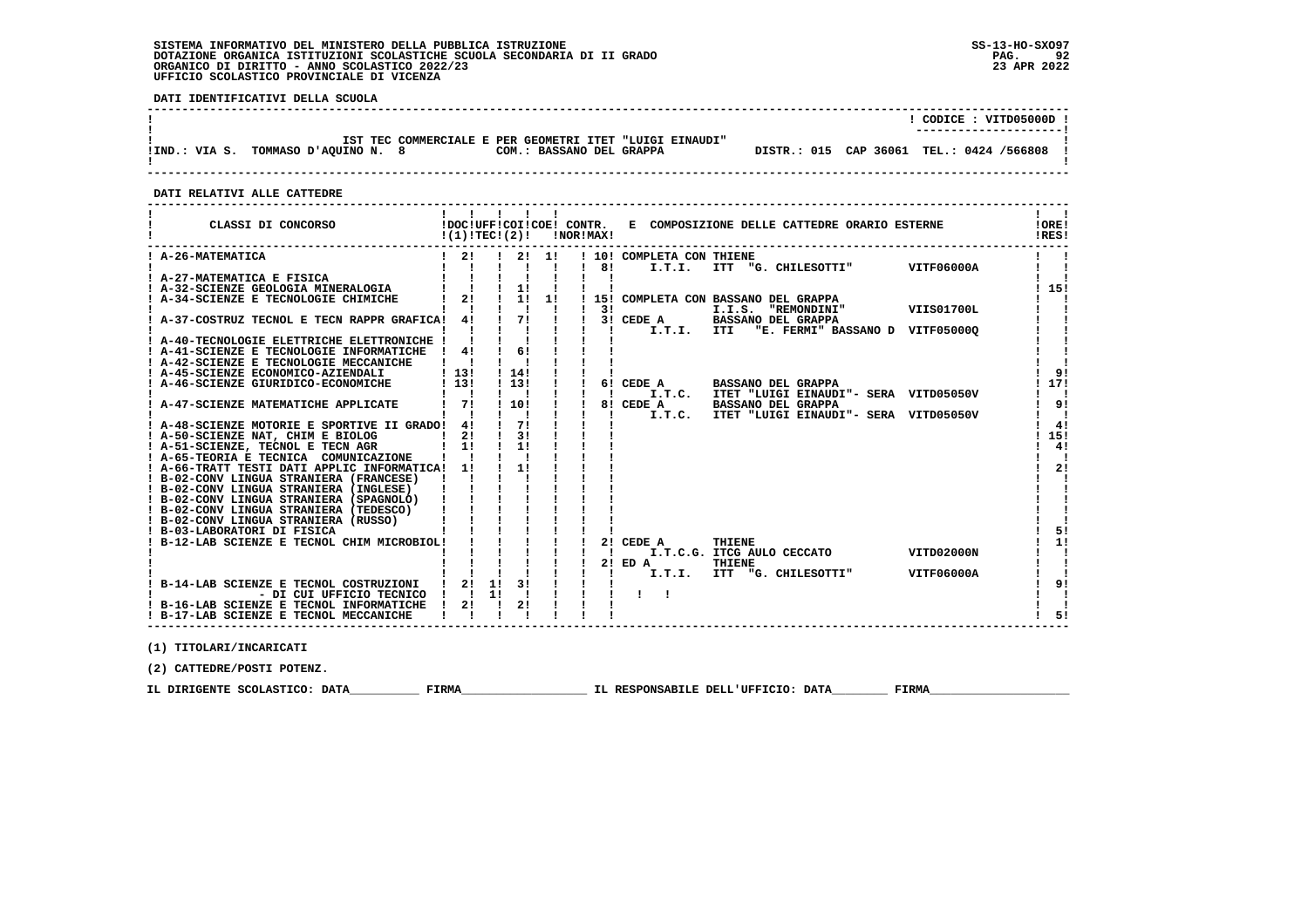**DATI IDENTIFICATIVI DELLA SCUOLA**

| ISTITUTO TECNICO COMMERCIALE                             | ITET "LUIGI EINAUDI"- SERALE -BASSANO                                                                           | CODICE: VITD05050V!<br>_______________________ |
|----------------------------------------------------------|-----------------------------------------------------------------------------------------------------------------|------------------------------------------------|
| <b>!CORSO SERALE</b><br>IIND.: VIA S. TOMMASO D'AOUINO 8 | DELL' IST TEC COMMERCIALE E PER GEOMETRI ITET "LUIGI EINAUDI" DI BASSANO DEL GRAPPA<br>COM.: BASSANO DEL GRAPPA | DISTR.: 015 CAP 36061 TEL.: 0424 /566808       |

 **------------------------------------------------------------------------------------------------------------------------------------**

## **DATI RELATIVI ALLE CLASSI - SEDI EROGAZIONE DI COMPETENZA**

| CORSI - INDIRIZZI - SPECIALIZZAZIONI                        | ANNI DI CORSO<br>CORSI - INDIRIZZI - SPECIALIZZAZIONI | ANNI DI CORSO             |
|-------------------------------------------------------------|-------------------------------------------------------|---------------------------|
|                                                             | 1 1 1 2 1 3 1 4 1 5 1 6 1                             | 1 1 1 2 1 3 1 4 1 5 1 6 1 |
| !IT01 AMM. FINAN.<br>MARKETING - BIENNIO COMUNE ! ! ! ! ! ! | ITTAF AMM.NE FINAN. E MARKETING - TRIENNIO            | 11111111                  |

 **------------------------------------------------------------------------------------------------------------------------------------**

 **DATI RELATIVI ALLE CATTEDRE**

| CLASSI DI CONCORSO                              | !(1)!TEC!(2)! |  |        | !NOR!MAX! | !DOC!UFF!COI!COE! CONTR. E COMPOSIZIONE DELLE CATTEDRE ORARIO ESTERNE | ! ORE!<br>!RES! |
|-------------------------------------------------|---------------|--|--------|-----------|-----------------------------------------------------------------------|-----------------|
| ! A-12-DISCIPL LETTERARIE ISTITUTI II GR  !  1! |               |  |        |           | ! COMPLETA CON BASSANO DEL GRAPPA                                     |                 |
|                                                 |               |  |        | 31        | VITD05000D<br>I.T.C.G. ITET "LUIGI EINAUDI"                           |                 |
| $I$ A-20-FISICA                                 |               |  |        |           |                                                                       |                 |
| ! A-21-GEOGRAFIA                                |               |  |        |           |                                                                       |                 |
| ! A-24-LINGUA E CULT STRANIERA (FRANCESE) !     |               |  |        |           |                                                                       | 6!              |
| ! A-24-LINGUA E CULT STRANIERA (INGLESE)        |               |  |        |           |                                                                       | 6!              |
| ! A-26-MATEMATICA                               |               |  |        |           |                                                                       |                 |
| ! A-27-MATEMATICA E FISICA                      |               |  |        |           |                                                                       |                 |
| ! A-34-SCIENZE E TECNOLOGIE CHIMICHE            |               |  |        |           |                                                                       |                 |
| ! A-41-SCIENZE E TECNOLOGIE INFORMATICHE        |               |  |        |           |                                                                       | 31              |
| ! A-45-SCIENZE ECONOMICO-AZIENDALI              |               |  |        |           |                                                                       | 17!             |
| ! A-46-SCIENZE GIURIDICO-ECONOMICHE             | 1!            |  | 1! 12! |           | COMPLETA CON BASSANO DEL GRAPPA                                       |                 |
|                                                 |               |  |        | 61        | VITD05000D<br>I.T.C.G. ITET "LUIGI EINAUDI"                           |                 |
| ! A-47-SCIENZE MATEMATICHE APPLICATE            |               |  | 1! 10! |           | COMPLETA CON BASSANO DEL GRAPPA                                       |                 |
|                                                 |               |  |        | 81        | VITD05000D<br>I.T.C.G. ITET "LUIGI EINAUDI"                           |                 |
| ! A-48-SCIENZE MOTORIE E SPORTIVE II GRADO!     |               |  |        |           |                                                                       |                 |
| ! A-50-SCIENZE NAT, CHIM E BIOLOG               |               |  |        |           |                                                                       |                 |
| ! A-66-TRATT TESTI DATI APPLIC INFORMATICA!     |               |  |        |           |                                                                       |                 |
|                                                 |               |  |        |           |                                                                       |                 |
| (1) TITOLARI/INCARICATI                         |               |  |        |           |                                                                       |                 |

 **(2) CATTEDRE/POSTI POTENZ.**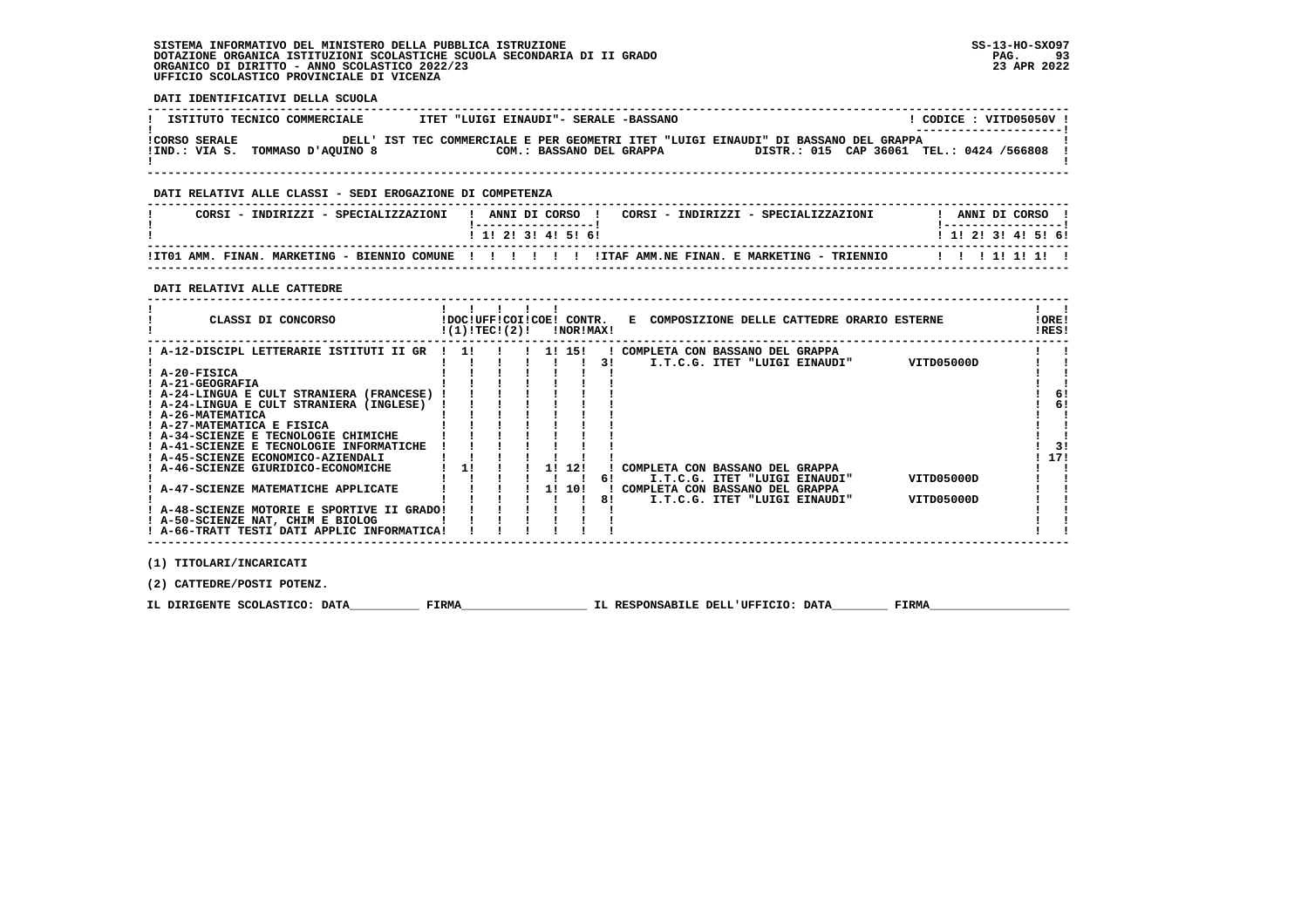**DATI IDENTIFICATIVI DELLA SCUOLA**

| CORSO SS.<br>IIND. | <b>FELICE E FORTUNATO</b> | COM.: VICENZA                                 |  | DISTR.: 070 CAP 36100 TEL.: 0444 /325083 |  |
|--------------------|---------------------------|-----------------------------------------------|--|------------------------------------------|--|
|                    |                           | ISTITUTO TECNICO COMMERCIALE ITC "G. PIOVENE" |  |                                          |  |
|                    |                           |                                               |  | ----------------------                   |  |
|                    |                           |                                               |  | VTTD09000X<br>CODICE :                   |  |

 **------------------------------------------------------------------------------------------------------------------------------------**

## **DATI RELATIVI ALLE CLASSI - SEDI EROGAZIONE DI COMPETENZA**

| CORSI - INDIRIZZI - SPECIALIZZAZIONI                       | CORSI - INDIRIZZI - SPECIALIZZAZIONI<br>ANNI DI CORSO !<br>and the state of the state of the                                                                                              | ANNI DI CORSO !<br>! ------------------ |
|------------------------------------------------------------|-------------------------------------------------------------------------------------------------------------------------------------------------------------------------------------------|-----------------------------------------|
|                                                            | ! 1! 2! 3! 4! 5! 6!                                                                                                                                                                       | ! 1! 2! 3! 4! 5! 6!                     |
| !ITRI REL. INTERNAZIONALI PER IL MARKETING   !! 3! 4! 5! ! | ITT01 AMM. FINAN. MARKETING - BIENNIO COMUNE 1 41 51 1 1 1 11T04 TURISMO BIENNIO - TRIENNIO<br>IITAF AMM.NE FINAN. E MARKETING - TRIENNIO       2   2   2   IITLS OUINTA LINGUA STRANIERA | $1$ 2! 2! 2! 3! 2! 1                    |

## **DATI RELATIVI ALLE CATTEDRE**

| CLASSI DI CONCORSO                            | !DOC!UFF!COI!COE! CONTR.<br>!(1)!TECI(2)! |      |    | INORIMAXI |          | E COMPOSIZIONE DELLE CATTEDRE ORARIO ESTERNE                            | !ORE!<br>!RES! |
|-----------------------------------------------|-------------------------------------------|------|----|-----------|----------|-------------------------------------------------------------------------|----------------|
| ! A-12-DISCIPL LETTERARIE ISTITUTI II GR      | $\sqrt{101}$                              | 1121 |    |           |          |                                                                         | ! 30!          |
| ! A-18-FILOSOFIA E SCIENZE UMANE              |                                           |      |    |           |          |                                                                         |                |
| A-20-FISICA                                   | 1!                                        |      | 11 |           | 12!      | COMPLETA CON VICENZA                                                    |                |
|                                               |                                           |      |    |           | 6!       | I.P.I.A. IPSIA "F. LAMPERTICO"<br>VIRI05000V                            |                |
| <b>A-21-GEOGRAFIA</b>                         | 21                                        | 21   |    |           |          | 1! CEDE A<br><b>VICENZA</b>                                             | 41             |
|                                               |                                           |      |    |           |          | I.T.C.<br><b>ITE</b><br>" A. FUSINIERI"<br>VITD010003                   |                |
| A-24-LINGUA E CULT STRANIERA (FRANCESE)       | 2!                                        | 3!   |    |           |          | 3! CEDE A<br>VICENZA                                                    |                |
|                                               |                                           |      |    |           |          | I.M.<br>LICEO "DON GIUSEPPE FOGAZZ<br>VIPM010008                        |                |
| A-24-LINGUA E CULT STRANIERA (INGLESE)        | 5!                                        | 61   |    |           |          |                                                                         | 6!             |
| A-24-LINGUA E CULT STRANIERA (SPAGNOLO) !     | 5!                                        | 5!   | 1! |           | 91<br>91 | COMPLETA CON ARZIGNANO<br><b>VIPS08000D</b><br>L.S.                     |                |
|                                               | 41                                        | 3!   | 11 |           | 91       | L.S. "DA VINCI" ARZIGNANO                                               |                |
| A-24-LINGUA E CULT STRANIERA (TEDESCO)        |                                           |      |    |           |          | COMPLETA CON VICENZA<br>I.T.C.<br>I.T.C. "PIOVENE" SERALE<br>VITD090509 |                |
|                                               |                                           |      |    |           |          | E CON<br><b>VICENZA</b>                                                 |                |
|                                               |                                           |      |    |           | 31       | " ANTONIO PIGAFETTA"<br>VIPC010004<br>L.C.<br>LC.                       |                |
| ! A-24-LINGUA E CULT STRANIERA (RUSSO)        |                                           |      |    |           |          |                                                                         |                |
| ! A-24-LINGUA E CULT STRANIERA (ALBANESE)     |                                           |      |    |           |          |                                                                         |                |
| ! A-24-LINGUA E CULT STRANIERA (SLOVENO)      |                                           |      |    |           |          |                                                                         |                |
| ! A-24-LINGUA E CULT STRAN (SERBO-CROATO) !   |                                           |      |    |           |          |                                                                         |                |
| ! A-24-LINGUA E CULT STRANIERA (CINESE)       |                                           |      |    |           |          |                                                                         |                |
| ! A-24-LINGUA E CULT STRANIERA (GIAPPONESE) ! |                                           |      |    |           |          |                                                                         |                |
| ! A-24-LINGUA E CULT STRANIERA (EBRAICO)      |                                           |      |    |           |          |                                                                         |                |
| ! A-24-LINGUA E CULT STRANIERA (ARABO)        |                                           |      |    |           |          |                                                                         |                |
| ! A-24-LINGUA E CULT STRANIERA (NEO-GRECO)!   |                                           |      |    |           |          |                                                                         |                |
| ! A-24-LINGUA E CULT STRANIERA (PORTOGHESE) ! |                                           |      |    |           |          |                                                                         |                |
| ! A-26-MATEMATICA                             |                                           |      |    |           |          |                                                                         |                |
| ! A-27-MATEMATICA E FISICA                    |                                           |      |    |           |          |                                                                         |                |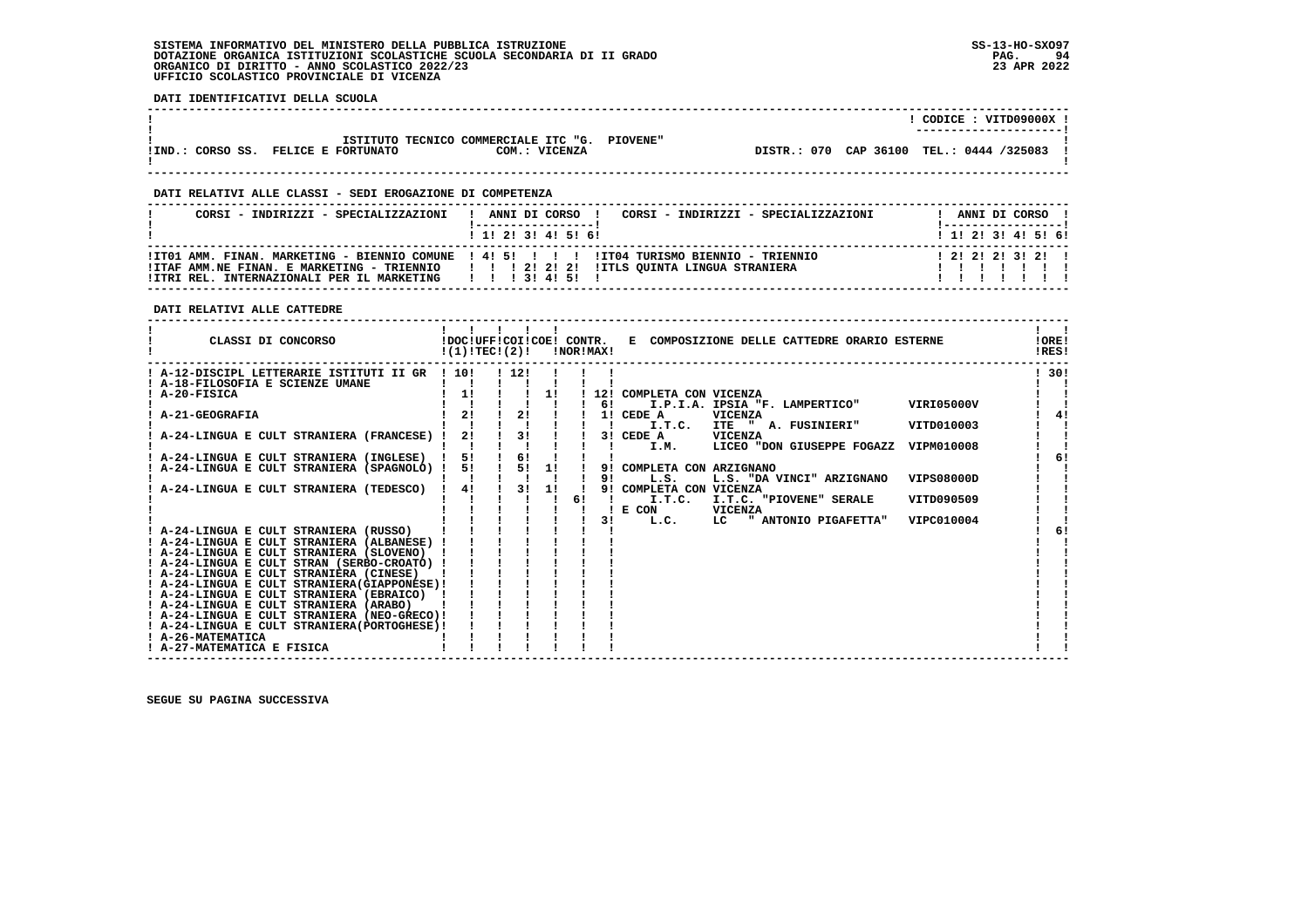PAG. 95 23 APR 2022

 $\mathbf{I}$ 

 **DATI IDENTIFICATIVI DELLA SCUOLA ------------------------------------------------------------------------------------------------------------------------------------ ! ! CODICE : VITD09000X ! ! ---------------------! ! ISTITUTO TECNICO COMMERCIALE ITC "G. PIOVENE" !**DISTR.: 070 CAP 36100 TEL.: 0444 /325083 ! **IIND.: CORSO SS. FELICE E FORTUNATO COM.: VICENZA ! ! ------------------------------------------------------------------------------------------------------------------------------------ DATI RELATIVI ALLE CATTEDRE ------------------------------------------------------------------------------------------------------------------------------------** $1 - 1$  **! ! ! ! ! ! ! !IORE! ! CLASSI DI CONCORSO !DOC!UFF!COI!COE! CONTR. E COMPOSIZIONE DELLE CATTEDRE ORARIO ESTERNE !ORE!**!RES!  **! !(1)!TEC!(2)! !NOR!MAX! !RES! ------------------------------------------------------------------------------------------------------------------------------------**

| A-34-SCIENZE E TECNOLOGIE CHIMICHE            | 11       |    | 11 |     | 14! COMPLETA CON BREGANZE                       |     |
|-----------------------------------------------|----------|----|----|-----|-------------------------------------------------|-----|
|                                               |          |    |    | 4!  | VIIS021008<br>I.S. "ANDREA SCOTTON"             |     |
| ! A-41-SCIENZE E TECNOLOGIE INFORMATICHE      | 1!<br>81 | 11 |    |     |                                                 | 12! |
| A-45-SCIENZE ECONOMICO-AZIENDALI              |          | 8! | 1! |     | 11! COMPLETA CON BREGANZE                       |     |
|                                               |          |    |    | 71  | VIIS021008<br>I.S. "ANDREA SCOTTON"             |     |
|                                               |          |    |    |     | <b>VICENZA</b><br>6! CEDE A                     |     |
|                                               |          |    |    |     | I.T.C.<br>I.T.C. "PIOVENE" SERALE<br>VITD090509 |     |
| A-46-SCIENZE GIURIDICO-ECONOMICHE             | 71       | 81 |    |     | 6! CEDE A<br>VICENZA                            | 2!  |
|                                               |          |    |    |     | LS "G.B.QUADRI"<br><b>VIPS05000N</b><br>L.S.    |     |
| ! A-47-SCIENZE MATEMATICHE APPLICATE          | 71       | 7! |    |     |                                                 | 1!  |
| ! A-48-SCIENZE MOTORIE E SPORTIVE II GRADO!   | 31       | 4! |    |     | 4! CEDE A<br>VICENZA                            |     |
|                                               |          |    |    |     | LC " ANTONIO PIGAFETTA"<br>VIPC010004<br>L.C.   |     |
| ! A-50-SCIENZE NAT, CHIM E BIOLOG             | 2!       | 2! |    |     |                                                 | 2!  |
| ! A-54-STORIA DELL'ARTE                       | 31       | 21 | 11 | 14! | COMPLETA CON LONIGO                             |     |
|                                               |          |    |    | 4!  | <b>VIIS01100N</b><br>IS SARTORI DI LONIGO       |     |
| ! A-66-TRATT TESTI DATI APPLIC INFORMATICA!   | 11       | 11 |    |     |                                                 |     |
| ! B-02-CONV LINGUA STRANIERA (FRANCESE)       |          |    |    |     |                                                 |     |
| ! B-02-CONV LINGUA STRANIERA (INGLESE)        |          |    |    |     |                                                 |     |
| ! B-02-CONV LINGUA STRANIERA (SPAGNOLO)       |          |    |    |     |                                                 |     |
| ! B-02-CONV LINGUA STRANIERA (TEDESCO)        |          |    |    |     |                                                 |     |
| ! B-02-CONV LINGUA STRANIERA (RUSSO)          |          |    |    |     |                                                 |     |
| ! B-02-CONV LINGUA STRANIERA (ALBANESE)       |          |    |    |     |                                                 |     |
| ! B-02-CONV LINGUA STRANIERA (SLOVENO)        |          |    |    |     |                                                 |     |
| ! B-02-CONV LINGUA STRANIERA (SERBO-CROATO) ! |          |    |    |     |                                                 |     |
| ! B-02-CONV LINGUA STRANIERA (CINESE)         |          |    |    |     |                                                 |     |
| ! B-02-CONV LINGUA STRANIERA (GIAPPONESE)     |          |    |    |     |                                                 |     |
| ! B-02-CONV LINGUA STRANIERA (EBRAICO)        |          |    |    |     |                                                 |     |
| ! B-02-CONV LINGUA STRANIERA (ARABO)          |          |    |    |     |                                                 |     |
| ! B-02-CONV LINGUA STRANIERA (NEO-GRECO)      |          |    |    |     |                                                 |     |
| ! B-02-CONV LINGUA STRANIERA (PORTOGHESE) !   |          |    |    |     |                                                 |     |
|                                               |          |    |    |     |                                                 |     |

 **------------------------------------------------------------------------------------------------------------------------------------**

 **(1) TITOLARI/INCARICATI**

 **(2) CATTEDRE/POSTI POTENZ.**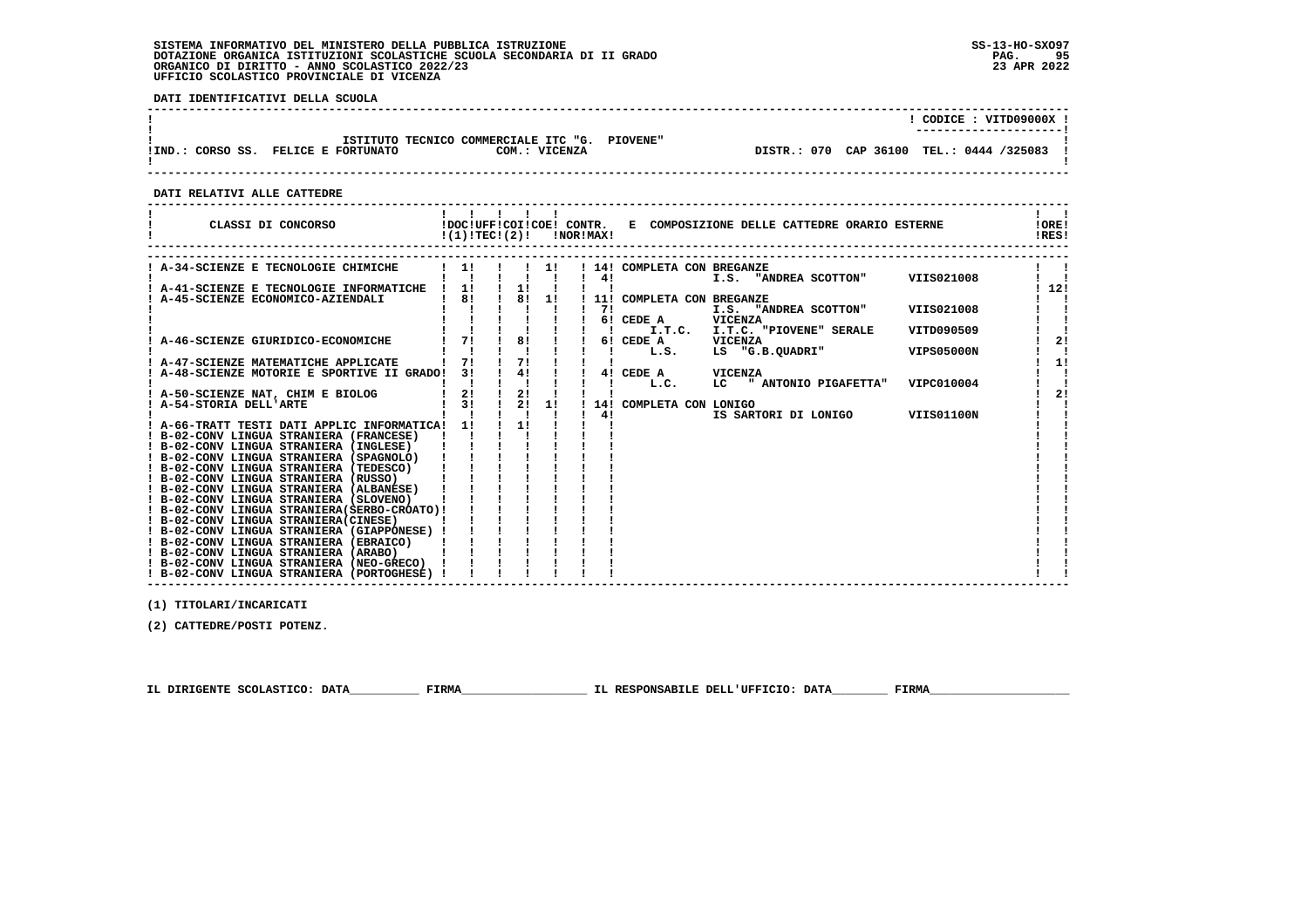**! A-66-TRATT TESTI DATI APPLIC INFORMATICA! ! ! ! ! ! ! ! !**

 $\mathbf{I}$  $\blacksquare$ - 1

 $\mathbf{I}$ 

 $1<sub>61</sub>$ 

 $\overline{1}$  81  $\blacksquare$  $\sim$  $1<sub>61</sub>$  $\mathbf{I}$  and  $\mathbf{I}$ 

 **DATI IDENTIFICATIVI DELLA SCUOLA ------------------------------------------------------------------------------------------------------------------------------------**! CODICE : VITD090509 ! **! ISTITUTO TECNICO COMMERCIALE : I.T.C. "PIOVENE" SERALE** \_\_\_\_\_\_\_\_\_\_\_\_\_\_\_\_\_\_\_\_\_\_\_\_  **! ---------------------! !CORSO SERALE DELL' ISTITUTO TECNICO COMMERCIALE ITC "G. PIOVENE" DI VICENZA !**DISTR.: 070 CAP 36100 TEL.: 0444 /325083 !  **!IND.: CORSO SAN FELICE E FORTUNATO 2 COM.: VICENZA** - 1  **! ! ------------------------------------------------------------------------------------------------------------------------------------ DATI RELATIVI ALLE CLASSI - SEDI EROGAZIONE DI COMPETENZA ------------------------------------------------------------------------------------------------------------------------------------**! ANNI DI CORSO !  **! CORSI - INDIRIZZI - SPECIALIZZAZIONI ! ANNI DI CORSO ! CORSI - INDIRIZZI - SPECIALIZZAZIONI ! ANNI DI CORSO !**\_\_\_\_\_\_\_\_\_\_\_\_\_\_\_\_\_\_\_\_\_\_  **! !-----------------! !-----------------!**1 1 2 3 3 4 5 6  **! ! 1! 2! 3! 4! 5! 6! ! 1! 2! 3! 4! 5! 6! ------------------------------------------------------------------------------------------------------------------------------------** $11111111$  **!IT04 TURISMO BIENNIO - TRIENNIO ! ! ! 1! 1! 1! ! ! ! ! ! ! ! ! ------------------------------------------------------------------------------------------------------------------------------------ DATI RELATIVI ALLE CATTEDRE ------------------------------------------------------------------------------------------------------------------------------------** $\mathbf{I}$  and  $\mathbf{I}$  **! ! ! ! ! ! ! !LORE! ! CLASSI DI CONCORSO !DOC!UFF!COI!COE! CONTR. E COMPOSIZIONE DELLE CATTEDRE ORARIO ESTERNE !ORE!** $RRSI$  **! !(1)!TEC!(2)! !NOR!MAX! !RES! ------------------------------------------------------------------------------------------------------------------------------------** $1, 131$  **! A-12-DISCIPL LETTERARIE ISTITUTI II GR ! ! ! ! ! ! ! ! 13! ! A-20-FISICA ! ! ! ! ! ! ! ! !** $\mathbf{I}$   $\mathbf{I}$  $1 \quad 61$  **! A-21-GEOGRAFIA ! ! ! ! ! ! ! ! 6! ! A-24-LINGUA E CULT STRANIERA (FRANCESE) ! ! ! ! ! ! ! ! 6! ! A-24-LINGUA E CULT STRANIERA (INGLESE) ! ! ! ! ! ! ! ! 6! ! A-24-LINGUA E CULT STRANIERA (TEDESCO) ! ! ! ! ! 6! ! CEDE A VICENZA ! ! ! ! ! ! ! ! ! ! I.T.C. ITC "G. PIOVENE" VITD09000X ! ! ! A-26-MATEMATICA ! ! ! ! ! ! ! ! ! ! A-27-MATEMATICA E FISICA ! ! ! ! ! ! ! ! ! ! A-34-SCIENZE E TECNOLOGIE CHIMICHE ! ! ! ! ! ! ! ! !** $\sqrt{1}$  6!  $\frac{1}{6}$  6!  $\mathbf{I}$ 

 **(1) TITOLARI/INCARICATI**

 **(2) CATTEDRE/POSTI POTENZ.**

 **IL DIRIGENTE SCOLASTICO: DATA\_\_\_\_\_\_\_\_\_\_ FIRMA\_\_\_\_\_\_\_\_\_\_\_\_\_\_\_\_\_\_ IL RESPONSABILE DELL'UFFICIO: DATA\_\_\_\_\_\_\_\_ FIRMA\_\_\_\_\_\_\_\_\_\_\_\_\_\_\_\_\_\_\_\_**

 **! A-41-SCIENZE E TECNOLOGIE INFORMATICHE ! ! ! ! ! ! ! ! ! ! A-45-SCIENZE ECONOMICO-AZIENDALI ! 1! ! ! 1! 12! ! COMPLETA CON VICENZA ! !**

 **! A-46-SCIENZE GIURIDICO-ECONOMICHE ! ! ! ! ! ! ! ! 6! ! A-47-SCIENZE MATEMATICHE APPLICATE ! ! ! ! ! ! ! ! 8! ! A-48-SCIENZE MOTORIE E SPORTIVE II GRADO! ! ! ! ! ! ! ! ! ! A-50-SCIENZE NAT, CHIM E BIOLOG ! ! ! ! ! ! ! ! ! ! A-54-STORIA DELL'ARTE ! ! ! ! ! ! ! ! 6!**

 **------------------------------------------------------------------------------------------------------------------------------------**

 **! ! ! ! ! ! ! 6! I.T.C. ITC "G. PIOVENE" VITD09000X ! !**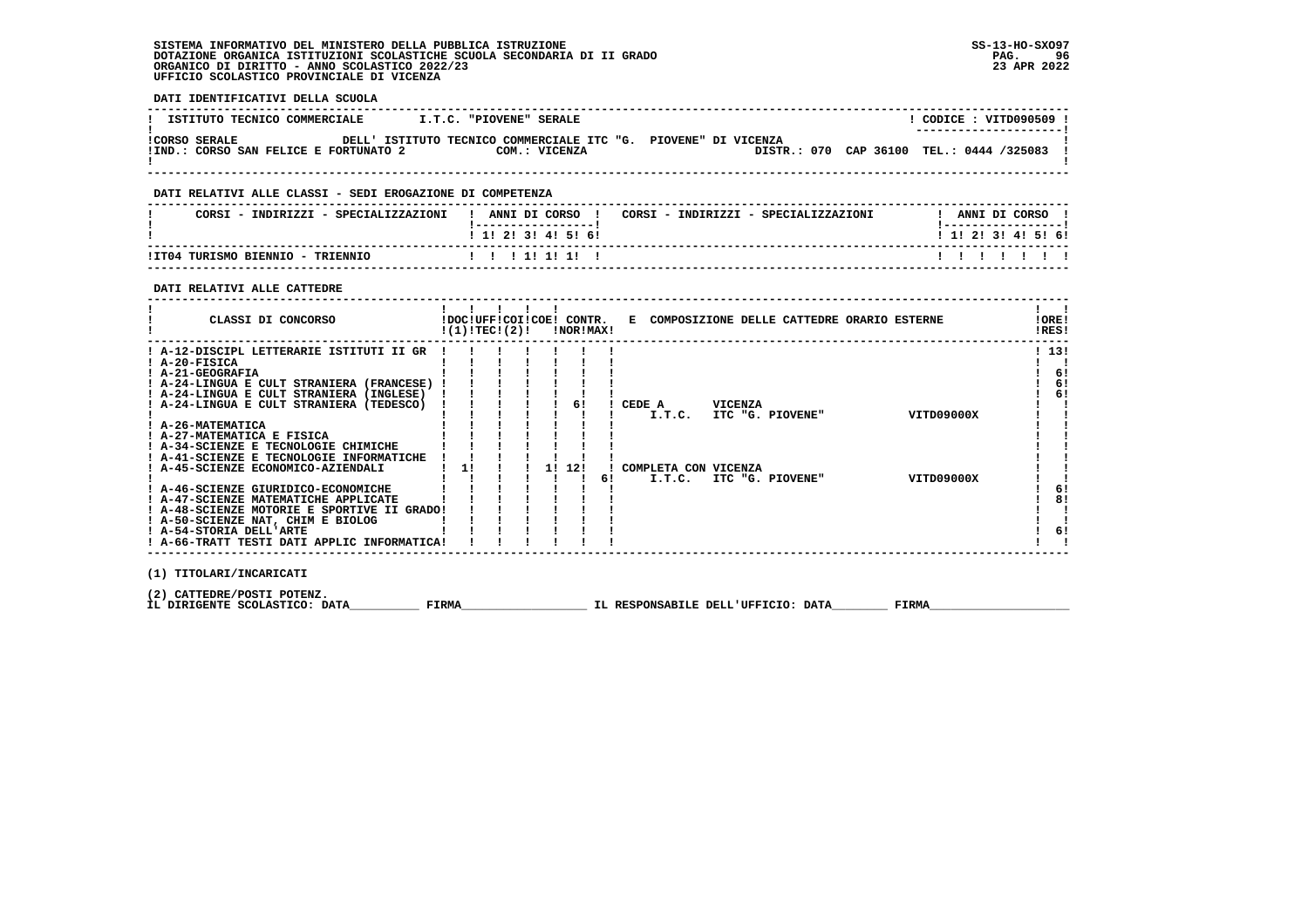**DATI IDENTIFICATIVI DELLA SCUOLA**

|                           |                                                                       | CODICE: VITF010009<br>--------------------- |
|---------------------------|-----------------------------------------------------------------------|---------------------------------------------|
| IIND.: VIALE VICENZA 49/A | ISTITUTO TECNICO INDUSTRIALE ITI "GALILEO GALILEI"<br>COM.: ARZIGNANO | DISTR.: 031 CAP 36071 TEL.: 0444 / 670441 ! |

 **------------------------------------------------------------------------------------------------------------------------------------**

 **------------------------------------------------------------------------------------------------------------------------------------**

## **DATI RELATIVI ALLE CLASSI - SEDI EROGAZIONE DI COMPETENZA**

| CORSI - INDIRIZZI - SPECIALIZZAZIONI                                                                                                                                         | CORSI - INDIRIZZI - SPECIALIZZAZIONI<br>ANNI DI CORSO !                                                                                                                                                                                                                                                           | ANNI DI CORSO !<br>! ------------------ !                                |
|------------------------------------------------------------------------------------------------------------------------------------------------------------------------------|-------------------------------------------------------------------------------------------------------------------------------------------------------------------------------------------------------------------------------------------------------------------------------------------------------------------|--------------------------------------------------------------------------|
|                                                                                                                                                                              | 1 1! 2! 3! 4! 5! 6!                                                                                                                                                                                                                                                                                               | $1$ 1! 2! 3! 4! 5! 6!                                                    |
| !ITAF AMM.NE FINAN. E MARKETING - TRIENNIO       3! 2! 3!<br><b>!ITBS BIOTECNOLOGIE SANITARIE</b><br>IITGC TECNOLOGIE DEL CUOIO - OPZIONE<br>!LIP2 POTENZIAMENTO LINGUISTICO | ITO1 AMM. FINAN. MARKETING - BIENNIO COMUNE ! 3! 3! ! ! !! !ITO4 TURISMO BIENNIO - TRIENNIO<br>ITI6 CHIM. MATER. BIOTECN. - BIENNIO COMUNE ! 4! 3! ! ! ! !IT24 COSTR., AMB. E TERRITORIO - BIENNIO COM<br>!ITBA BIOTECNOLOGIE AMBIENTALI<br>IITCA COSTR. AMB. TERRITORIO - TRIENNIO<br>1 1 1 2 1 2 1 2 1<br>11111 | 1 2 1 1 1 1 1 1 1<br>111111111<br>1 1 1 1 1 1 1 1 1<br>1 1 1 1 1 1 1 1 1 |

 **DATI RELATIVI ALLE CATTEDRE**

| CLASSI DI CONCORSO                                                                        |      | !DOC!UFF!COI!COE! CONTR.<br>!(1)!TECI(2)! |    | INOR IMAX ! |    |        |                     |                            | E COMPOSIZIONE DELLE CATTEDRE ORARIO ESTERNE |                   | !ORE!<br>!RES! |
|-------------------------------------------------------------------------------------------|------|-------------------------------------------|----|-------------|----|--------|---------------------|----------------------------|----------------------------------------------|-------------------|----------------|
| ! A-12-DISCIPL LETTERARIE ISTITUTI II GR                                                  | 110! | 114!                                      |    |             |    |        |                     |                            |                                              |                   | ! 15!          |
| ! A-15-DISCIPLINE SANITARIE                                                               |      |                                           |    |             |    |        |                     |                            |                                              |                   |                |
| A-20-FISICA                                                                               | 21   | 31                                        |    |             | 81 | CEDE A |                     |                            | MONTECCHIO MAGGIORE                          |                   |                |
|                                                                                           |      |                                           |    |             |    |        |                     |                            | IS "S. CECCATO" MONTECCHIO                   | VIIS007002        |                |
| ! A-21-GEOGRAFIA                                                                          | 11   | 1!                                        |    |             |    |        |                     |                            |                                              |                   | 12!            |
| ! A-24-LINGUA E CULT STRANIERA (INGLESE)                                                  | 71   | 8!                                        |    |             |    |        |                     |                            |                                              |                   |                |
| ! A-24-LINGUA E CULT STRANIERA (SPAGNOLO) !                                               | 21   | 2!                                        |    |             |    |        |                     |                            |                                              |                   | 61             |
| A-24-LINGUA E CULT STRANIERA (TEDESCO)                                                    | 11   | 1!                                        |    |             | 31 | CEDE A |                     | LONIGO                     |                                              |                   |                |
|                                                                                           |      |                                           |    |             |    |        |                     |                            | IS SARTORI DI LONIGO                         | <b>VIIS01100N</b> |                |
| A-24-LINGUA E CULT STRANIERA (FRANCESE)                                                   | 2!   | 11                                        |    |             | 6! | CEDE A |                     | NOVENTA VICENTINA          |                                              |                   |                |
|                                                                                           |      |                                           |    |             |    |        |                     | IS                         | "U. MASOTTO"                                 | <b>VIIS00400E</b> |                |
| ! A-24-LINGUA E CULT STRANIERA (RUSSO)                                                    |      |                                           |    |             |    |        |                     |                            |                                              |                   |                |
| ! A-24-LINGUA E CULT STRANIERA (ALBANESE)                                                 |      |                                           |    |             |    |        |                     |                            |                                              |                   |                |
| ! A-24-LINGUA E CULT STRANIERA (SLOVENO)                                                  |      |                                           |    |             |    |        |                     |                            |                                              |                   |                |
| A-24-LINGUA E CULT STRAN (SERBO-CROATO) !                                                 |      |                                           |    |             |    |        |                     |                            |                                              |                   |                |
| ! A-24-LINGUA E CULT STRANIERA (CINESE)                                                   | 1!   |                                           | 11 |             | 91 |        | COMPLETA CON THIENE |                            |                                              |                   |                |
|                                                                                           |      |                                           |    |             | 91 |        |                     | I.T.C.G. ITCG AULO CECCATO |                                              | VITD02000N        |                |
| ! A-24-LINGUA E CULT STRANIERA (GIAPPONESE) !<br>! A-24-LINGUA E CULT STRANIERA (EBRAICO) |      |                                           |    |             |    |        |                     |                            |                                              |                   |                |
| ! A-24-LINGUA E CULT STRANIERA (ARABO)                                                    |      |                                           |    |             |    |        |                     |                            |                                              |                   |                |
| ! A-24-LINGUA E CULT STRANIERA (NEO-GRECO)!                                               |      |                                           |    |             |    |        |                     |                            |                                              |                   |                |
| ! A-24-LINGUA E CULT STRANIERA (PORTOGHESE) !                                             |      |                                           |    |             |    |        |                     |                            |                                              |                   |                |
| ! A-26-MATEMATICA                                                                         | 6!   | 8!                                        |    |             |    |        |                     |                            |                                              |                   | 71             |
| ! A-27-MATEMATICA E FISICA                                                                |      |                                           |    |             |    |        |                     |                            |                                              |                   |                |
|                                                                                           |      |                                           |    |             |    |        |                     |                            |                                              |                   |                |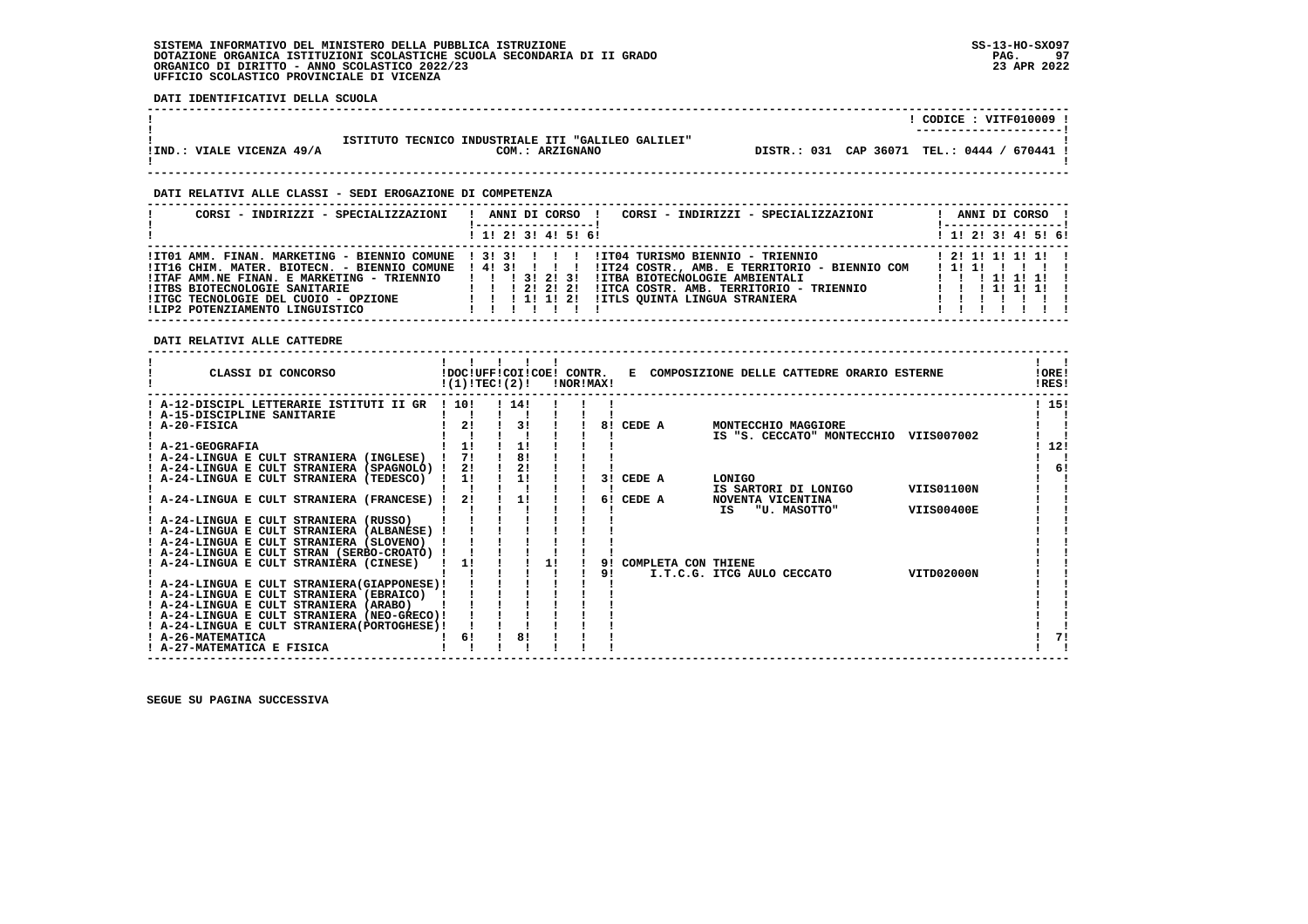**DATI IDENTIFICATIVI DELLA SCUOLA**

|                           |                                                                       |                                             | $CODE: VITF010009$ ! |
|---------------------------|-----------------------------------------------------------------------|---------------------------------------------|----------------------|
| !IND.: VIALE VICENZA 49/A | ISTITUTO TECNICO INDUSTRIALE ITI "GALILEO GALILEI"<br>COM.: ARZIGNANO | DISTR.: 031 CAP 36071 TEL.: 0444 / 670441 ! |                      |
|                           |                                                                       |                                             |                      |

## **DATI RELATIVI ALLE CATTEDRE**

| CLASSI DI CONCORSO                                                                                                                                                                                                                                                                                                                                                                                                                                                                                                                                                                                                                                                                                                                                                                                                                                                                                                                                                                                                                                                                                                                                                                                                                           | 1111<br>!(1)!TEC!(2)!                  |          |                                  | <b>!NOR!MAX!</b> |    |                     | !DOC!UFF!COI!COE! CONTR. E COMPOSIZIONE DELLE CATTEDRE ORARIO ESTERNE |                                            |                             | !ORE!<br>!RES!                               |
|----------------------------------------------------------------------------------------------------------------------------------------------------------------------------------------------------------------------------------------------------------------------------------------------------------------------------------------------------------------------------------------------------------------------------------------------------------------------------------------------------------------------------------------------------------------------------------------------------------------------------------------------------------------------------------------------------------------------------------------------------------------------------------------------------------------------------------------------------------------------------------------------------------------------------------------------------------------------------------------------------------------------------------------------------------------------------------------------------------------------------------------------------------------------------------------------------------------------------------------------|----------------------------------------|----------|----------------------------------|------------------|----|---------------------|-----------------------------------------------------------------------|--------------------------------------------|-----------------------------|----------------------------------------------|
| ! A-31-SCIENZE DEGLI ALIMENTI<br>A-32-SCIENZE GEOLOGIA MINERALOGIA<br>A-34-SCIENZE E TECNOLOGIE CHIMICHE<br>! A-37-COSTRUZ TECNOL E TECN RAPPR GRAFICA!<br>! A-40-TECNOLOGIE ELETTRICHE ELETTRONICHE !<br>! A-41-SCIENZE E TECNOLOGIE INFORMATICHE<br>! A-42-SCIENZE E TECNOLOGIE MECCANICHE<br>! A-45-SCIENZE ECONOMICO-AZIENDALI<br>! A-46-SCIENZE GIURIDICO-ECONOMICHE<br>! A-47-SCIENZE MATEMATICHE APPLICATE<br>A-48-SCIENZE MOTORIE E SPORTIVE II GRADO!<br>! A-50-SCIENZE NAT, CHIM E BIOLOG<br>! A-51-SCIENZE, TECNOL E TECN AGR<br>! A-54-STORIA DELL'ARTE<br>! A-66-TRATT TESTI DATI APPLIC INFORMATICA!<br>! B-02-CONV LINGUA STRANIERA (FRANCESE)<br>! B-02-CONV LINGUA STRANIERA (INGLESE)<br>! B-02-CONV LINGUA STRANIERA (SPAGNOLO)<br>! B-02-CONV LINGUA STRANIERA (TEDESCO)<br>! B-02-CONV LINGUA STRANIERA (RUSSO)<br>! B-02-CONV LINGUA STRANIERA (ALBANESE)<br>! B-02-CONV LINGUA STRANIERA (SLOVENO)<br>! B-02-CONV LINGUA STRANIERA (SERBO-CROATO) !<br>! B-02-CONV LINGUA STRANIERA(CINESE)<br>! B-02-CONV LINGUA STRANIERA (GIAPPONESE) !<br>! B-02-CONV LINGUA STRANIERA (EBRAICO)<br>! B-02-CONV LINGUA STRANIERA (ARABO)<br>! B-02-CONV LINGUA STRANIERA (NEO-GRECO)<br>! B-02-CONV LINGUA STRANIERA (PORTOGHESE) | 91<br>31<br>2!<br>4!<br>71<br>2!<br>71 |          | 91<br>21<br>41<br>81<br>41<br>71 |                  | 61 | 5! CEDE A<br>CEDE A | SCHIO<br><b>VICENZA</b><br>IIS                                        | IIS "TRON-ZANELLA"-SCHIO<br>"S. BOSCARDIN" | VIIS02300X<br>VI VIIS019008 | 10!<br>1141<br>71<br>14!<br>71<br>12!<br>111 |
| ! B-03-LABORATORI DI FISICA<br>! B-12-LAB SCIENZE E TECNOL CHIM MICROBIOL!<br>! B-14-LAB SCIENZE E TECNOL COSTRUZIONI<br>- DI CUI UFFICIO TECNICO                                                                                                                                                                                                                                                                                                                                                                                                                                                                                                                                                                                                                                                                                                                                                                                                                                                                                                                                                                                                                                                                                            | 4!<br>1!                               | 11<br>11 |                                  |                  |    |                     |                                                                       |                                            |                             | 9!<br>1!<br>9!                               |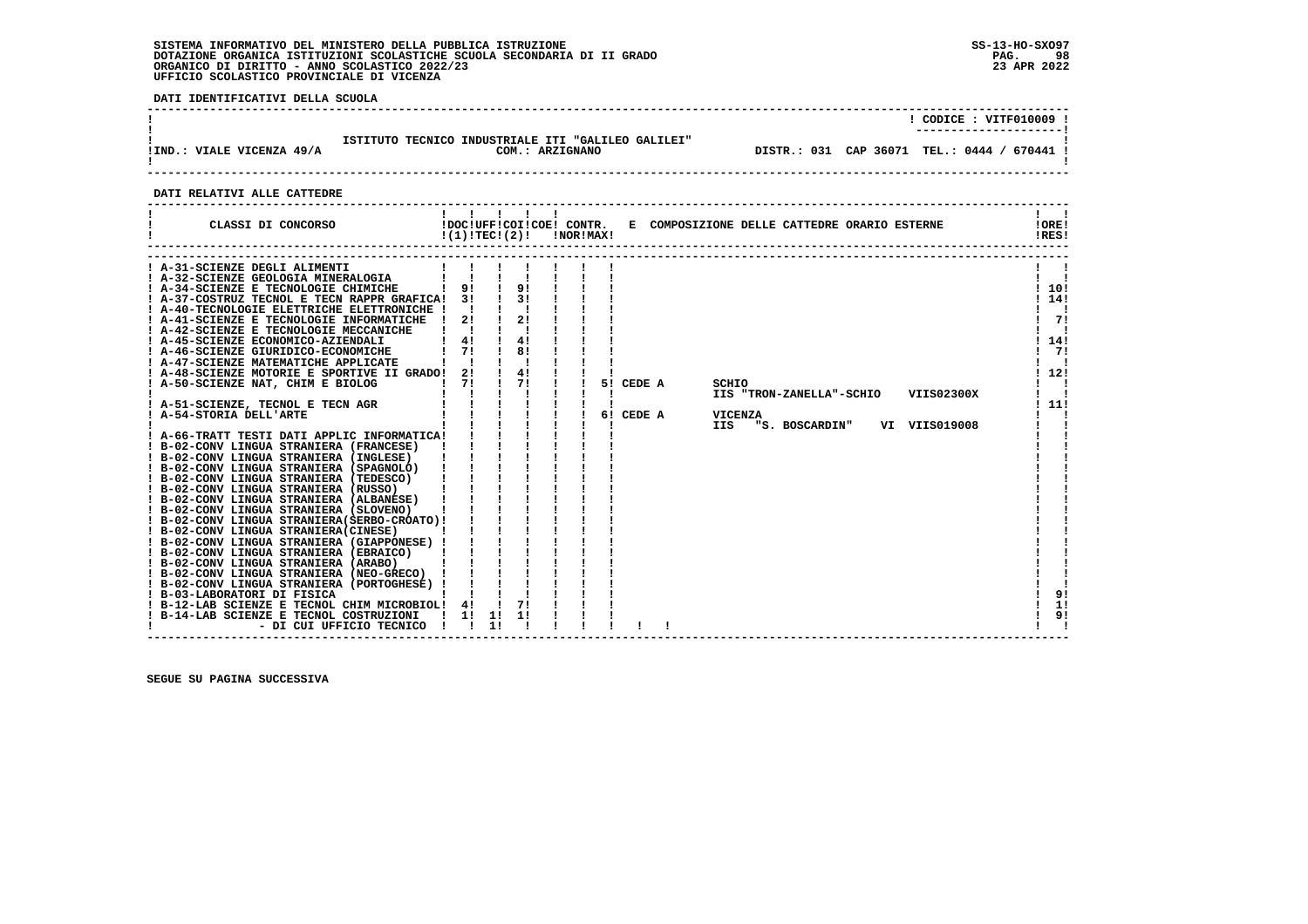**DATI IDENTIFICATIVI DELLA SCUOLA**

| !IND.: VIALE VICENZA 49/A   | ISTITUTO TECNICO INDUSTRIALE ITI "GALILEO GALILEI"<br>COM.: ARZIGNANO | DISTR.: 031 CAP 36071 TEL.: 0444 / 670441 ! | CODICE: VITF010009 ! |
|-----------------------------|-----------------------------------------------------------------------|---------------------------------------------|----------------------|
| DATI RELATIVI ALLE CATTEDRE |                                                                       |                                             |                      |

| CLASSI DI CONCORSO                                                                                                        |                                                | !DOC!UFF!COI!COE! CONTR.<br>!(1)!TEC!(2)! |  |  | <b>!NOR!MAX!</b>               |  |  | E COMPOSIZIONE DELLE CATTEDRE ORARIO ESTERNE |            | !ORE!<br>IRES! |
|---------------------------------------------------------------------------------------------------------------------------|------------------------------------------------|-------------------------------------------|--|--|--------------------------------|--|--|----------------------------------------------|------------|----------------|
| ! B-16-LAB SCIENZE E TECNOL INFORMATICHE ! ! ! ! ! ! ! 10! COMPLETA CON VICENZA<br>! B-17-LAB SCIENZE E TECNOL MECCANICHE | $\mathbf{I}$ and $\mathbf{I}$ and $\mathbf{I}$ |                                           |  |  | $\overline{1}$ $\overline{8}1$ |  |  | I.I.S. "A CANOVA"                            | VIIS013009 |                |

 **------------------------------------------------------------------------------------------------------------------------------------**

 **(1) TITOLARI/INCARICATI**

 **(2) CATTEDRE/POSTI POTENZ.**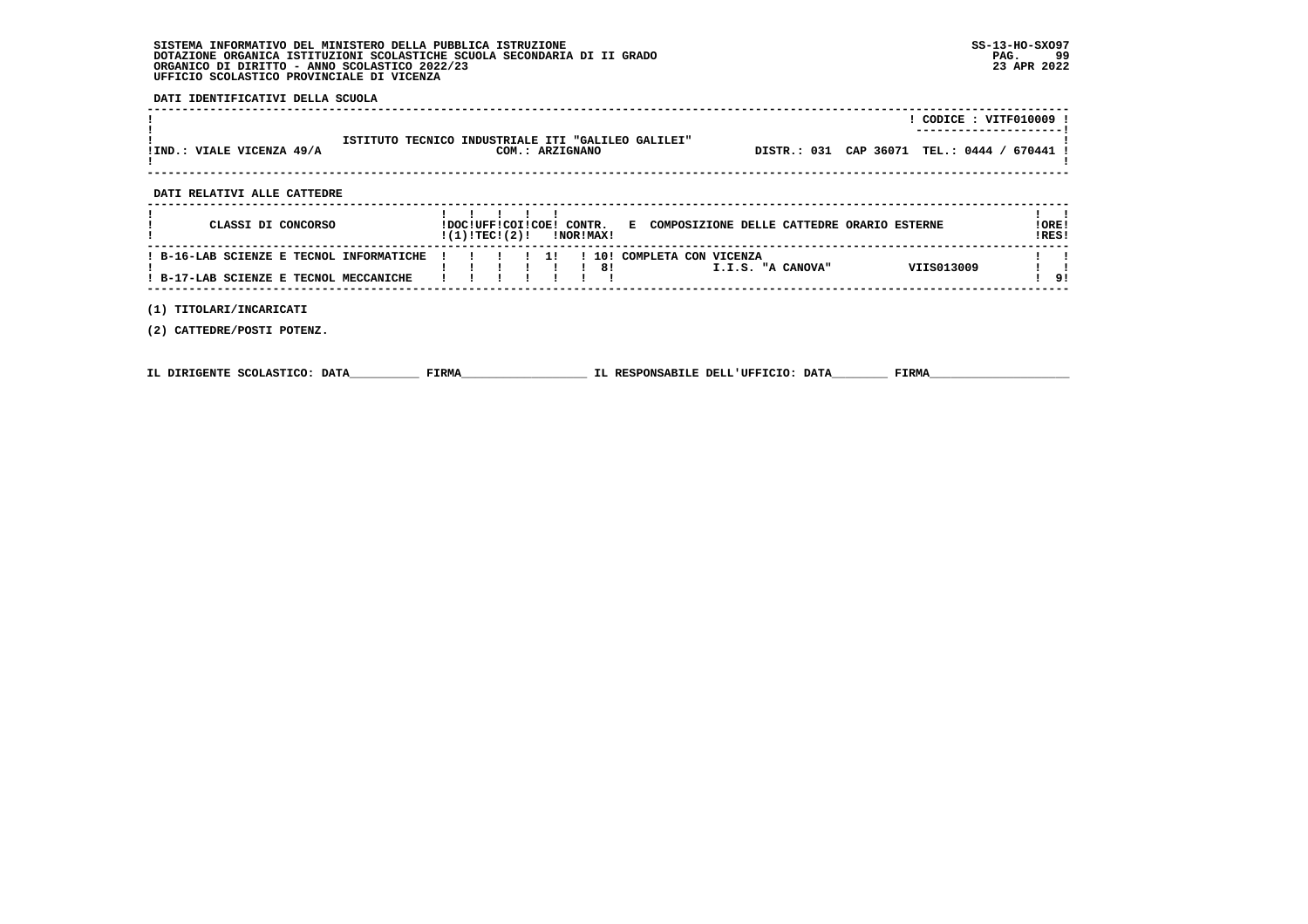**DATI IDENTIFICATIVI DELLA SCUOLA**

|                                                     | CODICE: VITF02000X !<br>---------------------- |
|-----------------------------------------------------|------------------------------------------------|
| ISTITUTO TECNICO INDUSTRIALE ITI "ALESSANDRO ROSSI" |                                                |
| !IND.: VIA LEGIONE GALLIENO 52<br>COM.: VICENZA     | DISTR.: 070 CAP 36100 TEL.: 0444 /500566       |

 **------------------------------------------------------------------------------------------------------------------------------------**

## **DATI RELATIVI ALLE CLASSI - SEDI EROGAZIONE DI COMPETENZA**

| CORSI - INDIRIZZI - SPECIALIZZAZIONI                                                                                                                                                                                                                                                       | ANNI DI CORSO<br>CORSI - INDIRIZZI - SPECIALIZZAZIONI<br>! 1! 2! 3! 4! 5! 6!                                                                                                                                                                         | ANNI DI CORSO<br>! 1! 2! 3! 4! 5! 6!                                          |
|--------------------------------------------------------------------------------------------------------------------------------------------------------------------------------------------------------------------------------------------------------------------------------------------|------------------------------------------------------------------------------------------------------------------------------------------------------------------------------------------------------------------------------------------------------|-------------------------------------------------------------------------------|
| !IT05 MECC. MECCATRON. ENER. - BIENNIO COMUNE ! 5! 5! ! ! ! !<br>!IT13 INFOR. TELECOM. - BIENNIO COMUNE<br><b>!ITAT AUTOMAZIONE</b><br><b>!ITEN ENERGIA</b><br><b>!ITLG LOGISTICA</b><br>!ITP5 POT. SOCIO ECONOMICO E PER LA LEGALITA' ! ! ! !<br>!LIP4 POTENZIAMENTO ARTISTICO E MUSICALE | !IT10 ELETTR. ED ELETTROTEC.- BIENNIO COMUNE<br>151511<br>!IT16 CHIM. MATER. BIOTECN. - BIENNIO COMUNE<br>1 2 1 2 1 2 1<br>!ITCM CHIMICA E MATERIALI<br>!ITIA INFORMATICA<br>1 11 11 11<br>!ITMM MECCANICA E MECCATRONICA<br>!ITTL TELECOMUNICAZIONI | 11111<br>1111<br>. 111111<br>$1 \quad 1 \quad 31 \quad 31 \quad 41$<br>414131 |

## **DATI RELATIVI ALLE CATTEDRE**

| CLASSI DI CONCORSO                          |       | !(1)!TEC!(2)! | !NOR!MAX! | !DOC!UFF!COI!COE! CONTR. E COMPOSIZIONE DELLE CATTEDRE ORARIO ESTERNE | !ORE!<br>!RES! |
|---------------------------------------------|-------|---------------|-----------|-----------------------------------------------------------------------|----------------|
| ! A-02-DESIGN MET.OREF.PIET.DURE GEMME      |       |               |           |                                                                       |                |
| ! A-03-DESIGN DELLA CERAMICA                |       |               |           |                                                                       |                |
| A-05-DESIGN DEL TESSUTO E DELLA MODA        |       |               |           |                                                                       |                |
| ! A-06-DESIGN DEL VETRO                     |       |               |           |                                                                       |                |
| ! A-07-DISCIPLINE AUDIOVISIVE               |       |               |           |                                                                       |                |
| ! A-08-DISCIP GEOM, ARCH, ARRED, SCENOTEC ! |       |               |           |                                                                       |                |
| ! A-09-DISCIP GRAFICHE, PITTORICHE, SCENOG! |       |               |           |                                                                       |                |
| ! A-10-DISCIPLINE GRAFICO-PUBBLICITARIE     |       |               |           |                                                                       |                |
| ! A-12-DISCIPL LETTERARIE ISTITUTI II GR    | ! 18! | 18!           |           |                                                                       |                |
| ! A-14-DISCIP PLAST. SCUL. SCENOPLAST.      |       |               |           |                                                                       |                |
| ! A-15-DISCIPLINE SANITARIE                 |       |               |           |                                                                       |                |
| ! A-16-DISEG ARTIST MODELLAZ ODONTOTEC      |       |               |           |                                                                       |                |
| ! A-17-DISEG STORIA ARTE ISTITUTI II GR     |       |               |           |                                                                       |                |
| ! A-18-FILOSOFIA E SCIENZE UMANE            |       |               |           |                                                                       |                |
| ! A-19-FILOSOFIA E STORIA                   |       |               |           |                                                                       |                |
| $I$ A-20-FISICA                             | 4!    | 4!            |           |                                                                       |                |
| ! A-21-GEOGRAFIA                            |       |               |           |                                                                       | 6!             |
| ! A-24-LINGUA E CULT STRANIERA (INGLESE)    | 6!    | 110!          |           |                                                                       |                |
| ! A-26-MATEMATICA                           | 1121  | 113!          |           |                                                                       |                |
| ! A-27-MATEMATICA E FISICA                  |       |               |           |                                                                       |                |
| ! A-29-MUSICA ISTITUTI II GRADO             |       |               |           |                                                                       |                |
| ! A-31-SCIENZE DEGLI ALIMENTI               |       |               |           |                                                                       |                |
| ! A-33-SCIENZE E TECNOLOGIE AERONAUTICHE    |       |               |           |                                                                       |                |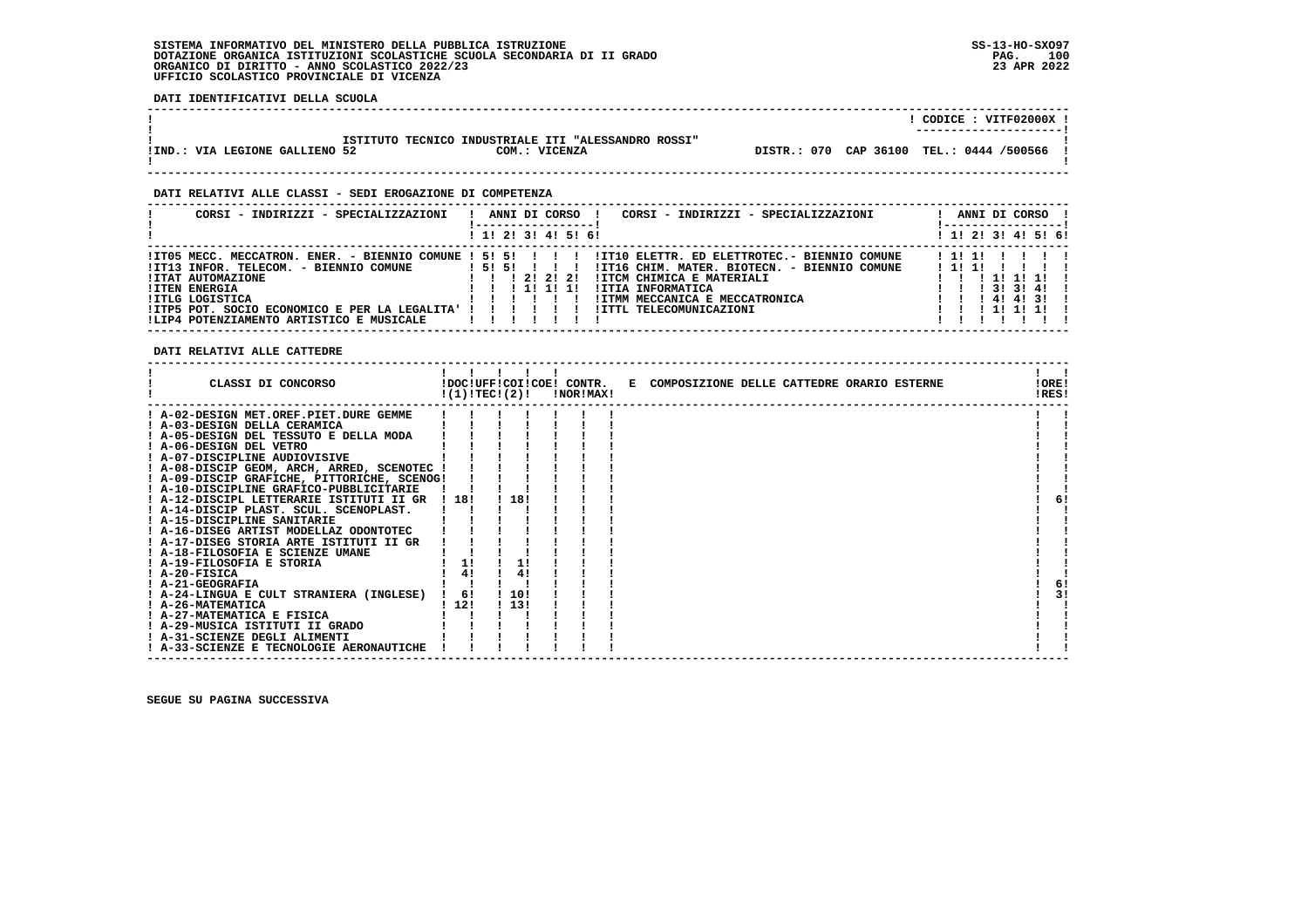**DATI IDENTIFICATIVI DELLA SCUOLA**

|                                |                                                                      | CODICE: VITF02000X !<br>---------------------- |
|--------------------------------|----------------------------------------------------------------------|------------------------------------------------|
| !IND.: VIA LEGIONE GALLIENO 52 | ISTITUTO TECNICO INDUSTRIALE ITI "ALESSANDRO ROSSI"<br>COM.: VICENZA | DISTR.: 070 CAP 36100 TEL.: 0444 /500566       |
|                                |                                                                      |                                                |

 **------------------------------------------------------------------------------------------------------------------------------------**

 **DATI RELATIVI ALLE CATTEDRE**

| CLASSI DI CONCORSO           IDOCIUFFICOIICOE! CONTR. E COMPOSIZIONE DELLE CATTEDRE ORARIO ESTERNE                         | !(1)!TEC!(2)!                         |                                            |    | !NOR!MAX!                 |                                             |                       |                                                              |                   | ! ORE!<br>!RES! |
|----------------------------------------------------------------------------------------------------------------------------|---------------------------------------|--------------------------------------------|----|---------------------------|---------------------------------------------|-----------------------|--------------------------------------------------------------|-------------------|-----------------|
| ! A-34-SCIENZE E TECNOLOGIE CHIMICHE                                                                                       | $1 \t81 \t171 \t11$<br>$\blacksquare$ | $\blacksquare$                             |    | $1 \quad 21$              | ! 16! COMPLETA CON VICENZA                  |                       | IIS "S. BOSCARDIN" VI VIIS019008                             |                   |                 |
| ! A-36-SCIENZE E TECNOL LOGISTICA                                                                                          |                                       |                                            |    |                           |                                             |                       |                                                              |                   |                 |
| ! A-37-COSTRUZ TECNOL E TECN RAPPR GRAFICA! 5! ! 5!<br>! A-40-TECNOLOGIE ELETTRICHE ELETTRONICHE ! 12!                     |                                       | $\begin{array}{ccc} 1 & 1 & 1 \end{array}$ |    | $\frac{1}{3}$             | ! 12! 1! ! 15! COMPLETA CON SCHIO<br>I.T.I. |                       | ITI "SILVIO DE PRETTO"                                       | VITF03000E        |                 |
| ! A-41-SCIENZE E TECNOLOGIE INFORMATICHE<br>! A-42-SCIENZE E TECNOLOGIE MECCANICHE                                         | $\frac{1}{6}$<br>1131                 | $\overline{1}$ 81<br>1 1 3 1               |    |                           |                                             |                       |                                                              |                   | 81<br>91        |
| ! A-43-SCIENZE E TECNOLOGIE NAUTICHE<br>! A-45-SCIENZE ECONOMICO-AZIENDALI                                                 |                                       |                                            |    |                           |                                             |                       |                                                              |                   |                 |
| ! A-46-SCIENZE GIURIDICO-ECONOMICHE                                                                                        | $1 \t6!$ $1 \t5!$ 1!                  | $1 \quad 1 \quad 1$                        |    | 61                        | 12! COMPLETA CON SCHIO                      |                       | I.T.I. ITI "SILVIO DE PRETTO" VITF03000E                     |                   | 91              |
| ! A-48-SCIENZE MOTORIE E SPORTIVE II GRADO! 6! ! 6!<br>! A-50-SCIENZE NAT, CHIM E BIOLOG                                   | $1 \quad 31$                          | $\frac{1}{3}$                              |    |                           |                                             |                       |                                                              |                   | 21              |
| ! A-54-STORIA DELL'ARTE<br>! A-61-TECNOL E TECN COMUNICAZ MULTIMEDIA !                                                     |                                       |                                            |    |                           |                                             |                       |                                                              |                   |                 |
| ! A-62-TECNOL E TECNICHE PER LA GRAFICA !<br>! A-65-TEORIA E TECNICA COMUNICAZIONE                                         |                                       |                                            |    |                           |                                             |                       |                                                              |                   |                 |
| ! B-03-LABORATORI DI FISICA                                                                                                |                                       |                                            |    |                           | 6! CEDE A                                   |                       | MONTECCHIO MAGGIORE<br>IS "S. CECCATO" MONTECCHIO VIIS007002 |                   |                 |
| ! B-05-LABORATORIO DI LOGISTICA<br>! B-08-LAB PRODUZ INDUSTR ARTIG CERAMICA !                                              |                                       |                                            |    |                           |                                             |                       |                                                              |                   |                 |
| ! B-09-LAB SCIENZE E TECNOL AERONAUTICHE<br>! B-10-LAB SCIENZE E TECNOL COSTR AERON                                        |                                       |                                            |    |                           |                                             |                       |                                                              |                   |                 |
| B-12-LAB SCIENZE E TECNOL CHIM MICROBIOL!                                                                                  | 3 I                                   | $1 \quad 2! \quad 1!$                      |    | $1 \quad 31$              | ! 15! COMPLETA CON LONIGO                   |                       | IS SARTORI DI LONIGO                                         | <b>VIIS01100N</b> |                 |
| ! B-15-LAB SC E TECNOL ELETTR ELETTRONIC ! 3!                                                                              | $\mathbf{I}$ $\mathbf{I}$             | 4!<br>$\mathbf{I}$ $\mathbf{I}$            | 11 | $1 \quad 11$              | ! 17! COMPLETA CON SCHIO<br>I.P.I.A. IPS    |                       | "G. B. GARBIN"                                               | <b>VIRI03000N</b> |                 |
| B-16-LAB SCIENZE E TECNOL INFORMATICHE ! 3! 1! 5! 1!<br>- DI CUI UFFICIO TECNICO ! ! 1! ! !                                |                                       |                                            |    |                           | ! 17! COMPLETA CON VICENZA                  |                       | ! 1! I.P.I.A. IPSIA "F. LAMPERTICO"                          | VIRI05000V        |                 |
| B-17-LAB SCIENZE E TECNOL MECCANICHE                                                                                       |                                       | 5!! 8!!!                                   |    | $\mathbf{I}$ $\mathbf{I}$ | 5! CEDE A                                   | <b>VICENZA</b><br>IIS | "S. BOSCARDIN"                                               | VI VIIS019008     |                 |
| ! B-18-LAB SC E TECNOL TESS ABBIGL MODA<br>! B-24-LAB SCIENZE E TECNOL NAUTICHE<br>! B-25-LAB SCIENZE E TECNOLCOSTR NAVALI |                                       |                                            |    |                           |                                             |                       |                                                              |                   |                 |

 **------------------------------------------------------------------------------------------------------------------------------------**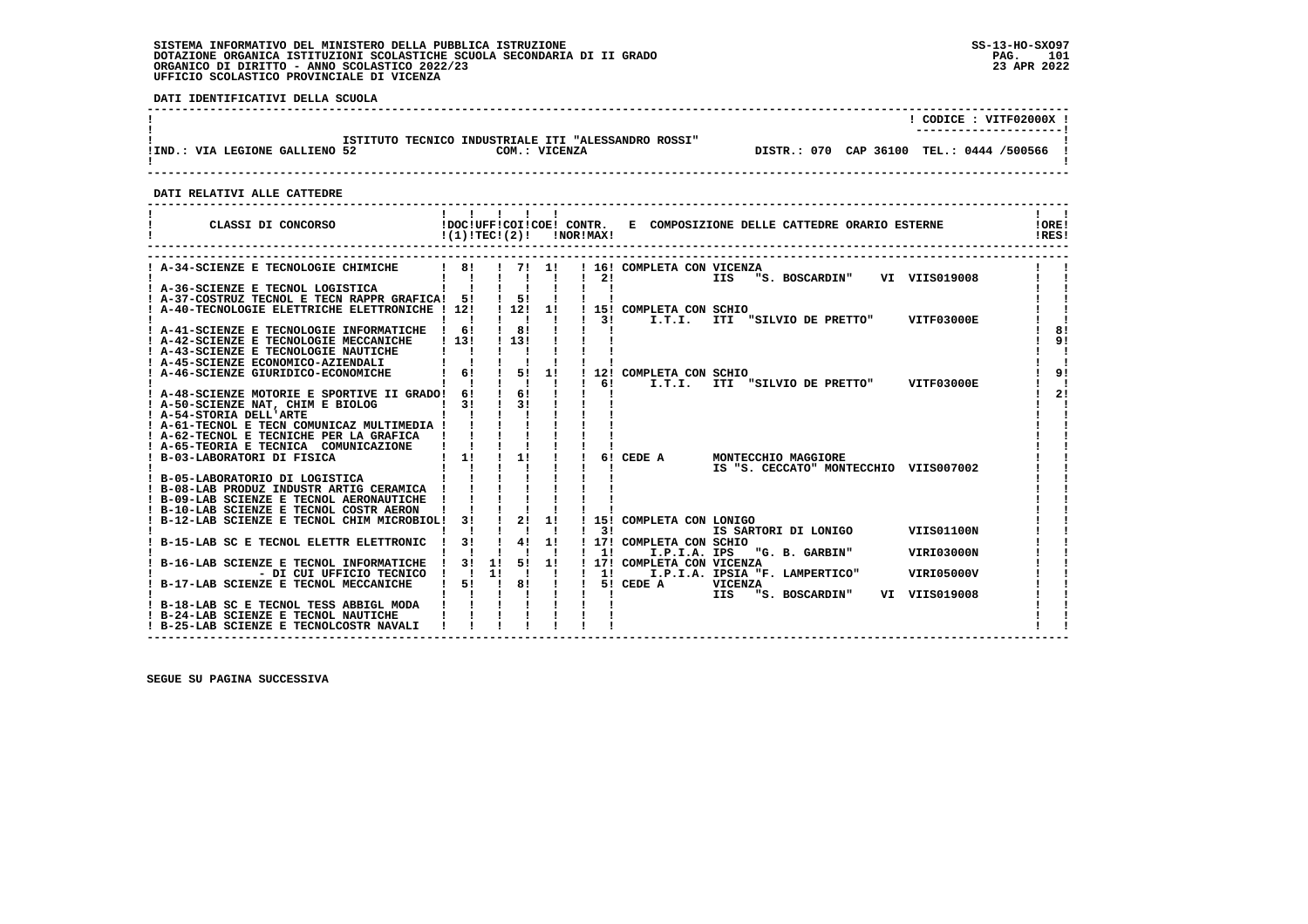**DATI IDENTIFICATIVI DELLA SCUOLA**

|                                        |                                                                                                      |                                          | ! CODICE : VITF02000X ! |
|----------------------------------------|------------------------------------------------------------------------------------------------------|------------------------------------------|-------------------------|
| !IND.: VIA LEGIONE GALLIENO 52         | ISTITUTO TECNICO INDUSTRIALE ITI "ALESSANDRO ROSSI"<br>COM.: VICENZA                                 | DISTR.: 070 CAP 36100 TEL.: 0444 /500566 |                         |
| DATI RELATIVI ALLE CATTEDRE            |                                                                                                      |                                          |                         |
| CLASSI DI CONCORSO                     | !DOC!UFF!COI!COE! CONTR. E COMPOSIZIONE DELLE CATTEDRE ORARIO ESTERNE<br>$!(1)!TEC!(2)!$ $INORIMAX!$ |                                          | !ORE!<br>!RES!          |
| ! B-28-LABORATORIO DI TECNOLOGIE ORAFE |                                                                                                      |                                          |                         |
| (1) TITOLARI/INCARICATI                |                                                                                                      |                                          |                         |

 **(2) CATTEDRE/POSTI POTENZ.**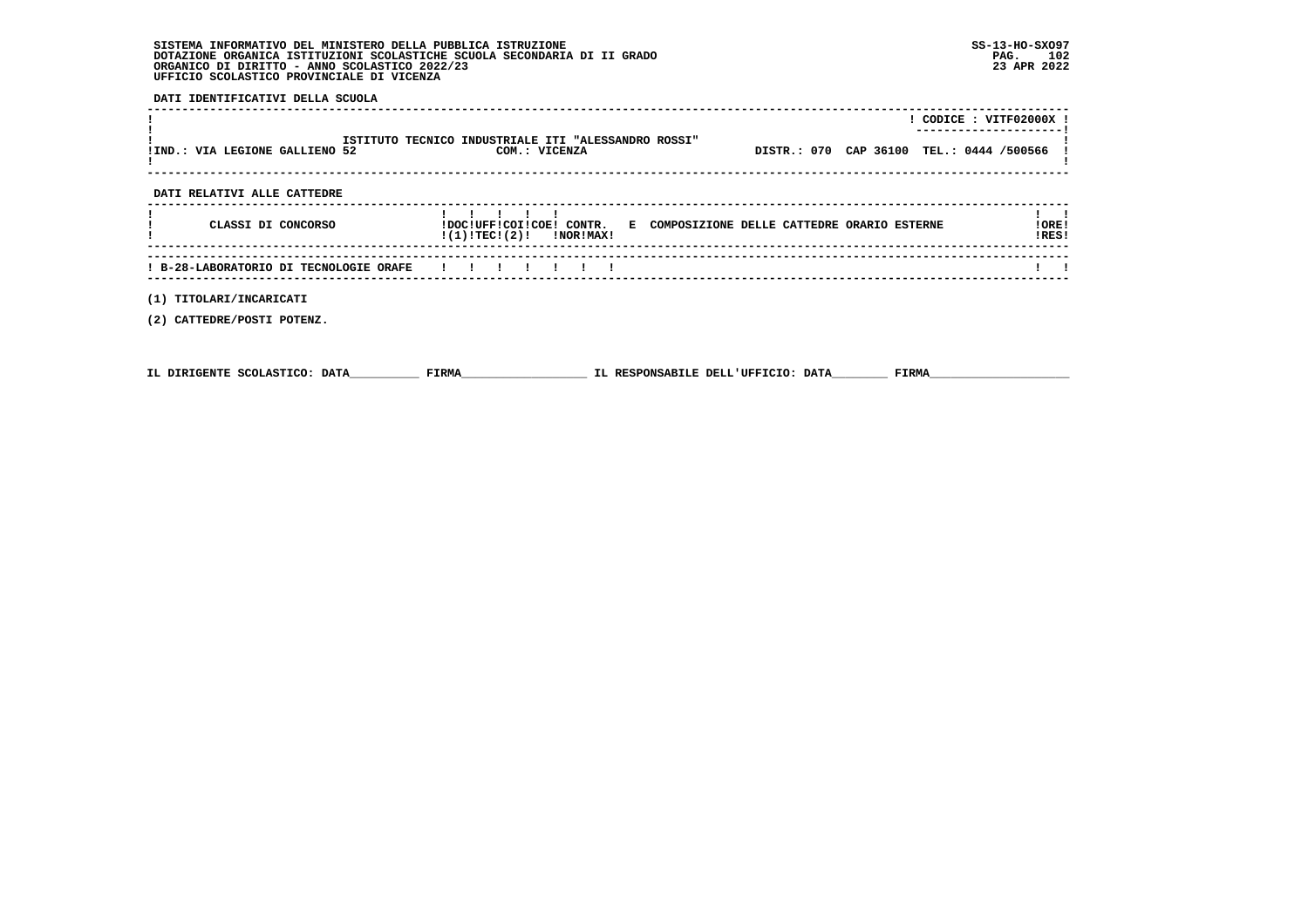## **DATI IDENTIFICATIVI DELLA SCUOLA**

| ISTITUTO TECNICO INDUSTRIALE                           | ITI "ROSSI "- SERALE VICENZA                                                          | $CODICE: VITF020509$ !<br>--------------------- |
|--------------------------------------------------------|---------------------------------------------------------------------------------------|-------------------------------------------------|
| <b>!CORSO SERALE</b><br>!IND.: VIA LEGIONE GALLIENO 52 | DELL' ISTITUTO TECNICO INDUSTRIALE ITI "ALESSANDRO ROSSI" DI VICENZA<br>COM.: VICENZA | DISTR.: 070 CAP 36100 TEL.: 0444 / 506040       |

 **------------------------------------------------------------------------------------------------------------------------------------**

## **DATI RELATIVI ALLE CLASSI - SEDI EROGAZIONE DI COMPETENZA**

| CORSI - INDIRIZZI - SPECIALIZZAZIONI                                                                                          |  |  |                   | ANNI DI CORSO ! | CORSI - INDIRIZZI - SPECIALIZZAZIONI |  |  |  | ANNI DI CORSO !      |  |  |
|-------------------------------------------------------------------------------------------------------------------------------|--|--|-------------------|-----------------|--------------------------------------|--|--|--|----------------------|--|--|
|                                                                                                                               |  |  | 1 1 2 3 3 4 5 5 6 |                 |                                      |  |  |  | 1 1 2 3 3 4 5 5 6 1  |  |  |
| ITO5 MECC. MECCATRON. ENER. - BIENNIO COMUNE ! ! ! !!!!!! ITIO ELETTR. ED ELETTROTEC.- BIENNIO COMUNE<br>!ITET ELETTROTECNICA |  |  |                   |                 |                                      |  |  |  | 1111111<br>111111111 |  |  |
| !LIP2 POTENZIAMENTO LINGUISTICO                                                                                               |  |  |                   |                 |                                      |  |  |  |                      |  |  |

## **DATI RELATIVI ALLE CATTEDRE**

| CLASSI DI CONCORSO                          | !DOC!UFF!COI!COE! CONTR.<br>!(1)!TECI(2)! |    | !NOR!MAX! | E COMPOSIZIONE DELLE CATTEDRE ORARIO ESTERNE | !ORE!<br>!RES! |      |
|---------------------------------------------|-------------------------------------------|----|-----------|----------------------------------------------|----------------|------|
| ! A-12-DISCIPL LETTERARIE ISTITUTI II GR    |                                           |    |           |                                              |                | 1121 |
| ! A-20-FISICA                               |                                           |    |           |                                              |                |      |
| ! A-21-GEOGRAFIA                            |                                           |    |           |                                              |                |      |
| ! A-24-LINGUA E CULT STRANIERA (INGLESE)    |                                           |    |           |                                              |                | 12!  |
| ! A-24-LINGUA E CULT STRANIERA (FRANCESE)   |                                           |    |           |                                              |                |      |
| ! A-24-LINGUA E CULT STRANIERA (SPAGNOLO)   |                                           |    |           |                                              |                |      |
| ! A-24-LINGUA E CULT STRANIERA (TEDESCO)    |                                           |    |           |                                              |                |      |
| ! A-24-LINGUA E CULT STRANIERA (RUSSO)      |                                           |    |           |                                              |                |      |
| <b>A-26-MATEMATICA</b>                      | 11                                        | 11 |           |                                              |                |      |
| ! A-27-MATEMATICA E FISICA                  |                                           |    |           |                                              |                |      |
| ! A-34-SCIENZE E TECNOLOGIE CHIMICHE        |                                           |    |           |                                              |                |      |
| ! A-37-COSTRUZ TECNOL E TECN RAPPR GRAFICA! |                                           |    |           |                                              |                |      |
| ! A-40-TECNOLOGIE ELETTRICHE ELETTRONICHE   | 2!                                        | 2! |           |                                              |                | 11   |
| ! A-41-SCIENZE E TECNOLOGIE INFORMATICHE    |                                           |    |           |                                              |                |      |
| A-42-SCIENZE E TECNOLOGIE MECCANICHE        | 11                                        | 2! |           |                                              |                | 1!   |
| ! A-46-SCIENZE GIURIDICO-ECONOMICHE         |                                           |    |           |                                              |                |      |
| ! A-48-SCIENZE MOTORIE E SPORTIVE II GRADO! |                                           |    |           |                                              |                |      |
| ! A-50-SCIENZE NAT, CHIM E BIOLOG           |                                           |    |           |                                              |                |      |
| ! B-02-CONV LINGUA STRANIERA (FRANCESE)     |                                           |    |           |                                              |                |      |
| ! B-02-CONV LINGUA STRANIERA (INGLESE)      |                                           |    |           |                                              |                |      |
| ! B-02-CONV LINGUA STRANIERA (SPAGNOLO)     |                                           |    |           |                                              |                |      |
| ! B-02-CONV LINGUA STRANIERA (TEDESCO)      |                                           |    |           |                                              |                |      |
| ! B-02-CONV LINGUA STRANIERA (RUSSO)        |                                           |    |           |                                              |                |      |
| ! B-03-LABORATORI DI FISICA                 |                                           |    |           |                                              |                |      |
| ! B-12-LAB SCIENZE E TECNOL CHIM MICROBIOL! |                                           |    |           |                                              |                |      |
| ! B-15-LAB SC E TECNOL ELETTR ELETTRONIC    |                                           |    |           |                                              |                | 1!   |
| ! B-16-LAB SCIENZE E TECNOL INFORMATICHE    |                                           |    |           |                                              |                |      |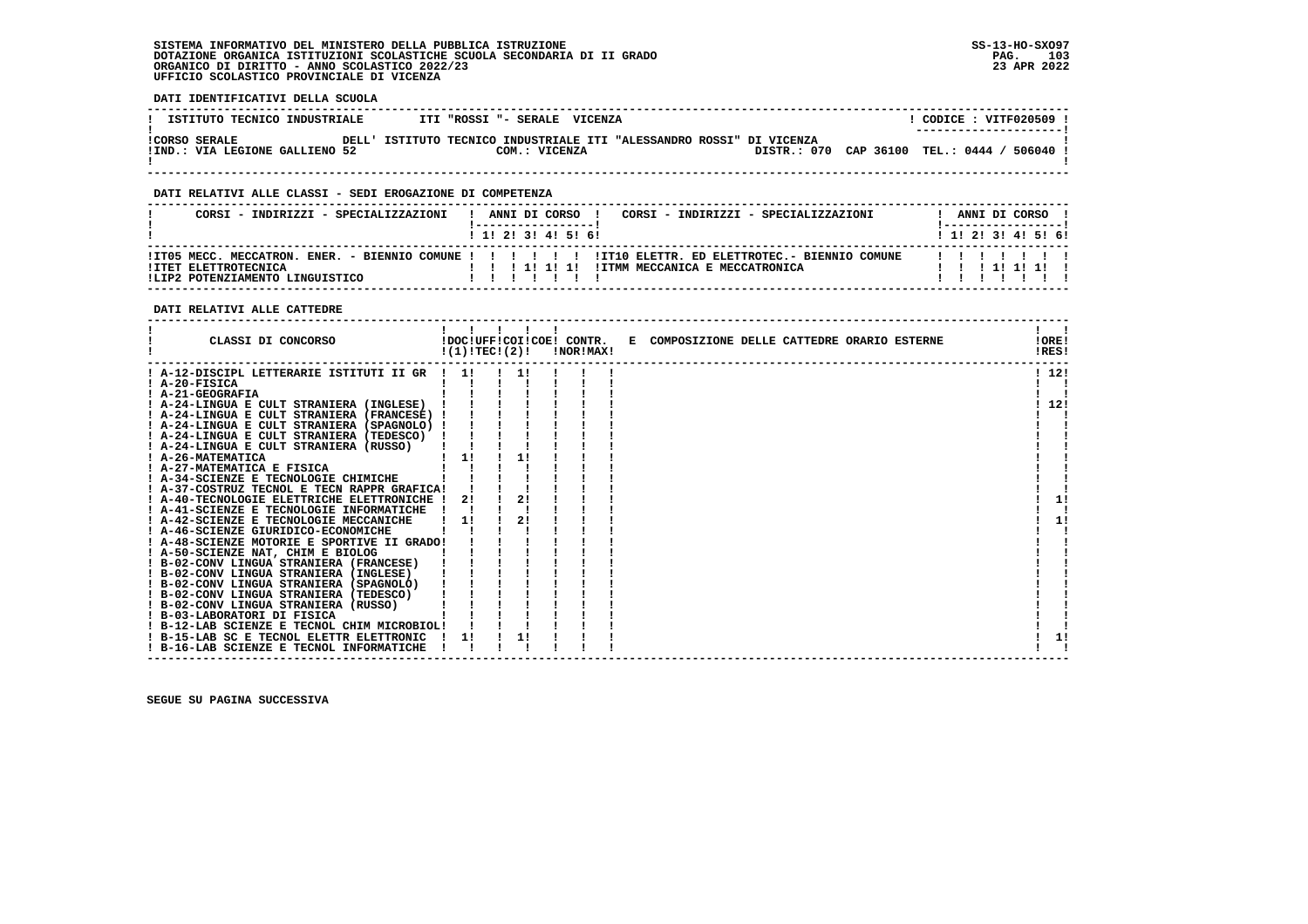## **DATI IDENTIFICATIVI DELLA SCUOLA**

| ISTITUTO TECNICO INDUSTRIALE                    | ITI "ROSSI "- SERALE VICENZA                                                          | CODICE: VITF020509 !<br>--------------------- |
|-------------------------------------------------|---------------------------------------------------------------------------------------|-----------------------------------------------|
| ICORSO SERALE<br>!IND.: VIA LEGIONE GALLIENO 52 | DELL' ISTITUTO TECNICO INDUSTRIALE ITI "ALESSANDRO ROSSI" DI VICENZA<br>COM.: VICENZA | DISTR.: 070 CAP 36100 TEL.: 0444 / 506040 !   |

## **DATI RELATIVI ALLE CATTEDRE**

| CLASSI DI CONCORSO | !DOC!UFF!COI!COE! CONTR.<br>E COMPOSIZIONE DELLE CATTEDRE ORARIO ESTERNE<br>$!(1)!TEC!(2)!$ $INORIMAX!$ | ! ORE !<br>IRES! |
|--------------------|---------------------------------------------------------------------------------------------------------|------------------|
|                    |                                                                                                         |                  |

 **------------------------------------------------------------------------------------------------------------------------------------**

 **(1) TITOLARI/INCARICATI**

 **(2) CATTEDRE/POSTI POTENZ.**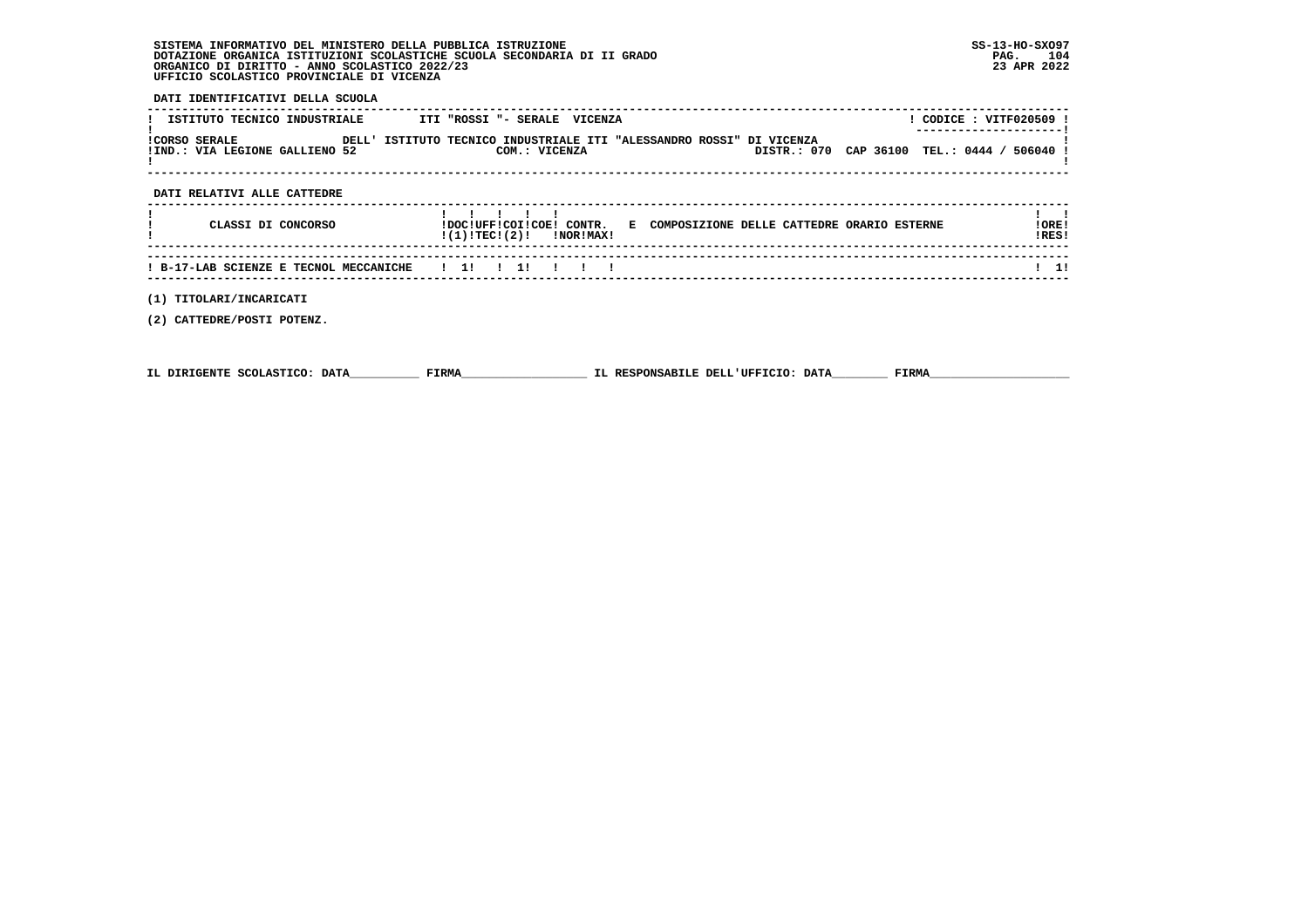**DATI IDENTIFICATIVI DELLA SCUOLA**

|                            |                                                     |  | CODICE: VITF03000E!                      |
|----------------------------|-----------------------------------------------------|--|------------------------------------------|
|                            |                                                     |  | ----------------------                   |
|                            | ISTITUTO TECNICO INDUSTRIALE ITI "SILVIO DE PRETTO" |  |                                          |
| IIND.: VIA XXIX APRILE, 40 | COM.: SCHIO                                         |  | DISTR.: 012 CAP 36015 TEL.: 0445 /520515 |
|                            |                                                     |  |                                          |

 **------------------------------------------------------------------------------------------------------------------------------------**

 **------------------------------------------------------------------------------------------------------------------------------------**

## **DATI RELATIVI ALLE CLASSI - SEDI EROGAZIONE DI COMPETENZA**

| CORSI - INDIRIZZI - SPECIALIZZAZIONI                                                                                                                                                               | ANNI DI CORSO !<br>CORSI - INDIRIZZI - SPECIALIZZAZIONI                                                                                                                                                                                                             | ANNI DI CORSO !<br>! ------------------                 |
|----------------------------------------------------------------------------------------------------------------------------------------------------------------------------------------------------|---------------------------------------------------------------------------------------------------------------------------------------------------------------------------------------------------------------------------------------------------------------------|---------------------------------------------------------|
|                                                                                                                                                                                                    | ! 1! 2! 3! 4! 5! 6!                                                                                                                                                                                                                                                 | $1 \; 1 \; 2 \; 3 \; 3 \; 4 \; 5 \; 6 \; 6$             |
| !IT16 CHIM. MATER. BIOTECN. - BIENNIO COMUNE ! 5! 3! ! ! !<br>!ITBA BIOTECNOLOGIE AMBIENTALI<br><b>!ITEN ENERGIA</b><br>!ITMM MECCANICA E MECCATRONICA<br>!LIP4 POTENZIAMENTO ARTISTICO E MUSICALE | ITO5 MECC. MECCATRON. ENER. - BIENNIO COMUNE ! 3! 3! ! ! ! !ITIO ELETTR. ED ELETTROTEC. - BIENNIO COMUNE<br>!ITAT AUTOMAZIONE<br>1 11 11 11<br><b>!ITBS BIOTECNOLOGIE SANITARIE</b><br>!ITET ELETTROTECNICA<br>ILIP2 POTENZIAMENTO LINGUISTICO<br>1 1 1 2 1 4 1 2 1 | 1 2 1 2 1 1 1 1 1<br>1 1 1 2 1 2 1 2 1<br>1 2 1 2 1 2 1 |

 **DATI RELATIVI ALLE CATTEDRE**

| CLASSI DI CONCORSO                          |      |    | !DOC!UFF!COI!COE! CONTR.<br>!(1)!TEC!(2)! |    | !NOR!MAX! |           | E COMPOSIZIONE DELLE CATTEDRE ORARIO ESTERNE                       | !ORE!<br>!RES! |
|---------------------------------------------|------|----|-------------------------------------------|----|-----------|-----------|--------------------------------------------------------------------|----------------|
| ! A-02-DESIGN MET.OREF.PIET.DURE GEMME      |      |    |                                           |    |           |           |                                                                    |                |
| ! A-03-DESIGN DELLA CERAMICA                |      |    |                                           |    |           |           |                                                                    |                |
| ! A-05-DESIGN DEL TESSUTO E DELLA MODA      |      |    |                                           |    |           |           |                                                                    |                |
| ! A-06-DESIGN DEL VETRO                     |      |    |                                           |    |           |           |                                                                    |                |
| ! A-07-DISCIPLINE AUDIOVISIVE               |      |    |                                           |    |           |           |                                                                    |                |
| ! A-08-DISCIP GEOM, ARCH, ARRED, SCENOTEC ! |      |    |                                           |    |           |           |                                                                    |                |
| ! A-09-DISCIP GRAFICHE, PITTORICHE, SCENOG! |      |    |                                           |    |           |           |                                                                    |                |
| ! A-10-DISCIPLINE GRAFICO-PUBBLICITARIE     |      |    |                                           |    |           |           |                                                                    |                |
| ! A-12-DISCIPL LETTERARIE ISTITUTI II GR    | 1131 |    | 13!                                       |    |           | 51.       | CEDE A<br>SCHIO                                                    |                |
|                                             |      |    |                                           |    |           |           | <b>VIRI03000N</b><br>I.P.I.A. IPS<br>"G. B. GARBIN"                |                |
| ! A-14-DISCIP PLAST. SCUL. SCENOPLAST.      |      |    |                                           |    |           |           |                                                                    |                |
| ! A-15-DISCIPLINE SANITARIE                 |      |    |                                           |    |           |           |                                                                    |                |
| ! A-16-DISEG ARTIST MODELLAZ ODONTOTEC      |      |    |                                           |    |           |           |                                                                    |                |
| ! A-17-DISEG STORIA ARTE ISTITUTI II GR     |      |    |                                           |    |           |           |                                                                    |                |
| ! A-20-FISICA                               |      | 41 | 4!                                        |    |           |           | 6! CEDE A<br>THIENE                                                |                |
|                                             |      |    |                                           |    |           |           | <b>VITF06000A</b><br>I.T.I.<br>ITT "G. CHILESOTTI"                 |                |
| A-21-GEOGRAFIA                              |      |    |                                           | 11 |           | 10!<br>8! | COMPLETA CON THIENE<br>I.T.I.<br>VITF06000A<br>ITT "G. CHILESOTTI" |                |
| A-24-LINGUA E CULT STRANIERA (INGLESE)      | 6!   |    | 71                                        | 11 |           | 12!       | COMPLETA CON SCHIO                                                 |                |
|                                             |      |    |                                           |    |           | 61        | VITD030008<br>I.T.C.G. ITCG<br>"L. E V. PASINI"                    |                |
| ! A-24-LINGUA E CULT STRANIERA (FRANCESE)   |      |    |                                           |    |           |           |                                                                    |                |
| ! A-24-LINGUA E CULT STRANIERA (SPAGNOLO)   |      |    |                                           |    |           |           |                                                                    |                |
| ! A-24-LINGUA E CULT STRANIERA (TEDESCO)    |      |    |                                           |    |           |           |                                                                    |                |
| ! A-24-LINGUA E CULT STRANIERA (RUSSO)      |      |    |                                           |    |           |           |                                                                    |                |
|                                             |      |    |                                           |    |           |           |                                                                    |                |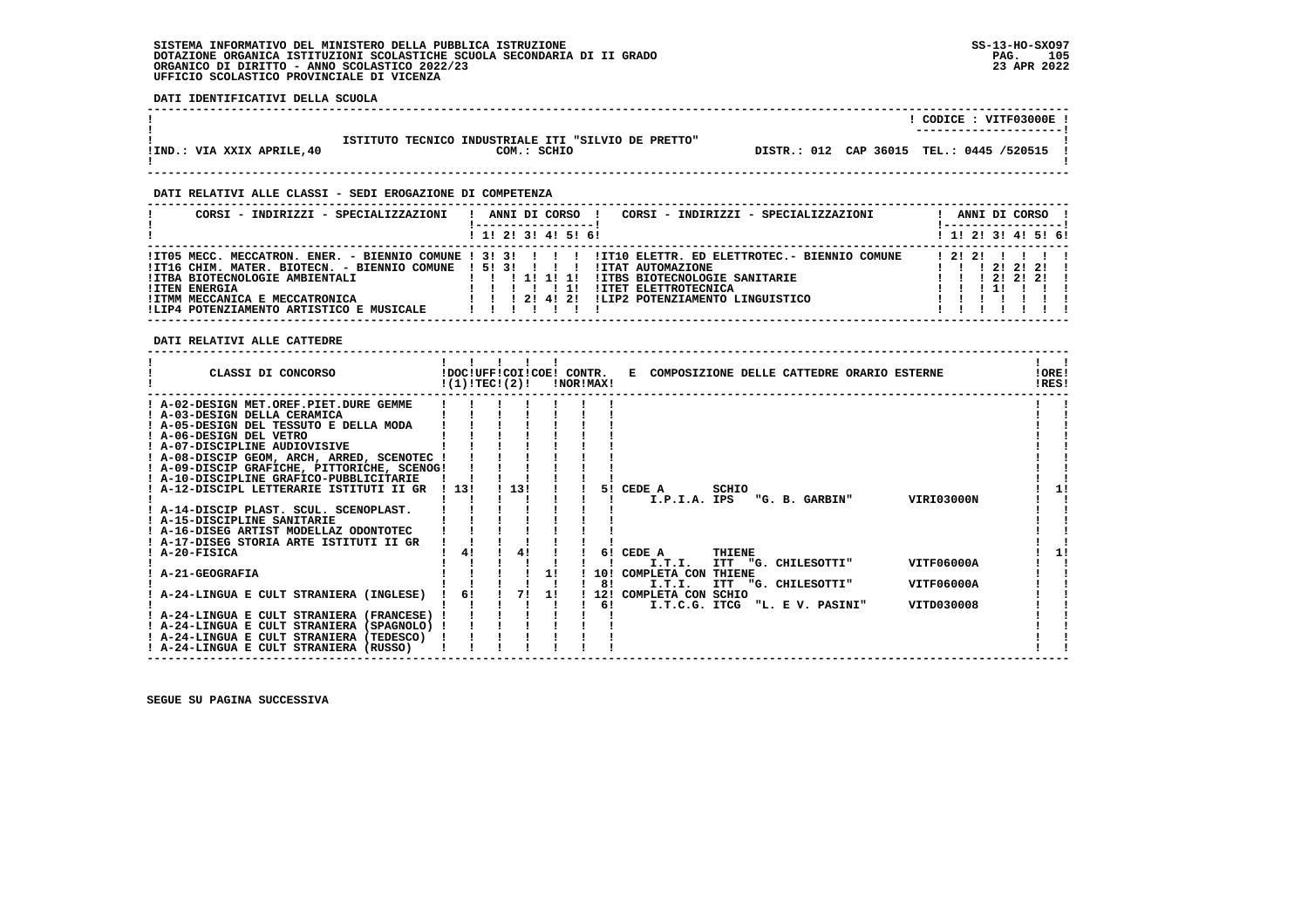**DATI IDENTIFICATIVI DELLA SCUOLA**

| !IND.: VIA XXIX APRILE, 40 | ISTITUTO TECNICO INDUSTRIALE ITI "SILVIO DE PRETTO"<br>COM.: SCHIO | CODICE: VITF03000E!<br>DISTR.: 012 CAP 36015 TEL.: 0445 /520515 ! |  |
|----------------------------|--------------------------------------------------------------------|-------------------------------------------------------------------|--|
|                            |                                                                    |                                                                   |  |

## **DATI RELATIVI ALLE CATTEDRE**

| CLASSI DI CONCORSO                          | !DOC!UFF!COI!COE! CONTR.<br>!(1)!TECI(2)! |    |    | !NOR!MAX! |     | E COMPOSIZIONE DELLE CATTEDRE ORARIO ESTERNE                 | !ORE!<br>IRES! |
|---------------------------------------------|-------------------------------------------|----|----|-----------|-----|--------------------------------------------------------------|----------------|
| ! A-26-MATEMATICA                           | 81                                        | 91 |    |           |     |                                                              | ! 16!          |
| A-27-MATEMATICA E FISICA                    |                                           |    |    |           |     |                                                              |                |
| A-29-MUSICA ISTITUTI II GRADO               |                                           |    |    |           |     |                                                              |                |
| A-31-SCIENZE DEGLI ALIMENTI                 |                                           |    |    |           |     |                                                              |                |
| A-34-SCIENZE E TECNOLOGIE CHIMICHE          | 51                                        | 61 |    |           |     |                                                              | 51             |
| A-37-COSTRUZ TECNOL E TECN RAPPR GRAFICA!   | 2!                                        | 31 |    |           |     |                                                              |                |
| A-40-TECNOLOGIE ELETTRICHE ELETTRONICHE     | 51                                        | 81 |    |           |     | 3! CEDE A<br><b>VICENZA</b>                                  |                |
|                                             |                                           |    |    |           |     | I.T.I.<br>VITF02000X<br>ITI "ALESSANDRO ROSSI"               |                |
|                                             |                                           |    |    |           |     | <b>THIENE</b><br>3! ED A                                     |                |
|                                             |                                           |    |    |           |     | I.T.I.<br><b>ITT</b><br>"G. CHILESOTTI"<br><b>VITF06000A</b> |                |
| ! A-41-SCIENZE E TECNOLOGIE INFORMATICHE    |                                           |    |    |           |     |                                                              |                |
| A-42-SCIENZE E TECNOLOGIE MECCANICHE        | 81                                        | 81 |    |           |     |                                                              | 12!            |
| A-46-SCIENZE GIURIDICO-ECONOMICHE           | 51                                        | 51 |    |           |     | 6! CEDE A<br><b>VICENZA</b>                                  |                |
|                                             |                                           |    |    |           |     | VITF02000X<br>I.T.I.<br>ITI "ALESSANDRO ROSSI"               |                |
| A-48-SCIENZE MOTORIE E SPORTIVE II GRADO!   | 1!                                        | 4! |    |           | 81  | SCHIO<br>CEDE A                                              |                |
|                                             |                                           |    |    |           |     | "MARTINI" SCHIO<br><b>VIIS00900N</b><br>IS                   |                |
| A-50-SCIENZE NAT, CHIM E BIOLOG             | 5!                                        | 6! | 1! |           | 12! | COMPLETA CON BASSANO DEL GRAPPA                              |                |
| ! A-54-STORIA DELL'ARTE                     | 21                                        | 21 |    |           | 61  | L.C.<br>LC<br>"G.B. BROCCHI"<br>VIPC04000X                   |                |
| ! A-61-TECNOL E TECN COMUNICAZ MULTIMEDIA ! |                                           |    |    |           |     |                                                              |                |
| ! A-62-TECNOL E TECNICHE PER LA GRAFICA     |                                           |    |    |           |     |                                                              |                |
| ! B-02-CONV LINGUA STRANIERA (FRANCESE)     |                                           |    |    |           |     |                                                              |                |
| ! B-02-CONV LINGUA STRANIERA (INGLESE)      |                                           |    |    |           |     |                                                              |                |
| ! B-02-CONV LINGUA STRANIERA (SPAGNOLO)     |                                           |    |    |           |     |                                                              |                |
| ! B-02-CONV LINGUA STRANIERA (TEDESCO)      |                                           |    |    |           |     |                                                              |                |
| ! B-02-CONV LINGUA STRANIERA (RUSSO)        |                                           |    |    |           |     |                                                              |                |
| ! B-03-LABORATORI DI FISICA                 | 1!                                        | 1! |    |           |     |                                                              |                |
| ! B-08-LAB PRODUZ INDUSTR ARTIG CERAMICA    |                                           |    |    |           |     |                                                              |                |
| B-12-LAB SCIENZE E TECNOL CHIM MICROBIOL!   | 51                                        | 5! |    |           | 91  | CEDE A<br>VICENZA                                            |                |
|                                             |                                           |    |    |           |     | I.P.S.S. IPSS "B. MONTAGNA"<br>VIRF020004                    |                |
| B-15-LAB SC E TECNOL ELETTR ELETTRONIC      | 4!                                        | 4! |    |           |     |                                                              | 81             |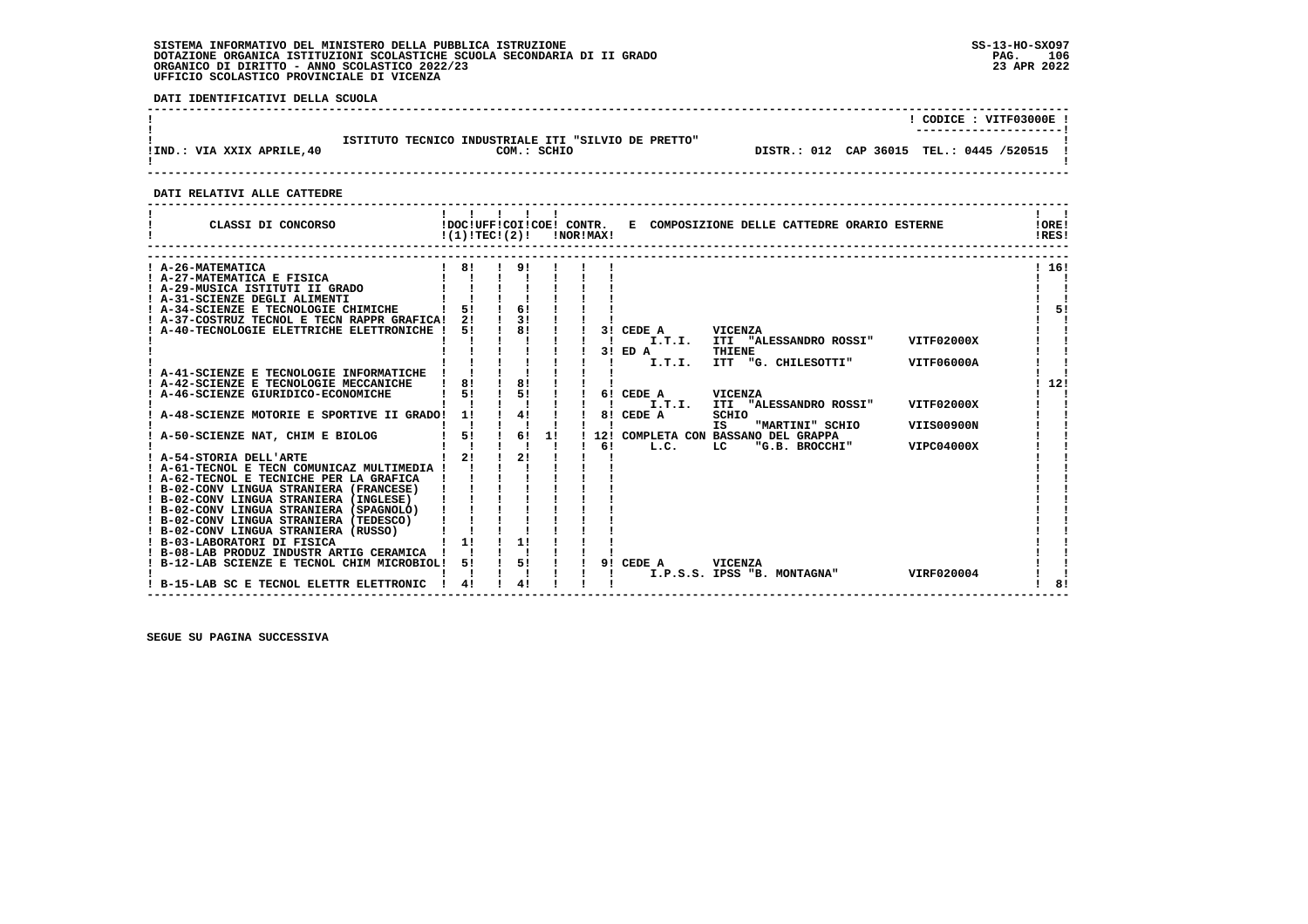**DATI IDENTIFICATIVI DELLA SCUOLA**

|                            |                                                                    | CODICE: VITF03000E !<br>----------------------- |
|----------------------------|--------------------------------------------------------------------|-------------------------------------------------|
| IIND.: VIA XXIX APRILE, 40 | ISTITUTO TECNICO INDUSTRIALE ITI "SILVIO DE PRETTO"<br>COM.: SCHIO | DISTR.: 012 CAP 36015 TEL.: 0445 /520515 !      |

 **------------------------------------------------------------------------------------------------------------------------------------**

 **DATI RELATIVI ALLE CATTEDRE**

| CLASSI DI CONCORSO                                                                                                                                                                                  |  |    | !(1)!TECI(2)! | !DOC!UFF!COI!COE! |  | CONTR.<br>!NOR!MAX! |    |                     | E COMPOSIZIONE DELLE CATTEDRE ORARIO ESTERNE                                                                  | ! ORE!<br>!RES! |
|-----------------------------------------------------------------------------------------------------------------------------------------------------------------------------------------------------|--|----|---------------|-------------------|--|---------------------|----|---------------------|---------------------------------------------------------------------------------------------------------------|-----------------|
| ! B-16-LAB SCIENZE E TECNOL INFORMATICHE<br>: B-17-LAB SCIENZE E TECNOL MECCANICHE<br>- DI CUI UFFICIO TECNICO<br>! B-18-LAB SC E TECNOL TESS ABBIGL MODA<br>! B-28-LABORATORIO DI TECNOLOGIE ORAFE |  | 61 |               | 51                |  |                     | 61 | 2! CEDE A<br>CEDE A | SCHIO<br>VITD030008<br>I.T.C.G. ITCG "L. E V. PASINI"<br>VALDAGNO<br>VIIS022004<br>IIS "MARZOTTO-LUZZATTI" DI | 41              |
| TITOLARI/INCARICATI<br>(1)                                                                                                                                                                          |  |    |               |                   |  |                     |    |                     |                                                                                                               |                 |

 **(2) CATTEDRE/POSTI POTENZ.**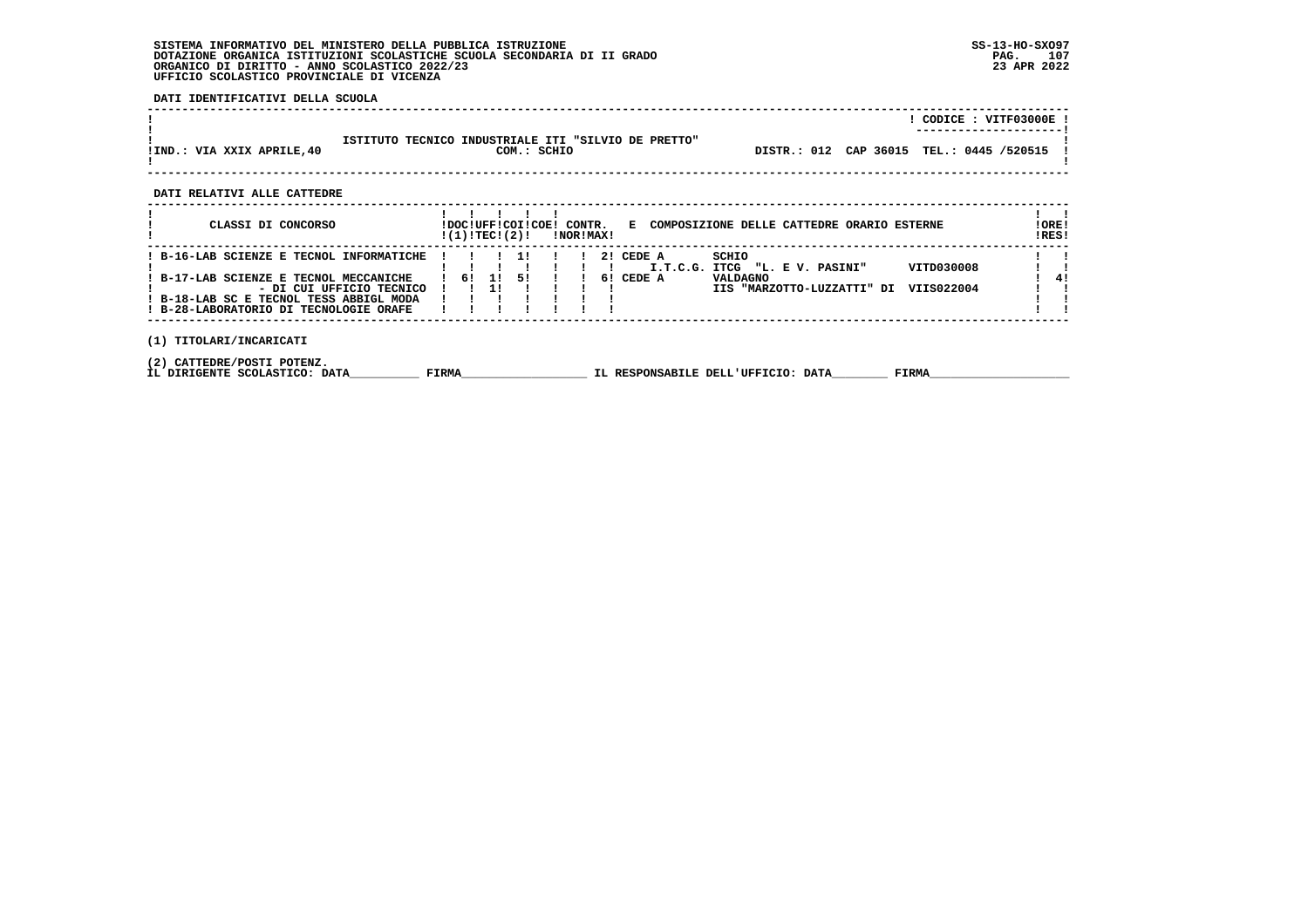**DATI IDENTIFICATIVI DELLA SCUOLA**

|               |          |                                                                                               |  | CODICE: VITF05000Q !<br>---------------------- |
|---------------|----------|-----------------------------------------------------------------------------------------------|--|------------------------------------------------|
| !IND.: VIA S. | CROCE 14 | ISTITUTO TECNICO INDUSTRIALE ITI "E.<br>FERMI" BASSANO DEL GRAPPA<br>COM.: BASSANO DEL GRAPPA |  | DISTR.: 015 CAP 36061 TEL.: 0424 /525318       |

 **------------------------------------------------------------------------------------------------------------------------------------**

 **------------------------------------------------------------------------------------------------------------------------------------**

## **DATI RELATIVI ALLE CLASSI - SEDI EROGAZIONE DI COMPETENZA**

| CORSI - INDIRIZZI - SPECIALIZZAZIONI                                                                                                                                                                                                          | CORSI - INDIRIZZI - SPECIALIZZAZIONI<br>ANNI DI CORSO                                                                                                                                                                                                                                                     | ANNI DI CORSO !<br>! ------------------!                                                |
|-----------------------------------------------------------------------------------------------------------------------------------------------------------------------------------------------------------------------------------------------|-----------------------------------------------------------------------------------------------------------------------------------------------------------------------------------------------------------------------------------------------------------------------------------------------------------|-----------------------------------------------------------------------------------------|
|                                                                                                                                                                                                                                               | 1 1! 2! 3! 4! 5! 6!                                                                                                                                                                                                                                                                                       | $1$ 1! 2! 3! 4! 5! 6!                                                                   |
| $!ITO5 MECC. MECCATRON. ENER. - BIENTIO COMUNE ! 5! 5! 1 ! 1$<br>!IT13 INFOR. TELECOM. - BIENNIO COMUNE<br><b>!ITAT AUTOMAZIONE</b><br><b>!ITEN ENERGIA</b><br>!ITIA INFORMATICA<br>!ITP5 POT. SOCIO ECONOMICO E PER LA LEGALITA' ! ! ! ! ! ! | !IT10 ELETTR. ED ELETTROTEC.- BIENNIO COMUNE<br>14151 11<br>!IT16 CHIM. MATER. BIOTECN. - BIENNIO COMUNE<br>!ITBA BIOTECNOLOGIE AMBIENTALI<br><b>!ITET ELETTROTECNICA</b><br>11111<br>$1 \quad 1 \quad 1 \quad 31 \quad 31 \quad 31$<br>!ITMM MECCANICA E MECCATRONICA<br>ILIP2 POTENZIAMENTO LINGUISTICO | 11111<br>111111111<br>2111211<br>$1 \quad 1 \quad 1 \quad 31 \quad 31 \quad 31 \quad 1$ |

 **DATI RELATIVI ALLE CATTEDRE**

| CLASSI DI CONCORSO                          |       | !DOC!UFF!COI!COE!<br>!(1)!TEC!(2)! |    | CONTR.<br>!NOR!MAX! |            | COMPOSIZIONE DELLE CATTEDRE ORARIO ESTERNE<br>Е | !ORE!<br>!RES! |
|---------------------------------------------|-------|------------------------------------|----|---------------------|------------|-------------------------------------------------|----------------|
| ! A-12-DISCIPL LETTERARIE ISTITUTI II GR    | ! 16! | ! 17!                              |    |                     |            |                                                 |                |
| ! A-15-DISCIPLINE SANITARIE                 |       |                                    |    |                     |            |                                                 |                |
| A-18-FILOSOFIA E SCIENZE UMANE              |       |                                    |    |                     |            |                                                 |                |
| ! A-19-FILOSOFIA E STORIA                   | 2!    | 2!                                 |    |                     |            |                                                 |                |
| ! A-20-FISICA                               | 41    |                                    |    |                     | 91         | COMPLETA CON BREGANZE                           |                |
|                                             |       |                                    |    |                     | 91         | VIIS021008<br>I.S. "ANDREA SCOTTON"             |                |
| <b>A-21-GEOGRAFIA</b>                       |       |                                    | 11 |                     | <b>111</b> | COMPLETA CON BASSANO DEL GRAPPA                 |                |
|                                             |       |                                    |    |                     | 71         | VIIS01700L<br>I.I.S.<br>"REMONDINI"             |                |
| A-24-LINGUA E CULT STRANIERA (INGLESE)      | 91    | 91                                 | 11 |                     | 91         | COMPLETA CON<br>DEL GRAPPA<br><b>BASSANO</b>    |                |
|                                             |       |                                    |    |                     | 91         | I.I.S.<br>"REMONDINI"<br>VIIS01700L             |                |
| ! A-24-LINGUA E CULT STRANIERA (FRANCESE)   |       |                                    |    |                     |            |                                                 |                |
| ! A-24-LINGUA E CULT STRANIERA (SPAGNOLO)   |       |                                    |    |                     |            |                                                 |                |
| ! A-24-LINGUA E CULT STRANIERA (TEDESCO)    |       |                                    |    |                     |            |                                                 |                |
| ! A-24-LINGUA E CULT STRANIERA (RUSSO)      |       |                                    |    |                     |            |                                                 |                |
| ! A-26-MATEMATICA                           | ! 12! | 12!                                |    |                     |            |                                                 | 6!             |
| ! A-27-MATEMATICA E FISICA                  |       |                                    |    |                     |            |                                                 |                |
| ! A-31-SCIENZE DEGLI ALIMENTI               |       |                                    |    |                     |            |                                                 |                |
| ! A-34-SCIENZE E TECNOLOGIE CHIMICHE        |       | 6!                                 |    |                     |            |                                                 | 41             |
| ! A-37-COSTRUZ TECNOL E TECN RAPPR GRAFICA! | 31    | 31                                 | 11 |                     | -151       | COMPLETA CON BASSANO DEL GRAPPA                 |                |
|                                             |       |                                    |    |                     | 31         | VITD05000D<br>I.T.C.G. ITET "LUIGI EINAUDI"     |                |
| A-40-TECNOLOGIE ELETTRICHE ELETTRONICHE     | 61    | 6!                                 |    |                     |            |                                                 | 16!            |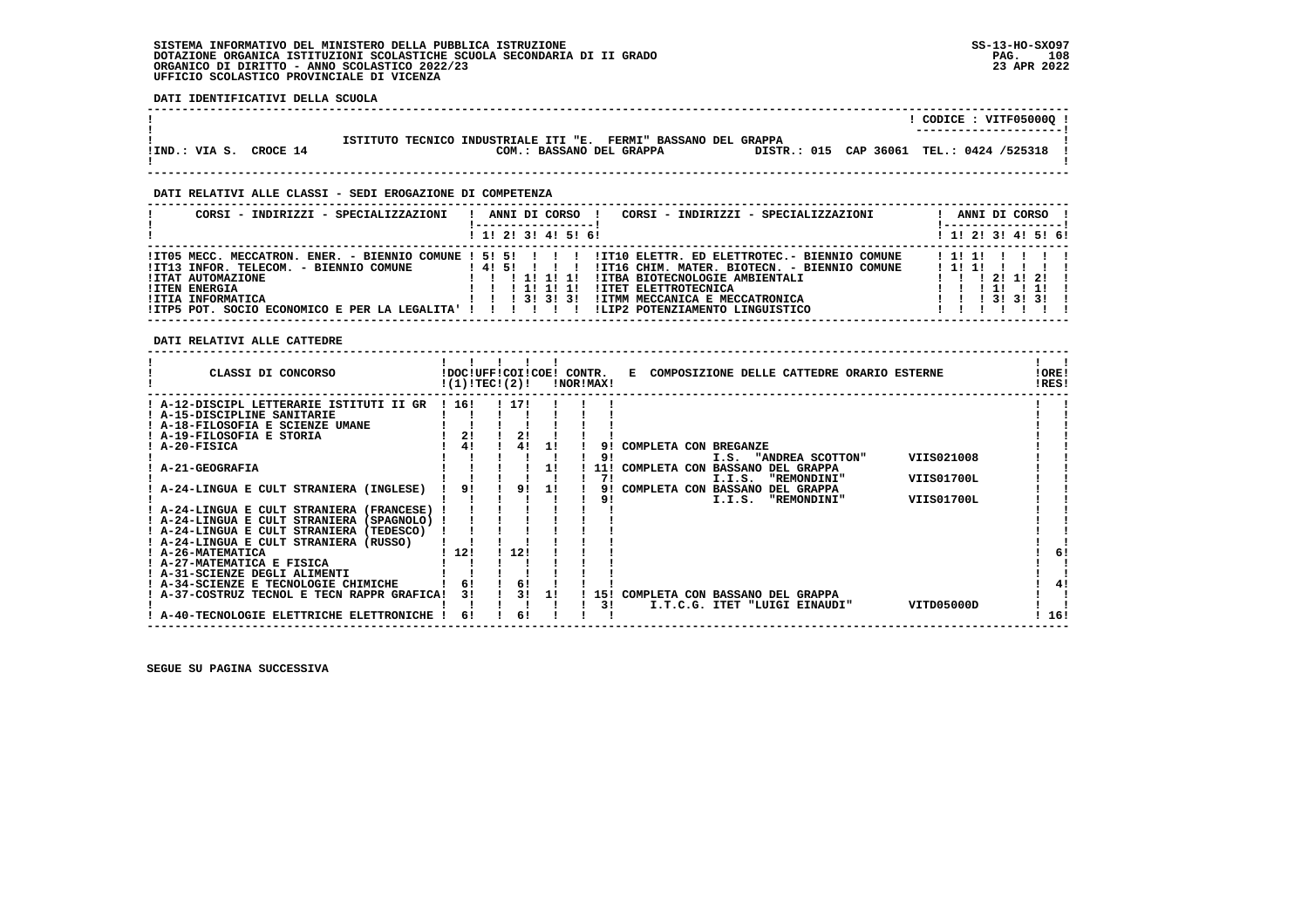## **SISTEMA INFORMATIVO DEL MINISTERO DELLA PUBBLICA ISTRUZIONE SS-13-HO-SXO97 DOTAZIONE ORGANICA ISTITUZIONI SCOLASTICHE SCUOLA SECONDARIA DI II GRADO PAG. 109**ORGANICO DI DIRITTO - ANNO SCOLASTICO 2022/23  **UFFICIO SCOLASTICO PROVINCIALE DI VICENZA**

 **DATI IDENTIFICATIVI DELLA SCUOLA**

|                        |                                                                                                                                          | CODICE : VITF05000Q !<br>---------------------- |
|------------------------|------------------------------------------------------------------------------------------------------------------------------------------|-------------------------------------------------|
| IIND.: VIA S. CROCE 14 | ISTITUTO TECNICO INDUSTRIALE ITI "E. FERMI" BASSANO DEL GRAPPA<br>DISTR.: 015 CAP 36061 TEL.: 0424 /525318 !<br>COM.: BASSANO DEL GRAPPA |                                                 |

 **DATI RELATIVI ALLE CATTEDRE**

| CLASSI DI CONCORSO                                                                | !(1)!TEC!(2)! |    |     |     | !DOC!UFF!COI!COE! CONTR.<br>!NOR!MAX! | E COMPOSIZIONE DELLE CATTEDRE ORARIO ESTERNE                                      | !ORE!<br>!RES! |
|-----------------------------------------------------------------------------------|---------------|----|-----|-----|---------------------------------------|-----------------------------------------------------------------------------------|----------------|
| A-41-SCIENZE E TECNOLOGIE INFORMATICHE                                            | 51            |    | 9!  | 11  | 6!                                    | 12! COMPLETA CON BASSANO DEL GRAPPA<br>"G.B. BROCCHI"<br>VIPC04000X               |                |
| A-42-SCIENZE E TECNOLOGIE MECCANICHE                                              | 11!           |    | 12! | -11 | 131                                   | L.C.<br>LC.<br>COMPLETA CON BASSANO DEL GRAPPA                                    |                |
| A-45-SCIENZE ECONOMICO-AZIENDALI                                                  | 11            |    | 1!  |     | 51                                    | I.I.S.<br>"REMONDINI"<br>VIIS01700L                                               |                |
| A-46-SCIENZE GIURIDICO-ECONOMICHE                                                 | 41            |    | 41  |     | 71                                    | CEDE A<br><b>BASSANO DEL GRAPPA</b><br>"G.B. BROCCHI"<br>VIPC04000X<br>L.C.<br>LC | 31             |
| A-48-SCIENZE MOTORIE E SPORTIVE II GRADO!                                         | 31            |    | 5!  | 11  | 12!<br>6!                             | COMPLETA CON BASSANO DEL GRAPPA<br>VIIS014005<br>" ALBERTO PAROLI<br>I.S.I.S.     |                |
| A-50-SCIENZE NAT, CHIM E BIOLOG                                                   | 4!            |    | 4!  |     |                                       | THIENE<br>4! CEDE A<br>I.T.I.<br>ITT<br>"G. CHILESOTTI"<br>VITF06000A             |                |
| ! A-65-TEORIA E TECNICA COMUNICAZIONE                                             |               |    |     |     |                                       |                                                                                   |                |
| B-02-CONV LINGUA STRANIERA (FRANCESE)<br>! B-02-CONV LINGUA STRANIERA (INGLESE)   |               |    |     |     |                                       |                                                                                   |                |
| ! B-02-CONV LINGUA STRANIERA (SPAGNOLO)<br>! B-02-CONV LINGUA STRANIERA (TEDESCO) |               |    |     |     |                                       |                                                                                   |                |
| ! B-02-CONV LINGUA STRANIERA (RUSSO)<br>! B-03-LABORATORI DI FISICA               | 11            |    | 11  |     |                                       |                                                                                   | 51             |
| ! B-12-LAB SCIENZE E TECNOL CHIM MICROBIOL!                                       |               |    | 31  | 11  | 14!                                   | COMPLETA CON BASSANO DEL GRAPPA                                                   |                |
| B-15-LAB SC E TECNOL ELETTR ELETTRONIC                                            | 21            |    | 31  |     | 41<br>3 I                             | <b>VIIS01700L</b><br>I.I.S.<br>"REMONDINI"<br>CEDE A<br>THIENE                    |                |
| ! B-16-LAB SCIENZE E TECNOL INFORMATICHE                                          | 31            |    | 51  |     |                                       | I.T.I.<br>VITF06000A<br>ITT<br>"G. CHILESOTTI"                                    | 11             |
| ! B-17-LAB SCIENZE E TECNOL MECCANICHE<br>- DI CUI UFFICIO TECNICO                | 31            | 1! |     |     |                                       |                                                                                   | 51             |

 **(1) TITOLARI/INCARICATI**

 **(2) CATTEDRE/POSTI POTENZ.**

 **IL DIRIGENTE SCOLASTICO: DATA\_\_\_\_\_\_\_\_\_\_ FIRMA\_\_\_\_\_\_\_\_\_\_\_\_\_\_\_\_\_\_ IL RESPONSABILE DELL'UFFICIO: DATA\_\_\_\_\_\_\_\_ FIRMA\_\_\_\_\_\_\_\_\_\_\_\_\_\_\_\_\_\_\_\_**

 **------------------------------------------------------------------------------------------------------------------------------------**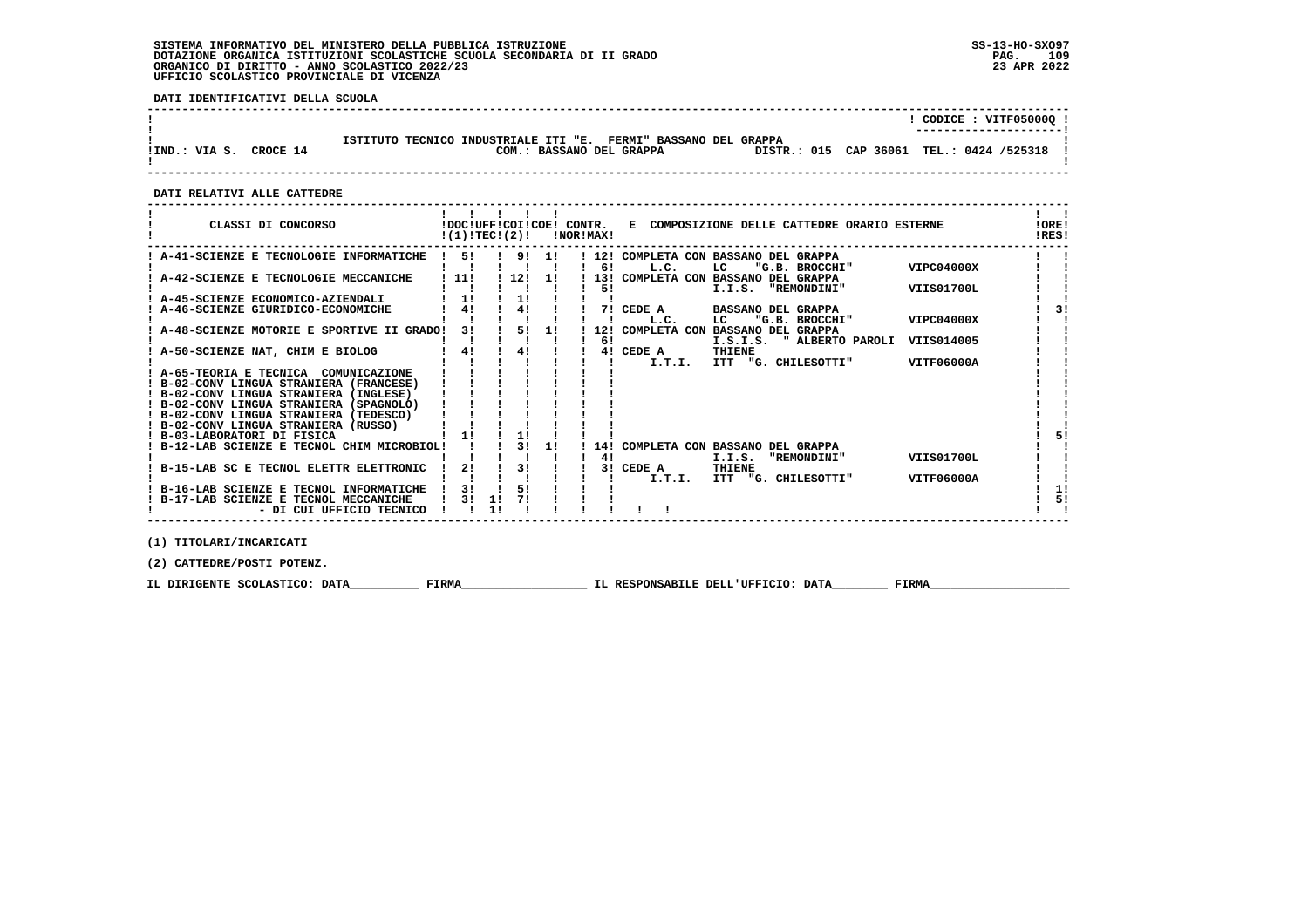### **SISTEMA INFORMATIVO DEL MINISTERO DELLA PUBBLICA ISTRUZIONE SS-13-HO-SXO97 DOTAZIONE ORGANICA ISTITUZIONI SCOLASTICHE SCUOLA SECONDARIA DI II GRADO** ORGANICO DI DIRITTO - ANNO SCOLASTICO 2022/23  **UFFICIO SCOLASTICO PROVINCIALE DI VICENZA**

 **DATI IDENTIFICATIVI DELLA SCUOLA**

|                         |                                                                  |  | CODICE: VITF06000A !<br>----------------------- |
|-------------------------|------------------------------------------------------------------|--|-------------------------------------------------|
| IIND.: VIA DEI TIGLI,10 | ISTITUTO TECNICO INDUSTRIALE ITT "G. CHILESOTTI"<br>COM.: THIENE |  | DISTR.: 013 CAP 36016 TEL.: 0445 / 361773 !     |

 **------------------------------------------------------------------------------------------------------------------------------------**

 **------------------------------------------------------------------------------------------------------------------------------------**

## **DATI RELATIVI ALLE CLASSI - SEDI EROGAZIONE DI COMPETENZA**

| CORSI - INDIRIZZI - SPECIALIZZAZIONI                                           | CORSI - INDIRIZZI - SPECIALIZZAZIONI<br>ANNI DI CORSO                                                                                                                                                                      | ANNI DI CORSO !                  |
|--------------------------------------------------------------------------------|----------------------------------------------------------------------------------------------------------------------------------------------------------------------------------------------------------------------------|----------------------------------|
|                                                                                | ! 1! 2! 3! 4! 5! 6!                                                                                                                                                                                                        | ! 1! 2! 3! 4! 5! 6!              |
| !IT13 INFOR. TELECOM. - BIENNIO COMUNE<br>!ITEC ELETTRONICA<br>!ITLG LOGISTICA | ITO9 TRASPORTI E LOGISTICA - BIENNIO COMUNE   1! 1!         ITIO ELETTR. ED ELETTROTEC.- BIENNIO COMUNE<br>!ITAT AUTOMAZIONE<br>15151<br>!ITIA INFORMATICA<br>111111<br>ILIP2 POTENZIAMENTO LINGUISTICO<br>1 1 1 1 1 1 2 1 | 12121111<br>12121211<br>14141311 |

 **DATI RELATIVI ALLE CATTEDRE**

| CLASSI DI CONCORSO                                                                      | !DOC!UFF!COI!COE! CONTR.<br>!(1)!TECI(2)! |       |    | !NOR!MAX! |     | E COMPOSIZIONE DELLE CATTEDRE ORARIO ESTERNE |                                |                   |  |  |  |
|-----------------------------------------------------------------------------------------|-------------------------------------------|-------|----|-----------|-----|----------------------------------------------|--------------------------------|-------------------|--|--|--|
| A-12-DISCIPL LETTERARIE ISTITUTI II GR                                                  | ! 13!                                     | ! 12! |    |           |     | 6! CEDE A                                    | <b>BREGANZE</b>                |                   |  |  |  |
| A-20-FISICA                                                                             | 31                                        | 2!    | 11 |           |     | 12! COMPLETA CON                             | I.S. "ANDREA SCOTTON"<br>SCHIO | VIIS021008        |  |  |  |
|                                                                                         |                                           |       |    |           | 61  | I.T.I.                                       | ITI "SILVIO DE PRETTO"         | VITF03000E        |  |  |  |
| <b>A-21-GEOGRAFIA</b>                                                                   |                                           |       |    |           |     | 8! CEDE A                                    | SCHIO                          |                   |  |  |  |
|                                                                                         |                                           |       |    |           |     | I.T.I.                                       | ITI "SILVIO DE PRETTO"         | VITF03000E        |  |  |  |
| ! A-24-LINGUA E CULT STRANIERA (INGLESE)                                                | 9!                                        | 81    |    |           |     |                                              |                                |                   |  |  |  |
| ! A-24-LINGUA E CULT STRANIERA (FRANCESE) !                                             |                                           |       |    |           |     |                                              |                                |                   |  |  |  |
| ! A-24-LINGUA E CULT STRANIERA (SPAGNOLO) !<br>! A-24-LINGUA E CULT STRANIERA (TEDESCO) |                                           |       |    |           |     |                                              |                                |                   |  |  |  |
| ! A-24-LINGUA E CULT STRANIERA (RUSSO)                                                  |                                           |       |    |           |     |                                              |                                |                   |  |  |  |
| ! A-26-MATEMATICA                                                                       | 81                                        | 81    |    |           | 8!  | CEDE A                                       | <b>BASSANO DEL GRAPPA</b>      |                   |  |  |  |
|                                                                                         |                                           |       |    |           |     |                                              | I.T.C.G. ITET "LUIGI EINAUDI"  | VITD05000D        |  |  |  |
| ! A-27-MATEMATICA E FISICA                                                              |                                           |       |    |           |     |                                              |                                |                   |  |  |  |
| A-33-SCIENZE E TECNOLOGIE AERONAUTICHE                                                  | 1!                                        | 11    |    |           | 81  | CEDE A                                       | <b>BASSANO DEL GRAPPA</b>      |                   |  |  |  |
|                                                                                         |                                           |       |    |           |     |                                              | I.I.S.<br>"REMONDINI"          | <b>VIIS01700L</b> |  |  |  |
| A-34-SCIENZE E TECNOLOGIE CHIMICHE                                                      | 31                                        | 2!    | 11 |           |     | 12! COMPLETA CON VALDAGNO                    |                                |                   |  |  |  |
| A-36-SCIENZE E TECNOL LOGISTICA                                                         |                                           |       |    |           | 61  |                                              | IIS "MARZOTTO-LUZZATTI" DI     | VIIS022004        |  |  |  |
| ! A-37-COSTRUZ TECNOL E TECN RAPPR GRAFICA!                                             | 31                                        | 2!    | 11 |           | 12! | COMPLETA CON SCHIO                           |                                |                   |  |  |  |
|                                                                                         |                                           |       |    |           | 61  |                                              | I.T.C.G. ITCG "L. E V. PASINI" | VITD030008        |  |  |  |
| A-38-TECNOL COSTR AERONAUTICHE                                                          |                                           |       |    |           |     |                                              |                                |                   |  |  |  |
| ! A-39-TECNOL COSTR NAVALI                                                              |                                           |       |    |           |     |                                              |                                |                   |  |  |  |

 **SEGUE SU PAGINA SUCCESSIVA**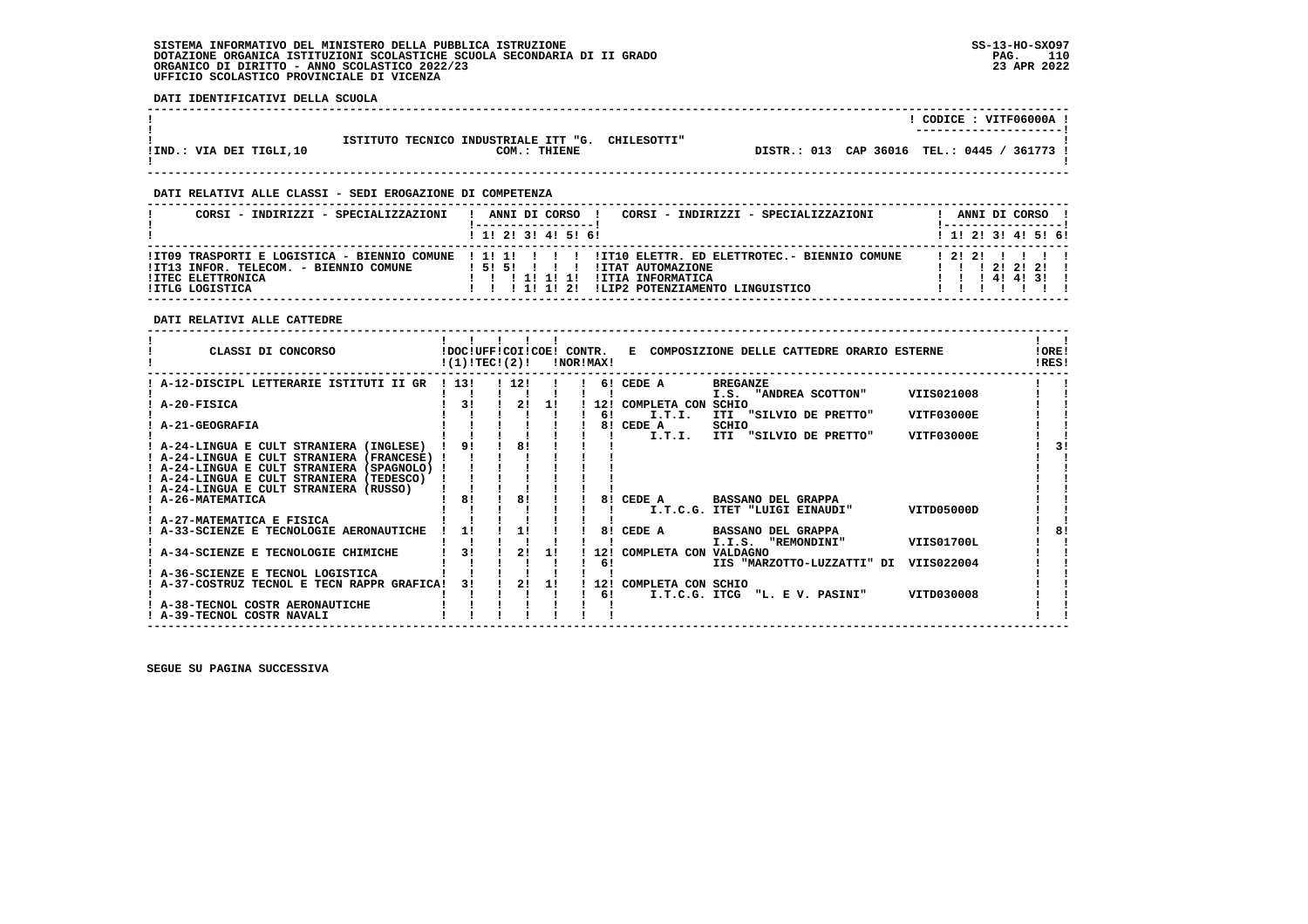# **SISTEMA INFORMATIVO DEL MINISTERO DELLA PUBBLICA ISTRUZIONE SS-13-HO-SXO97 DOTAZIONE ORGANICA ISTITUZIONI SCOLASTICHE SCUOLA SECONDARIA DI II GRADO PAG. 111 ORGANICO DI DIRITTO - ANNO SCOLASTICO 2022/23 23 APR 2022 UFFICIO SCOLASTICO PROVINCIALE DI VICENZA**

 **DATI IDENTIFICATIVI DELLA SCUOLA**

|                         |                                                                  | CODICE: VITF06000A !<br>---------------------- |
|-------------------------|------------------------------------------------------------------|------------------------------------------------|
| IIND.: VIA DEI TIGLI,10 | ISTITUTO TECNICO INDUSTRIALE ITT "G. CHILESOTTI"<br>COM.: THIENE | DISTR.: 013 CAP 36016 TEL.: 0445 / 361773 !    |

 **------------------------------------------------------------------------------------------------------------------------------------**

 **DATI RELATIVI ALLE CATTEDRE**

| CLASSI DI CONCORSO                                                                                           | $!(1)!TEC!(2)!$ $INORIMAX!$ |    |                     |    |     | !DOC!UFF!COI!COE! CONTR. E COMPOSIZIONE DELLE CATTEDRE ORARIO ESTERNE                                    | !ORE!<br>!RES!       |
|--------------------------------------------------------------------------------------------------------------|-----------------------------|----|---------------------|----|-----|----------------------------------------------------------------------------------------------------------|----------------------|
| ! A-40-TECNOLOGIE ELETTRICHE ELETTRONICHE ! 11!                                                              |                             |    | 111111              |    | 3 I | ! 15! COMPLETA CON SCHIO<br>I.T.I. ITI "SILVIO DE PRETTO" VITF03000E                                     |                      |
| ! A-41-SCIENZE E TECNOLOGIE INFORMATICHE<br>! A-42-SCIENZE E TECNOLOGIE MECCANICHE                           | 71<br>1!                    |    | 91                  | 1! |     | ! 15! COMPLETA CON VALDAGNO                                                                              | 81                   |
| ! A-43-SCIENZE E TECNOLOGIE NAUTICHE                                                                         |                             |    |                     |    | 31  | IIS "MARZOTTO-LUZZATTI" DI VIIS022004                                                                    |                      |
| A-46-SCIENZE GIURIDICO-ECONOMICHE<br>! A-48-SCIENZE MOTORIE E SPORTIVE II GRADO!                             | 3 <sub>1</sub><br>2!        |    | 5!<br>4!            |    |     |                                                                                                          | 2!                   |
| ! A-50-SCIENZE NAT, CHIM E BIOLOG                                                                            | 1!                          |    | $\frac{1}{1}$ 1! 1! |    | 41  | 14! COMPLETA CON BASSANO DEL GRAPPA<br>I.T.I.<br>ITI<br>"E. FERMI" BASSANO D VITF050000                  |                      |
| ! B-02-CONV LINGUA STRANIERA (FRANCESE)<br>! B-02-CONV LINGUA STRANIERA (INGLESE)                            |                             |    |                     |    |     |                                                                                                          |                      |
| ! B-02-CONV LINGUA STRANIERA (SPAGNOLO)<br>! B-02-CONV LINGUA STRANIERA (TEDESCO)                            |                             |    |                     |    |     |                                                                                                          |                      |
| ! B-02-CONV LINGUA STRANIERA (RUSSO)<br>B-03-LABORATORI DI FISICA                                            | 1!                          |    |                     | 1! | 16! | COMPLETA CON VALDAGNO                                                                                    |                      |
| ! B-05-LABORATORIO DI LOGISTICA                                                                              |                             |    |                     |    | 21  | IIS "MARZOTTO-LUZZATTI" DI VIIS022004                                                                    |                      |
| ! B-09-LAB SCIENZE E TECNOL AERONAUTICHE<br>! B-10-LAB SCIENZE E TECNOL COSTR AERON                          |                             |    |                     |    |     |                                                                                                          |                      |
| B-12-LAB SCIENZE E TECNOL CHIM MICROBIOL!                                                                    |                             |    |                     | 1! | 21  | 16! COMPLETA CON BASSANO DEL GRAPPA<br>VITD05000D<br>I.T.C.G. ITET "LUIGI EINAUDI"                       |                      |
| ! B-15-LAB SC E TECNOL ELETTR ELETTRONIC                                                                     | 5!                          |    | 6!                  | 1! | 31  | 15! COMPLETA CON BASSANO DEL GRAPPA<br>I.T.I.<br><b>ITI</b><br>"E. FERMI" BASSANO D<br><b>VITF050000</b> |                      |
| B-16-LAB SCIENZE E TECNOL INFORMATICHE<br>- DI CUI UFFICIO TECNICO<br>! B-17-LAB SCIENZE E TECNOL MECCANICHE | 4!<br>11                    | 1! | 51<br>21            |    |     |                                                                                                          | 8!<br>2 <sub>1</sub> |
| ! B-24-LAB SCIENZE E TECNOL NAUTICHE<br>! B-25-LAB SCIENZE E TECNOLCOSTR NAVALI                              |                             |    |                     |    |     |                                                                                                          |                      |

 **------------------------------------------------------------------------------------------------------------------------------------**

 **(1) TITOLARI/INCARICATI**

 **(2) CATTEDRE/POSTI POTENZ.**

 **IL DIRIGENTE SCOLASTICO: DATA\_\_\_\_\_\_\_\_\_\_ FIRMA\_\_\_\_\_\_\_\_\_\_\_\_\_\_\_\_\_\_ IL RESPONSABILE DELL'UFFICIO: DATA\_\_\_\_\_\_\_\_ FIRMA\_\_\_\_\_\_\_\_\_\_\_\_\_\_\_\_\_\_\_\_**